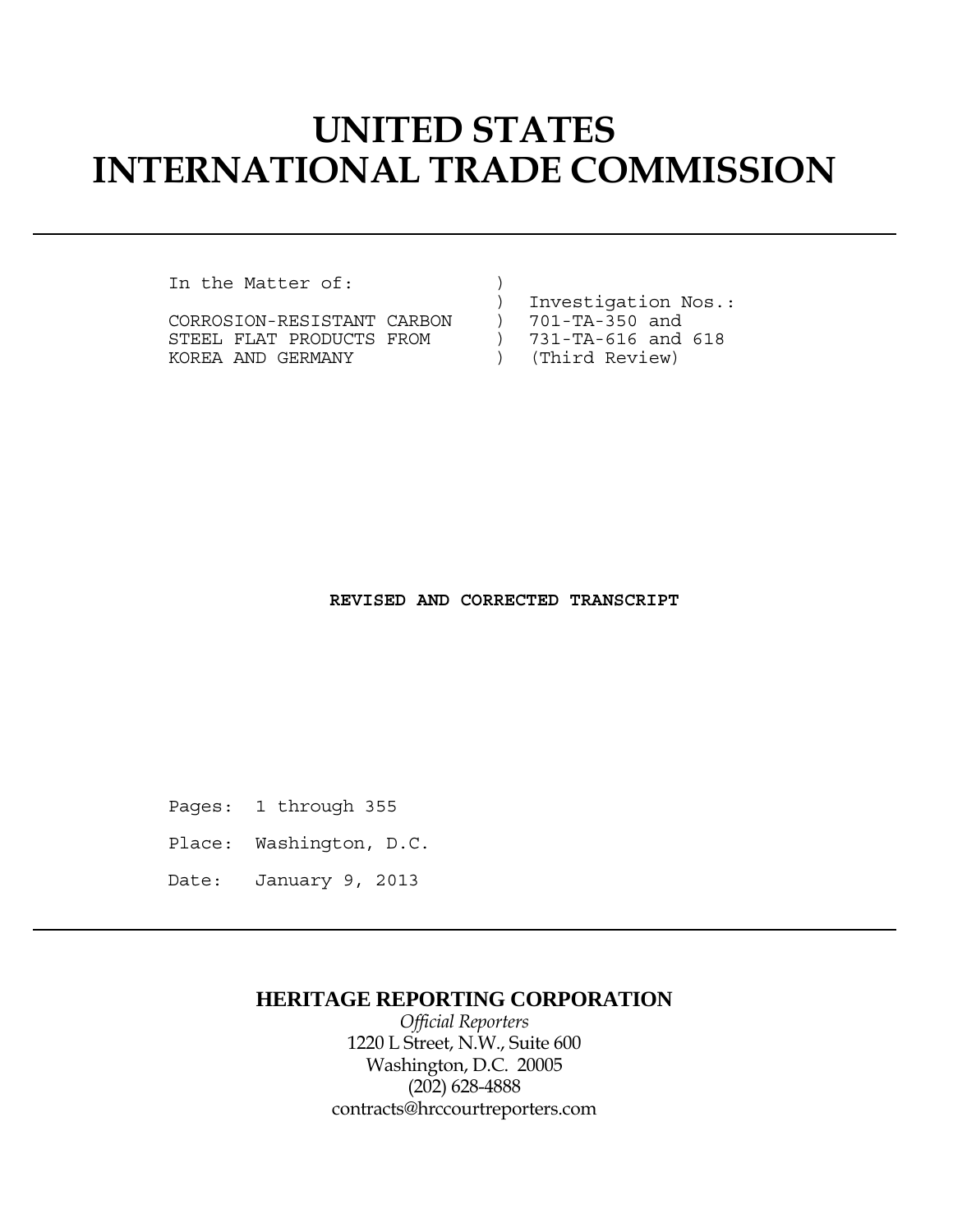#### THE UNITED STATES INTERNATIONAL TRADE COMMISSION

| In the Matter of:          |  |                          |
|----------------------------|--|--------------------------|
|                            |  | Investigation Nos.:      |
| CORROSION-RESISTANT CARBON |  | 701-TA-350 and           |
| STEEL FLAT PRODUCTS FROM   |  | $731 - TA - 616$ and 618 |
| KOREA AND GERMANY          |  | ) (Third Review)         |

 Wednesday, January 9, 2013

 Room No. 101 U.S. International Trade Commission 500 E Street, S.W. Washington, D.C.

 The hearing commenced, pursuant to notice, at 9:30 a.m., before the Commissioners of the United States International Trade Commission, the Honorable IRVING A. WILLIAMSON, Chairman, presiding.

APPEARANCES:

On behalf of the International Trade Commission:

Commissioners:

 IRVING A. WILLIAMSON, CHAIRMAN DANIEL R. PEARSON, COMMISSIONER SHARA L. ARANOFF, COMMISSIONER DEAN A. PINKERT, COMMISSIONER DAVID S. JOHANSON, COMMISSIONER MEREDITH M. BROADBENT, COMMISSIONER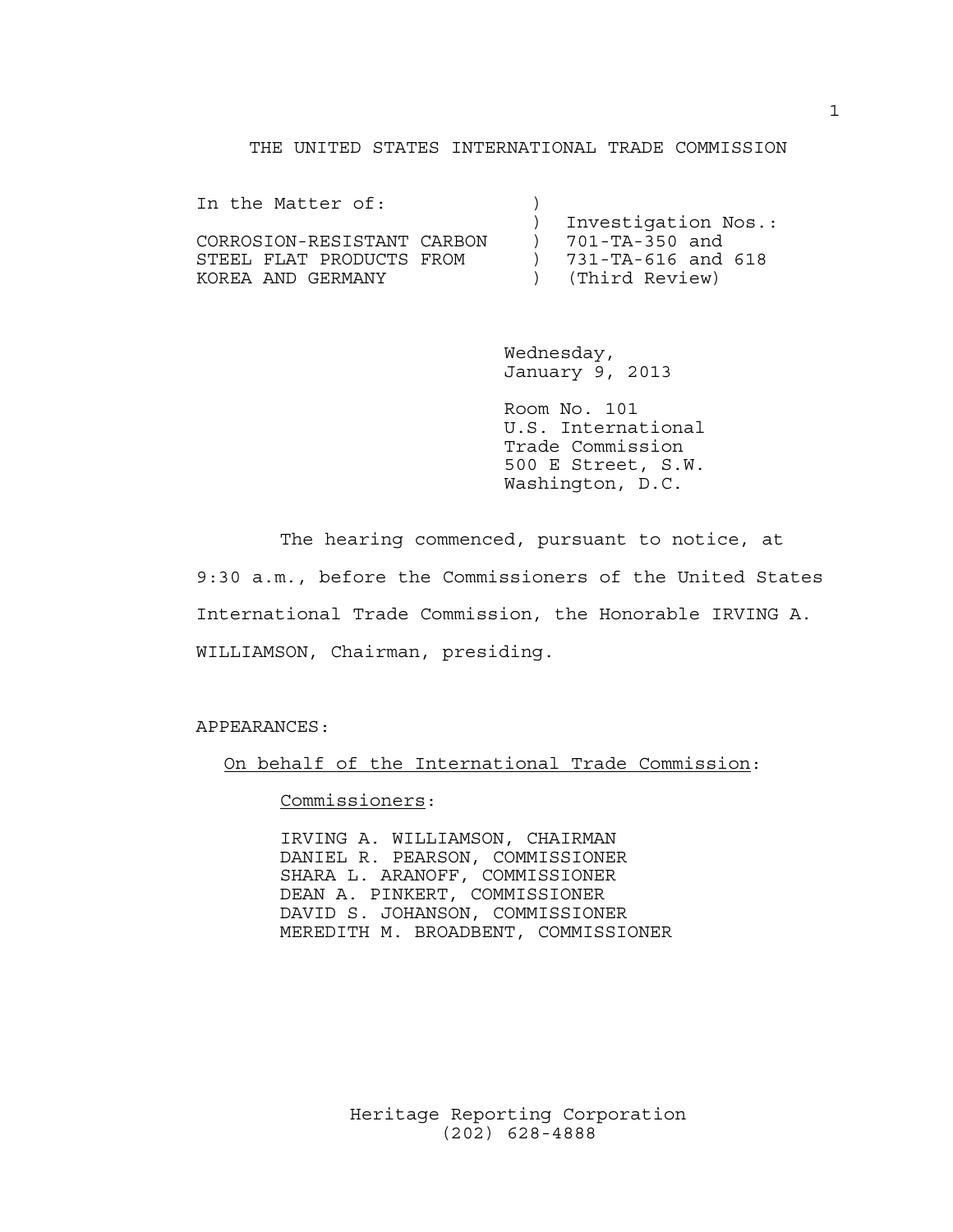APPEARANCES: (Cont'd.)

Staff:

 BILL BISHOP, HEARINGS AND MEETINGS COORDINATOR SHARON BELLAMY, HEARINGS AND MEETINGS ASSISTANT MARY MESSER, INVESTIGATOR KAREN TAYLOR, INTERNATIONAL TRADE ANALYST SAMANTHA DAY, ECONOMIST DAVID BOYLAND, ACCOUNTANT/AUDITOR DAVID FISHBERG, ATTORNEY DOUGLAS CORKRAN, SUPERVISORY INVESTIGATOR

Congressional Witness:

 THE HONORABLE PETER J. VISCLOSKY, U.S. Representative, 1st District, Indiana

In Support of the Continuation of the Antidumping and Countervailing Duty Orders:

On behalf of ArcelorMittal USA, LLC (AMUSA):

 DANIEL MULL, Executive Vice President, Sales and Marketing, AMUSA SHEILA JANIN, Director, Coated Products, Sales and Marketing, AMUSA ROBERT DiCIANNI, Principal Analyst, Marketing, AMUSA TODD KEGLEY, President, USA Local 9231 GINA BECK, Economist, Georgetown Economic Services

 PAUL C. ROSENTHAL, Esquire KATHLEEN W. CANNON, Esquire R. ALAN LUBERDA, Esquire Kelley Drye & Warren, LLP Washington, D.C.

On behalf of Steel Dynamics, Inc.:

 JAMES ANDERSON, General Manager, The Techs (Division of Steel Dynamics, Inc.) THOMAS SCRUGGS, Sales Manager, Steel Dynamics, Inc.

 ROGER B. SCHAGRIN, Esquire Schagrin Associates Washington, D.C.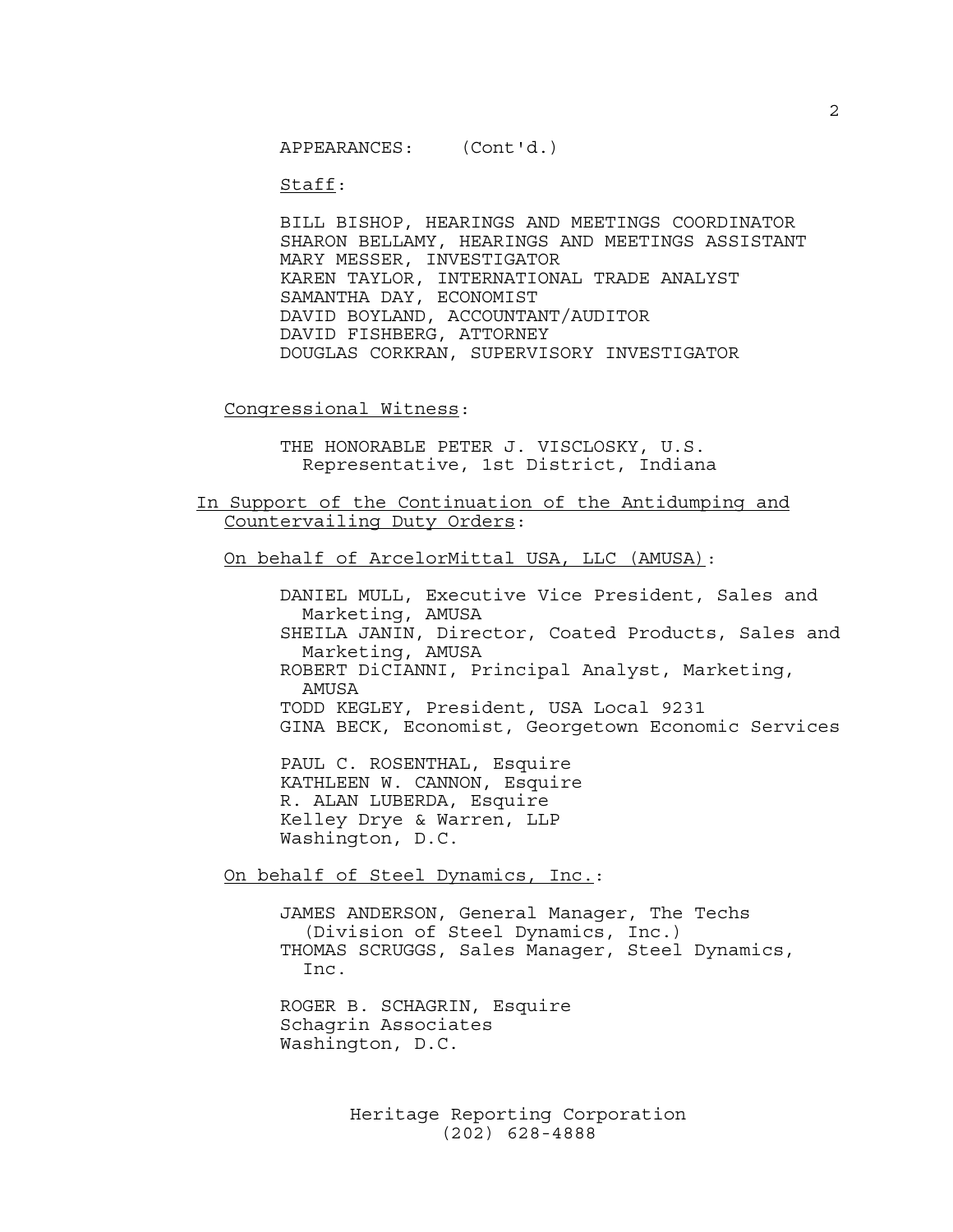APPEARANCES: (Cont'd.)

### On behalf of AK Steel Corporation:

 GARY T. BARLOW, Vice President, Sales and Customer Services, AK Steel Corporation

 JOSEPH W. DORN, Esquire STEPHEN A. JONES, Esquire King & Spalding Washington, D.C.

On behalf of Nucor Corporation (Nucor):

 MICHAEL KELLER, Vice President and Corporate Controller, Nucor RICK BLUME, General Manager, Commercial, Nucor

 ALAN H. PRICE, Esquire CHRISTOPHER B. WELD, Esquire Wiley Rein, LLP Washington, D.C.

On behalf of United States Steel Corporation:

 JOSEPH R. SCHERRBAUM, JR., Vice President, Sales, United States Steel Corporation ROBERT Y. KOPF, General Manager, North American Flat-Rolled Marketing, United States Steel Corporation

 ROBERT E. LIGHTHIZER, Esquire JAMES C. HECHT, Esquire STEPHEN P. VAUGHN, Esquire STEPHEN J. NARKIN, Esquire Skadden, Arps, Slate, Meagher & Flom, LLP Washington, D.C.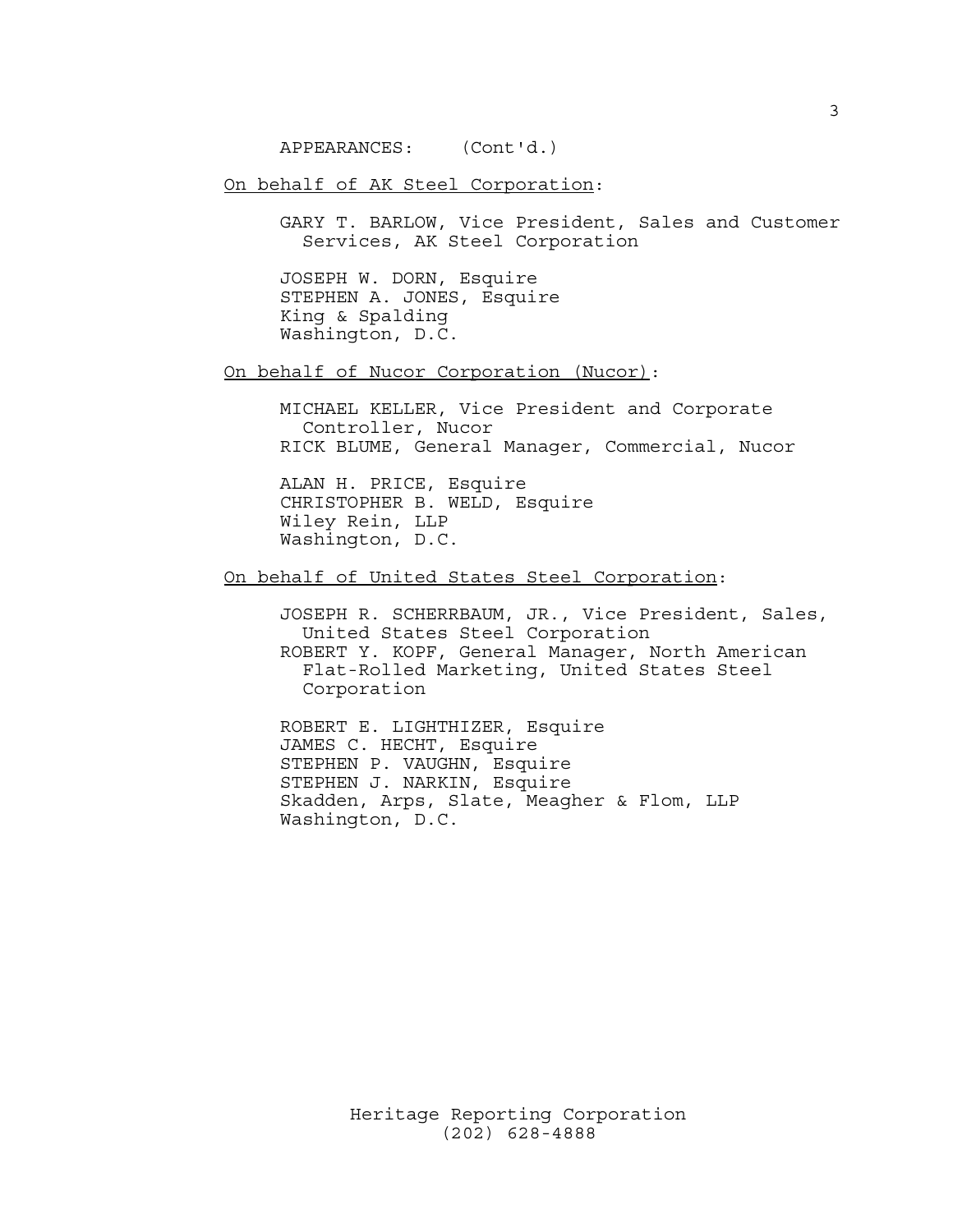#### APPEARANCES: (Cont'd.)

In Opposition to the Continuation of the Antidumping and Countervailing Duty Orders:

On behalf of ThyssenKrupp Steel Europe AG, ThyssenKrupp Steel USA, LLC, ThyssenKrupp Steel North America, Inc. and Salzgitter Flachstahl GmbH:

> CHRISTIAN DOHR, President and Chief Executive Officer, ThyssenKrupp Steel USA, LLC ROBERT HOLT, Vice President, Sales and Marketing, ThyssenKrupp Steel USA, LLC STEFAN GRÜNHAGE, Head of Distribution Service, Senior Manager Sales Strategy/Planning, ThyssenKrupp Steel Europe AG JÖRG WICHERT, Head of Foreign Trade & Export Regulations, ThyssenKrupp Steel Europe AG JOHAN WESSLEN, President and Chief Executive Officer, ThyssenKrupp Steel North America, Inc. CHRISTIAN KOENIG, Head of Corporate Affairs, ThyssenKrupp North America, Inc.

 KENNETH J. PIERCE, Esquire ROBERT L. LaFRANKIE, Esquire Hughes Hubbard & Reed, LLP Washington, D.C.

On behalf of Dongbu Steel, Hyundai HYSCO, POSCO, POSCO C&C and Union Steel (Collectively Korean Respondents):

> YOUNG-IL BAEK, Manager, CPA, Overseas Marketing Department, POSCO SEHOON HONG, Sales Associate Manager, POSCO America DONG HEUI PI, Deputy General Manager, Marketing Strategy Team, Hyundai HYSCO

 DONALD B. CAMERON, Esquire JULIE C. MENDOZA, Esquire R. WILL PLANERT, Esquire Morris Manning & Martin, LLP Washington, D.C.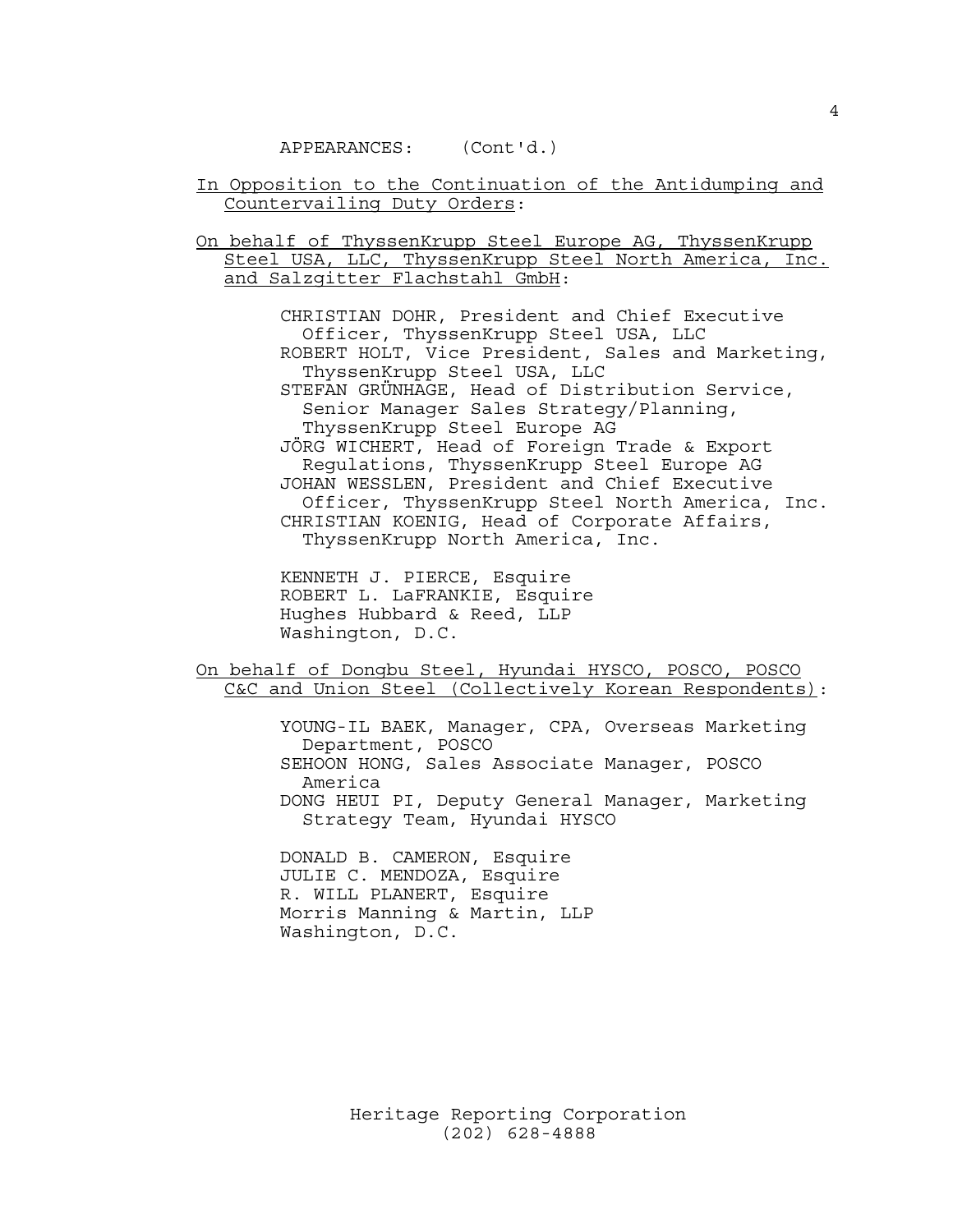# I N D E X

#### en de la provincia de la provincia de la provincia de la provincia de la provincia de la provincia de la provi

| TESTIMONY OF THE HONORABLE PETER J. VISCLOSKY,<br>U.S. REPRESENTATIVE, 1ST DISTRICT, INDIANA      | -8 |
|---------------------------------------------------------------------------------------------------|----|
| OPENING STATEMENT OF KATHLEEN W. CANNON, ESQUIRE,<br>KELLEY DRYE & WARREN, LLP                    | 10 |
| OPENING STATEMENT OF DONALD B. CAMERON, ESQUIRE,<br>MORRIS, MANNING & MARTIN, LLP                 | 15 |
| OPENING STATEMENT OF KENNETH J. PIERCE, ESQUIRE,<br>HUGHES, HUBBARD & REED, LLP                   | 17 |
| TESTIMONY OF JAMES C. HECHT, ESQUIRE,<br>SKADDEN, ARPS, SLATE, MEAGHER & FLOM, LLP                | 19 |
| TESTIMONY OF JOSEPH R. SCHERRBAUM, JR., VICE<br>PRESIDENT, SALES, UNITED STATES STEEL CORPORATION | 26 |
| TESTIMONY OF DANIEL MULL, EXECUTIVE VICE<br>PRESIDENT, SALES AND MARKETING, AMUSA                 | 31 |
| TESTIMONY OF GARY T. BARLOW, VICE PRESIDENT, SALES<br>AND CUSTOMER SERVICES, AK STEEL CORPORATION | 36 |
| TESTIMONY OF JAMES ANDERSON, GENERAL MANAGER,<br>THE TECHS (DIVISION OF STEEL DYNAMICS, INC.)     | 46 |
| TESTIMONY OF RICK BLUME, GENERAL MANAGER,<br>COMMERCIAL, NUCOR                                    | 49 |
| TESTIMONY OF MICHAEL KELLER, VICE PRESIDENT AND<br>CORPORATE CONTROLLER, NUCOR                    | 53 |
| TESTIMONY OF TODD KEGLEY, PRESIDENT, USA LOCAL<br>9231                                            | 57 |
| TESTIMONY OF PAUL C. ROSENTHAL, ESQUIRE,<br>KELLEY DRYE & WARREN, LLP                             | 66 |
| TESTIMONY STEPHEN P. VAUGHN, ESQUIRE,<br>SKADDEN, ARPS, SLATE, MEAGHER & FLOM, LLP                | 68 |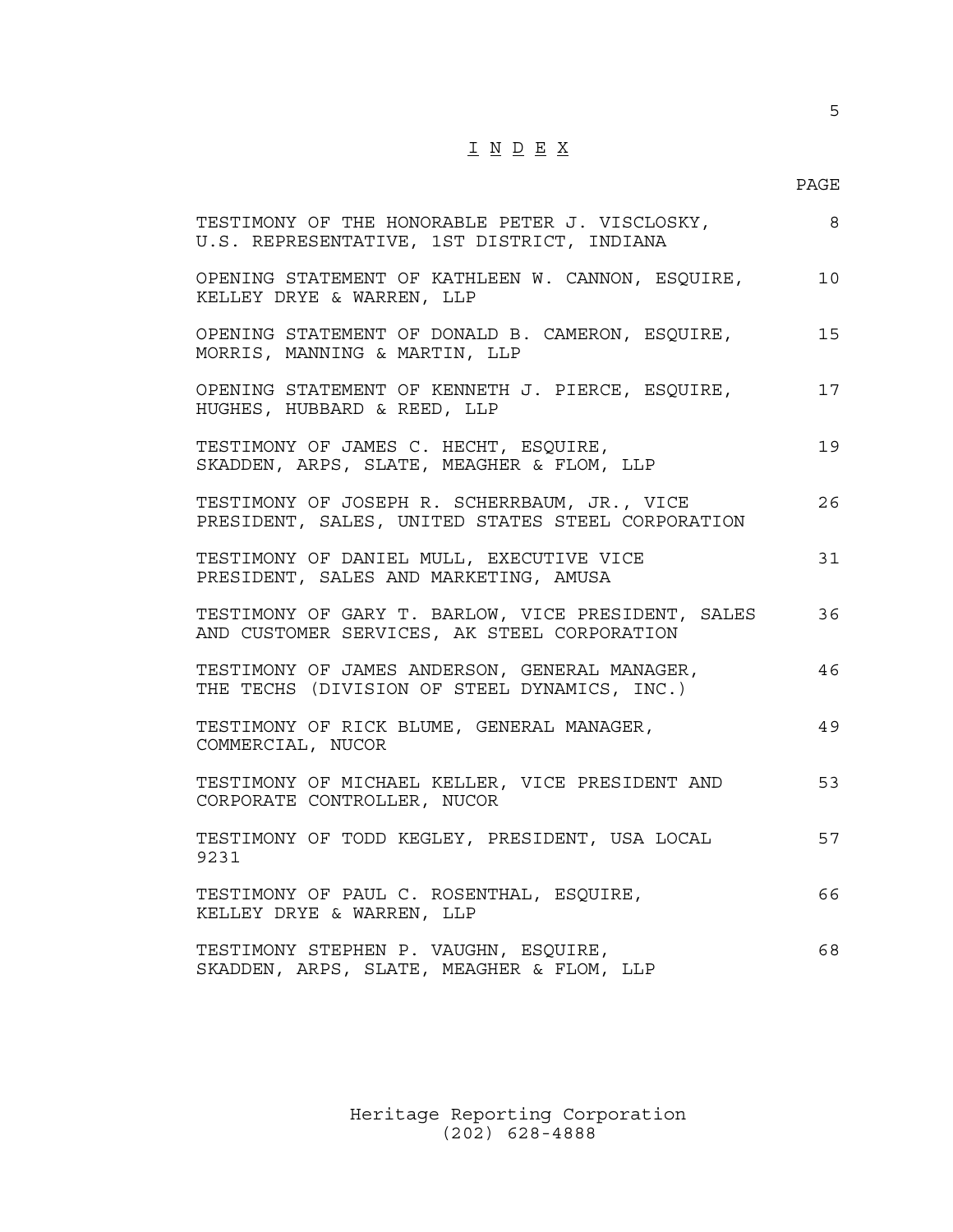# I N D E X

#### en de la provincia de la provincia de la provincia de la provincia de la provincia de la provincia de la provi

| TESTIMONY OF KENNETH J. PIERCE, ESQUIRE,<br>HUGHES HUBBARD & REED, LLP                                                                 | 193 |
|----------------------------------------------------------------------------------------------------------------------------------------|-----|
| TESTIMONY OF STEFAN GRÜNHAGE, HEAD OF DISTRIBUTION<br>SERVICE, SENIOR MANAGER SALES STRATEGY/PLANNING,<br>THYSSENKRUPP STEEL EUROPE AG | 198 |
| TESTIMONY OF CHRISTIAN DOHR, PRESIDENT AND CHIEF<br>EXECUTIVE OFFICER, THYSSENKRUPP STEEL USA, LLC                                     | 207 |
| TESTIMONY OF ROBERT HOLT, VICE PRESIDENT, SALES AND<br>MARKETING, THYSSENKRUPP STEEL USA, LLC                                          | 212 |
| TESTIMONY OF DONALD B. CAMERON, ESQUIRE,<br>MORRIS, MANNING & MARTIN, LLP                                                              | 218 |
| TESTIMONY OF YOUNG-IL BAEK, MANAGER, CPA, OVERSEAS<br>MARKETING DEPARTMENT, POSCO                                                      | 222 |
| CLOSING STATEMENT OF PAUL C. ROSENTHAL, ESQUIRE,<br>KELLEY DRYE & WARREN, LLP                                                          | 344 |
| CLOSING STATEMENT OF STEPHEN P. VAUGHN, ESQUIRE,<br>SKADDEN, ARPS, SLATE, MEAGHER & FLOM, LLP                                          | 340 |
| CLOSING STATEMENT OF DONALD B. CAMERON, ESQUIRE,<br>MORRIS, MANNING & MARTIN, LLP                                                      | 348 |
| CLOSING STATEMENT OF KENNETH J. PIERCE, ESQUIRE,<br>HUGHES, HUBBARD & REED, LLP                                                        | 353 |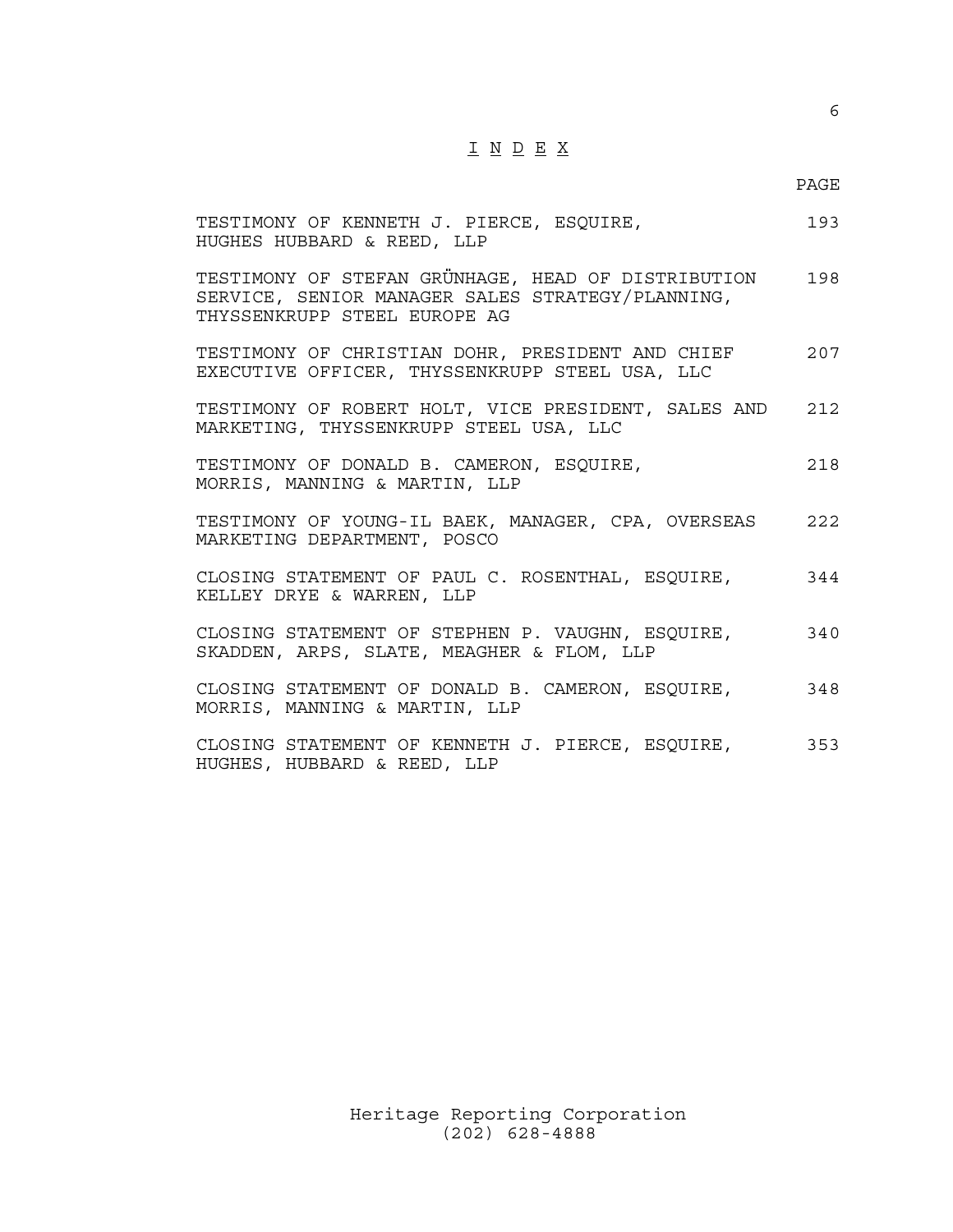| 1  | $\underline{P} \underline{R} \underline{O} \underline{C} \underline{E} \underline{E} \underline{D} \underline{I} \underline{N} \underline{G} \underline{S}$ |
|----|-------------------------------------------------------------------------------------------------------------------------------------------------------------|
| 2  | (9:30 a.m.)                                                                                                                                                 |
| 3  | MR. BISHOP: Will the room please come to                                                                                                                    |
| 4  | order?                                                                                                                                                      |
| 5  | CHAIRMAN WILLIAMSON: Good morning. On                                                                                                                       |
| 6  | behalf of the U.S. International Trade Commission I                                                                                                         |
| 7  | welcome you to this hearing on Investigation Nos.                                                                                                           |
| 8  | 701-TA-350 and 731-TA-616 and 618 (Third Review),                                                                                                           |
| 9  | involving Corrosion-Resistant Carbon Steel Flat                                                                                                             |
| 10 | Products From Germany and Korea.                                                                                                                            |
| 11 | The purpose of these five-year review                                                                                                                       |
| 12 | investigations is to determine whether revocation of                                                                                                        |
| 13 | the countervailing duty order on corrosion-resistant                                                                                                        |
| 14 | carbon steel flat products from Korea and the                                                                                                               |
| 15 | antidumping duty orders on corrosion-resistant carbon                                                                                                       |
| 16 | steel flat products from Germany and Korea should be                                                                                                        |
| 17 | revoked.                                                                                                                                                    |
| 18 | Schedules setting forth the presentation of                                                                                                                 |
| 19 | this hearing, notices of investigation and transcript                                                                                                       |
| 20 | order forms are available at the public distribution                                                                                                        |
| 21 | table. All prepared testimony should be given to the                                                                                                        |
| 22 | Secretary. Please do not place testimony directly on                                                                                                        |
| 23 | the public distribution table.                                                                                                                              |
| 24 | All witnesses must be sworn in by the                                                                                                                       |
| 25 | Secretary before presenting testimony. I understand                                                                                                         |

 Heritage Reporting Corporation (202) 628-4888

7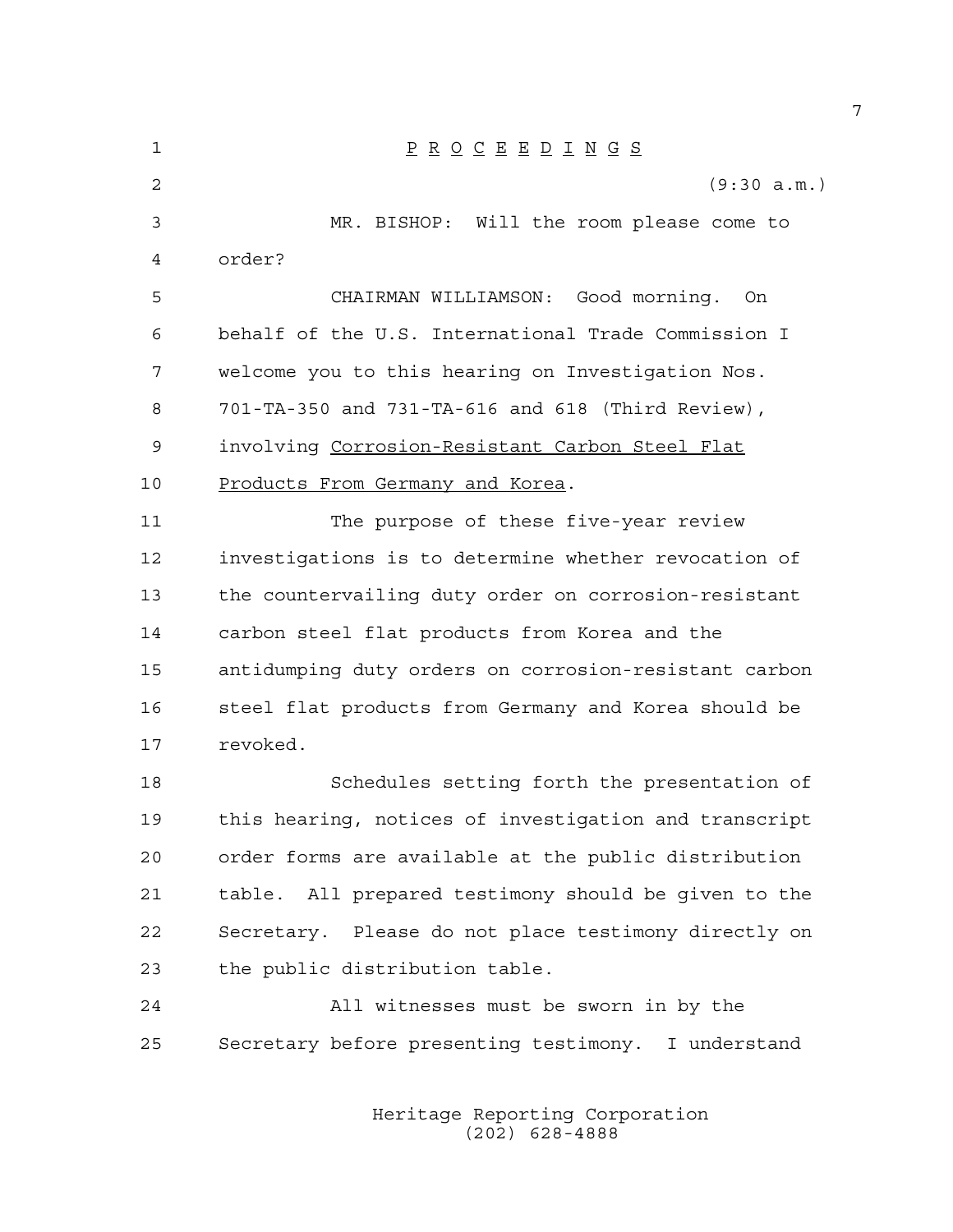1 that parties are aware of the time allocations. Any 2 questions regarding the time allocations should be 3 directed to the Secretary.

4 Speakers are reminded not to refer in their 5 remarks to business proprietary information. Please 6 speak clearly into the microphone and state your name 7 for the record for the benefit of the court reporter. 8 Finally, if you will be submitting documents that 9 contain information you wish classified as business 10 confidential, your requests should comply with 11 Commission Rule 201.6.

12 Mr. Secretary, are there any preliminary 13 matters?

14 MR. BISHOP: No, Mr. Chairman.

15 CHAIRMAN WILLIAMSON: Very well. Will you 16 please announce our congressional witness?

17 MR. BISHOP: The Honorable Peter J. 18 Visclosky, United States Representative, 1st District, 19 Indiana.

20 CHAIRMAN WILLIAMSON: Welcome, Congressman. 21 MR. VISCLOSKY: Thank you very much. I 22 appreciate the opportunity to testify today on 23 corrosion-resistant flat products. Connected with my 24 testimony is a letter from the Congressional Steel 25 Caucus signed by Chairman Murphy, myself and 19 other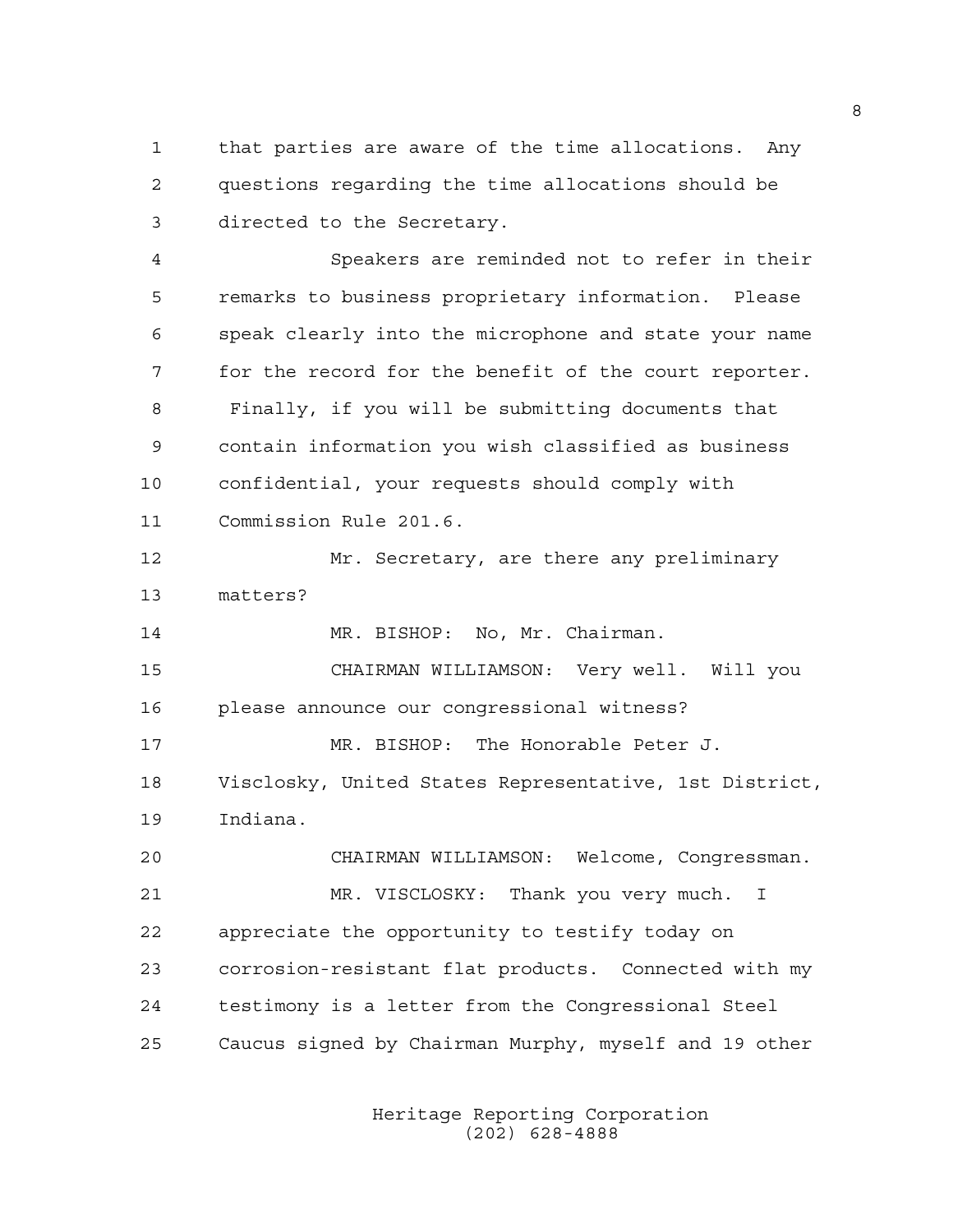1 Members, and as always appreciate your careful 2 consideration and deliberation of all of the facts.

3 In May, the Commerce Department found that a 4 revocation of the orders in this case that were first 5 issued in 1993 would result in continued subsidy 6 margins by the Koreans of seven-tenths of 1 percent to 7 1.26 percent, and in December of this past year the 8 Commerce Department found that the dumping margins for 9 Germany could increase up to 9.35 percent and for 10 Korea 12.85 percent.

11 11 It is projected that in the European 12 community there will be a contraction of the gross 13 domestic product, and obviously there is a great deal 14 of pressure on German industry to export. Obviously 15 the South Koreans have a huge problem relative to 16 competition with the Chinese, whose production of 17 these types of products has increased by 53 percent 18 since 2009.

19 And some might say that an increase of a 20 margin of seven-tenths of 1 percent is simply petty, 21 is small and is of no consequence. I would argue it 22 differently. Last month we had unfortunately in the 23 United States of America 11.8 million Americans 24 without work. That's a horrific number.

25 In the 1st Congressional District of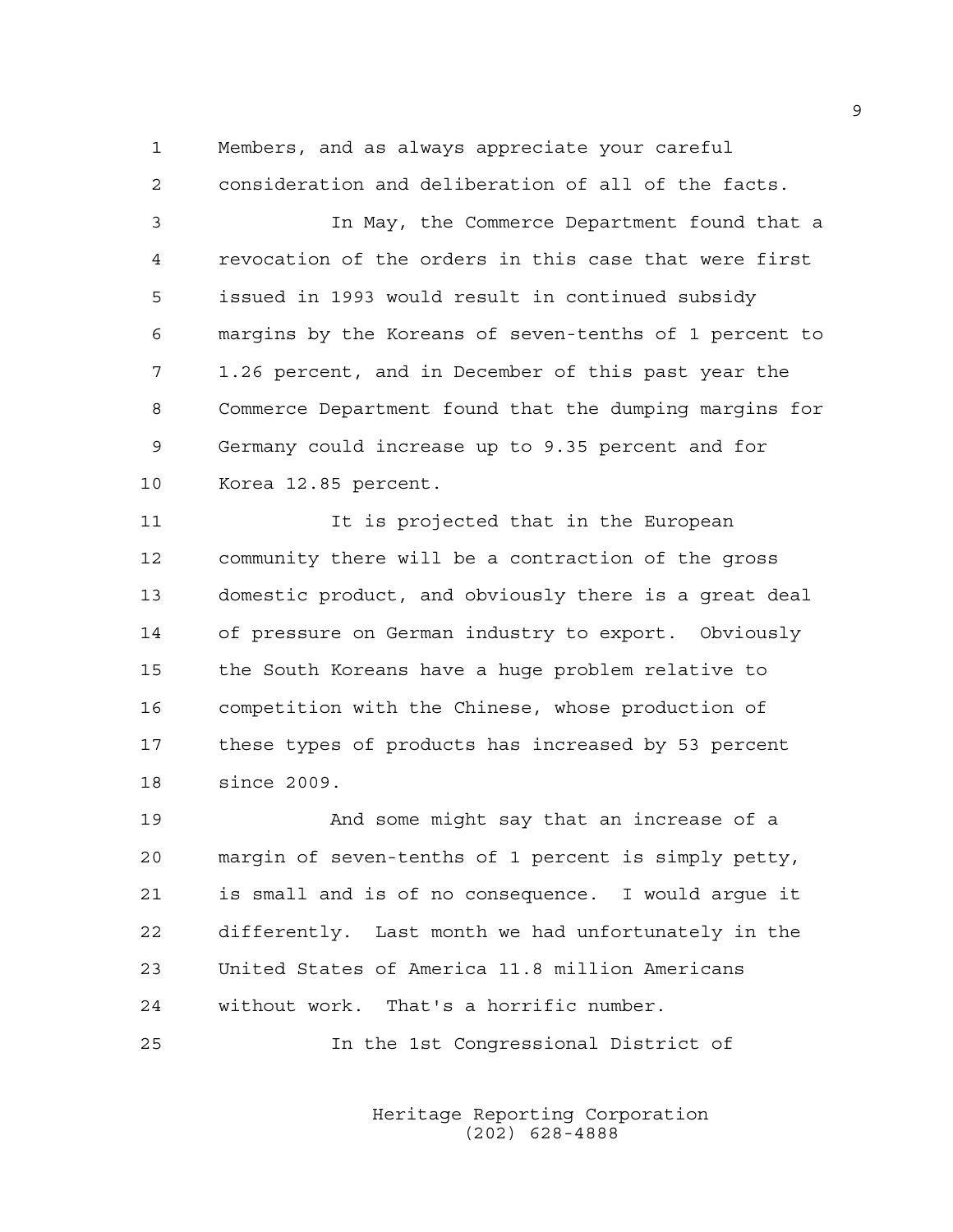1 Indiana, 2,948 people applied for unemployment. In 2 the great scheme of things that doesn't sound like a 3 lot, except it's an important number for each one of 4 those families, and it is that 2,948 number added up 5 that comprise 11 million.

6 And I would hope as you consider the facts 7 today that you remember that those slight margins make 8 all the difference in the world to the industry and 9 those who work in it and again simply appreciate the 10 opportunity to testify again before you.

11 CHAIRMAN WILLIAMSON: Thank you very much. 12 Any questions for the congressman?

13 (No response.)

14 CHAIRMAN WILLIAMSON: No?

15 MR. VISCLOSKY: Commissioner, thank you very 16 much.

17 CHAIRMAN WILLIAMSON: Thank you. Good to 18 see you again.

19 Okay. Now it's time for opening remarks. 20 MR. BISHOP: Opening remarks on behalf of 21 those in support of continuation of the orders will be 22 by Kathleen W. Cannon, Kelley Drye & Warren.

23 CHAIRMAN WILLIAMSON: Welcome, Ms. Cannon. 24 You may begin when you're ready.

25 MS. CANNON: Thank you, Mr. Chairman. Good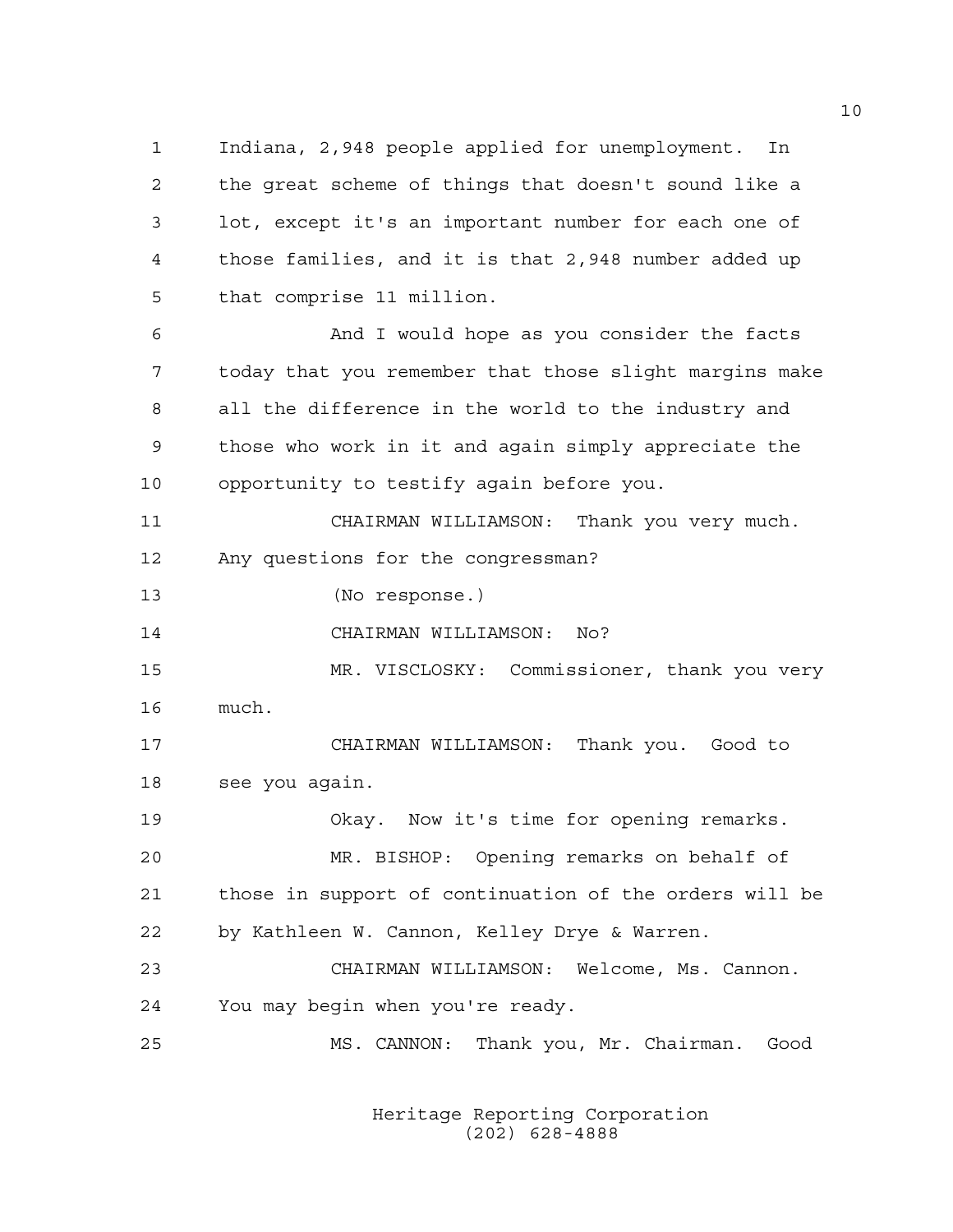1 morning to you and to members of the Commission. The 2 briefs that have been submitted in this case present 3 starkly different pictures of the conditions 4 prevailing in the U.S. and foreign markets for 5 corrosion-resistant steel.

6 Respondents would have you believe the 7 domestic industry has sailed through the review period 8 insulated from the economic downturns prevailing in 9 the United States and earning strong and healthy 10 profits. They also claim that the Korean and German 11 producers have basically lost interest in and the 12 ability to sell significant import volumes to the U.S. 13 market despite strong evidence to the contrary.

14 Let's look at the facts. The domestic 15 industry producing corrosion-resistant steel has 16 struggled to sustain its operations and its workforce 17 over the past six years. Numerous production 18 facilities have been closed, and the workers have been 19 laid off. One company, RG Steel, was shut down 20 completely after declaring bankruptcy.

21 The new state-of-the-art facility that 22 ThyssenKrupp built in Alabama is being sold following 23 a 50 percent asset writedown in 2012 and massive 24 reported losses, losses that Respondents ignore when 25 they talk about the industry's health.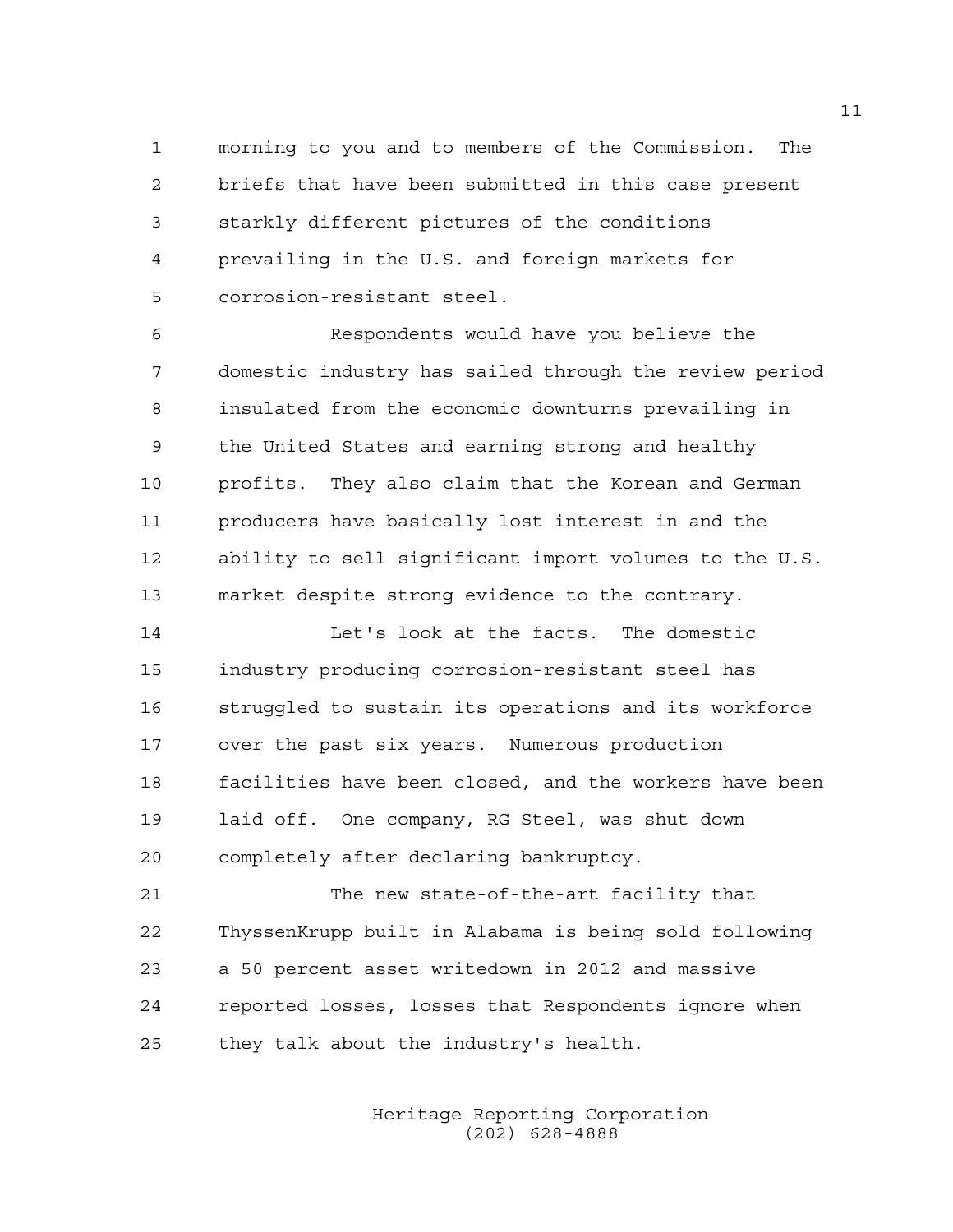1 Six of 14 U.S. producers lost money in the 2 last full year examined. In fact, the domestic 3 industry's condition over the current review period is 4 in many respects worse than before the orders were 5 imposed. The industry's average profit to sales ratio 6 was only 2.3 percent over the period of review, a 7 level below the preorder profit level and below all 8 prior average review levels. Generated returns are 9 well below the industry's cost of capital and prevent 10 much needed investments.

11 As demand has fallen, so too have domestic 12 production and shipments. Much domestic capacity 13 remains unused with the industry operating at below 80 14 percent utilization rates over the last two years. 15 These facts can hardly be characterized as describing 16 a strong or healthy industry.

17 Respondents' unwillingness to admit the 18 facts, however, goes far beyond their description of 19 the domestic industry's condition. If you read only 20 the ThyssenKrupp brief, you wouldn't even be aware 21 that its U.S. facility is in the process of being 22 sold. ThyssenKrupp ignores the sale and argues that 23 its ownership of the Alabama facility is a key fact 24 because it now no longer needs to supply the U.S. 25 market from Germany and will do so instead out of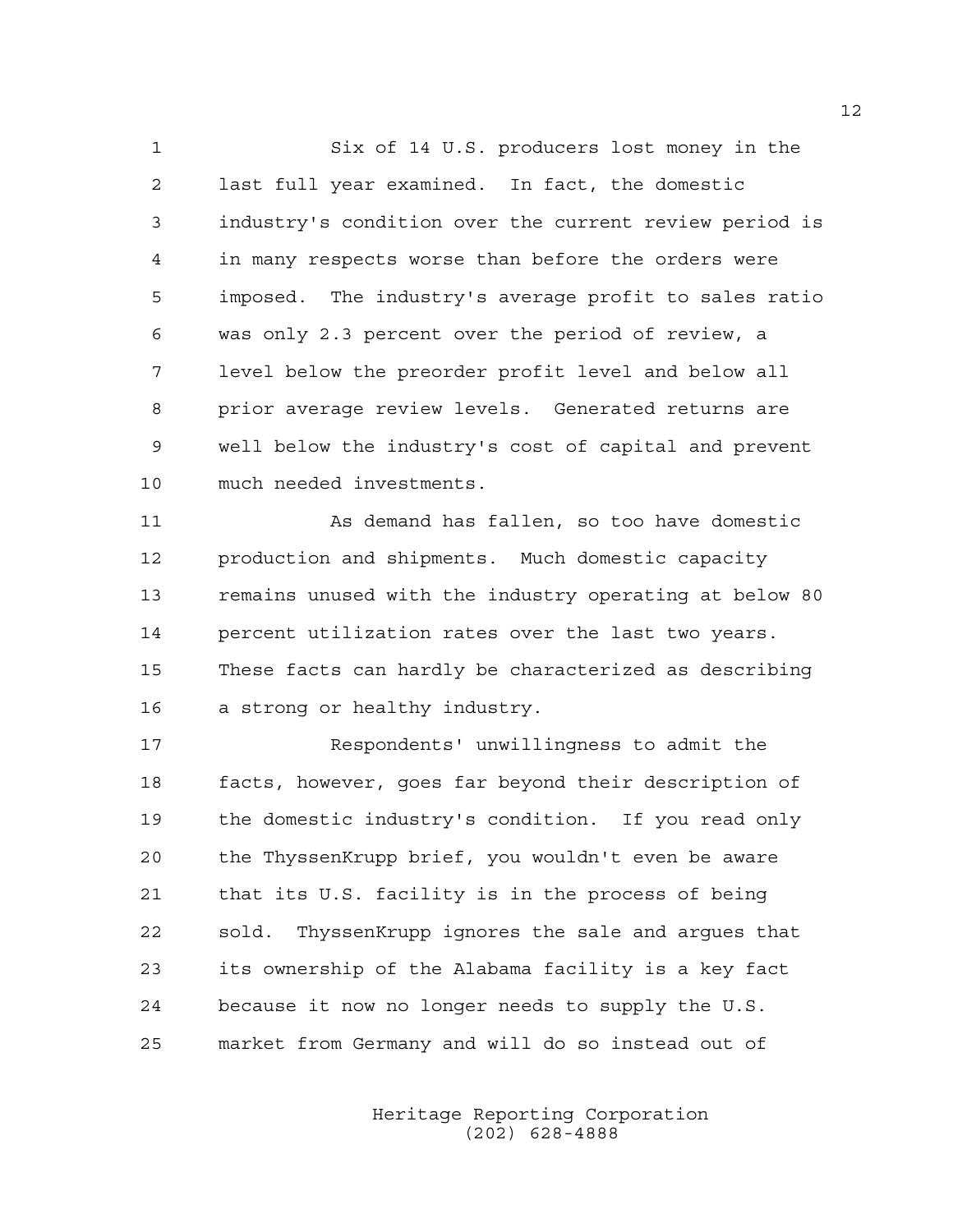1 Alabama. It emphasizes a veto power it has over 2 imports from Germany.

3 Amazingly, ThyssenKrupp fails to acknowledge 4 that it publicly announced the sale of its U.S. 5 facility well before its brief was filed and that it 6 has already received bids from interested buyers. Its 7 latest annual report states that its U.S. operation 8 called Steel Americas has been classified as a 9 discontinued operation. How can you exercise a veto 10 power or control imports when you no longer own the 11 U.S. operations? You can't.

12 In fact, now that a sale is imminent, 13 ThyssenKrupp has every incentive to increase exports 14 of corrosion-resistant steel from Germany to supply 15 its U.S. customers. In fact, it admits it has been 16 selling to those customers German product already 17 through what it calls prep tons. These prep tons have 18 prepared the customers for a continued supply of the 19 product, but now it will come from Germany, not 20 Alabama.

21 ThyssenKrupp also ignores the increasing 22 level of unused capacity existing in Germany and the 23 dire condition of the EU economy. The European car 24 market is at a 20-year low, and the German sentiment 25 about the Euro Zone has worsened markedly. Higher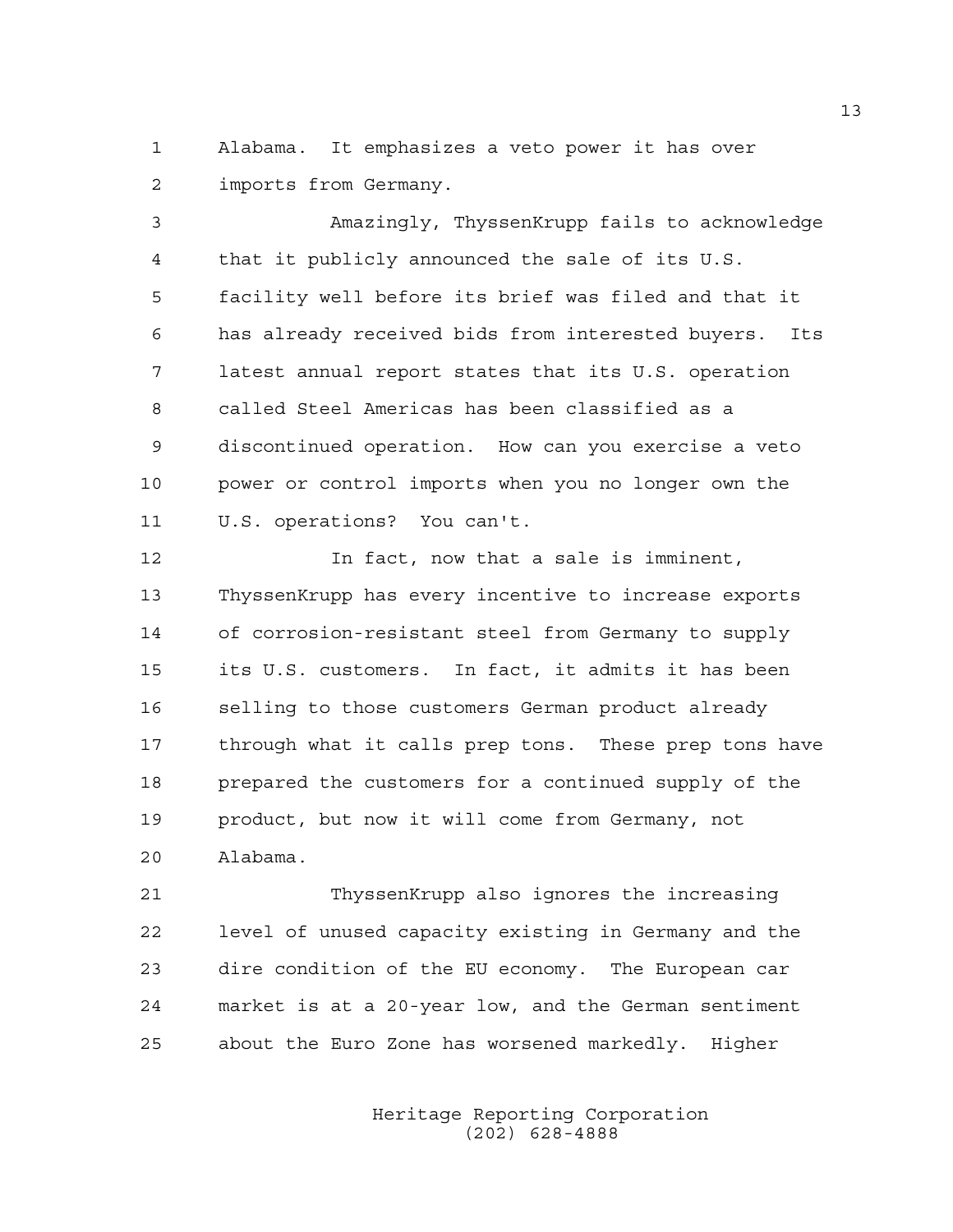1 U.S. prices will provide a strong incentive for German 2 producers to export to the United States under these 3 circumstances.

4 The Korean producers' assertion that there 5 will be no significant volumes of low-priced imports 6 from Korea absent an order is equally baseless. As 7 the import statistics show, import volumes and market 8 shares from Korea are already larger than they were 9 before the order was imposed. The Koreans focus 10 heavily on the U.S. market and undercut U.S. prices 11 even with the order in place.

12 Given the large and increased capacity of 13 the many subject Korean producers and the increasing 14 oversupply situation in Asia, it is not difficult to 15 project how much worse the competition from Korea will 16 be if the discipline of the orders is removed. Absent 17 an order, subject imports will revert to the use of 18 ever lower prices to obtain sales in this price 19 sensitive market. Customers will use dumped imports 20 to leverage down U.S. prices, forcing U.S. producer 21 prices that are already declining and yielding weak 22 profits down even further.

23 The fragile domestic industry cannot 24 withstand further price erosion and lost business to 25 unfairly traded imports. Although some things have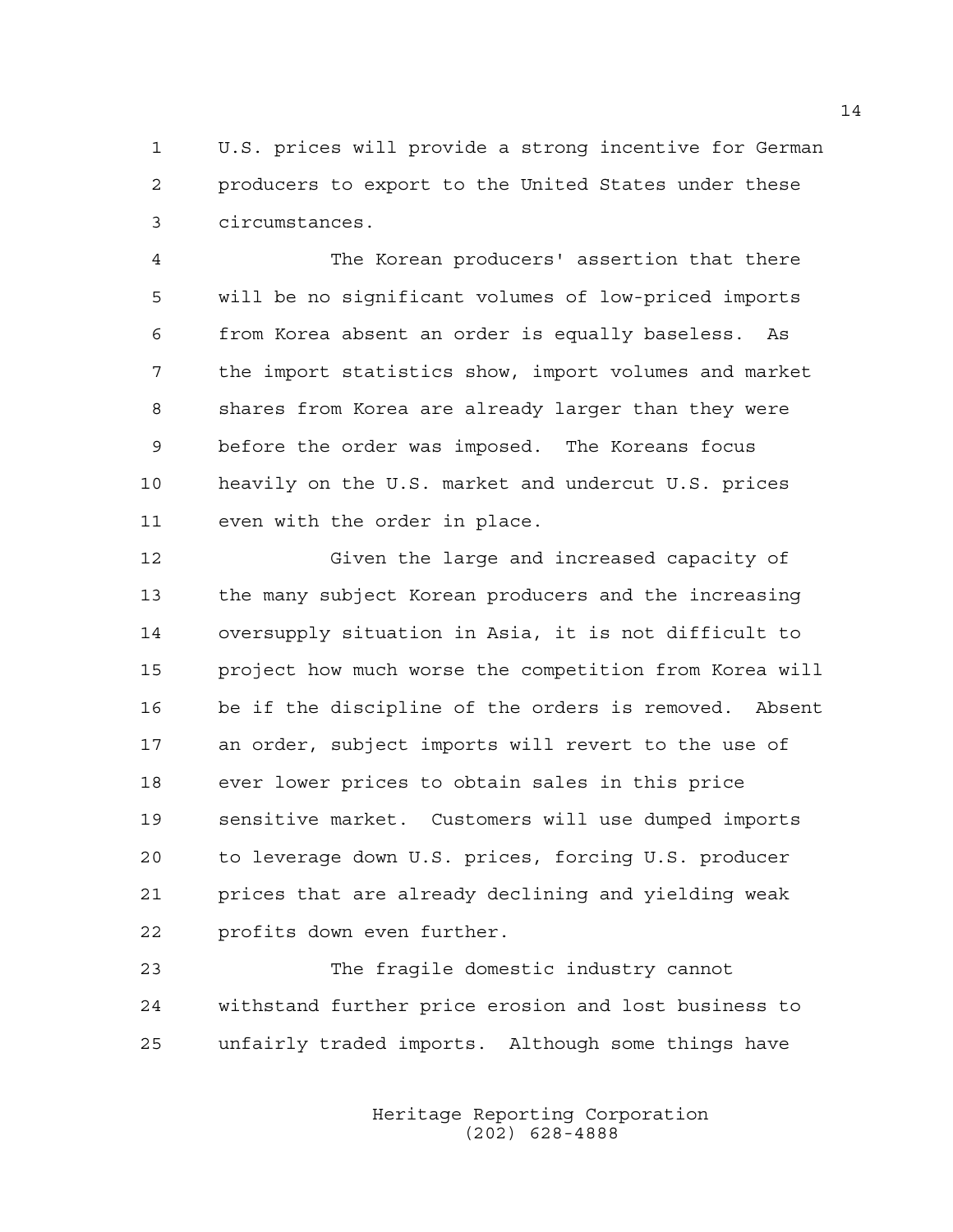1 changed since this order was imposed, the injury that 2 these unfairly traded imports can and likely will 3 inflict on the U.S. steel industry has not. Thank you 4 very much.

5 CHAIRMAN WILLIAMSON: Thank you.

6 MR. BISHOP: Opening remarks on behalf of 7 those in opposition to continuation will be by Donald 8 B. Cameron, Morris Manning & Martin, and Kenneth J. 9 Pierce, Hughes Hubbard & Reed.

10 CHAIRMAN WILLIAMSON: Welcome, Mr. Cameron 11 and Mr. Pierce. You may begin when you're ready. 12 MR. CAMERON: Thank you, Mr. Chairman and

13 members of the Commission. Don Cameron on behalf of 14 Korean Respondents.

15 So some things have changed. That is the 16 understatement of the year. There's no question that 17 the ADCVD orders on core from Korea and Germany should 18 be revoked. These two orders have been in effect 19 since 1993; in other words, before cell phones, before 20 the internet and before this U.S. steel industry 21 became a world-class competition. The world has 22 changed. Twenty years is a long time, but this 23 industry is still asking for five more years. 24 The U.S. core industry that exists today

25 bears little resemblance to the industry that existed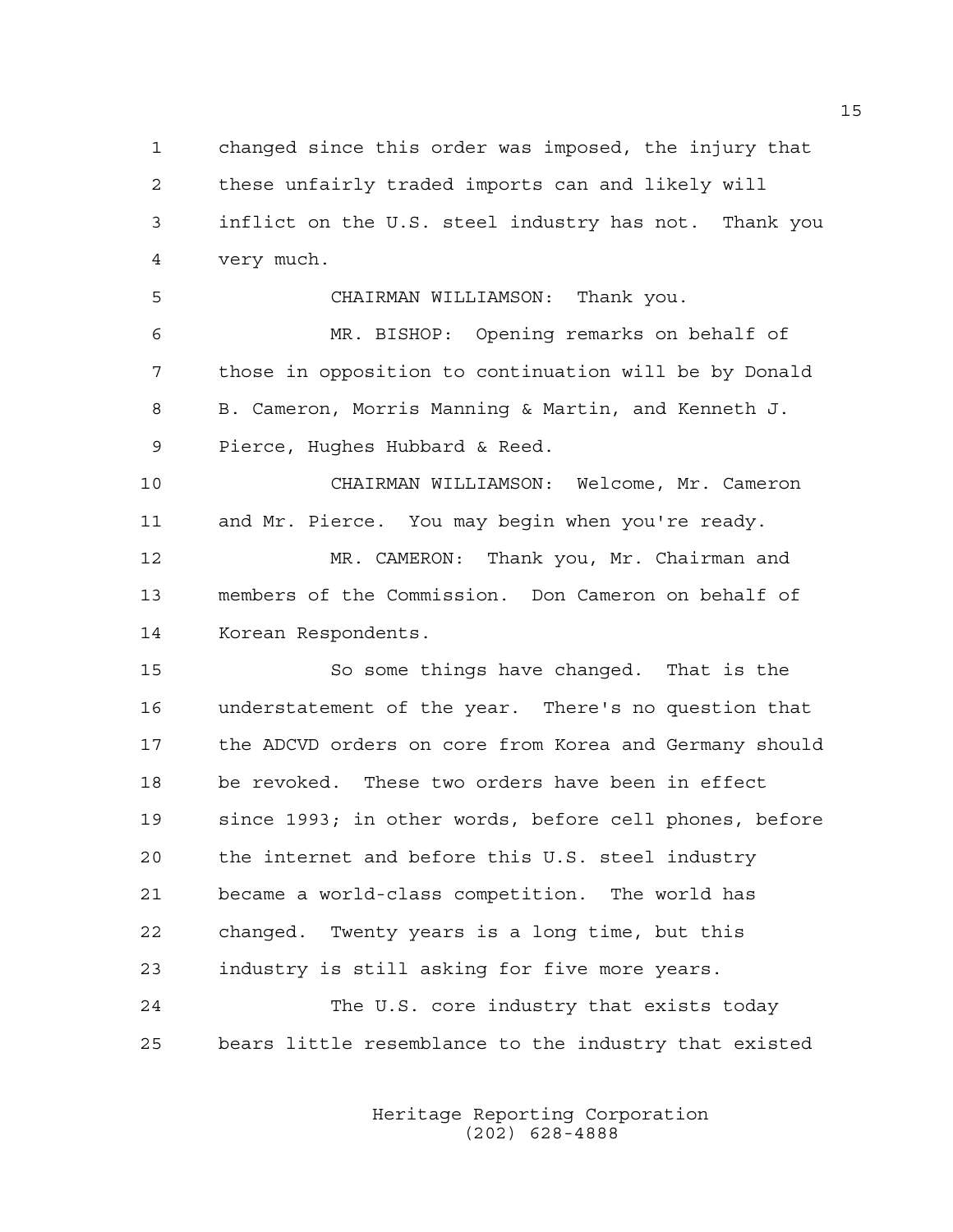1 two decades ago. The U.S. industry in 1993 was 2 uncompetitive, burdened with staggering legacy costs 3 and faced with the daunting process of restructuring 4 itself in the face of competition from more efficient 5 producers in other parts of the world.

6 Now the industry has restructured, and many 7 of the U.S. producers have become or are in the 8 process of being vertically integrated through 9 investments in suppliers of their major raw materials. 10 This strategy of vertical integration is a good one 11 that insulates the industry from the cost/price 12 squeezes that have negatively impacted them in the 13 past.

14 Viewed in the context of the current 15 business cycle, the U.S. industry actually has 16 performed remarkably well, and we don't take that 17 back. Even with the declines in demand that occurred 18 during the cycle as a result of the recession and the 19 slow economic recovery, the U.S. industry gained 20 almost eight percentage points of market share to hold 21 almost 90 percent of the core market in the first half 22 of 2012. The industry also more than doubled its 23 operating income from the beginning to the end of the 24 POR.

25 The industry's ability to weather the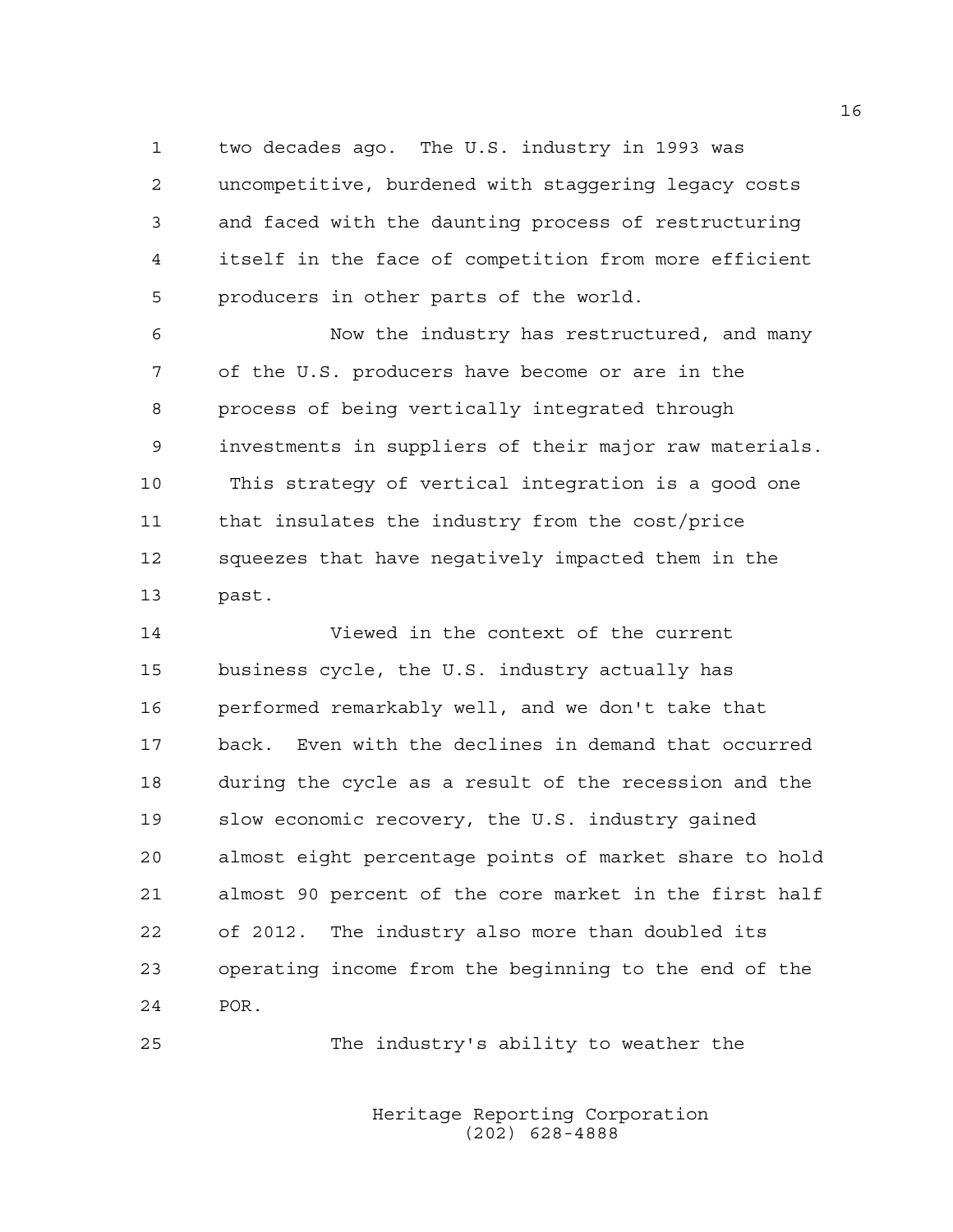1 economic crisis is tied directly to its success in the 2 coveted auto sector. Their dominance in the auto 3 sector is a result of geography, not price, since 4 imports cannot meet the short lead times demanded by 5 the U.S. auto producers. The U.S. industry has also 6 made significant capital investments in core 7 production during the POR. These are not the 8 hallmarks of a vulnerable industry.

9 Not coincidentally, subject import market 10 share today is lower than at the beginning of the POR. 11 This is not a coincidence, and the same factors that 12 have led to lower market share for imports is likely 13 to limit the import market share in the future.

14 As you listen to the U.S. industry today, 15 remember that they made the same arguments five years 16 ago with respect to the orders that were revoked, but 17 the predicted import surge didn't occur because the 18 market has changed in fundamental ways.

19 Twenty years is not temporary relief. It is 20 permanent. An additional five years cannot be 21 justified under the statute. These orders have been 22 in place long enough. It's time for them to be 23 revoked. The industry is not entitled to import 24 relief in perpetuity. Thank you.

25 MR. PIERCE: Good morning, Commissioners. I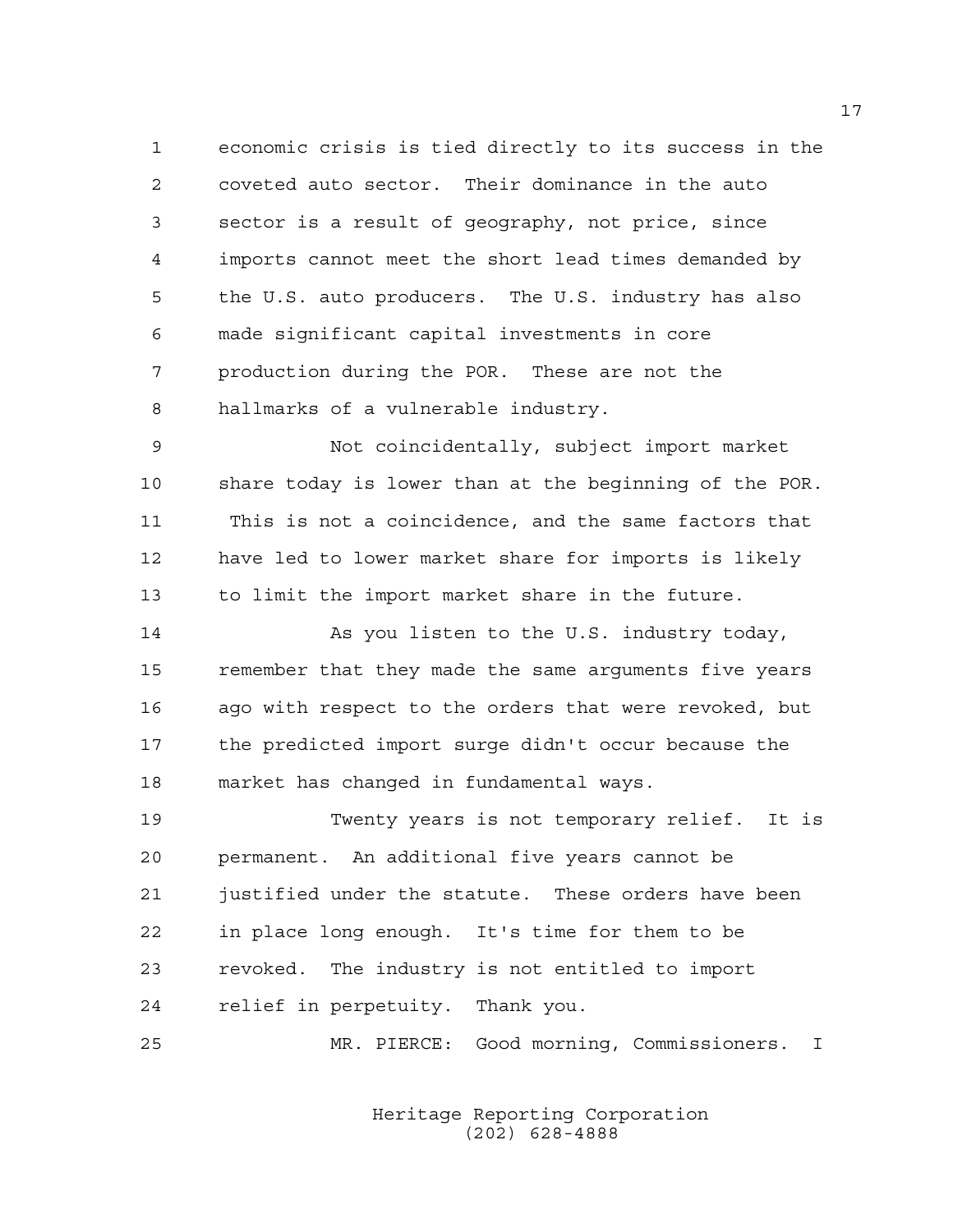1 am Ken Pierce of Hughes Hubbard & Reed, counsel to 2 ThyssenKrupp and Salzgitter. We concur with Mr. 3 Cameron that a negative determination should issue for 4 both countries if cumulated. Today's domestic 5 industry is consolidated and strong; witness its rapid 6 recovery from the great recession.

7 From the beginning to the end of the review 8 period, its profits and market share are up, major 9 capital investments have been made and large cash 10 reserves have been amassed. It is anything but 11 vulnerable. Consider that this newly integrated 12 domestic industry has virtually eliminated the threat 13 of a cost/price squeeze during once dreaded raw 14 materials volatility into profits.

15 Later today ThyssenKrupp will address why 16 revocation for Germany, with its 0.2 percent market 17 share, planned U.S. market withdrawal, zero 18 underselling and high capacity utilization could have 19 no discernable adverse impact on Petitioners and 20 should not be cumulated in any event. The order on 21 Germany should be revoked regardless of ThyssenKrupp 22 having just built the newest mill in this country, an 23 investment that will replace imports from Germany and 24 one that is delivering thousands of new American jobs. 25 Two recent Stainless reviews involved the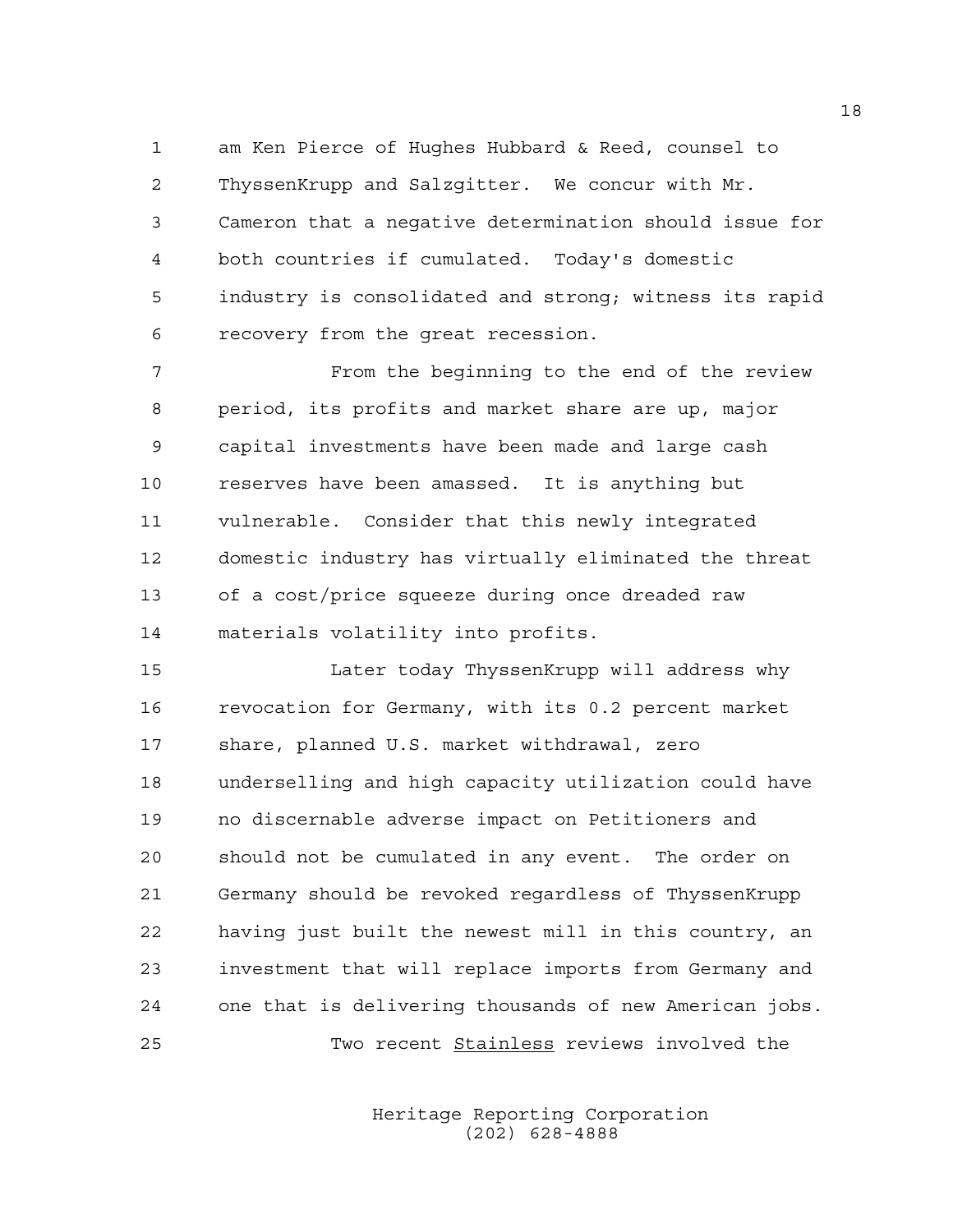1 sister entity at the same Alabama site, resulting in 2 decumulation and revocation. The same was done twice 3 before in recent Hot-Rolled reviews involving 4 ArcelorMittal and for EVRAZ in Italy in the recent 5 Steel Plate review. Notably, this was the outcome in 6 the Stainless cases, although a potential sale of the 7 stainless operation in Alabama was pending.

8 Likewise today, ThyssenKrupp has 9 overwhelming financial incentives to ensure the 10 continued strength and prosperity of the domestic 11 corrosion-resistant industry for the foreseeable 12 future, an industry that could not conceivably be 13 harmed by revocation of the German order. Thank you.

14 CHAIRMAN WILLIAMSON: Thank you.

15 MR. BISHOP: Will the first panel, those in 16 support of the continuation of the antidumping and 17 countervailing duty orders, please come forward and be 18 seated?

19 Mr. Chairman, all witnesses have been sworn. 20 (Witnesses sworn.)

21 CHAIRMAN WILLIAMSON: Okay. You may begin 22 when you're ready, and welcome to everyone.

23 MR. HECHT: Good morning. I'm Jim Hecht, 24 and I represent U.S. Steel in this review. I'd like 25 to start by drawing your attention to three critical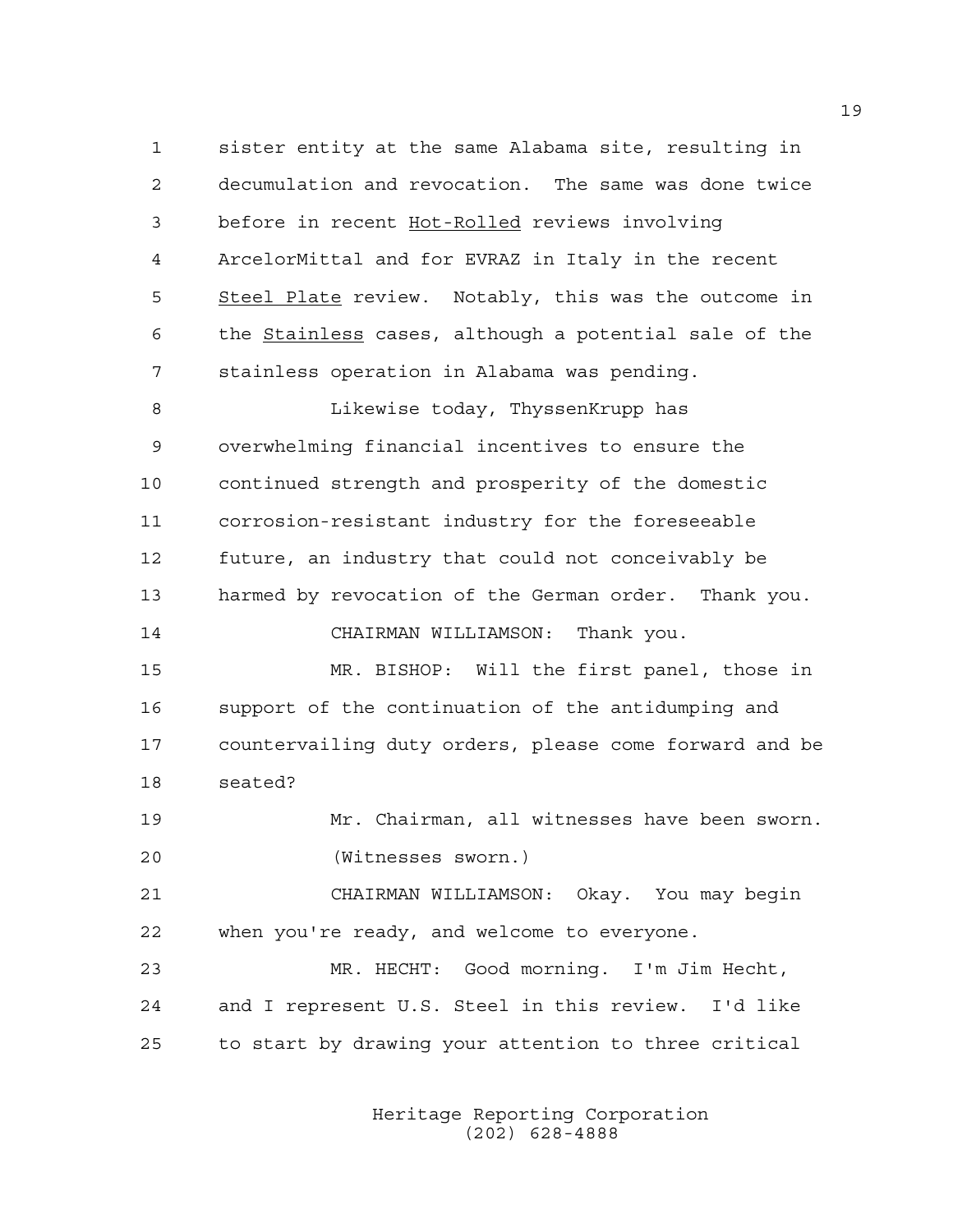1 points. First, the Commission kept these orders in 2 place six years ago and the record now supports relief 3 even more strongly than it did then. Weaker demand 4 has forced U.S. mills to cut production, the industry 5 has seen higher raw material costs and lower profits, 6 and poor market conditions elsewhere are more likely 7 to channel imports to the United States.

8 Second, the prehearing brief from German 9 producers relied heavily on claims that ThyssenKrupp 10 had served this market from its mill in Alabama, but 11 since that brief was filed ThyssenKrupp executives 12 have made clear that this mill will be sold.

13 Third, Korean mills are exporting massive 14 volumes around the world, and many of their exports 15 are going to less attractive markets. If the orders 16 are revoked, they will have a compelling incentive to 17 ship much larger volumes to the United States.

18 Let's look at the record in more detail. 19 Here are the key points on cumulation. As you can 20 see, there are no significant differences between 21 Korean and German imports, and cumulation is the only 22 way you can fully and accurately determine what will 23 happen to U.S. mills if the orders at issue are 24 revoked.

25 Now let's turn to likely volume. As you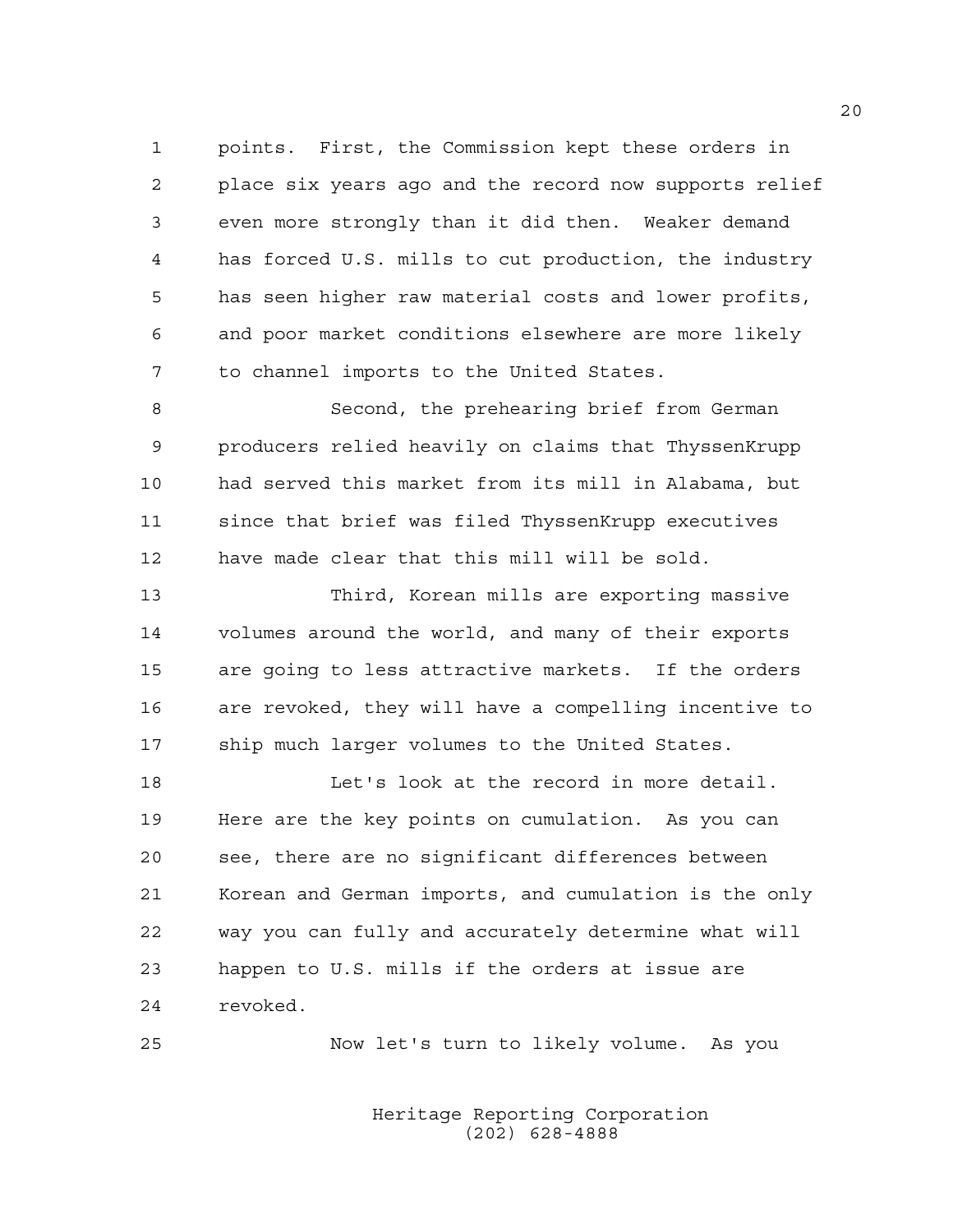1 see, subject producers have extensive contacts that 2 can be used to rapidly increase sales upon revocation. 3 The first 10 months of 2012 they were on pace to sell 4 over 300,000 tons of subject product to U.S. 5 customers.

6 The subject mills also have huge amounts of 7 unused capacity. As you can see here, they have 8 admitted having almost 1.3 million tons of unused 9 capacity in 2011, the last full year for which you 10 have data. But as we've shown in our briefs, we 11 believe that this figure understates the full amount 12 of their excess capacity.

13 The subject producers need to increase sales 14 here because they have big problems elsewhere. As you 15 know, Europe is facing one of the worst economic 16 crises in its history. This is very bad news for both 17 German and Korean mills, which are very active in 18 Europe.

19 Here you see that the IMF believes that the 20 Euro Zone's GDP actually fell in 2012 and that it will 21 grow by only 0.16 percent this year. This is simply 22 an ongoing disaster for mills that rely on that 23 market, including the subject producers.

24 The crisis has hit European vehicle 25 production, which is down by over two million units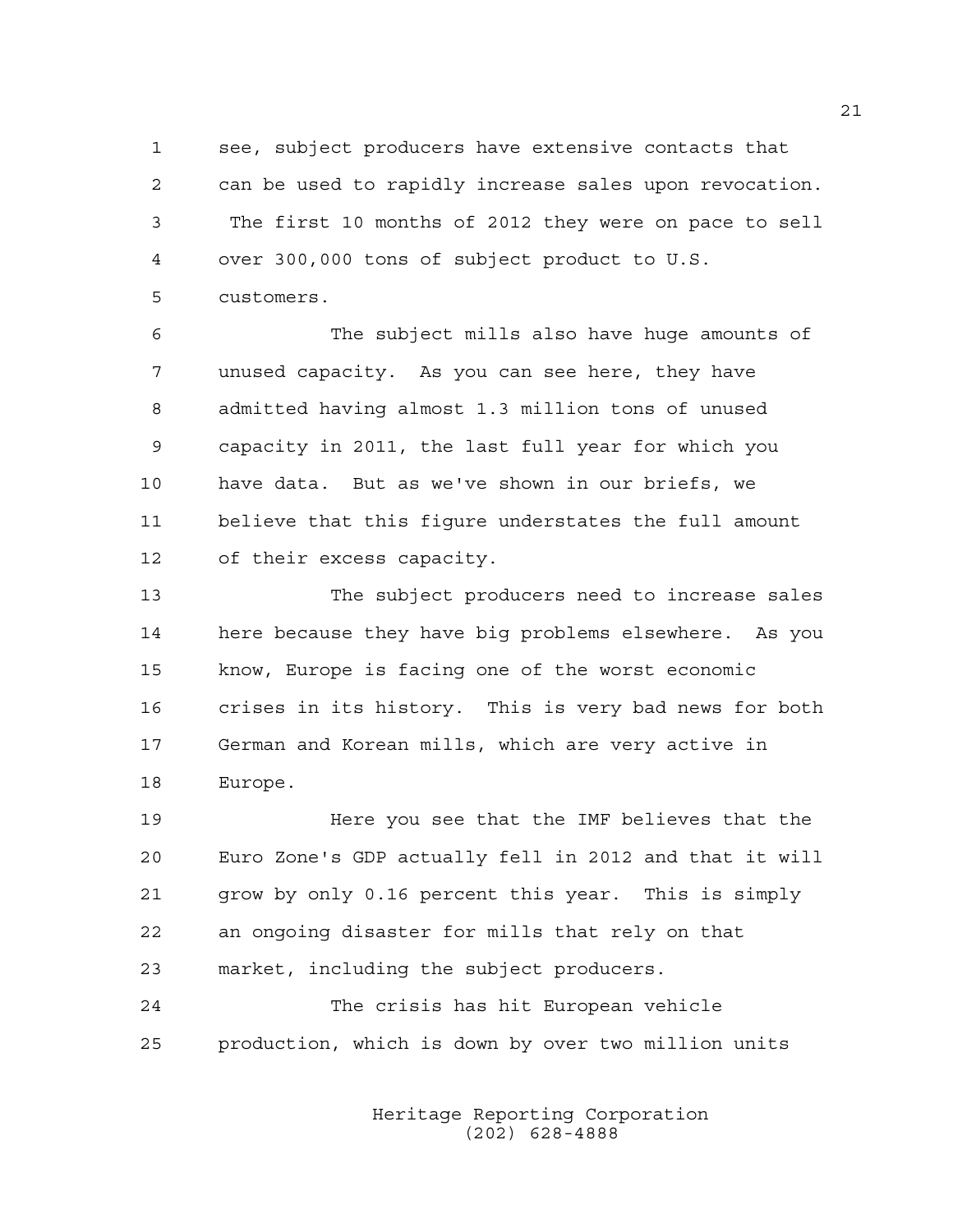1 since the beginning of the period of review. That 2 translates into less demand for corrosion-resistant 3 steel. Not surprisingly, the ongoing crisis in Europe 4 has contributed to a significant decline in German 5 exports, which are down almost 24 percent since 2006.

6 Furthermore, German mills cannot make up 7 those lost sales in their home market. As you can see 8 here, the German economy is being dragged down by the 9 same crisis that has engulfed the rest of Europe. 10 Given that their exports are falling and that their 11 home market is weak, German mills have been forced to 12 slash output. Thus, they have a compelling incentive 13 to increase exports to the United States.

14 In their brief, the German mills urge you to 15 disregard these facts and instead assume that 16 ThyssenKrupp will serve this market from their 17 facility in Alabama. Here you see their argument that 18 this fact "cuts across and swamps all other 19 considerations." But it is now clear that 20 ThyssenKrupp is severing its ties to the Alabama 21 plant. That investment cost the company billions. It 22 is currently for sale, and industry observers expect 23 it to be sold this year.

24 In fact, ThyssenKrupp has stated for 25 financial accounting purposes that its entire Steel

> Heritage Reporting Corporation (202) 628-4888

22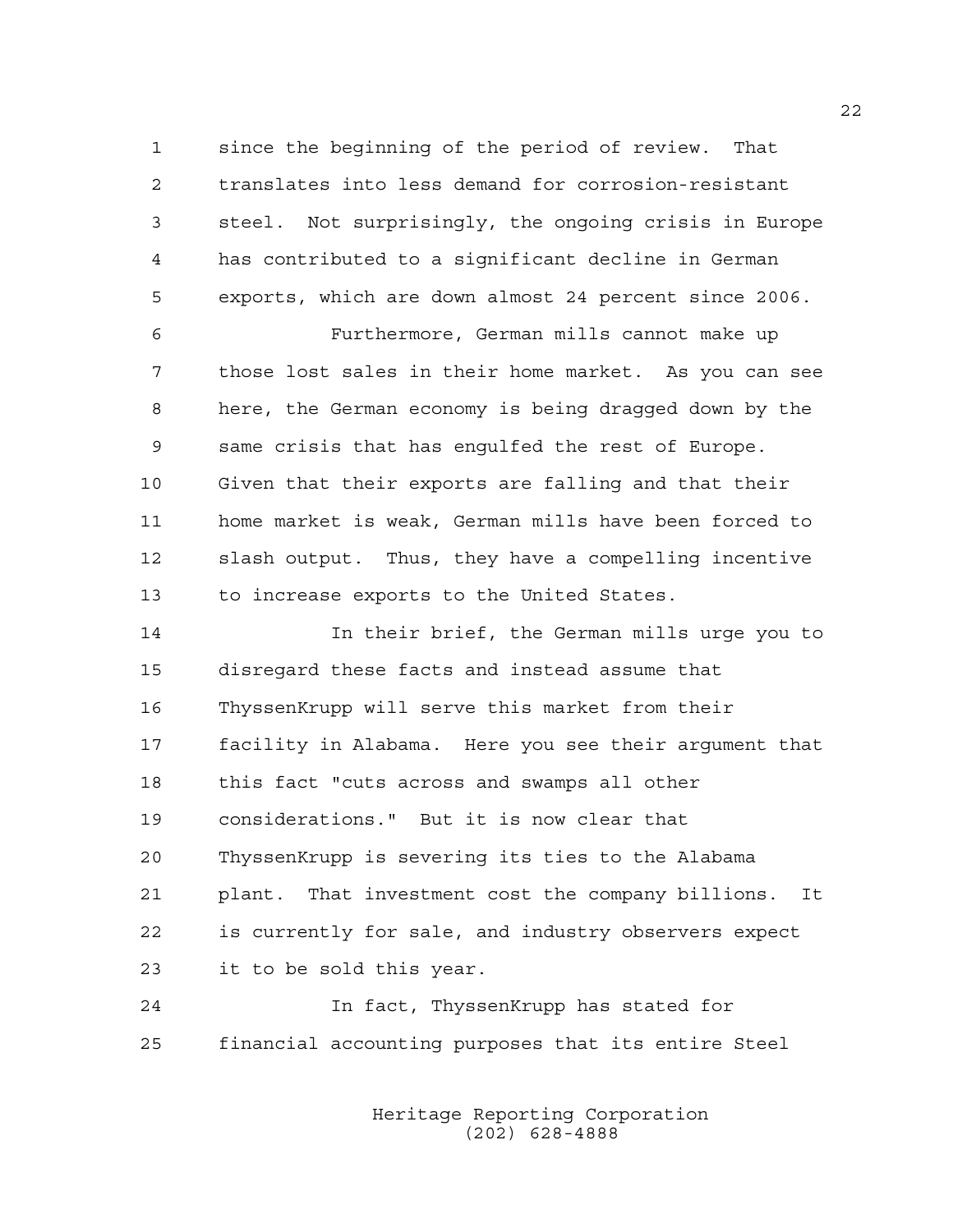1 Americas operation, including the Alabama plant, is a 2 "discontinued operation," meaning that it will not be 3 on the books for much longer. In light of these 4 facts, TK's suggestion that its interest lies in 5 serving this market from Alabama should be wholly 6 rejected.

7 During the review period, Korean mills were 8 engaged in a massive expansion of their own inside 9 Korea. Your staff report shows that since 2005, 10 Korean mills have added almost four million tons of 11 new capacity. Korea's home market cannot justify so 12 much capacity, so Korean exports have grown 13 dramatically. The latest figures indicate an increase 14 of more than 43 percent from 2006 to 2012.

15 Furthermore, Korean mills have become more 16 dependent on exports. According to the staff report, 17 they exported almost half their production in the 18 first half of 2012. But Korean mills face stiff 19 competition. For example, in 2006, China exported 20 3.8 million tons of corrosion-resistant steel. 21 Through the first 11 months of last year, China was on 22 pace to export almost 12 million tons of corrosion-23 resistant steel. Many of those Chinese exports are 24 going into Korea itself.

25 As Chinese production continues to grow,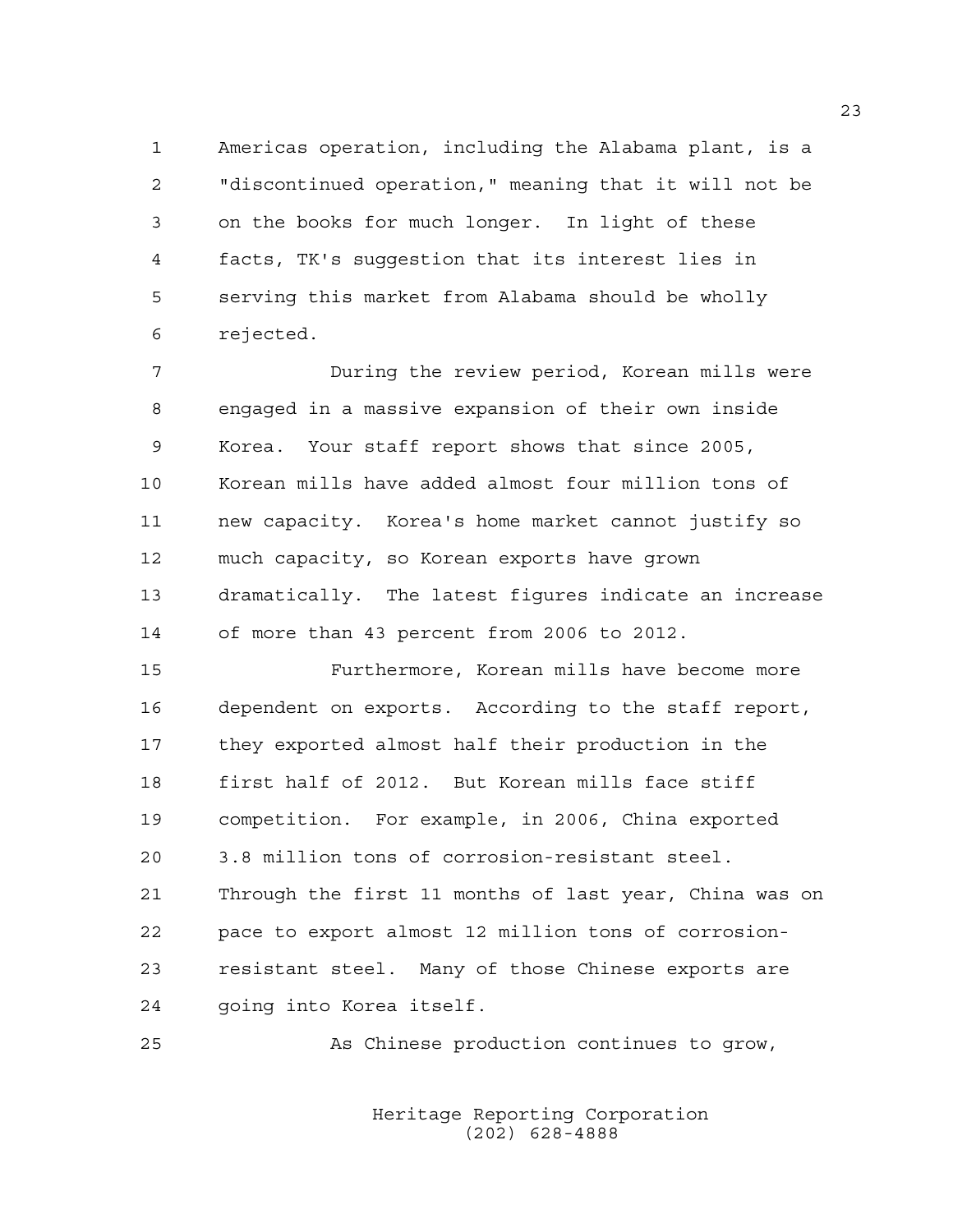1 Korean mills cannot afford to overlook any market, 2 especially one as large as the United States. Korean 3 mills will argue that the orders make no difference 4 because they are already shipping hundreds of 5 thousands of tons here, but as you can see on this 6 slide they are shipping much larger volumes to markets 7 where prices are lower than they are here.

8 In the absence of relief, it is certain that 9 many of those exports will be redirected to the more 10 attractive U.S. market. In fact, this situation is 11 similar to the one the Commission faced a few years 12 ago with respect to OCTG from Korea. As you can see 13 here, Korean mills were quite active in this market 14 when the order on OCTG from Korea was revoked, but 15 that was nothing compared to what has happened since.

16 Next we turn to likely price effects. As 17 subject imports pour into this market, they will 18 compete with the domestic like product on the basis of 19 price. As you can see here, both U.S. and subject 20 product are comparable on most factors, including 21 quality. Furthermore, purchasers agreed almost 22 unanimously that prices are a very important factor in 23 purchasing decision.

24 U.S. mills cannot afford price competition 25 with unfairly traded imports. As you can see here,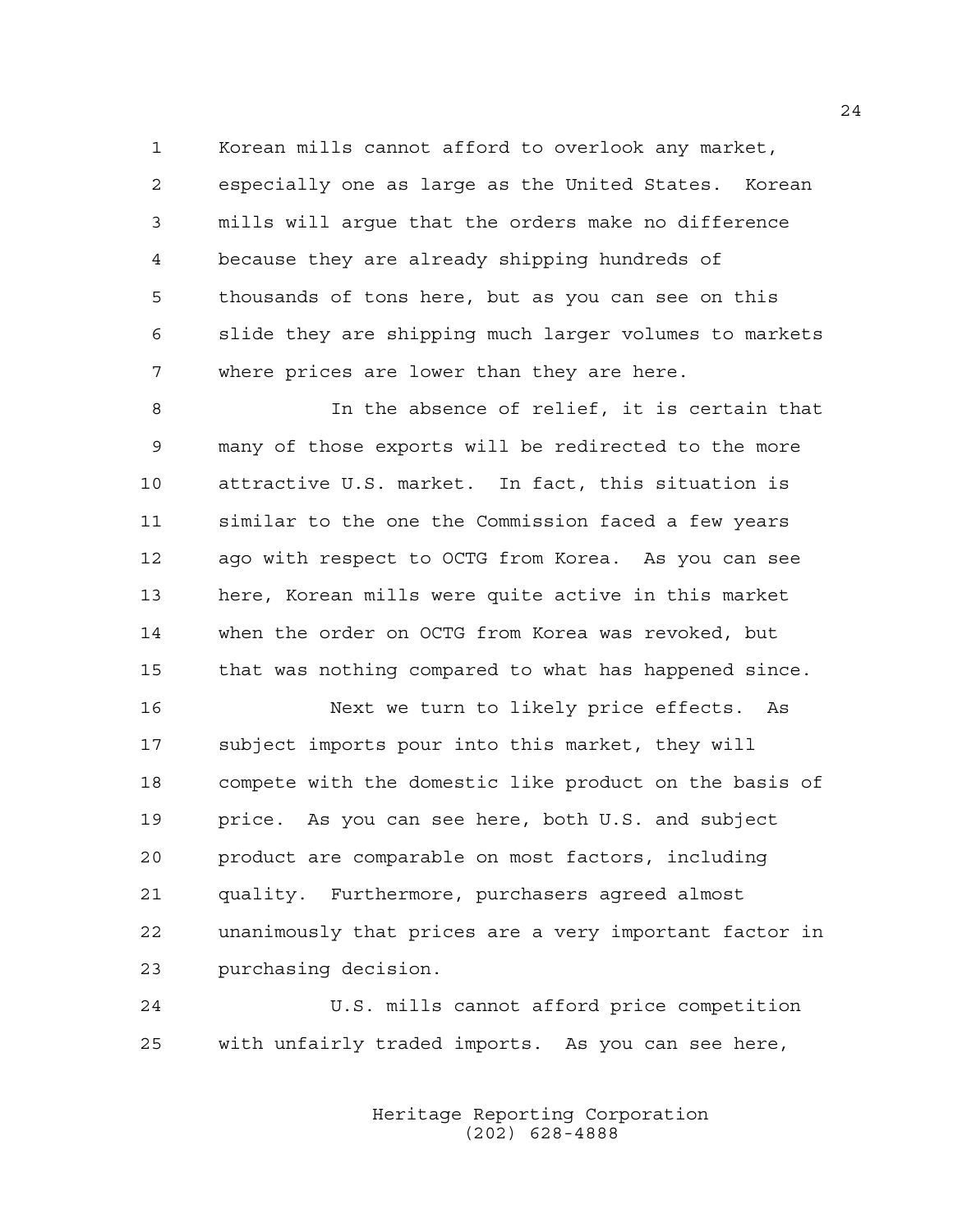1 prices have fallen significantly over the last year. 2 Nevertheless, U.S. prices remain attractive relative 3 to prices in other markets. This fact will encourage 4 the export-oriented subject producers to increase 5 sales to the United States by underselling the 6 domestic like product.

7 Finally, we consider the likely impact of 8 subject imports. Domestic producers are extremely 9 vulnerable to material injury. As you can see here, 10 through the first half of 2012 U.S. consumption was 11 running well below 2006 levels. Furthermore, the raw 12 material costs incurred by U.S. mills have risen 13 dramatically since the beginning of the period of 14 review. Under these circumstances, it is vital the 15 domestic producers be able to obtain the true market 16 value of their product.

17 Faced with weak demand and rising cost, U.S. 18 mills have struggled to make a profit. Indeed, their 19 operating margin from 2006 to 2011 was a paltry 20 2.3 percent, even lower than their margin in the last 21 review. The other side may point to the slightly 22 higher margin reported in the first half of 2012, but 23 even that figure was down from the first half of 2011. 24 Meanwhile, U.S. mills are dealing with an 25 increase of low-priced imports from various countries,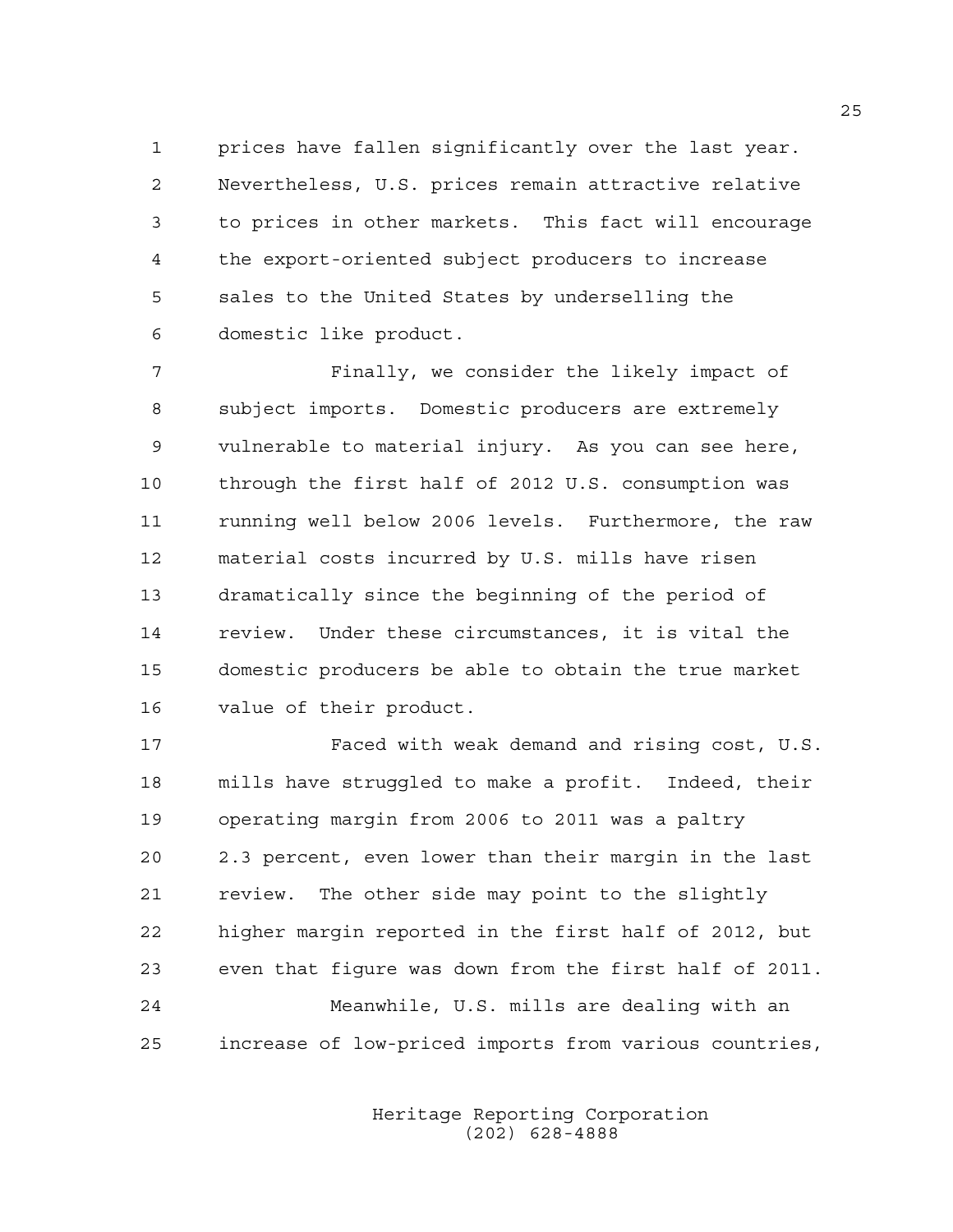1 including Taiwan, China, India and Italy. The

2 domestic witnesses will tell you that their business 3 is already suffering as a result.

4 Finally, we urge you to take a step back and 5 look at the bigger picture. RG Steel, a major U.S. 6 producer, has gone bankrupt and discontinued 7 operations. ThyssenKrupp's effort to build a new 8 plant in Alabama has resulted in huge losses.

9 The U.S. economy continues to face major 10 problems. In a capital-intensive industry like this 11 one where new investments are necessary to help auto 12 makers meet demanding new environmental standards, the 13 small operating margins you see on the record leave no 14 room for error.

15 As the examples of RG Steel and ThyssenKrupp 16 show, investments in this industry can go very bad 17 very quickly. Under these circumstances, we urge you 18 not to expose domestic mills to additional unfairly 19 traded imports.

20 MR. SCHERRBAUM: Good morning. My name is 21 Joe Scherrbaum, and I'm Vice President, Sales, for 22 United States Steel Corporation. I appreciate the 23 opportunity to testify today about the pending orders 24 on corrosion-resistant steel, which is an extremely 25 important product for our company.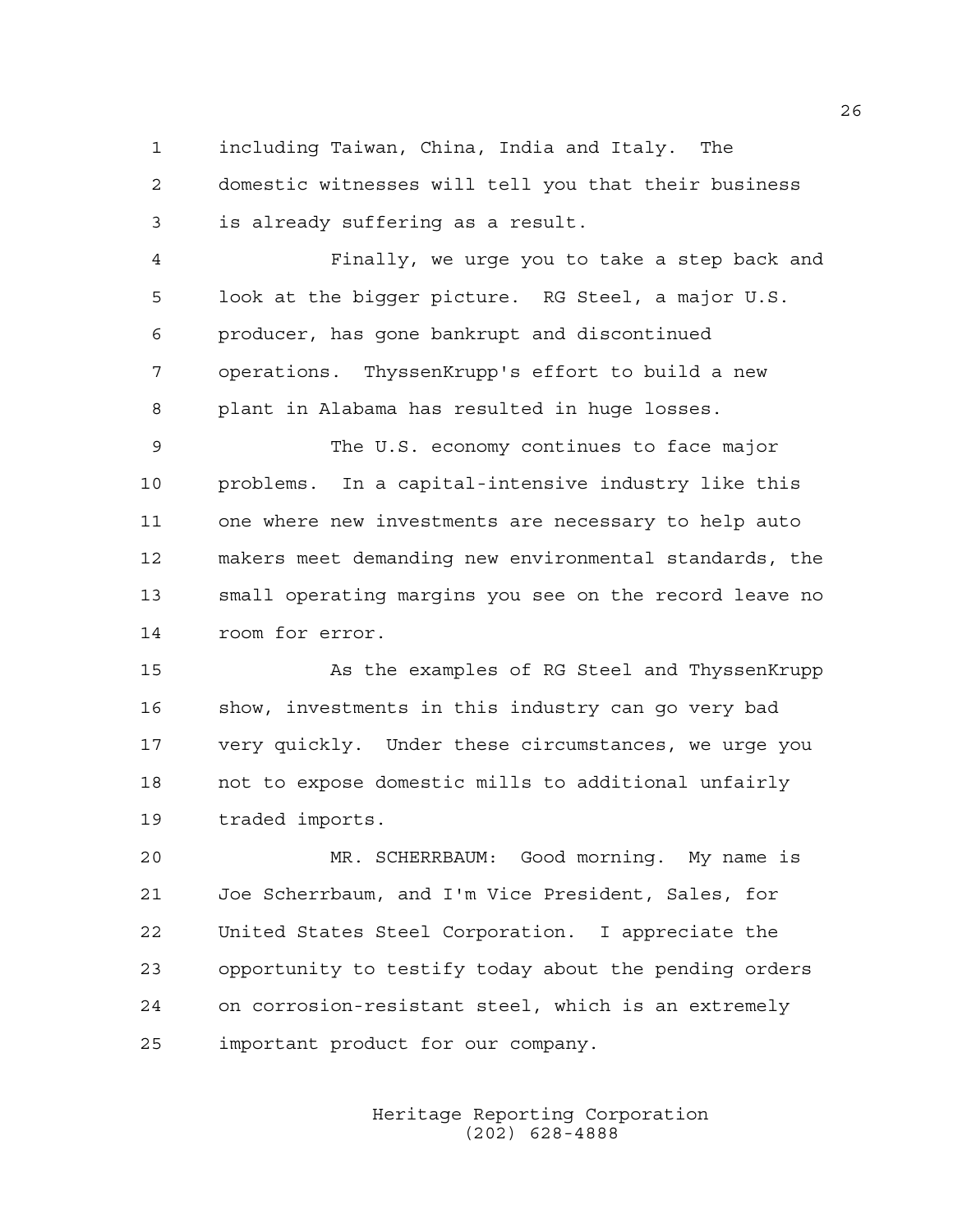1 As you may know, there are three common 2 varieties of flat-rolled sheet -- hot-rolled steel, 3 cold-rolled steel and corrosion-resistant steel. Of 4 these three products, corrosion-resistant steel is the 5 most technologically advanced and the most valuable in 6 our marketplace, so we have made a major commitment to 7 this product.

8 Your staff report identifies 10 different 9 locations where U.S. Steel or one of its joint 10 ventures makes corrosion-resistant steel. We also 11 maintain the U.S. Steel Automotive Center in Michigan, 12 a state-of-the-art facility where we research new 13 products for auto applications. In fact, we have 14 developed six new carbon grades of corrosion-resistant 15 steel since the last time you reviewed these orders.

16 This research is absolutely essential to our 17 long-term success. As you know, the government is 18 pressing auto makers to dramatically improve the fuel 19 efficiency of their vehicles. This is a huge 20 challenge. To help them meet these new environmental 21 standards, the auto companies expect us to develop new 22 steels that will be lighter, stronger, safe and cost 23 effective. Given that we face growing competition 24 from alternative products such as aluminum and 25 composites, it is critical that we do so.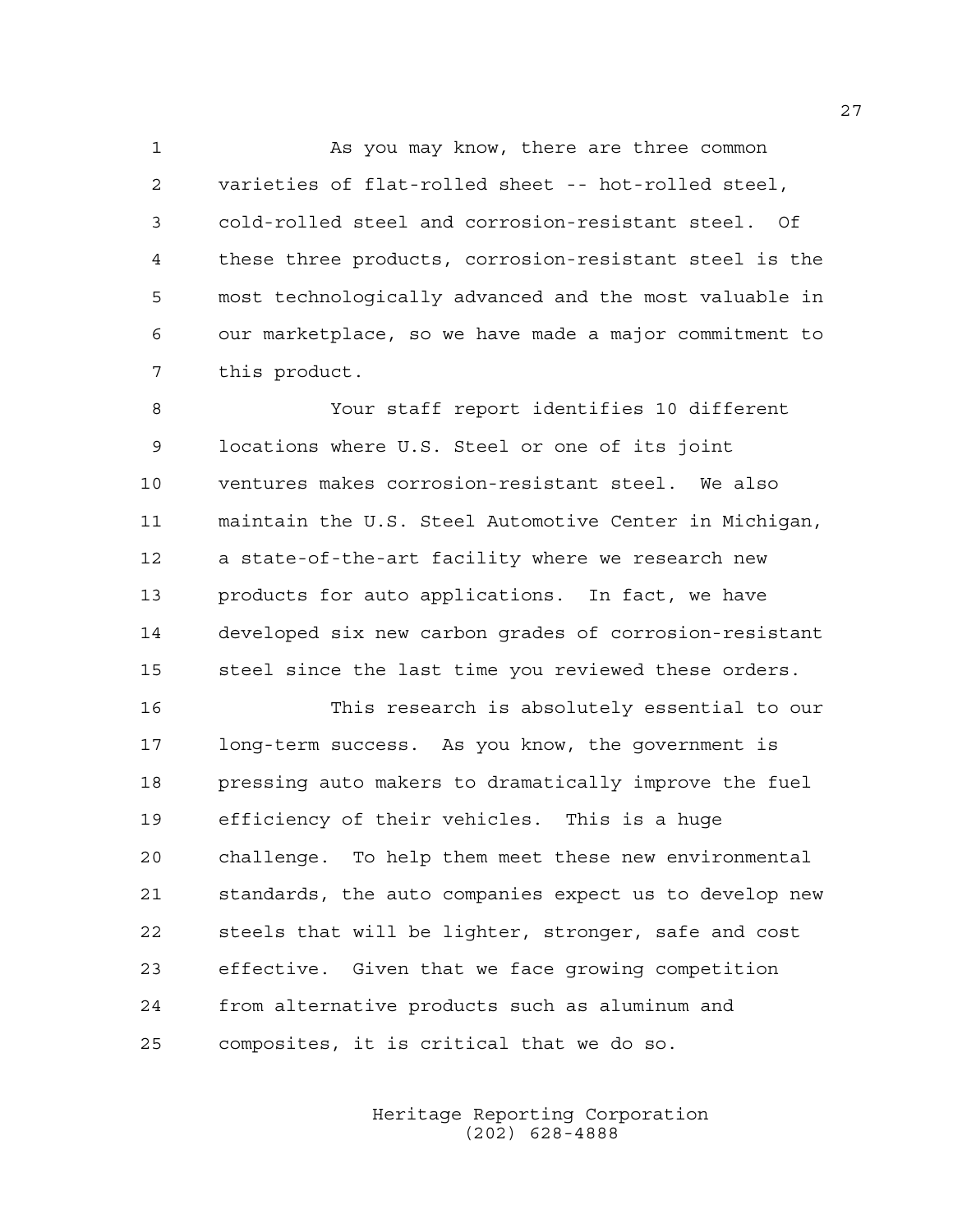1 But staying on the cutting edge isn't easy 2 or cheap. Going forward, companies like U.S. Steel 3 have to make major expenditures both in terms of 4 research and in capital expenditures to remain 5 competitive. To justify those expenses, we must be 6 confident that we can earn a rate of return sufficient 7 to cover our cost of capital.

8 Unfortunately, poor marketing conditions 9 that have existed for an extended period of time have 10 greatly undermined that confidence. I understand that 11 your staff report shows that from 2006 to 2011 the 12 domestic industry has earned an operating margin of 13 only 2.3 percent. That figure doesn't even come close 14 to the type of return required to justify the 15 investment this industry needs.

16 Other recent experiences are also sending 17 strong warning signs to investors in this market. 18 ThyssenKrupp has admitted to suffering heavy losses on 19 its new mill in Alabama, which costs more than 20 \$4 billion to build and is state-of-the-art. 21 Furthermore, in May of 2012, just after a year after 22 buying corrosion-resistant facilities in Maryland and 23 Ohio as part of a \$1.2 billion deal with Severstal, RG 24 Steel filed for bankruptcy. In August, its assets 25 were sold for pennies on the dollar.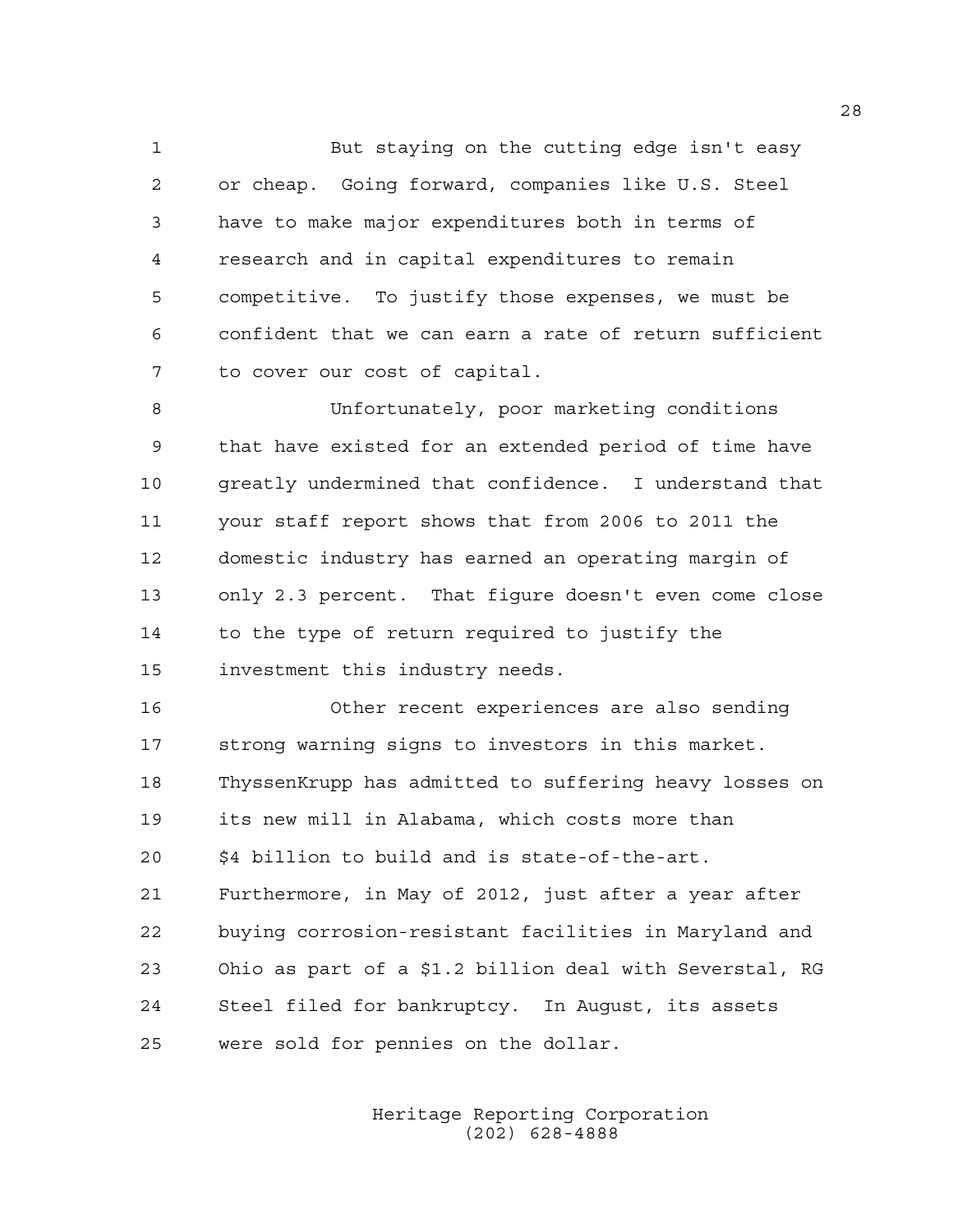1 Meanwhile, we still face very challenging 2 market conditions. In 2012, U.S. consumption of 3 corrosion-resistant steel ran well below 2006 levels 4 for the sixth year in a row. We have seen some 5 improvement in the automotive sector, but the 6 construction market, which plays as significant a role 7 in corrosion-resistant demand and in U.S. Steel's 8 corrosion-resistant business, remained very weak. 9 In addition, we continue to face significant 10 import competition. U.S. imports of the subject 11 product rose by 38.5 percent from the first half of 12 2011 to the first half of 2012. 13 Our customers often talk about their 14 substantial reliance on domestic mills and the need to 15 have a strong domestic steel industry. I would of 16 course wholeheartedly agree that a healthy steel 17 industry is vitally important to our industrial base, 18 and I would suggest that the record before you offers 19 a great illustration of why unfair trade is so 20 dangerous and so damaging. 21 As you can see, this is an industry that has 22 operated on a very thin margin for many years at the

23 same time it is being asked to make substantial 24 investment in new products and product quality. We 25 are an intensively competitive market with powerful

> Heritage Reporting Corporation (202) 628-4888

29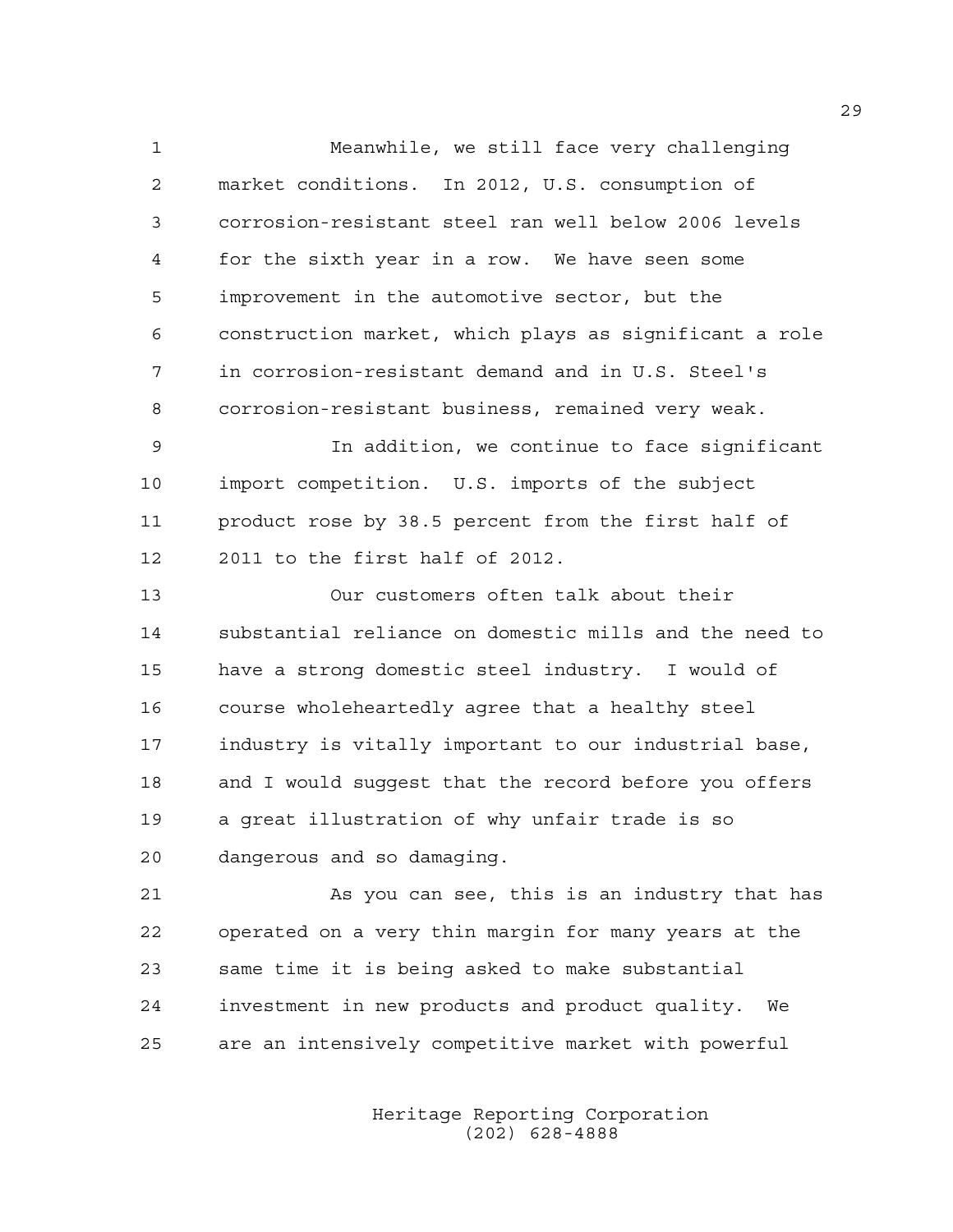1 customers that demand cost savings at every turn, and 2 we are only now coming out of one of the worst 3 economic recessions on record.

4 The simple point I would urge you to 5 consider is that we do not have any margin for error 6 in making this work. Indeed, it does not take a lot 7 of sophisticated analysis to look at this industry's 8 performance through time and understand that any 9 reduction in profitability or sales due to unfair 10 trade could be calamitous.

11 We want to continue to be, and we can be, 12 the world-class producers that our customers need and 13 desire, but we can only do it with a reasonable 14 assurance of fair play in this market. That is what 15 this case is all about from our perspective.

16 Germany and Korea are two of the largest 17 producers of corrosion-resistant steel in the world. 18 They make highly sophisticated products capable of 19 meeting the most demanding applications in the market, 20 all the way from construction to automotive. Given 21 the circumstances they face, they have an enormous 22 incentive to increase sales in our market.

23 Producers in both countries already have 24 many contacts and customers here. Last year, German 25 and Korean mills shipped over 264,000 tons of subject

> Heritage Reporting Corporation (202) 628-4888

30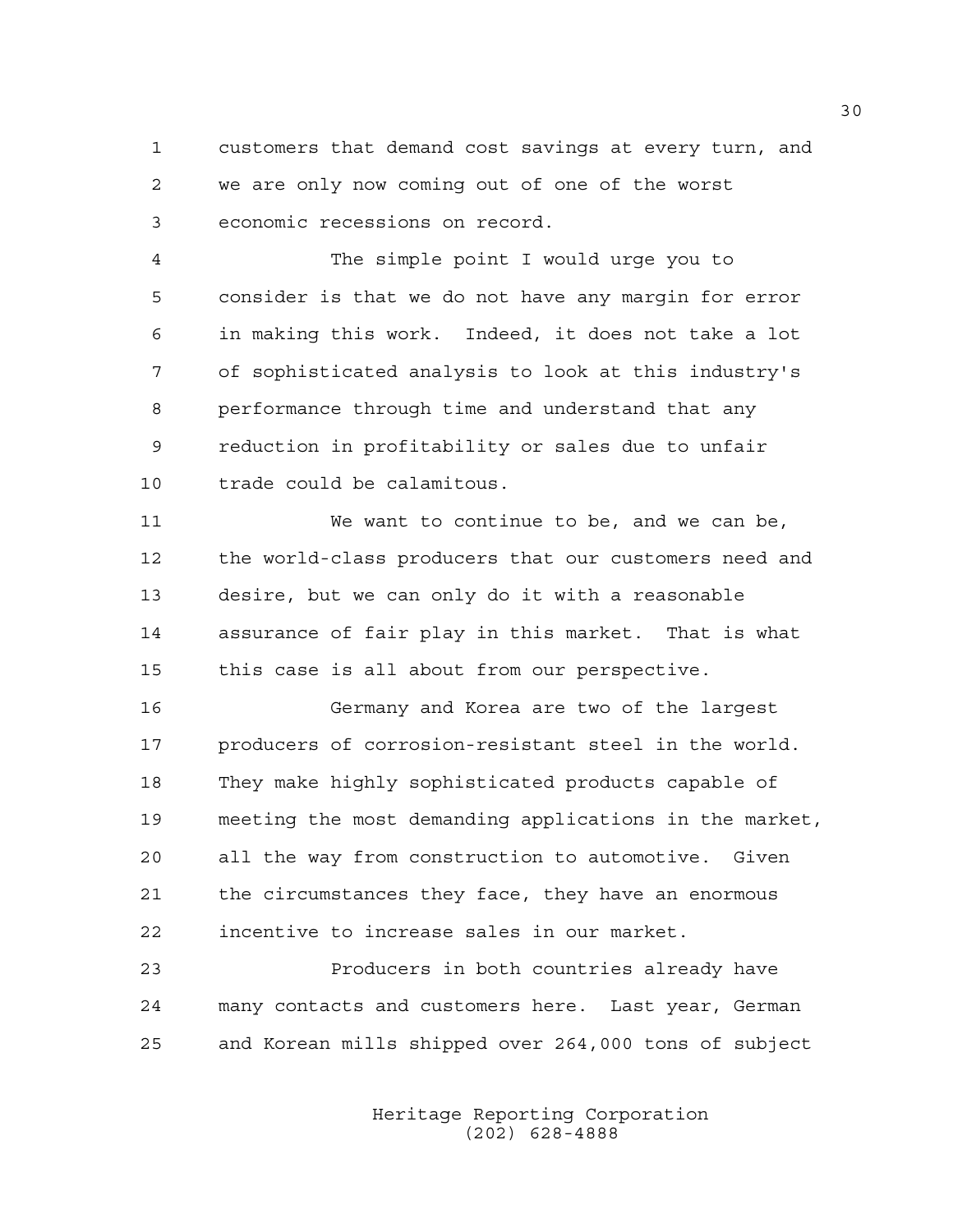1 goods to the United States, and subject imports rose 2 by over 42 percent from the first half of 2011 to the 3 first half of 2012.

4 Make no mistake, these mills face huge 5 challenges in their primary markets. Demand in Europe 6 is extremely depressed because of the economic crisis 7 there, and Ford recently announced plans to close 8 facilities in Belgium and Great Britain. In Asia, 9 Korean mills face brutal competition from subsidized 10 Chinese mills who are under government pressure to 11 make steel with little regard to market conditions. 12 Demand here isn't great, but this is a very attractive 13 market compared to the alternatives. Any salesman 14 would have an intense desire to be active here.

15 In short, if these orders are revoked we 16 will certainly face a new wave of unfair competition 17 from Germany and Korea, and we simply can't afford 18 that now at this critical juncture. Thus, we urge you 19 to keep these orders in place and give U.S. mills the 20 chance to continue pursuing market-based solutions to 21 our new challenges. Thank you for your attention.

22 MR. MULL: Good morning. I'm Daniel Mull, 23 the Executive Vice President for Sales and Marketing, 24 ArcelorMittal USA. I have held this position for six 25 years and have worked in the steel industry for 39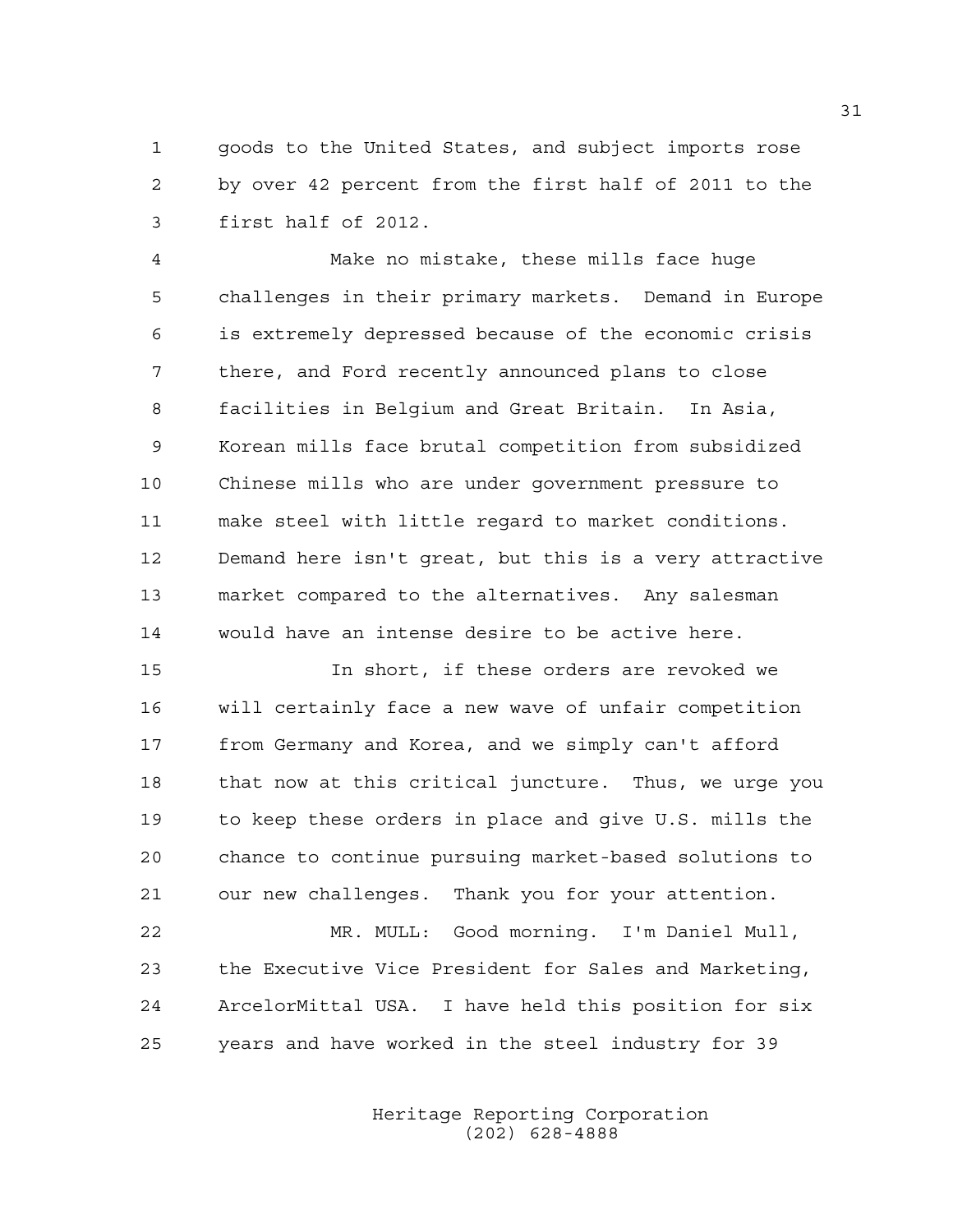1 years. My job responsibilities include overseeing and 2 coordinating sales of a wide array of flat-rolled 3 steel products for ArcelorMittal, including corrosion-4 resistant products.

5 I am here today to support retention of the 6 orders on corrosion-resistant steel from Germany and 7 Korea. My company manufactures a full range of these 8 products, including hot-dipped galvanized, 9 electrogalvanized, zinc aluminum and aluminized 10 products at six facilities in nine coating lines in 11 Indiana, Ohio and Mississippi. We sell these products 12 for use in numerous applications, including to 13 automotive, construction, appliance and service 14 centers for processing.

15 As part of our efforts to strengthen the 16 company and our corrosion-resistant steel operations, 17 we were forced to go through the painful process of 18 shedding about 1.5 million tons of capacity during the 19 period of review, closing facilities in Lackawanna, 20 New York, and Hennepin, Illinois.

21 Corrosion-resistant products account for a 22 substantial part of ArcelorMittal USA's total 23 flat-rolled steel production. I don't think I can 24 overstate how important they are to the overall 25 financial performance of my company. Corrosion-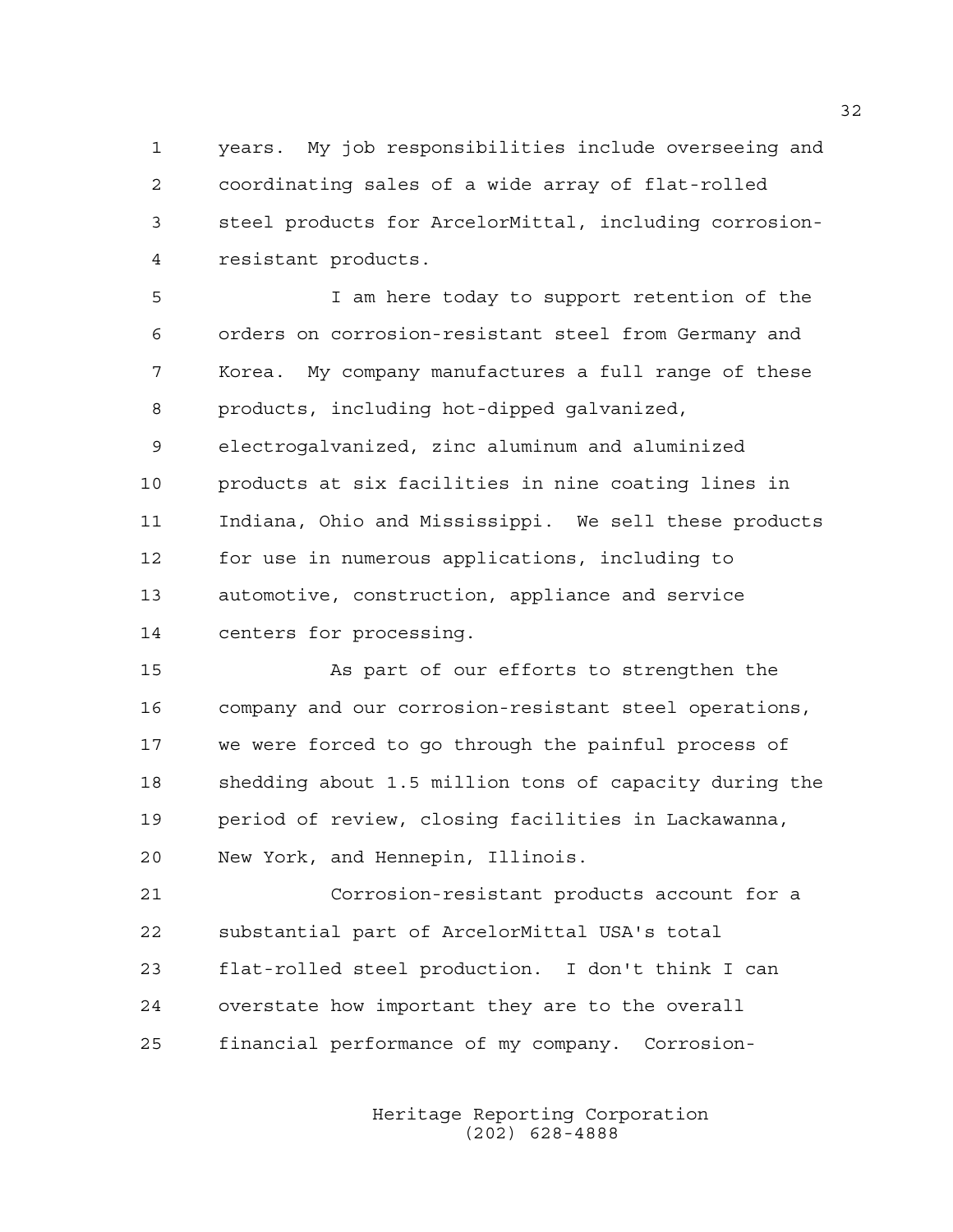1 resistant steel is among our most highly engineered 2 and value-added product, having gone through our basic 3 steel making, hot-rolling, cold-rolling, then we 4 anneal it and then it goes through our coating 5 facilities.

6 Corrosion-resistant steel sales are the 7 culmination of all those production processes, and the 8 revenue from these sales support thousands of jobs and 9 billions of dollars in capital investment throughout 10 our flat-rolled operations. It is critical to earn a 11 sufficient return on our corrosion-resistant products 12 to reinvest and support these operations.

13 Revocation of these orders would pose a 14 serious threat to the financial health of 15 ArcelorMittal's operations. With demand and prices in 16 the rest of the world softening, the subject producers 17 have to look elsewhere to fill their mills. The 18 United States is the obvious market of choice.

19 Prices in the United States for corrosion-20 resistant steel have been higher than prices in most 21 of the rest of the world for well over a year, making 22 this market very attractive to the Korean and German 23 producers. The price differential has been enough 24 that the subject producers can undersell domestic 25 producers and get a greater return by selling in the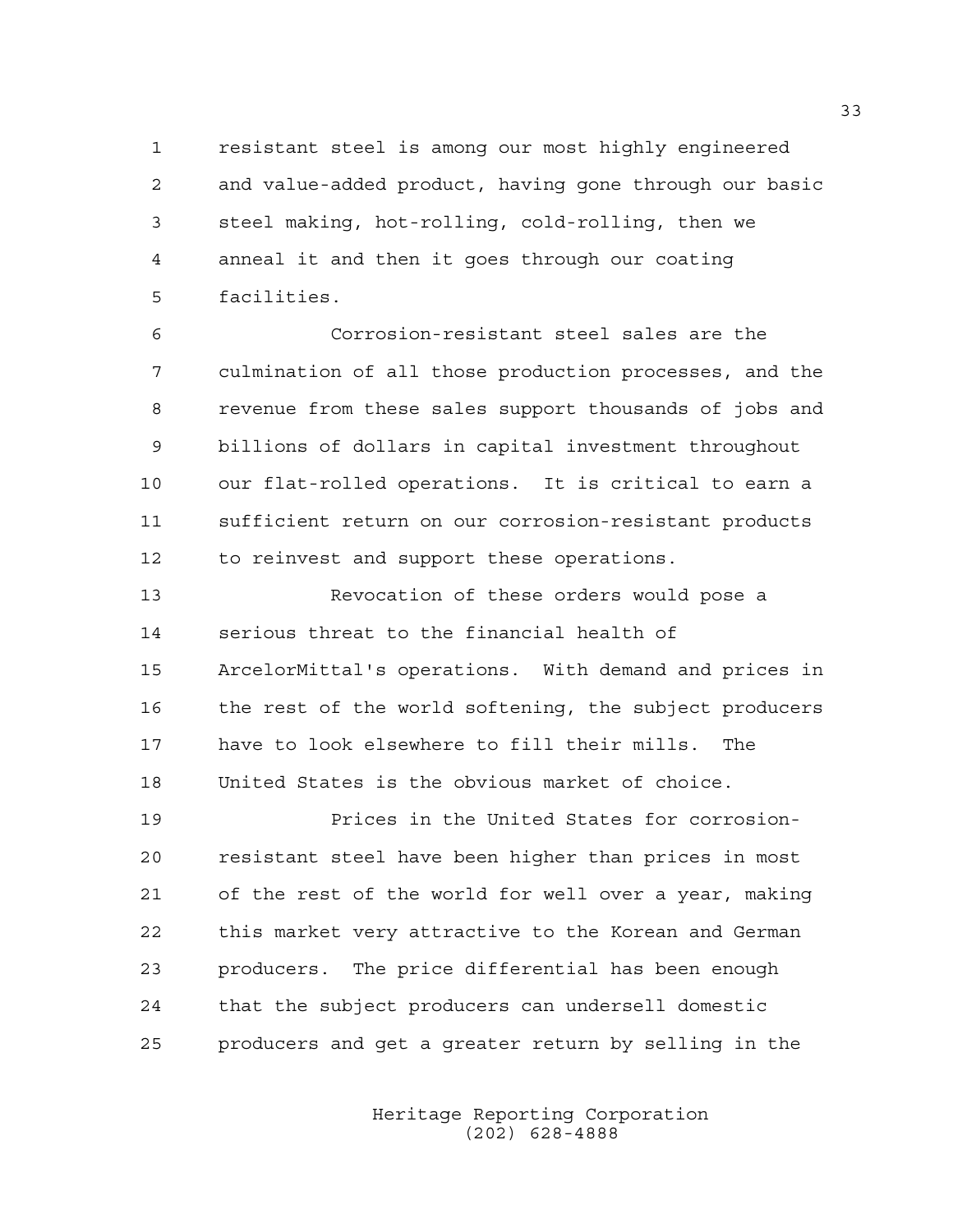1 United States.

| $\overline{2}$ | The economic slowdown in China is reducing             |
|----------------|--------------------------------------------------------|
| 3              | prices and demand there, even while new capacity       |
| 4              | continues to be installed in Asia. The financial       |
| 5              | crisis in Europe is also causing demand for corrosion- |
| 6              | resistant steel to fall there. Automotive demand in    |
| 7              | Europe in 2012 fell by 20 percent from 2007 levels,    |
| 8              | reaching its lowest level in 20 years, and is not      |
| 9              | expected to recover this year. Ford announced that     |
| 10             | it's closing three factories in Belgium and Britain.   |
| 11             | These factors will very likely continue to drive down  |
| 12             | both demand and prices in Europe.                      |
| 13             | Under these conditions, the subject                    |
| 14             | producers will have more product to ship to the United |
| 15             | States, and they have a financial incentive to ship it |
| 16             | here at prices that will further undersell our prices  |
| 17             | if the orders are lifted. I have every reason to       |
| 18             | believe that they will do exactly that if given the    |
| 19             | opportunity to do so without the orders to constrain   |
| 20             | them.                                                  |
| 21             | We know they are interested in this market             |
| つつ             | hecause they have remained in the market desnite heing |

22 because they have remained in the market despite being 23 subject to the orders. In the case of the Koreans, 24 they have even increased their exports to the United 25 States to exceed preorder levels. The major subject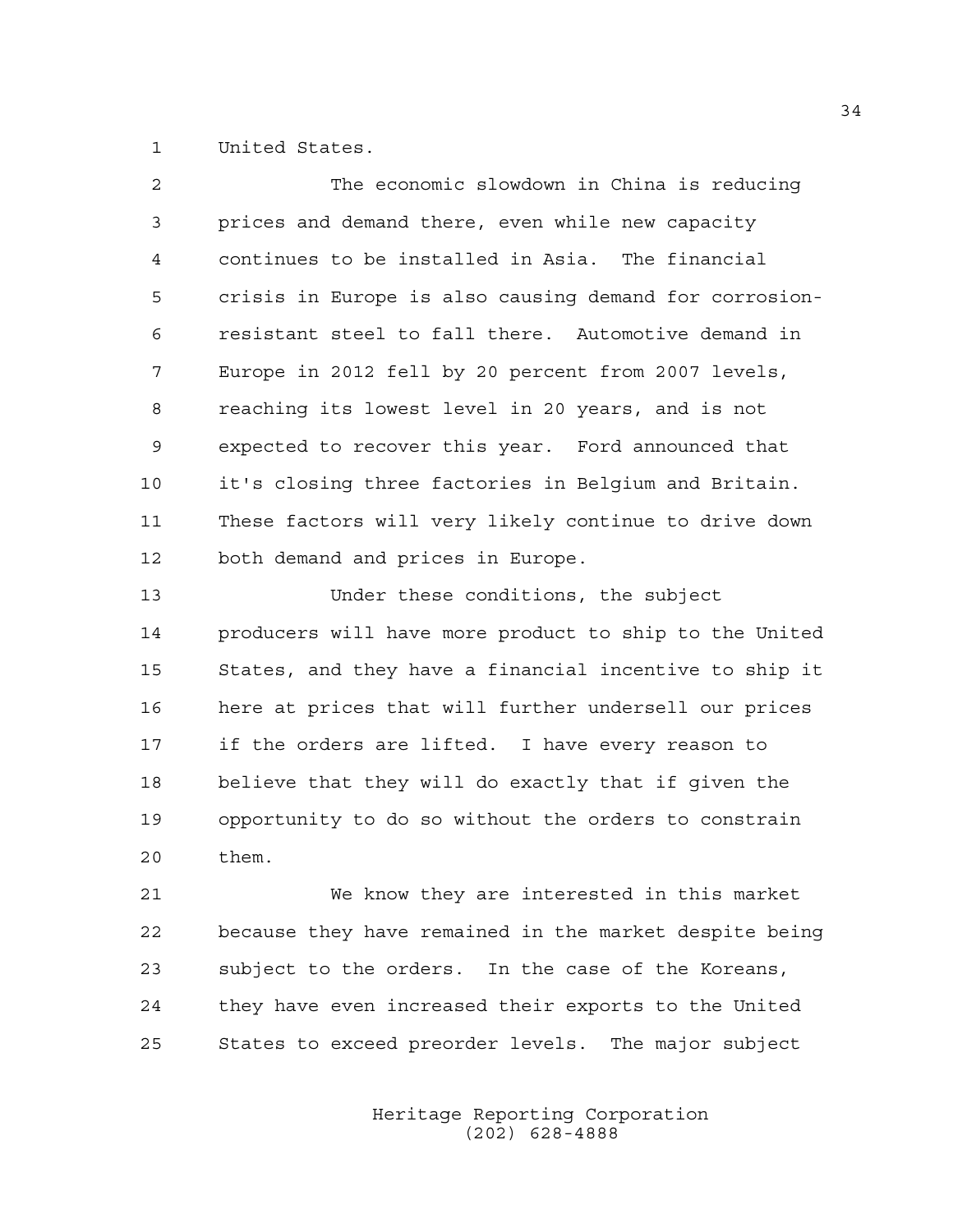1 producers have maintained sales and commercial

2 distribution capabilities in the United States and can 3 sell a range of corrosion-resistant products that 4 compete with products we make.

5 In particular, both German and Korean 6 producers are recognized suppliers of automotive 7 grades of corrosion-resistant steel, which is a key 8 market for ArcelorMittal USA. The German and Korean 9 industries have first tier producers that our 10 customers know. Our contract customers are very 11 sophisticated and large buyers of corrosion-resistant 12 steel, and they're well aware of both U.S. and world 13 market prices for the product.

14 As spot prices fall in the United States in 15 the major markets like Europe and Asia, these 16 customers expect new contracts to reflect those 17 declines and will be able to use import prices as 18 leverage in negotiations. As a result, both spot and 19 new contract prices will likely fall in the United 20 States if the subject producers are allowed to 21 increase sales with no check on their ability to dump 22 into this market.

23 As I mentioned earlier, production of 24 corrosion-resistant steel is critical to my company. 25 This is a capital intensive with high fixed cost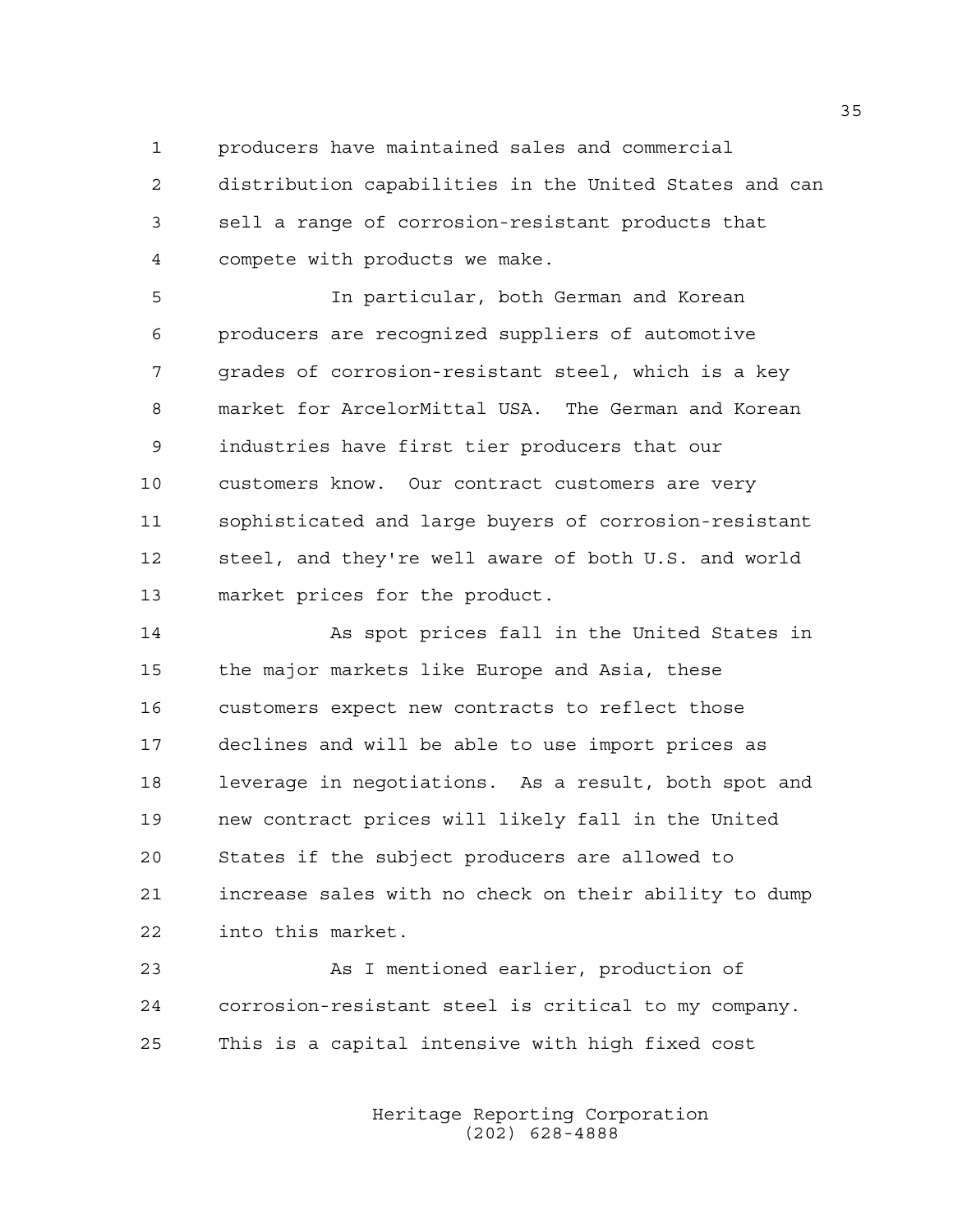1 business. We must be able to achieve a reasonable 2 return on this product over time given our huge 3 investment. U.S. prices in 2012 were down from 2011 4 and weakened as the year progressed. Demand has now 5 fully recovered since the recession. Excuse me. 6 Demand has not fully recovered since the recession, 7 and the uncertainty in the economy has made our 8 customers very cautious.

9 A further increase in the volume of low-10 priced, dumped and subsidized imports from Korea and 11 Germany will mean even lower prices and lost sales to 12 ArcelorMittal USA and other domestic producers. We 13 are not in a position to withstand such renewed, 14 unfair competition without suffering serious injury.

15 ArcelorMittal has gone through the difficult 16 process of closing significant corrosion-resistant 17 steel production capacity at the cost of hundreds of 18 jobs during the period. We don't want to go through 19 that again as a result of the return of unfairly 20 traded corrosion-resistant steel from Korea and 21 Germany. On behalf of ArcelorMittal USA and its 22 employees, I urge you to leave these orders in place. 23 Thank you.

24 MR. BARLOW: Good morning. I'm Gary Barlow, 25 Vice President of Sales and Customer Service at AK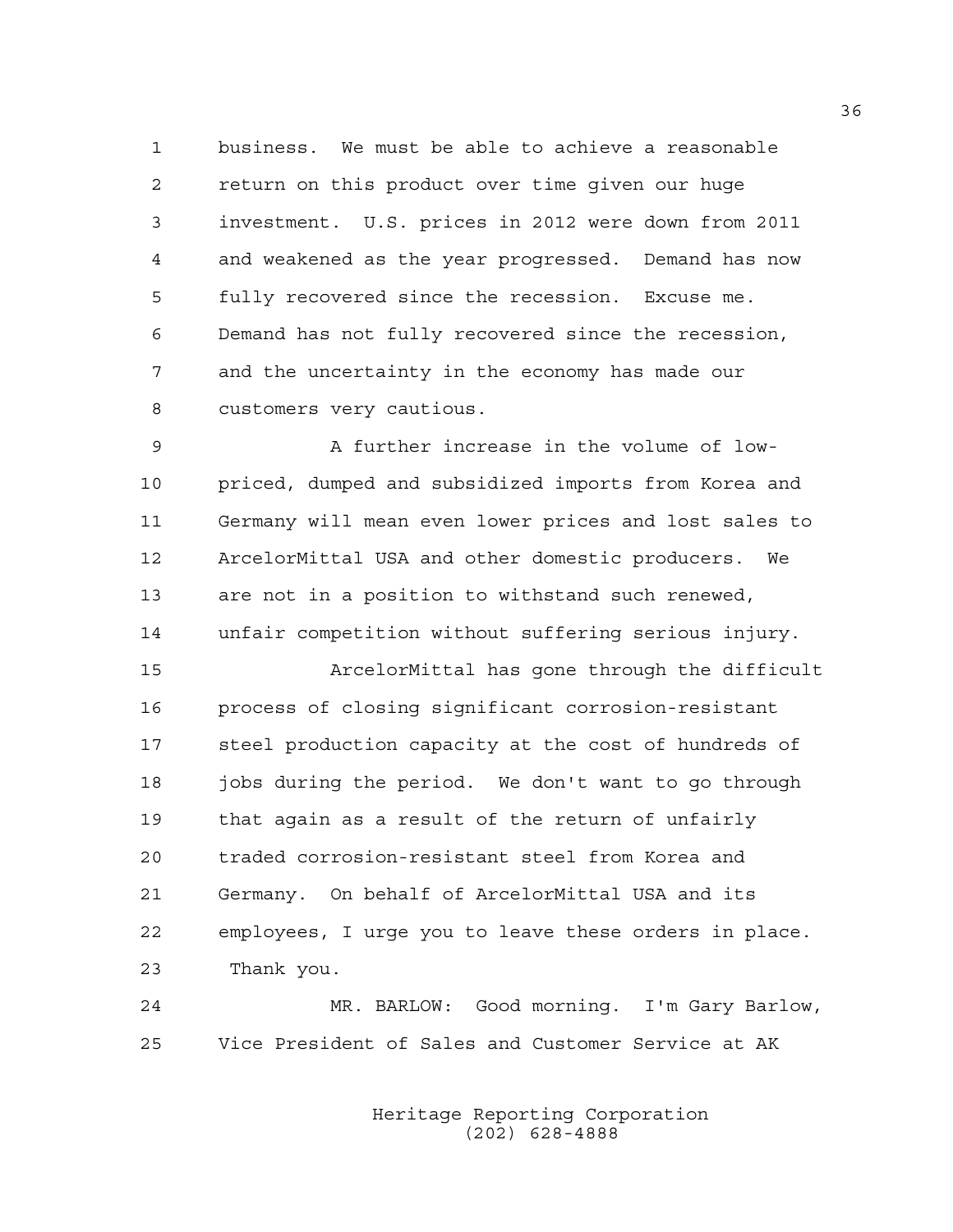1 Steel. I succeeded Doug Gant, who testified during 2 the prior sunset review, when Doug retired after 30 3 years with AK.

4 Previously I worked with Chicago-based 5 Ryerson, Inc., a national metals processing and 6 distribution company, where I served as Vice President 7 for the Carolinas before being promoted to President 8 for the Northeast Region. I have a Bachelor of 9 Science degree in Accounting and MBA with a 10 concentration in International Business.

11 Utilizing both blast furnace and electric 12 arc furnace technology, AK manufactures a mix of high 13 value-added carbon, stainless and electrical steels 14 for customers in the United States and abroad. The 15 sunset reviews are extremely important to AK Steel 16 because corrosion-resistant steel, or as we commonly 17 refer to it at AK, coated steel, is a key part of AK's 18 business and essential to AK's overall viability and 19 success.

20 Coated steel shipments account for over 21 one-half of AK's sales of carbon steel products. 22 Moreover, in terms of overall corporate strategy, AK 23 is striving to increase its value-added sales, moving 24 from hot-rolled to cold-rolled and from cold-rolled to 25 coated products.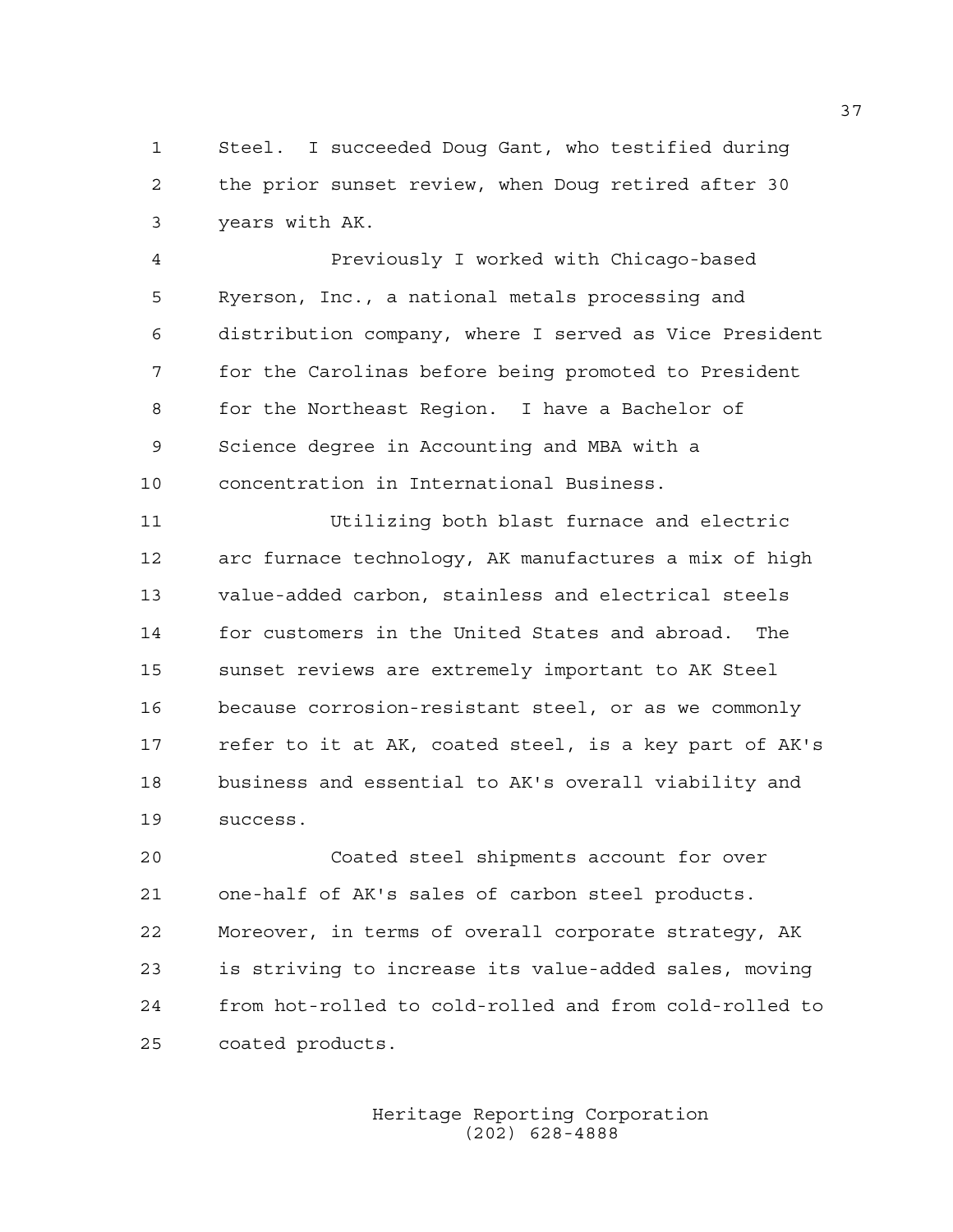1 The foreign producers covered by these 2 orders include some of the most aggressive and 3 sophisticated companies in the world. They are 4 perfectly positioned to compete for the type of 5 high-end business that we need to survive. AK sells 6 into all coated steel market segments, including 7 automotive, HVAC, appliance and construction. AK 8 competes with subject imports in each of these market 9 segments. Over half of AK's sales of coated steel, 10 however, are to the automotive sector.

11 Before discussing competition with subject 12 imports, let me first describe demand conditions. The 13 automotive and construction market are the key demand 14 drivers for coated steel products. Although 15 conditions have improved since the severe economic 16 downturn that started in the fall of 2008, both 17 markets remain significantly depressed compared to 18 prerecession levels. Projected U.S. light vehicle 19 sales of 14.4 million units in 2012 is far below the 20 prerecession sales of 16.5 million vehicles in 2006.

21 The construction market is just starting to 22 emerge from the lows of the great recession. There 23 have only been four years in the past 50 years where 24 annual housing starts have been less than one million 25 units, and we've just lived through those four years.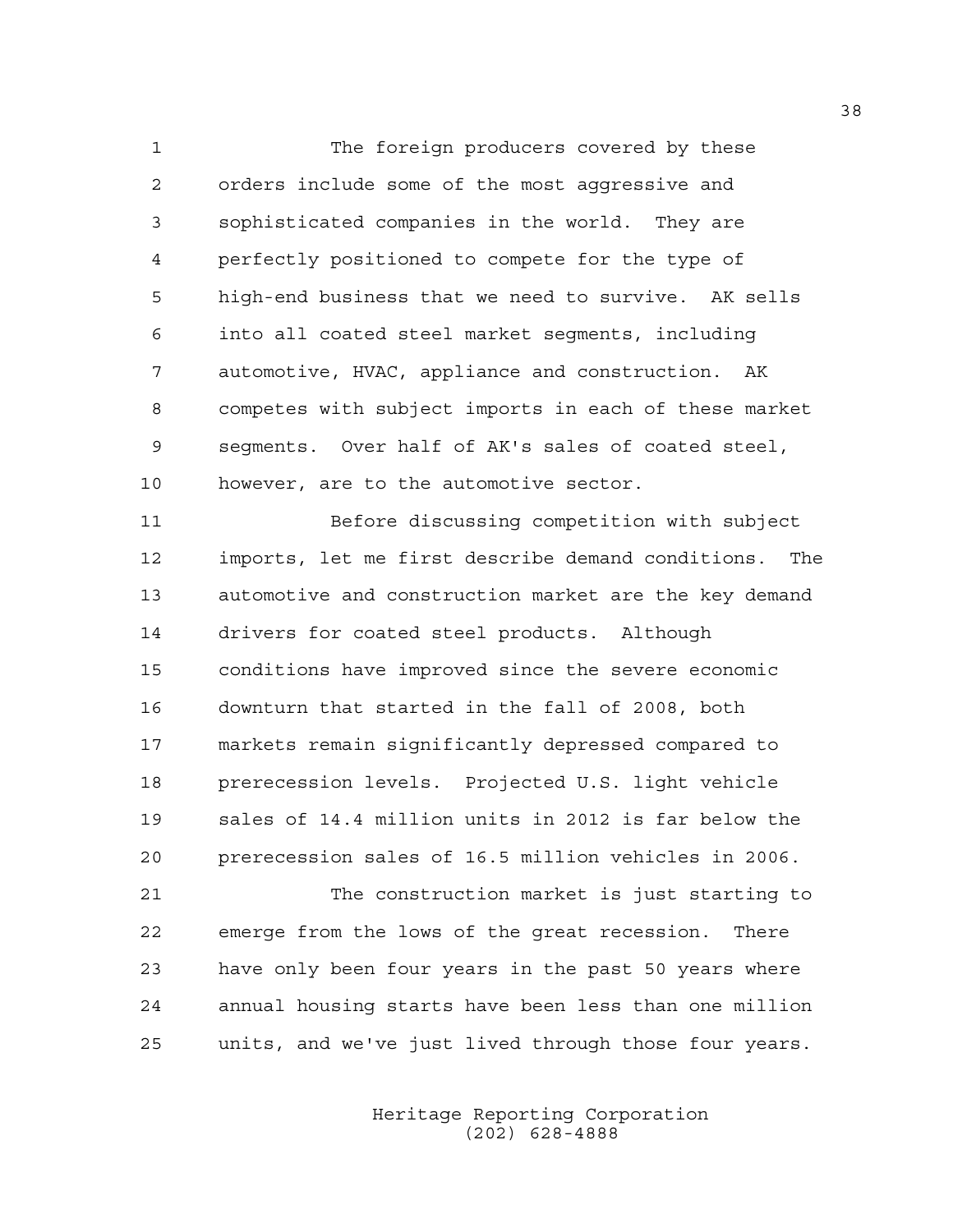1 2012 is slated to be the fifth straight year with 2 housing starts of less than one million units.

3 Appliance and HVAC customers continue to see 4 relatively flat demand. We need a pickup in the 5 construction markets to spark increased appliance and 6 HVAC activity. In sum, the end markets for coated 7 steel remain very weak.

8 AK's sales strategy emphasizes quality, 9 delivery and service. The Jacobson survey results 10 indicate that AK's carbon steel customers consistently 11 rate us number one among our direct integrated steel 12 mill competition in quality, service, on-time delivery 13 and overall customer satisfaction.

14 Chrysler Corporation chose to honor AK 15 during the second quarter of 2012 with its Metallics 16 Supplier of the Year Award. We understand that we 17 were the only metallics supplier worldwide to receive 18 this award. This award reflects AK's corporate 19 mission to serve customers better than any other steel 20 maker.

21 AK is confident that its strategy of serving 22 the most demanding customers, the toughest product 23 applications and the most difficult markets is the 24 right strategy and that it will serve the company well 25 over time, but fair trade is essential to the success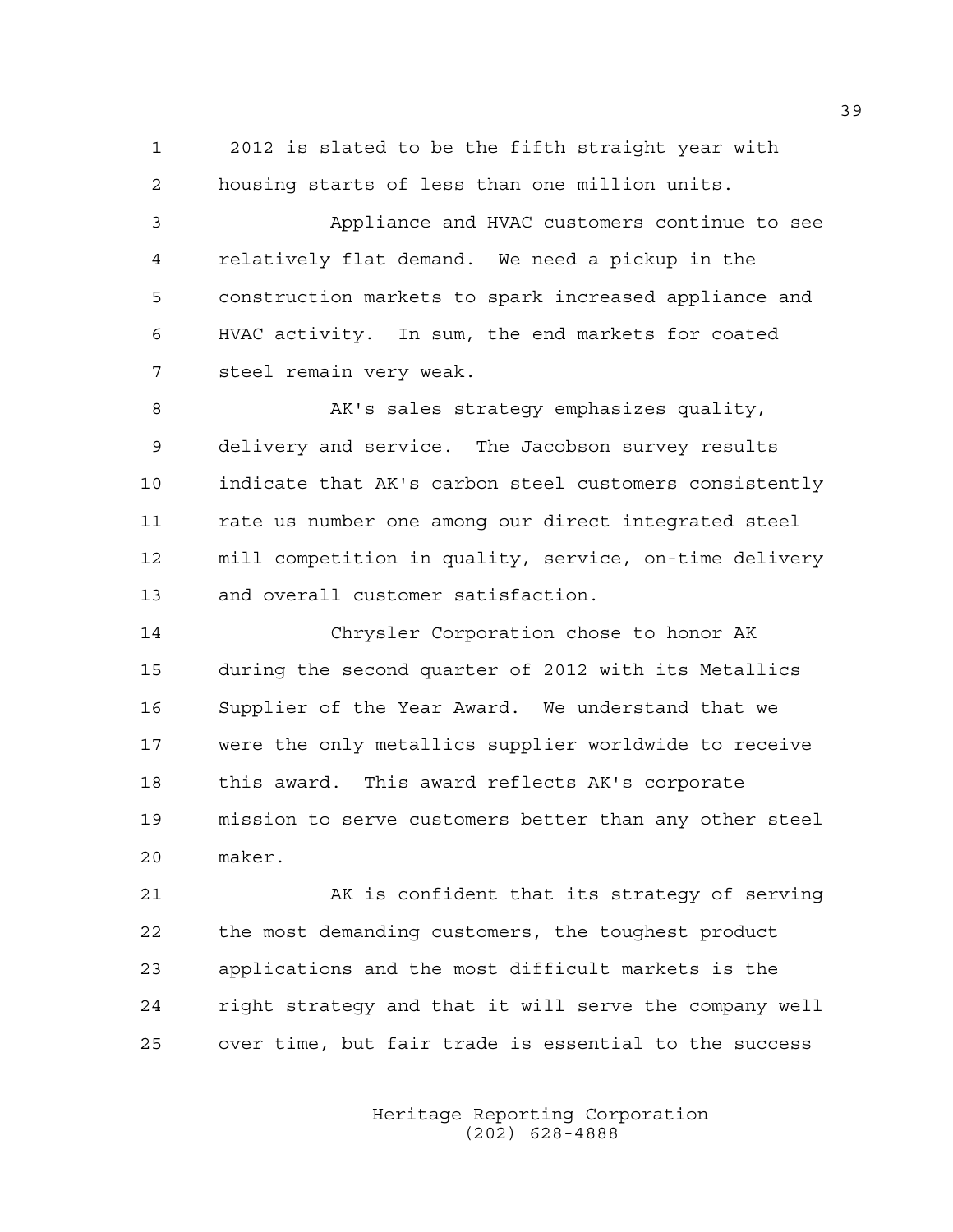1 of this strategy.

| 2  | In the automotive sector of the U.S. market,           |
|----|--------------------------------------------------------|
| 3  | German producer ThyssenKrupp has the advantage of      |
| 4  | long-established relationships with German car makers  |
| 5  | such as BMW, Mercedes and Volkswagen. In fact,         |
| 6  | ThyssenKrupp established a plant in Alabama to better  |
| 7  | serve the U.S. production facilities of these          |
| 8  | important customers and has been gradually obtaining   |
| 9  | qualification to supply coated steel for certain parts |
| 10 | made in those U.S. auto plants.                        |
| 11 | We understand, however, that TK expects to             |
| 12 | close on the sale of this plant in 2013. When that     |
| 13 | occurs, TK will naturally serve those U.S. auto plants |
| 14 | from Germany, where its coated steel is already        |
| 15 | qualified for many models produced by these same auto  |
| 16 | manufacturers.                                         |
| 17 | U.S. auto transplants of these German brands           |
| 18 | are important customers for AK Steel. As these         |
| 19 | transplants increase production and continue to export |
| 20 | from these facilities, obtaining a share of the        |
| 21 | increased demand at fair margin is important to AK.    |
| 22 | The existing discipline of the order is critical to    |
| 23 | AK's competitive posture with these U.S. plants of the |
| 24 | German auto producers. If the order on Germany is      |
| 25 | revoked, German export volume to the U.S. facilities   |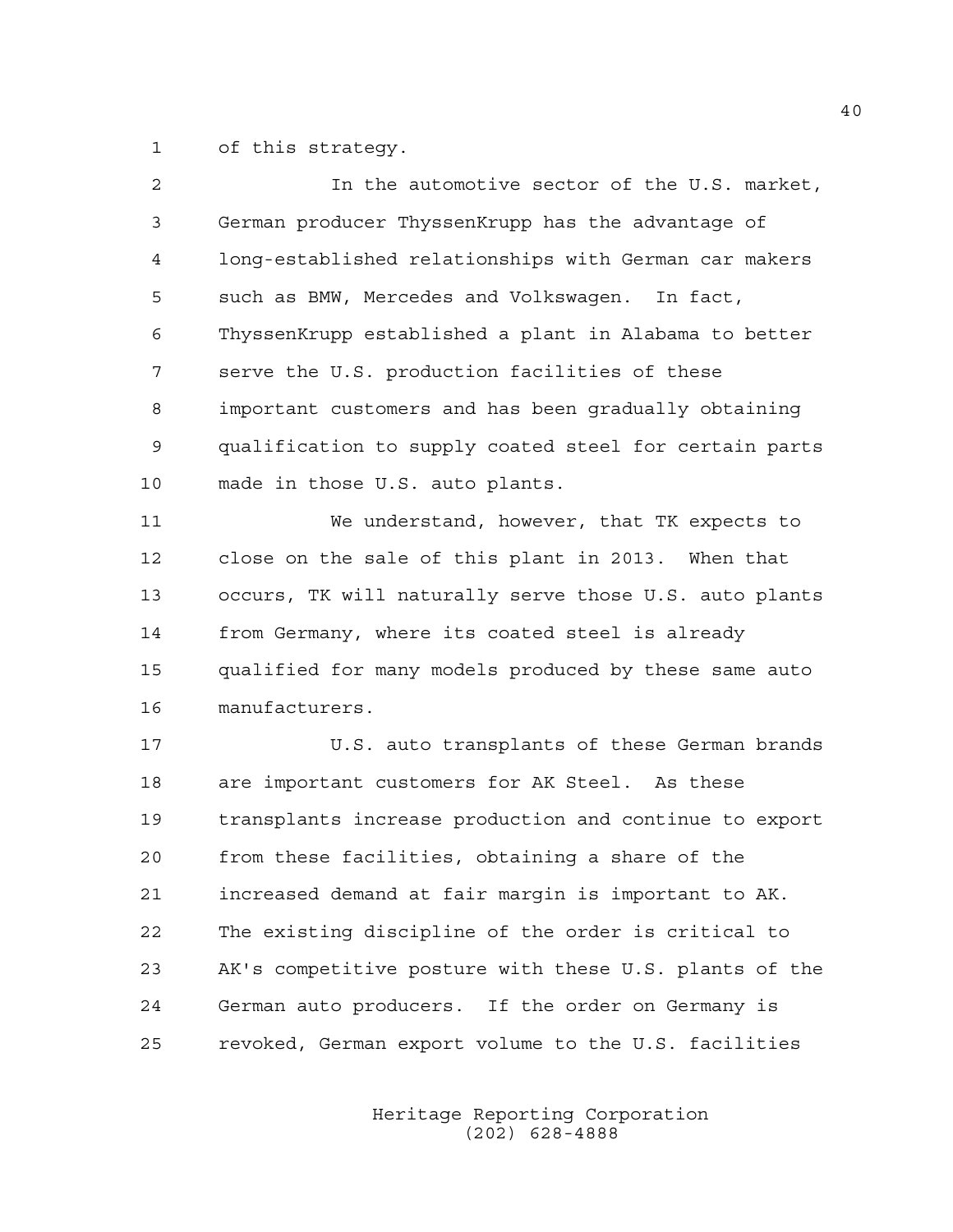1 of these companies will increase. At the very least, 2 these customers will use the availability of dumped 3 imports from Germany to force us to lower our prices.

4 Similarly, Korean auto producers Hyundai and 5 Kia are increasing production in the United States as 6 increasing labor costs in Korea make their Korean 7 produced autos less competitive. Hyundai and Kia are 8 affiliated with Hyundai HYSCO Steel. As a result, 9 both auto companies appear to have a preference for 10 sourcing steel from Korea. As Hyundai and Kia 11 increase their market share, sales to these companies 12 become proportionately even more important for both 13 the volume involved and the pricing benchmarks 14 established.

15 Of course, the Korean and German producers 16 are sophisticated and formidable competitors in the 17 market. They compete aggressively for sales to all 18 auto makers' U.S. plants. They also compete in every 19 other U.S. market segment for coated steel. Thus, 20 U.S. producers must compete across the board with 21 subject imports. In addition, AK is one of only three 22 U.S. producers of aluminized coated steel. We compete 23 directly against imports from POSCO, which makes 24 aluminized coated steel in Korea.

25 Unfortunately, the German and Korean

 Heritage Reporting Corporation (202) 628-4888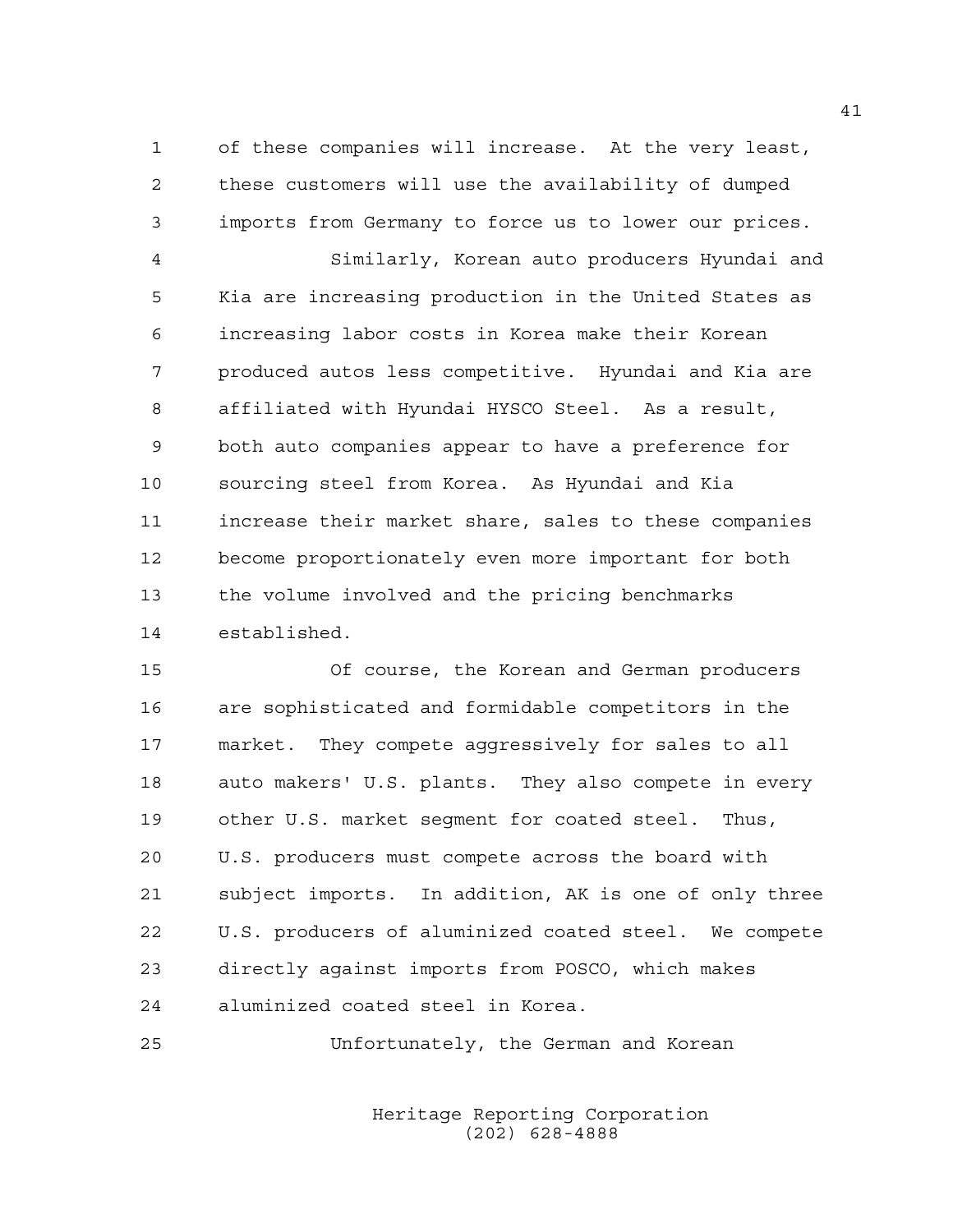1 producers have a proven track record of unfair trade 2 in the U.S. market. AK does not complain about stiff 3 competition. We face it every day. But competition 4 with dumped imports at prices that can only lead to 5 heavy losses for us is very different. No company 6 that must compete for its investors in the open market 7 can succeed over the long run under such 8 circumstances.

9 Price remains a critical element of 10 negotiation with all purchasers. Over the years there 11 has been a change in the timing of supply negotiations 12 with automotive purchasers. A lot of the automotive 13 deals are up at the end of the year, but many of them 14 expire through the balance of the year so it's now a 15 staggered expiration process. Thus, unlike the way it 16 used to be where everything was a January 1 start 17 date, it is certainly not that way anymore.

18 But the negotiation process remains the 19 same. There has never been a negotiation where the 20 automotive purchasers haven't wanted to obtain as low 21 a price as possible. Accordingly, with staggered 22 contracting significant price negotiation and 23 competition are always present in the market. 24 Let me assure you that few, if any,

25 companies have a greater interest in the long-term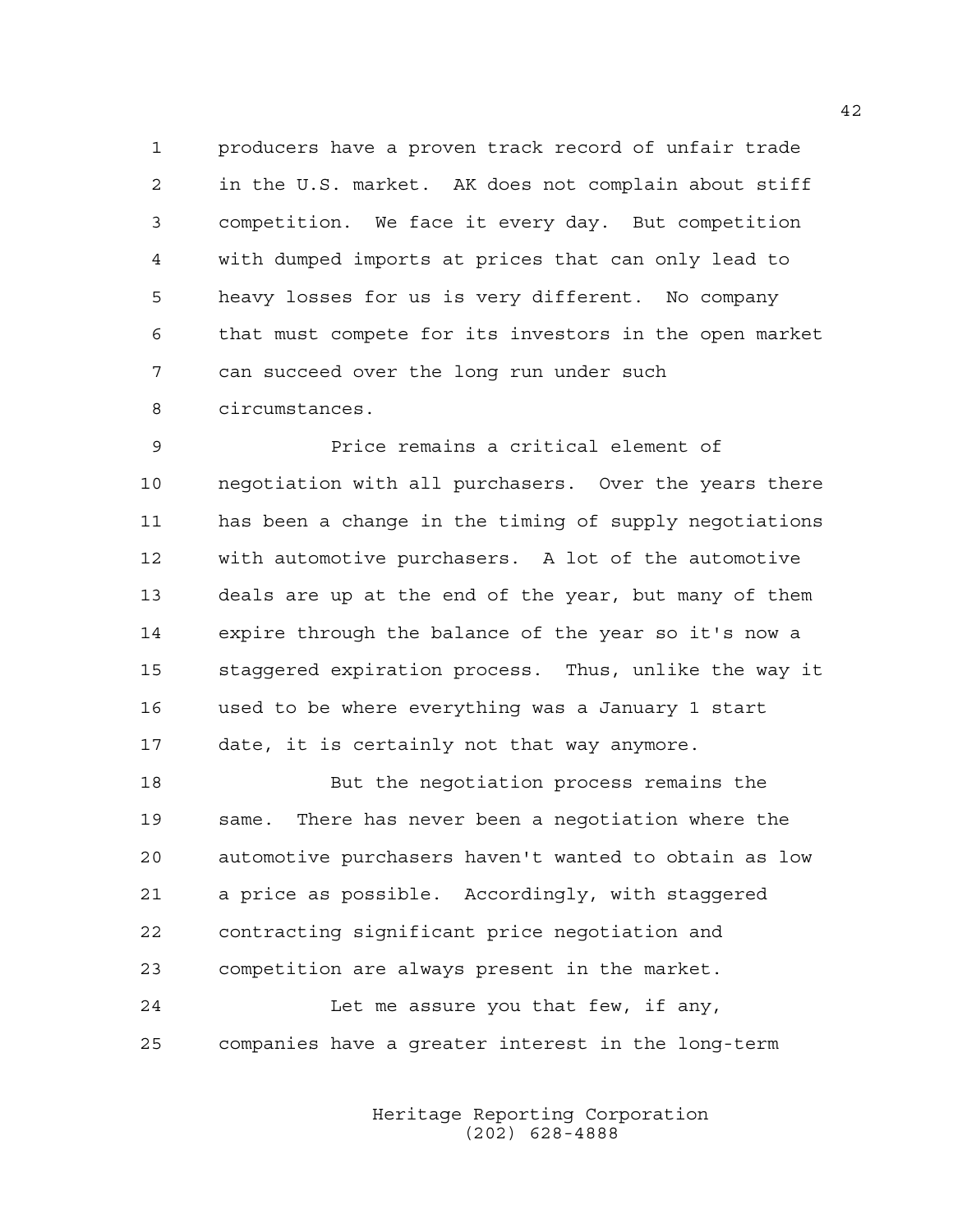1 health of the U.S. auto industry than AK Steel. We 2 have served this market with quality steel for over 3 100 years. We want the auto makers to succeed, but 4 our relationships with the auto companies cannot be 5 sustained if we have to meet unfair prices.

6 The U.S. steel industry in general and 7 coated steel in particular has lagged the general 8 economic recovery due to global overcapacity. As you 9 will see from our confidential questionnaire response, 10 AK Steel's production of coated steel, while 11 recovering, has not returned to prerecession levels. 12 While the auto sector is slowly recovering, our 13 shipments to the auto sector remain very depressed 14 relative to 2006.

15 Even more troubling is the fact that due to 16 excess global capacity we are facing severe downward 17 pricing pressures on the sales we are making. Among 18 other things, when my predecessor testified in the 19 last sunset review in 2006, China was a net importer 20 of coated steel. Today China is a net exporter. 21 Imports of coated steel from China and Taiwan 22 increased 92 percent from 2009 to 2011 and another 23 332 percent from January to September 2011 to January 24 to September 2012.

25 If these orders are revoked, additional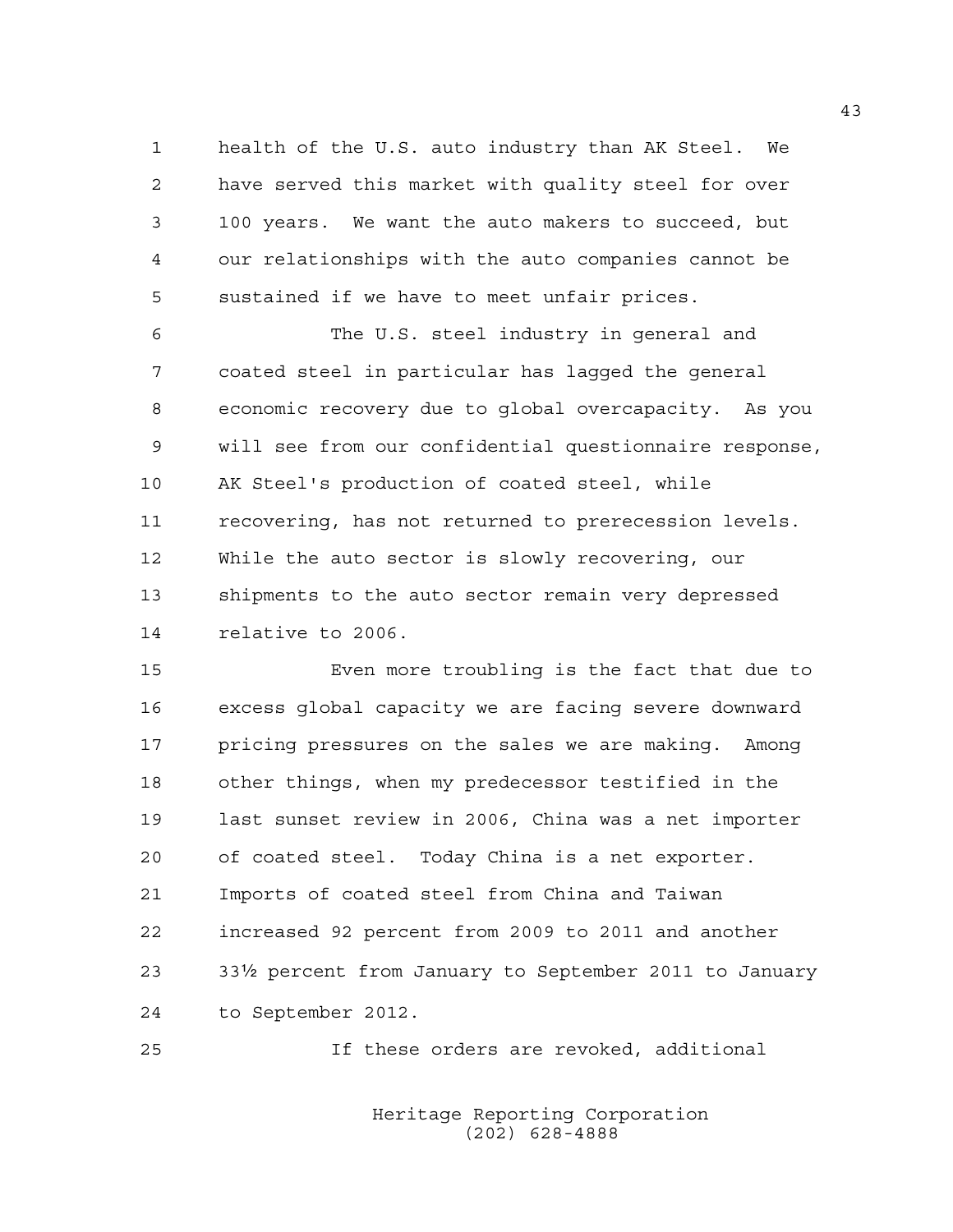1 imports from Germany and Korea will exacerbate the 2 oversupply situation in the United States and cause 3 prices to fall. To permit resumption of unfair price 4 competition from either Korea or Germany would cause 5 material injury to AK Steel and the rest of the U.S. 6 industry.

7 The Korean and German producers argue that 8 they have no intention of increasing their shipments 9 to the United States, but those assertions are not 10 credible. Production of coated steel involves high 11 fixed cost, so any coated steel producer anywhere in 12 the world is always looking to keep its mills running 13 at as close to full capacity as possible.

14 Furthermore, the United States is the most 15 attractive market in the world for two key reasons. 16 First, prices in the United States are generally as 17 high or higher than any market in the world. Second, 18 the subject exporters face strong competition in other 19 export markets.

20 Increased exports to the U.S. market are 21 very likely because of increased competition Korea and 22 Germany face in other export markets from China, 23 Taiwan and other countries. The Korean and German 24 producers cannot fill their capacity in their home 25 markets, and the U.S. market will be their preferred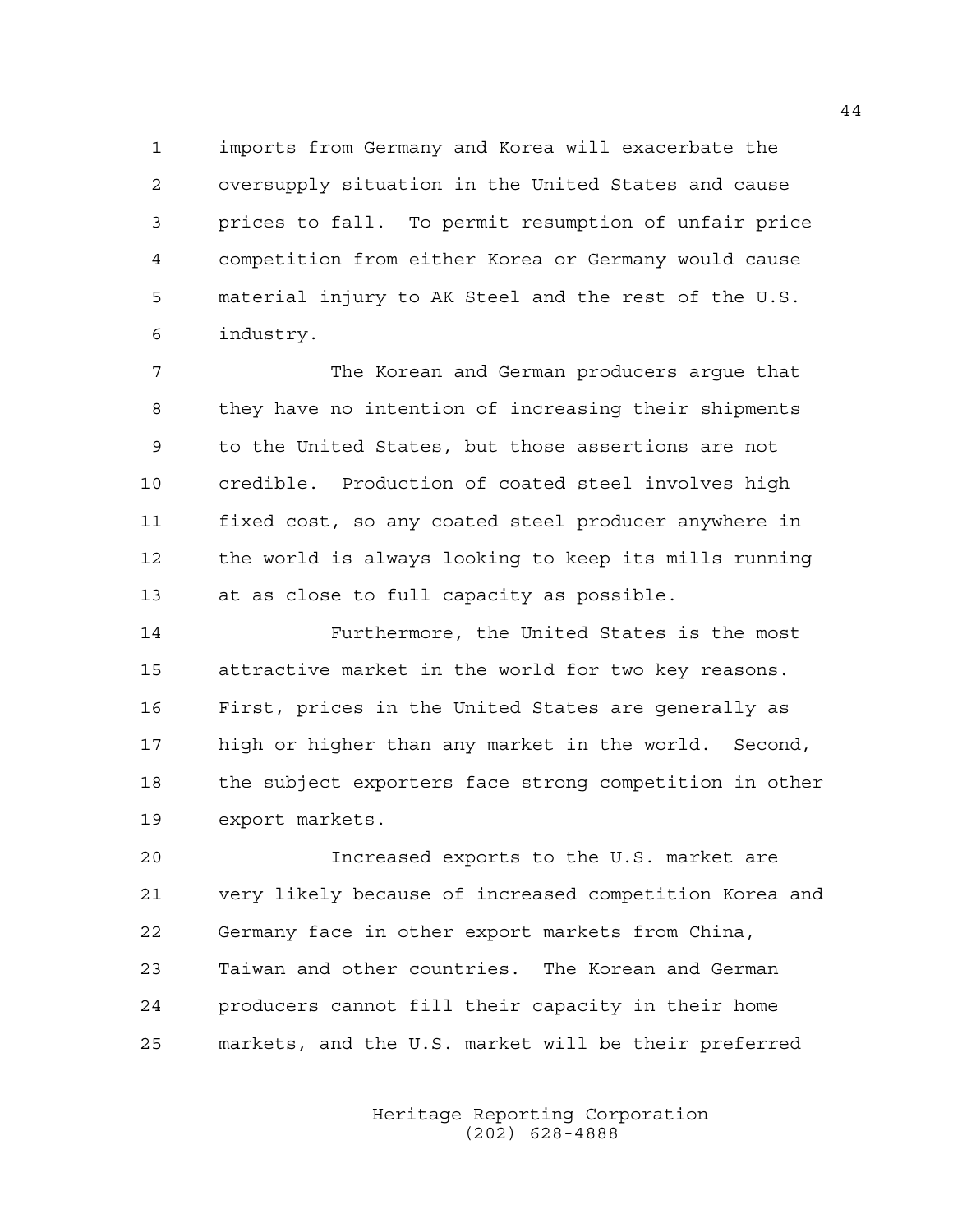1 market to which to increase exports if the orders are 2 revoked.

3 In closing, I want to emphasize AK's 4 commitments to its employees, both present and past. 5 AK's obligation to protect our current workers make 6 safety the number one consideration all the time at AK 7 Steel. We greatly appreciate our workers and their 8 willingness to reach new, equitable contract 9 agreements.

10 Moreover, we are steadfast in funding our 11 pension obligations. AK's pension contributions since 12 2005 have ranged between \$110 million to \$250 million 13 a year. Our contributions for full year 2012 will be 14 \$170 million for a total of \$1.5 billion contributed 15 since 2005. Despite all of the difficulties that AK 16 has faced, we have never declared bankruptcy and we 17 have not thrown our pension obligations onto the 18 federal government. In fact, we have never missed a 19 pension contribution or a pension payment to our 20 30,000 retirees.

21 These are certainly high legacy costs, but 22 these are commitments for which we take 23 responsibility. Quite frankly, we think there should 24 be a place in this country for a world class 25 manufacturer that stands behind its commitments. We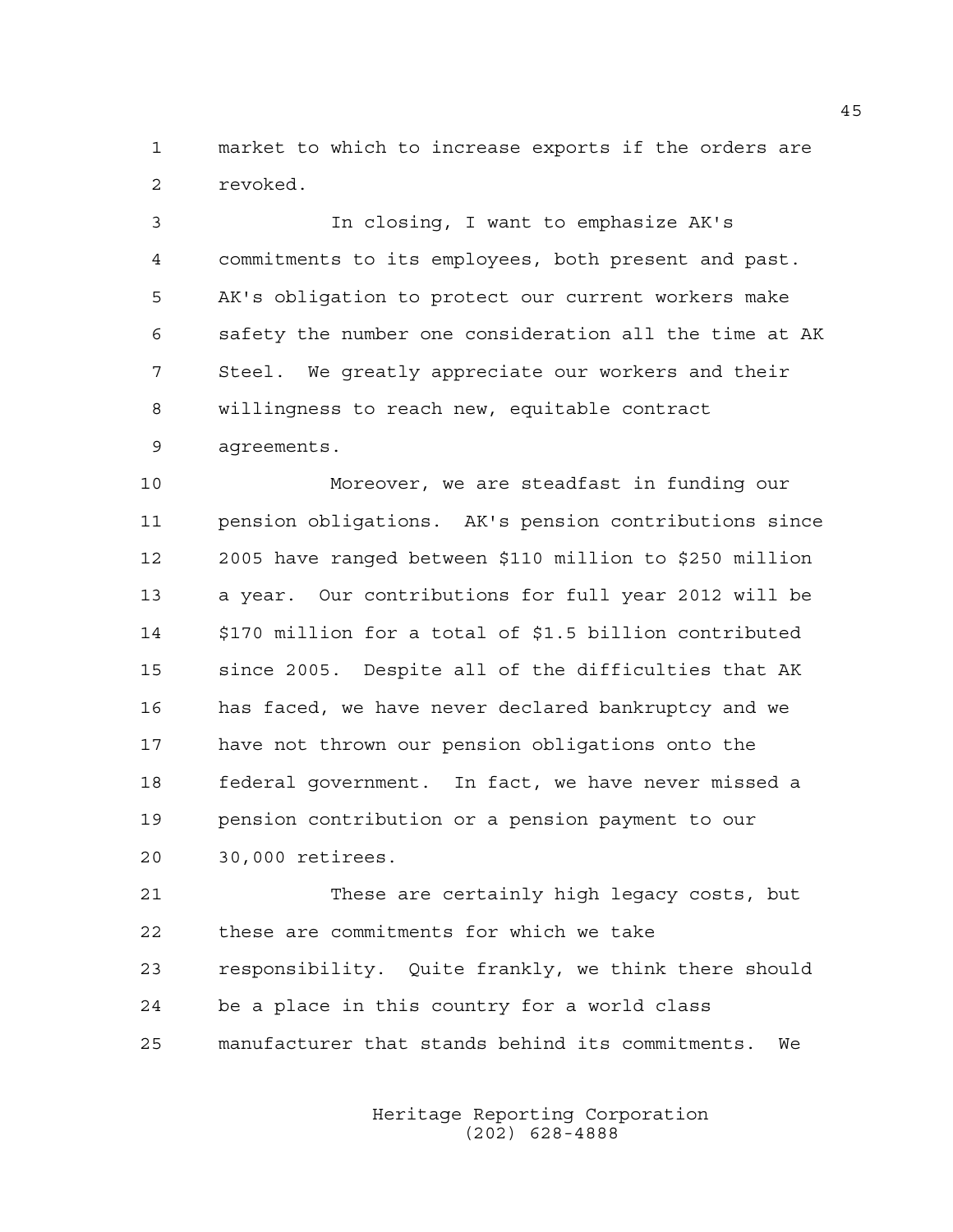1 think we can, but not if we have to fight a surge of 2 illegal trade.

3 In sum, the last thing the U.S. market needs 4 is another surge of dumped and subsidized imports. I 5 urge you to keep these orders in place and give us a 6 chance to compete on a level playing field. Thank you 7 for the opportunity to testify this morning.

8 MR. ANDERSON: Good morning, Chairman 9 Williamson and members of the Commission. I am James 10 Anderson, General Manager of The Techs, a division of 11 Steel Dynamics, Inc. or SDI for short. I have been in 12 the industry for 30 years, including 26 years with The 13 Techs. I am joined today by Tommy Scruggs, the 14 Flat-Roll Sales Manager at SDI, who has 21 years of 15 steel industry experience.

16 The Techs encompass three different 17 galvanized plants located in Pittsburgh, Pennsylvania. 18 Together with SDI's three galvanized facilities in 19 Butler and Jeffersonville, Indiana, SDI is one of the 20 largest suppliers of galvanized sheet, including 21 Galvalume, to the U.S. service center market and to 22 end users in the construction, agriculture and 23 appliance industries.

24 At The Techs, we purchase our flat-rolled 25 steel substrate from a variety of eastern United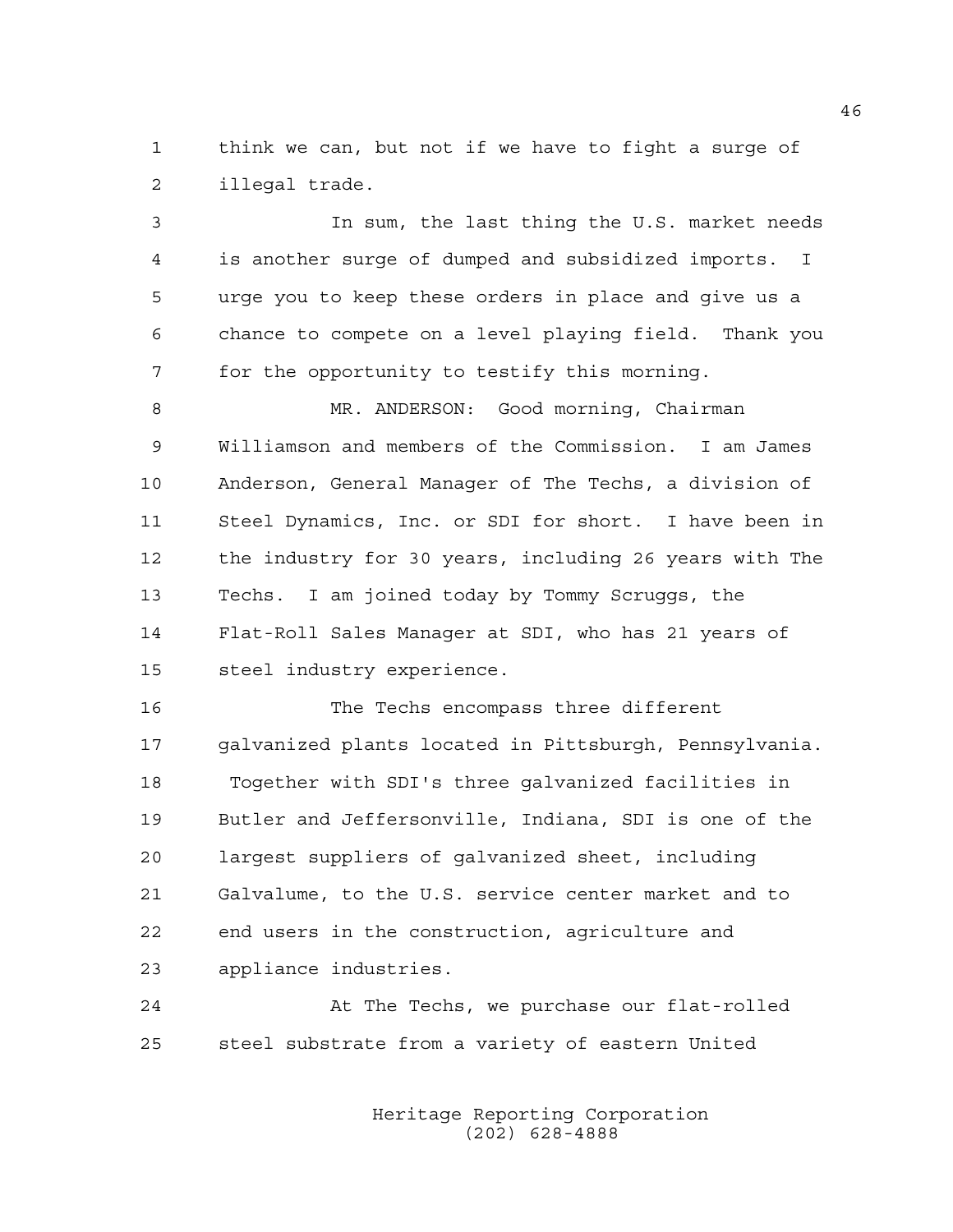1 States suppliers with a large portion from U.S. Steel, 2 which has facilities that are within 10 miles of our 3 plants. We buy limited quantities from our sister 4 division in Indiana. Our most significant costs are 5 by far raw material costs -- steel, zinc and aluminum 6 -- followed by freight, labor and energy costs.

7 As I've stated, our plants furnish 8 corrosion-resistant sheet to either service centers or 9 directly to end users that mainly serve the 10 construction, the agricultural equipment or appliance 11 market sectors. SDI does not have coated automotive 12 contracts primarily due to the fact that automotive 13 sheet dimensions, quality and grade demands are beyond 14 our design capabilities.

15 One example of this is that much of the 16 galvanized sheet used for auto bodies requires the use 17 of interstitial free steel, which is a highly ductile 18 and formable steel. I believe the Commission is 19 familiar with these characteristics from your recent 20 sunset review of Tin Mill Products in which you 21 learned that tin mill products are unique to 22 integrated mills because the mini mill production 23 process still has difficulty obtaining required steel 24 formability.

25 Another example of the difference between

 Heritage Reporting Corporation (202) 628-4888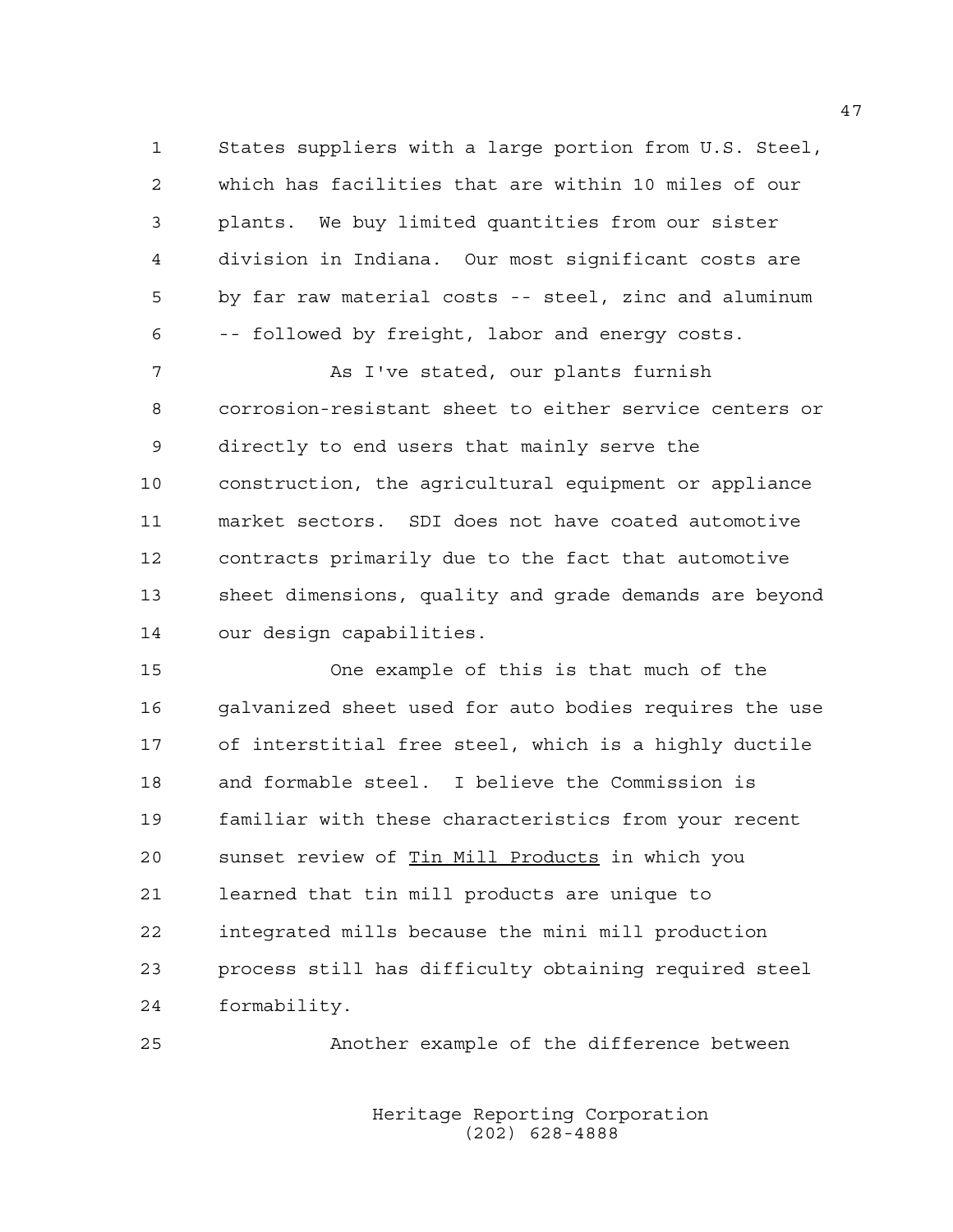1 galvanized sheet for the auto market and the 2 construction market is that our coating lines produce 3 up to 60 inches wide, while the automotive companies 4 require 72 inch wide product for body panels. In 5 addition, our galvanized lines at SDI and The Techs 6 are designed for the commercial construction markets 7 and not for the auto market. The difference in cost 8 for an auto galvanizing line versus a construction 9 oriented line is approximately fivefold.

10 So even though one may view galvanized sheet 11 as one large, homogeneous market, from our perspective 12 there are two distinct markets. There's an automotive 13 market and a construction-related market.

14 Unfortunately for us, it's very difficult to earn a 15 profit in the latter at the present time.

16 The construction markets, which drive demand 17 for our product, have only seen modest recovery from 18 the dire recession of 2009. In fact, we are supplying 19 a smaller slice of a smaller pie as nonsubject imports 20 are inundating the U.S. market at ridiculously low 21 prices because the construction markets around the 22 world are declining, whether in Europe, the Middle 23 East or Asia.

24 Several Korean producers are significant 25 players in the Galvalume and the light gauge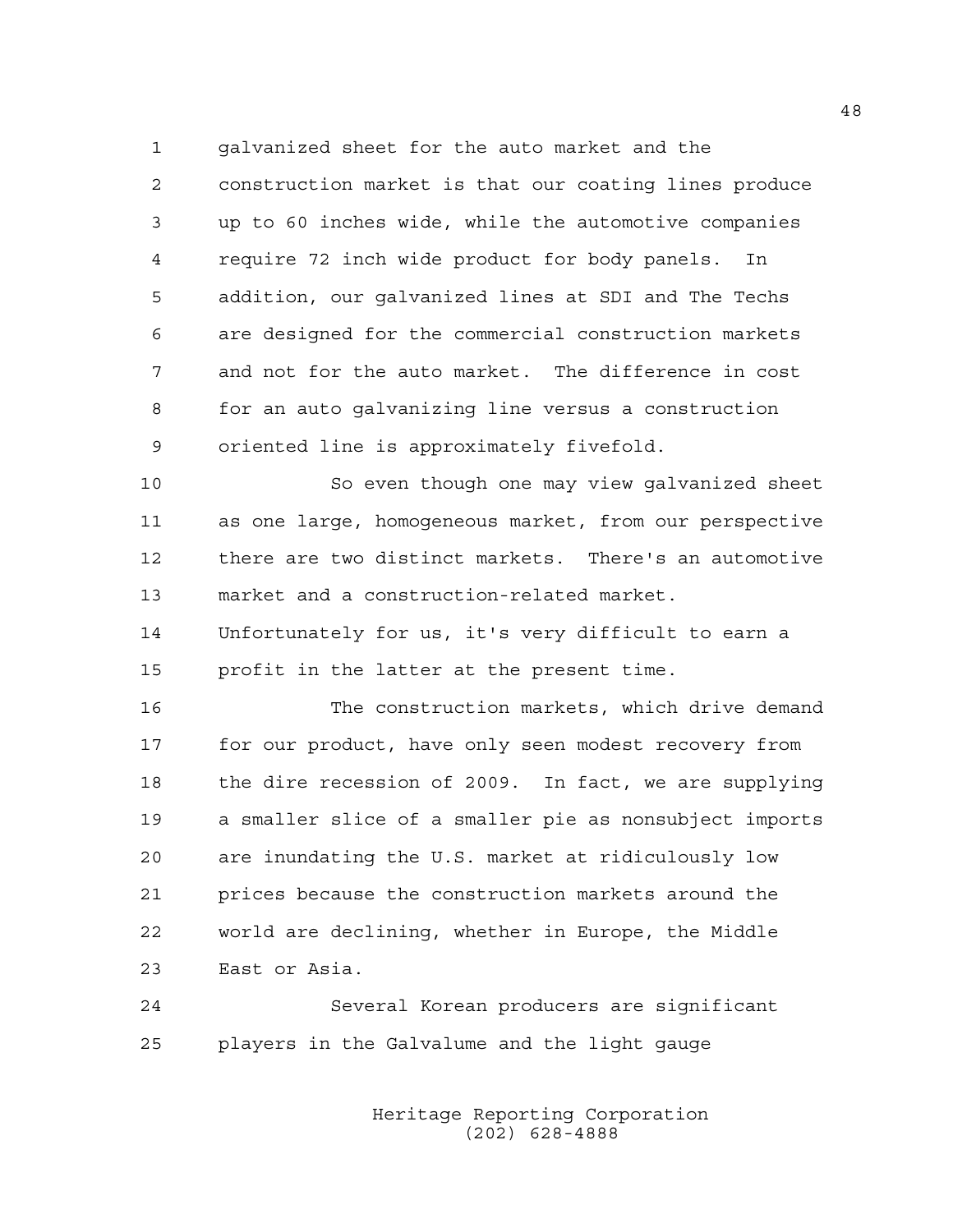1 galvanized construction markets. We are concerned 2 that lifting dumping duties will allow these Korean 3 companies to aggressively lower prices and to 4 significantly increase their exports to the United 5 States at the expense of an already eroded and foreign 6 penetrated domestic coated market.

7 To say that business conditions in the 8 construction market are mediocre would be an 9 understatement. The final third quarter GDP report 10 released by the Department of Commerce in late 11 December 2012 showed that in the second quarter of 12 2012 the annualized percentage change in investment in 13 nonresidential structures was .02 percent. It then 14 declined to zero -- that's right; dead in the water -- 15 in the third quarter of 2012, even though overall GDP 16 increased by 3.1 percent in that quarter.

17 It's evident that nonresidential 18 construction is the slowest sector in the U.S. 19 economy. If there is neither an increase in demand or 20 a decrease in corrosion-resistant sheet imports, being 21 one of the lowest cost producers may not be enough. 22 We will likely have to further reduce our operating 23 rates. In 2012, we reduced our staffing at The Techs 24 from four crews to three crews at all of our plants. 25 Increased imports will lead us to reduce further to

> Heritage Reporting Corporation (202) 628-4888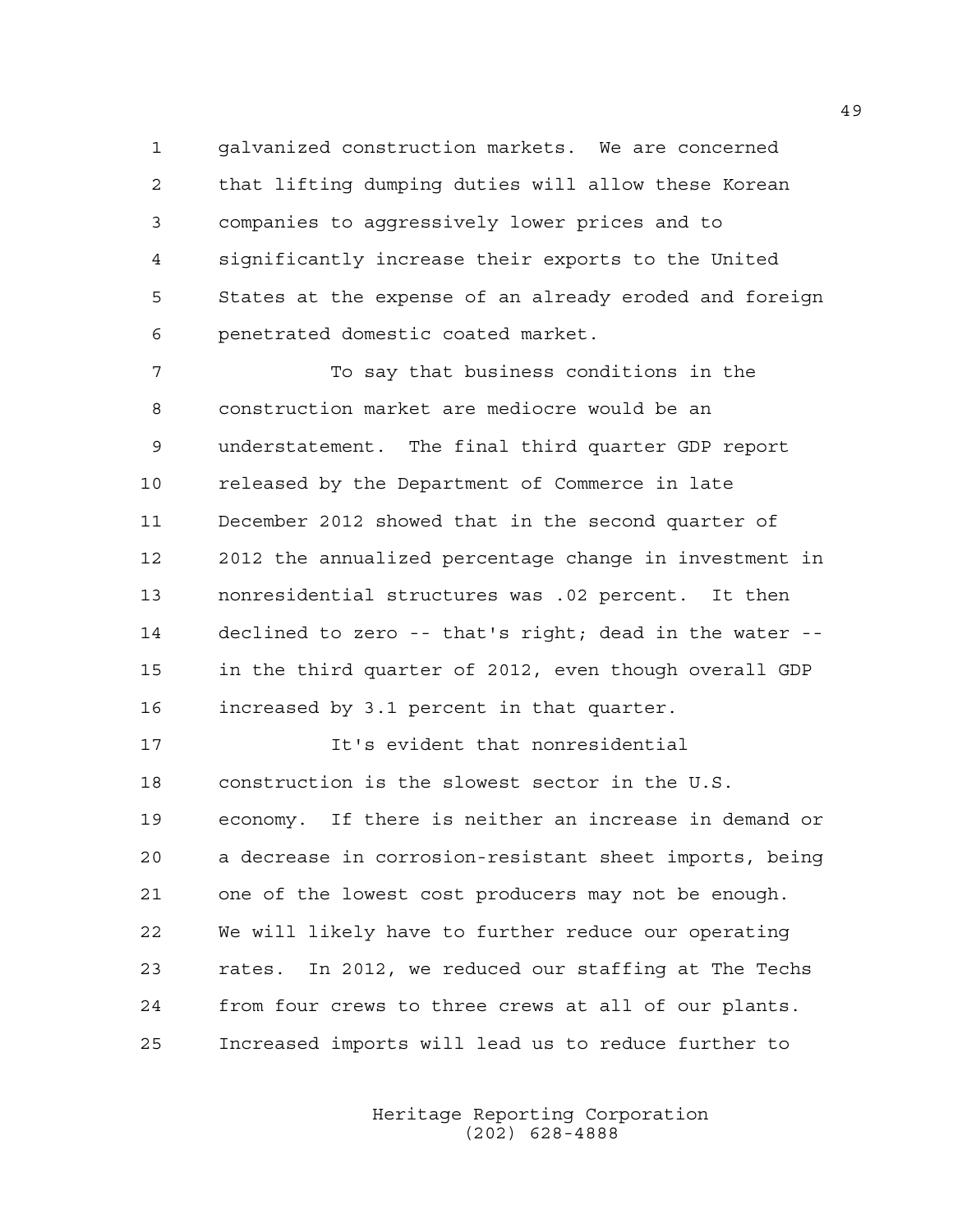1 only two shifts at one or all of our plants.

| 2  | That is why we are here to ask you to                   |
|----|---------------------------------------------------------|
| 3  | continue the antidumping orders on corrosion-resistant  |
| 4  | steel from Germany and Korea. Thank you.                |
| 5  | MR. BLUME: Good morning. I'm Rick Blume                 |
| 6  | with Nucor Corporation. I'm responsible for all         |
| 7  | commercial activity for the Nucor Steel Making Group.   |
| 8  | I appreciate this opportunity to appear before you to   |
| 9  | explain why the orders under review are critical to     |
| 10 | Nucor and to the U.S. corrosion-resistant steel         |
| 11 | industry.                                               |
| 12 | This morning I would like to focus on the               |
| 13 | construction seqment of the corrosion-resistant         |
| 14 | market, which is of primary importance to Nucor.<br>The |
| 15 |                                                         |
|    | construction seqment has been hit hard by weak demand   |
| 16 | and rising imports. U.S. demand for corrosion-          |
| 17 | resistant steel plummeted during the recession in 2009  |
| 18 | and has yet to return to prerecession levels.           |
| 19 | Construction demand in particular remains               |
| 20 | extraordinarily weak and has barely begun to recover    |
| 21 | from its unprecedented contraction. Recovery is not     |

22 expected in the near future, and demand will likely 23 remain weak as a result of poor U.S. and poor global 24 economic conditions.

25 We are also getting pummeled by increasing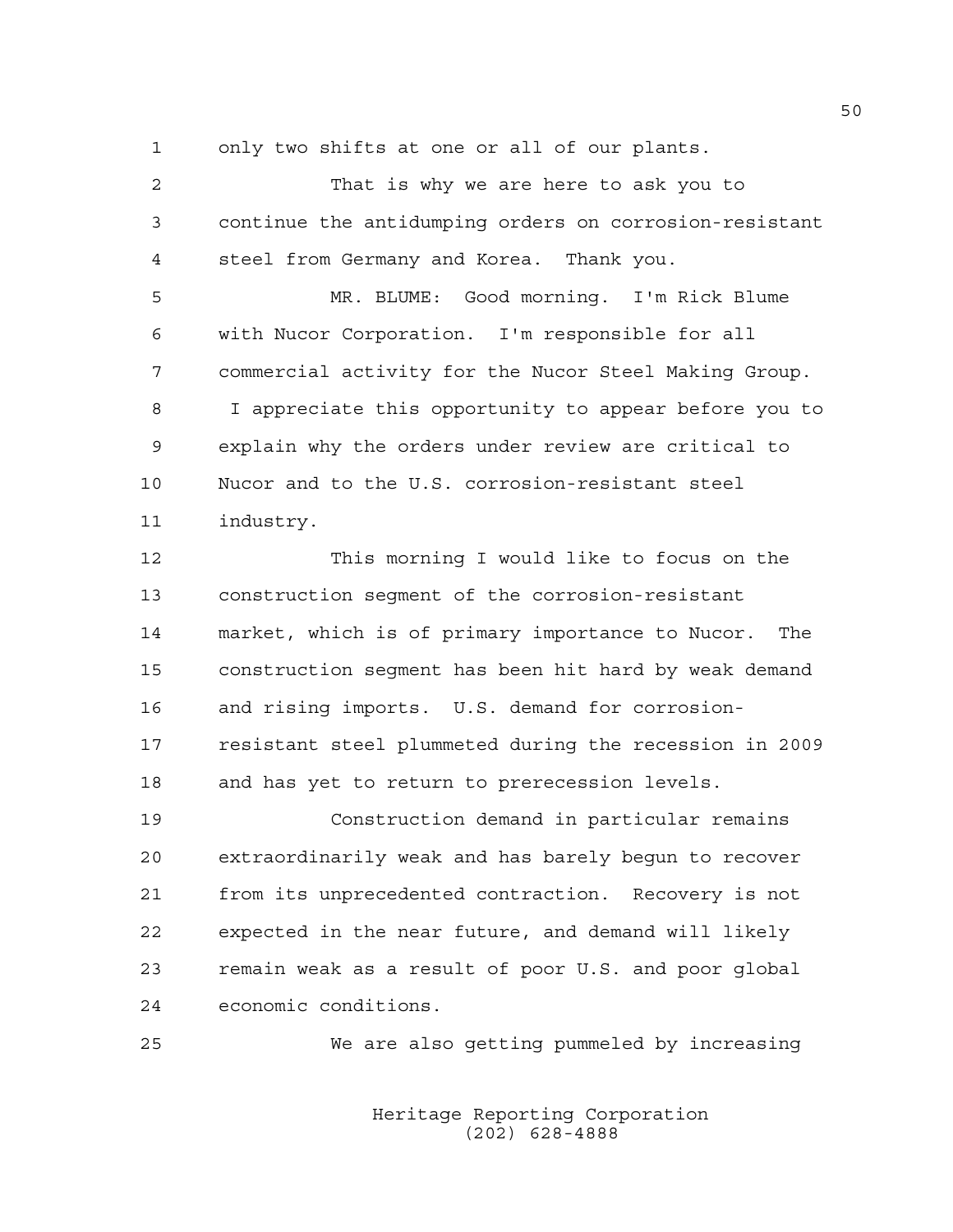1 volumes of low-price imports from subject and 2 nonsubject countries, many of which have been targeted 3 at the construction market. In 2012, corrosion-4 resistant imports increased by 30 percent from 2011 5 with imports from Korea increasing by almost 35 6 percent. These imports are not being driven by U.S. 7 demand. The market has not needed one ton of these 8 imports to service the construction sector.

9 With the industry's low level capacity 10 utilization, even small volumes of imports will have a 11 negative impact on the market. In fact, we're already 12 seeing this play out. Rising imports at a time of 13 weak demand have resulted in price declines through 14 2012 with prices falling by more than \$100 during the 15 year. Our sales also dropped as the year progressed.

16 The Commission has Nucor's financial data 17 for the first half of 2012. It can see the adverse 18 impact of weak demand and rising imports on our bottom 19 line. Given its current condition, there can be 20 little question that the industry is vulnerable to 21 subject imports. In fact, the rise of imports from 22 Korea in 2012 is already causing injury to Nucor and 23 our workers.

24 If the orders are revoked, subject producers 25 will again target the U.S. market with injurious

> Heritage Reporting Corporation (202) 628-4888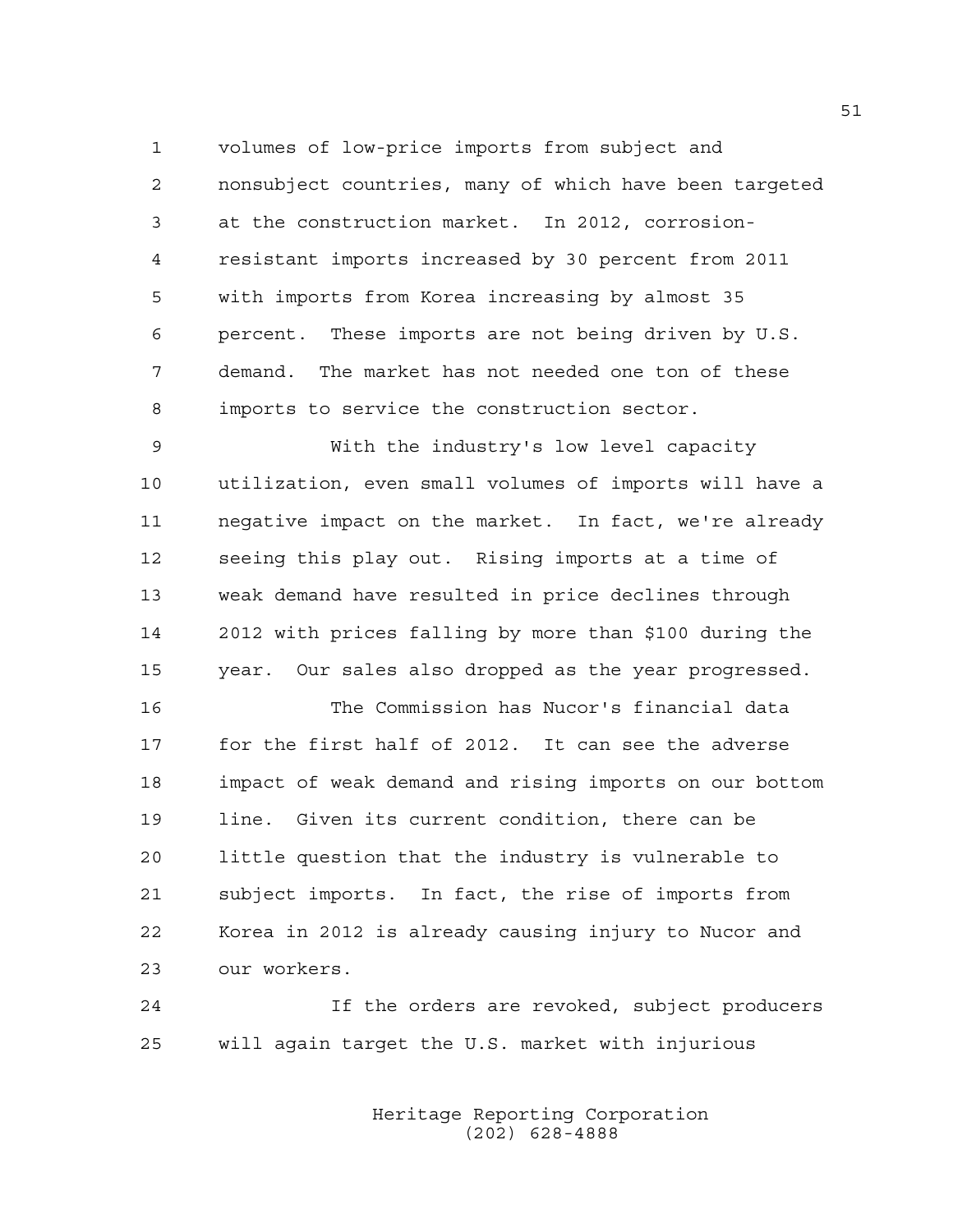1 volumes. Indeed, they're doing so now. Subject 2 producers are simply not being forthright if they tell 3 you they have no interest in our market. Despite the 4 imminent sale of its U.S. production assets, TK 5 continues -- continues -- to invest in distribution 6 facilities in the U.S. market. Korean producers in 7 particular are very aggressive and are surging into 8 the U.S. market on a wide variety of commodity grade 9 products, including plate and corrosion-resistant 10 steel.

11 The Koreans are under great pressure from 12 the Chinese in their home and export markets. The 13 idea that the Koreans are not interested in our market 14 is just as unbelievable as the Japanese claims in the 15 last Hot-Roll review that they had no interest in our 16 market. As soon as the orders were lifted, Japanese 17 hot-roll flooded our market. The same will happen if 18 subject producers are given the opportunity, and they 19 will return at dumped prices.

20 The Koreans are already targeting our market 21 and other markets around the world with unfairly 22 priced product. Because prices in the U.S. are 23 typically higher than in other export markets, subject 24 producers will choose to sell in our market. Given 25 the choice between losing less in our market and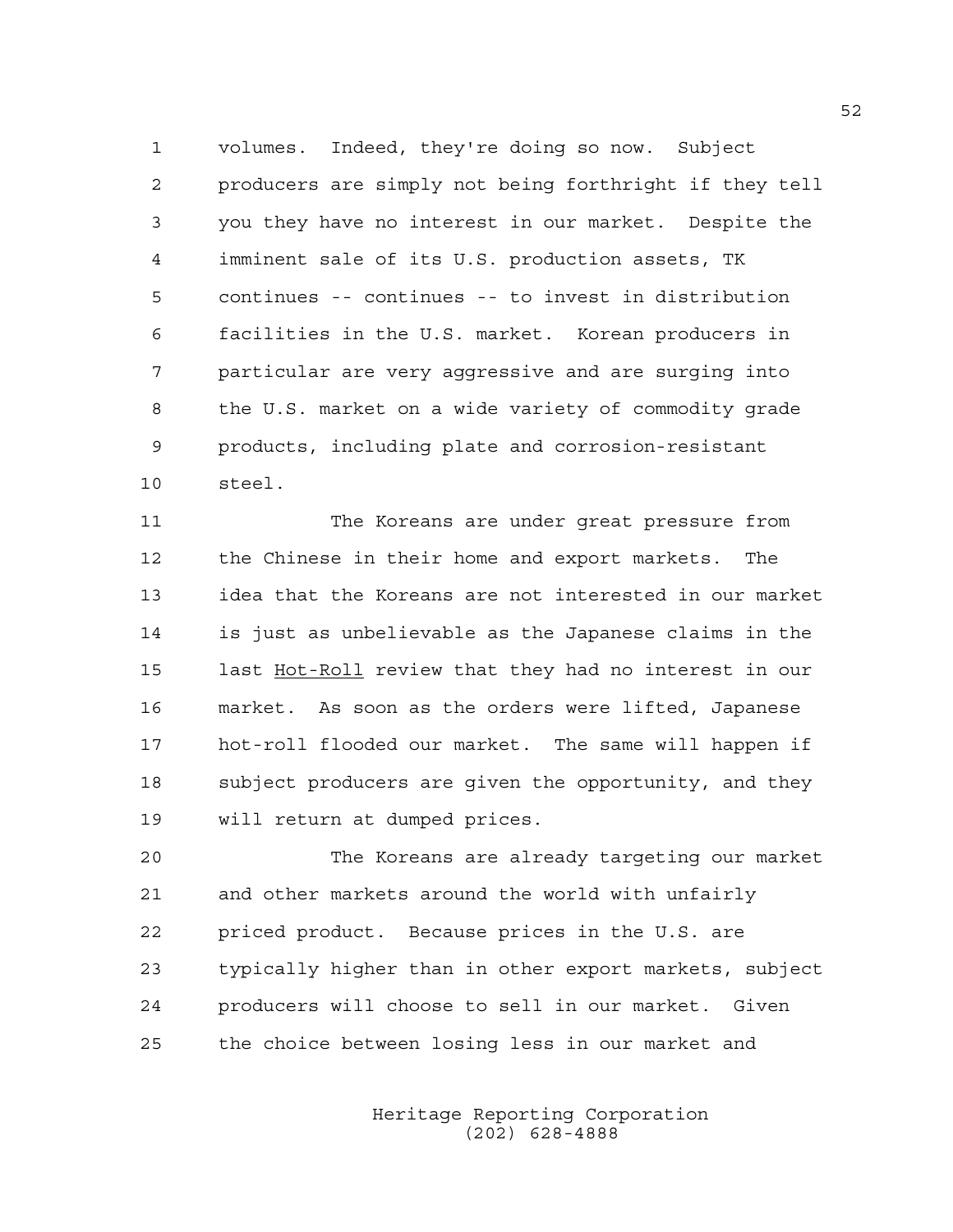1 losing more in other markets, they will come here.

2 A renewed surge of subject imports will 3 cause further material injury to the domestic industry 4 and its workers. At Nucor our workers are already 5 underemployed. We have a no layoff practice, but with 6 our mills running at low levels of capacity 7 utilization our employees are working fewer hours and 8 taking home less pay than they were a few years ago. 9 Revocation of the orders will only cause 10 further harm to our workers. At a time of high 11 unemployment, a reduction in hours worked and employee 12 income due to dumped and subsidized imports is bad for 13 our company and it's bad for our country. Preserving 14 good paying jobs should be the highest priority. 15 On behalf of Nucor, our workers and their 16 families, I urge the Commission to leave the orders in 17 place. The orders are just as critical today as they 18 were during the original investigation. Thanks for 19 your time. 20 MR. KELLER: Good morning. I am Mike

21 Keller, Vice President and Corporate Controller, Nucor 22 Corporation. Today I will be discussing the rates of 23 return the U.S. corrosion-resistant steel industry 24 achieved during the period under review and why those 25 rates of return negatively affect how Nucor evaluates

> Heritage Reporting Corporation (202) 628-4888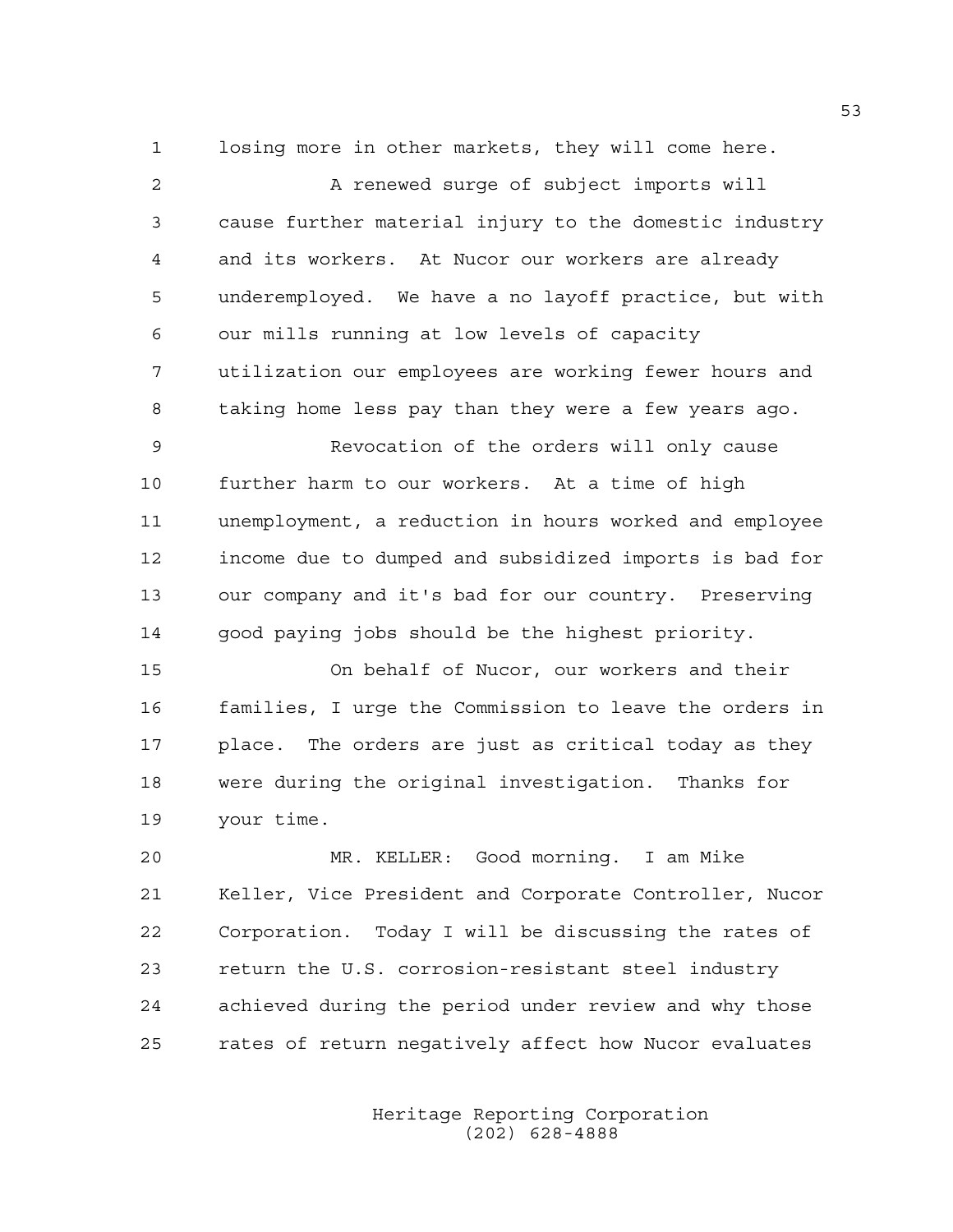1 potential investments at our existent plants and in 2 new technologies and facilities.

3 In a free market system like ours, 4 industries compete for investment. There are 5 hundreds, even thousands, of possible places investors 6 can put their money. They will invest in an industry 7 only if they believe it will generate a higher rate of 8 return than the available alternatives. Companies 9 like Nucor will invest in significant expansions or 10 new facilities only if we conclude that the investment 11 will generate a higher rate of return than the 12 alternatives.

13 In a highly capital intensive industry like 14 steel, adequate rates of return are absolutely 15 necessary to fund the investments needed to stay 16 competitive. According to the public version of the 17 prehearing staff report, from 2006 through 2011 the 18 industry's average operating income was 2.35 percent. 19 The industry's average net income before income taxes 20 was even lower at 1.42 percent.

21 Over this period, the average operating 22 income and net income of the domestic corrosion-23 resistant steel industry were significantly below that 24 for manufacturing in general, as well as for durable 25 goods manufacturing. They were lower than the average

> Heritage Reporting Corporation (202) 628-4888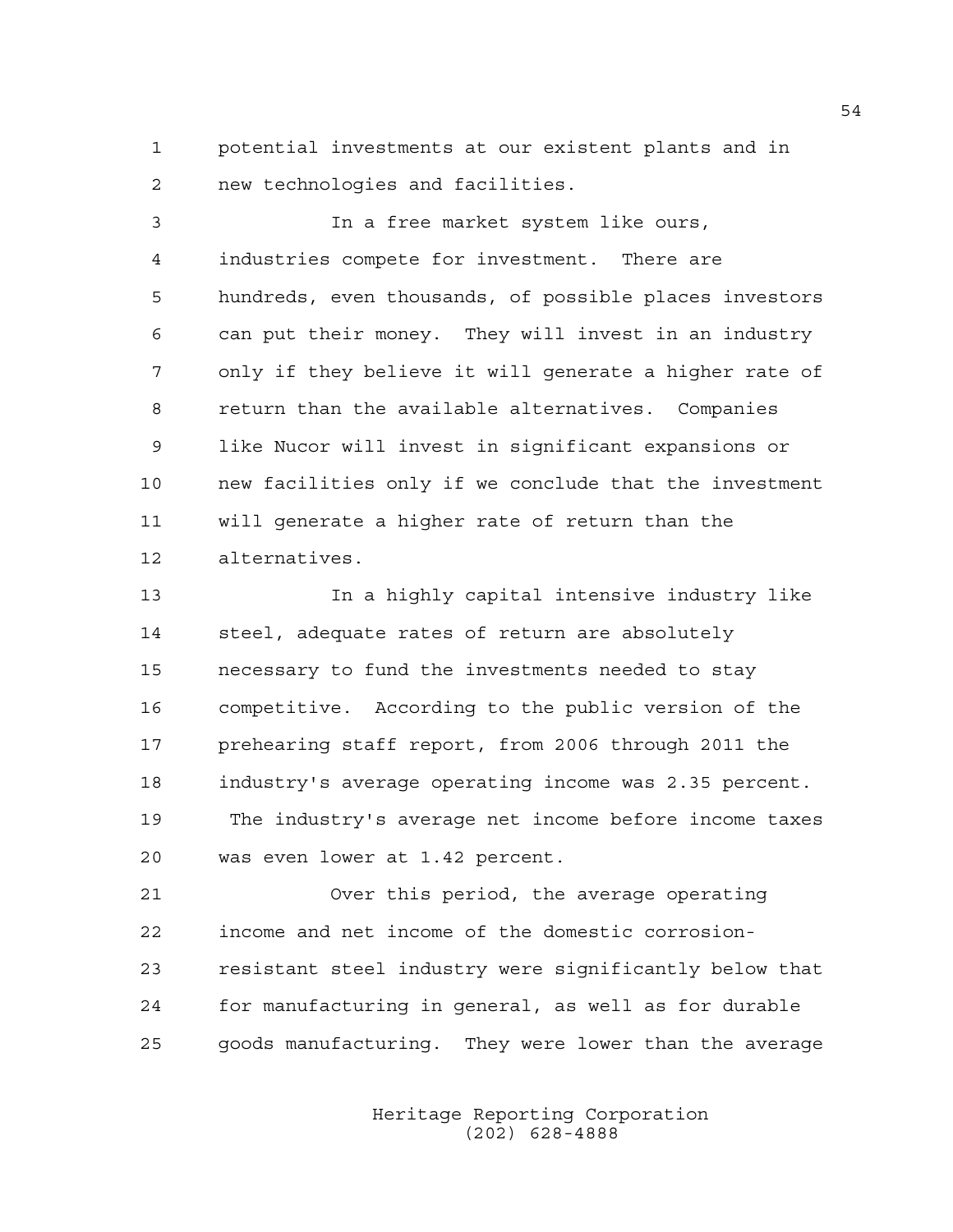1 rate of return on 10-year Treasury bonds.

2 While net income and bond yields are not 3 exactly equivalent, I think this comparison is 4 meaningful because Treasury bonds are widely 5 considered to be the safest possible investment. If 6 over an extended period an industry cannot even match 7 the rate of return for risk-free investments, it will 8 find it difficult to justify new investments in 9 itself, to attract investment or to borrow funds at 10 acceptable interest rates.

11 The Nucor data for the period of review 12 shows performance well above the industry average. 13 Even so, to move forward with new investments Nucor 14 requires rates of return significantly higher than 15 those it achieved for the period. Furthermore, if one 16 considers that additional assets are utilized at the 17 mill to deliver steel to the galvanizing lines, the 18 necessary rate of return would be higher still.

19 The recent investment outcomes in the 20 corrosion-resistant industry are consistent with the 21 inadequate industry returns. Of the latest two 22 companies to invest significant capital related to the 23 industry, RG is bankrupt and TK is selling its U.S. 24 assets at a fraction of their original investment 25 level.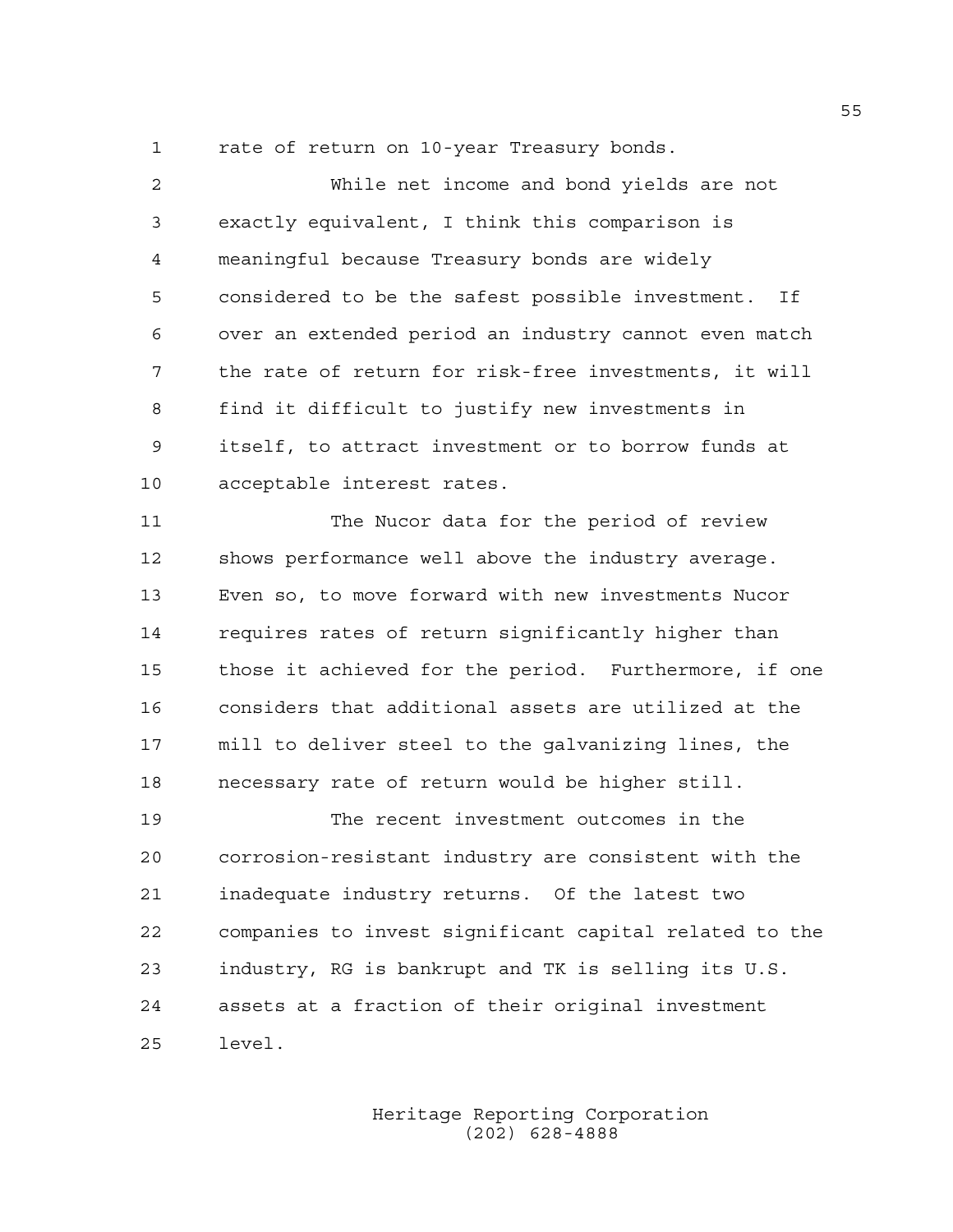1 Nucor invested a substantial amount in a 2 galvanizing facility at its Decatur, Alabama, mill in 3 2008 and 2009. Today, this investment has not yielded 4 the rates of return Nucor anticipated. This 5 experience and the recent industry results make 6 further Nucor corrosion-resistant investments 7 difficult to justify.

8 In addition, most of the major corrosion-9 resistant producers have had their debt ratings 10 downgraded within the last year, further confirming 11 the vulnerability of the domestic industry. 12 ArcelorMittal, U.S. Steel and AK have all been 13 downgraded to noninvestment grade status. In 14 November, Moody's downgraded Nucor to A3, our lowest 15 rating since Moody's initiated coverage. Such 16 downgrades have consequences as debt/credit ratings 17 affect the availability of capital and the interest 18 rates paid on the related debt borrowings.

19 The long-term health of any industry depends 20 upon its ability to generate rates of return that are 21 high enough to attract outside investment and to 22 justify internal reinvestment. Over the last six 23 years, rates of return for the corrosion-resistant 24 steel industry compare unfavorably to those from other 25 possible investments.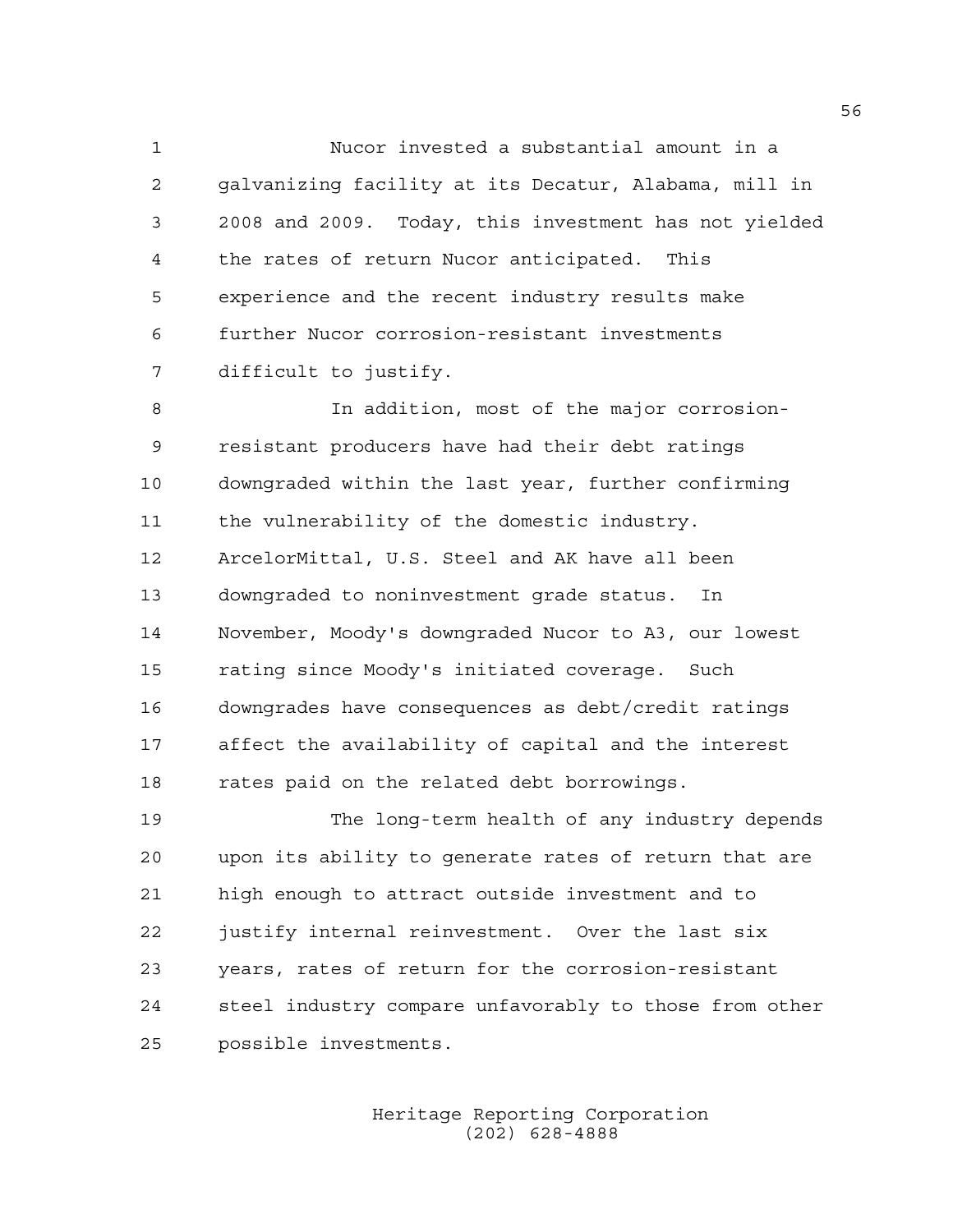1 If unfairly traded Korean and German 2 products are allowed back into the U.S. market without 3 the discipline of the orders, it will be even more 4 difficult for the domestic industry to generate 5 acceptable rates of return going forward. Thank you.

6 MR. KEGLEY: Good morning, Mr. Chairman. 7 Can you hear me? Good morning, Mr. Chairman and 8 Commissioners. My name is Todd Kegley, and I am the 9 President of Local 9231, United Steel Workers, at the 10 ArcelorMittal USA plant located in New Carlisle, 11 Indiana. I have been a proud member of the United 12 Steel Workers, or the USW, for 22 years. I've been at 13 the New Carlisle mill for 22 years.

14 USW is the largest industrial union in North 15 America and has 850,000 active members producing a 16 wide variety of manufacturing goods, including those 17 steel products at issue today. The ion coat mill 18 produces hot-dipped galvanized, galvaneal and 19 electrogalvanized steel sheet.

20 As the President of USW Local 9231 for 12 21 years, it has been a tremendous honor representing the 22 USW members at my plant. I greatly appreciate the 23 opportunity to testify before you today on their 24 behalf. I want to express my concerns with the 25 effects that revocation of the orders on corrosion-

> Heritage Reporting Corporation (202) 628-4888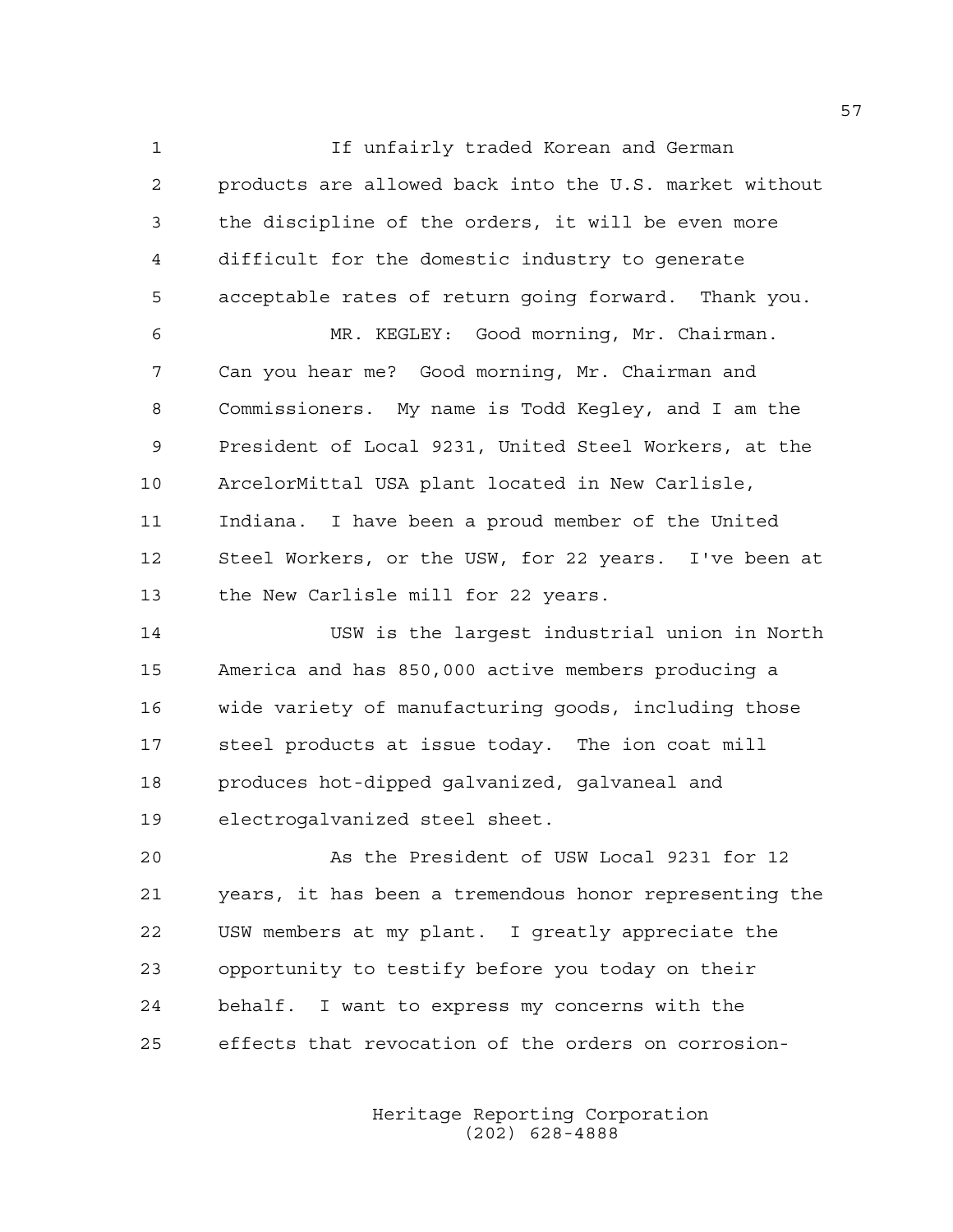1 resistant steel from Germany and Korea would have on 2 my fellow USW members, our families and our 3 communities.

4 When the original petition was filed in 5 1992, New Carlisle was a new plant and I was a new 6 steel worker. That plant was built in 1991 to meet 7 the growing demand for high precision, corrosion-8 resistant steel products. New Carlisle's mill has one 9 of the most highly trained, expert workforces in the 10 production of corrosion-resistant steel of any company 11 in the world. In terms of technology, quality and 12 market segments, we compete directly with imports from 13 both Korea and Germany.

14 The company and my fellow USW members 15 working at the plant have definitely benefitted over 16 the years from these trade cases. About a decade ago 17 the company's order books at New Carlisle were 18 completely full. There were never any open turns. 19 But in late 2008, unfortunately things changed almost 20 overnight. Demand collapsed and production plummeted.

21 The great recession and its aftermath forced 22 the company and our workforce to undergo some 23 previously unheard things at our plant. We had to 24 take furloughs and reduced hours for our USW members. 25 My members at the mill have a continued sense of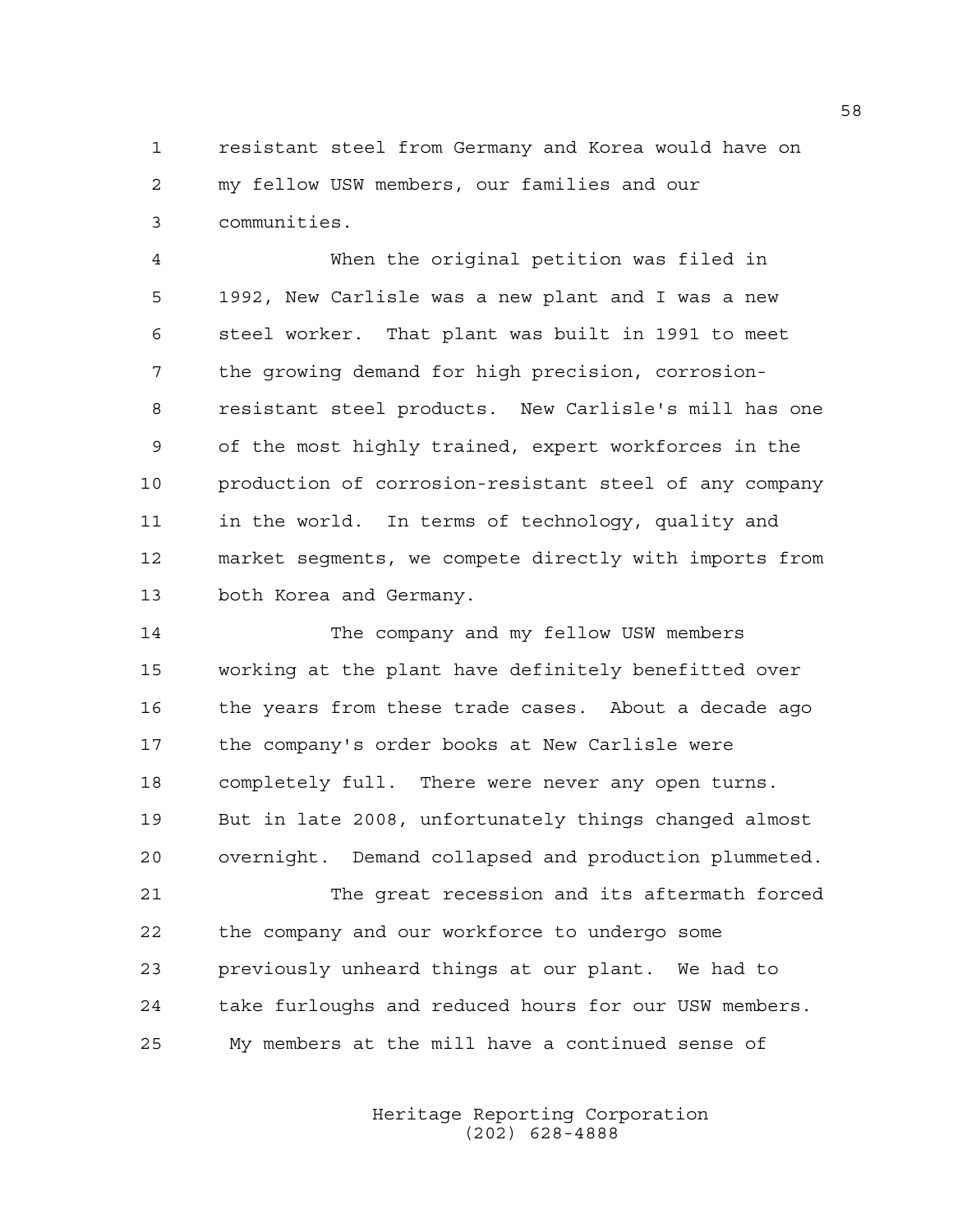1 uncertainty for the future. As the administrator of 2 our pension plan, I see this uncertainty every day as 3 many of our retirement eligible USW member are 4 postponing retirement.

5 While we avoided layoffs at our plant in New 6 Carlisle, other plants were not as fortunate. I 7 participated in the negotiations on behalf of USW 8 members involving the closings of ArcelorMittal USA's 9 Lackawanna and Hennepin corrosion-resistant steel 10 plants. We all worked very hard to minimize layoffs 11 by moving USW members displaced by those closings to 12 other plants, but due to the severe recession 13 ultimately hundreds of hardworking steel workers were 14 laid off, many who had been in the industry for 15 decades.

16 As you can imagine, this was devastating to 17 my members, their families and the Lackawanna and 18 Hennepin communities. When plants close, it is the 19 workers and their families who suffer first and suffer 20 most. Unfortunately, our problems did not end after 21 2009. As demand for corrosion-resistant steel has 22 remained depressed, last year or this year RG Steel 23 closed its Sparrows Point, Warren and Martins Ferry 24 plants, costing hundreds of USW members their jobs. 25 I worry that any U.S. plant producing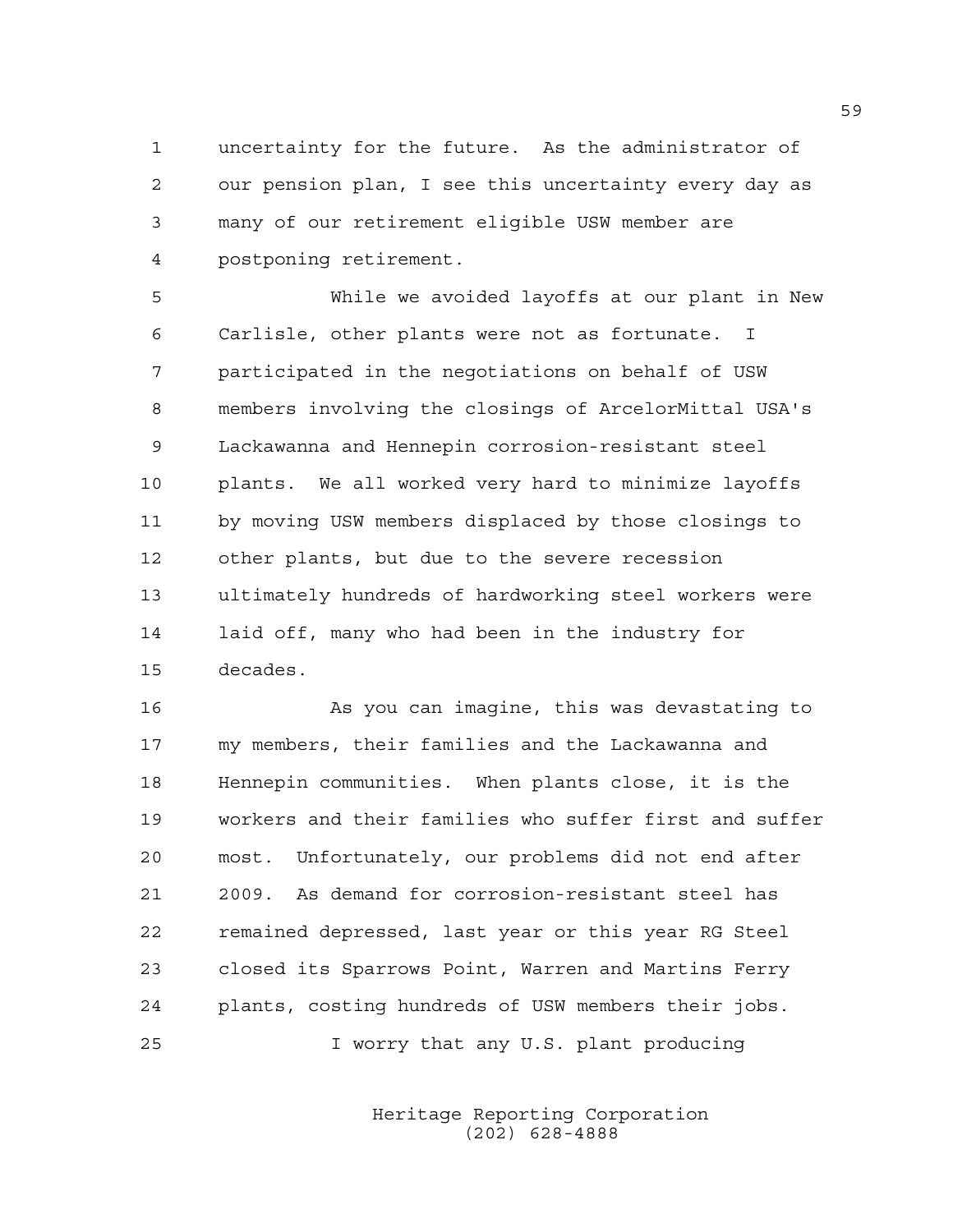1 corrosion-resistant steel, including our New Carlisle 2 plant, is vulnerable to a similar fate. It is my 3 understanding that even ThyssenKrupp is selling its 4 brand new Calvert, Alabama, plant and has laid off 5 nearly 200 last August. These troubling events show 6 us just how vulnerable U.S. producers and workers 7 continue to be in this still underperforming economy.

8 The United Steel Workers union has done its 9 part to keep the U.S. steel industry competitive. 10 Recently, in 2012, we reached a new labor agreement 11 with the industry, including a new three-year 12 agreement with ArcelorMittal USA, which was ratified 13 by the steel workers on October 18, 2012. Recognizing 14 the current fragile economic situation, we feel the 15 result of these negotiations was in everyone's best 16 interest. Most importantly, shutdowns of remaining 17 ArcelorMittal plants in the U.S. was avoided.

18 I know you cannot eliminate the current 19 economic uncertainty that we all face, but by 20 continuing these orders you can eliminate the threat 21 of unfairly traded imports from Germany and Korea from 22 flooding the U.S. market. No more United Steel 23 Workers should lose their job to keep steel mills in 24 Germany and Korea full.

25 So on behalf of the 435 USW members at my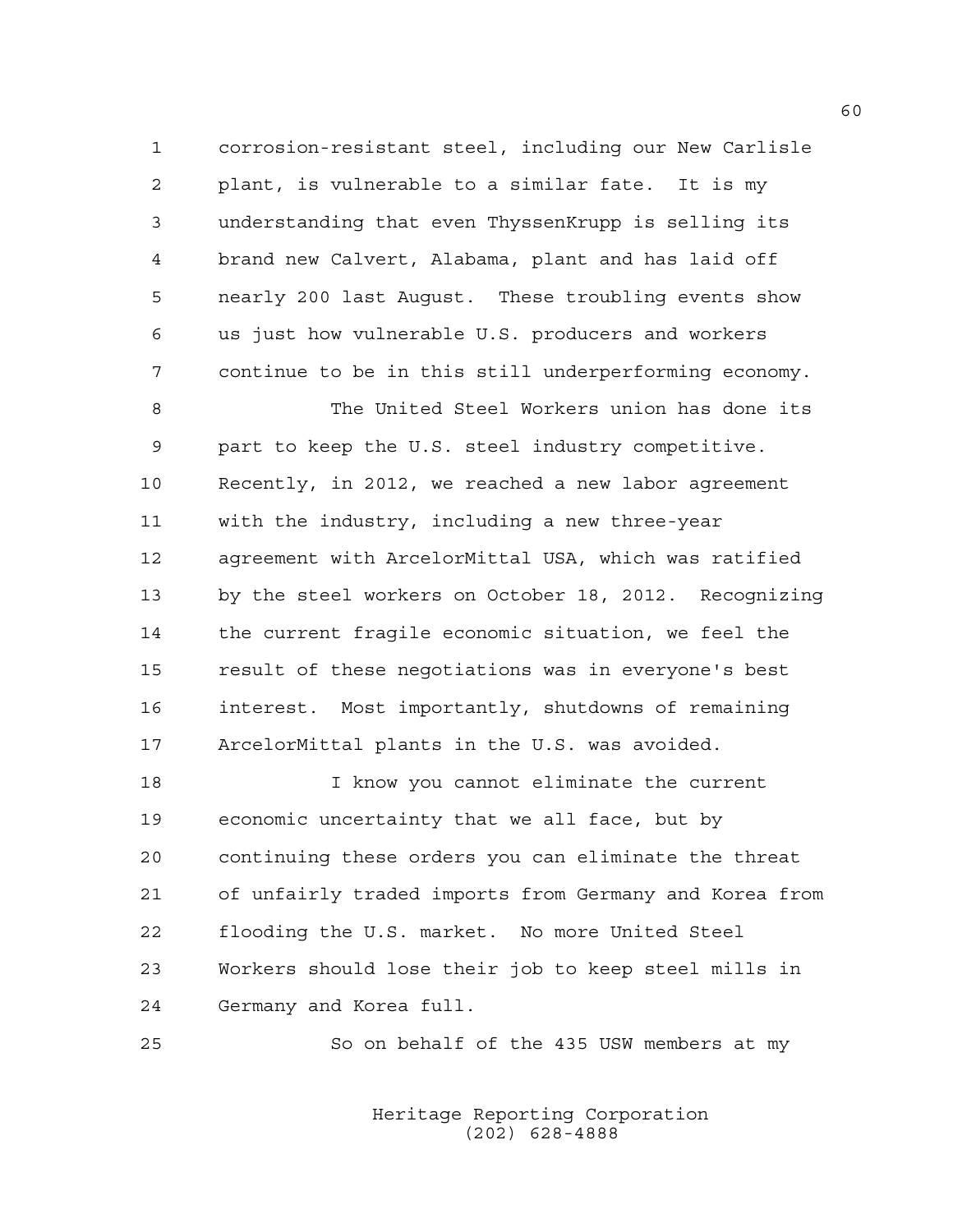1 mill, their families and our communities, I urge you 2 to please continue the orders on corrosion-resistant 3 steel from Germany and Korea. Thank you for your 4 time.

5 MR. HECHT: That concludes our affirmative 6 presentation.

7 CHAIRMAN WILLIAMSON: Thank you. Before we 8 begin questioning, I'd like to thank all of the 9 members from the industry who are here today who have 10 taken time away from your businesses and work to come. 11 Your presence is always very valuable to us.

12 This morning we'll begin the questioning 13 with Commissioner Broadbent.

14 COMMISSIONER BROADBENT: Thank you, Chairman 15 Williamson.

16 I guess my first question is for Mr. Hecht, 17 trying to kind of catch myself up on what's happened 18 in the steel industry in the last 20 years. Can you 19 kind of give me the overview of sort of how the 20 restructuring has gone and what we're seeing in terms 21 of integration and more efficiencies, better labor 22 contracts and so forth or more efficient labor 23 contracts?

24 MR. HECHT: Yes, and I'm sure a number of 25 the industry folks here could speak to that as well.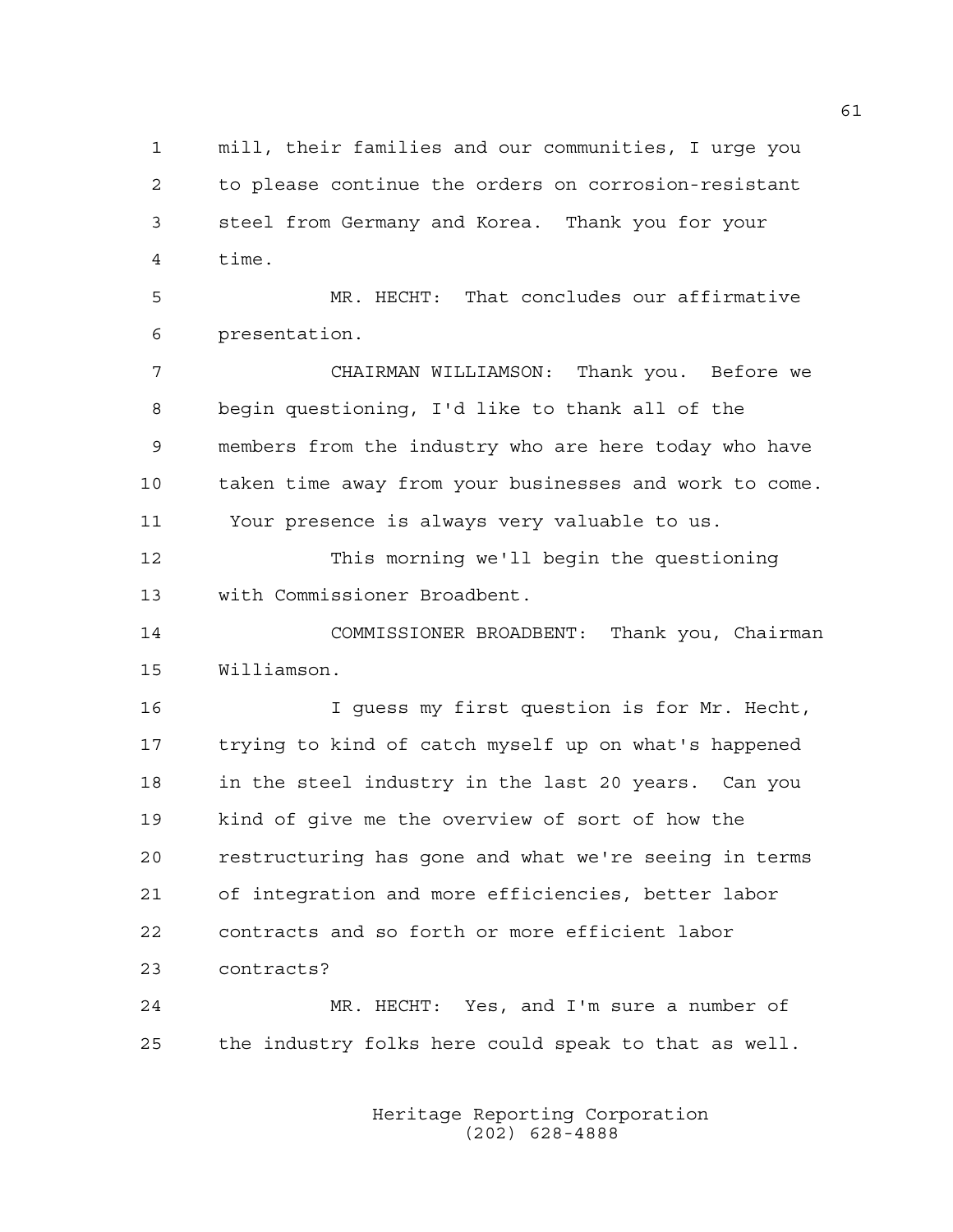1 I think there certainly is a history there. As you 2 know, this industry has gone through a number of 3 crises, a lot of them import driven, in its history.

4 There was a safeguard proceeding in early 5 2000, which really did result in the bankruptcy of a 6 very large portion of the industry led to that 7 proceeding, and out of that there was a great deal of 8 restructuring in the industry. There was 9 restructuring of labor contracts. There were efforts 10 to control costs and have savings throughout the 11 industry, and I think those were the types of things 12 that should have been done and that were done and that 13 did assist the industry.

14 I think what you see on the record here, we 15 see a lot in the briefs from the other side suggesting 16 that this is a new industry and is somehow now 17 invulnerable to the effects of unfair trade or 18 imports, and I guess what I would urge the Commission 19 to look at is that the effects of that restructuring 20 that went on in the industry are fully reflected in 21 the data before the Commission.

22 You can sort of get a sense of what happened 23 with the industry, what it went through and now what 24 the results the industry is producing are on the 25 record before you, and I think as you've heard from

> Heritage Reporting Corporation (202) 628-4888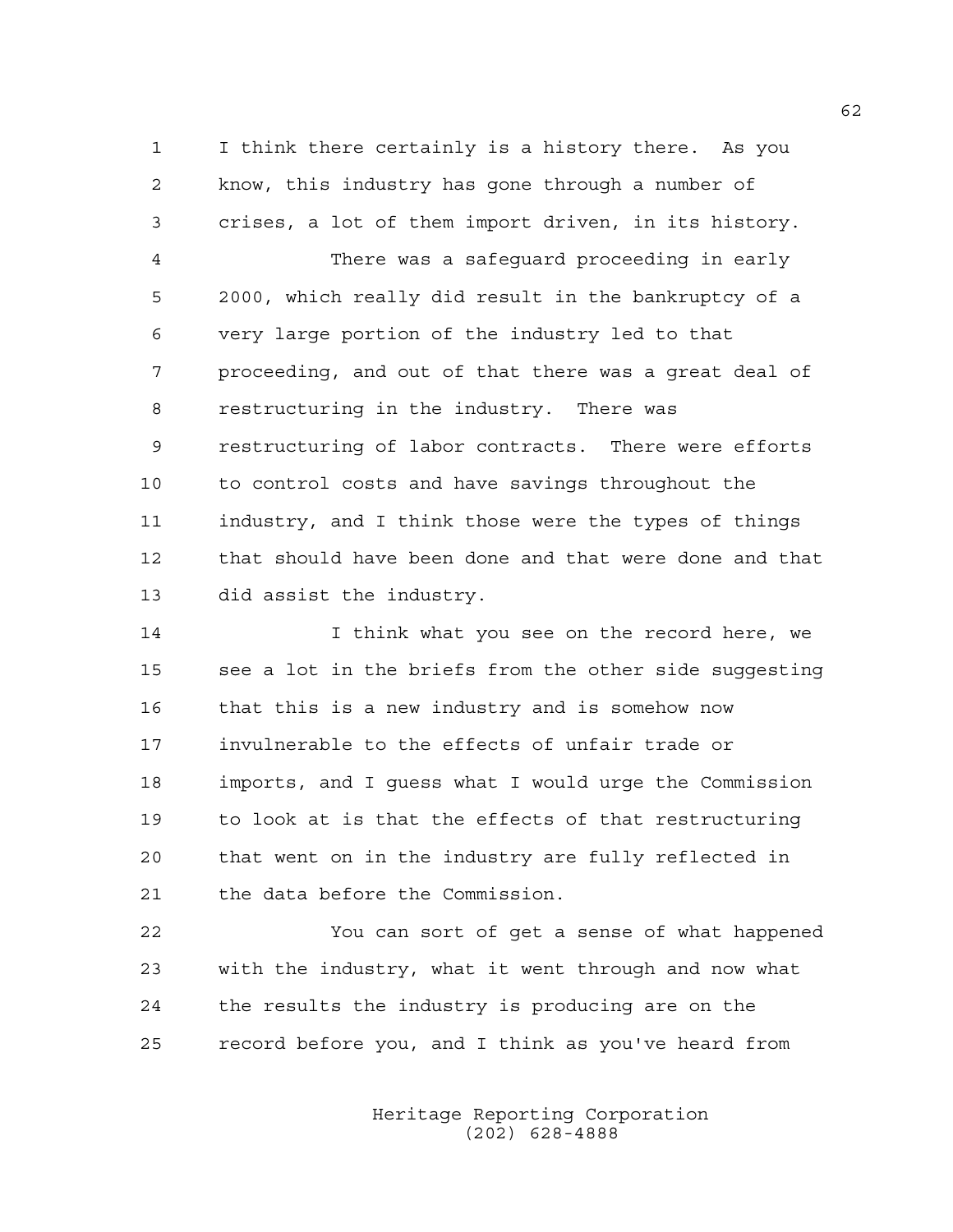1 the testimony today the fact is that this is an 2 industry that is operating with very anemic margins 3 currently due to a number of factors, one of which 4 obviously was the recession that occurred during the 5 period of review. Another major factor has been 6 nonsubject imports, which have grown with an 7 increasing presence in this market and are having 8 increasing effects on the industry.

9 So I guess what I would say overall is that 10 certainly the industry has gone through a number of 11 steps through the history of these orders that have 12 helped it to gain a more competitive position, but it 13 is by no means impervious to the effects of unfair 14 trade, and I think that's why we're here today 15 suggesting that this relief remain so critical.

16 COMMISSIONER BROADBENT: But in terms of 17 looking at vulnerability, what are the statistics that 18 you would point to as high line numbers we ought to 19 look at?

20 MR. HECHT: From our standpoint, there's no 21 question that this industry is vulnerable. Five years 22 ago the Commission did not find the industry to be 23 vulnerable, although it did find that a recurrence of 24 unfair trade from these two countries would be likely 25 to lead to a recurrence of injury.

> Heritage Reporting Corporation (202) 628-4888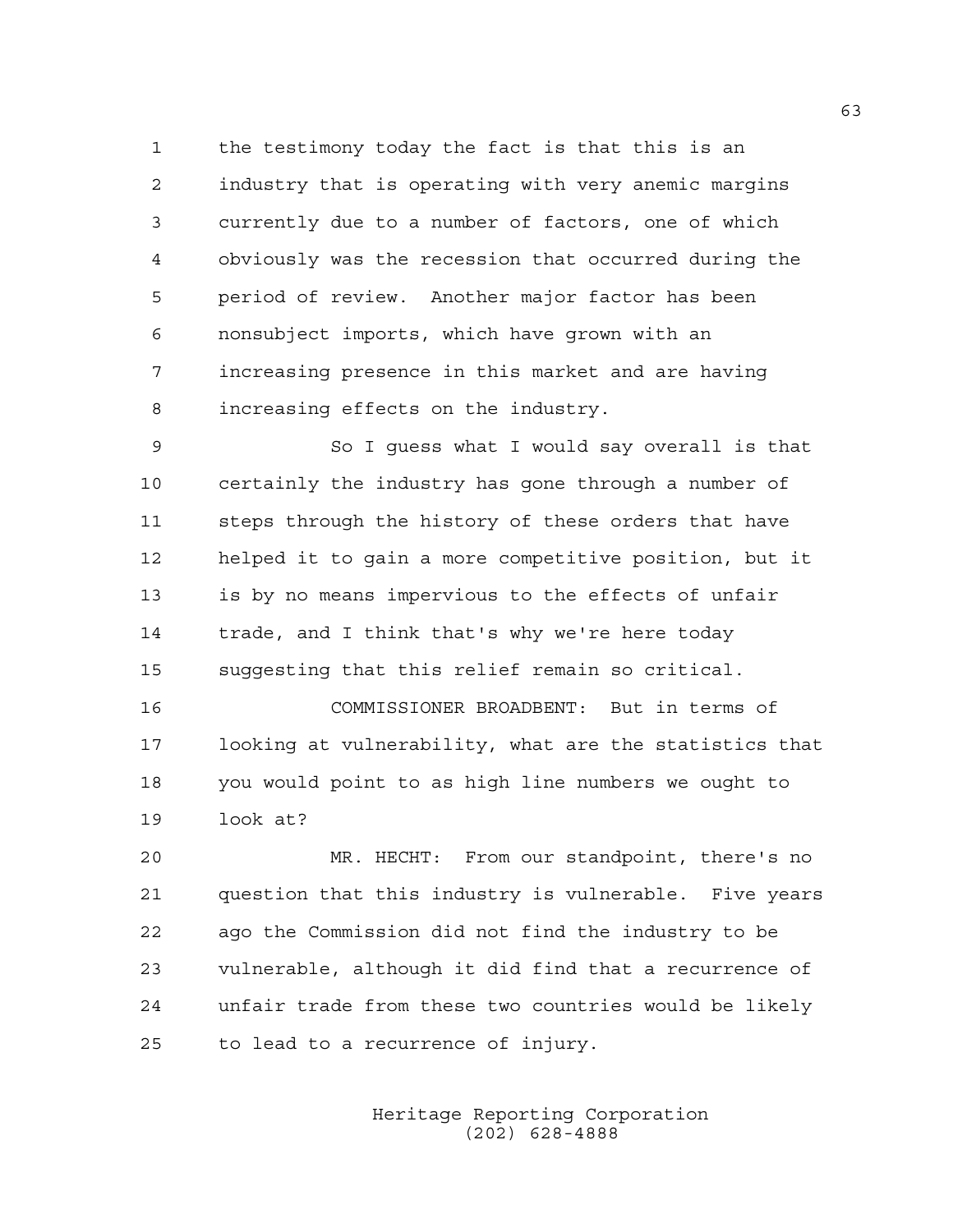1 We did not agree with that decision at the 2 time, but I think the evidence of vulnerability is 3 even stronger on this record. The fact is demand is 4 down significantly from what you saw in the last 5 review period. The operating results of the industry 6 are down very significantly from what you saw in the 7 last review period.

8 The economic circumstances facing the 9 foreign producers are much more grave. The situation 10 in Europe is an absolute disaster. There is enormous 11 amounts of unused capacity out there that could be 12 used and directed towards this market, and with the 13 relative price attractiveness of the U.S. market, 14 notwithstanding the problem we have here, we think 15 there's no question that that would serve as an 16 impetus for the subject producers here to direct 17 additional imports to this market if given the chance. 18 So we would urge you to revisit that 19 vulnerability finding on the record here for those

20 reasons.

21 COMMISSIONER BROADBENT: Okay. In terms of 22 these two remaining orders on corrosion-resistant for 23 Korea and Germany, how much of the original injury do 24 you think that they represented?

25 I know we were looking five years ago at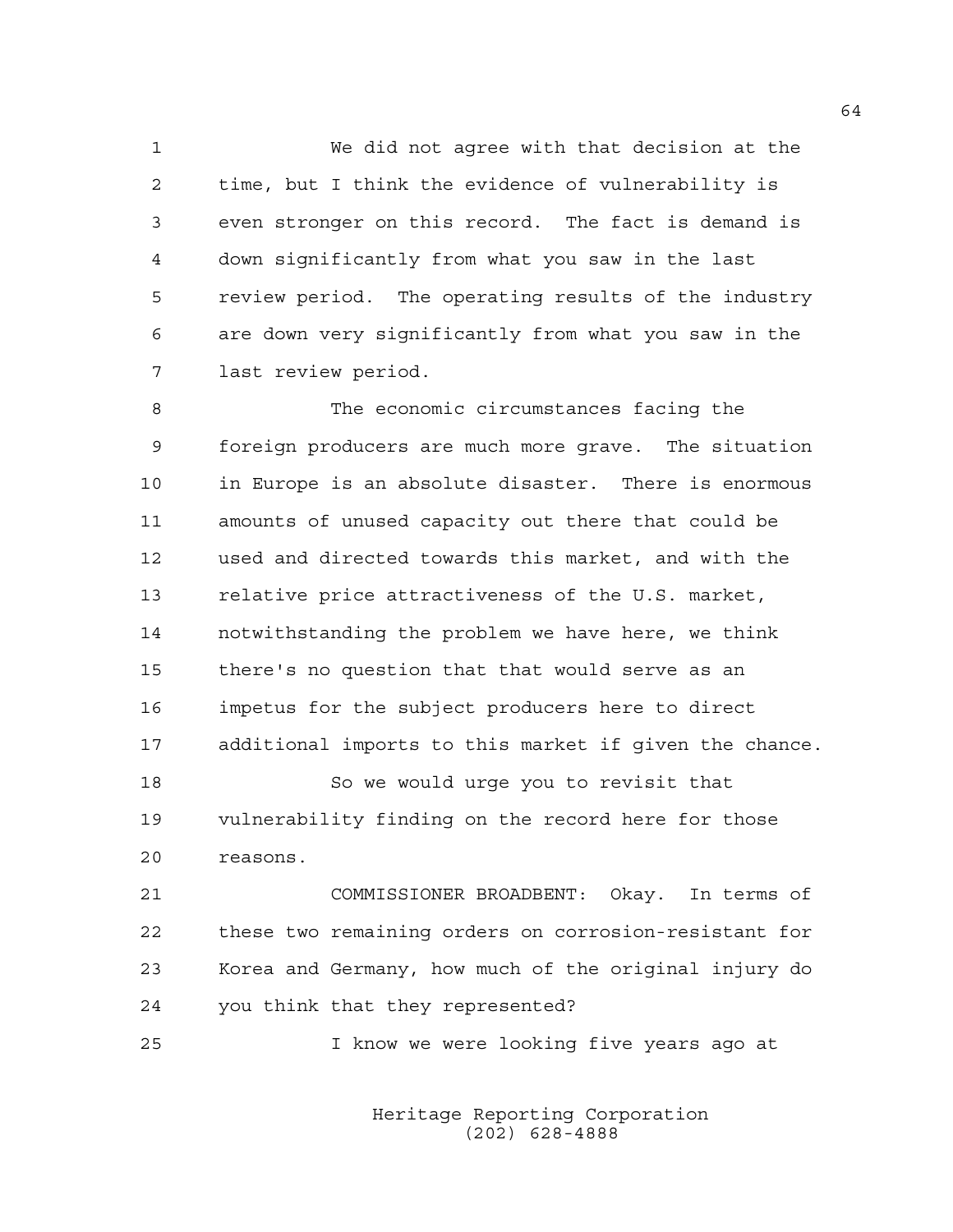1 eight countries for CVD petitions and I guess it's 2 nine countries for the dumping petitions. Most of 3 those were revoked, but we have these two left in 4 place, and it seems to me a very small percentage of 5 overall imports that we're looking at. How did they 6 relate to the original injury that we were looking at 7 in this case?

8 MR. HECHT: Yes. I can kick it off. 9 Certainly the original case did involve a number of 10 other countries and a larger level of total imports. 11 There was no question, however, that these were two 12 very significant players in that market at the time. 13 They were cumulated and considered as a group in 14 assessing injury at the time of the original 15 investigation.

16 I think the Commission found in the last 17 review that given the circumstances of the market 18 these two countries really did pose the greatest risk, 19 as you saw it going forward in terms of the likelihood 20 of substantial imports into this market and the 21 effects that you would have in this market.

22 Both of these countries have remained 23 extremely active in the U.S. market throughout the 24 life of these orders, showing extreme interest in the 25 market. As we've talked about, they have customers on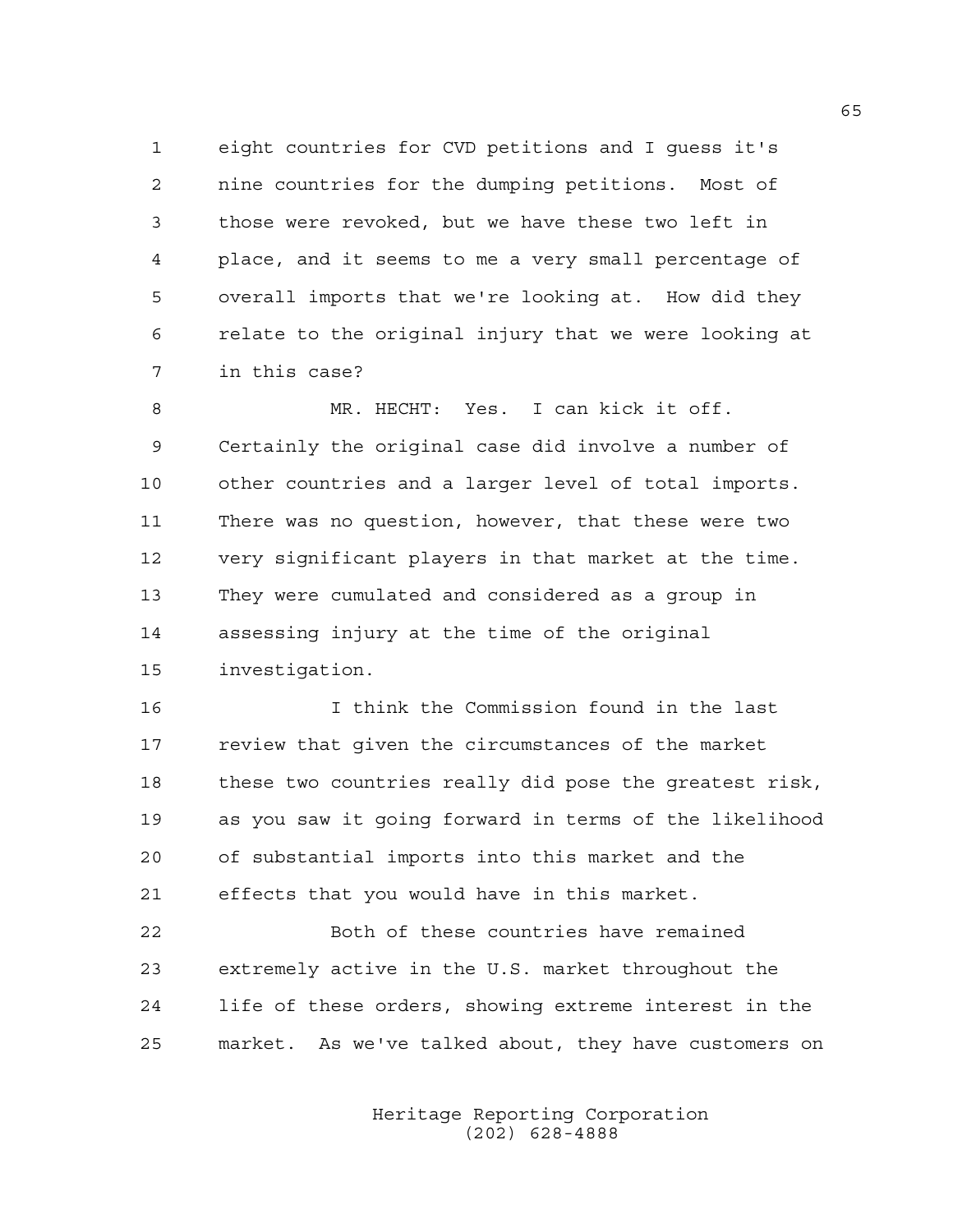1 the ground here, operations on the ground here that 2 have allowed them to retain that foothold in the 3 market and we think without the discipline of the 4 order would have a major effect going forward. 5 They are established for uses throughout the 6 market ranging from automotive to construction and the 7 rest of those uses. We think they could compete for 8 sales in all parts of the market, and therefore we 9 think standing alone would definitely be capable of 10 leading to a recurrence of injury if these orders were 11 lifted. 12 MR. ROSENTHAL: Commissioner, if I could 13 interject, please? 14 COMMISSIONER BROADBENT: Sure, Mr. 15 Rosenthal. 16 MR. ROSENTHAL: I think one of the things 17 that -- Paul Rosenthal for Kelley Drye. One of the 18 things that you have to look at is not approaching 19 this in a static way. 20 The situation with respect to Germany and 21 Korea is much different than it was in the previous 22 review. You've heard a lot already, and you'll hear 23 more this morning, about the crash in the European 24 market and in the German market and so whatever the 25 threat posed by Germany in the previous review, I

> Heritage Reporting Corporation (202) 628-4888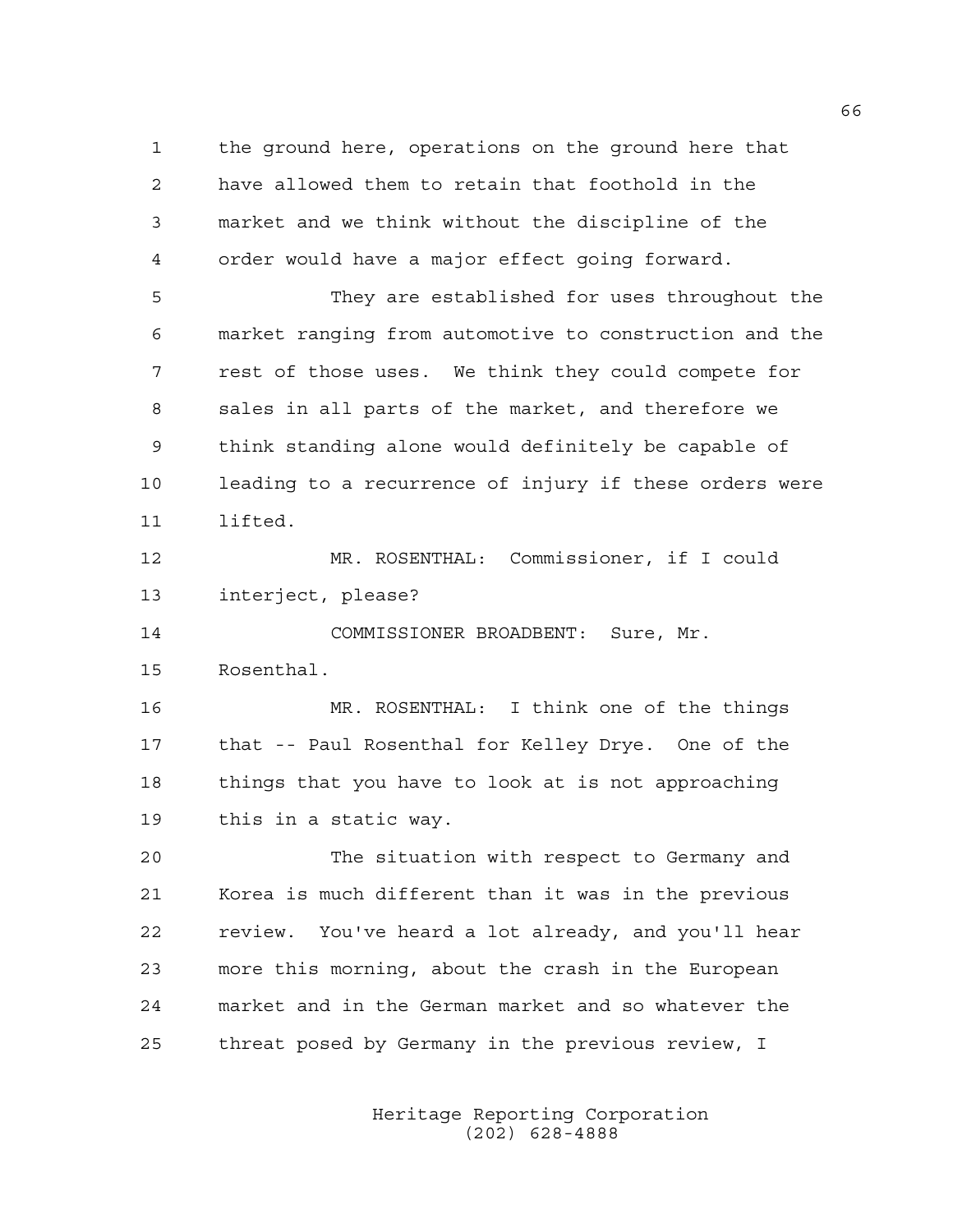1 would argue it's much, much worse at this time.

2 The same with Korea. In the last review, 3 Korea or China was a net importer of this product, and 4 now they're exporting not only around the world and to 5 the rest of Asia, but they're shipping product into 6 Korea. So Korea is much more desperate, I would 7 argue, to ship their product elsewhere, including to 8 the most attractive available market to them, the 9 United States.

10 So again, you can't look at this as a static 11 way or even in the domestic industry as much as it has 12 improved in the last number of years in a static way 13 because the industry has gotten more efficient. No 14 question about it. The steel workers have made lots 15 of concessions, but the threats based on the U.S. 16 economy, the European economy and the Asian economy 17 are much different than you've seen in previous 18 reviews.

19 MR. BARLOW: Ms. Commissioner, one other 20 question. Gary Barlow with AK Steel. I would also 21 contend that with the expansion of the automotive 22 transplant with Hyundai, Kia, as well as the German 23 transplants with BMW, Mercedes and Volkswagen, that 24 these two countries have an inherent interest, more so 25 than maybe some others, to continue to try to increase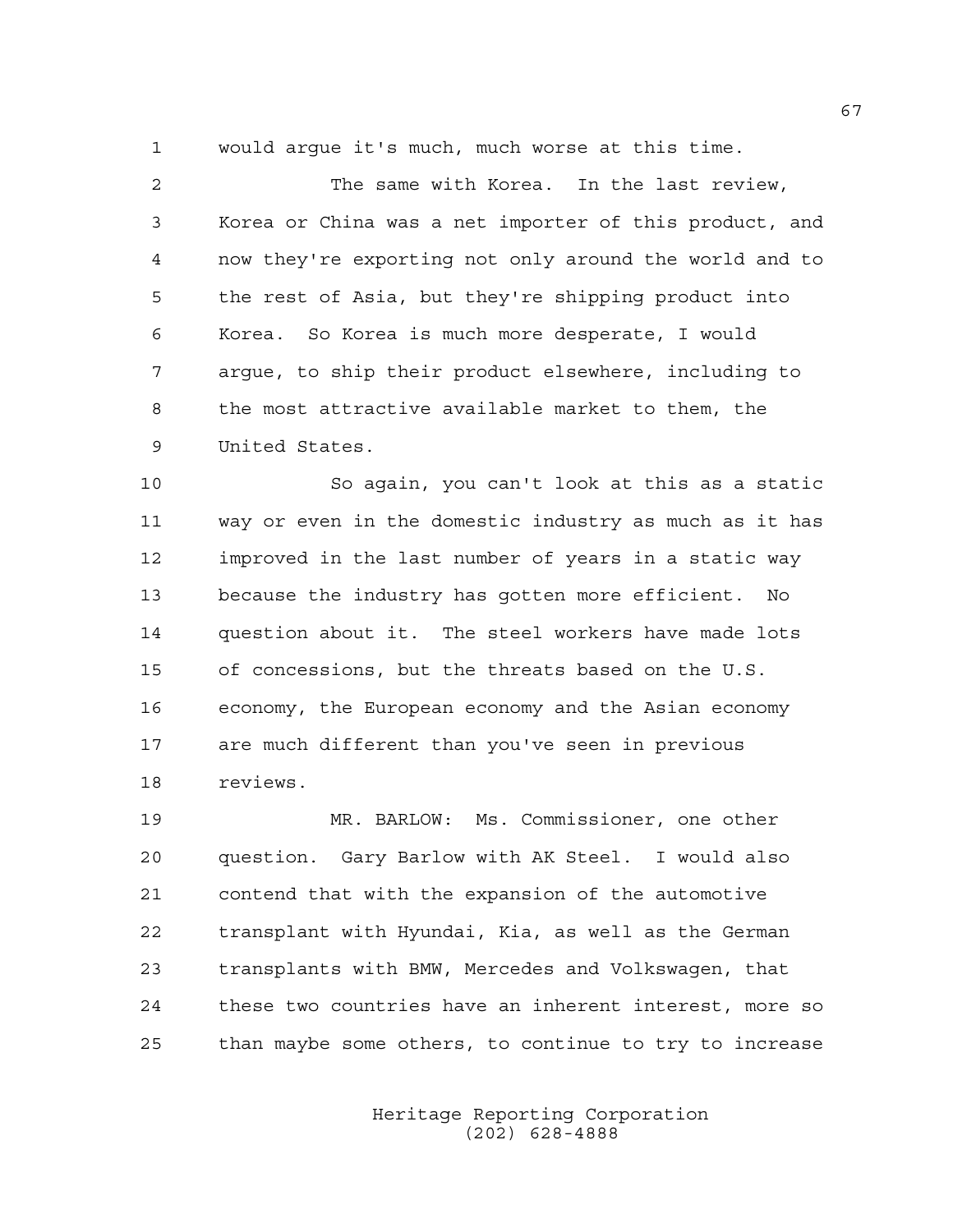1 shipping levels into the United States.

| $\mathbf{2}$   | COMMISSIONER BROADBENT: Okay. All right.               |
|----------------|--------------------------------------------------------|
| $\mathfrak{Z}$ | How are you all competing with these transplants at    |
| $\overline{4}$ | this point? What are your sales to those transplants?  |
| 5              | MR. BARLOW: We're not public on what our               |
| 6              | individual sales to individual customers would be.     |
| 7              | COMMISSIONER BROADBENT: Right.                         |
| 8              | MR. BARLOW: We'd be glad to address that in            |
| $\mathsf 9$    | the postbriefing. I think in my testimony we said      |
| 10             | that over half of our corrosion-resistant steel goes   |
| 11             | to the automotive market, and we are selling to most   |
| 12             | of those transplants today.                            |
| 13             | COMMISSIONER BROADBENT: Okay. Thank you.               |
| 14             | And then, Mr. Vaughn, you had something you wanted to  |
| 15             | say?                                                   |
| 16             | MR. VAUGHN: Yes. I just wanted to, going               |
| 17             | back to the issue of the original six countries and    |
| 18             | sort of how these fit in with that, I think that one   |
| 19             | of the things the Commission looked at the last time,  |
| 20             | if you sort of look at the last set of reviews, they   |
| 21             | said okay, we have these six countries.                |
| 22             | Canada they kind of treated as sui generis.            |
| 23             | Then there was Australia, France and Japan. I think    |
| 24             | the Commission was impressed by the fact that those    |
| 25             | countries had largely left the U.S. market and did not |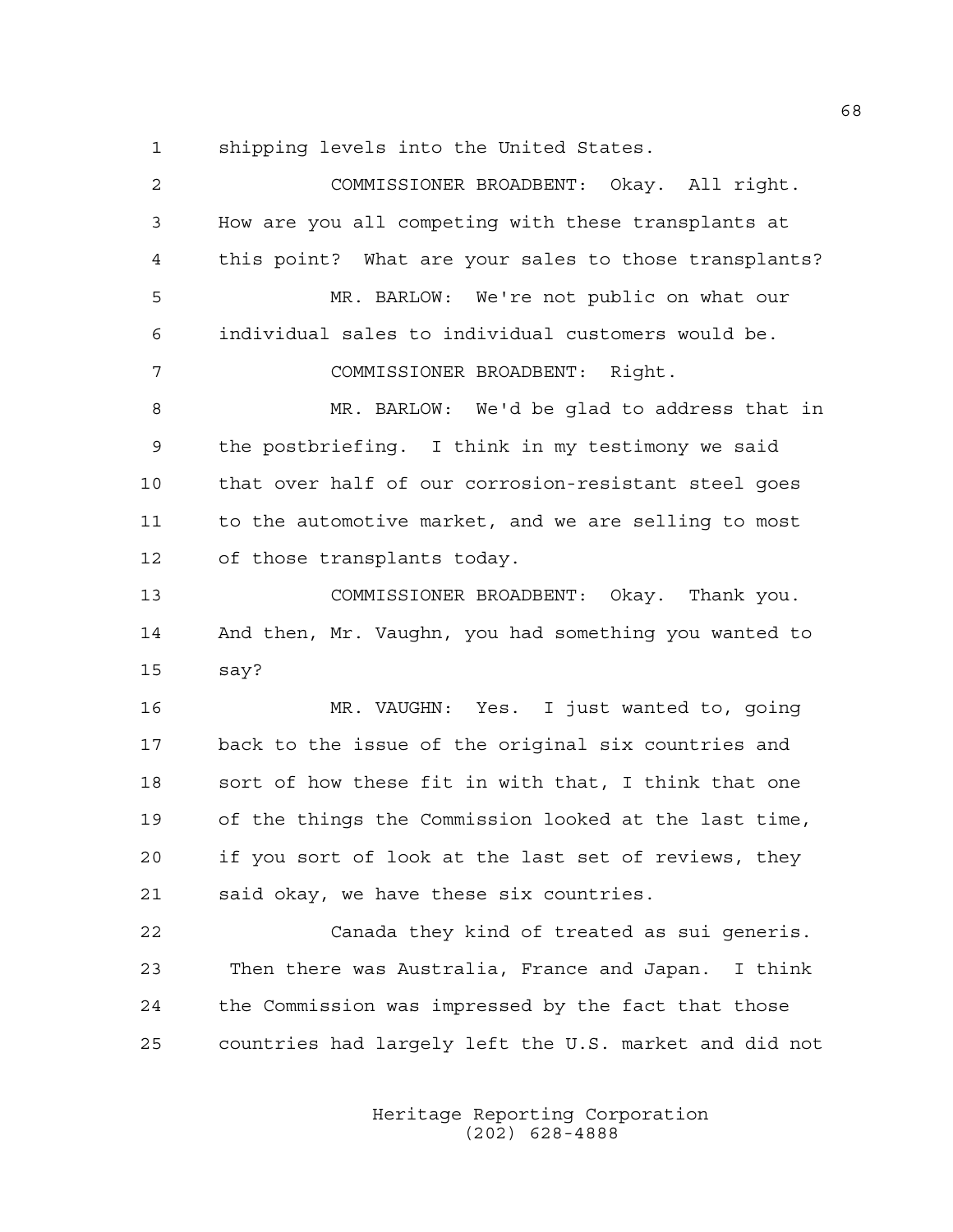1 seem to have as much of an interest in the U.S.

2 market.

3 But these two countries, Korea and Germany, 4 still had a very active presence here, were still in a 5 strong position to take auto contracts away from the 6 domestic industry and still had strong incentives to 7 do so and so the Commission made its decision that 8 these countries represented a threat that wasn't 9 presented by the other countries.

10 I think since then, as you've heard from the 11 testimony here, that threat has significantly grown. 12 I mean, the German mills are in terrible trouble in 13 Europe. Korean mills have wildly overbuilt. They've 14 added four million tons of capacity since the last 15 time you guys looked at this, and these mills are 16 literally faced with a choice. They can either try to 17 ship as much stuff to the United States as possible or 18 they are going to face very, very severe problems.

19 So to the extent they were a threat, some of 20 the other countries I think might have changed some of 21 their behavior to some extent since the orders were 22 originally put in place. These countries are more of 23 a threat now than they were even five years ago.

24 COMMISSIONER BROADBENT: But, Mr. Vaughn, if 25 you'd just allow me to follow up? Just looking at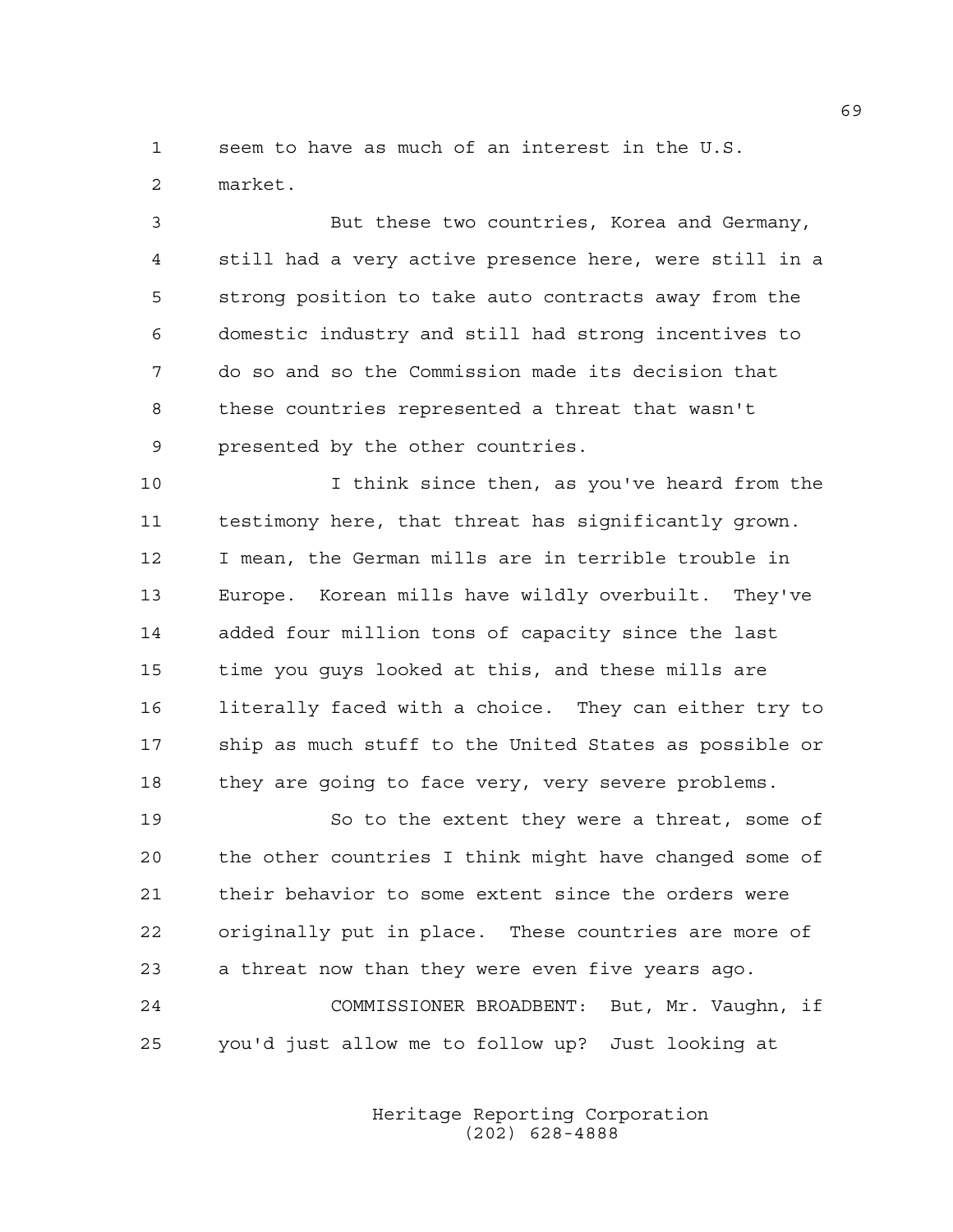1 what evidence we have on the record, I mean, we've got 2 really low margins from Korea, and I think POSCO had 3 its dumping order rescinded due to a de minimis 4 margin. Why haven't they expanded already?

5 MR. VAUGHN: Well, I think it's important to 6 keep a couple things in mind. First of all, I believe 7 that the situation with POSCO is that the order can be 8 put back in place if they resume dumping, but the 9 other thing to keep in mind is that the deposit rate 10 margin is not necessarily the margin that's going to 11 be charged.

12 In other words, if we have the right to seek 13 administrative reviews, if it turns out that they're 14 dumping at a much higher margin then we can go and get 15 that margin raised and the duties are increased on 16 them.

17 So if you look at a situation right now 18 where Korea -- if you look at the volume they're 19 shipping here, which is about 300,000 tons, and we 20 have the volume they're shipping to Europe, which is 21 about 700,000 tons. Look at the data. They're not 22 getting as good a price in Europe. Why would they 23 ship so much, ship over twice as much to Europe as 24 they would here?

25 It seems clear the only reason is the

 Heritage Reporting Corporation (202) 628-4888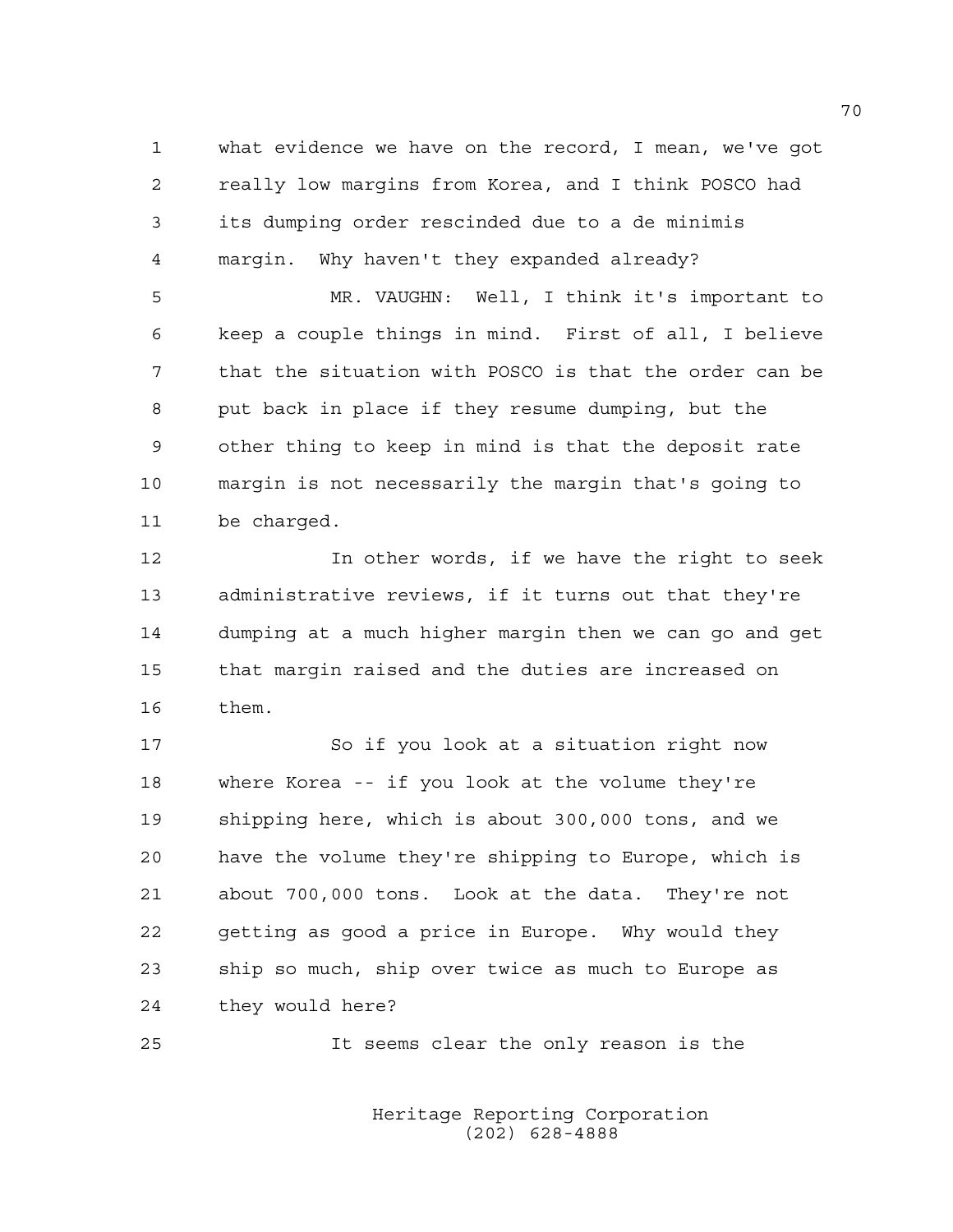1 orders. They do act as a real restraint on their 2 behavior. That's why they're here and that's why they 3 need the orders revoked, because they're in big 4 trouble and they're looking for customers everywhere 5 in the world and this is the best available market to 6 them.

7 COMMISSIONER BROADBENT: But we -- I guess 8 I'll follow up later. Thank you.

9 CHAIRMAN WILLIAMSON: Okay. Thank you. 10 Respondents have suggested that because U.S. 11 producers now own many of their raw material suppliers 12 they are insulated from increasing raw material 13 prices. To what extent to do you agree with this 14 assertion, and how should this affect our analysis? 15 Yes? Identify yourself, please.

16 MR. BLUME: Yes. Rick Blume, Nucor. 17 Chairman Williamson, we would disagree with that 18 assertion entirely. I'll speak obviously for Nucor's 19 circumstance. We have made considerable investment 20 both in owning a scrap company, which, by the way, 21 processes scrap. They don't own scrap or mine scrap. 22 We have to go out and secure scrap in an open market 23 in a supply/demand manner and pay whatever the market 24 will pay at that point. By the way, scrap is a global 25 market and it's driven by global supply and demand.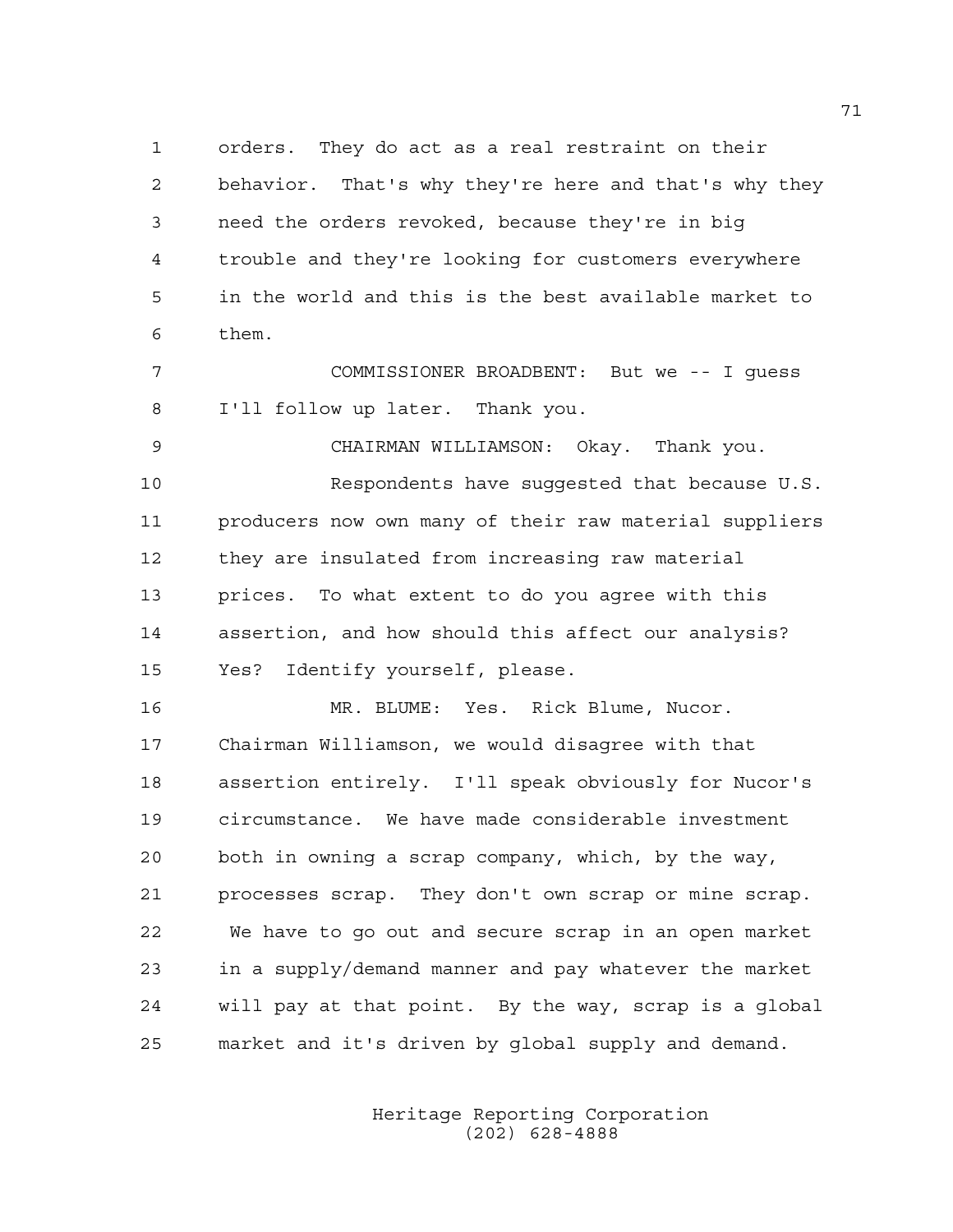1 Our processing facilities, in many cases 2 they're shredding automobiles. We don't own those 3 automobiles. Again, we have to go out and we have to 4 secure those automobiles that many of you drive today. 5 Somewhere down the road it's likely that Nucor is 6 going to purchase those vehicles, shred them and 7 recycle those into our operations. That's the scrap 8 side of our business.

9 We have also invested in a DRI facility to 10 convert iron ore into a usable form in our furnaces, 11 okay, but again, I would remind the Commission that we 12 do not own an iron ore mine, okay, so we are also 13 subject to the supply and demand dynamics of iron ore 14 acquisition throughout the world. So in both case, in 15 neither cases are we shielded from raw material 16 volatility.

17 CHAIRMAN WILLIAMSON: Okay. Yes? Mr. 18 Barlow?

19 MR. BARLOW: Thank you. In October of 2011, 20 AK Steel announced a several hundred million dollar 21 acquisition of two strategic investments in coal 22 resources and iron ore with a publicly stated goal 23 that when those two investments become fully 24 operational, which won't be until sometime in 2015, 25 that we will be self-sufficient for about 50 percent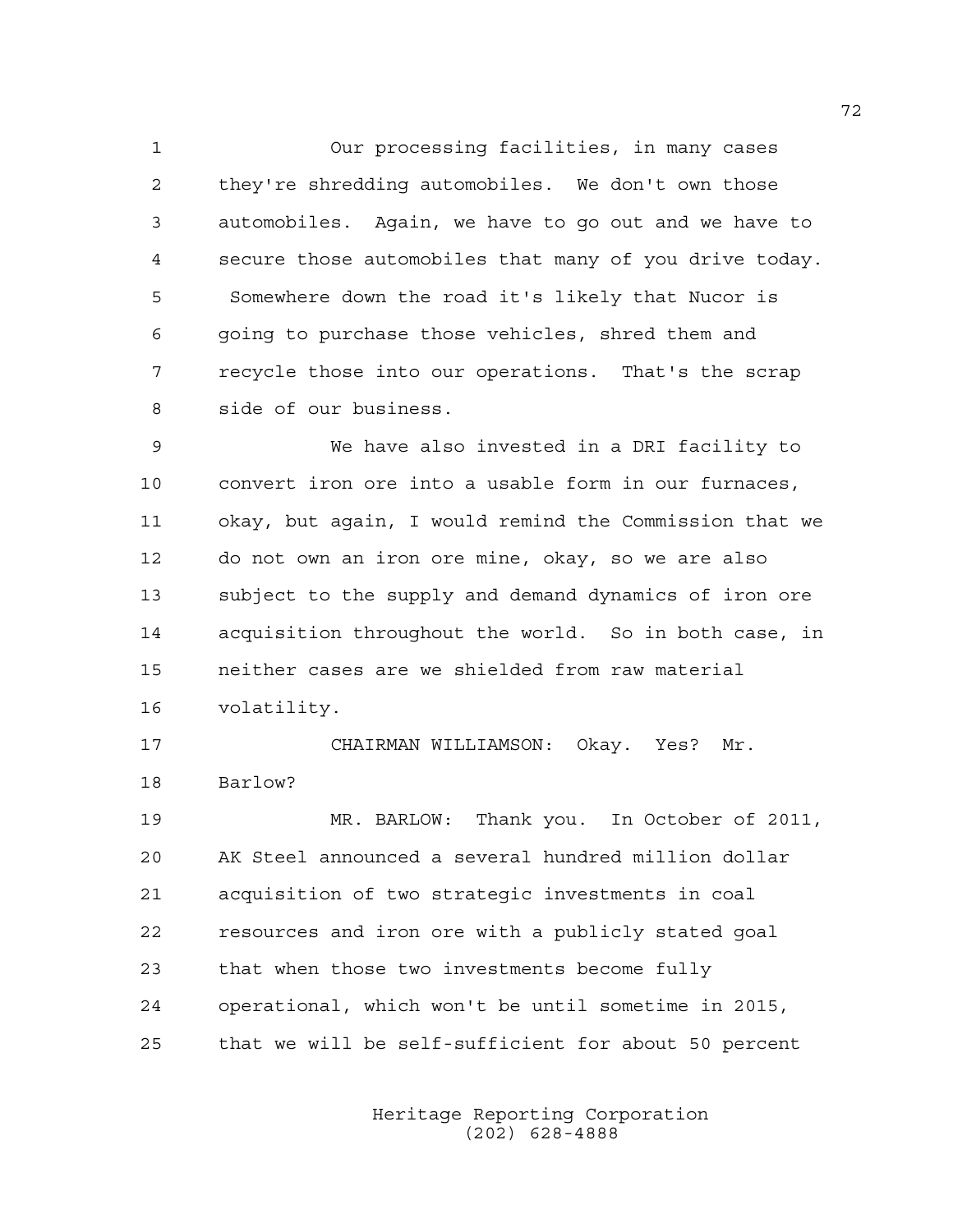1 of our raw material needs in coking coal and iron ore. 2 The other 50 percent, we will be subject to the full 3 market pressures of supply and demand worldwide.

4 In addition to that, our shareholders expect 5 the return on the hundreds and hundreds of million 6 dollars of investments to secure our self-reliance on 7 those two products. So I would argue that even though 8 we will be better positioned with the self-reliance of 9 raw materials in iron ore and coking coal in several 10 more years, we will still be exposed to the world 11 dynamics of supply and demand.

12 CHAIRMAN WILLIAMSON: Okay. Thank you. I 13 was just going to ask, does that mean that for that 50 14 percent you better operate it efficiently,

15 otherwise --

16 MR. BARLOW: We definitely have to operate 17 it efficiently and we have to make the return to pay 18 for it, as well as invest further into the company.

19 CHAIRMAN WILLIAMSON: Okay. Thank you. Mr. 20 Scherrbaum?

21 MR. SCHERRBAUM: Yes. Mr. Commissioner, Joe 22 Scherrbaum, U.S. Steel. Speaking on behalf of our 23 company in raw materials, we do own our own iron ore, 24 but other significant raw materials, we do not. We 25 buy coal to make the coke for our processes, we buy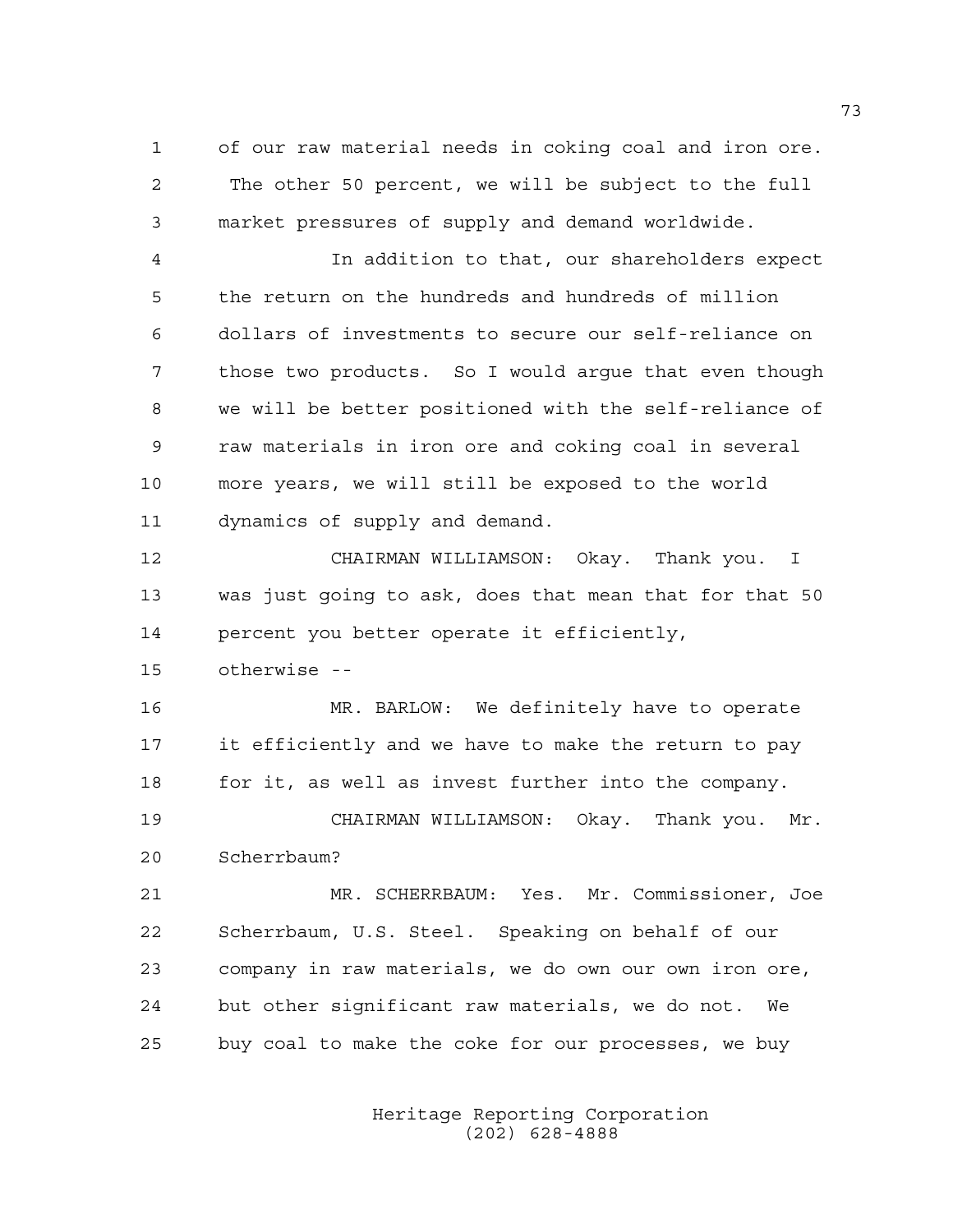1 all of our scrap on the open market, we buy natural 2 gas on the open market, we buy the zinc that goes into 3 corrosion-resistant products on the open market.

4 Speaking on the iron ore, while we do supply 5 the majority to ourselves, similar to what Mr. Barlow 6 just said, our shareholders expect us to get a fair 7 return in our market return on that asset and that 8 investment we've made on the ore. Again, all the 9 other input costs we buy, or inputs, we buy on market 10 pricing.

11 CHAIRMAN WILLIAMSON: Okay.

12 MR. BLUME: Yes. One more comment, 13 Commissioner.

14 CHAIRMAN WILLIAMSON: Mr. Blume, right? 15 Yes. Okay. I'm sorry.

16 MR. BLUME: Rick Blume, Nucor. The other 17 point that I would add is that having iron ore mines 18 does not guarantee profitability or success. The 19 integration back to iron ore goes back a long time. 20 That's not a new trend in the business. In fact, the 21 industry has been in and out of owning their own iron 22 ore mines. So having that access, certainly if we 23 look at the history of the steel industry certainly 24 indicates that having iron ore mines would not 25 guarantee profitability or success. There's a lot of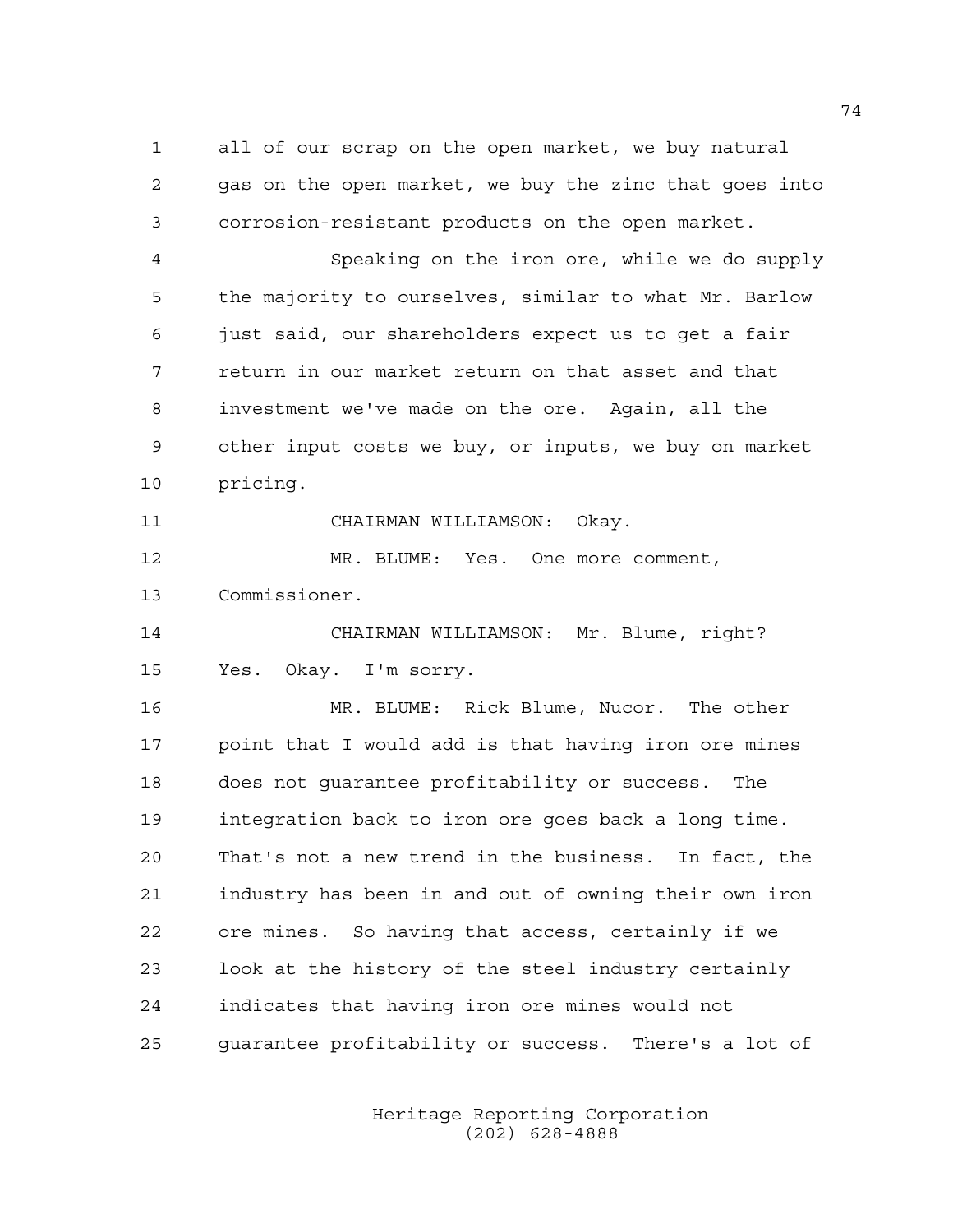1 bankrupt steel companies along the way over the past 2 100 years or so.

3 CHAIRMAN WILLIAMSON: Okay. 4 MR. MULL: Dan Mull, Arcelor -- 5 CHAIRMAN WILLIAMSON: Sure. Mr. Mull? Yes. 6 MR. MULL: Looks like we covered it pretty 7 well but I would just reiterate that buying iron ore 8 is like any investment, there's no guarantees, and 9 sometimes you have to sell some of that off, which we 10 have done recently, so, you know, it's no guarantee 11 that you're going to have the lower input costs over a 12 period of time either. So thank you. 13 CHAIRMAN WILLIAMSON: Okay. I thought maybe 14 you were going to summarize it and sort of say what it 15 means. I guess it may have a marginal impact, but 16 it's not going to be -- 17 MR. MULL: We look at our mining industry as 18 a business on itself and we transact all that business 19 on the going market price. 20 CHAIRMAN WILLIAMSON: Okay. Okay. Thank 21 you for all of those answers. ThyssenKrupp's 22 prehearing brief at pages 12 and 13 notes several U.S. 23 firms have recently lost money and describes these 24 circumstances of these firms as aberrations which fuel 25 the national average. I was going to ask, do you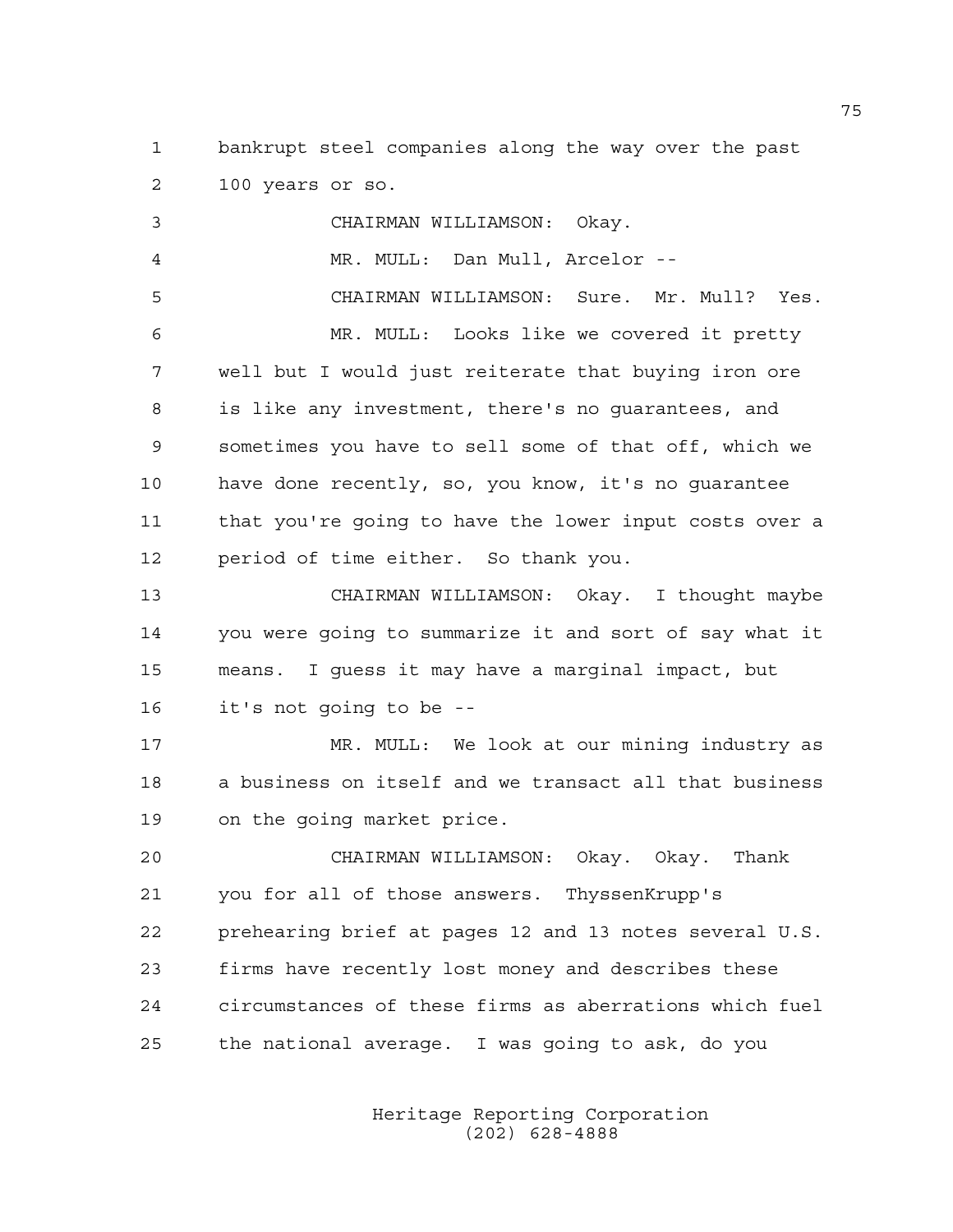1 agree with their assumption? Some of this I know is 2 probably confidential and you might want to reply 3 posthearing, but anything you want to say about that, 4 their arguments here, or else we would do it all 5 posthearing. Yes?

6 MR. BLUME: Commissioner Williamson, Rick 7 Blume, Nucor. We would definitely disagree with that. 8 Those companies, while they also had very poor 9 performance, as we have seen our own performance 10 deteriorate, the reality is they're part of the 11 marketplace, they're part of the domestic market and 12 they need to be considered in the analysis. It's what 13 we compete against every day.

14 CHAIRMAN WILLIAMSON: Okay. Thank you. 15 Anybody else want to add to that? Okay. Thank you. 16 I was wondering, what steps is the industry taking to 17 adapt its product mix to CAFE standards, and would 18 changes in the product mix resulting from these 19 standards have a positive or negative impact on future 20 profitability?

21 MR. SCHERRBAUM: Joe Scherrbaum with U.S. 22 Steel. We are right in the middle of that process. 23 As you know, the CAFE standards, the 54 1/2 mile per 24 gallon direction by 2025, obviously requires, our 25 customers, the auto companies, are requiring us, are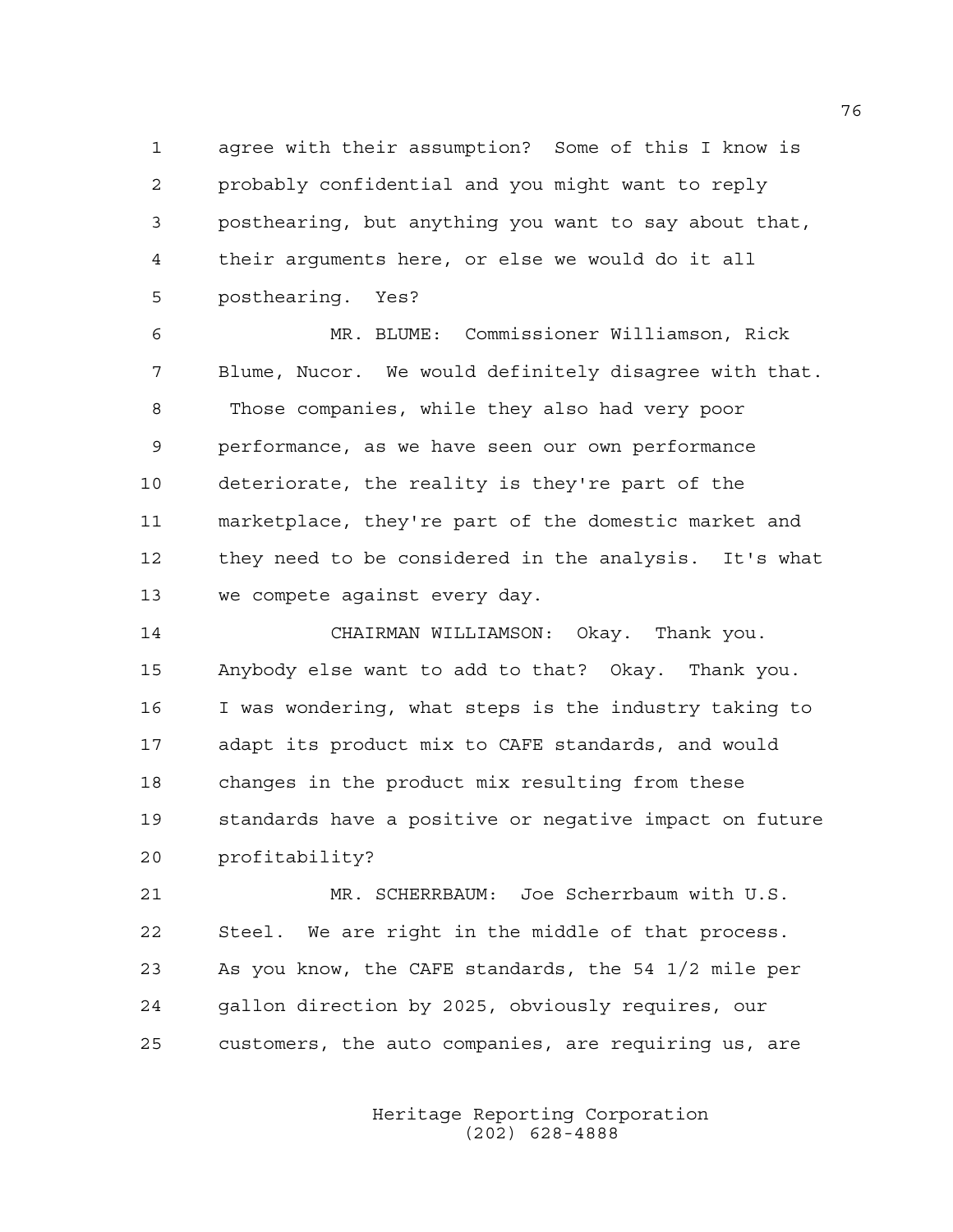1 requesting us, as I testified, to make lighter, 2 stronger, but still safe and cost-effective steel.

3 We are in the middle of a tremendous amount 4 of research, running trials and it costs money, which 5 is one of the reasons why we ask you to keep these 6 orders in place, so we do not have our profitability 7 further reduced by competing with unfairly traded 8 imports so we can reinvest in this business and 9 continue to make and learn how to make the products 10 that are going to be required to meet the CAFE 11 standards over the next 10 to 15 years.

12 CHAIRMAN WILLIAMSON: Okay.

13 MR. BARLOW: Mr. Commissioner, Gary Barlow 14 with AK Steel. I would generally agree with Mr. 15 Scherrbaum. At this point in time it's still a 16 relatively small piece of the market segment and it is 17 really not material in terms of all of the imports 18 that are coming in from Korea and Germany today.

19 CHAIRMAN WILLIAMSON: Okay. So the foreign 20 supplies are in no more better competitive position 21 than you all to meet these at this point. Is that a 22 fair assumption?

23 MR. MULL: Though I'm sure there would be 24 other people in this room would take this position, 25 but we feel we lead, as ArcelorMittal, with the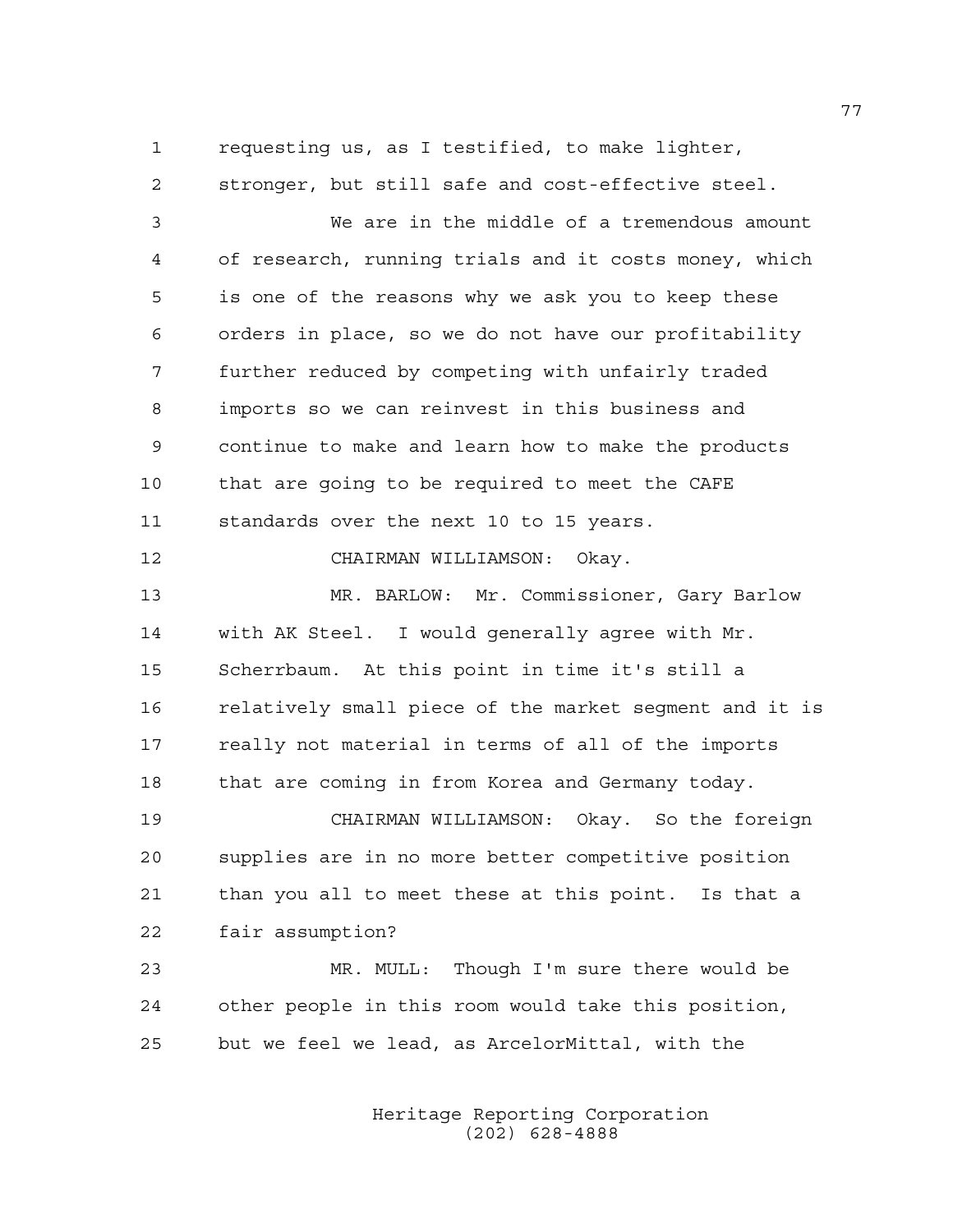1 product availability and design work and certainly do 2 not take a back seat to anyone.

3 CHAIRMAN WILLIAMSON: Okay. Thank you. I 4 was wondering, is there anything similar happening in 5 the construction industry that might affect the types 6 of products that may be demanded in the future that we 7 might want to take, we should take into account here, 8 for those of you in the construction sector or 9 supplying the construction sector. Yes? Could you 10 identify yourself?

11 MR. KOPF: Yes. Rob Kopf with U.S. Steel. 12 Commissioner Williamson, we are very active in 13 developing new products, new coatings that do things 14 like increase reflectivity for building panels so that 15 the energy efficiency, energy consumption in buildings 16 is actually reduced, energy efficiency increased.

17 So there's a great deal of work being done 18 to produce construction materials that are assisting 19 in meeting LEED requirements and all those things that 20 develop point systems that go into green buildings and 21 help the industry move forward as well.

22 CHAIRMAN WILLIAMSON: Okay. Thank you. 23 Have there been any significant changes in the types 24 of subject products sold during the period of review, 25 and are average sales values primarily a function of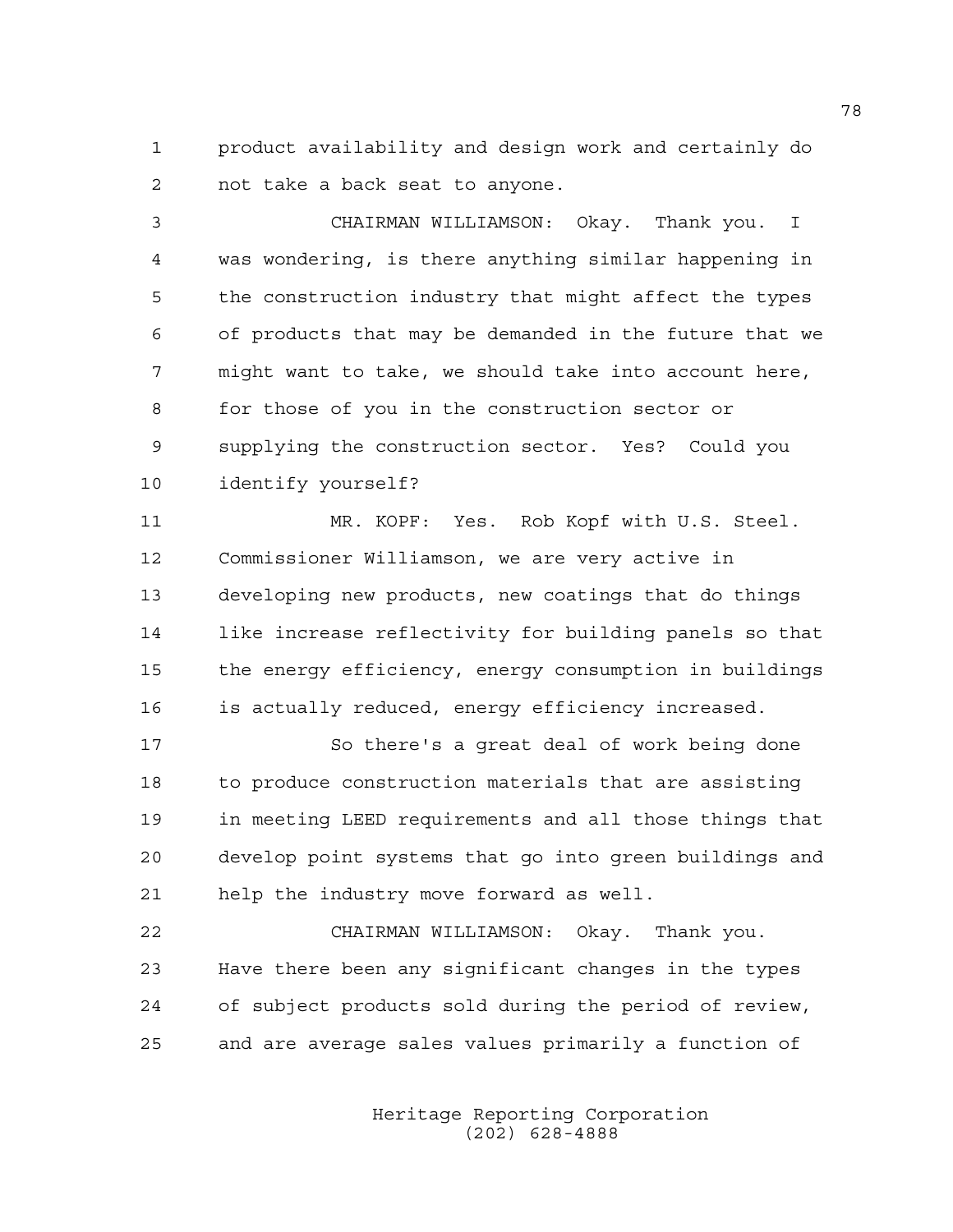1 price levels or was there a product mix factor?

2 MR. ANDERSON: Mr. Chairman, James Anderson 3 with The Techs. I firmly believe that the price 4 values are a result of product mix. The Techs have a 5 three galvanized line that span the entire thickness 6 and width range of commercially available product. 7 The difference in manufacturing cost between the very 8 light gauge and say the heavier gauge products, the 9 thicknesses, are between \$300 and \$400 per ton, so I 10 firmly believe that the nonsubject imports coming in 11 today are targeted at those very light thicknesses, 12 those high revenue items. 13 CHAIRMAN WILLIAMSON: Okay. Thank you. Mr. 14 Blume? 15 MR. BLUME: Yes. Chairman Williamson, also, 16 I would add to that, with the orders in place it 17 obviously put a lot of incentive for those that wanted 18 to from Germany and Korea to import here really to 19 cherry pick the high end of the market. 20 The concern is is if the orders are revoked 21 and you open that up, that the import, dumped imports 22 are going to come in and hit an already vulnerable 23 industry. So, you know, we think, in fact, the orders 24 are effective and need to be retained.

25 CHAIRMAN WILLIAMSON: Okay. Thank you very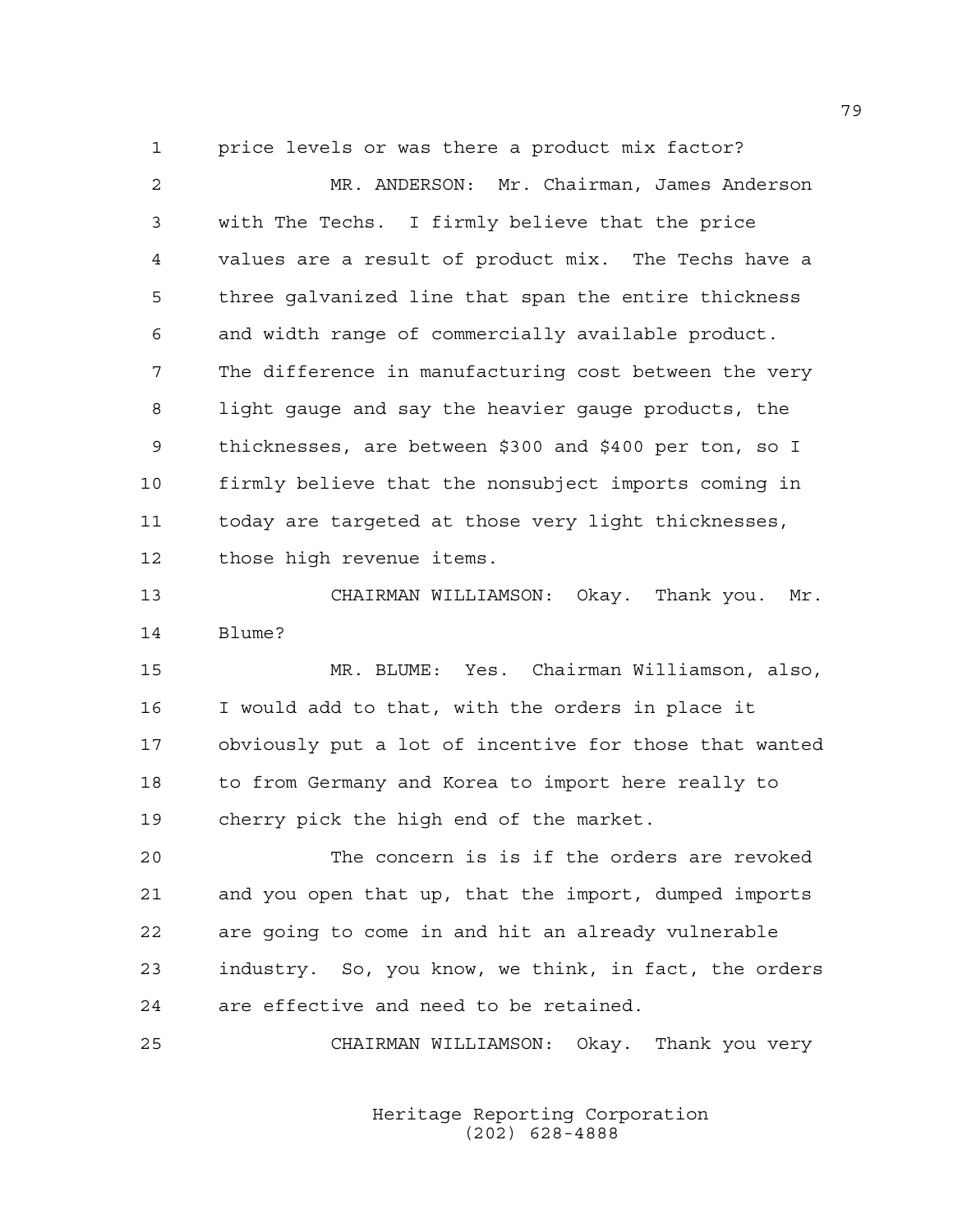1 much. Commissioner Pearson?

| $\overline{2}$ | COMMISSIONER PEARSON: Thank you, Mr.                   |
|----------------|--------------------------------------------------------|
| 3              | Chairman. I'm very glad to see all of you here and     |
| 4              | appreciate your ability to adjust your schedules.      |
| 5              | This is not the first of November or whenever we       |
| 6              | originally had scheduled it and I quess it's just one  |
| 7              | of many adjustments that you've become accustomed to   |
| 8              | making in your industry.                               |
| $\mathsf 9$    | I would just note, too, that I think the               |
| 10             | Chairman is doing a marvelous job at this hearing, and |
| 11             | I say that in the context of the last time we met on   |
| 12             | this topic, which was I think in late November or      |
| 13             | early December of 2006 with some other quy in the      |
| 14             | chair, and he did a much worse job because we didn't   |
| 15             | even get to opening statements, as I recall, until     |
| 16             | about noon, and then keeping with that level of        |
| 17             | efficiency right through the hearing, he brought the   |
| 18             | gavel down at 10:58 that night. Some of you may        |

19 recall that and have survived it. Based on what I'm 20 seeing so far, I think we won't have that problem 21 today, so good work, Mr. Chairman. I do have some 22 actual questions, too.

23 Apparent consumption for this over the 24 period of review, we saw a decline from 2006 down into 25 2009 and then it's been rising again since then. Over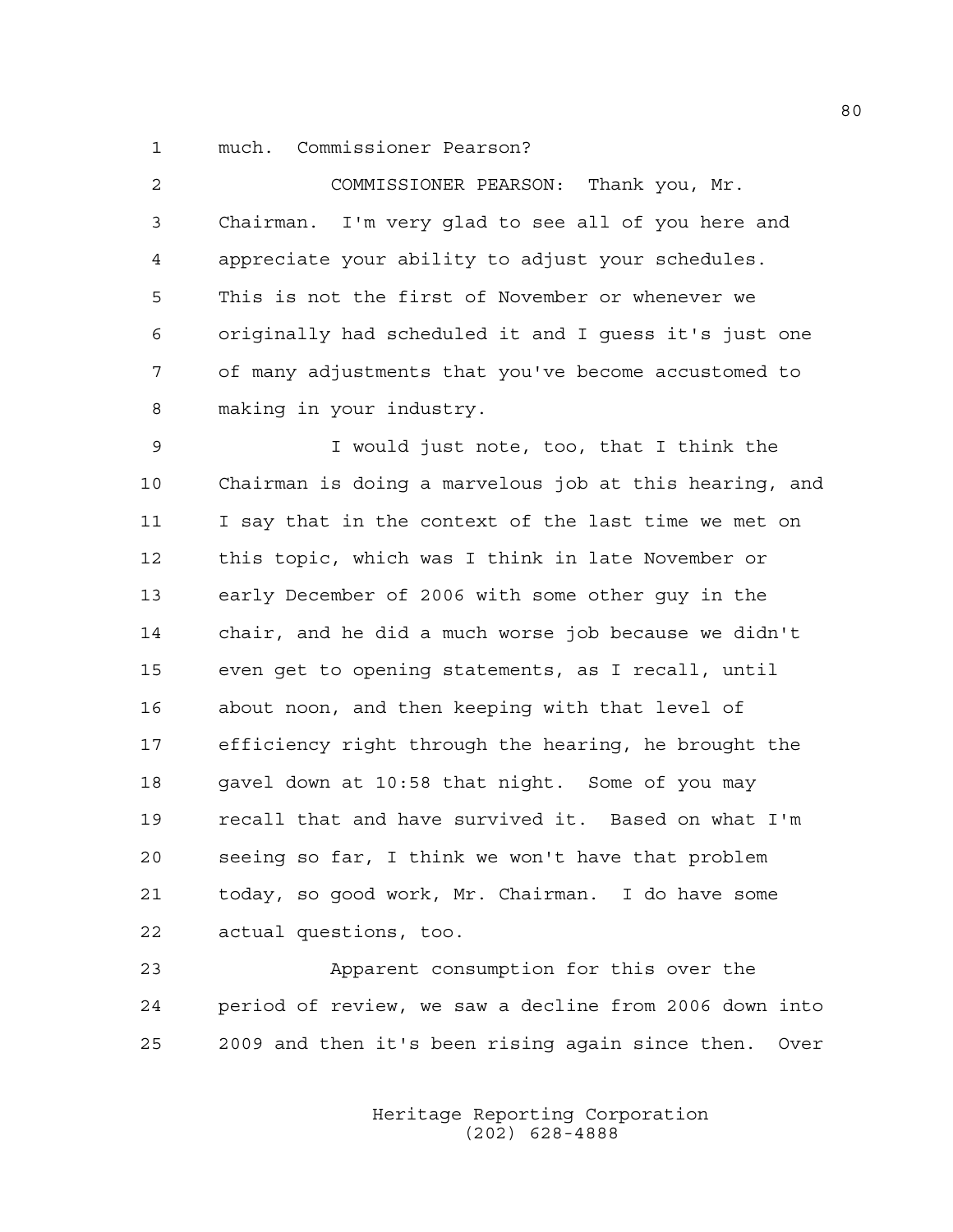1 that period the domestic industry's share of apparent 2 consumption has risen rather appreciably. What 3 explains this trend, the increasing share of apparent 4 consumption that's accounted for by production and 5 sales of the domestic industry? Mr. Vaughn?

6 MR. VAUGHN: Well, Commissioner Pearson, one 7 thing I think you'll see when you look at the data is 8 that the market obviously shrank dramatically from 9 2006 to 2009, and as that happened, you did see the 10 domestic industry have a larger share of a smaller 11 market, to some extent because, you know, imports were 12 simply not as interested in this market during that 13 time period.

14 However, if you look at what's happened in 15 the last, toward the end of the period, market share 16 fell from 2010 to 2011, fell again from first half of 17 2011 to first half 2012, and actually, the market 18 share in the first half of 2012 was the lowest for any 19 period for which you have data except for 2006.

20 So I think that what's happened is, and this 21 is one of the things that we've been talking about, is 22 that as the market has become, it's not a great 23 market, it's still well below 2006 levels, but, you 24 know, it's a relatively attractive market, and what 25 you're seeing is that is drawing in the imports again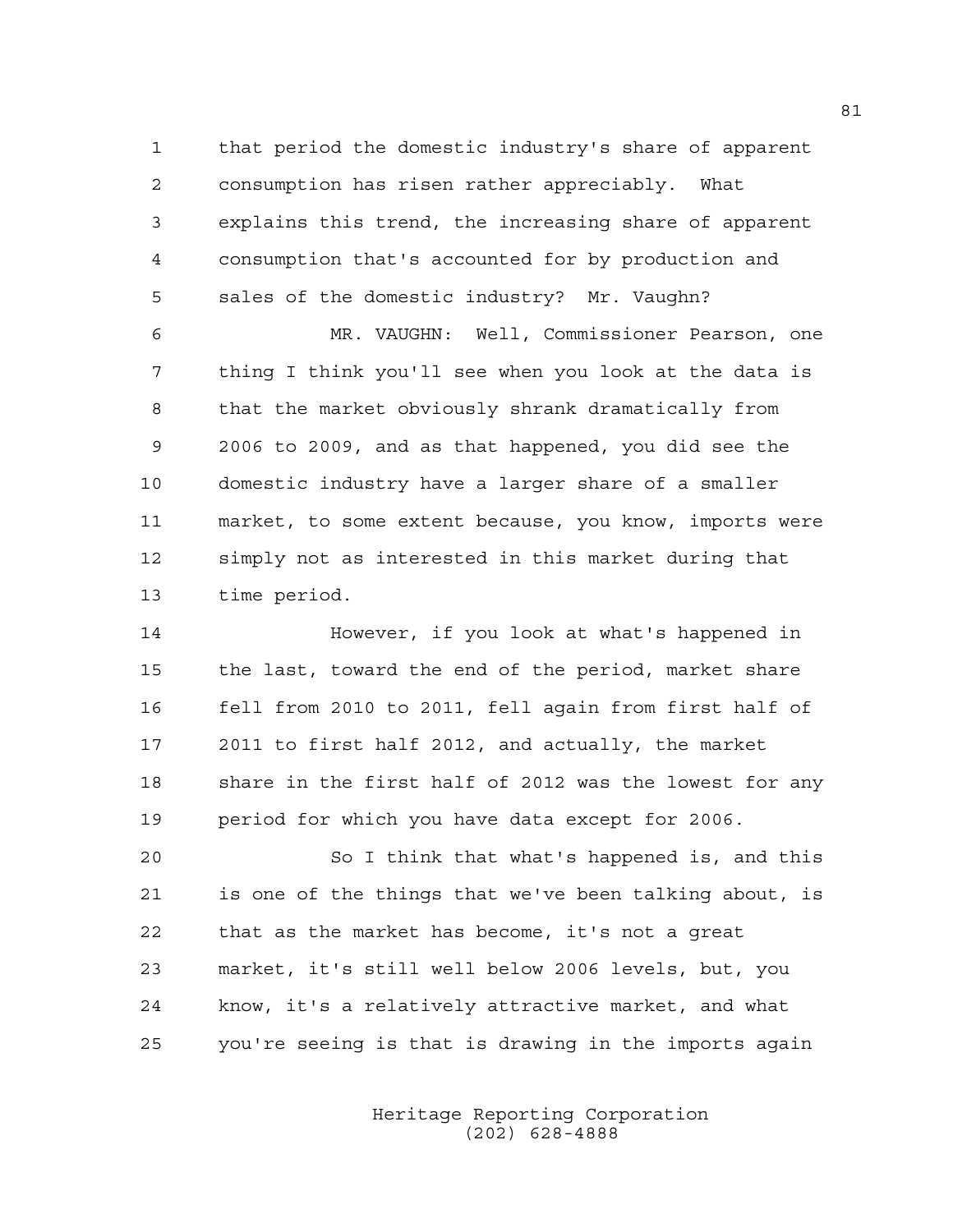1 and that market share is going right, is going back 2 down. So I think that's the main take away there with 3 respect to the data on the market share.

4 COMMISSIONER PEARSON: Okay, but there will 5 be general agreement that this is a somewhat different 6 pattern than we've seen in other cases recently. I 7 mean we've tended to see one or more import suppliers 8 actually gaining substantial market share and a 9 decrease in the U.S. market share. I know it's a 10 little bit difficult to compare cross products, but I 11 saw this and I thought this is somewhat different, I 12 wonder what's going on here. Any other thoughts on 13 why the domestic industry has done relatively well in 14 terms of building market share over the period of 15 review? Not really, huh?

16 MR. PRICE: Alan Price. Go ahead.

17 MR. HECHT: Yes. I would just reiterate I 18 think you really do have to look at 2006 as an unusual 19 year. I think if you go back and look at the data 20 from the prior periods of review, as Stephen said, 21 that year, you really did have an abnormally low 22 market share over this period. The interim period in 23 2012 was the lowest market share of any other year 24 since the original period of investigation, so I think 25 it, to some degree, may look particularly unusual

> Heritage Reporting Corporation (202) 628-4888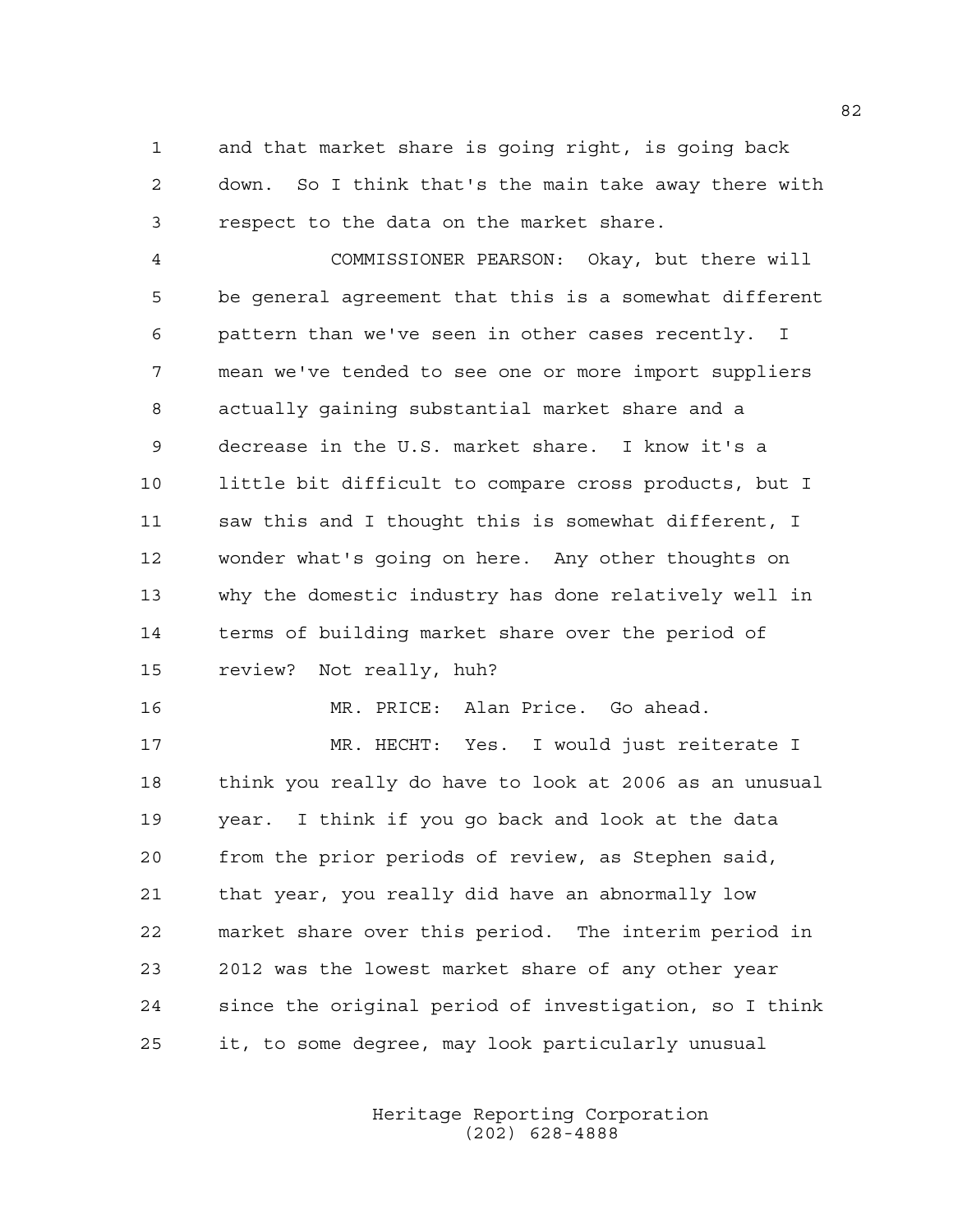1 because of that fact.

| $\overline{c}$ | As you mentioned the Great Recession,                  |
|----------------|--------------------------------------------------------|
| 3              | obviously when you see a drop of demand from 23        |
| 4              | million tons to 12 million tons in the course of a     |
| 5              | couple of years, that is an unusual event in the       |
| 6              | market, needless to say, and I think there was a lot   |
| 7              | of disruption that that caused.                        |
| 8              | MR. ROSENTHAL: That's really where I want              |
| 9              | to pick up, Commissioner Pearson. I don't think that   |
| 10             | I would characterize this as the domestic industry     |
| 11             | building market share, it was the rapid exit from this |
| 12             | market by imports because of the drop of demand in the |
| 13             | recession, and as we're slowing growing out of that    |
| 14             | the imports have not come in quite as quickly, but     |
| 15             | they're showing up now in 2011 and 2012 in a way they  |
| 16             | weren't here in, during the depth of the recession.    |
| 17             | So it's not a growth of market share by the            |
| 18             | building, but it's behavior of the imports. What       |
| 19             | worries us is what's going to happen absent these      |
| 20             | orders.                                                |
| 21             | MR. PRICE: Alan Price, Wiley Rein, counsel             |
| 22             | for Nucor. One of the things you see throughout the    |
| 23             | global steel market is as you move into 2007 and 2008, |
| 24             | the U.S. starts to become a less attractive market as  |
|                |                                                        |

25 our housing crisis starts to slowly occur and the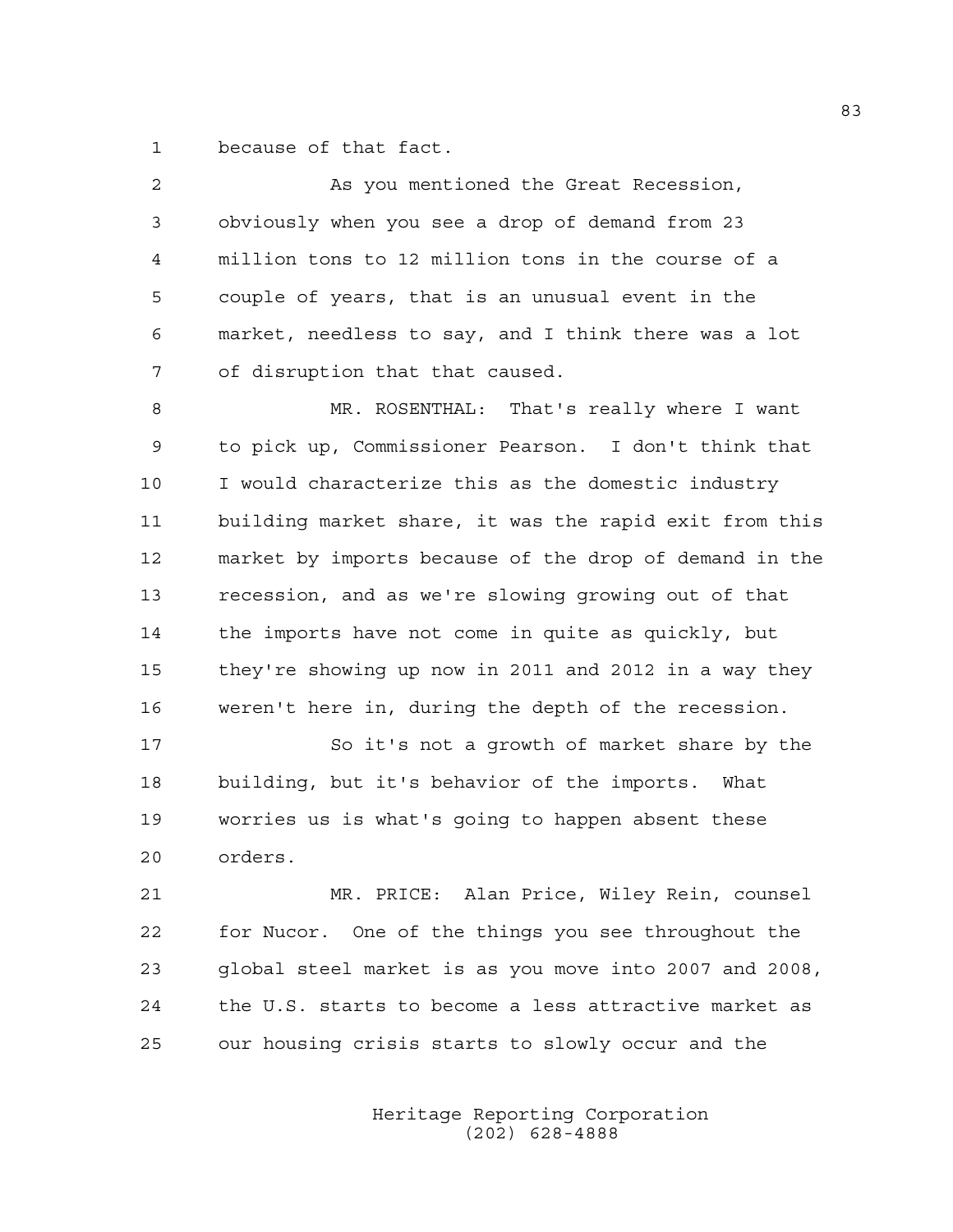1 Middle East market really becomes the strong market, 2 and there are other strong markets in the world that 3 really become higher priced than the U.S., somewhat 4 unusual in history of steel, but this does happen in 5 this period, so you see a lot of the imports go off to 6 the most attractively priced markets.

7 As we move back into 2012 and we see 8 recovery, as bad as the recovery is in the U.S., one 9 of the things that was painfully apparent going to the 10 most recent OECD meeting is that this is about as good 11 as it is in the world. Asia is inundated with excess 12 capacity, the Indians today just slapped a bunch of 13 duties on steel to try to deal with imports from China 14 and concerns with China, and Korea and Japan flooding 15 the markets, massive excess capacity, you have Europe 16 in a state of collapse, so you have excess demand, you 17 have excess supply on the Asian side, which is 18 unprecedented, we have more excess supply in the 19 global market for steel overall than we have had in 20 years and we see product in 2012 starting to come back 21 and accelerating into the U.S. market, which means we 22 have prices for core declining significantly, based on 23 CRU, we see profits margins declining despite 24 increasing demand.

25 So the imports are coming in, they're

 Heritage Reporting Corporation (202) 628-4888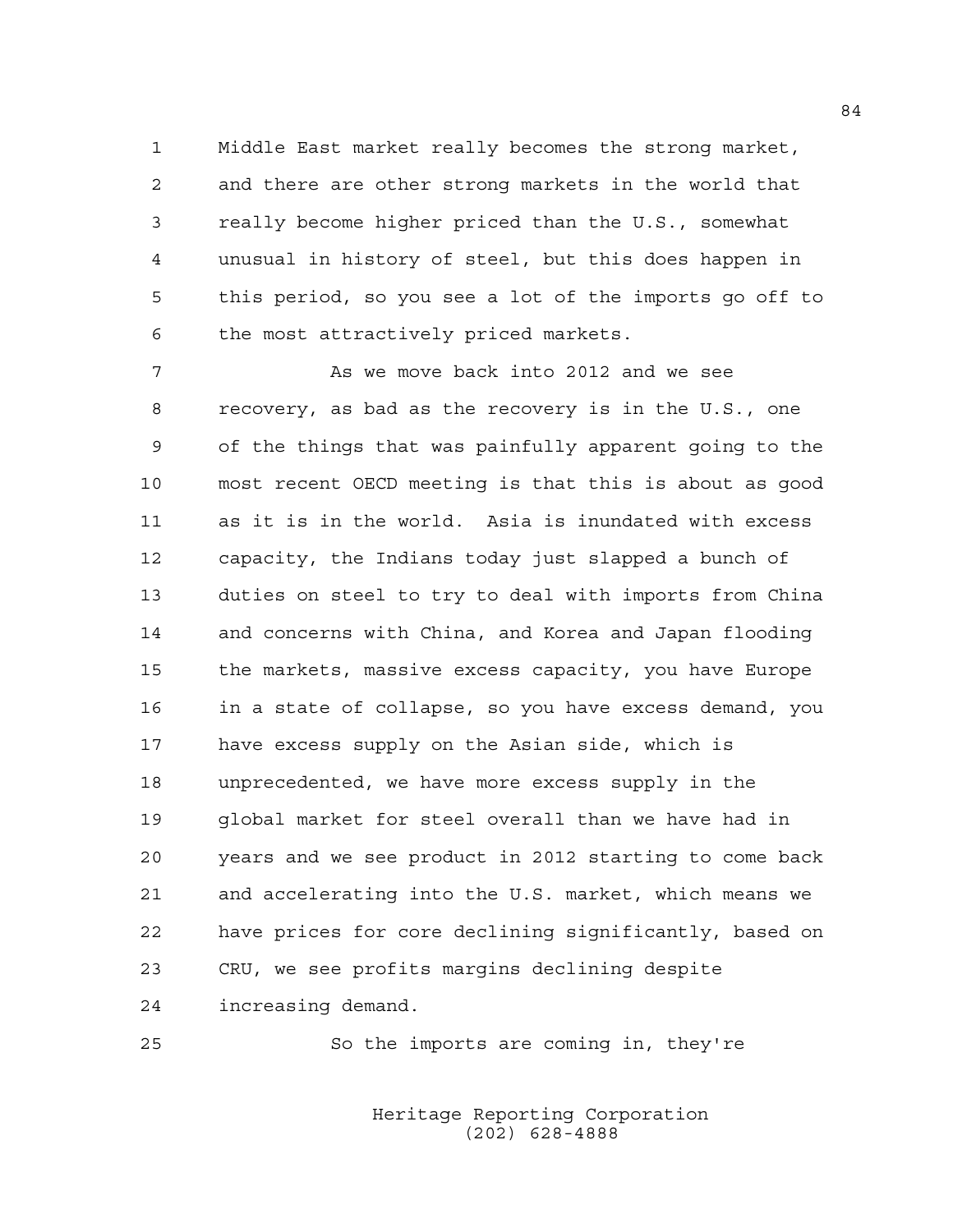1 accelerating and they're having significant negative 2 effects as they respond to what is, comparatively 3 speaking, a good market at this point.

4 COMMISSIONER PEARSON: Okay, but following 5 up on that, if you were to look at Table IV-1, which 6 is on page 4-3, it gives information, among other 7 things, for the shipments by five major nonsubject 8 producers to the United States, and those would be 9 Canada, China, India, Mexico and Taiwan, three of them 10 being Asian producers, okay, and we see that for all 11 of them the quantity of shipments they sent here in 12 full year 2011 is quite a bit lower than it was in 13 full year 2006.

14 So we know they have the capability to ship 15 here because they did it in the past, and yet they 16 have been doing so in somewhat modest quantities in 17 the more recent timeframe. I understand growing a 18 little bit the last couple of years, but, you know, 19 China is one of those countries. In other cases we've 20 seen China often taking market share left and right. 21 What's different about this? Why are we not seeing 22 that sort of pattern?

23 It almost looks like nobody from elsewhere 24 is all that eager to sell corrosion-resistant steel in 25 the United States because they are handling their

> Heritage Reporting Corporation (202) 628-4888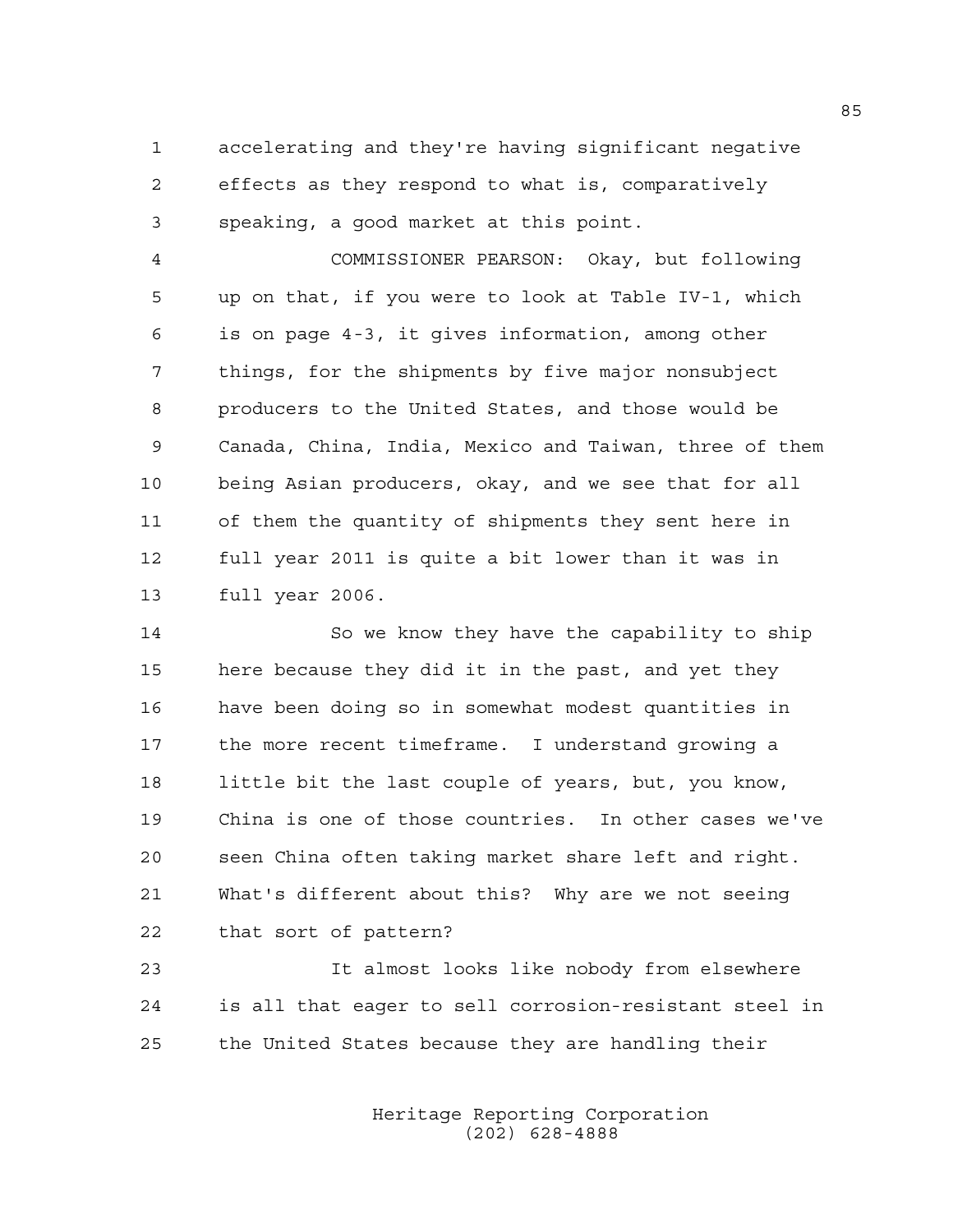1 sales rather judiciously compared to what we've seen 2 in other cases. Mr. Mull?

3 MR. MULL: Without too much speculation, 4 there's no doubt that there's a much more conservative 5 approach by most customers into the marketplace and 6 are not willing to buy forward as they did in the 7 past, so, you know, they have been conservative in 8 their approach of taking position, especially right 9 after the recession period.

10 As we've moved into the 2011/2012 period we 11 have seen more and more people starting to buy and 12 starting to replenish their stocks and taking a 13 position with comfort that the pricing is a little bit 14 more at a level that they can do some forecasting. 15 COMMISSIONER PEARSON: Mr. --

16 MR. KOPF: Yes. Rob Kopf with U.S. Steel. 17 Commissioner Pearson, I guess I would like to take 18 issue with the term judicious because we find 19 frequently in the last two plus years that offers from 20 the Asian market have come into this country -- first 21 of all, the offers are increasing, the volumes are 22 increasing in 2011 and once again in 2012, and 23 frequently the offers are more than \$200 a ton below 24 domestic pricing offers being made at the time. That 25 just does not appear to be very judicious, in my

> Heritage Reporting Corporation (202) 628-4888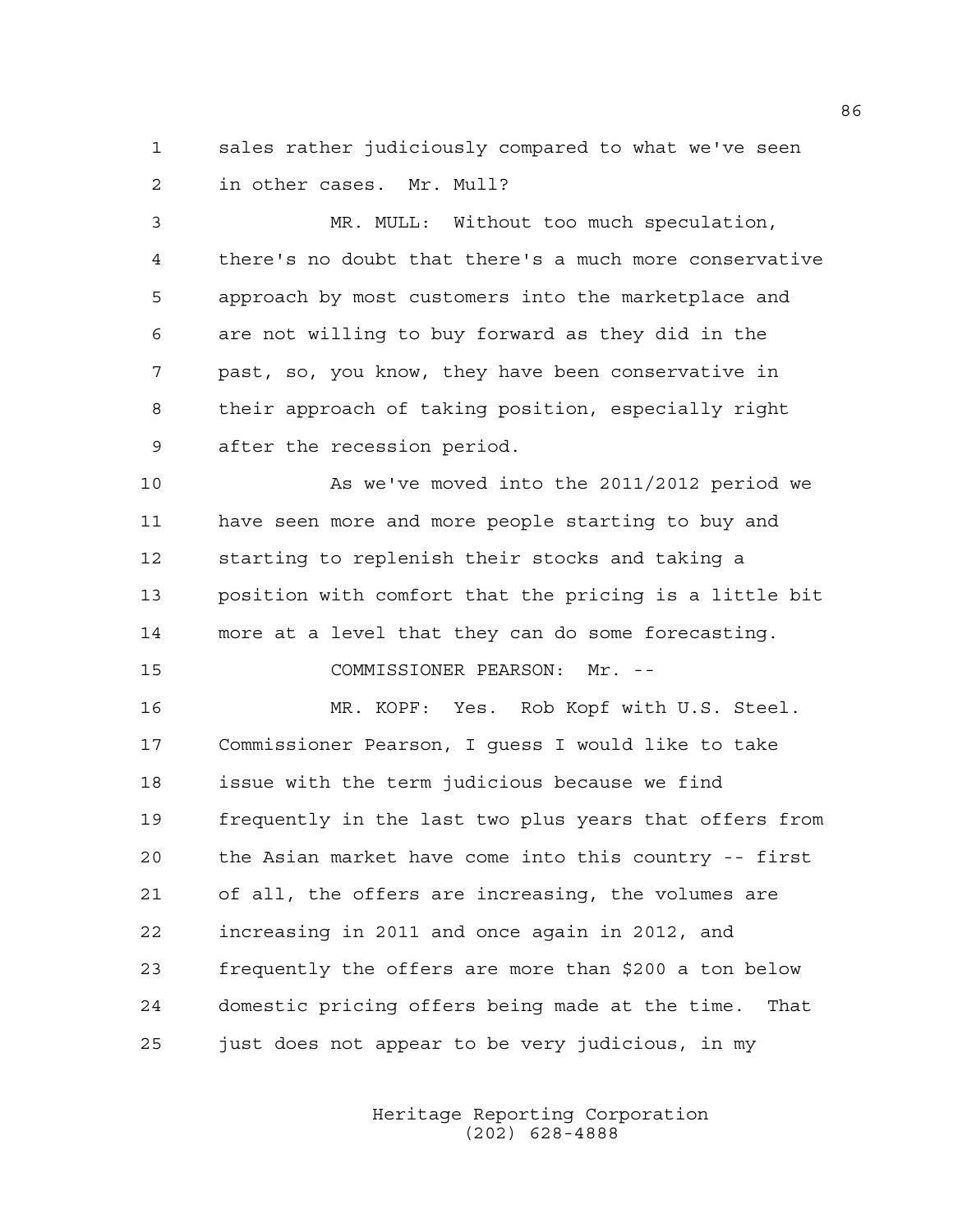1 opinion.

| $\overline{c}$ | COMMISSIONER PEARSON: Okay. Your point on              |
|----------------|--------------------------------------------------------|
| 3              | word choice is well taken. In the back there, Mr.?     |
| 4              | MR. DICIANNI: My name is Robert DiCianni               |
| 5              | and I'm from ArcelorMittal USA out of Chicago. I       |
| 6              | think one of the reasons that we gained market share   |
| 7              | over the years that you're highlighting is that the    |
| 8              | part of the U.S. market that returned was the auto     |
| 9              | market and the commodity portion of the market really  |
| 10             | did not recover, and so as a result of that, we didn't |
| 11             | see a great surge of commodity products coming in from |
| 12             | foreign producers.                                     |
| 13             | However, as the commodity part of the U.S.             |
| 14             | market does start to recover, and I believe if the     |
| 15             | orders are rescinded we will begin to see a surge as   |
| 16             | that part of the market improves.                      |
| 17             | COMMISSIONER PEARSON: Okay, but we haven't             |
| 18             | really yet seen it from the nonsubject countries that  |
| 19             | aren't under order. My time has expired, so, Mr.       |
| 20             | Chairman, back to you.                                 |
| 21             | CHAIRMAN WILLIAMSON: Thank you.                        |
| 22             | Commissioner Aranoff?                                  |
| 23             | COMMISSIONER ARANOFF: Thank you, Mr.                   |
| 24             | Chairman. Welcome to all of the witnesses.             |
| 25             | Commissioner Pearson and I, I quess, are the only two  |
|                |                                                        |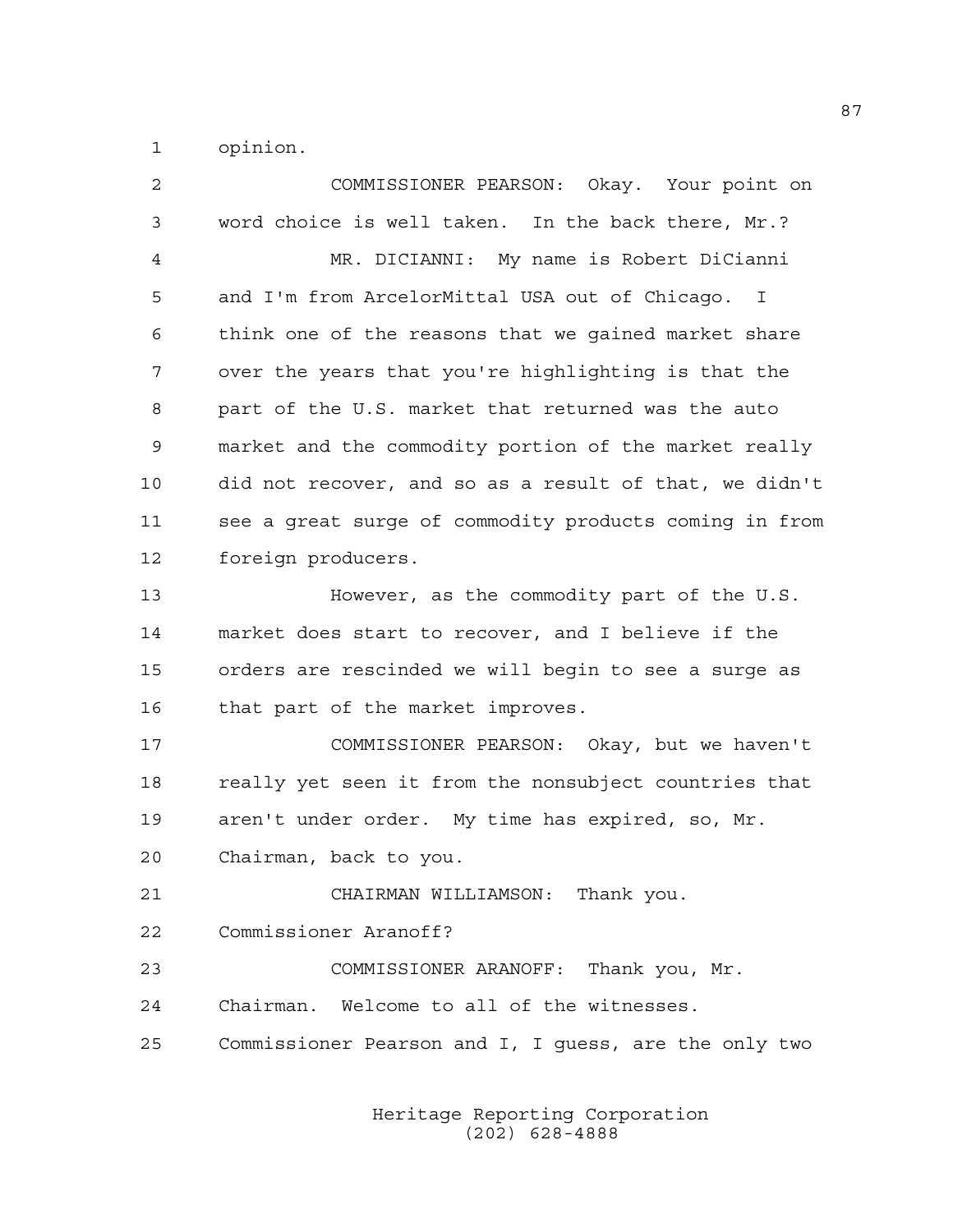1 who were here for the last review, so we'll be 2 economizing today. We hopefully will not stay late 3 enough that we have to buy pizza for the staff like we 4 did last time.

5 I want to ask a series of questions about 6 the role, if any, of non-North American corrosion-7 resistant steel in the U.S. auto sector. In their 8 purchaser questionnaires, U.S. auto producers have 9 said that they purchase all, or almost all, of their 10 corrosion-resistant steel from North American 11 suppliers, and so my first question is, well, I mean 12 if you disagree with that you can tell me, but my 13 first question is whether that would also be true of 14 the auto sector part suppliers.

15 You know, as you go down the chain, that 16 all, or almost all, of their corrosion-resistant steel 17 is purchased within North America.

18 MR. SCHERRBAUM: Joe Scherrbaum with U.S. 19 Steel. I think I would disagree with that statement 20 because we are painfully aware of some of the 21 automotive companies in the United States that we 22 supply to that do buy product from Korea and Germany. 23 MR. BARLOW: Gary Barlow with AK Steel. I 24 would agree with Mr. Scherrbaum, but more importantly, 25 we are subject to the price negotiations of the world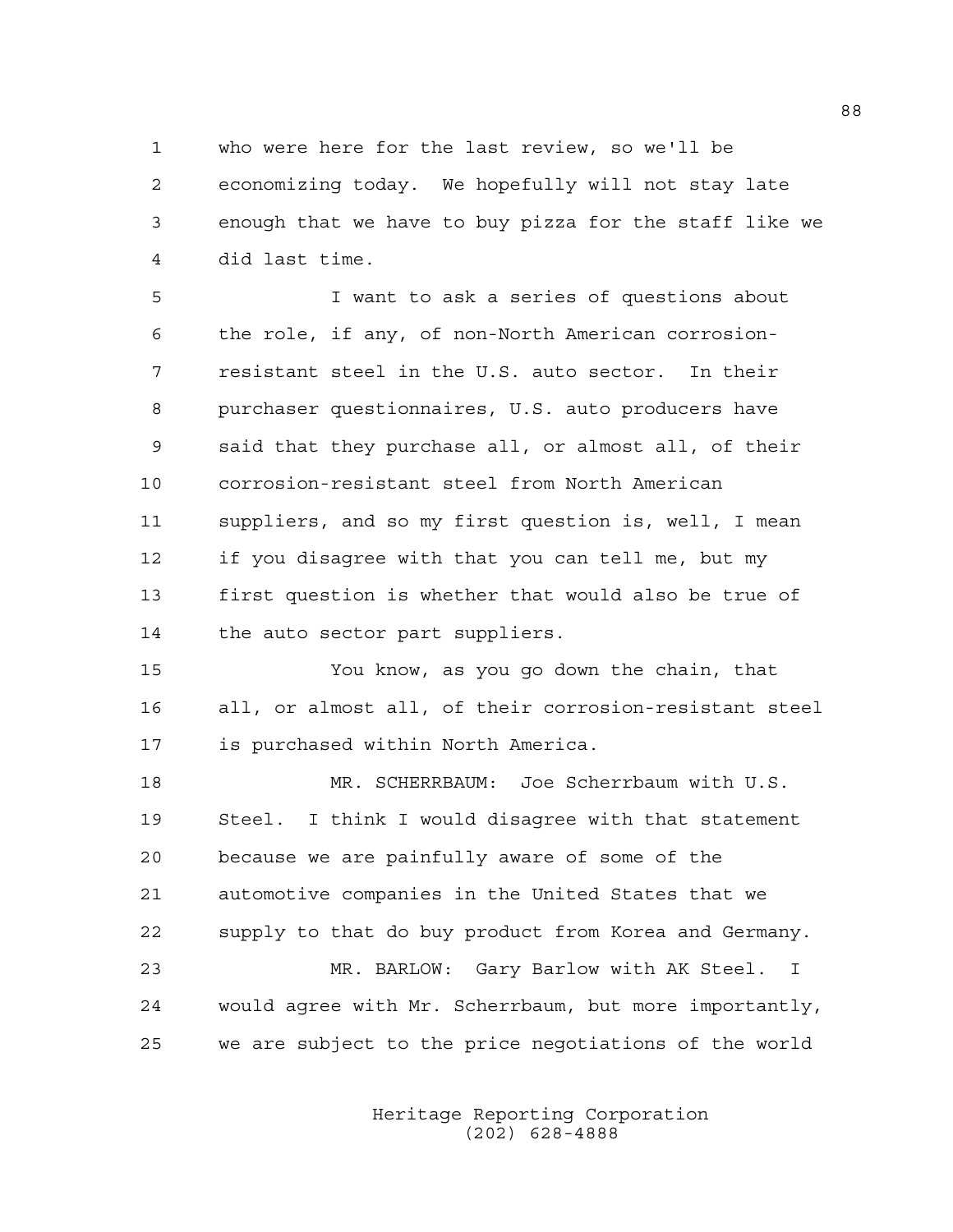1 price regardless of whether they actually pull the 2 trigger and source from those foreign suppliers or 3 not. We are subject to the competitive pressures of 4 the world dynamics.

5 COMMISSIONER ARANOFF: For those who are 6 experiencing this competition, do you have an estimate 7 that you use for your own business purposes of what 8 percentage of the auto sector demand is coming from 9 outside of North America, being met from outside of 10 North America? I see a hand way in the back.

11 MR. DICIANNI: This is Robert DiCianni from 12 ArcelorMittal. In Mexico, where they don't have 13 restrictions on imported steel, we estimate that about 14 35 percent of the core product is coming in from 15 outside of North America, so it comes from Europe or 16 it comes from Asia. So the capability to supply from 17 long distances is available for companies who really 18 want to do it.

19 COMMISSIONER ARANOFF: Okay. Well, good. 20 That's a good segue into my next question, which is 21 with respect to products that are coming from outside 22 the region, are the foreign producers or affiliated 23 importers providing just in time delivery or are 24 purchasers inventorying these products at their own 25 risk and expense?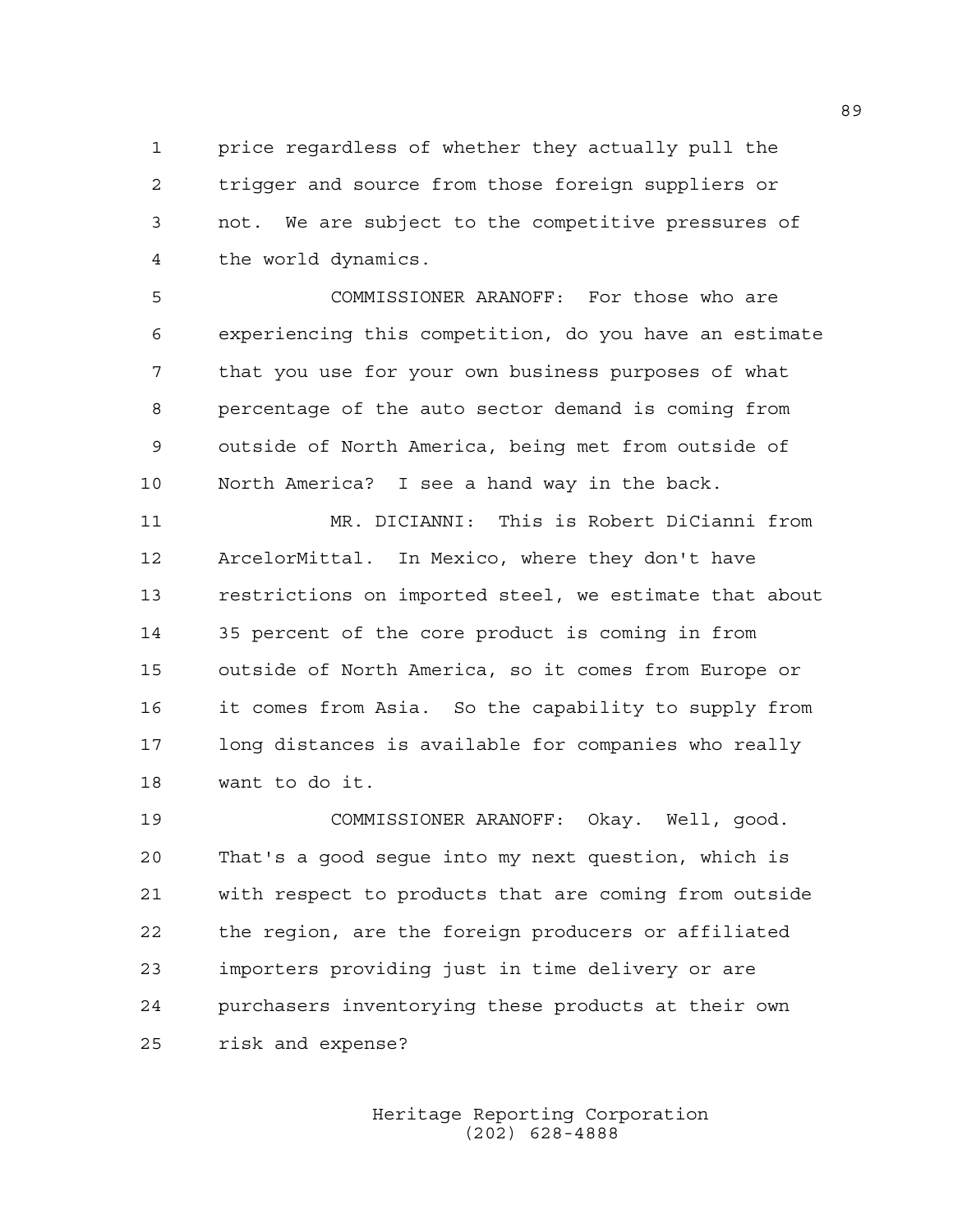1 MR. SCHERRBAUM: Joe Scherrbaum from U.S. 2 Steel. Speaking on the automotive side, they are 3 providing just in time delivery. I mean the auto 4 companies are not going to do anything different with 5 them to buy from them than they do from us, where we 6 have to have a full supply chain in place, and the 7 Germans and Koreans do have companies in the U.S. that 8 can completely handle that process for them.

9 COMMISSIONER ARANOFF: Okay. Now, is this a 10 phenomenon that's limited to German and Korean 11 producers in terms of supplying the auto sector in the 12 U.S. or are there other players in that market from 13 outside this region?

14 MR. SCHERRBAUM: There are other players. 15 The Chinese are in the automotive business, the 16 Japanese, to a smaller degree, and all have some type 17 of a supply chain set up to handle the delivery aspect 18 you asked about.

19 COMMISSIONER ARANOFF: Okay. All right. In 20 the back.

21 MR. BLUME: Yes. Rick Blume, Nucor. The 22 one thing I would add with respect to your earlier 23 question about part suppliers, as you get down the 24 chain in terms of the supply chain, I think there is 25 certainly also more opportunity to purchase foreign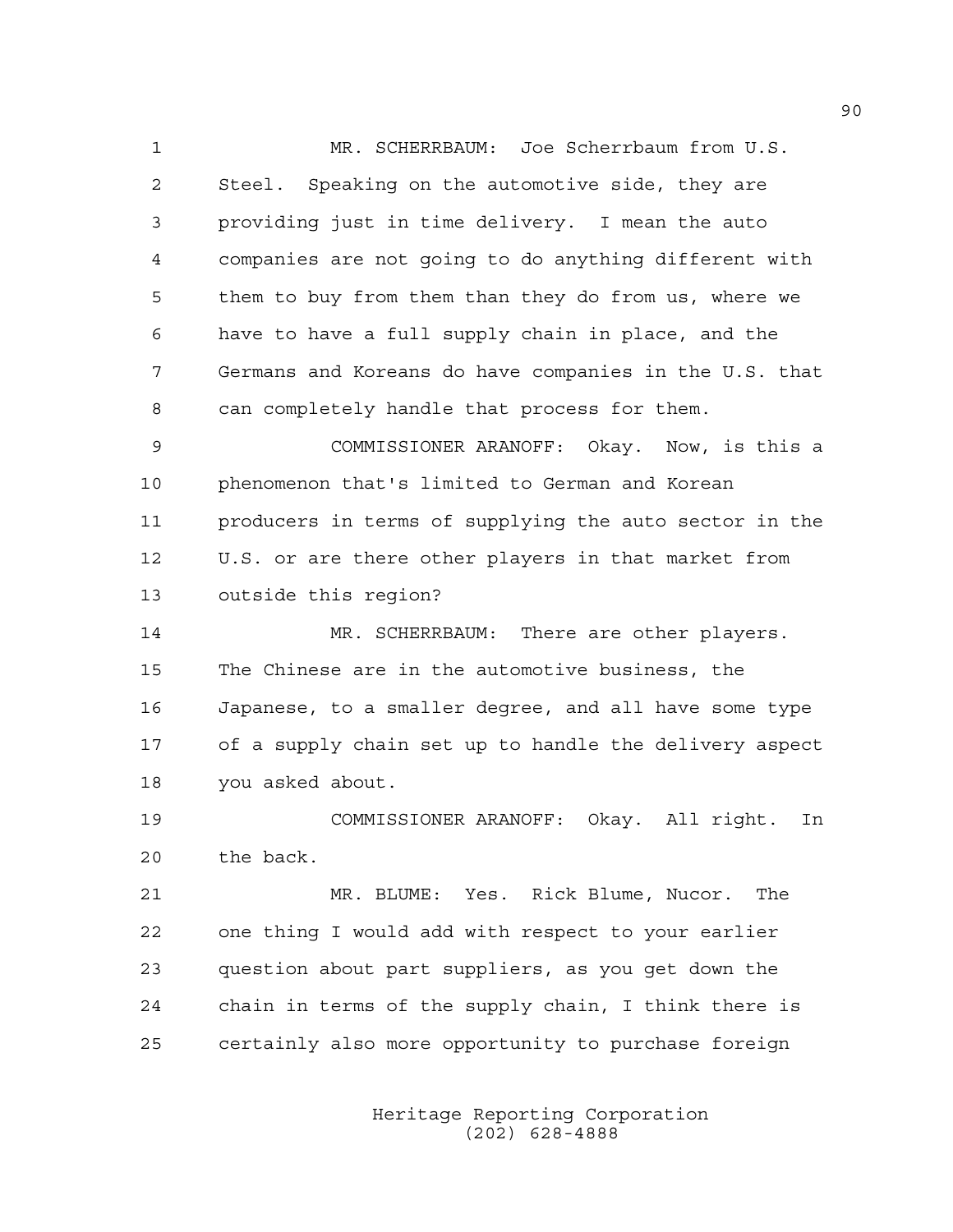1 material.

| 2  | Primarily, in many cases, the service center           |
|----|--------------------------------------------------------|
| 3  | distribution network creates and facilitates some of   |
| 4  | the just in time that's still required by the          |
| 5  | automotive industry but they serve that role to be     |
| 6  | able to bring in foreign product.                      |
| 7  | Again, I would highlight the point that we             |
| 8  | made earlier with respect to ThyssenKrupp and their    |
| 9  | continued investment in distribution while at the same |
| 10 | time having made the decision to pull out of steel     |
| 11 | production. So distribution is a key part of that and  |
| 12 | a key enabler to allow foreign producers to bring in   |
| 13 | product to service that industry.                      |
| 14 | MR. ROSENTHAL: Commissioner Aranoff, if I              |
| 15 | might jump in on this because there's an answer that I |
| 16 | think is relevant to your question, and also to the    |
| 17 | questions of Commissioner Pearson earlier, and that is |
| 18 | what you've seen in the purchasers' questionnaires is  |
| 19 | that purchasers, including the auto industry, will buy |
| 20 | and the pricing is the most important thing to focus   |

21 on.

22 Commissioner Pearson was asking, well, gee, 23 you've tried to maintain, you've maintained a fair 24 amount of market share here, why is that, or how is 25 that possible? Well, in a depressed market and you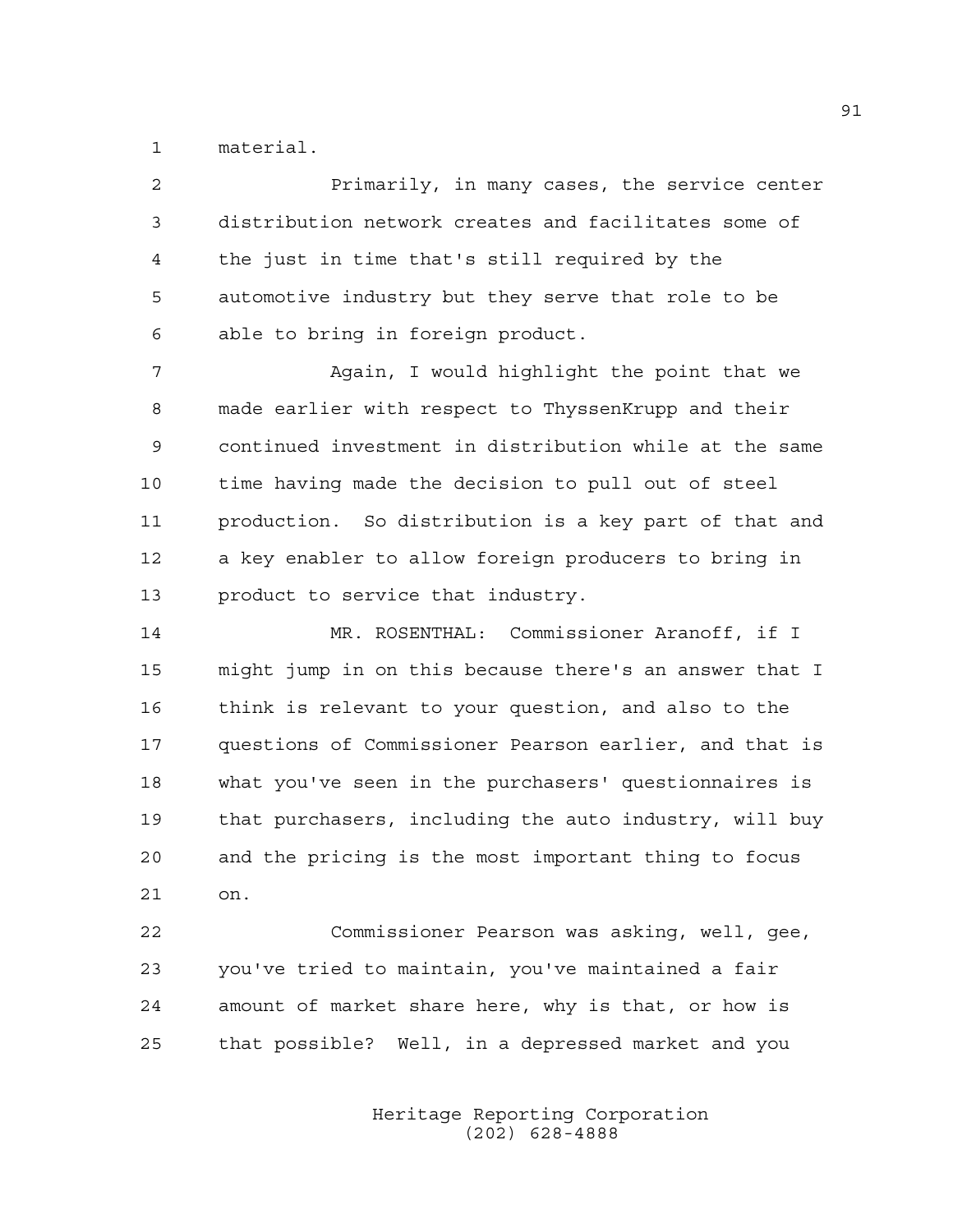1 have limited or a very low capacity utilization, you 2 want to hold on to as much of that market share as you 3 can. The customers use the foreign price to beat down 4 the domestic industry on pricing.

5 If you take a look at the pricing in 2012, 6 you see declining prices over the course of the year, 7 so imports are coming up, domestic prices are going 8 down and you're seeing depressed pricing as you go 9 through the course of the year. So it is not just -- 10 I urge you, don't just look at the volumes here, look 11 at the price affects of these negotiations.

12 COMMISSIONER ARANOFF: Right. No, that is 13 what the Commission found in the last review where 14 they said that these prices could be used to bargain 15 with domestic producers with respect to contracts in 16 the auto sector.

17 **In their brief, the German Respondents make** 18 the argument that while the antidumping duty order has 19 been in place, German producers could have been 20 serving the U.S. market through their other global 21 affiliates, such as ThyssenKrupp's production 22 affiliates in Spain and China, and that the fact that 23 they haven't done so indicates a lack of interest in 24 increased imports from Germany in the event of 25 revocation.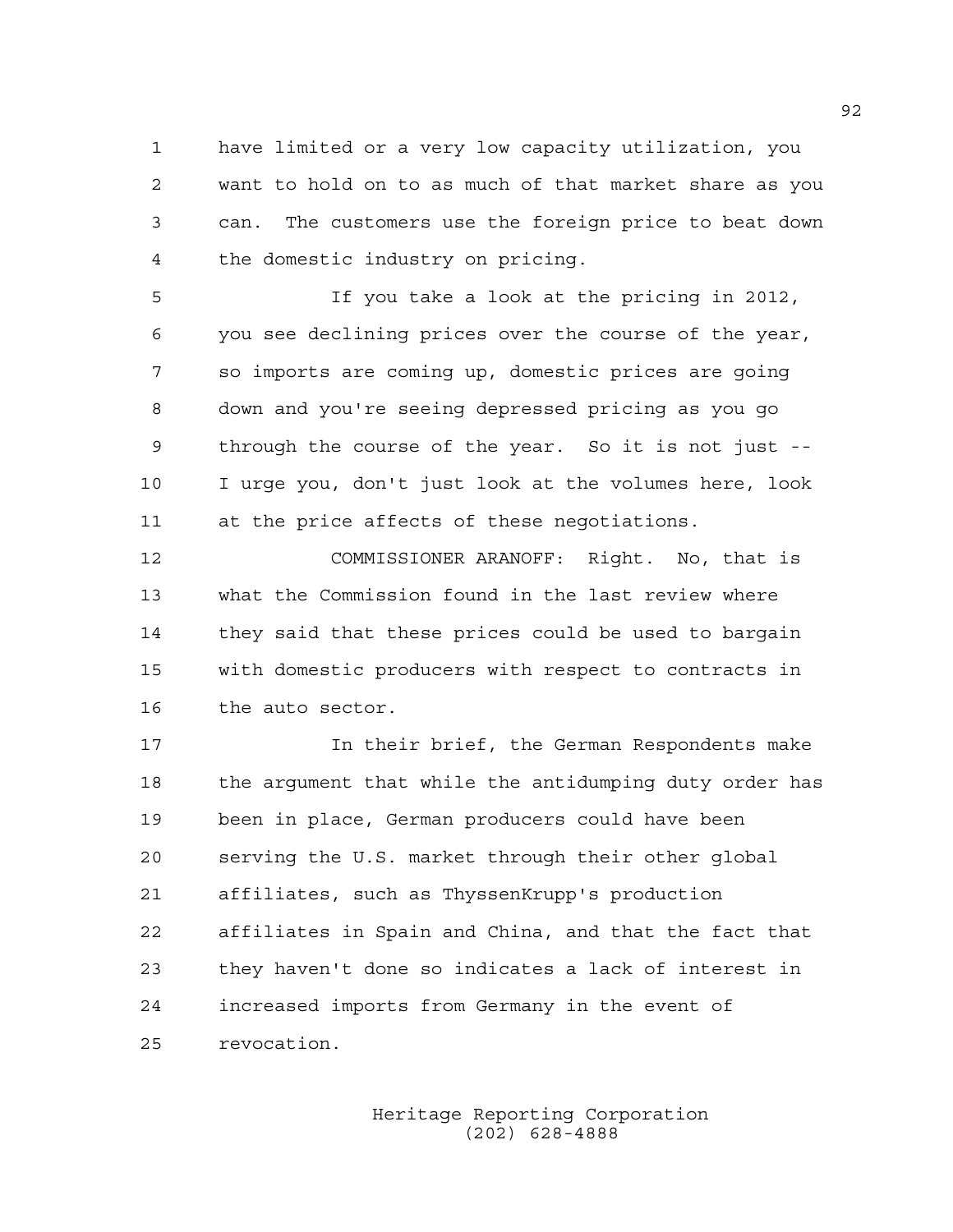1 Does anyone on the panel want to talk about 2 ThyssenKrupp's affiliates in Spain and China, whether 3 they make the same things as they make in Germany, 4 whether they had opportunities that they passed up in 5 the U.S. market and whether this tells us anything 6 about how German producers would operate? Doesn't 7 look like I've got any takers for that question. 8 MR. PRICE: This is Alan Price. We'll 9 respond in the postconference brief. I think there 10 are a number of differences and so I think that's not 11 exactly an argument, just like the argument which 12 ignored the fact that they're essentially divesting 13 their U.S. production assets throughout their entire 14 brief. There are a lot of inaccurate arguments there 15 in that brief.

16 COMMISSIONER ARANOFF: Okay. I'll have to 17 wait. Okay.

18 MR. NARKIN: Yes. This is Steve Narkin, 19 Commissioner Aranoff. With respect to the Spain 20 facility I would just point out that at the time of 21 the original investigation, Thyssen was supplying the 22 U.S. product via its plant in Germany and that's why 23 there was no case brought against Spain. So it seems 24 to me that the Commission would have to know more 25 about the capability of that plant in Spain to make

> Heritage Reporting Corporation (202) 628-4888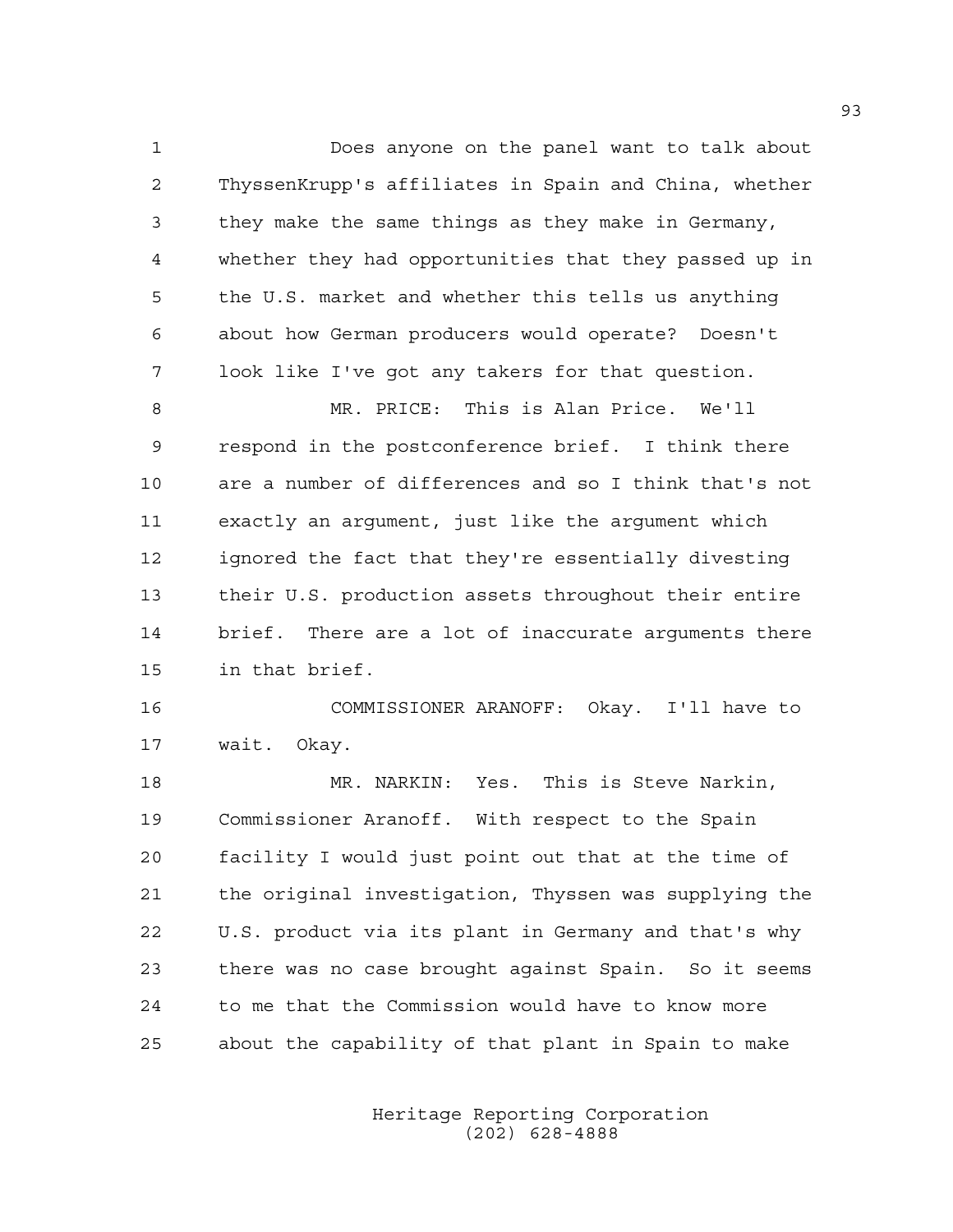1 things, like automotive steel, that Thyssen has been 2 supplying to the United States in order to make any 3 sense of that argument whatsoever.

4 COMMISSIONER ARANOFF: Okay. I'm not sure 5 how much time I have left to get into this question 6 but I wanted to ask some of you if you could describe 7 what current contracting practices are in this market, 8 and, in particular, whether contract terms have gotten 9 shorter or changed in any significant way since the 10 prior review. So this would mainly be in the 11 automotive sector, which is where I understand 12 contracts tend to be used. Go ahead.

13 MR. KOPF: Yes. This is Rob Kopf with U.S. 14 Steel. I would describe, first of all, the contract 15 terms over the last several years as being fairly 16 consistent. Speaking strictly for U.S. Steel, we tend 17 to follow contract patterns that our customers request 18 of us, not the terms that we dictate to our customers. 19 We have not seen a large change in anything over the 20 last few years in terms of the way we do business with 21 our customer base here, in North America, or the U.S. 22 specifically.

23 COMMISSIONER ARANOFF: Have there been 24 changes, for example, in having more, or different, 25 types of surcharges included in contracts now than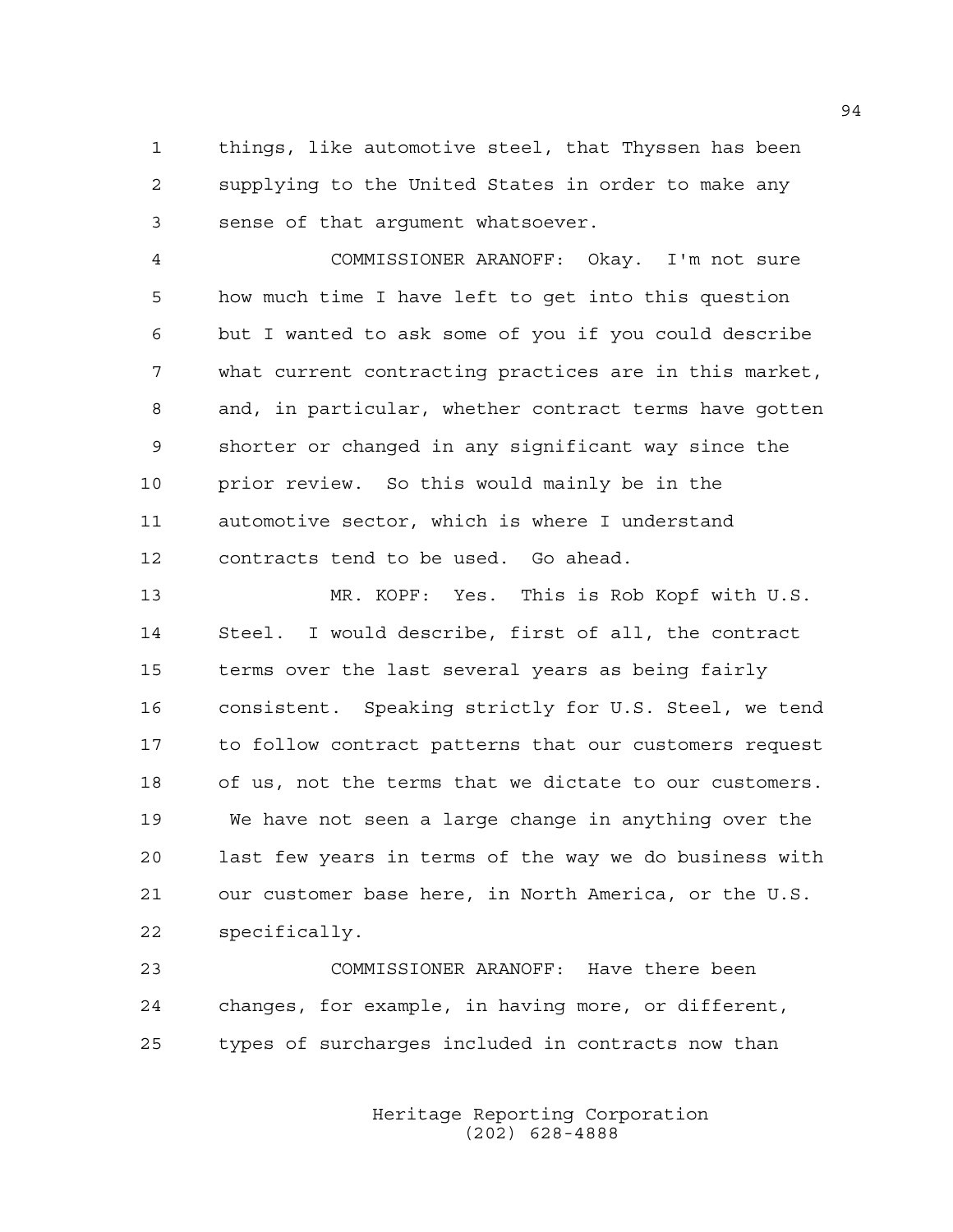1 five or six years ago when we last looked at the 2 industry?

3 MR. KOPF: There are many different 4 mechanisms that are used today that probably were not 5 in place the last time the order was reviewed. I will 6 say that some customers prefer to have fixed pricing, 7 which they did back then and they still do today, and 8 they get it today, some customers like to have prices 9 that tend to move with the market so we have 10 accommodated some contract terms that allow for 11 market-based pricing, and some customers like to see 12 the ability for their price to move based upon cost 13 changes that may occur in the marketplace and we have 14 stated in several of our earnings releases, as U.S. 15 Steel, that we have those kinds of mechanisms in place 16 as well.

17 **I** iust want to reiterate that those are 18 requests that the customers make of us and that we are 19 accommodating. It's a very competitive market out 20 there and we're in no position to be able to dictate 21 the way that the business is transacted with our 22 customers.

23 MR. BARLOW: Ms. Commissioner, Gary Barlow 24 with AK Steel. I'd just like to reiterate that once a 25 mill supplier is qualified in an OEM, quality is a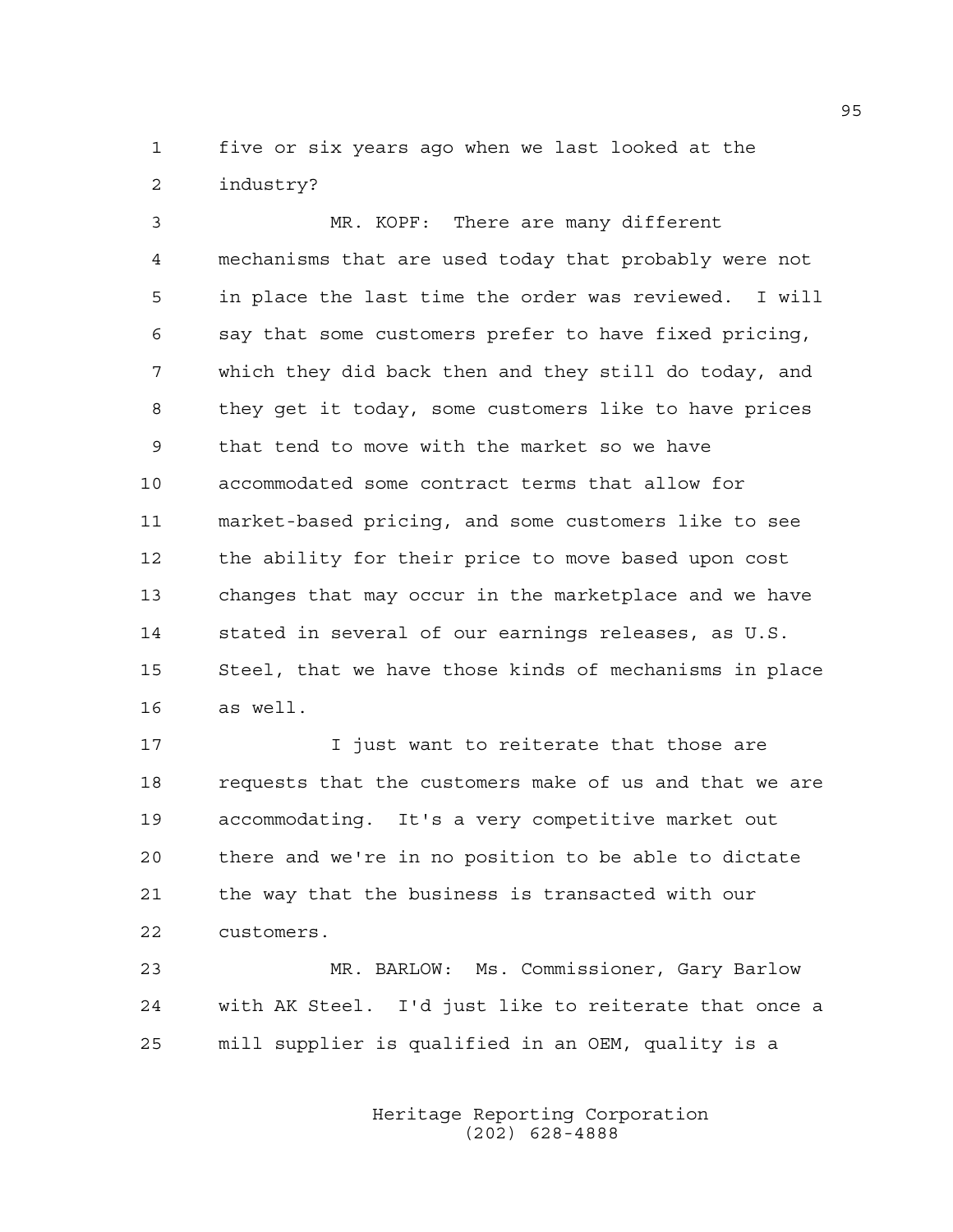1 given. The least common denominator then becomes the 2 importance of price competitiveness. Regardless of 3 whatever mechanisms that may be inherent in individual 4 contract negotiations, price competitiveness with 5 domestic mills and import prices are paramount for 6 securing the contract.

7 COMMISSIONER ARANOFF: Okay. Take one more 8 answer because I'm over my time.

9 MR. BLUME: Yes. Rick Blume, Nucor. One of 10 the other points I would add to the discussion around 11 contracts is that sometimes there's a belief that 12 they're very distinct. The reality is that when you 13 negotiate contracts, in many cases it's the spot 14 markets, it's the supply and demand that sets the 15 context for that particular negotiation, so, in fact, 16 you know, imports having an impact on the spot market 17 also can have, and do have, an impact on contracts and 18 how they're negotiated.

19 To my colleague's comment about some of the 20 index market-based pricing basically also illustrates 21 that the supply and demand, when customers talk about 22 market-based, they're talking about the supply and 23 demand dynamics having an impact on that contract 24 price. So, you know, I think that's an important 25 point to remember as you look at both of those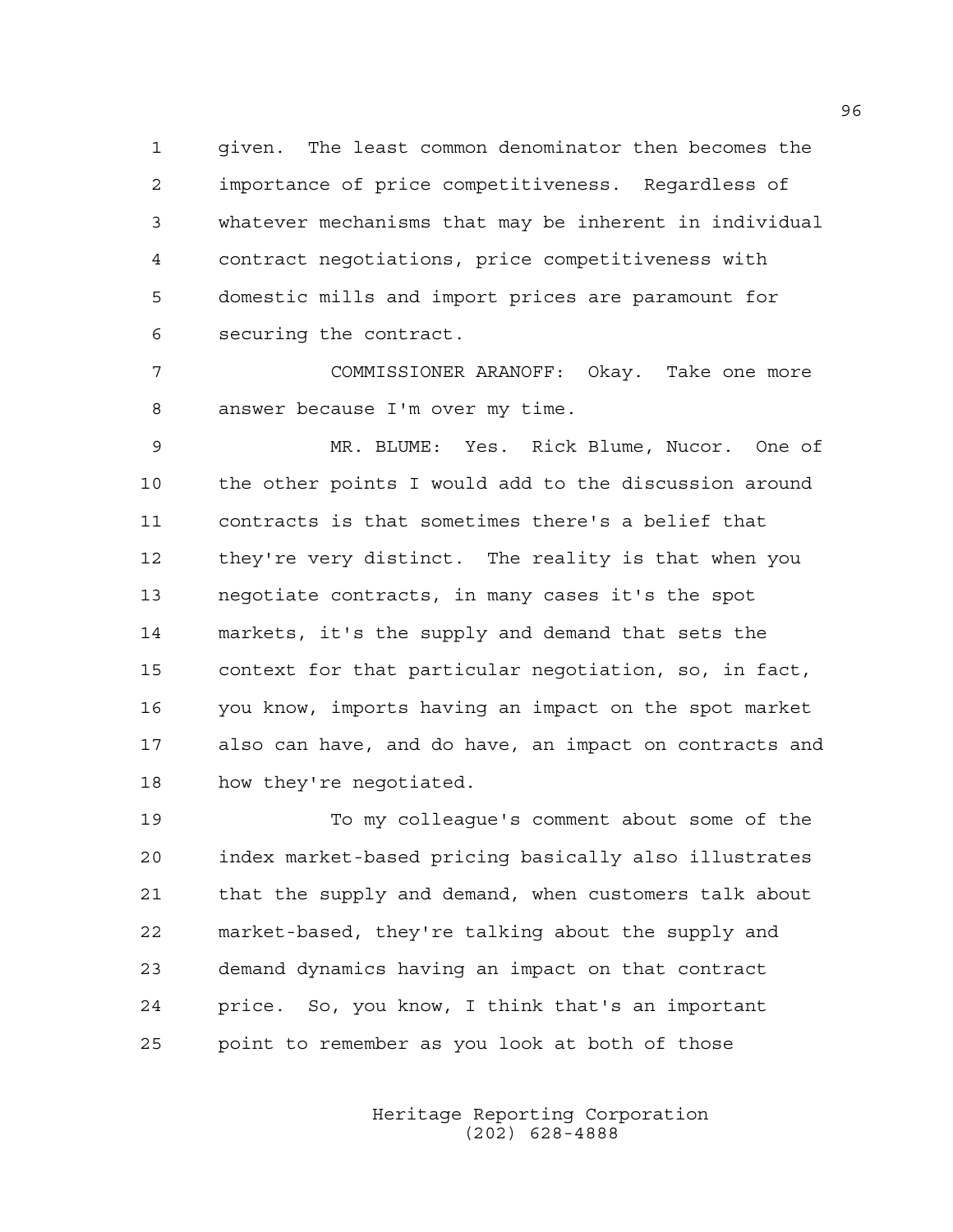1 elements of contract versus spot. They're very much 2 in concert with each other.

3 COMMISSIONER ARANOFF: Mr. Chairman, do I 4 have time to take one more response in the back there? 5 All right. Go ahead.

6 MR. DICIANNI: This is Robert DiCianni from 7 ArcelorMittal. I just wanted to make a comment about 8 contract lengths. I don't believe that they have 9 changed a lot in the last five or six years, but if 10 anything, I believe they've gotten shorter. With 11 regard to surcharges, at ArcelorMittal, we do not use 12 surcharges.

13 COMMISSIONER ARANOFF: Okay. Thank you all 14 very much for those answers. Thank you for your 15 patience, Mr. Chairman.

16 CHAIRMAN WILLIAMSON: Okay. Thank you. 17 Commissioner Pinkert?

18 COMMISSIONER PINKERT: Thank you, Mr. 19 Chairman. I join my colleagues in thanking all of you 20 for being here today. As you may recall, Mr. Cameron 21 emphasized in his opening statement that some of the 22 things that the domestic industry said in the previous 23 review in his view did not come to pass when the 24 revocations occurred.

25 I want to give you an opportunity to respond

 Heritage Reporting Corporation (202) 628-4888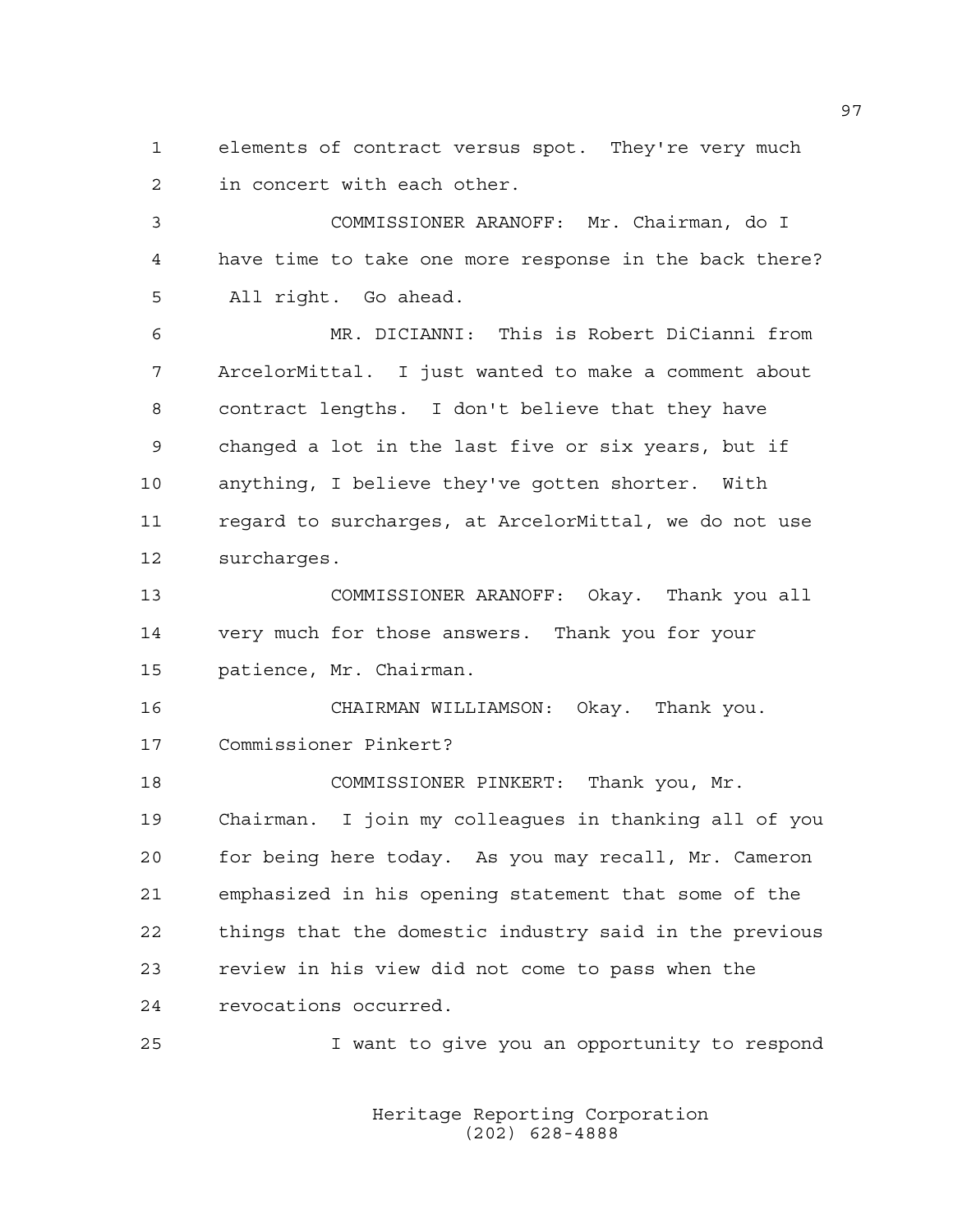1 to that and talk specifically about what the impact of 2 those revocations in the last review was. I know 3 you've talked about some of the nonsubject countries 4 and so forth, but focusing specifically on what 5 happened with, as a result of the revocations.

6 MR. HECHT: It's Jim Hecht. I can jump in 7 first on that. I guess the first thing I would say is 8 that obviously in the course of this review you had a 9 major event in terms of the Great Recession, which I 10 think was extremely disruptive in this market and I 11 don't think is anything anybody predicted at the time 12 of the last review and I think did have an effect on 13 all players throughout the market.

14 In terms of what happened with the countries 15 that were let out, and again, it's difficult without 16 them before us now and to see what they were doing or 17 to have a full record to talk about on that, we have 18 seen an increase from those countries, particularly 19 now, after the results of the recession are starting 20 to pass. The Canadians are up now in terms of market 21 share I think to a substantially higher level than 22 they were at the time of that last review, the 23 Japanese are up, the Australians are up. I'm not sure 24 the French are.

25 So we have seen increases, but I think,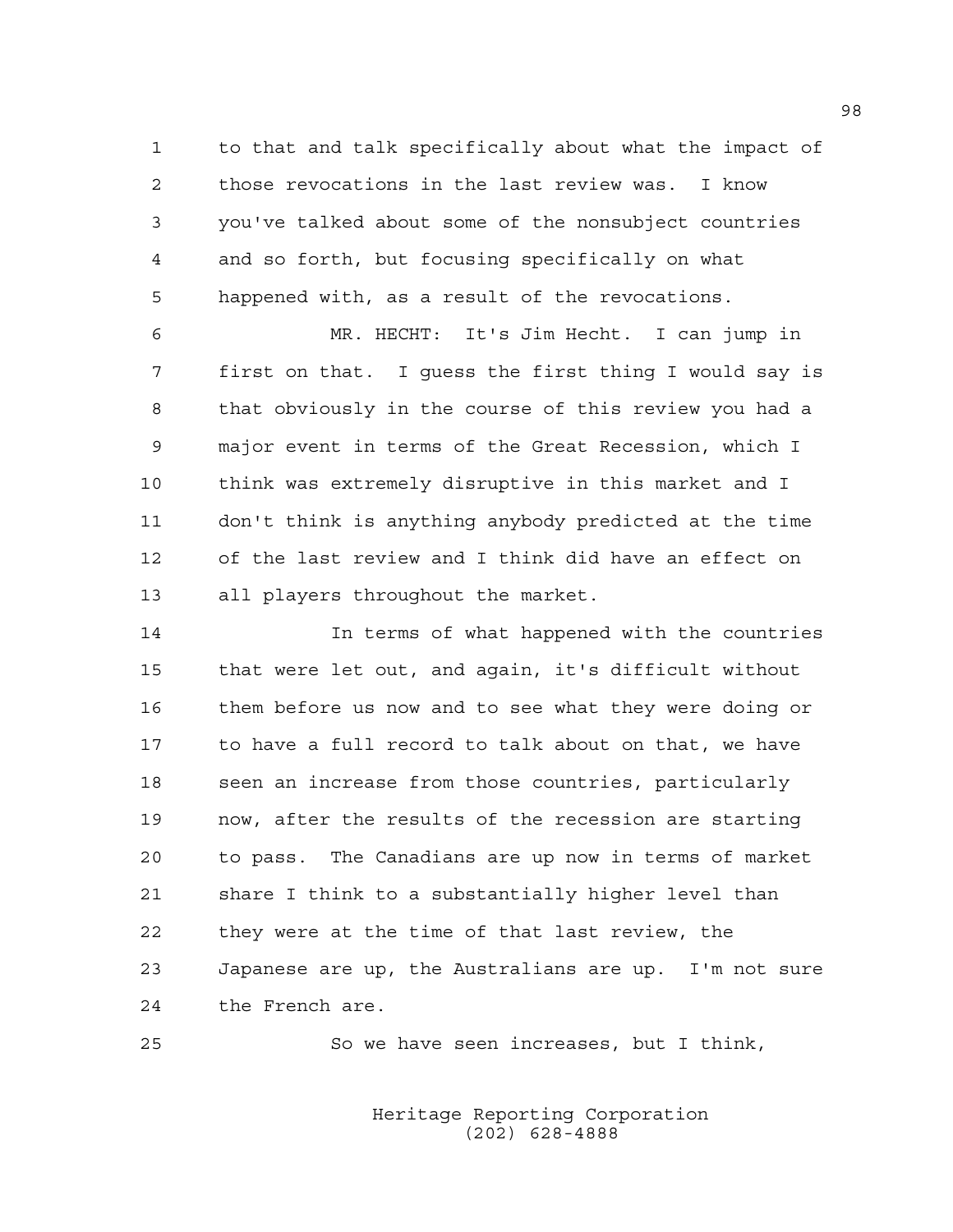1 again, it was in the context of a drop in demand from 2 23 million tons to about 12 1/2 million tons over the 3 space of just a couple years.

4 As we pointed out in the slide show and in 5 other context, you look at what the Japanese did in 6 the hot-rolled situation when that order was revoked 7 and they said they had no interest in this market and 8 have come back with a vengeance. If you look at Korea 9 specifically, and we had a slide on that, they played 10 a very significant role in this market under order, 11 with the suggestion that that was sort of the level of 12 participation that they expected. When that relief 13 was lifted, we've seen an absolute explosion in Korean 14 imports.

15 I think that's also going to Commissioner 16 Broadbent's question about duty rates. I think you 17 have to be very careful in looking at a low duty rate 18 and people shipping under it and somehow suggesting 19 that means they could ship unlimited amounts. The way 20 our laws work, just because you have a low duty rate 21 does not mean that you can ship any tonnage you want 22 at any price you want without potential liability for 23 additional duties.

24 If they try to chase higher volumes with 25 lower prices, their duties are going to go up, not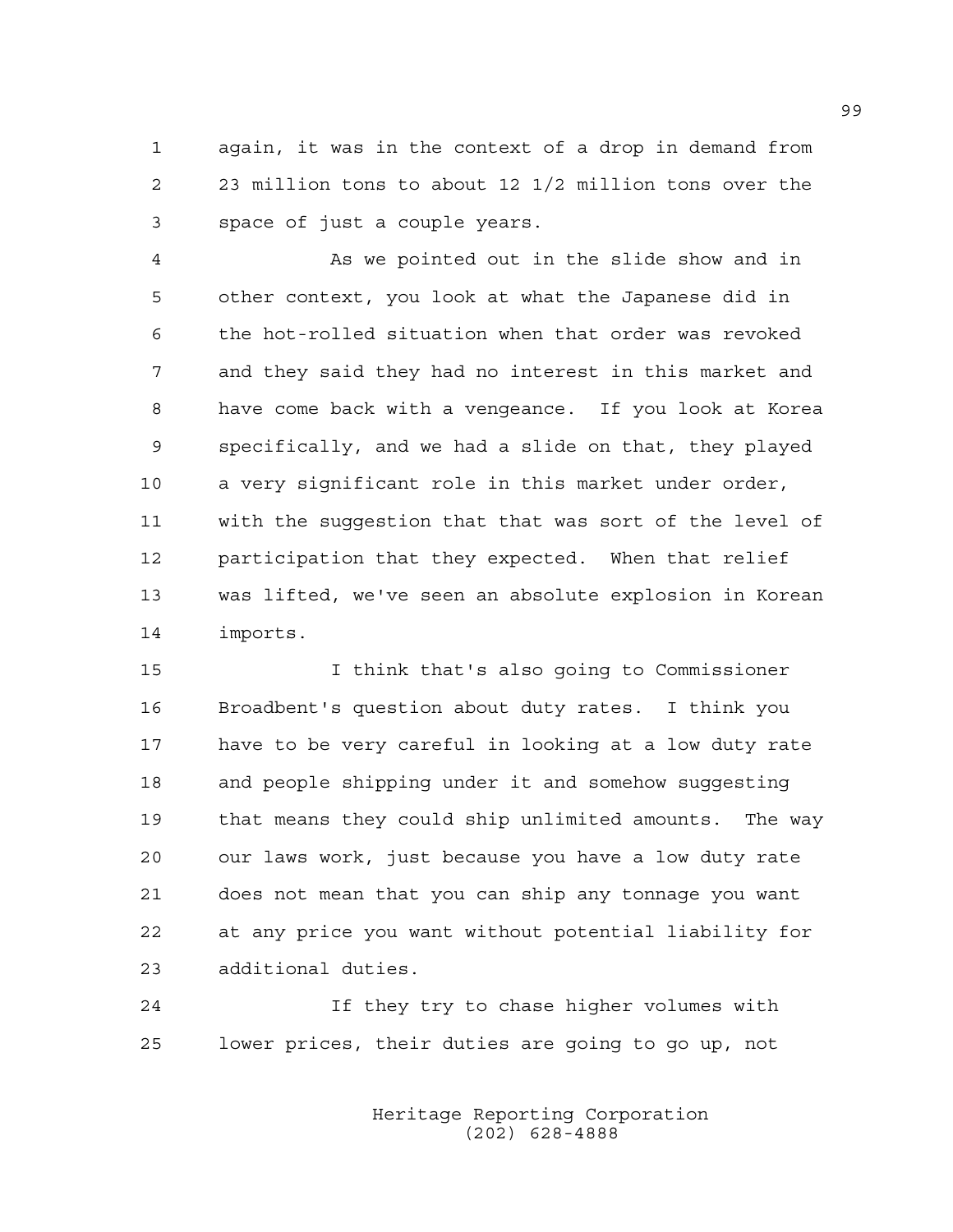1 just in the future, but for those very sales. So we 2 think the discipline of the orders is really critical, 3 including for countries like Korea that have 4 maintained a large presence in the market and may have 5 relatively low duty rates.

6 COMMISSIONER PINKERT: Mr. Vaughn? 7 MR. VAUGHN: Yes. I agree with what Jim 8 said. If I could just follow up a little bit on the 9 point about OCTG from Korea because I think that is 10 very relevant here. I mean if you look at the record 11 in that case, they were shipping about 200,000 tons a 12 year to the United States, there was a finding that 13 they were not likely to ship much more because they 14 were pretty much shipping as much as they could, and 15 now they're shipping close to 900,000 tons a year.

16 I would argue that's a more relevant analogy 17 because as we've, I think sort of the consensus today 18 is going to be that this is a relatively attractive 19 market with respect for corrosion-resistant steel 20 compared to some other markets, and so I think what 21 you want to look at is a situation like the OCTG, 22 which was also a relatively attractive market, and how 23 those imports soared, whereas for a lot of the period, 24 from '07 to '10, this was not a relatively attractive 25 market.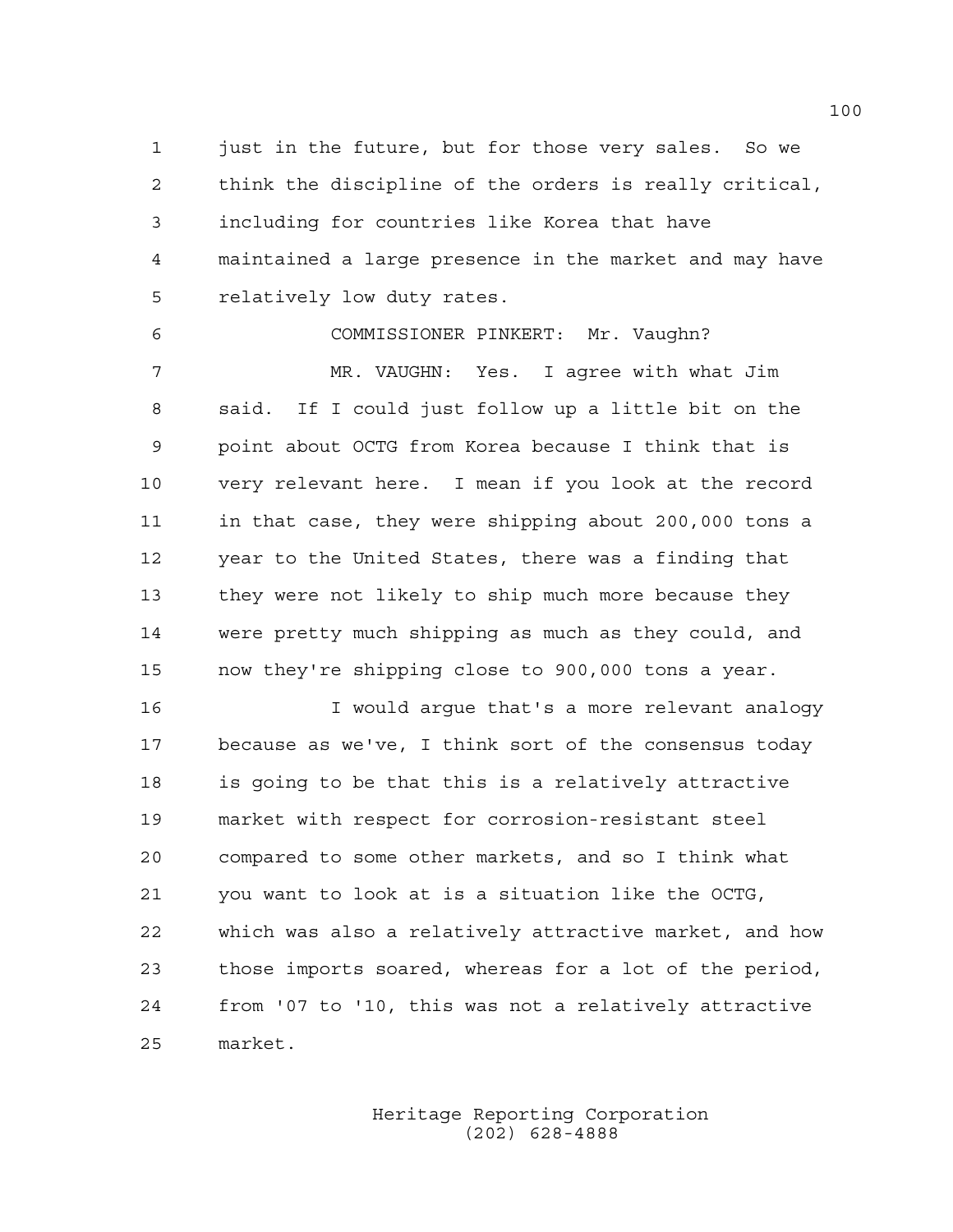1 So I think that what you should be thinking 2 about is, in the context of a relatively attractive 3 market, when you have a country like Korea that has 4 very large volumes of capacity and is very export 5 dependent, what are we likely to see? I think the 6 better comparison is the OCTG from Korea, as opposed 7 to some of these other countries.

8 COMMISSIONER PINKERT: Mr. Price?

9 MR. PRICE: Some of the changes in the 10 global industry are relevant which are related to 11 ownership here, so at this point, part of, a key part 12 of your decision in the prior review was the 13 substantial Japanese investment in the U.S. corrosion 14 industry, which did not exist, by the way, in the hot-15 rolled industry, and now we're seeing a flood of hot-16 rolled imports. The ownership of ArcelorMittal in 17 France and the management of that, so they didn't want 18 to undermine their investment, and that is essentially 19 in many respects what has happened, I think, with 20 Canada. It's integrated with both U.S. Steel and 21 ArcelorMittal at this point.

22 With regard to the Australians, just to put 23 it in perspective, the Australian industry has been 24 crushed by the Chinese. Blue Scope, their principal 25 producer, has hived off now and shut down permanently

> Heritage Reporting Corporation (202) 628-4888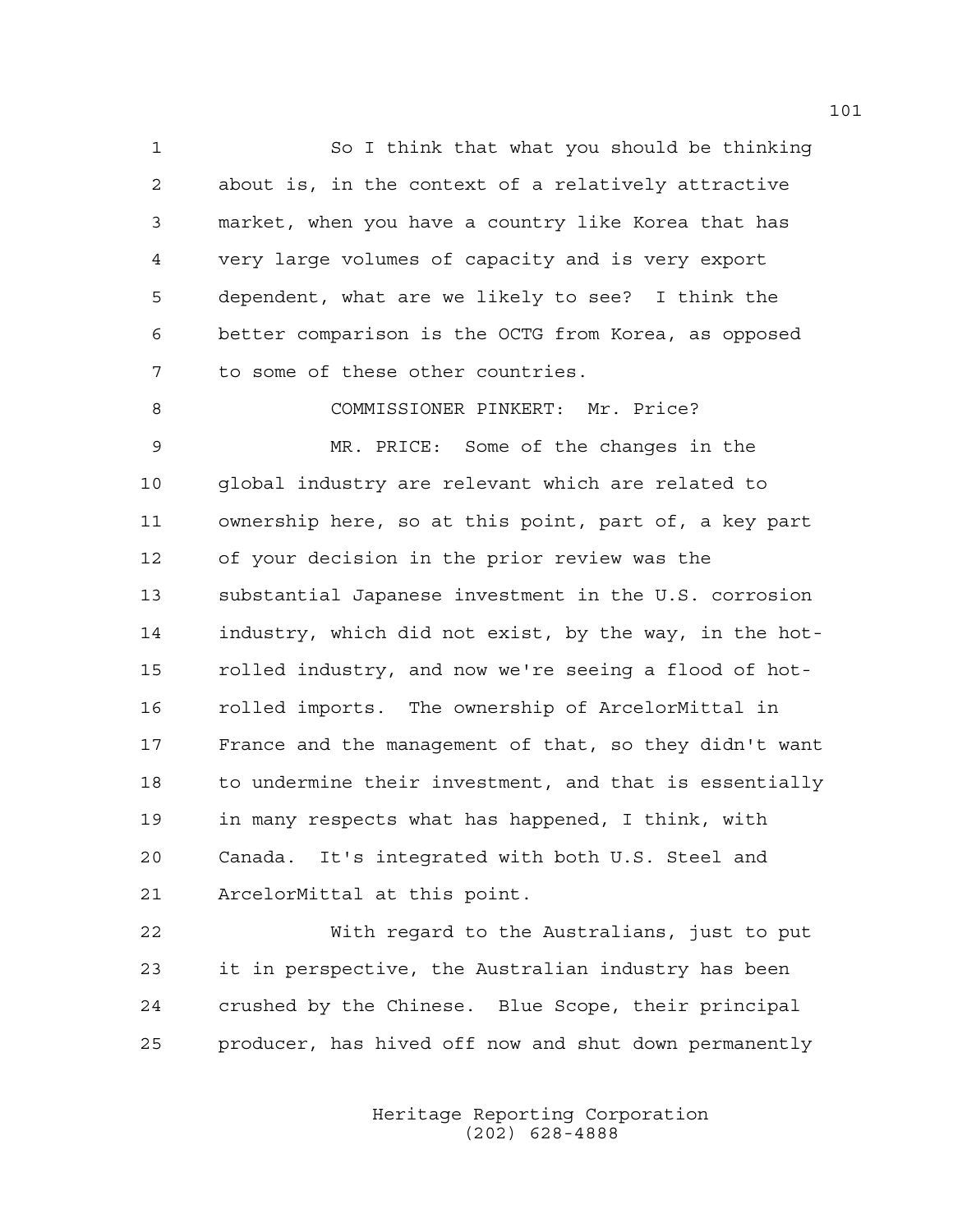1 half of their operations. So trying to generalize 2 what will happen now, I think it's very difficult.

3 TK tried to adopt what I call the argument, 4 we've invested here argument perhaps, you know, hoping 5 to get away with that argument before it became 6 obvious on the original schedule that this sale, this 7 operation was being sold entirely. That was obvious 8 to everyone in the industry when the prehearing briefs 9 were filed. If there's any doubt, I have their 10 investor presentation where they say this is a 11 discontinued operation, it will be sold by their 12 fiscal year end, which is September 30.

13 So I think with regard to TK, they obviously 14 have massive distribution interests, they have no 15 ownership interests going forward and the Koreans 16 don't have an ownership interest in the U.S. market, 17 so I think they're very different dynamics to 18 generalize from the last, from those other countries 19 to these countries.

20 I agree with Mr. Vaughn and Mr. Hecht that 21 the hot-rolled Japan situation is much more relevant 22 and the OCTG Korea situation is much more relevant for 23 this one.

24 COMMISSIONER PINKERT: Ms. Cannon? 25 MS. CANNON: I was going to make the point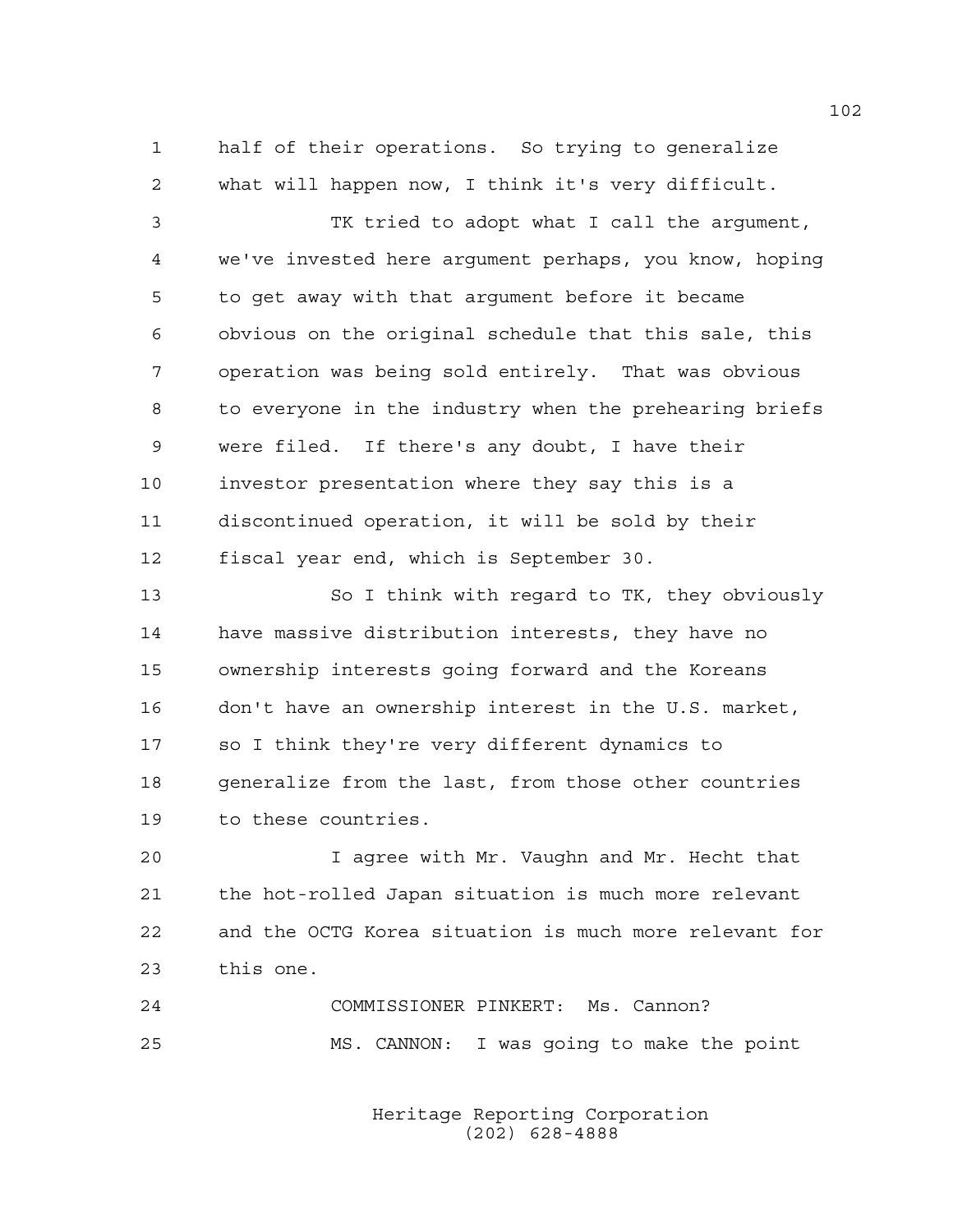1 that Mr. Price made regarding the ownership interest 2 of ArcelorMittal which obviously had a significant 3 effect on the imports from Canada and from France, as 4 well as the Japanese situation, which is quite 5 different, but I also would point out to you we have 6 statistics we will put in our posthearing brief that 7 show, for example, Australia, the imports have come up 8 from Australia, but equally importantly, what you'll 9 see is that the average unit values have gone down 10 significantly.

11 Before that order was revoked the average 12 unit values coming in from Australia were well above 13 those from other countries, and now they're well below 14 them. This was one of the concerns that we have with 15 this case is when the order is revoked, it's not just 16 a volume effect, it's a price effect. I think we're 17 already seeing that with respect to these imports 18 after the order was removed.

19 COMMISSIONER PINKERT: Thank you. Staying 20 with ArcelorMittal, how would revocation of the order 21 affect ArcelorMittal's strategy in serving the U.S. 22 core market? Its international strategy.

23 MR. MULL: Dan Mull, ArcelorMittal. 24 Obviously, our global footprint, we look at each 25 region on its own and we certainly try to protect our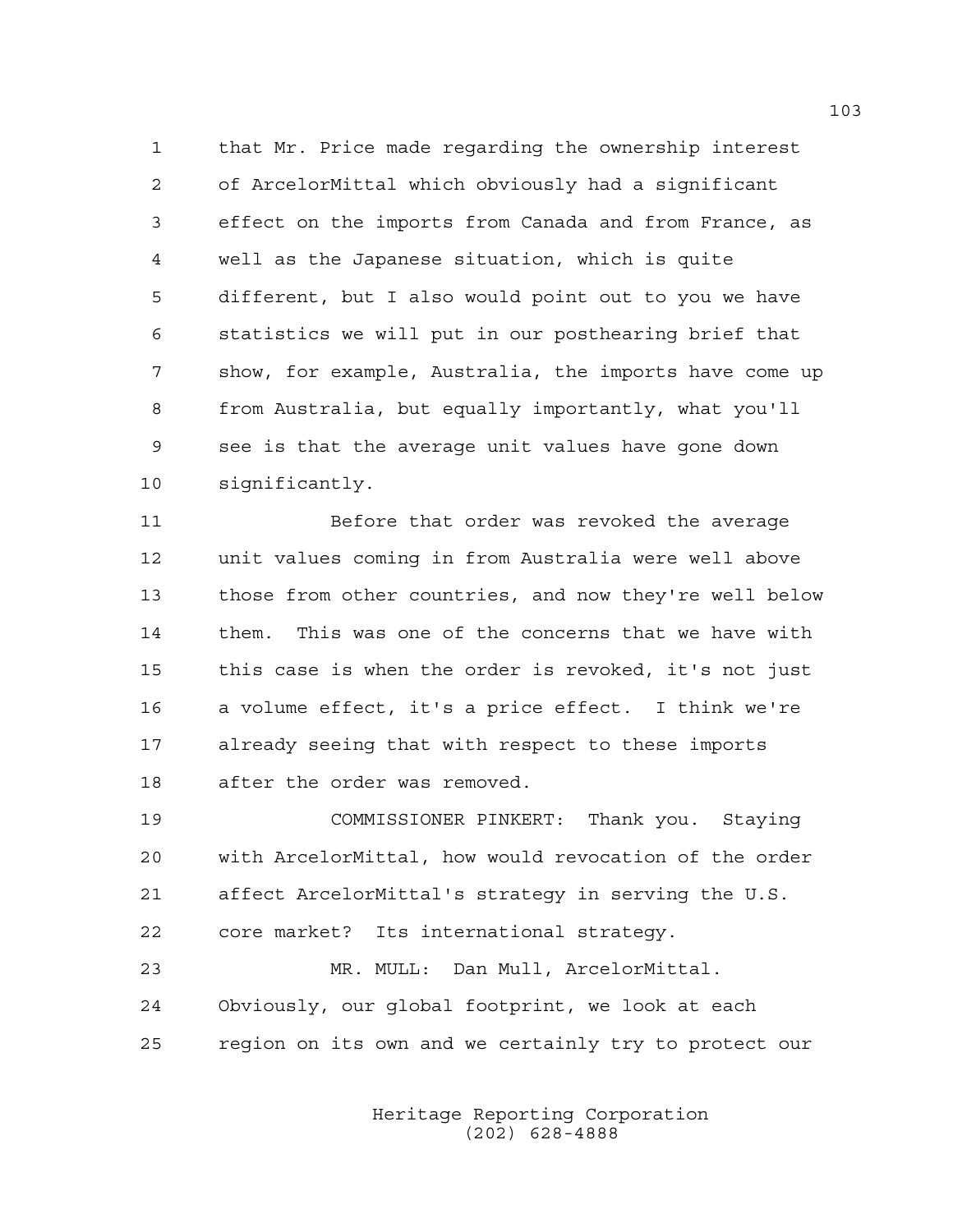1 investments in each of those regions and conduct our 2 business in an orderly fashion.

3 Where we try to shift shipments, we would be 4 shipping to countries where we do not have large 5 assets and investments, so really do not see that 6 changing our participation and impact here, in the 7 U.S.

8 COMMISSIONER PINKERT: Thank you. Did 9 anybody wish to add to that?

10 (No response.)

11 COMMISSIONER PINKERT: Thank you. If, for 12 purposes of the posthearing, you could submit any 13 documentation about that strategy, I think that would 14 be helpful.

15 MR. ROSENTHAL: Commissioner, just to -- 16 we'll certainly do that, but that strategy has not 17 changed or is not different for this product than some 18 of the other products you've heard about from 19 ArcelorMittal in the past. So it is the same 20 strategy, and we'll put that information on the 21 record.

22 COMMISSIONER PINKERT: Thank you. Now, 23 concerning Thyssen's international strategy, is there 24 any information that can be put on the record about 25 how active Thyssen Germany has been in non-European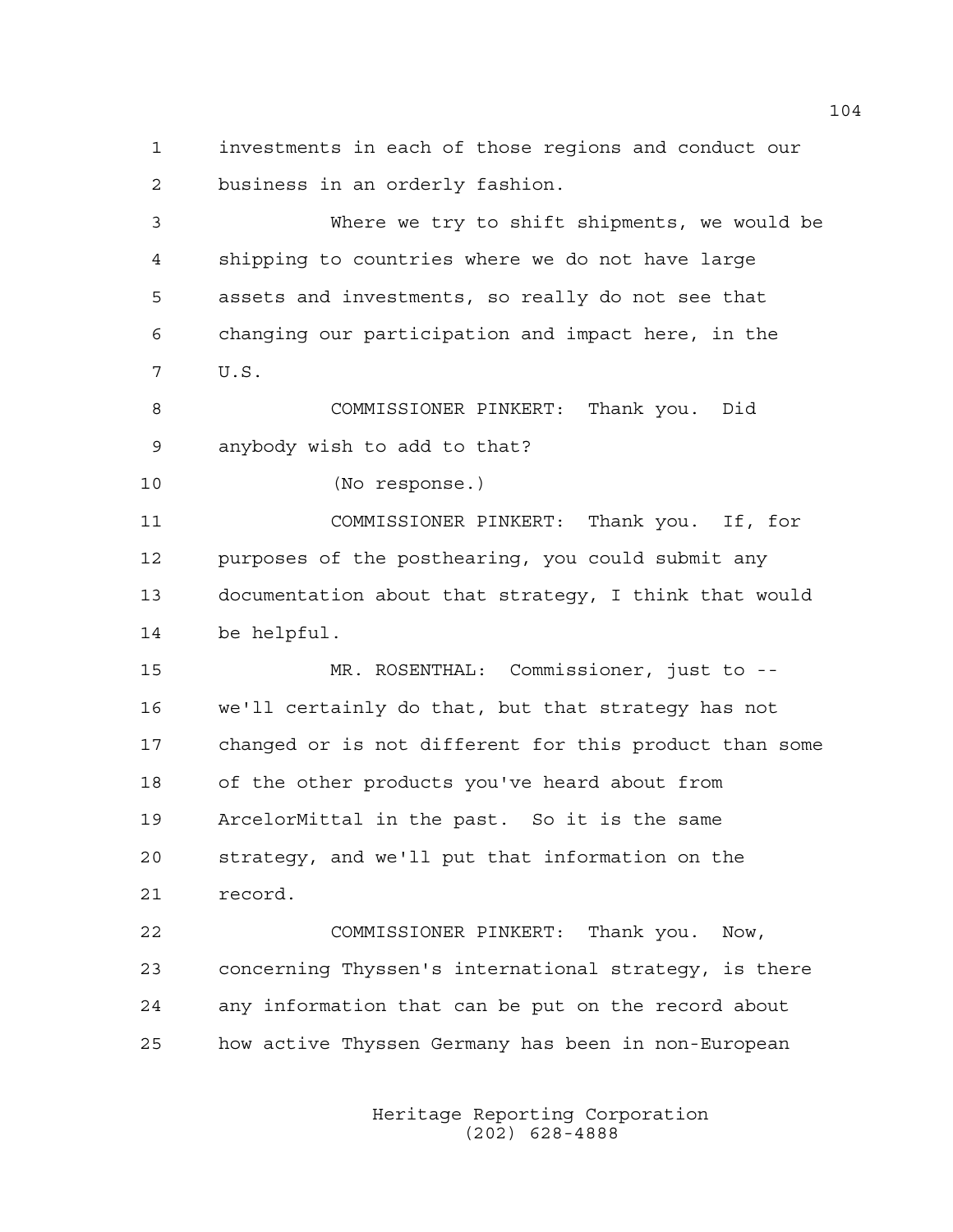1 markets?

| 2  | MR. VAUGHN: Commissioner Pinkert, we will             |
|----|-------------------------------------------------------|
| 3  | put some information about that on the record. I can  |
| 4  | tell you that this year, for example, I mean in 2012  |
| 5  | through the first 10 months of the year they had sold |
| 6  | about 72,000 tons from Germany to, I mean at least    |
| 7  | Germany as a whole has shipped 72,000 tons of         |
| 8  | corrosion-resistant steel to Mexico. If you sort of   |
| 9  | compare the relevant size of the Mexican market and   |
| 10 | the U.S. market, I mean that's an enormous share of   |
| 11 | that market. It would be equal to something like      |
| 12 | 400,000 tons in this market. So we will put that      |
| 13 | information on the record.                            |
| 14 | COMMISSIONER PINKERT: Thank you very much.            |
| 15 | I'm at the end of my round.                           |
| 16 | CHAIRMAN WILLIAMSON: Thank you.                       |
| 17 | Commissioner Johanson?                                |
| 18 | COMMISSIONER JOHANSON: Thank you, Chairman.           |
| 19 | I would like to thank all of the visitors, the        |
| 20 | witnesses, for appearing here today. I'd like to give |
| 21 | a special thanks to Severstal and U.S. Steel. I had   |
| 22 | the opportunity to observe the production of          |
| 23 | corrosion-resistant steel when I visited their plants |
| 24 | in Michigan in September, so thank you again.         |
| 25 | During the period of review, German pricing           |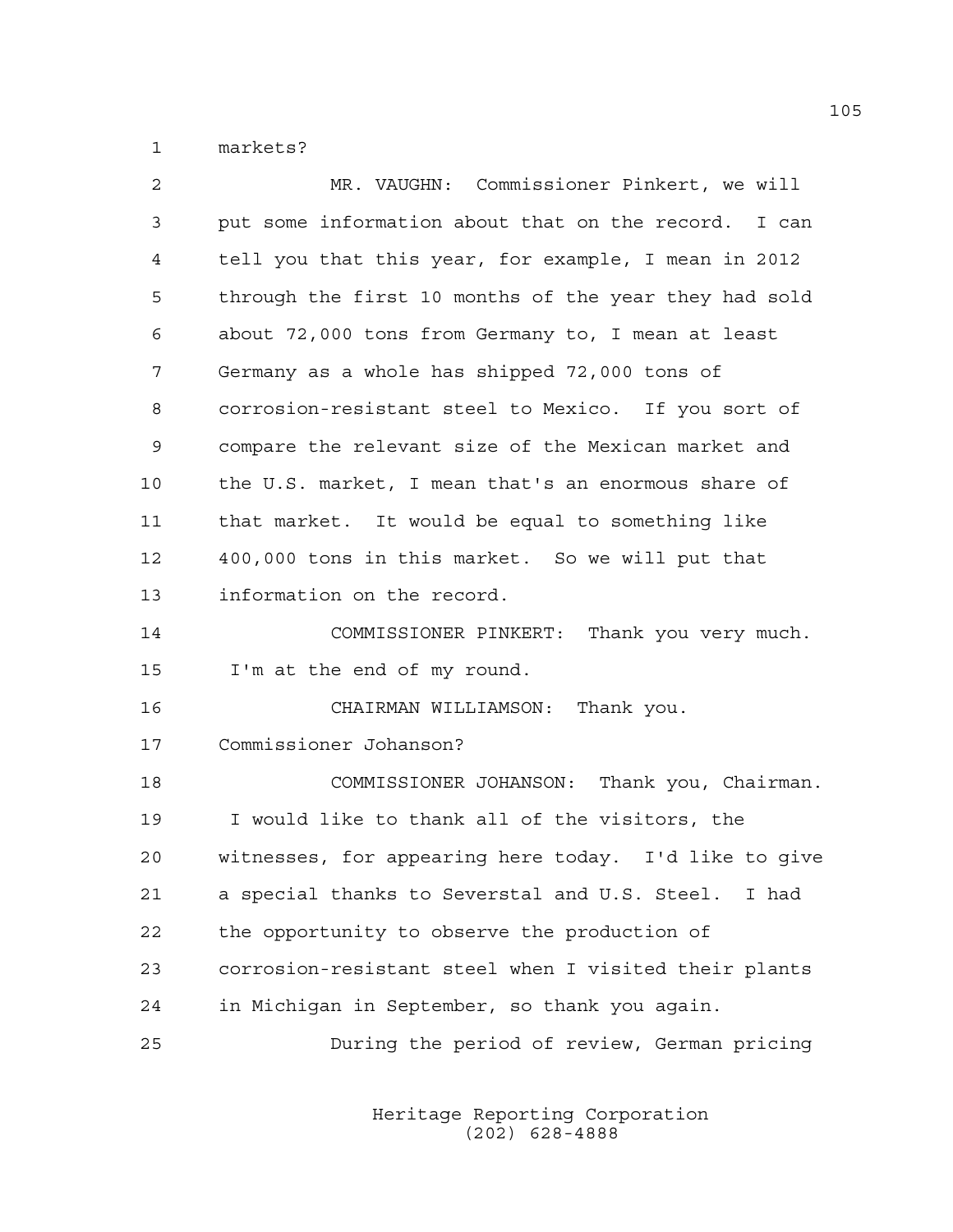1 products have oversold U.S. pricing products more than 2 they have undersold. What does that tell us about the 3 potential injury to U.S. producers from imported 4 German product? Mr. Hecht?

5 MR. HECHT: Jim Hecht. I'll start with it. 6 We really don't think it tells you anything when 7 you're operating in the context of an existing 8 antidumping order for the reasons we talked about 9 before, that order does impose discipline in terms of 10 fair pricing in this market, and I think it's far more 11 relevant to look at the experience without the 12 discipline of an order where there was the evidence of 13 underselling on the record. So I think you really 14 have to be careful when you look in the context of an 15 existing order.

16 Having said that, the Koreans have continued 17 to undersell even with the discipline of an order, 18 which we do think is relevant because it does show, 19 again, the aggressiveness in the market.

20 COMMISSIONER JOHANSON: Yes, Mr. Vaughn? 21 MR. VAUGHN: Mr. Stephen Vaughn. 22 COMMISSIONER JOHANSON: Yes. 23 MR. VAUGHN: If I could just comment on that 24 as well. I obviously agree with what Jim said. I'd 25 also like to point out that I think it's very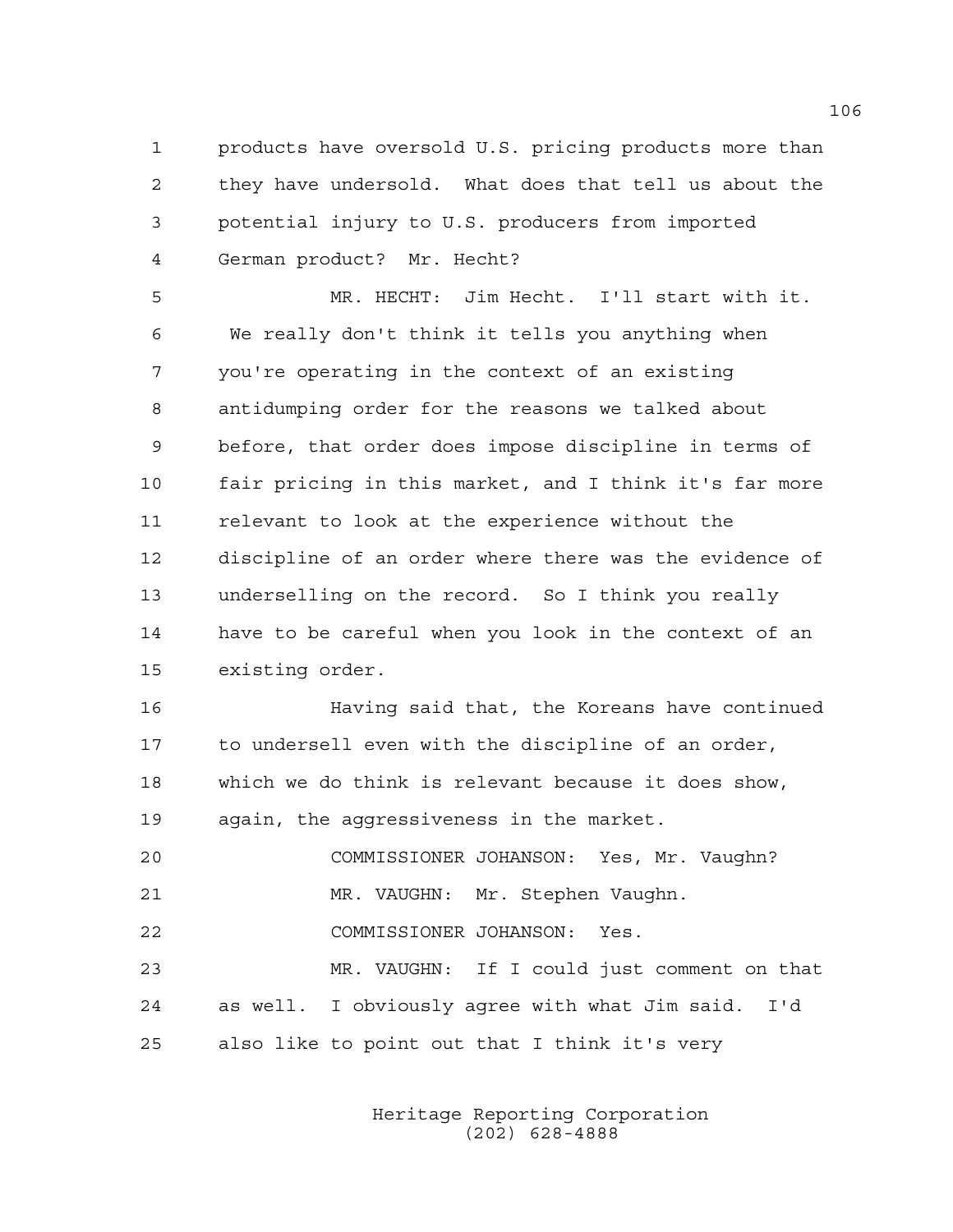1 important when you look at the situation, especially 2 with respect to ThyssenKrupp, they are in big trouble. 3 I mean they have lost a huge amount of money on this 4 situation in Alabama, they are under really strong 5 fire in the trade press, there are reports they may 6 even get out of the steel business in Europe, their 7 own home market is in terrible trouble, their nearest 8 traditional export markets to Europe are shrinking. 9 They need to move volume.

10 We've seen this time, and time and time 11 again in the steel industry. These mills are designed 12 to run 24/7, they have strong incentives to run them 13 as long as they can and to sell the tonnage for prices 14 that they can get, and I think that you're going to be 15 in a situation where they're under an incredible 16 pressure to generate volume, to generate sales, and in 17 order to get those sales they will become more 18 aggressive on price. We've seen that over, and over, 19 and over and over.

20 So I think for now, obviously they're 21 checked by the order, but, you know, once the order is 22 gone or if the order is gone, they will not have that 23 check on their behavior. I think that the Commission 24 has repeatedly found that in the context of a sheet 25 industry like this one, when the volumes come, to get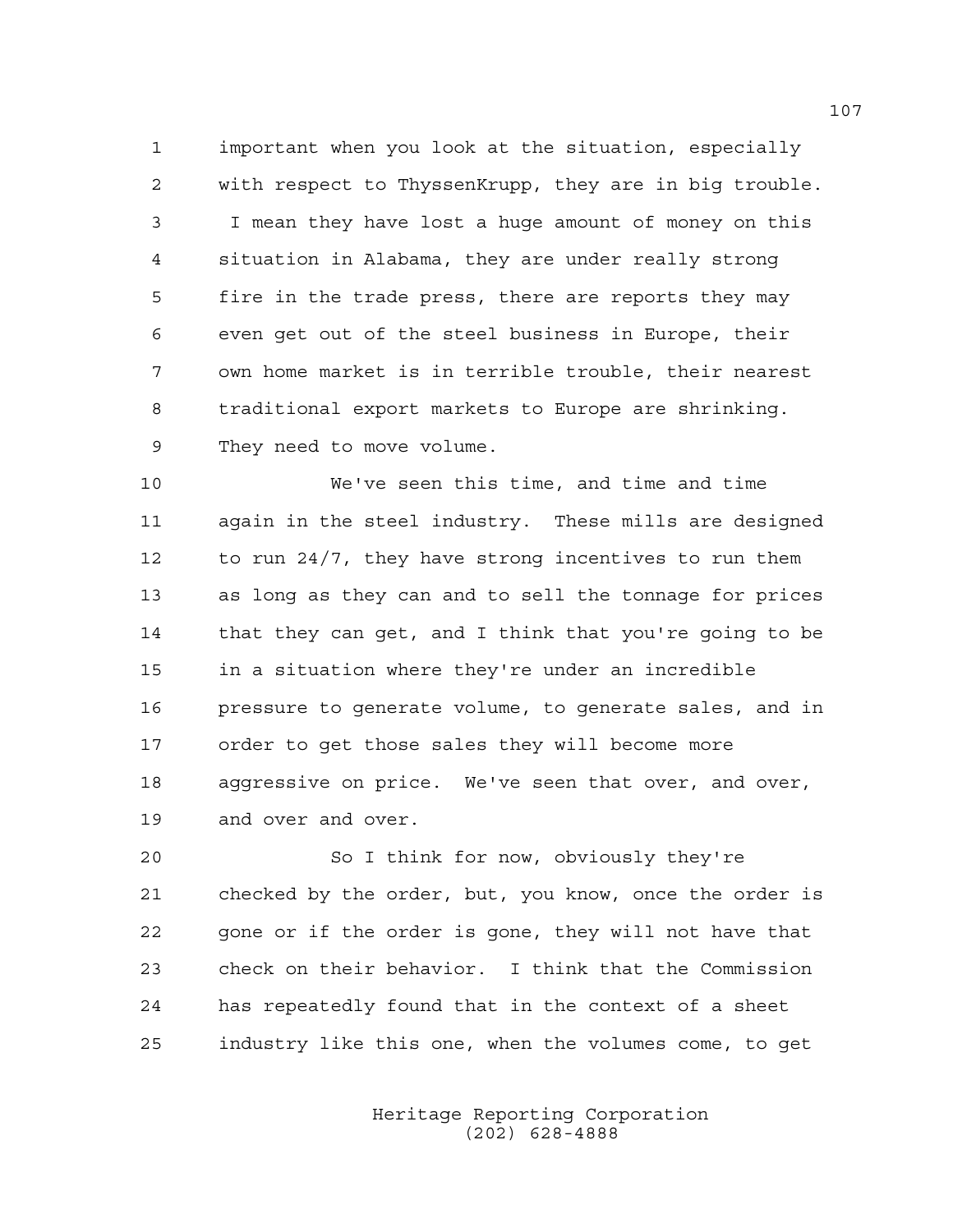1 those volumes, they have to compete on the basis of 2 price. You'll see underselling.

3 COMMISSIONER JOHANSON: Thank you. Mr. 4 Rosenthal?

5 MR. ROSENTHAL: Yes. Commissioner, I think 6 it's very important to have a firm understanding of 7 what the dumping margins do and don't do and how they 8 work. There was a discussion earlier about product 9 mix and how the Koreans and others are capable and 10 have been selling higher end products.

11 If you know anything about how the Commerce 12 Department works and dumping calculations work, you 13 know that smart Respondent counsel can minimize 14 dumping margins by having limited sales of higher 15 priced products. You get a lower dumping margin that 16 way. You may even be able to get revoked from the 17 dumping order after a few years of zero margins under 18 the old policy. It doesn't mean, and it doesn't tell 19 you anything about what the behavior will be if the 20 margins are no longer there or you're no longer 21 threatened with the discipline of an administrative 22 review.

23 So just because you have low margins or even 24 zero margins for a time because you've been able to 25 ship lower quantities of higher priced product does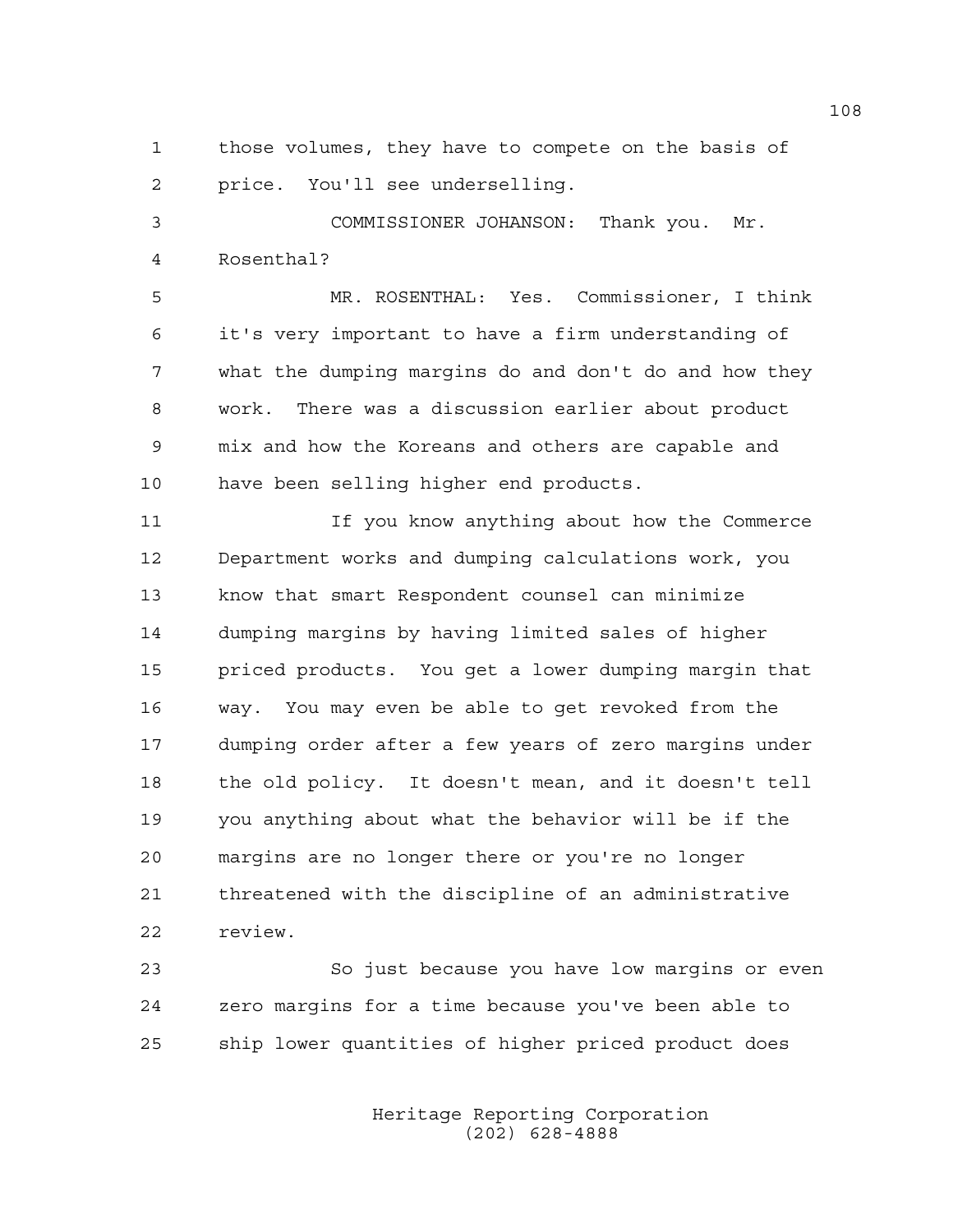1 not tell you what's going to happen if the order is 2 revoked. So please understand that as you analyze 3 future behavior. Again, what's going to happen if the 4 discipline is not there is what you need to focus on. 5 COMMISSIONER JOHANSON: Thank you. Ms. 6 Cannon?

7 MS. CANNON: Commissioner Johanson, I would 8 also refer you to pages D-22 and D-23 of the 9 prehearing report where there are summaries of 10 purchaser statements as to what would likely happen if 11 the order was revoked as to these two countries. I 12 can't refer to them in public other than to say that a 13 number of purchasers were pointing out that it was not 14 only the underselling, but it was the additional 15 supply expected in the market that was likely going to 16 drive prices down and affect contract negotiations. I 17 think that's a significant factor that the Commission 18 should consider when looking at the potential price 19 effects of imports from both Germany and Korea.

20 COMMISSIONER JOHANSON: Yes? I guess we 21 have time for maybe one more response.

22 MS. BECK: Commissioner Johanson, also I 23 would like to point out in the last sunset review, in 24 the determination it was specifically pointed out that 25 the underselling from Germany would cause price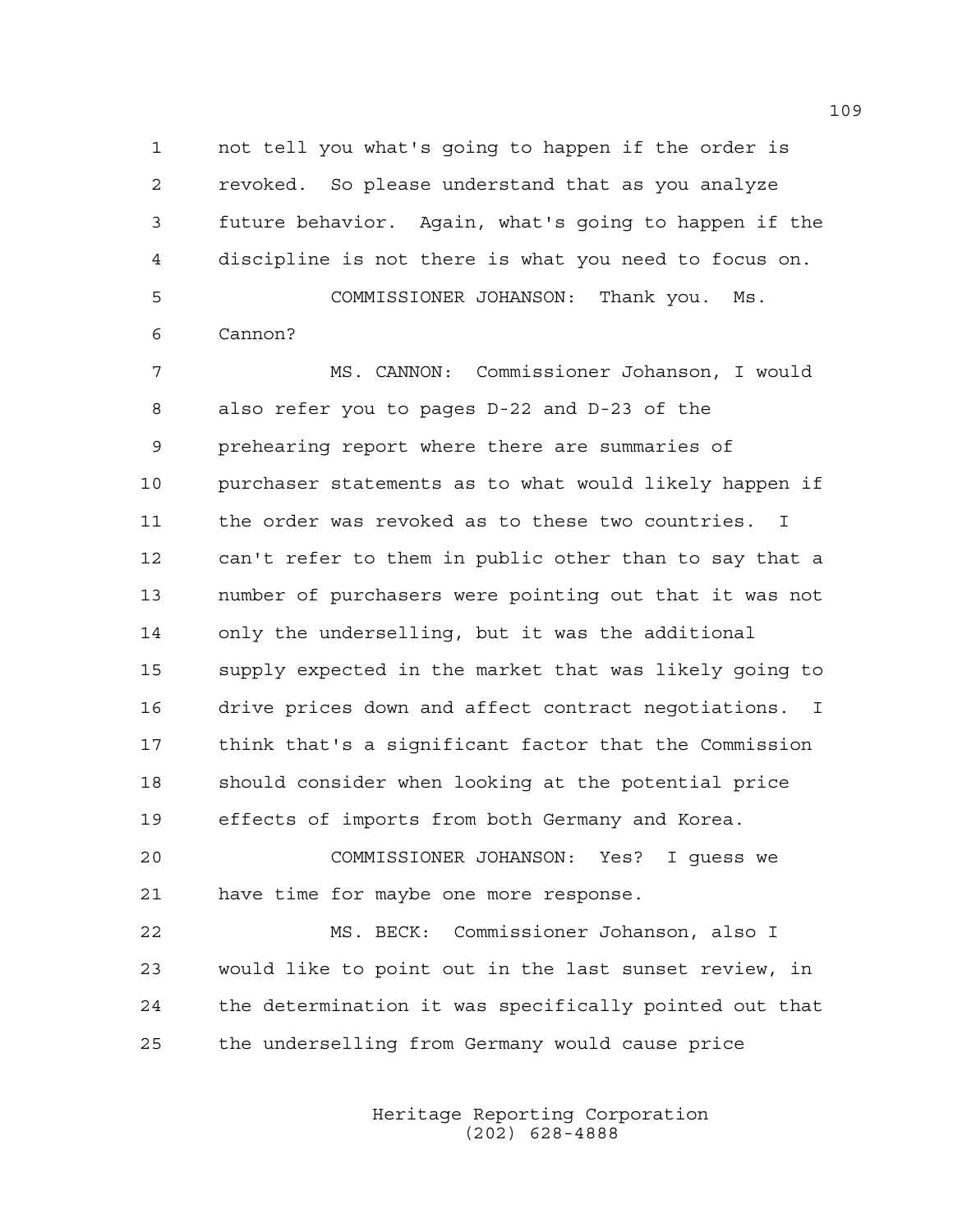1 suppression. The Commission found that the higher 2 prices in the U.S. market compared to third country 3 markets would permit German producers to undersell the 4 domestic industry and still obtain higher prices than 5 in alternate markets. I would just point out today 6 that is the case, that the prices here, in the U.S. 7 market, are higher than other third country markets. 8 COMMISSIONER JOHANSON: All right. I thank 9 you for your responses.

10 CHAIRMAN WILLIAMSON: Excuse me. Ms. Beck, 11 could you please identify yourself for the court 12 reporter.

13 MS. BECK: Yes. Gina Beck from Georgetown 14 Economic Services.

15 COMMISSIONER JOHANSON: All right. Mr. 16 Rosenthal, I'd like to follow up on the response you 17 just gave. Could you respond to the Thyssen argument 18 that its imports of core to the United States are high 19 end, high priced steel products produced under long-20 term contracts for specific automotive applications 21 and thus are not exactly commodities sold on the open 22 market.

23 MR. ROSENTHAL: That may all be true. It 24 doesn't mean that they are not dumped and wouldn't be 25 injurious to the domestic industry. You can satisfy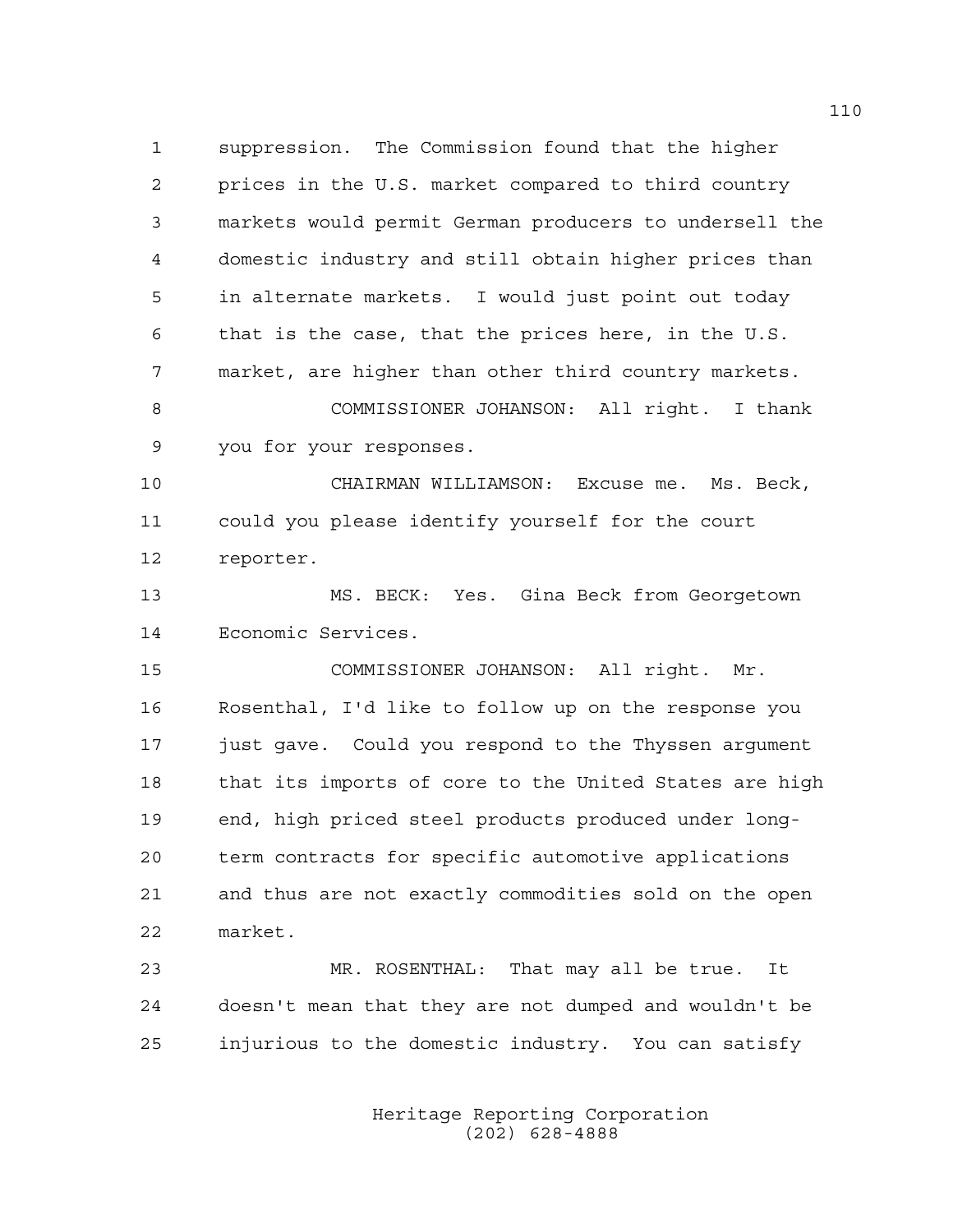1 all those conditions and take sales away from the U.S. 2 industry, and they've got every reason to do that 3 given what you've heard about the market conditions in 4 Germany and the opportunities there, compared to here.

5 MR. BLUME: Commissioner Johanson? 6 COMMISSIONER JOHANSON: Yes?

7 MR. BLUME: Rick Blume, Nucor. One of the 8 points that I would also add is that, you know, as 9 we've seen in the marketplace, ThyssenKrupp has 10 participated to a great extent in other markets, like 11 the construction market and some of these commodity 12 markets that they're referring to, and part of that 13 certainly is as they continue to qualify, and that is 14 a process that takes some time, but the reality is is 15 they're in the markets, and our belief is that even 16 once they sell the facility in Mobile, and again, in 17 light of the continued investment and distribution, 18 they're going to continue to participate in these 19 markets, they're not going to walk away from the 20 customers that they have built, and so it's a concern 21 that, and again, speaks to the need to keep these 22 orders in place.

23 MR. BARLOW: Mr. Commissioner, Gary Barlow 24 with AK Steel. I would just point out that even 25 though those parts may very well be high quality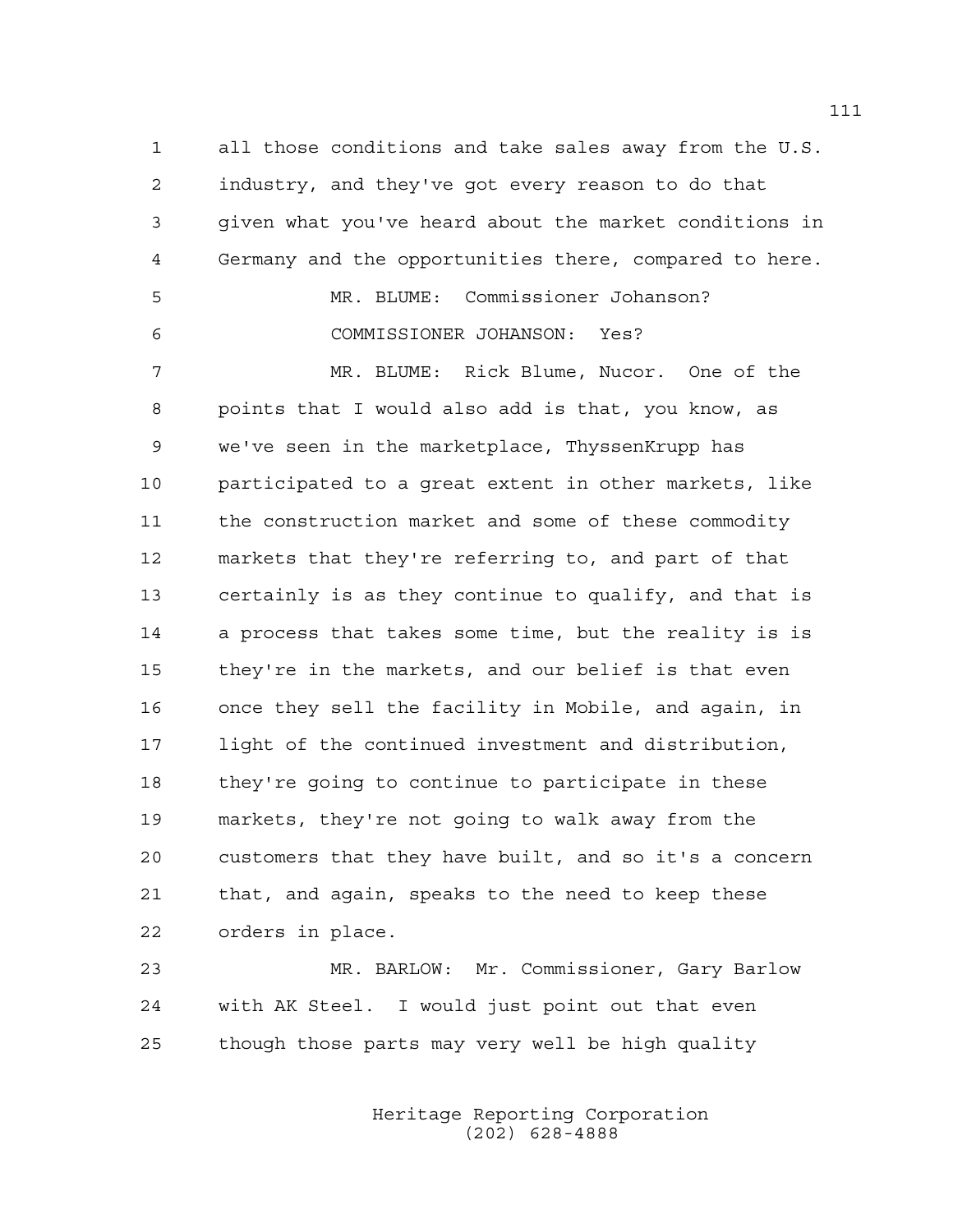1 technical type of product, those are the exact same 2 products that AK Steel produces. When quality is a 3 given, we're competing on a price basis now.

4 COMMISSIONER JOHANSON: All right. Thank 5 you for your responses. I guess I'm going to walk 6 down this path just a little bit more, once again 7 talking on Thyssen. Thyssen argues that in the future 8 it will be confined to EG products, which are 9 electrogalvanized products, a comparatively small, and 10 shrinking, market product segment, and that these 11 products are not strong substitutes for HDG products. 12 Could you all perhaps respond to that? Yes, Mr. 13 Scherrbaum?

14 MR. SCHERRBAUM: Yes. Joe Scherrbaum at 15 U.S. Steel. There's been talk for the last 20 years 16 that the EG market is shrinking considerably and we 17 really haven't seen it. It's shrunk a small amount of 18 a change by car companies to hot tip galvanized, but 19 we operate, as you know since you were there, a couple 20 electrogalvanized lines and they are operating today 21 at a pretty good clip, just at the same levels that 22 our hot dipped galvanized lines are.

23 MR. BARLOW: Gary Barlow with AK Steel. I 24 think ThyssenKrupp is talking out of both sides of 25 their mouth. The ThyssenKrupp Europe contends that

> Heritage Reporting Corporation (202) 628-4888

112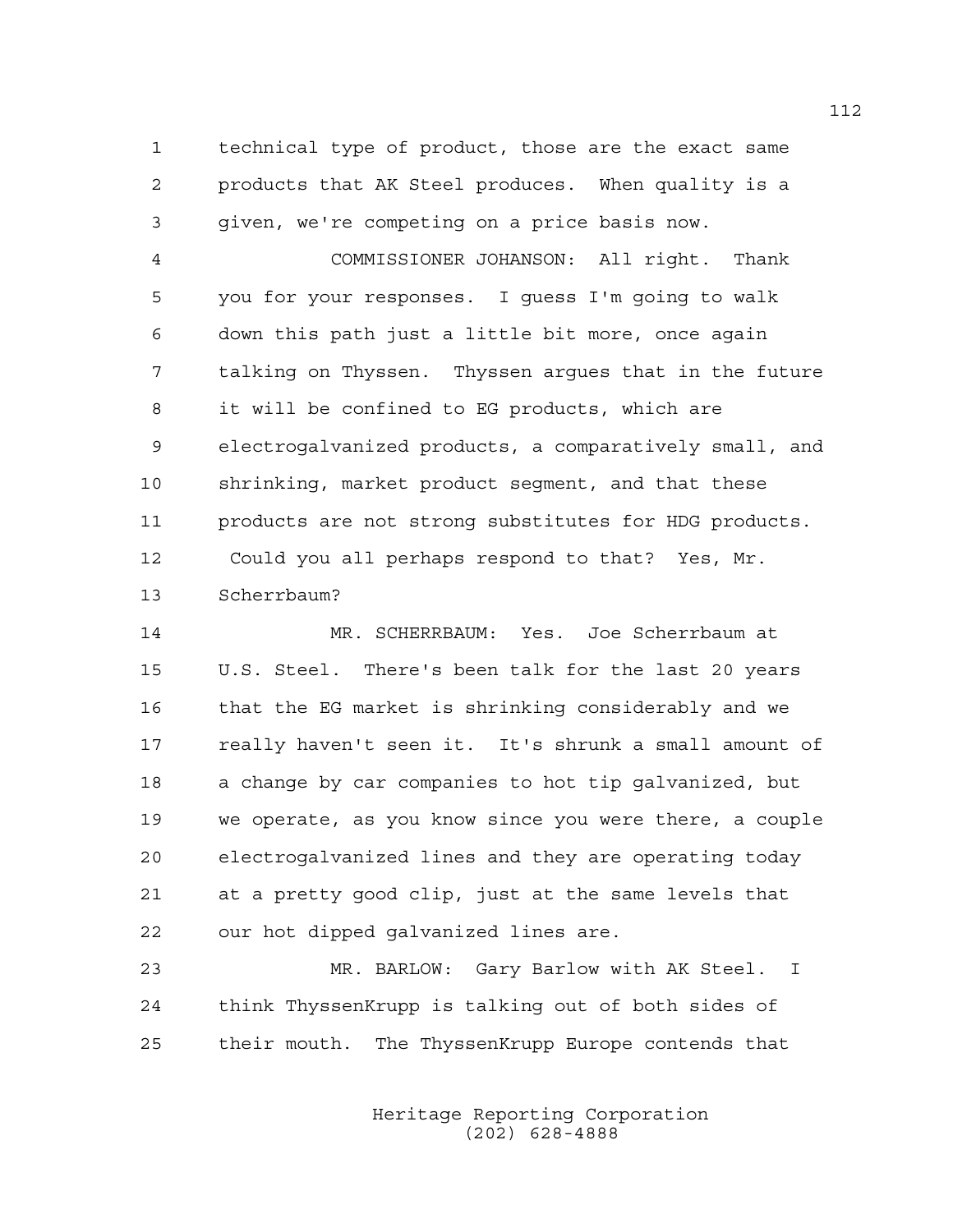1 all of the tonnage that they're bringing in are truly 2 prep tons to qualify the Alabama mill at the 3 automotive manufacturers.

4 The ThyssenKrupp Alabama mill does not have 5 an EG line, so therefore, it is inconsistent that, if 6 we believe that the EG product that Germany would be 7 bringing in would be substitutable for the hot dipped 8 product that Alabama will produce.

9 COMMISSIONER JOHANSON: Thank you.

10 MR. PRICE: Alan Price, Wiley Rein. More 11 importantly, that whole argument is premised on the 12 fact that TK would be producing hot dipped galvanized 13 product in the U.S. on a going forward basis. TK has 14 said at its investor presentations and every other 15 presentation that those facilities are being divested, 16 so the idea that it would just supply EG out of 17 Germany because that was not produced in the U.S. no 18 longer has the factual predicate that it was going to 19 supply hot dipped from the U.S.

20 COMMISSIONER JOHANSON: All right. Thank 21 you for your responses. My time is about to expire so 22 that will conclude my questions. I would like to 23 state, though, that my visits to the Severstal and 24 U.S. Steel plants in Michigan did, indeed, show me the 25 difference between, a very visual demonstration of the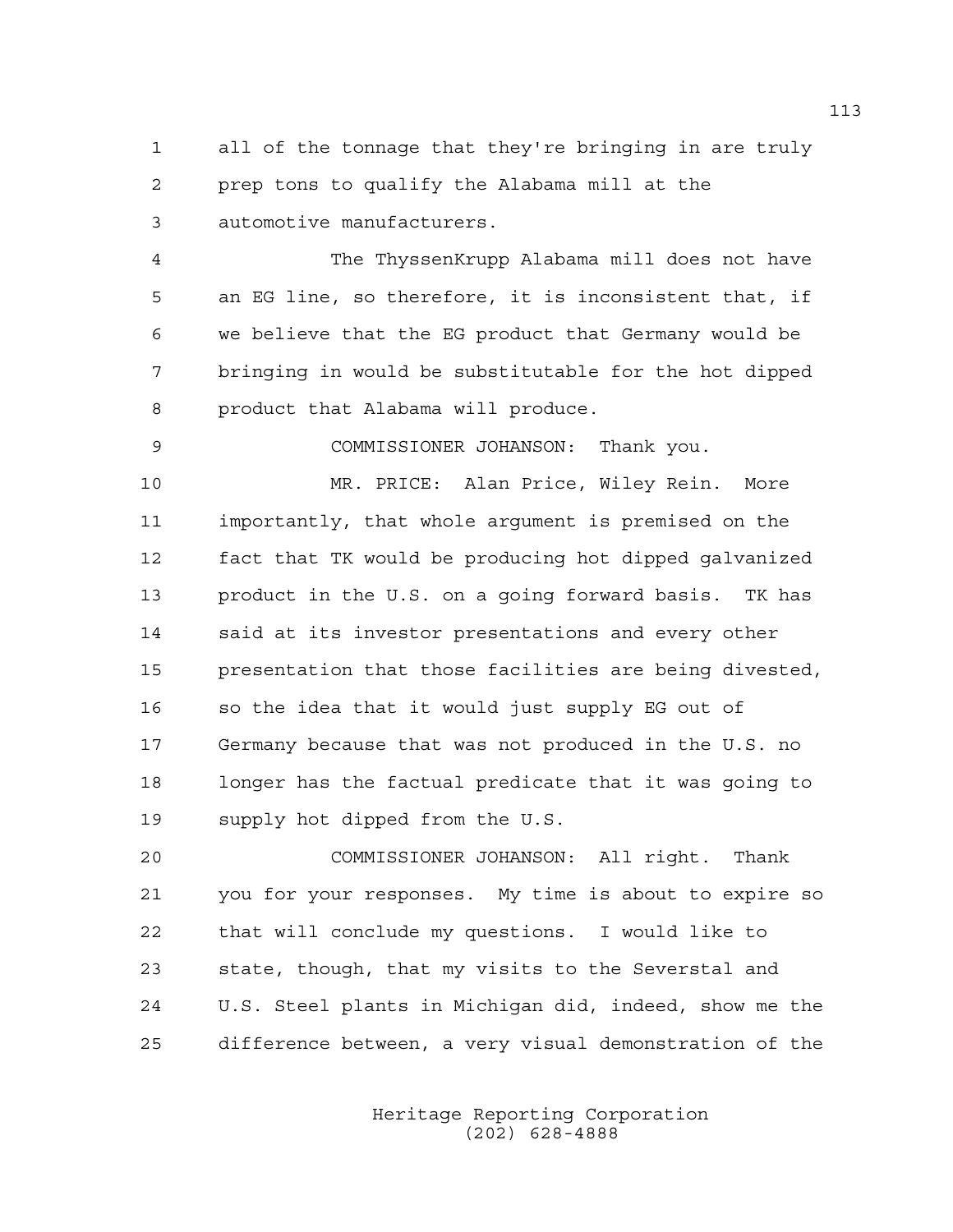1 differences between EG and HDG, so I did find the trip 2 quite useful. Thank you again.

3 CHAIRMAN WILLIAMSON: Thank you. 4 Commissioner Broadbent? 5 COMMISSIONER BROADBENT: Thank you. Let's 6 see. I had just some questions about exports. Your 7 exports are a positive part of the picture, I think, 8 that we've got, but you've been arguing that the U.S. 9 market is the most attractive market in the world for 10 corrosion-resistant steel in terms of price and I was 11 just trying to interpret why your aggregate unit 12 values for exports are so high compared to domestic 13 shipment prices. 14 MR. MULL: Dan Mull, ArcelorMittal. At 15 least for our company, it's a combination of our 16 exports are really strictly to Mexico, they're 17 automotive-related so those are high, and there's also 18 a freight composite that's probably in that price.

19 COMMISSIONER BROADBENT: How much of it is 20 freight, would you say?

21 MR. MULL: We can give that to you -- 22 COMMISSIONER BROADBENT: Yes. That would be 23 helpful.

24 MR. KOPF: This is Rob Kopf with U.S. Steel. 25 One of the things that need to be looked at are, for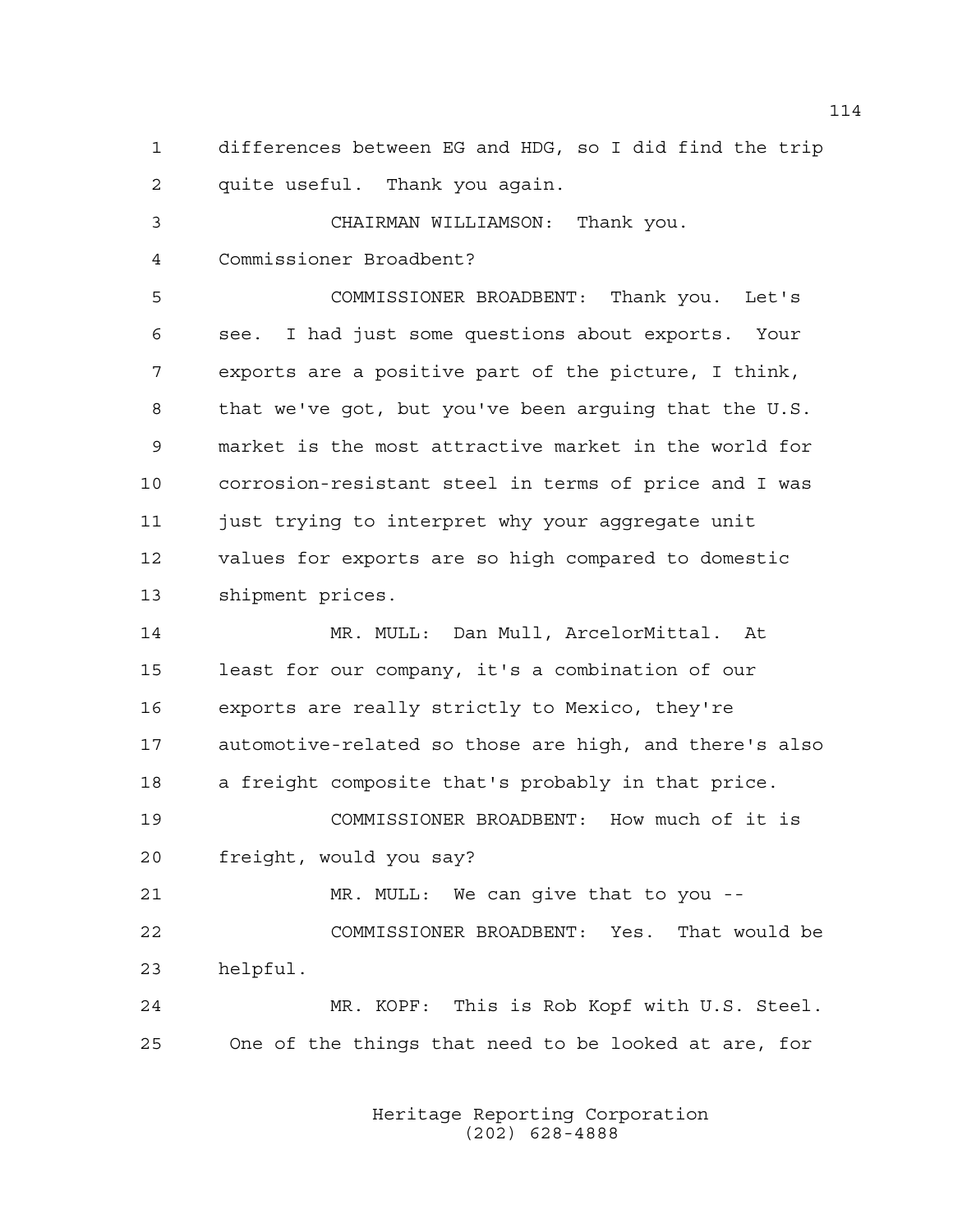1 example, shipments to Mexico. There is no 2 electrogalvanized production down in Mexico so there's 3 a need for that product down in Mexico by car 4 companies that are based both here, in the U.S., 5 headquartered in the U.S. but have production 6 facilities in, for example, Canada or Mexico. So 7 there's a need for that product down there. I would 8 argue that that is a product mix issue more than 9 anything else.

10 COMMISSIONER BROADBENT: There was another 11 one in the back. Anybody else? Okay.

12 MR. DICIANNI: This is Bob DiCianni from 13 ArcelorMittal. I was going to make the same point 14 that Dan Mull made that almost all of our exports are 15 automotive steel going down to Mexico and that's why 16 the value of them is so high compared to other 17 shipments.

18 COMMISSIONER BROADBENT: Okay. Thank you. 19 In their prehearing briefs, the Respondents made the 20 argument that comparing *X* mill prices for corrosion-21 resistant steel in the U.S. does not take into account 22 the transportation and logistical costs that factor 23 into prices. How do we kind of get a sense of how 24 much it costs to ship corrosion-resistant steel from 25 Germany or Korea? How much of the final product is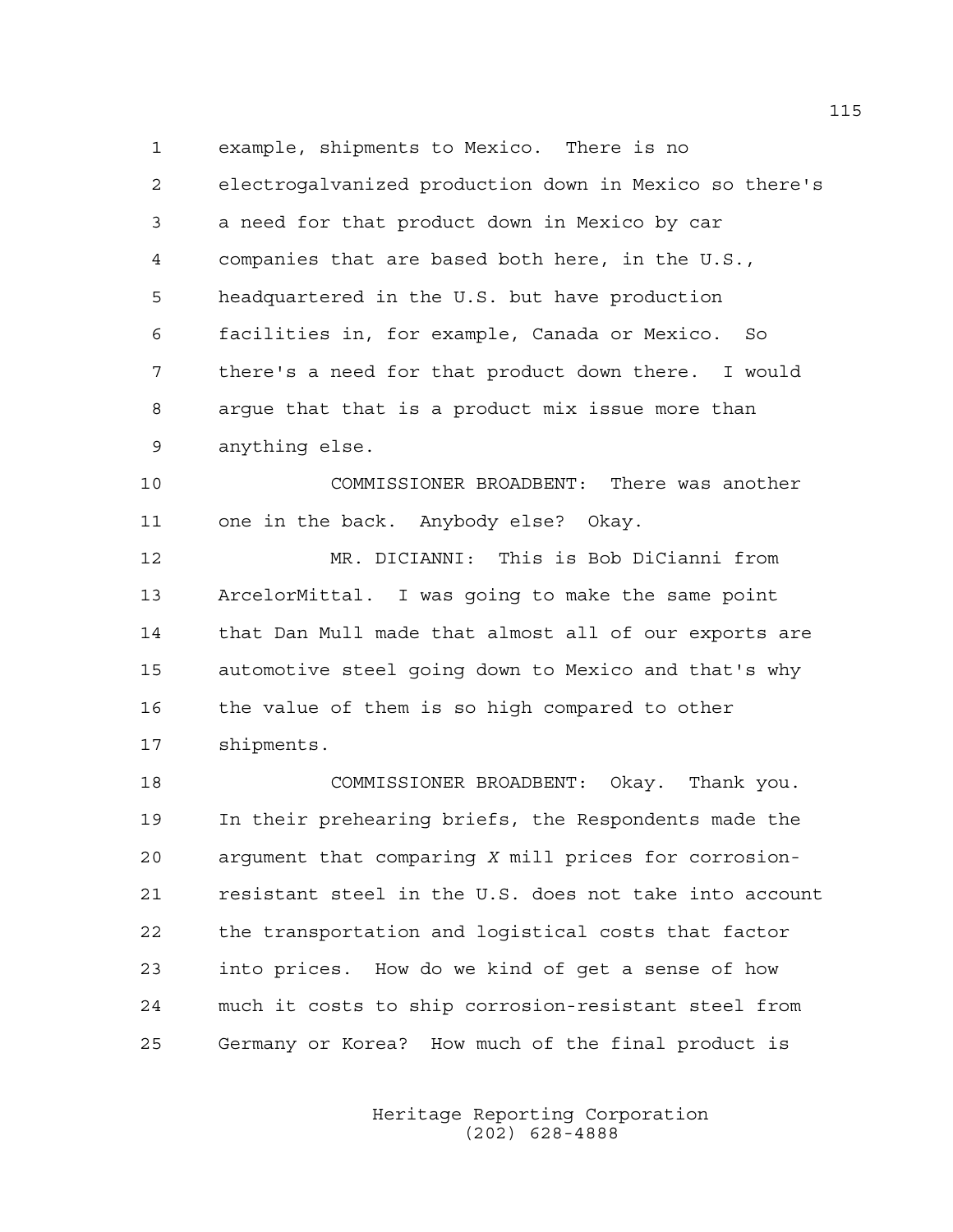1 transportation cost?

| 2  | MR. KOPF: Commissioner, this is Rob Kopf               |
|----|--------------------------------------------------------|
| 3  | with U.S. Steel. Transportation costs are a very       |
| 4  | difficult thing to get your arms around but I guess    |
| 5  | I'd like to just paint a very simple picture. If you   |
| 6  | were to produce corrosion-resistant steel in the upper |
| 7  | midwest, at one of our facilities up there, and        |
| 8  | attempt to ship it down into southern Texas, for       |
| 9  | example, there's a freight cost associated with that.  |
| 10 | The same corrosion-resistant steel could be            |
| 11 | produced in Europe, in Germany, shipped from a         |
| 12 | northern European port and actually delivered to       |
| 13 | southern Texas for less freight cost than it costs to  |
| 14 | get something on a truck or a railcar down into the    |
| 15 | southern United States.                                |
| 16 | So I know that the other side might argue              |
| 17 | that their freight costs are so significant that the   |
| 18 | delivered value of that product will be much higher    |
| 19 | than ours. As I recall in the slides, there was about  |
| 20 | \$100 differential. I would argue that in certain      |
| 21 | parts of the United States, that that \$100            |
| 22 | differential actually would increase rather than       |
| 23 | decrease when you add all the freight costs from       |
| 24 | Europe into the United States.                         |

25 MR. BARLOW: Ms. Commissioner?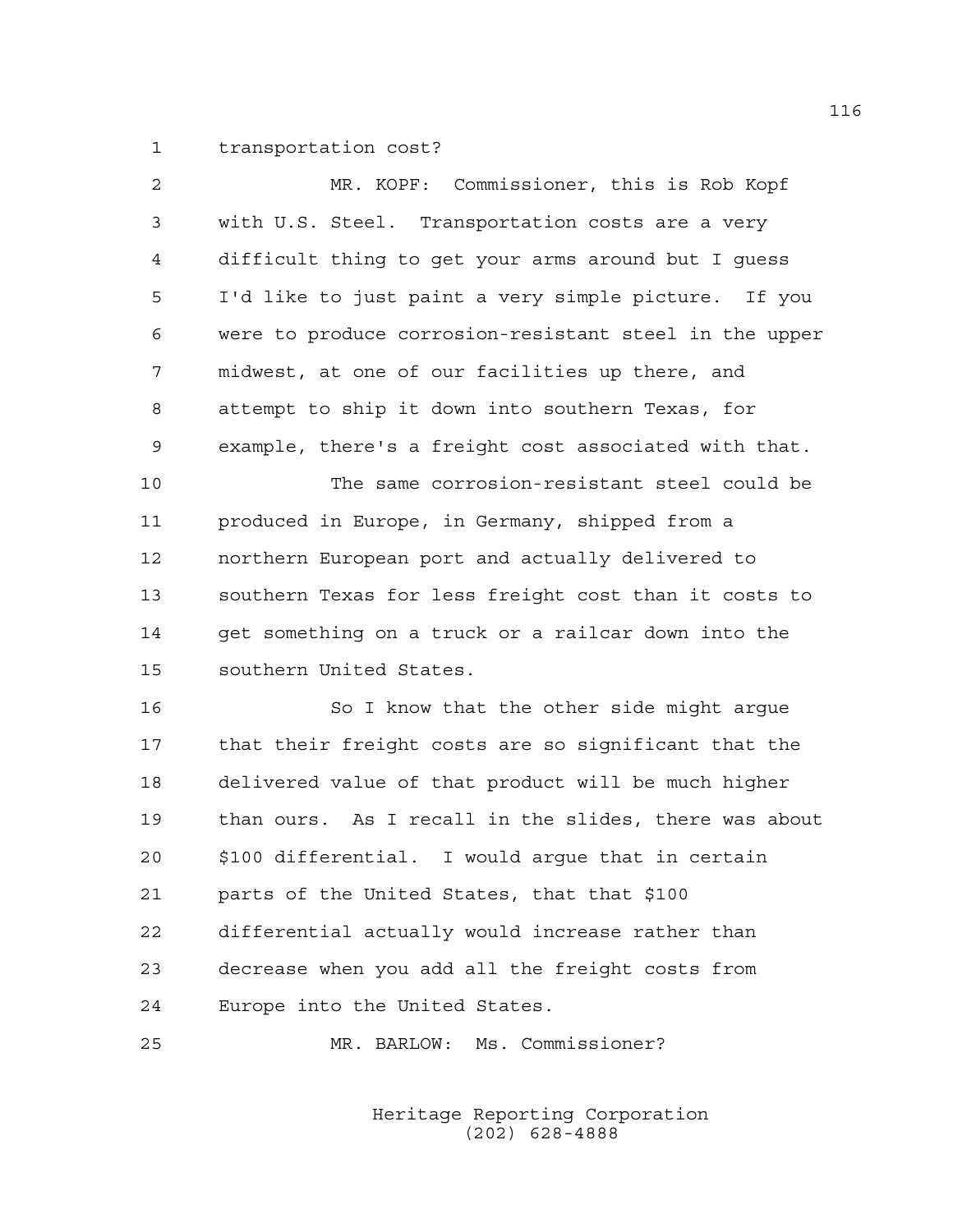1 COMMISSIONER BROADBENT: Yes? 2 MR. BARLOW: Ms. Commissioner, Gary Barlow 3 with AK Steel. I would also say that the motivation 4 for any steel mill to try to keep their coating lines 5 full far exceeds the cost of transportation to move it 6 from Europe or Korea into the United States. Our 7 competitors are willing to absorb those freight 8 expenses, raw material increases and anything else 9 just in order to cover a variable cost to try to 10 achieve 100 percent capacity utilization on their 11 coating lines. 12 COMMISSIONER BROADBENT: Yes. There was 13 somebody in the background there. 14 MR. DICIANNI: Robert DiCianni from 15 ArcelorMittal. One of the points I'd like to add is 16 that a lot of the steel mills in Germany and in Korea 17 were actually designed to export steel. They were 18 built on the ocean and exporting steel was a part of 19 their strategic plans from the very beginning. 20 The mills in the United States are generally 21 in the midwest and it's very difficult for us to ship 22 steel great distances. 23 COMMISSIONER BROADBENT: Okay. I think I'll 24 go on to the next question. Sorry. This is for 25 ArcelorMittal. You argued in your prehearing brief

> Heritage Reporting Corporation (202) 628-4888

117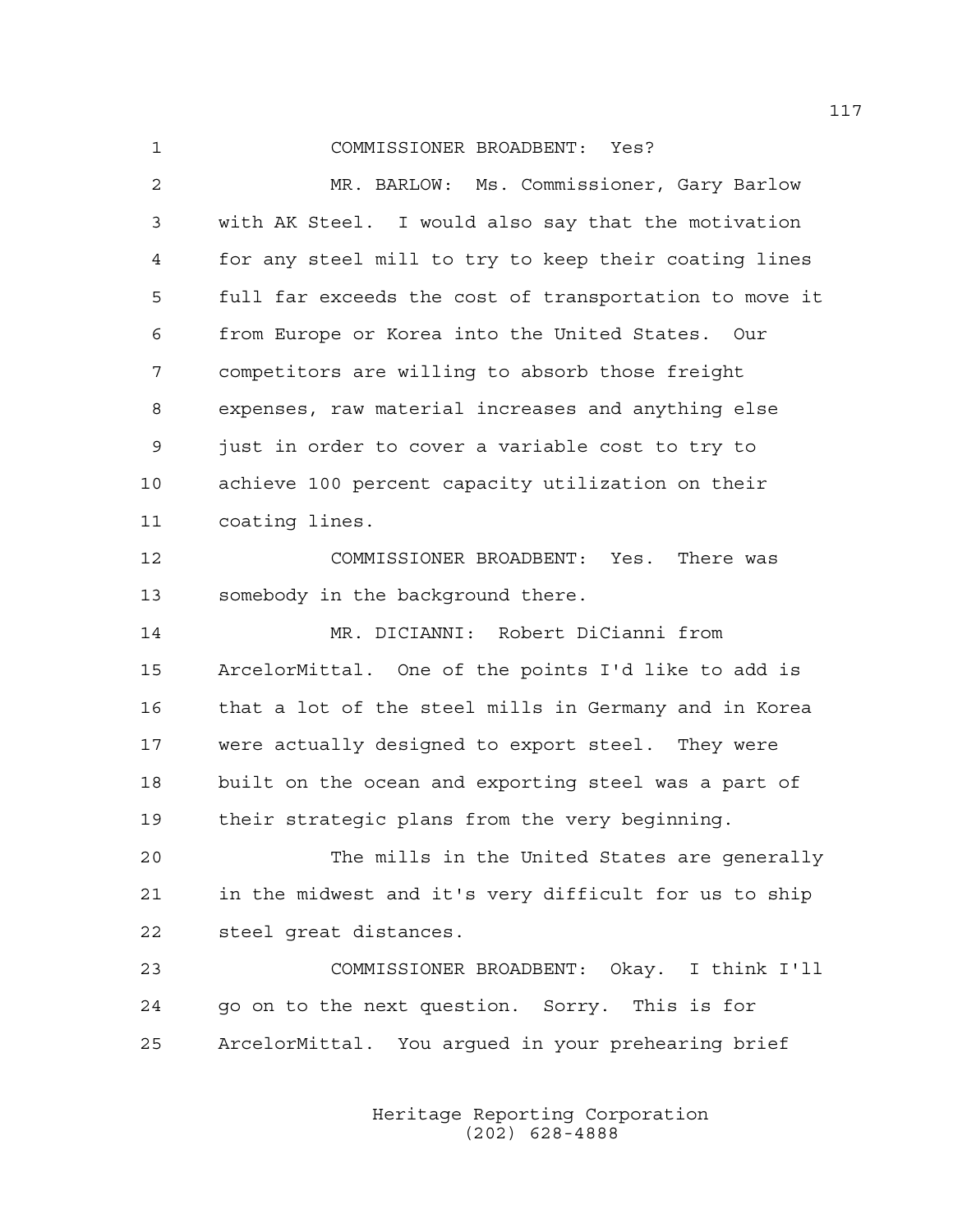1 that there was an overcapacity of corrosion-resistant 2 steel globally, and specifically, a lot of 3 overcapacity in Asia. When we looked at the responses 4 from the questionnaires, firms are generally expecting 5 that global demand will fluctuate and probably 6 increase through 2014, and they are, you know, 7 pointing to countries like China, South Korea and 8 India as really expanding consumption and the markets 9 growing pretty heftily there. 10 Can you, ArcelorMittal, give me your 11 expectations of what global demand will be in the next 12 few years for this product? 13 MR. MULL: We can certainly submit that, our 14 forecast for the future, after brief. Some of that we 15 would consider confidential. 16 COMMISSIONER BROADBENT: Are there sort of 17 independent analysts that you would point to that are 18 looking at these markets and projecting demand? 19 MR. MULL: Would you repeat -- 20 COMMISSIONER BROADBENT: Is there on the 21 record out there numbers that you could quote that 22 would be from an independent analyst? 23 MR. MULL: I mean there's many forecasts 24 that are there -- 25 COMMISSIONER BROADBENT: Right. Yes.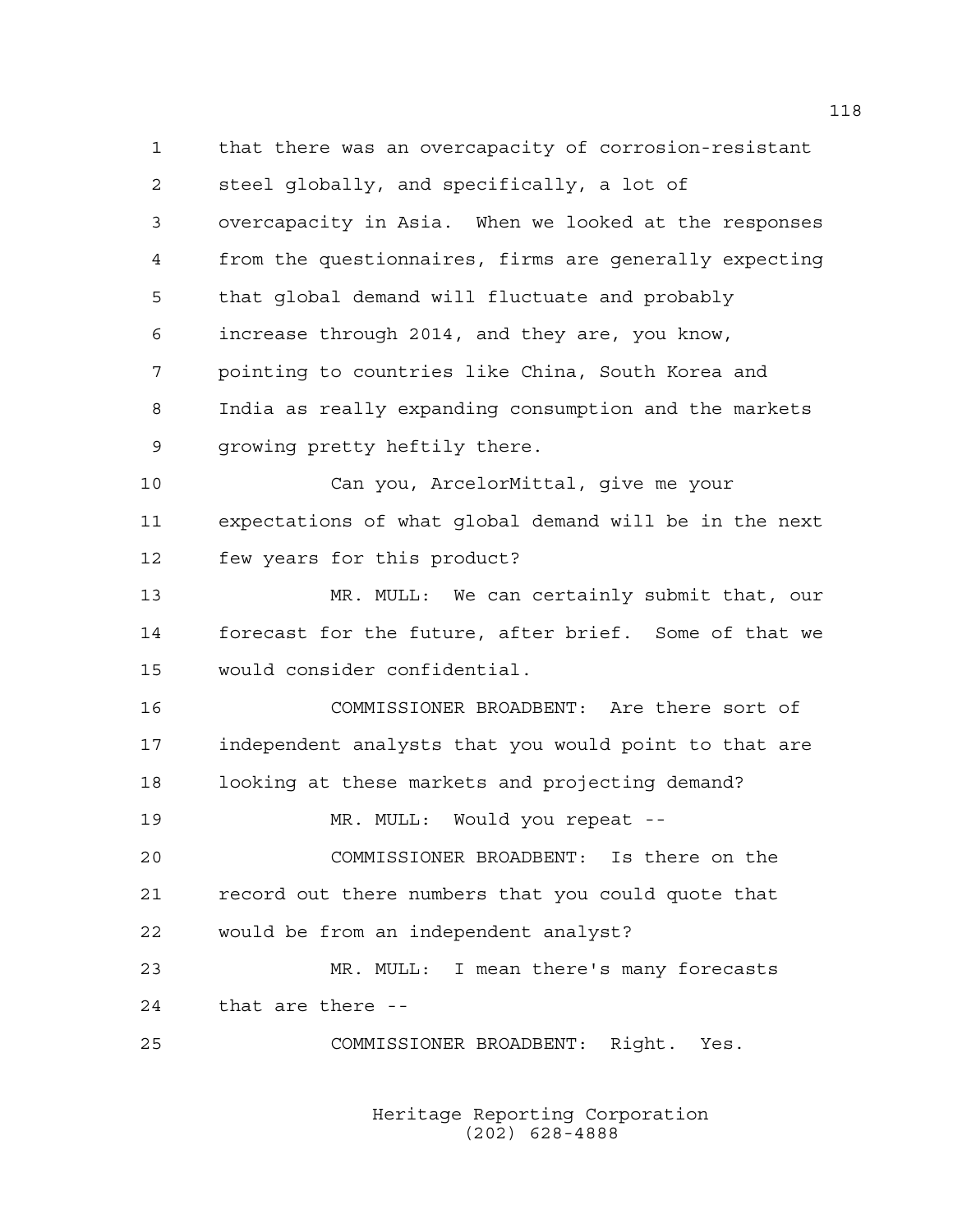1 MR. MULL: -- that you can look towards. We 2 still believe that there is a glut of capacity 3 globally and that the economies of the global world 4 are going to be slowly recovering, and it's, there 5 will be excess capacity globally through that 6 timeframe you're referencing. 7 COMMISSIONER BROADBENT: Okay. So you're 8 not seeing a large demand growth in Asia. 9 MR. MULL: Not to take up all the capacity, 10 no. I mean it's a supply/demand question. You know, 11 just because demand is going to be growing doesn't 12 mean it's going to grow to the point that supply is in 13 balance. 14 COMMISSIONER BROADBENT: Right. I'm just 15 trying to get a sense on what you're seeing for 16 demand. In the back there. 17 MR. BLUME: Rick Blume, Nucor. From Nucor's 18 perspective, as we look out and we look at forecasting 19 demand domestic and globally, the challenge we have is 20 certainly all of the considerations of the Chinese 21 economy, the European debt crisis, all of those 22 things, a lot of moving parts to that. 23 I can tell you one of the disappointing 24 things that we have seen is that since really the 25 Great Recession started, every year we started the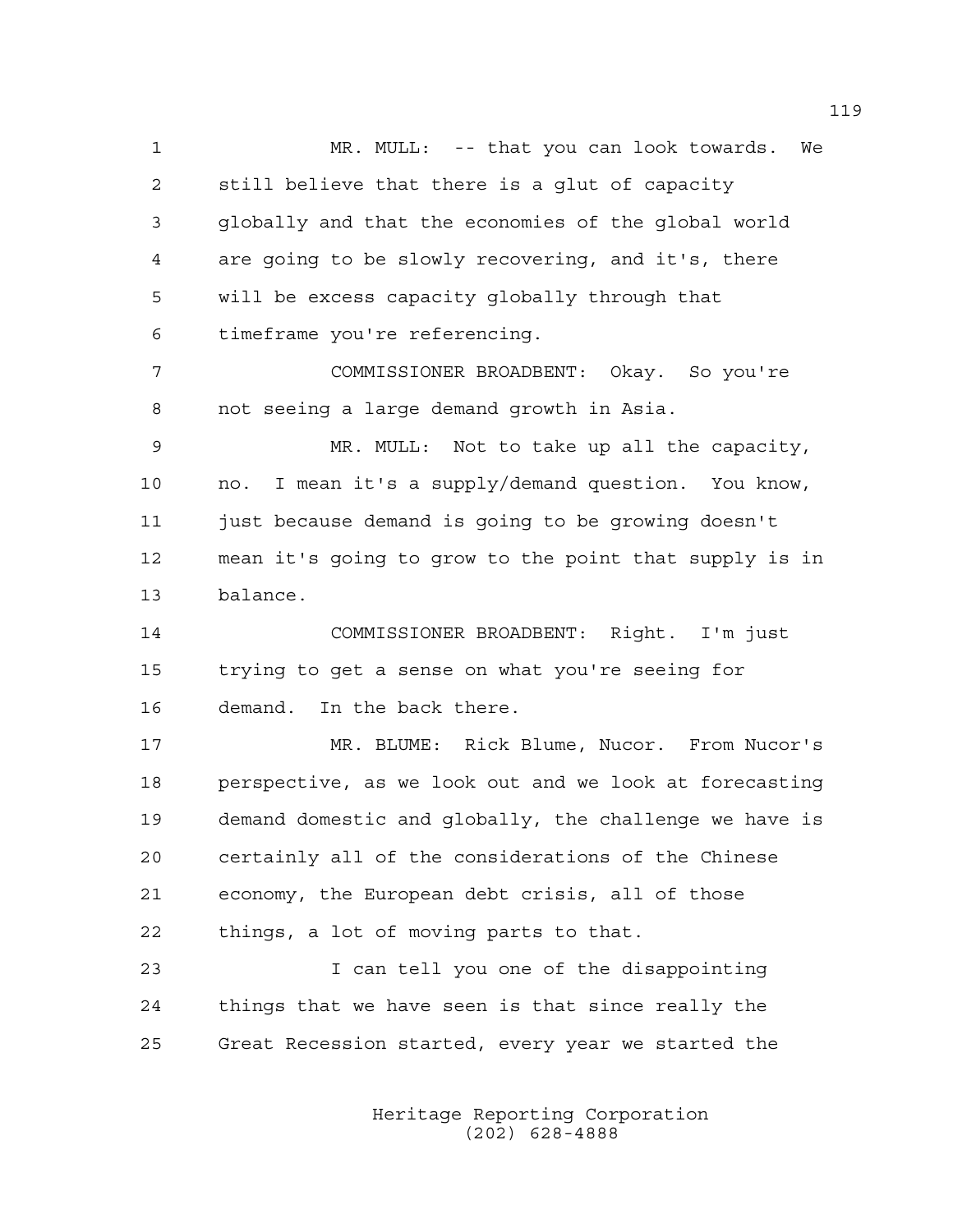1 year thinking that we could see at least some

2 improvement in demand, and, in fact, in the corrosion 3 industry, typically we would see an increase in the 4 first half, only to see the second half be very, very 5 disappointing in terms of year end results.

6 So, you know, from our perspective, and I 7 could tell you from forecasting within our company, 8 we've become very weary about having a beginning of 9 the year optimism about seeing demand, and really, we 10 don't see the fundamentals that suggest that demand is 11 going to improve either globally or here.

12 COMMISSIONER BROADBENT: Okay. This is a 13 question for Mr. Kegley from the United Steelworkers. 14 Really appreciate your participation here because of 15 how important the employment issues are. You all are 16 sort of, the workers are taking probably the brunt of 17 a lot of this restructuring and plant closing that's 18 been going on and it looks like you're doing a good 19 job on sort of accommodating. I know you all are 20 following what's going on with the ThyssenKrupp 21 facility in Alabama. What is the general speculation 22 about who will buy this plant?

23 MR. KEGLEY: Well, there's a lot of talk on 24 the shop floor, obviously. You know, we're probably 25 one of the newer mills in North America, our plant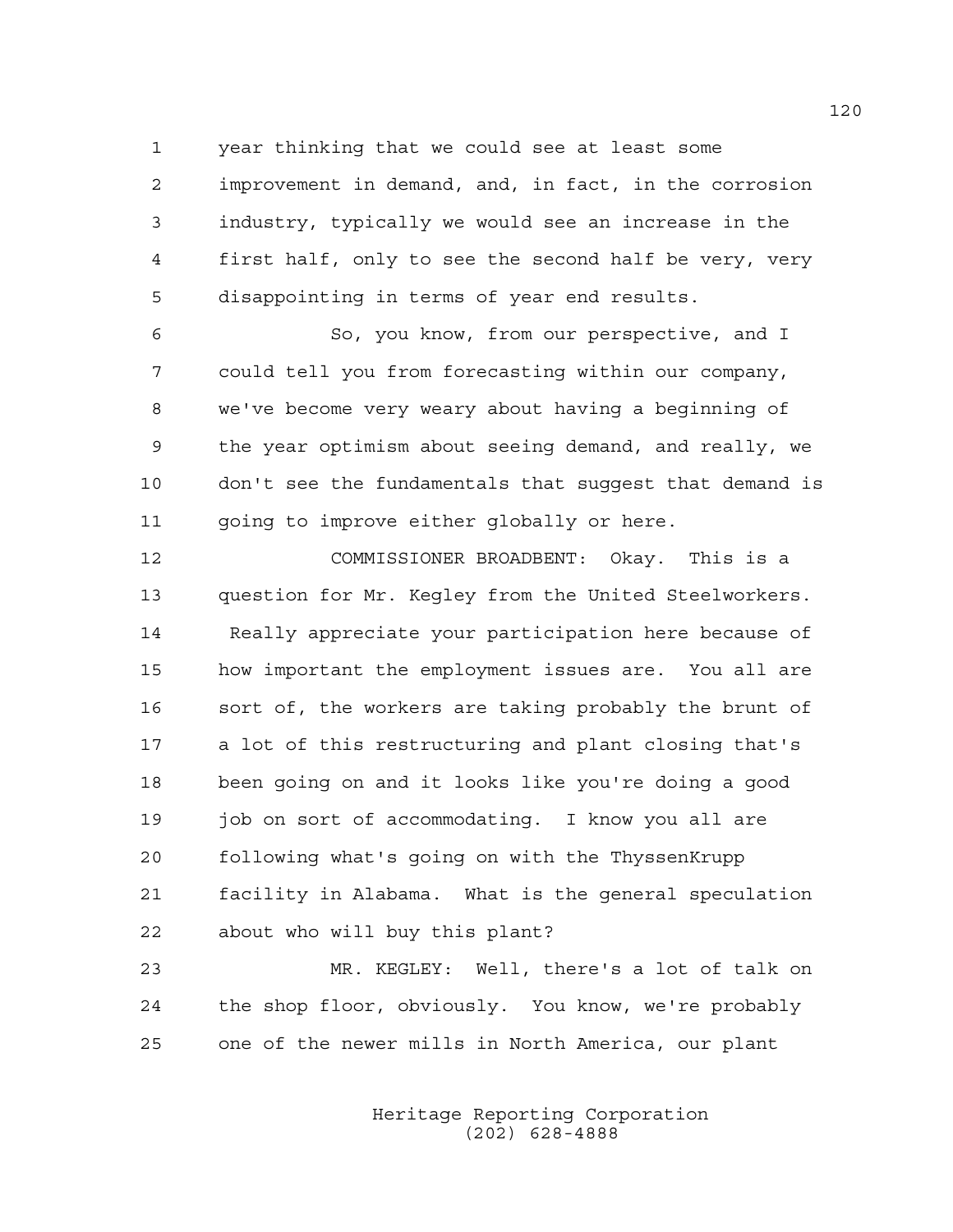1 being built in like '89, 1989.

2 COMMISSIONER BROADBENT: You're in 3 Pennsylvania? Sorry. 4 MR. KEGLEY: Indiana. 5 COMMISSIONER BROADBENT: Indiana. Excuse 6 me. 7 MR. KEGLEY: Yes. Yes. So we're a 8 relatively new mill ourselves. So I think there's a 9 lot of speculation on the floor of who's going to buy 10 it. I think there's a lot of concern that if a 11 competitor buys it it's going to be bad for us. 12 There's also concern that if ArcelorMittal buys it it 13 will be a concern to us because we're sort of the 14 crown jewel of the company right now and for us to 15 have some reservation about ThyssenKrupp tells me a 16 lot about people's concerns. 17 So we don't know who's going to buy it, but 18 we think somebody's going to buy it and that's going 19 to put a lot of pressure on us because the same 20 customers that Thyssen is going after with the new 21 plants are the ones that we're trying to get into as 22 well down south and are currently producing foreign as 23 well. So there's a lot of concern either way it goes.

24 If Thyssen were to be a successful company 25 and wouldn't be going through what they're going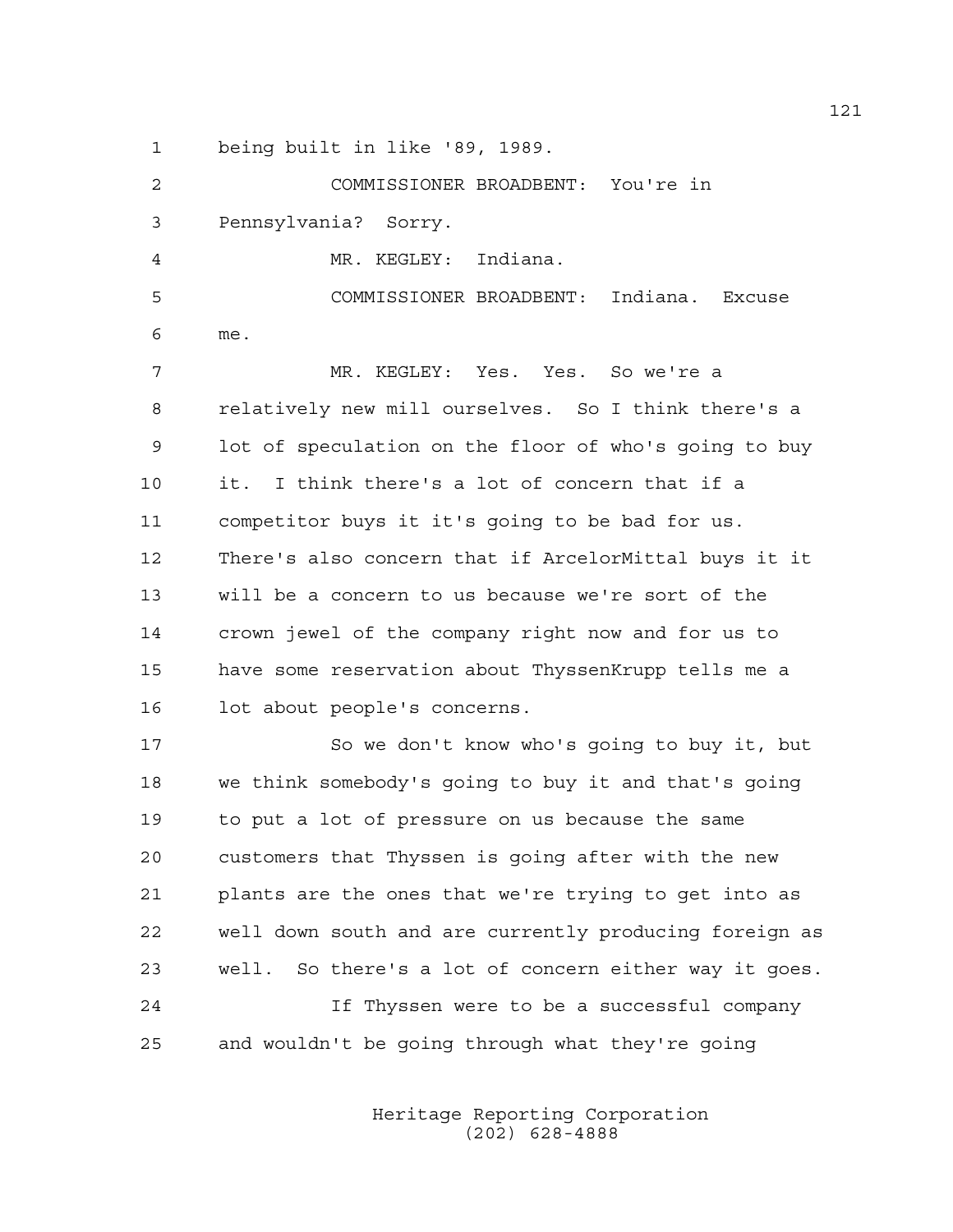1 through now is also a concern. So it's just a lot of 2 pressure for us where we're at because we're sort of 3 up in the midwest and we're trying to reach down into 4 some of those customers down south and we don't, I 5 mean nobody knows for sure who's going to get it, but 6 a lot of concern on the shop floor about that.

7 COMMISSIONER BROADBENT: Why don't you think 8 they could have made a go of that facility? What was 9 the problem?

10 MR. KEGLEY: I mean I don't know for sure 11 what the problem is. I think it was bad timing 12 obviously because with everything going on in the U.S. 13 industry. I mean, quickly, back in time, you 14 mentioned about all the sacrifices that the 15 steelworkers made. Thirty some companies shut down 16 between 1998 to mid-2003, '04. Tens of thousands of 17 steelworkers lost their job. We benefit from that 18 today.

19 So when Thyssen announced they're going to 20 build that plant, we thought that was a little unusual 21 because a lot of efforts went into consolidating 22 industry. Probably needed to be done back then 23 because there was a lot of competition for pricing and 24 things like that. So I think it did do the industry a 25 lot of good.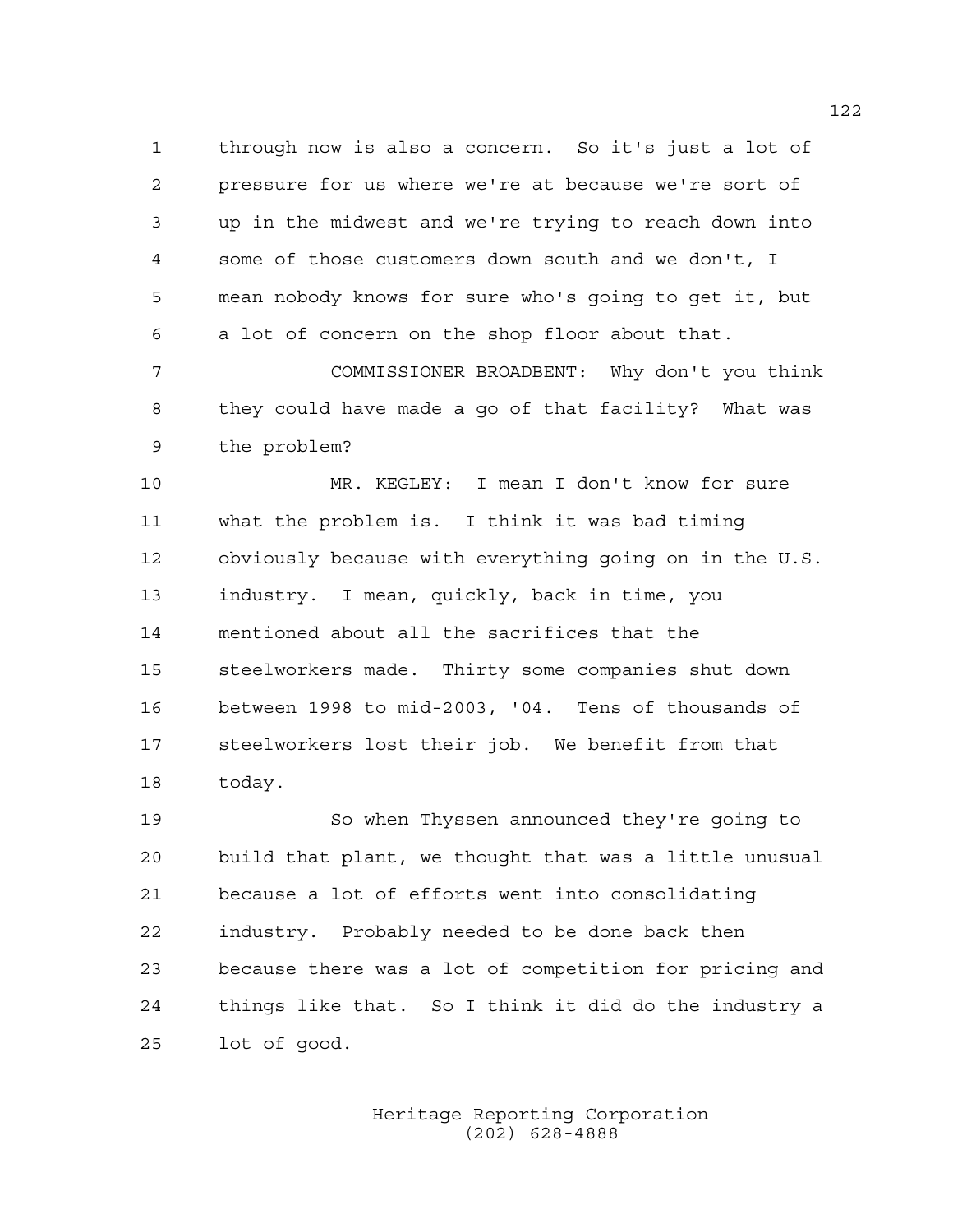1 So when Thyssen built a new plant down there 2 it was sort of unusual for us because just when the 3 industry got into a very solid position, now, all of a 4 sudden, there's a new player in the game which is 5 going to just kind of take us backwards in time a 6 little bit to have different issues around pricing and 7 things like that. So it was a little unusual that 8 they actually put that kind of investment down there. 9 COMMISSIONER BROADBENT: Okay. Thank you 10 very much. Appreciate.

11 CHAIRMAN WILLIAMSON: Okay. Thank you. Mr. 12 Kegley, staying with you, I was wondering if you could 13 comment, I don't know if there have been any recent 14 contract negotiations or new contracts or anything 15 like that that we should take into account in terms of 16 trends we're seeing with labor management relations in 17 the industry.

18 MR. KEGLEY: I'm sorry, Commissioner, can 19 you repeat that?

20 CHAIRMAN WILLIAMSON: Have there been any 21 recent contract negotiations or things that we should 22 be taking into account as it might affect our 23 assessment of the industry and also the impact on 24 workers?

25 MR. KEGLEY: Yes. I think again I think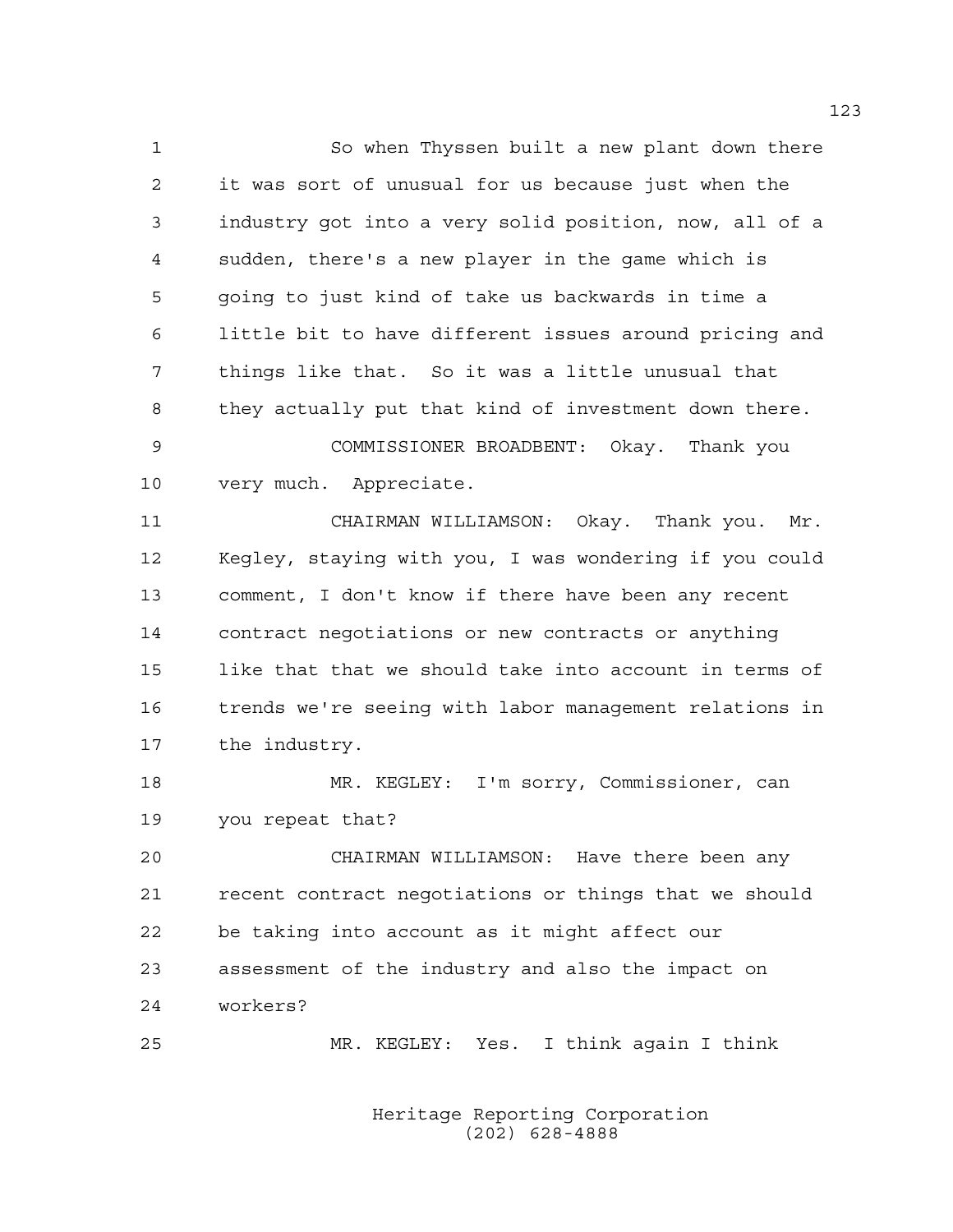1 you'd have to go back a bit in time to the 2004, 2005 2 negotiation which I was a part of when actually at the 3 time ArcelorMittal merged or purchased ISG, which was 4 a conglomeration of a bunch of bankrupt companies, so 5 if you go back in time to what we did in '05, it was 6 paramount to where we're at in 2012. We went from 7 things like 35 to 40 job classes in 2004, 2005 down to 8 four and five. Our incentive plans were greatly 9 changed, to the point where rather than focused on 10 tonnage it was focused on quality throughput, on-time 11 delivery.

12 A lot of components went into the incentive 13 plans in '04 and '05 that were necessary changes but 14 were not easy for some of the older plants to get 15 accustomed to. Even though our plant had been doing 16 that for years, it was a big change, so what we did in 17 2012 was sort of build on those changes that were done 18 in 2004 and 2005, more shops for flexibility. We sort 19 of blended the lines between production and 20 maintenance even a bit more so that there was more 21 shops for flexibility. People weren't so in tune with 22 just having one. This is not my job. It's all of our 23 job. It's all of our job to be successful. So a lot 24 of that took place.

25 We obviously looked at things around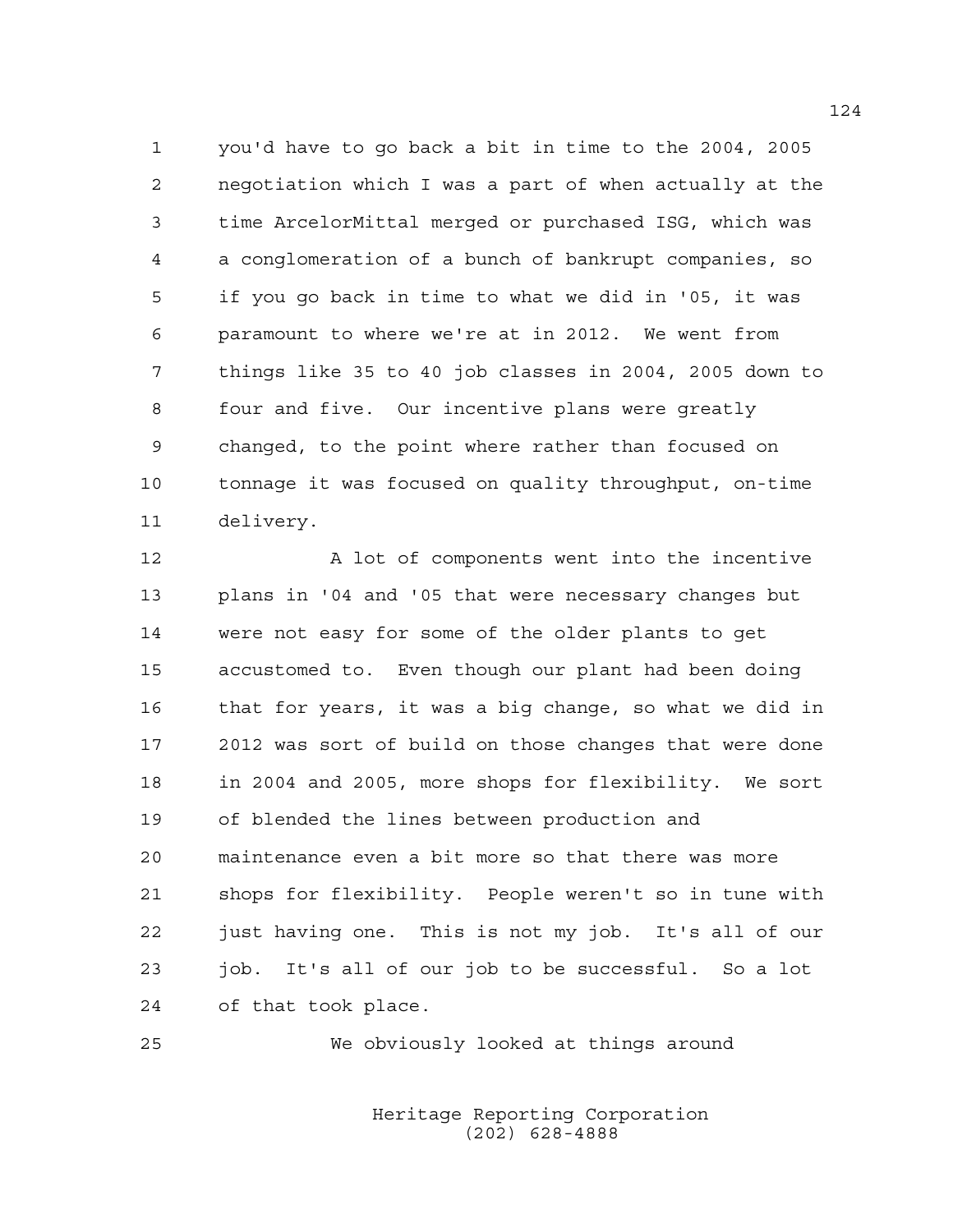1 training for new steel workers, which is a big deal 2 for us. As I said in my statement, one of the things 3 that I've seen over the years is that guys are putting 4 off retirement for years because of the uncertainty 5 around whether their pension is going to be there, 6 around retired healthcare, so what we're seeing now is 7 that we're going to have a compressed window for 8 retirement and both the company and the union 9 recognize that need to address the future of steel 10 workers, so we're starting a program called Steel 11 Workers of the Future, and I think it's a joint effort 12 to try to transition our older workforce into the new 13 generation of steel workers, and both the company and 14 the union are on board with that.

15 And there's also a big focus on safety that 16 we had during these last negotiations, but more than 17 that, I think we both entered these negotiations in 18 2012 with 2009 very fresh in our mind. So while we 19 wouldn't call this a concessionary contract we 20 certainly think it was a common-sense approach. You 21 know, we looked at a practical approach to these 22 negotiations. Everybody in our plant and the other 23 plants did not want to have a redo of 2009. So I 24 think we understood that going into that thing. I 25 think both parties at the end of the day got a very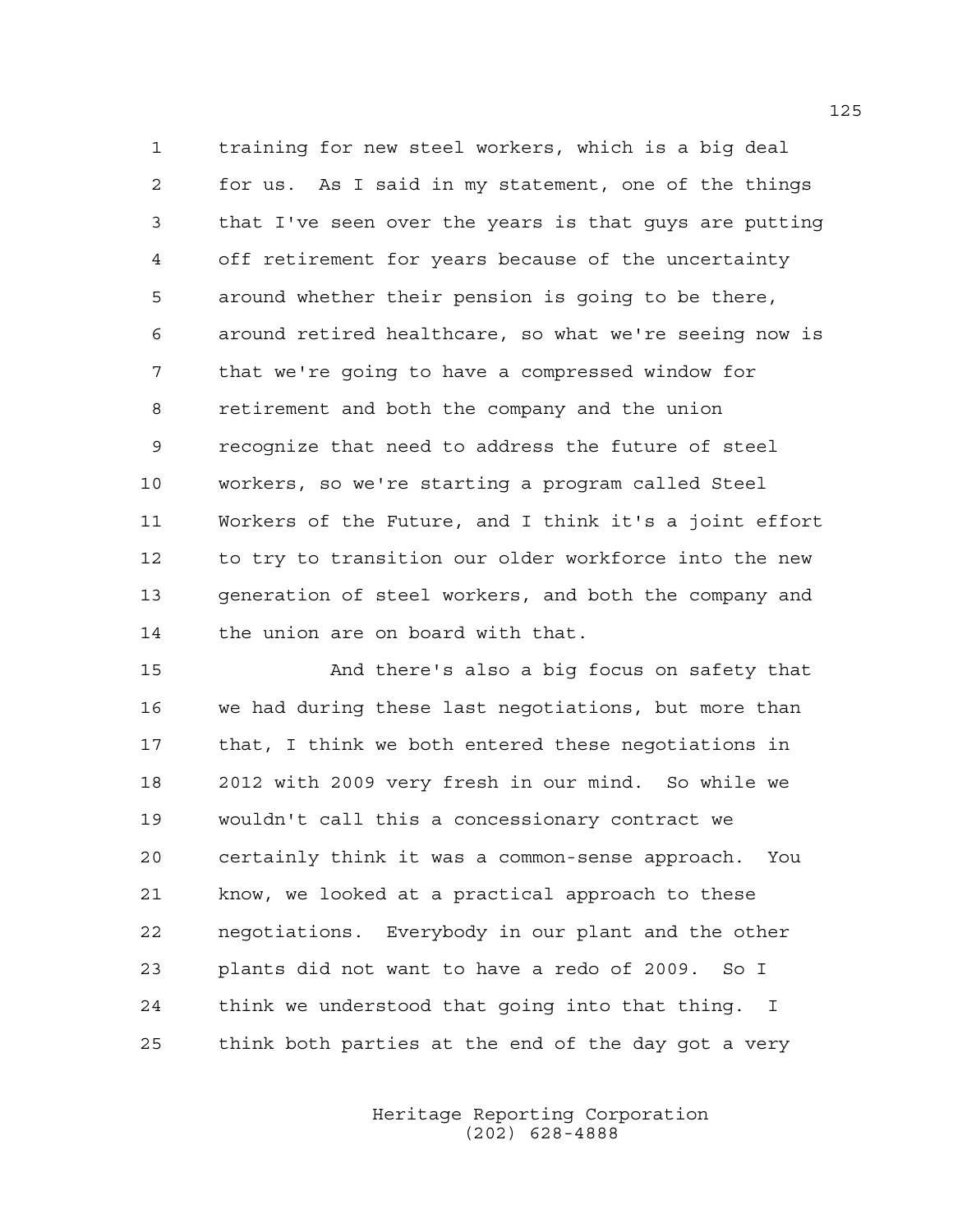1 acceptable contract and it set us up well for 2015. 2 We have some big issues around OPEB that some of the 3 other companies may not have and a lot of our 4 competitors do not have. 5 CHAIRMAN WILLIAMSON: Around what?

6 MR. KEGLEY: OPEB, Other PostEmployment 7 Benefits. I'm sorry. I learned that very well this 8 last time around.

9 CHAIRMAN WILLIAMSON: Okay.

10 MR. KEGLEY: But we have some huge issues 11 around that, you know, and I think we've set the 12 groundwork to sort of set that stuff aside moving 13 forward. Obviously healthcare is a rising concern for 14 everybody. We took some major steps towards 15 minimizing the increases in that area and we took some 16 steps for preventative care and wellness, things like 17 that, to lower the costs on the company in terms of 18 healthcare, which is a growing burden that the company 19 has, and it's our future as well.

20 So we took a lot of major steps towards 21 lowering our overall employment costs, which was a 22 complete strategy throughout both sides of the 23 negotiations. We don't want to repeat what happened 24 in the late '90s or what happened in '09, so we want 25 to be very upfront about that and try to correct that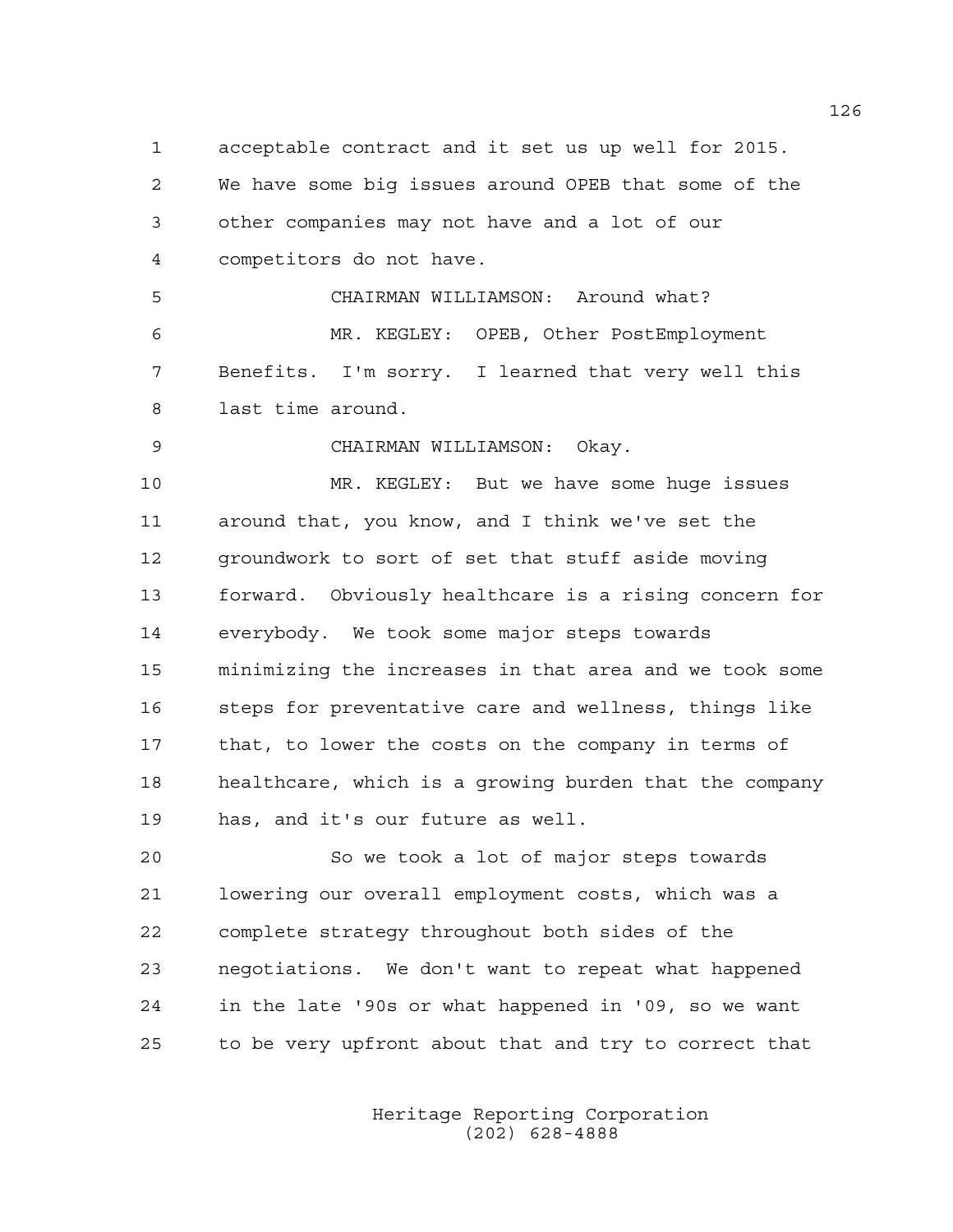1 stuff.

| 2  | CHAIRMAN WILLIAMSON: And going forward,                |
|----|--------------------------------------------------------|
| 3  | this discussion we have on whether or not to extend    |
| 4  | these orders, what in fact might that have on the      |
| 5  | completion of these plans or fulfilling those plans?   |
| 6  | MR. KEGLEY: Well, I've been thinking a lot             |
| 7  | about this because I thought maybe you'd ask something |
| 8  | about that with me, but I was first president of my    |
| 9  | plant back in 1984. I was barely 30 years old, and my  |
| 10 | focus back then was on trying to get the old guys and  |
| 11 | old gals pensions and get them on their way. You       |
| 12 | know, I'm the young guy.                               |
| 13 | CHAIRMAN WILLIAMSON: You said move over so             |
| 14 | I can move up.                                         |
| 15 | MR. KEGLEY: Right, exactly. So that was my             |
| 16 | entire focus. I didn't have kids back then. But now    |
| 17 | turn the clock down to 2012, those old guys and gals   |
| 18 | are still there but now I've got their kids that I'm   |
| 19 | worried about.                                         |
| 20 | Their kids, you know, there's a big emphasis           |
| 21 | to get their kids employed there. As you know, the     |
| 22 | job market's not really easy out there. So not only    |
| 23 | am I worried about them retiring with a good pension   |
| 24 | with healthcare, I'm worried about their kids having a |
| 25 | long-term employment opportunity and having a career   |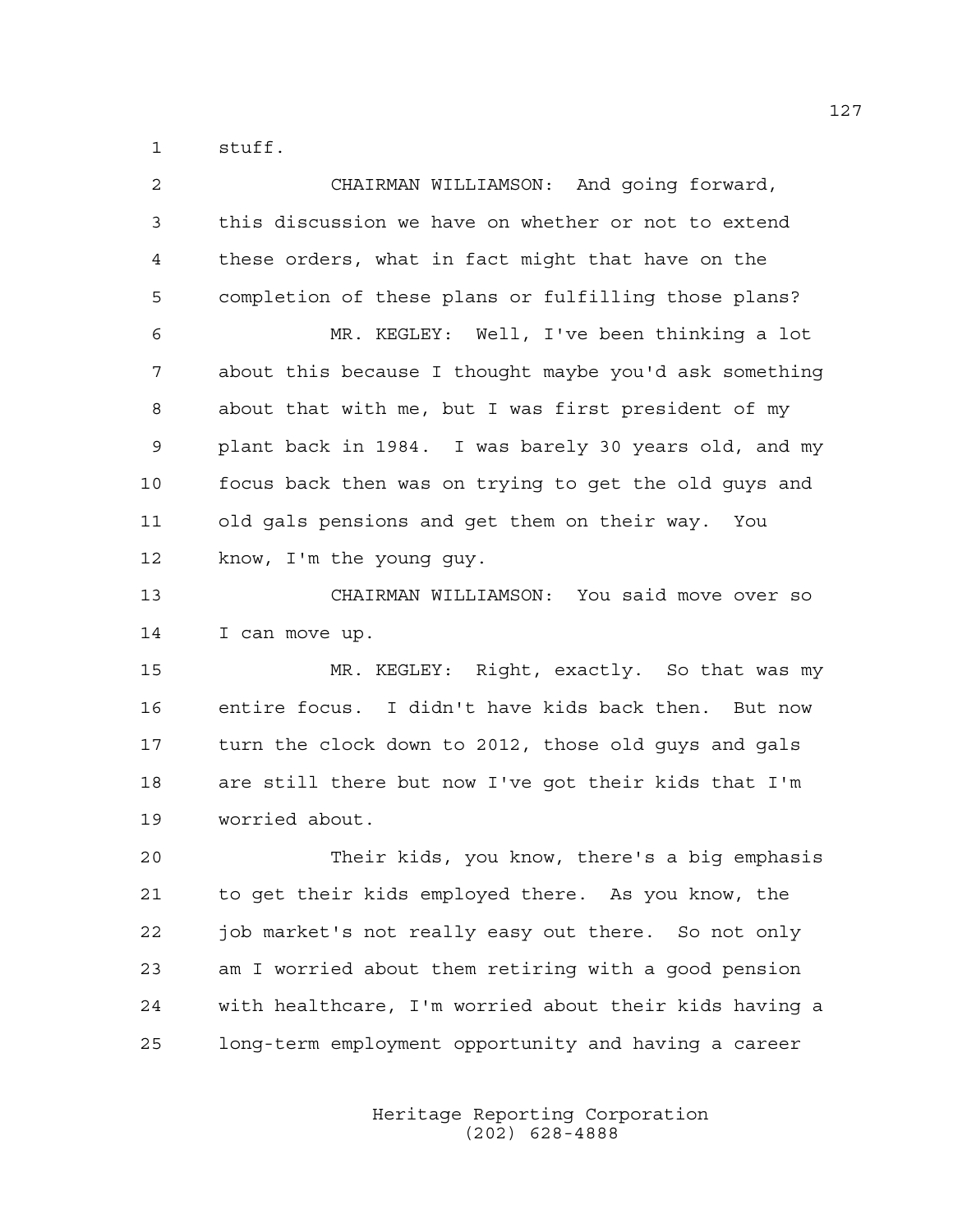1 at my plant.

| 2  | I never thought in a million years that                |
|----|--------------------------------------------------------|
| 3  | would be my focus, but so now that's what I'm dealing  |
| 4  | with right now. So when we enter negotiations,         |
| 5  | obviously that's in the back of my mind as well as     |
| 6  | anything is too and making sure that plant's going to  |
| 7  | be around for 30, 40 years, or 50 years. And that's    |
| 8  | really a big deal for me now.                          |
| 9  | Those old guys, forget about them. I still             |
| 10 | got a little time. They should have gone a long time   |
| 11 | ago, but the young guys are the ones I'm worried       |
| 12 | about.                                                 |
| 13 | CHAIRMAN WILLIAMSON: Thank you. I think                |
| 14 | you're in the position of a lot of parents.            |
| 15 | MR. KEGLEY: As far as the revocation of the            |
| 16 | order, my concern -- obviously, you know, when I first |
| 17 | started working there, nobody ever thought my plant    |
| 18 | would ever see the things we saw in 2009.              |
| 19 | So if the revocation of the order to us                |
| 20 | would make us more vulnerable -- because again, our    |
| 21 | plant is in the very highest echelon of the fuel       |
| 22 | industry. It's the very highest quality products that  |
| 23 | are out there.                                         |
| 24 | So revocation of this order to us would be a           |
| 25 | great threat to the long-term viability of our plant,  |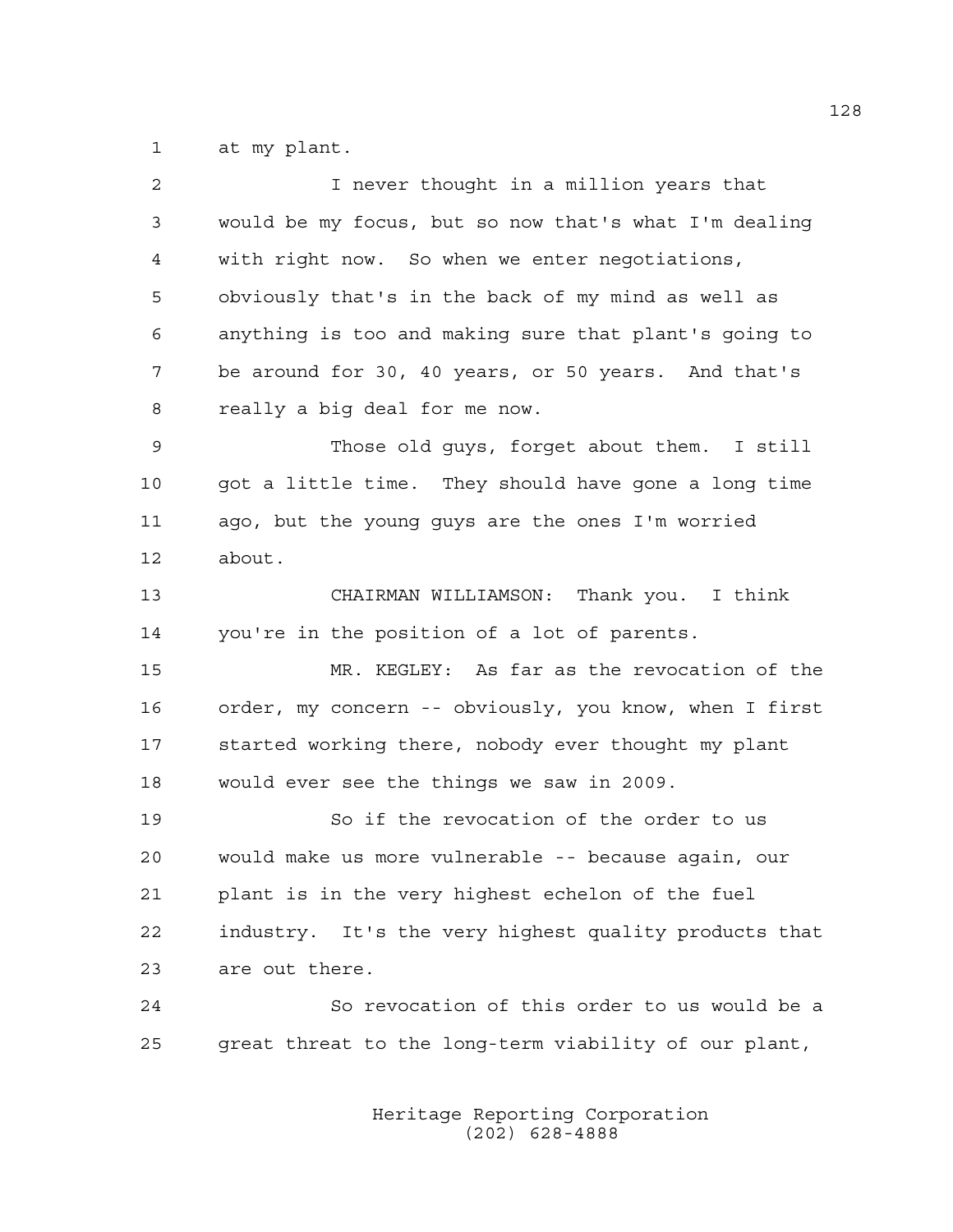1 our younger members as well as the retirees or the 2 future retirees. So we really think that revocation 3 would greatly hurt the long-term viability of the 4 plant. Thank you for your time.

5 CHAIRMAN WILLIAMSON: Okay. Thank you very 6 much for that. Does anyone else want to add anything? 7 That very well covered that. Thank you.

8 I want to turn to a question, Mr. Mull and 9 Mr. Barlow, you both mentioned in your testimony that 10 this is a high fix cost industry, and I was wondering, 11 do you agree with the Korean Respondent's statement in 12 their pre-hearing brief on page two that the domestic 13 industry sharply reduced its fixed costs during 2000 14 to 2005 from something, 41 percent to 28 percent.

15 Either now or post hearing, could you 16 estimate the share of total cost for corrosion-17 resistant steel that is fixed now and provide any 18 evidence you may have to support these estimates and 19 particularly has this share changed significantly 20 during the period of review?

21 MR. HECHT: I'll kick it off for us. We'd 22 be happy to address that post hearing, and as I 23 commented earlier, obviously there was restructuring 24 and certainly an effort to control cost across the 25 board. I think the important thing to keep in mind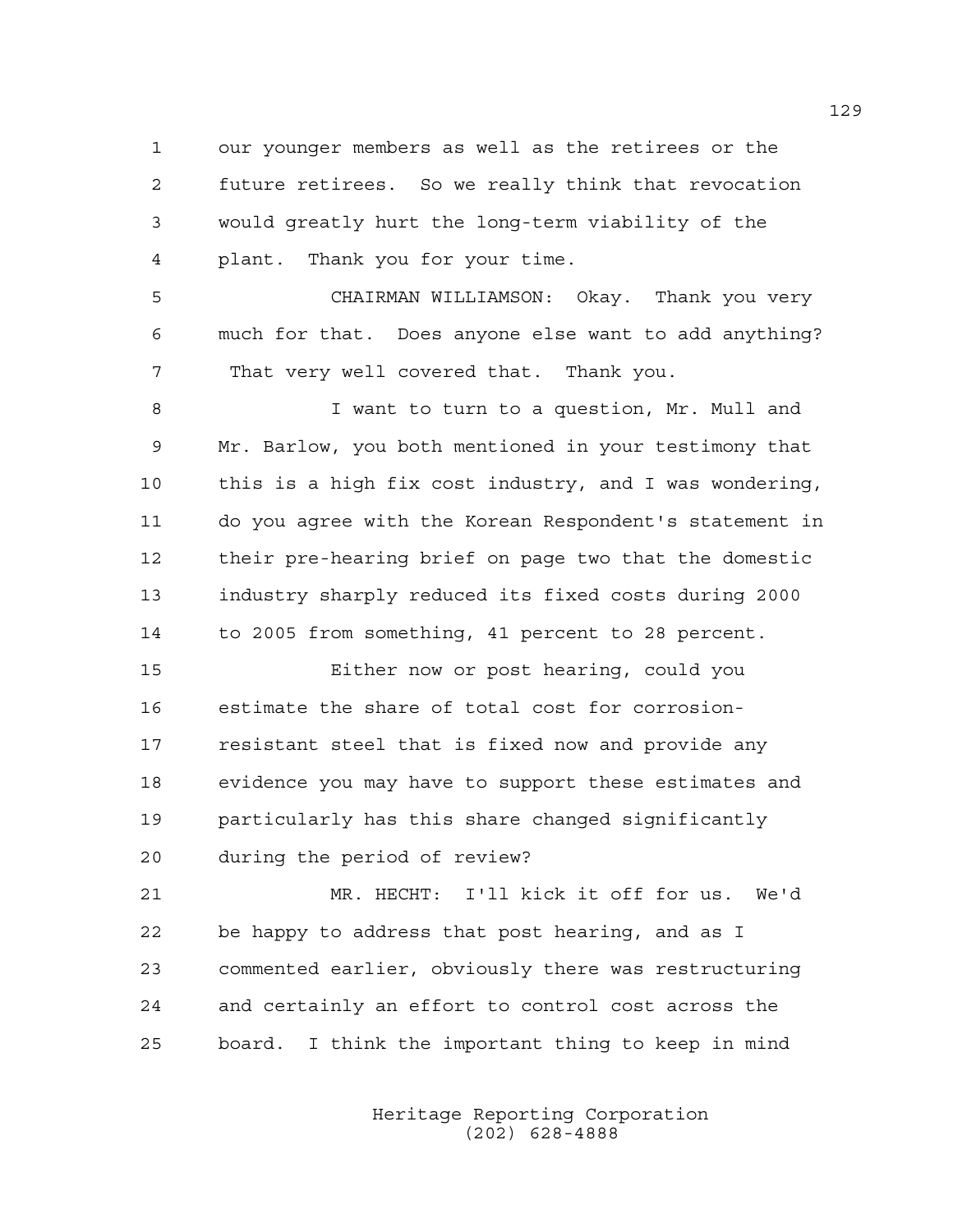1 here is that all of those things they're talking about 2 are reflected in the record before you.

3 We think that's a record that shows an 4 industry operating in an environment of extreme 5 competition from a lot of different sources and with 6 results that are anemic at best and show a vulnerable 7 industry.

8 CHAIRMAN WILLIAMSON: Okay. Thank you. 9 MR. MULL: Dan Mull, ArcelorMittal. We will 10 also provide that information in post-brief, but I 11 think all these types of questions, I can't emphasize 12 enough, that this business is such a global business 13 and that the global market for steel is so challenging 14 and is very weak, and we've been very lucky the last 15 two years to kind of be on a little bit of an island 16 that the market's kind of recovered a little bit.

17 But as we look at the total global market, 18 it's going to be very challenging this next year and 19 that's what's really driving our concerns. I can't 20 emphasize enough that the demand is not going to meet 21 the supply side, and the result is that the threat of 22 coming into this market from everywhere including 23 Korea and Germany is a big threat. So I'll leave it 24 at that.

25 CHAIRMAN WILLIAMSON: Okay. Thank you.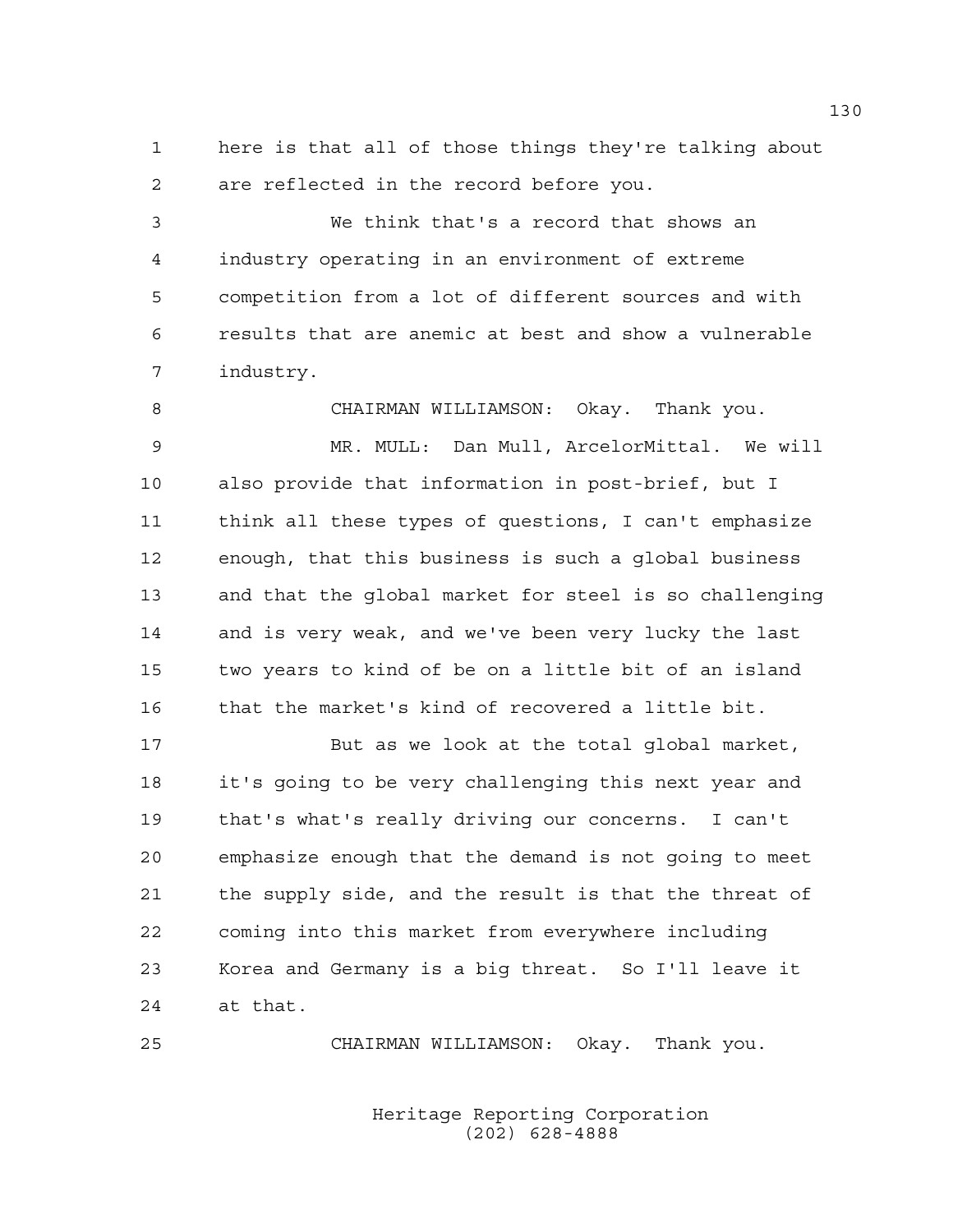1 MR. BARLOW: Mr. Chairman, AK Steel will 2 also provide detail in a post brief as well. 3 CHAIRMAN WILLIAMSON: Thank you. 4 MR. DORN: Mr. Chairman. 5 CHAIRMAN WILLIAMSON: Mr. Dorn. 6 MR. DORN: Let me just say though that from 7 a general perspective, I mean, the point about capital 8 intensity is there for this industry for sure. In two 9 respects it's important for your review here. 10 One, in looking at operating income margin, 11 you have to realize that in this industry it take more 12 assets to generate those operating profits per dollar 13 of revenue than for most industries, so you would 14 expect this industry to have a higher operating income 15 margin relative to most industries that you see 16 certainly in order to cover the cost of capital. 17 The other point we'd make is that because 18 fixed costs are high relative to variable costs, every 19 plan has an incentive to maximize its capacity 20 utilization. So if you're a producer in Korea or 21 Germany with excess capacity, you have a high economic 22 motivation to export that incremental ton as long as 23 it covers your variable cost in freight and just a 24 little bit of return of a contribution to your fixed 25 cost.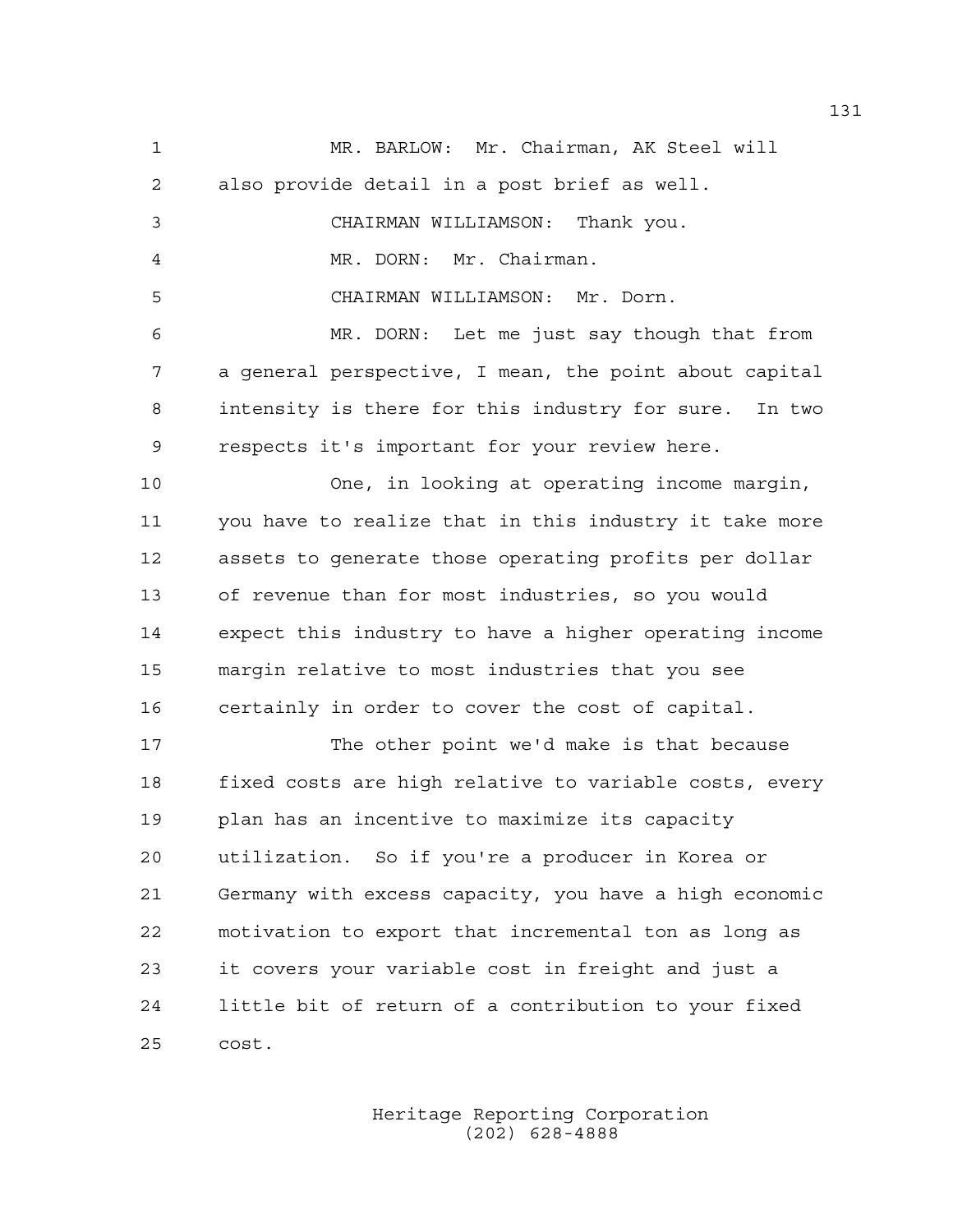1 CHAIRMAN WILLIAMSON: Thank you. Mr. Price? 2 MR. PRICE: First of all, I agree with Mr. 3 Dorn's comments and it also points out an issue that 4 may be difficult to work slightly across records on 5 capital intensity here.

6 The Commission Office of Accounting requires 7 us to bring all inputs in at cost which means 8 fundamentally when you look at profitability, there's 9 absolutely no return for any prior stage including hot 10 rolling, cold rolling, blast furnace, et cetera.

11 So in this capital intensive industry, you 12 have to have very high rates of return and you have to 13 include all of those assets in the calculation. Many 14 of the domestic producers in responding to this record 15 did not include those prior stage assets in this 16 record, so it gives you perhaps an understated view of 17 what the capital intensity is of this industry but 18 also the assets deployed and the fixed assets 19 deployed.

20 So there's a bunch of accounting issues 21 here, so when you come to rate or return on capital, 22 the Commission staff did not actually calculate a rate 23 of return on assets. I know it's something 24 Commissioner Pearson has often said in past 25 investigations he is curious about.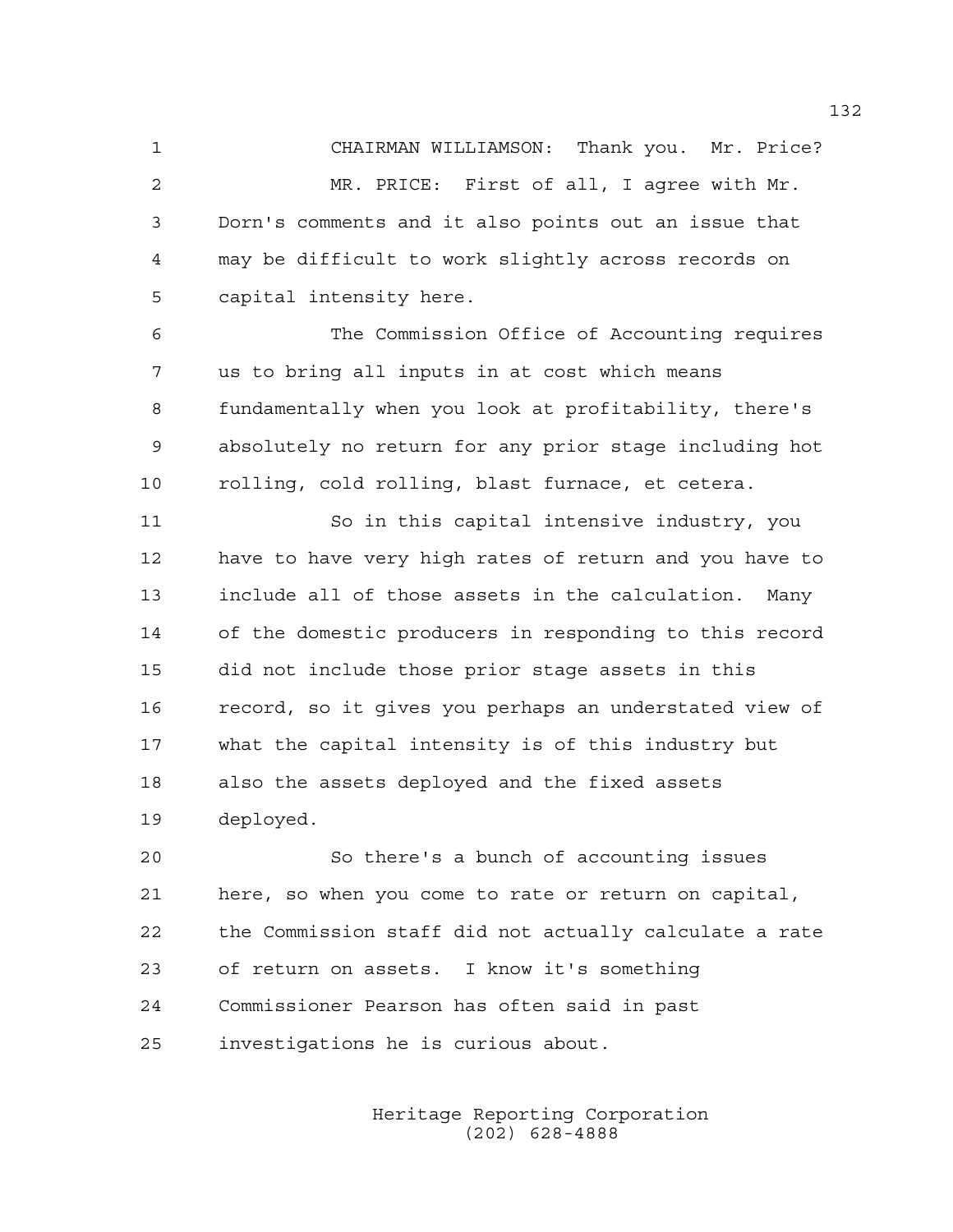1 If you actually do it, it's very small and 2 radically overstated because it doesn't include the 3 full set of assets to get an apples to apples 4 comparison. So you have low returns on an operating 5 level. You have low rates of return on assets, and 6 you've overstated the rates of return on assets if you 7 actually were to do the calculation because of flaws 8 in the accounting.

9 Commissioner Pinkert has in other 10 investigations along with former Commissioner Lane 11 recognized some of these issues with accounting. So I 12 have started to get at some of the accounting details 13 here, but they do have an impact on the way you look 14 at this. And what you have is incredibly capital-15 intensive industry with incredibly low rates of 16 return.

17 CHAIRMAN WILLIAMSON: Okay. Thank you for 18 that, and I did ask the question so, and Commissioner 19 Pearson, you can carry on.

20 COMMISSIONER PEARSON: Thank you, Mr. 21 Chairman. Yes. First a technical correction. I 22 believe I miss spoke earlier by saying that all of the 23 five major non-subject suppliers had shipped smaller 24 amounts in 2011 than they had in 2006, and then I 25 realized from Mexico, in particular, I had been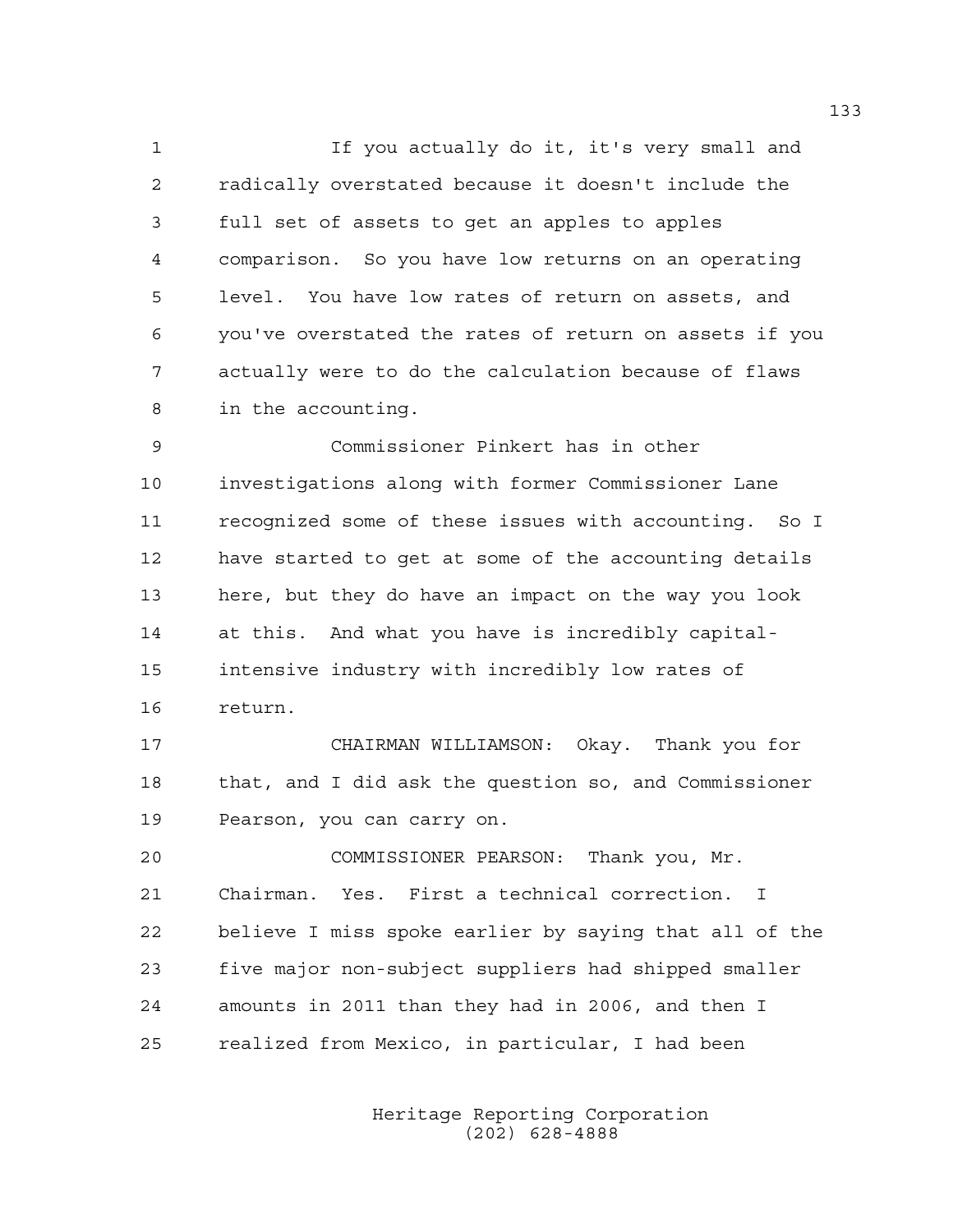1 looking at the 2010 number, and in 2011 they actually 2 shipped marginally more than they did in 2006. So I 3 just wanted you to know that I had recognized the 4 error of my ways. Not all of them, but that one.

5 Okay, so let's assume that the Respondents 6 when they're in front of us this afternoon make the 7 argument something like we really haven't seen what we 8 would consider a surge of imports from the non-subject 9 producers.

10 We have two subject countries that if the 11 order is lifted and they go back to their pricing 12 pattern in the original investigation you shouldn't 13 expect to see much pricing pressure because Germany 14 oversold, I think, in 26 out of 27 instances. And 15 Korea oversold, what is it, 13 instances of 16 overselling and 11 instances of underselling. This is 17 from footnote one on table 513, page 527.

18 So the Respondents may argue we should 19 revoke these orders and there's basically nothing 20 going to happen because you haven't seen an incentive 21 for non-subjects to increase all that much and you 22 don't have the two countries here are not ones that 23 were acting in a terribly predatory way prior to when 24 the order was in place, so why not lift it. Your 25 comments, please, Mr. Vaughn.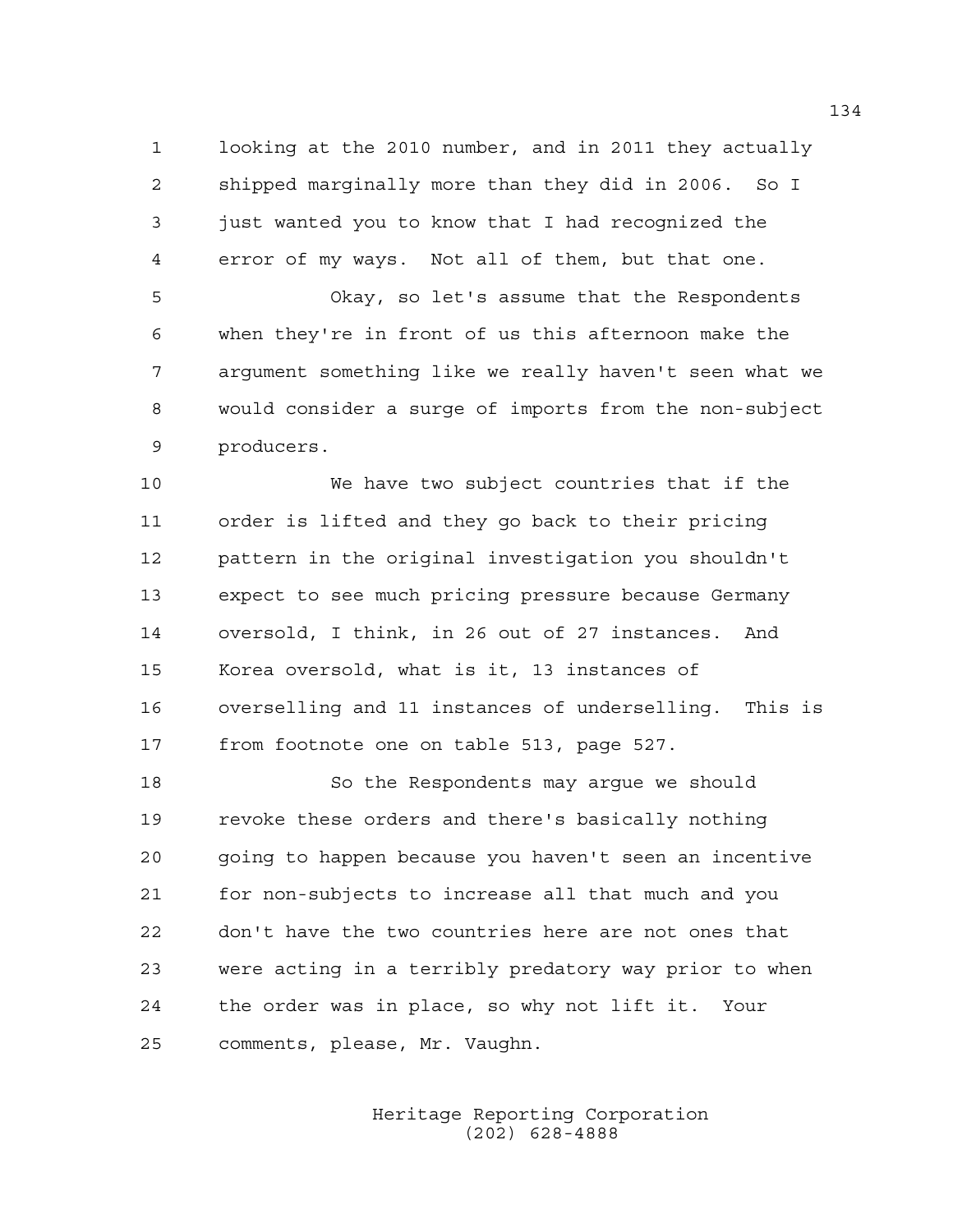1 MR. VAUGHN: Yeah, Commissioner Pearson, I'd 2 just like to start that off. First of all, let's go 3 back to this issue about what the non-subject imports 4 have been doing.

5 You have basically, the testimony here has 6 been there's basically two big segments of the market. 7 There's an automotive segment and there's a 8 construction segment. The testimony is that the 9 automotive segment is weak but slowly getting better. 10 The construction segment has just been wiped out.

11 The non-subject imports, people like China, 12 Taiwan, India are more heavily concentrated in the 13 construction segment than the automotive segment, and 14 that's a big part of why you saw the big increase in 15 2006 during the construction boom. A lot of those 16 imports ended up going into inventory through 2007.

17 But even though that market is still very, 18 very weak and these people will tell you it's been 19 terrible, if you look at the first half of 2011, the 20 first half of 2012, big increase from China, big 21 increase from India, big increase from Taiwan. 22 They're coming back.

23 Now, let's take that and look at the Korea 24 and Germany situation. These are guys who were active 25 both in the construction segment and in the automotive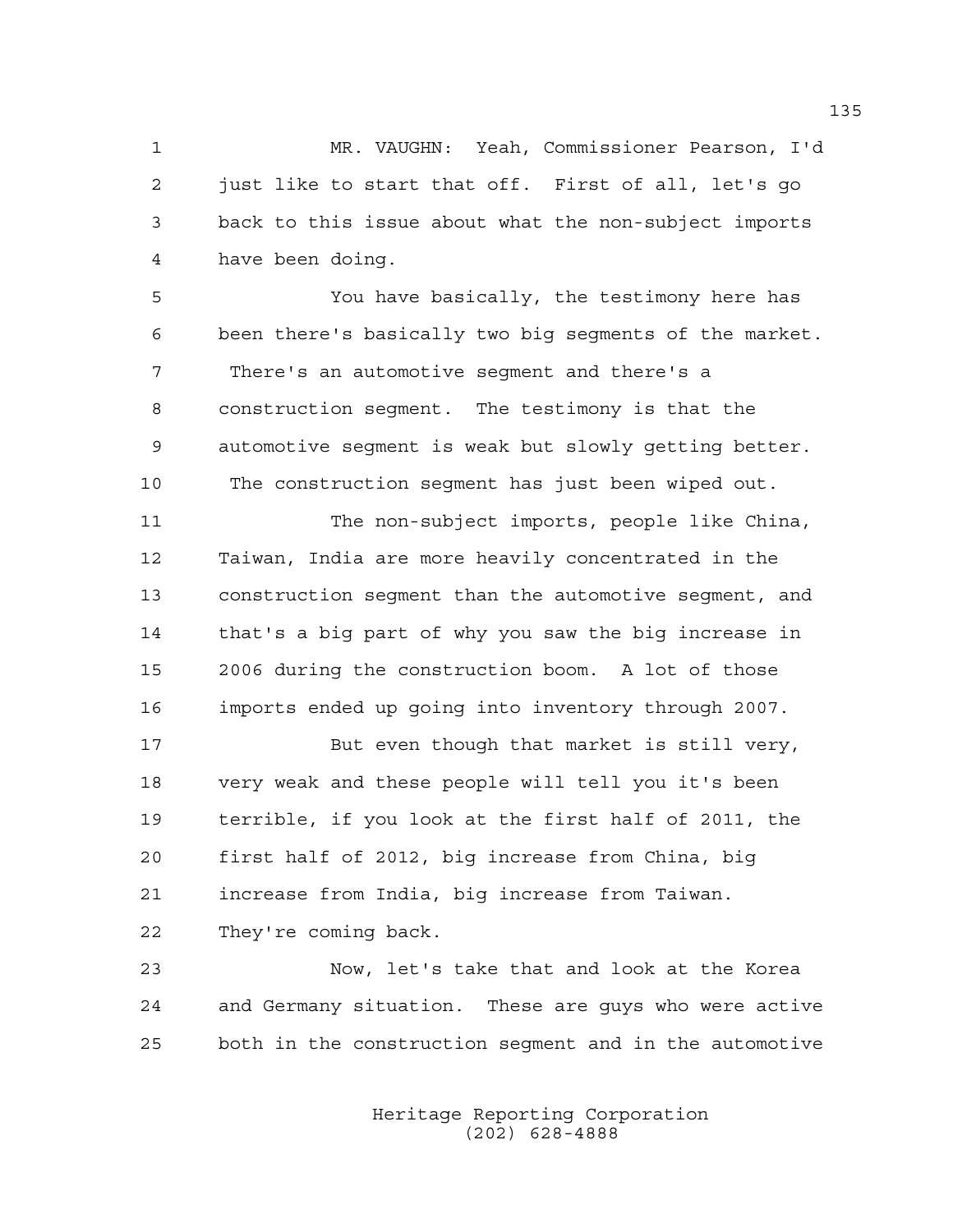1 segment. So they have a capacity to sweep in across 2 the board and, thereby, do much more damage or even 3 additional damage on top of what's already happening.

4 I think the witnesses here would testify and 5 have testified they are, in fact, being hurt by those 6 non-subject imports right now because although the 7 numbers may not seem all that large to you in the 8 context of the weak construction market, they are 9 quite large.

10 So now you're going to have a situation 11 where you've got the non-subject imports picking up in 12 the construction market. You've got the German and 13 the Korean imports picking up across the board. They 14 may tell you they plan to stay out of here. How is 15 that possible?

16 I mean, ThyssenKrupp is in terrible shape. 17 They need to be making every sale that they can get. 18 Korea is selling almost twice as much steel to Europe 19 where prices are lower than they are here. The 20 likelihood that they're just going to sort of 21 voluntarily stay on the sidelines, and not run their 22 mills, and not makes sales, and just sort of concede 23 all this business, you know, I just think that's 24 incredibly unlikely.

25 So the most likely outcome then is you're

 Heritage Reporting Corporation (202) 628-4888

136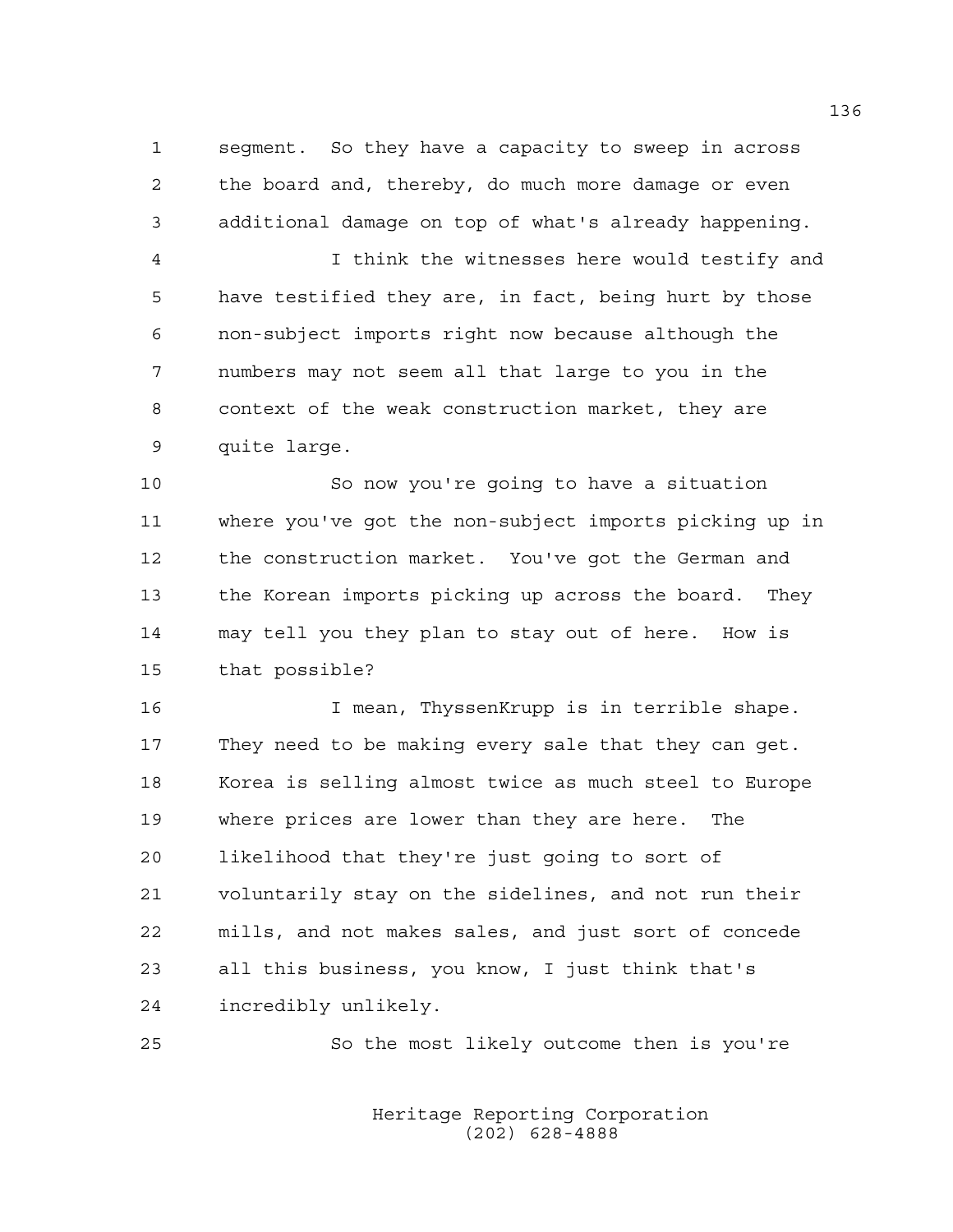1 going to have a situation where everybody is trying to 2 get into this market which, weak as it is, is sort of 3 the last man standing. So the result is going to be 4 incredible price competition, incredible price 5 suppression and even depression, and an industry 6 that's already just barely breaking even.

7 So it's not like they've been sort of 8 setting prices high and getting a lot of big profits. 9 They're just barely breaking even. That market, that 10 industry will quickly be in big trouble.

11 COMMISSIONER PEARSON: Any thoughts from 12 people who actually produce steel? Mr. Kopf.

13 MR. KOPF: Yeah, Rob Kopf with U.S. Steel, 14 Commissioner. We can provide specifics in the post-15 hearing brief, but I can site examples where we have 16 contract negotiations that have just taken place and 17 spot offers that are continuing to take place where 18 offers from subject countries are more than 10 percent 19 below current market pricing in the United States 20 today. Very damaging in all the negotiations that are 21 taking place at this time.

22 COMMISSIONER PEARSON: Mr. Scherrbaum, did 23 you have?

24 MR. SCHERRBAUM: I was going to say the 25 exact same thing, Commissioner, and we can provide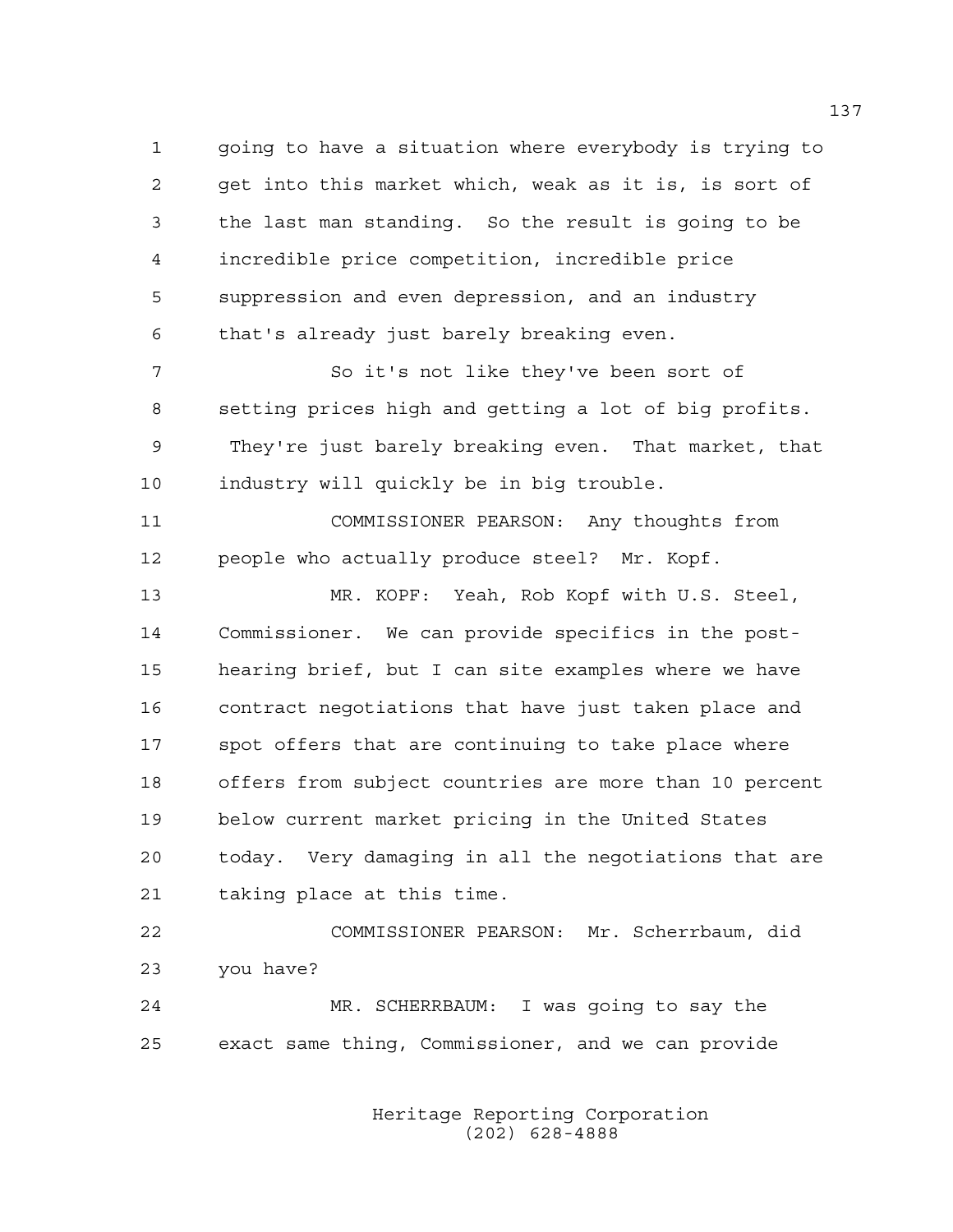1 more detail in the post-hearing brief.

2 COMMISSIONER PEARSON: Okay. 3 MR. ANDERSON: Jim Anderson with STI. Back 4 to the non-subject trends. If you double the 2012 5 imports from non-subject countries, doubling because 6 the report is for January through June, they're 7 equivalent to 2007. So even though we saw a reduction 8 in imports from 2007, '08, '09, '10, they've been 9 rising and are rising rapidly now. 10 On a percentage basis, my mental math says 11 they're very equivalent to 2007 and 2008 time frame. 12 And I would like to concur that the bulk of those 13 imports are targeted at the construction markets and 14 the construction markets have not recovered. The 15 construction markets are oversupplied and there's very 16 little return in coated markets in the construction 17 markets. 18 COMMISSIONER PEARSON: Okay. Well, thank 19 you. Moving along, I wonder if the Respondents will 20 offer an argument along the lines that the demand base 21 for corrosion-resistant steel is a little bit 22 different than we see for some other products and that 23 there might be a stronger preference for local supply 24 rather than imported supply. 25 Perhaps let me first direct a question to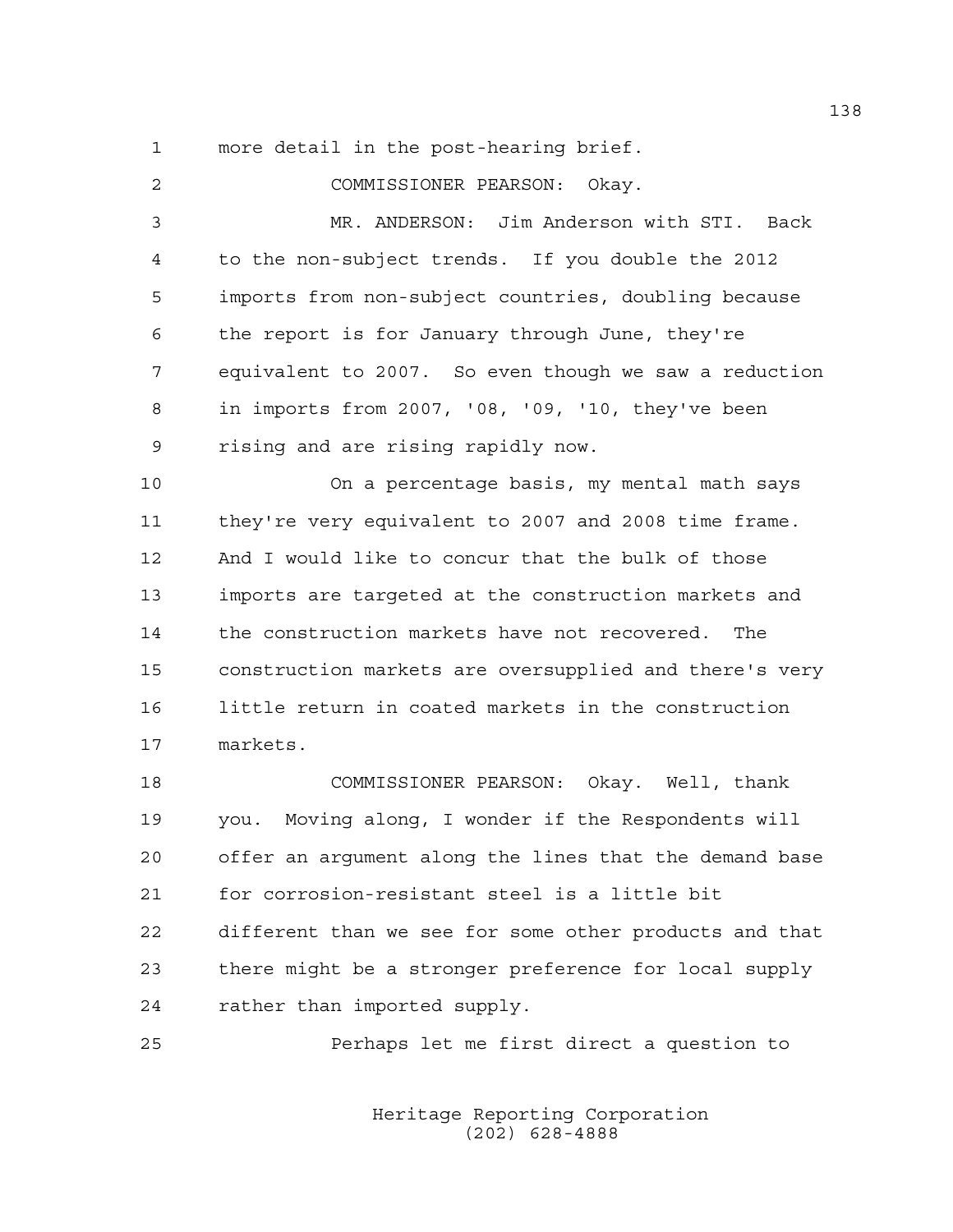1 Ms. Beck who has been waiting for someone to ask her 2 one. Have you had a chance to look at the question of 3 whether there's a larger or smaller percentage of 4 corrosion-resistant steel that moves in international 5 trade relative to some other products, say, rebar, or 6 hot rolled, or standard pipe, something like that? 7 MS. BECK: I can certainly do so for

8 posthearing.

9 COMMISSIONER PEARSON: Okay. Thanks. I'd 10 be curious to see that because, you know, there has 11 been this element of a local preference argument 12 that's come up in the Respondents' brief, and I'm just 13 wondering what's your response to that, Mr. Blume, is 14 it?

15 MR. BLUME: Yes. Commissioner Pearson, 16 certainly I'm going to speak to the construction side 17 of the business although I think it also carries over 18 to a great extent into the automotive market.

19 We really see no appreciable difference in 20 terms of local preference. Ultimately, what it comes 21 down to with buyers is in many cases it's about the 22 price. Certainly that's what we have to compete 23 against.

24 So to argue that there is a local 25 preference, you know, certainly there may be if at the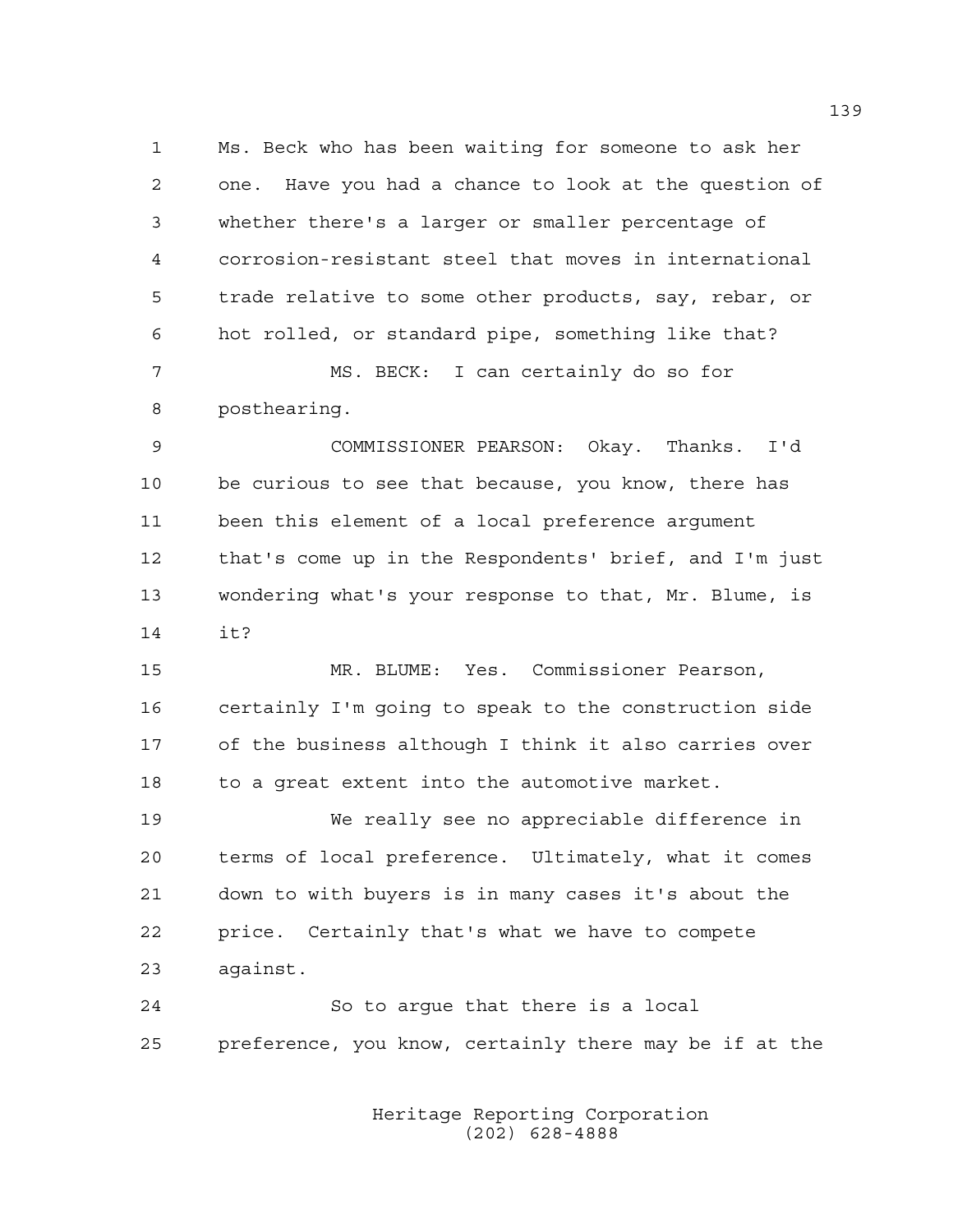1 end of the day you have a lower price. But

2 ultimately, that really drives to a great extent the 3 decision. And I think there's data been provided to 4 the Commission in terms of a survey that clearly 5 demonstrates that when you survey buyers of steel.

6 COMMISSIONER PEARSON: Mr. Kopf.

7 MR. KOPF: Yes, Commissioner, I would like 8 to just point out, I guess, that while there is a 9 statement about local preference, these companies have 10 very well established local presence through their own 11 distribution and service center networks.

12 ThyssenKrupp, in fact, has a very wide 13 reaching global trading division of their own, and 14 based upon my experience overseas, I'm very familiar 15 with their abilities to serve as very high-quality 16 products from Germany to India, for example, on very 17 sophisticated end-use applications.

18 I would argue also that it's hard to imagine 19 something much more local than the ThyssenKrupp 20 material services building that sits just down the 21 street from the Jeep plant in Toledo, Ohio. It's 22 about as close as you get.

23 So I think these companies have the ability 24 to be very local. They've demonstrated on other 25 products like tin mill that they will be more than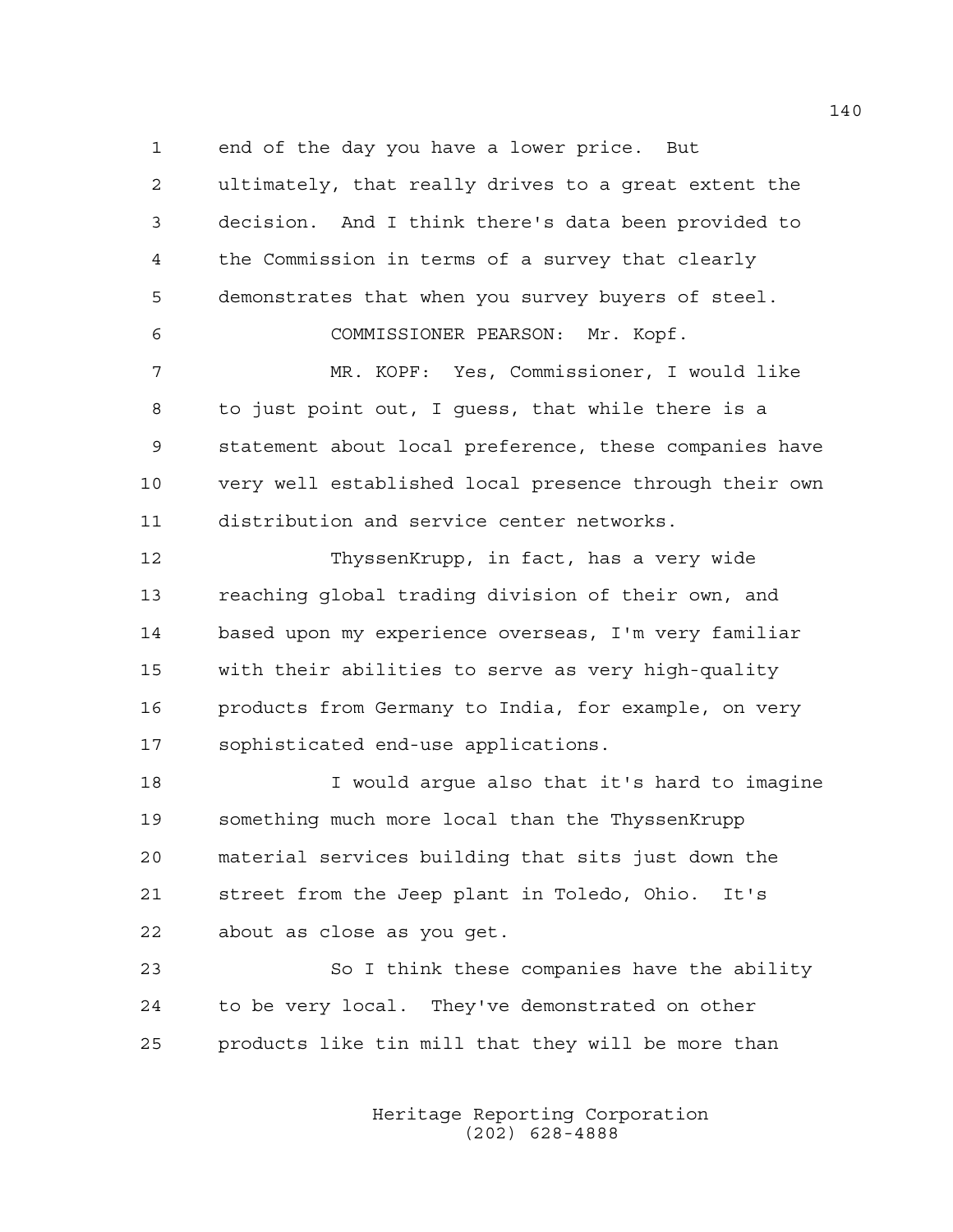1 willing to have materials sitting in distribution 2 centers ready for consumption within two hours of 3 getting a phone call.

4 COMMISSIONER PEARSON: Is this a product in 5 which imports are not likely to happen unless there is 6 a contact for sale, or is this a product that some 7 people ship and it sits on a dock in the Texas Gulf 8 until somebody buys it?

9 I mean, we hear that occasionally with rebar 10 and real commodity products, they're just shipped in 11 and then they figure out how to sell them. But is 12 this mostly contracted in advance?

13 MR. KOPF: I guess I'd like to answer your 14 question this way. This is Rob Kopf again. 15 Recognizing that the construction market is a very 16 significant consumer of erosion resistant steel, 17 you're almost looking at close to what I would call a 18 50/50 split between maybe the automotive and the 19 construction consumption.

20 Most of the construction consumption is spot 21 oriented business that is negotiated month to month 22 with customers and there are frequent occurrences 23 where you have cargos of steel that are on the way to 24 the United States without a price connected to that. 25 And a piece of steel hits the dock in

> Heritage Reporting Corporation (202) 628-4888

141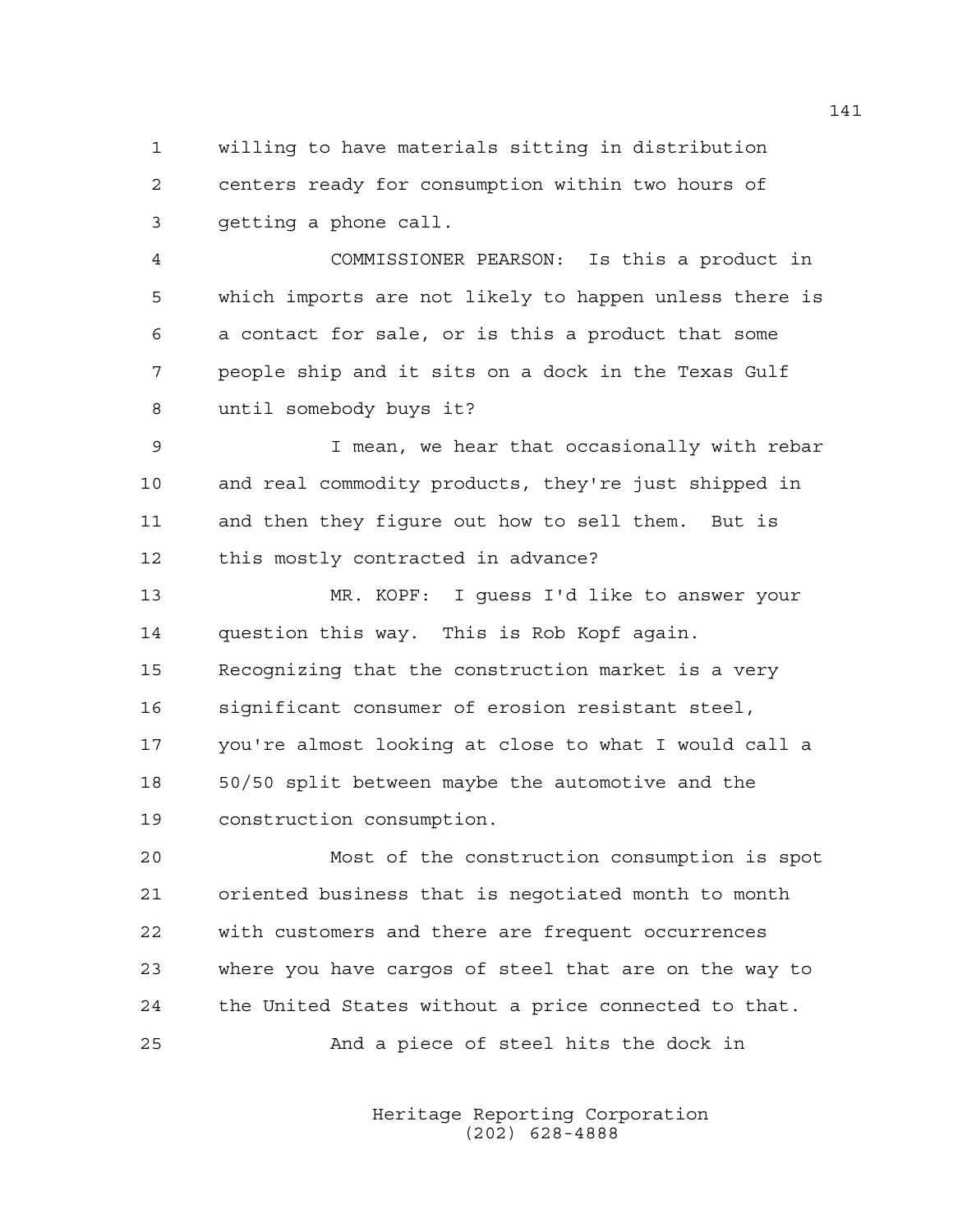1 Houston or somewhere else, and then the negotiation 2 begins to take place. That has a direct impact on the 3 ability for the domestic producers to make a sale to 4 those customers who are buying the steel, first of 5 all, and it has an enormous impact on the price of the 6 steel being negotiated for the next month or two.

7 COMMISSIONER PEARSON: Okay. Well, thank 8 you. My time's expired.

9 CHAIRMAN WILLIAMSON: Commissioner Aranoff? 10 COMMISSIONER ARANOFF: Thank you, Mr. 11 Chairman. With respect to Thyssen's Alabama mill, the 12 odds are that when that plant is sold, if that plant 13 is sold, it's going to continue operating. It's a 14 state of the art mill. It doesn't look as though it's 15 in the same situation as the RG assets that are being 16 disposed of in bankruptcy.

17 With that said, that's a large addition to 18 domestic supply. My understanding is that it's 19 already qualified with some customers that are in the 20 process of being qualified. In that circumstance, why 21 would German producers be likely to or successful at 22 competing with that mill using product from Germany if 23 the order were revoked? It's got their technology. 24 It's qualified with customers here already.

25 MR. BARLOW: Ms. Commissioner, Gary Barlow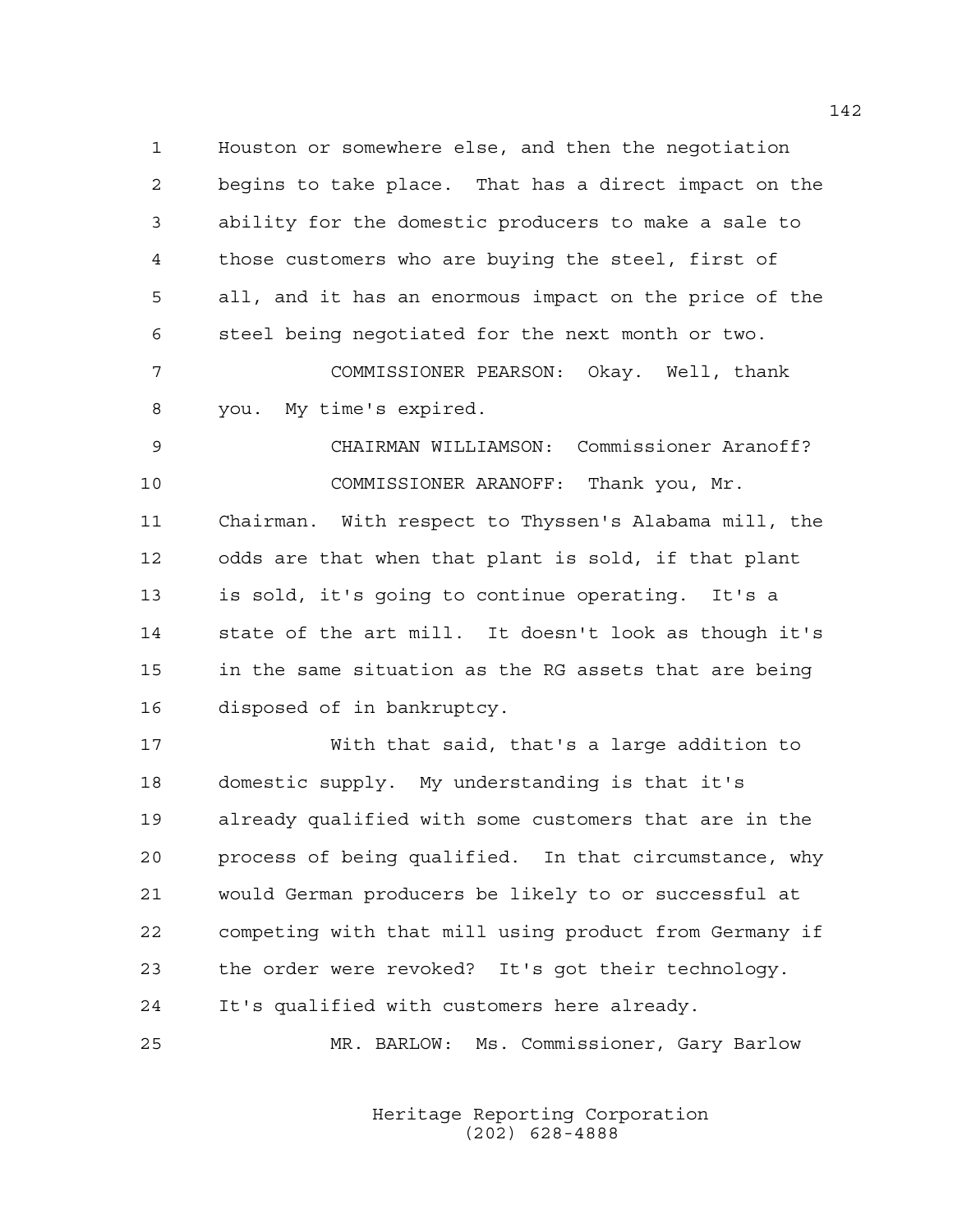1 with AK Steel. I think you have to go back to the 2 motivation of any steel mill with a tremendous fixed 3 asset investment and the motivation to keep their 4 production lines as close to full capacity as 5 possible.

6 The ThyssenKrupp German operation has very 7 deep relationships, as I stated before, with BMW, 8 Mercedes, and Volkswagen in their home country, and 9 their definition of prep tons, they are developing 10 those same relationships here with the United States 11 auto manufacturer transplants for those same 12 companies.

13 Absent production capabilities here in the 14 United States, it's very likely that they will 15 continue to try to grow their German production with 16 the same customer base that they have been terming 17 prep ton customers from their Alabama operations.

18 COMMISSIONER ARANOFF: I know Mr. Narkin had 19 had his hand up in the back. I don't want to pass him 20 over just because he's way in the back.

21 MR. NARKIN: No, I was just going to make 22 the same point about the three German automakers with 23 operations in the southeast.

24 COMMISSIONER ARANOFF: Okay. Go ahead. 25 MR. BLUME: Yes. Rick Blume, Nucor. The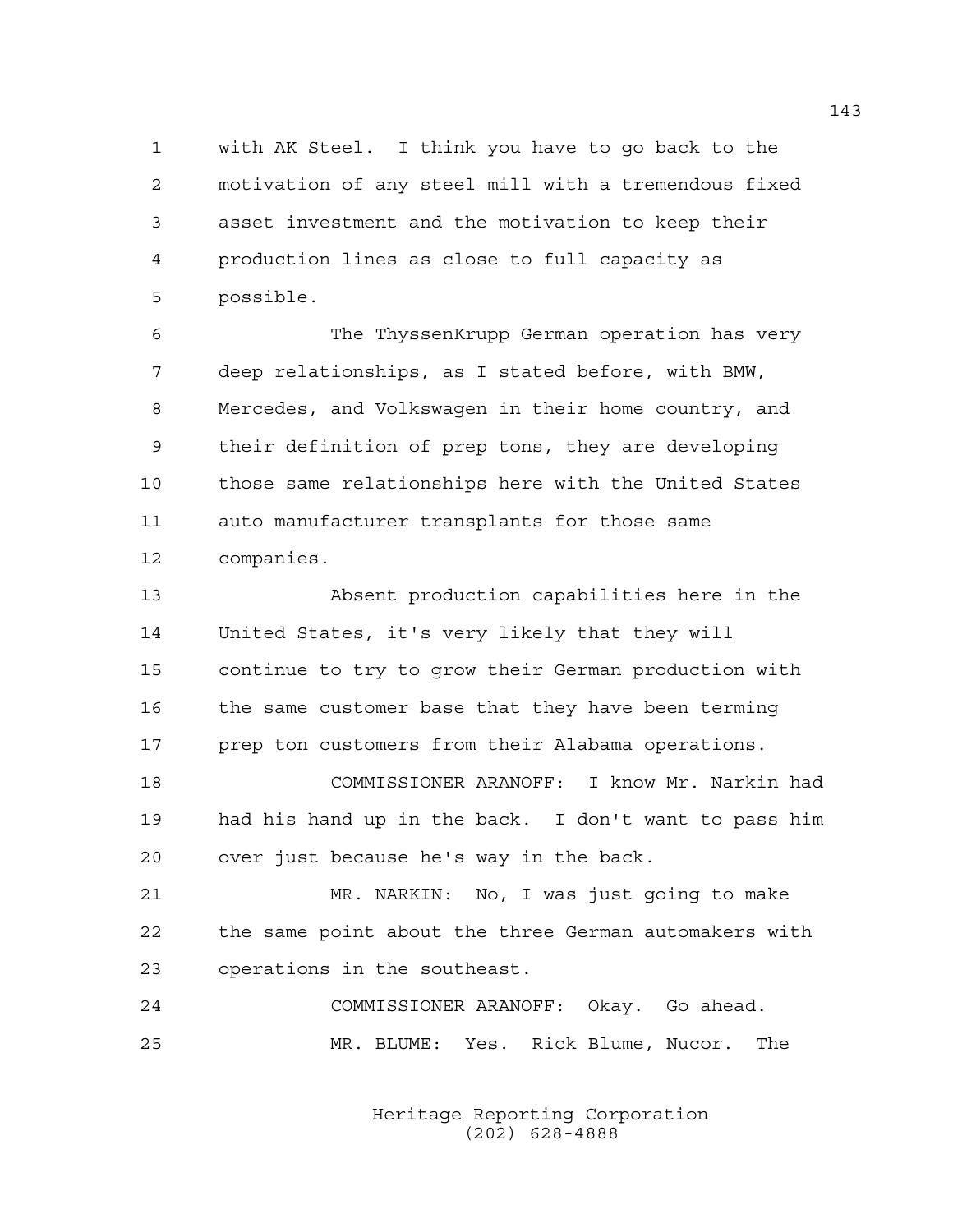1 other comment that I would make is to recognize that 2 many of these customers preceded the building of this 3 facility in Alabama. In fact, ThyssenKrupp has been 4 supplying the automotive industry for a very long 5 time, so there is really no reason to assume that if 6 they're going to not produce steel in Mobile, Alabama 7 that they're not going to continue those long-standing 8 developed relationships. It just doesn't make sense. 9 COMMISSIONER ARANOFF: Go ahead, Mr. Price.

10 MR. PRICE: Alan Price, Wiley Rein. There 11 are a couple of other factors which is it is not 12 certain, for example, that the steel source is going 13 to actually follow with the rolling mill, and that 14 affects qualification. And depending on who owns it 15 and how that all works out, you could end up with 16 essentially a company that does not have the same 17 capability from an automotive perspective owning that 18 facility in Brazil, the hot end in Brazil versus what 19 you want in the U.S.

20 We do know, for example, that the Brazilian 21 government has offered substantial subsidy offers to 22 CSN to finance the potential purchase of the not end, 23 so all of this stuff is subject to question here.

24 It is interesting that subsidies are being 25 offered by the Brazilian government here in an attempt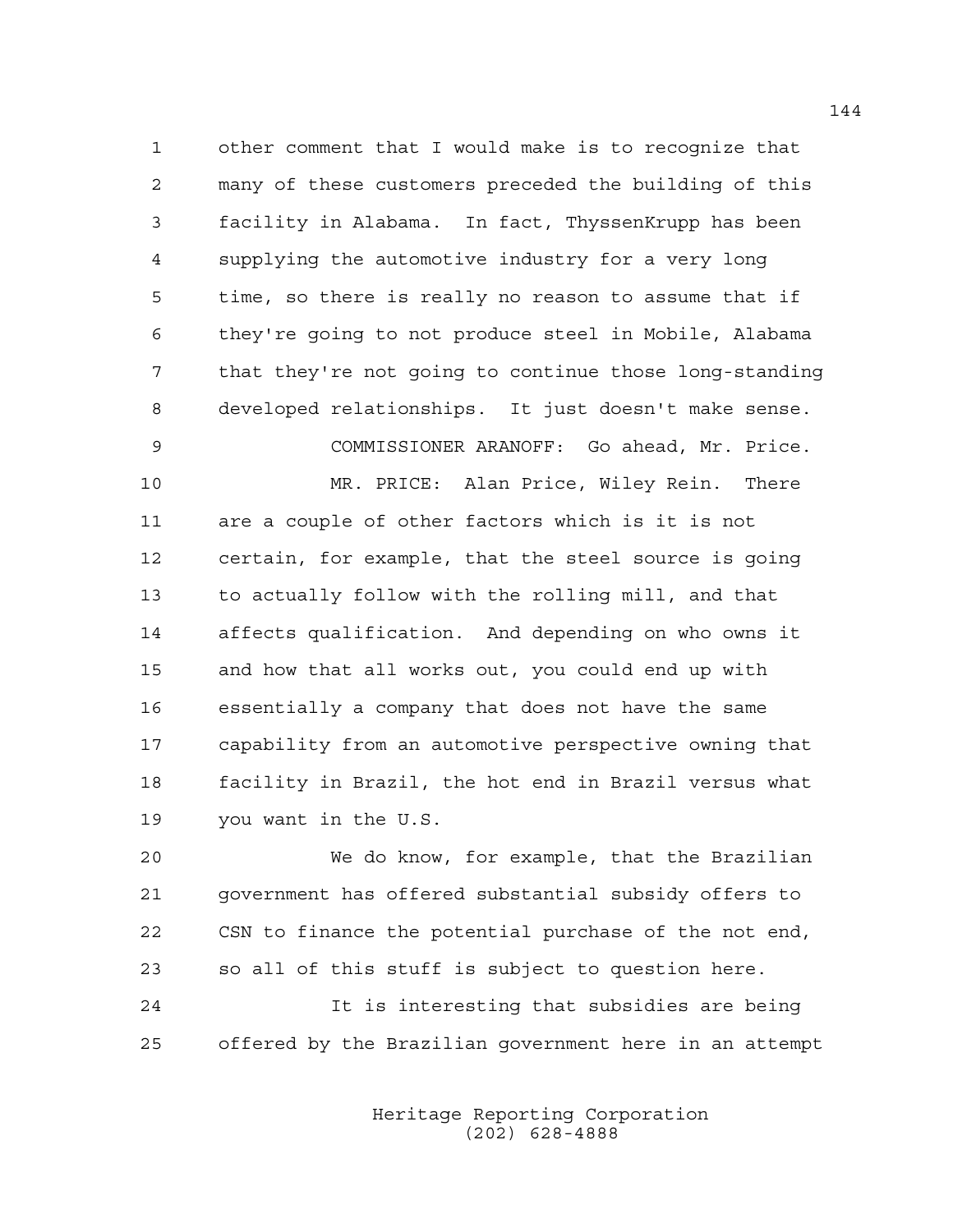1 to sort of keep these, you know, to sell these assets 2 and to keep them in Brazilian hands. But there's no 3 assurance that these things stay together. It's a 4 different sort of technical hot end issues that 5 develop.

6 If you end up with a company with a 7 different hot end and a different role, you know, 8 you've got to go through the qualification process 9 again.

10 ATTORNEY: Okay. I've got one more response 11 here. Go ahead.

12 MR. KOPF: Commissioner, Rob Kopf with U.S. 13 Steel. One other comment I'd like to make is how do 14 they compete? Well, they'll compete by a price. 15 Thirty-three of the 35 Respondents indicated the price 16 was a very important decision in their patterns of 17 buying steel, and if you have market conditions here 18 that are better than elsewhere in the world, they have 19 a very significant incentive to try and sell steel 20 here at prices better than the rest of the world but 21 lower than the domestic price here.

22 COMMISSIONER ARANOFF: Okay. Mr. Hecht, do 23 you want to add something as well because I do have 24 another question.

25 MR. HECHT: Okay. I'll wait.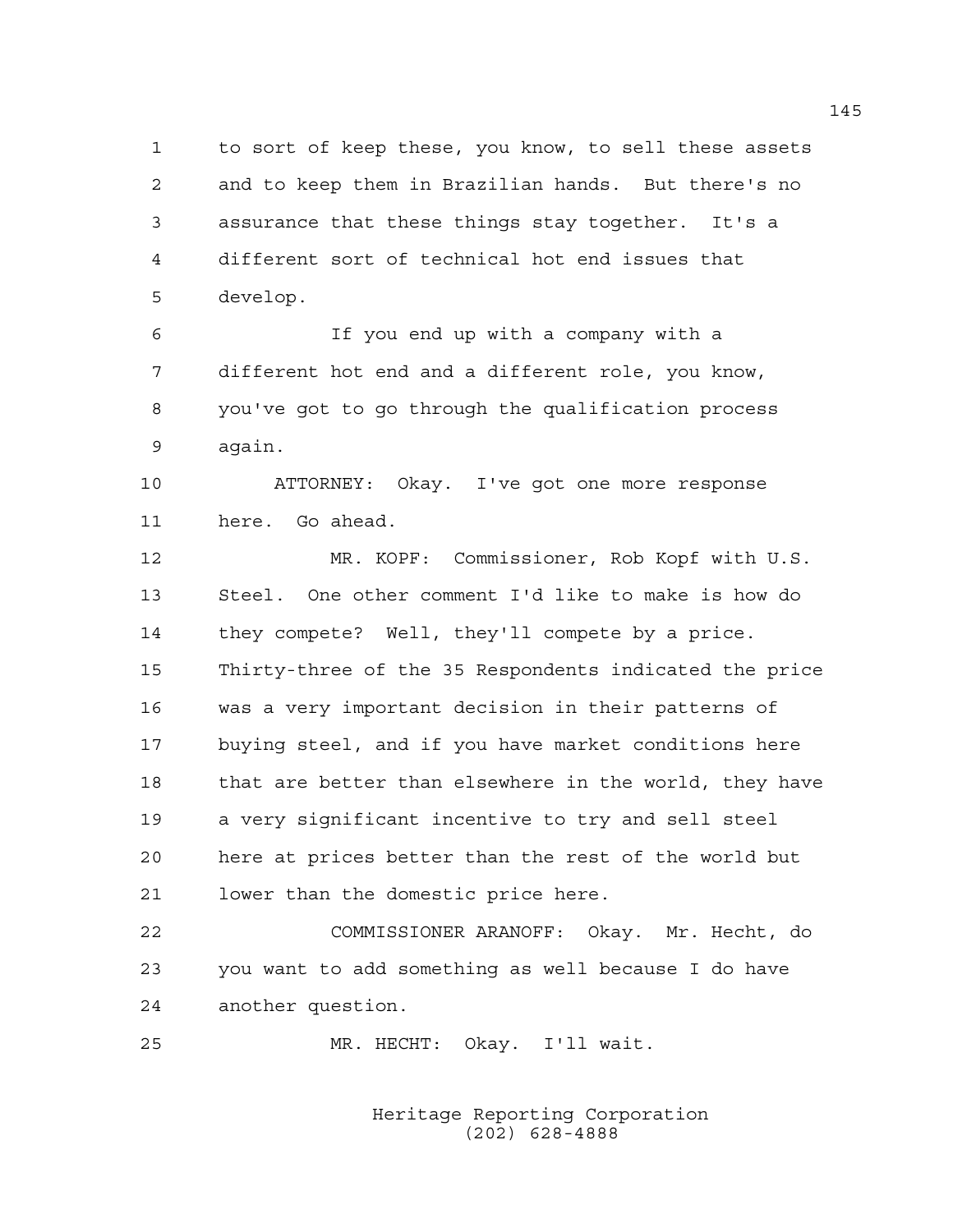1 COMMISSIONER ARANOFF: All right. I wanted 2 to get to this just because it was raised in 3 Respondents' brief and I want to make sure I give you 4 opportunity to respond to it on the record.

5 The Respondents make the argument that major 6 U.S. corrosion-resistant steel producers are holding 7 substantial cash reserves and that such reserves would 8 weigh heavily against a finding that the industry is 9 vulnerable or can't afford to invest in this product. 10 So let me give you all an opportunity to respond to 11 that on the record if you would like.

12 MR. HECHT: Jim Hecht. I think we'd prefer 13 to address that post hearing if we could. We think 14 that's an absolutely ridiculous argument to somehow 15 suggest that having some working capital or cash on 16 hand somehow shows that this industry is not 17 vulnerable. We can address the significance of that 18 and the size of it in the context of the companies at 19 issue here post hearing, but I think we would rather 20 do it in that context.

21 MR. DORN: I'll just add that Moody's 22 doesn't appear to share that view.

23 COMMISSIONER ARANOFF: Okay. Fair enough. 24 MR. KELLER: This is Mike Keller from Nucor. 25 I think it's still absolutely essential that we don't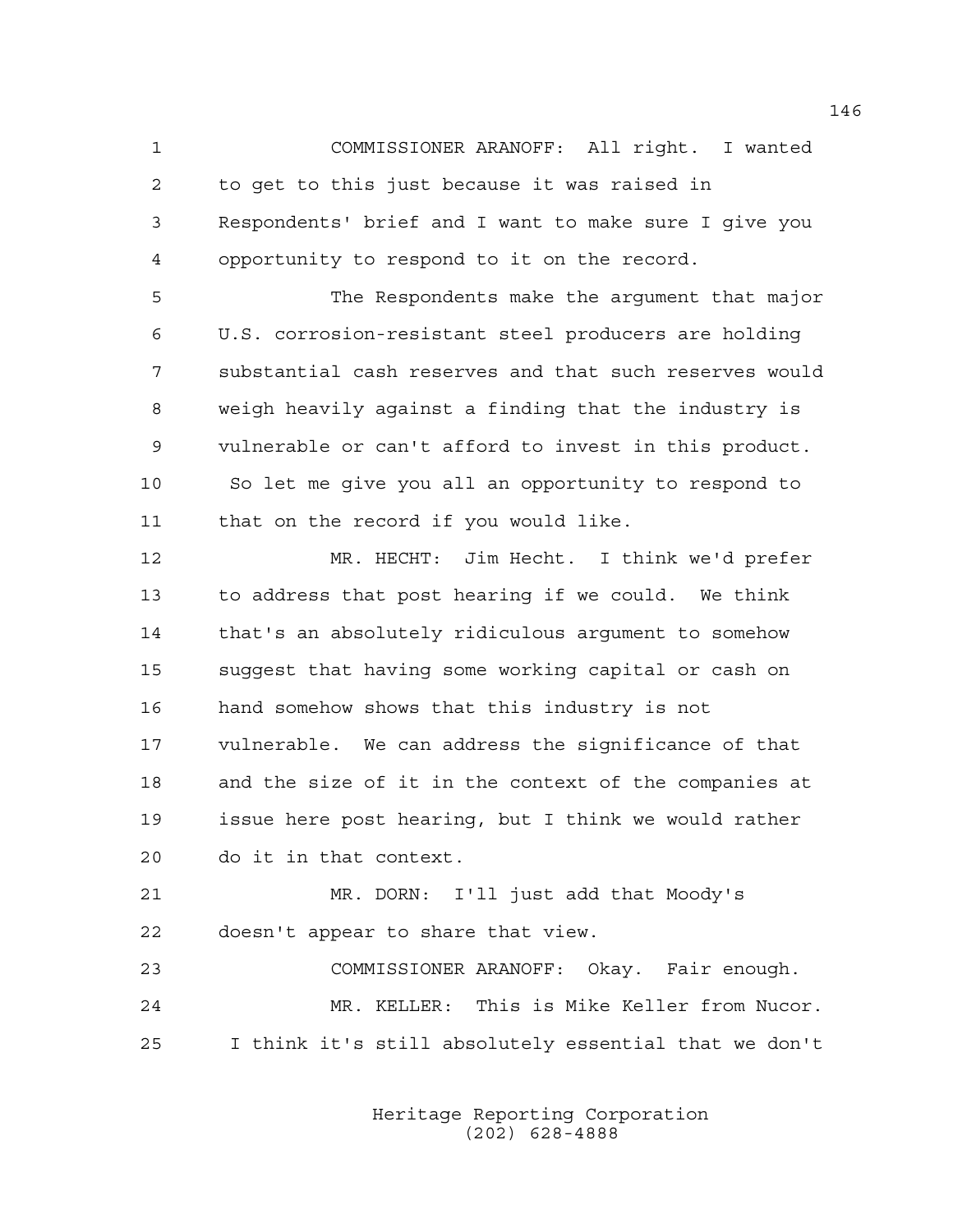1 forget whenever we deploy cash that you've got to get 2 adequate returns, and we need to emphasize that. And 3 when you look at the period of return here as 6 4 through 11, we've already emphasized it's 2.3 percent, 5 even if you look at the best period, the six months of 6 2011 at 6 and-a-half percent, that's not adequate 7 either when you look at the wax of the companies in 8 this industry.

9 Furthermore, that 2011 data for the first 10 six months, it actually goes down for the full year 11 2011. The full 2011 year results actually drop to 3.9 12 percent from 6 and-a-half percent and then even the 13 first six months of 12 are worse than 11, so at the 14 end of the day, you have to put cash where the returns 15 are.

16 COMMISSIONER ARANOFF: Okay. I wanted to go 17 back to where I was asking questions about pricing and 18 the auto segment of the market. Now, my understanding 19 has always been that auto manufacturers will award 20 supply relationships for particular parts or supplies 21 at the beginning of when they start producing a model, 22 and then they tend to keep that supplier throughout 23 the life of the model barring, you know, some sort of 24 catastrophic problem.

25 That said, can you explain -- you've talked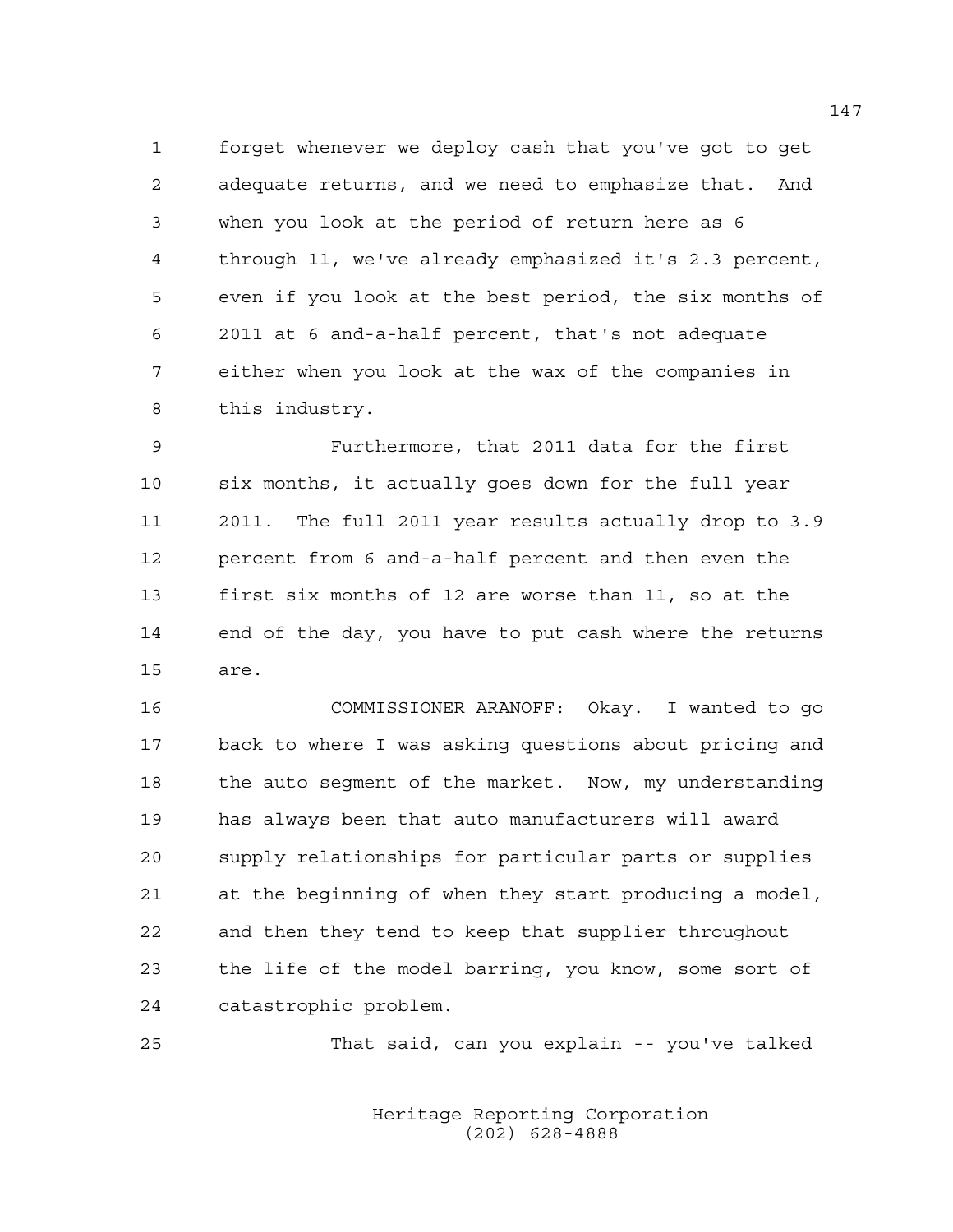1 a lot about how the availability of imports can affect 2 price negotiations, but if someone has a pretty locked 3 in supplier relationship for a particular part, it's 4 going to take a lot, I assume, for that auto 5 manufacturer to actually change suppliers.

6 Doesn't that limit the extent to which 7 availability of other competitive prices in the market 8 can bring down prices within the lifetime of a 9 particular auto model? Now I see a hand all the way 10 up in the back.

11 MR. DICIANNI: Yeah, this is Robert DiCianni 12 from ArcelorMittal. They typical life cycle of a 13 platform is about five years, but the auto companies 14 have new platforms coming in all the time and so there 15 are always opportunities to bring in new suppliers. 16 So they will have new platforms available for a new 17 supplier if the new supplier has a package which 18 includes price that is attractive.

19 COMMISSIONER ARANOFF: All right. Over 20 here.

21 MR. KOPF: Rob Kopf with U.S. Steel. I'd 22 just like to add to that, Bob is correct in his 23 statement. There is incentive though in the short 24 term if the price gap is significant enough to switch 25 suppliers in the middle of a vehicle platform run.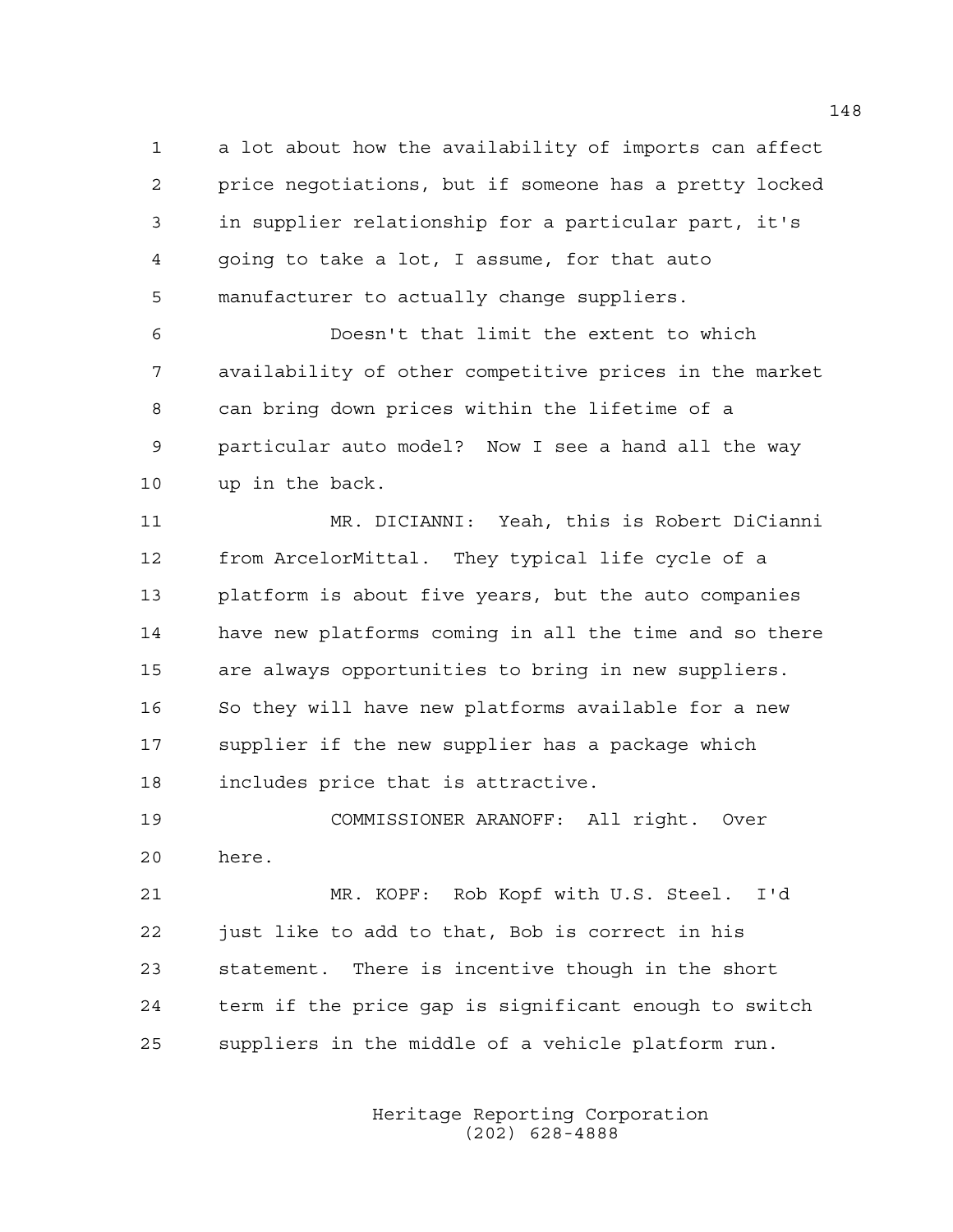1 That's happened. We've gained and lost parts in 2 various negotiations over the years.

3 And then the threat also becomes not just in 4 the current next year or two but, you know, here today 5 vehicle platforms in 2015, those awards are impacted 6 based upon today's price.

7 So we have really a very long-term exposure 8 that could be as long as seven or eight years in terms 9 of shifting of parts that we currently have as well as 10 new vehicle awards that is impacted by current price 11 offerings into this market from abroad.

12 MR. BLUME: Commissioner Aranoff? 13 COMMISSIONER ARANOFF: In the fourth row. 14 MR. BLUME: Yeah. Rick Blume, Nucor. One 15 other comment I want to come back to that I made 16 earlier is the fact many of these contacts or a 17 growing percent of these contacts are market-based

18 contacts meaning that they follow an index.

19 Well, that index moves with the spot market. 20 So while, in fact, you may say you have the business 21 for an extended period of time or for a period of 22 time, typically an annual period, the market price 23 moves and therefore the contact price moves so you can 24 continue to have damaged material impact due to what's 25 happening to the spot market in the context of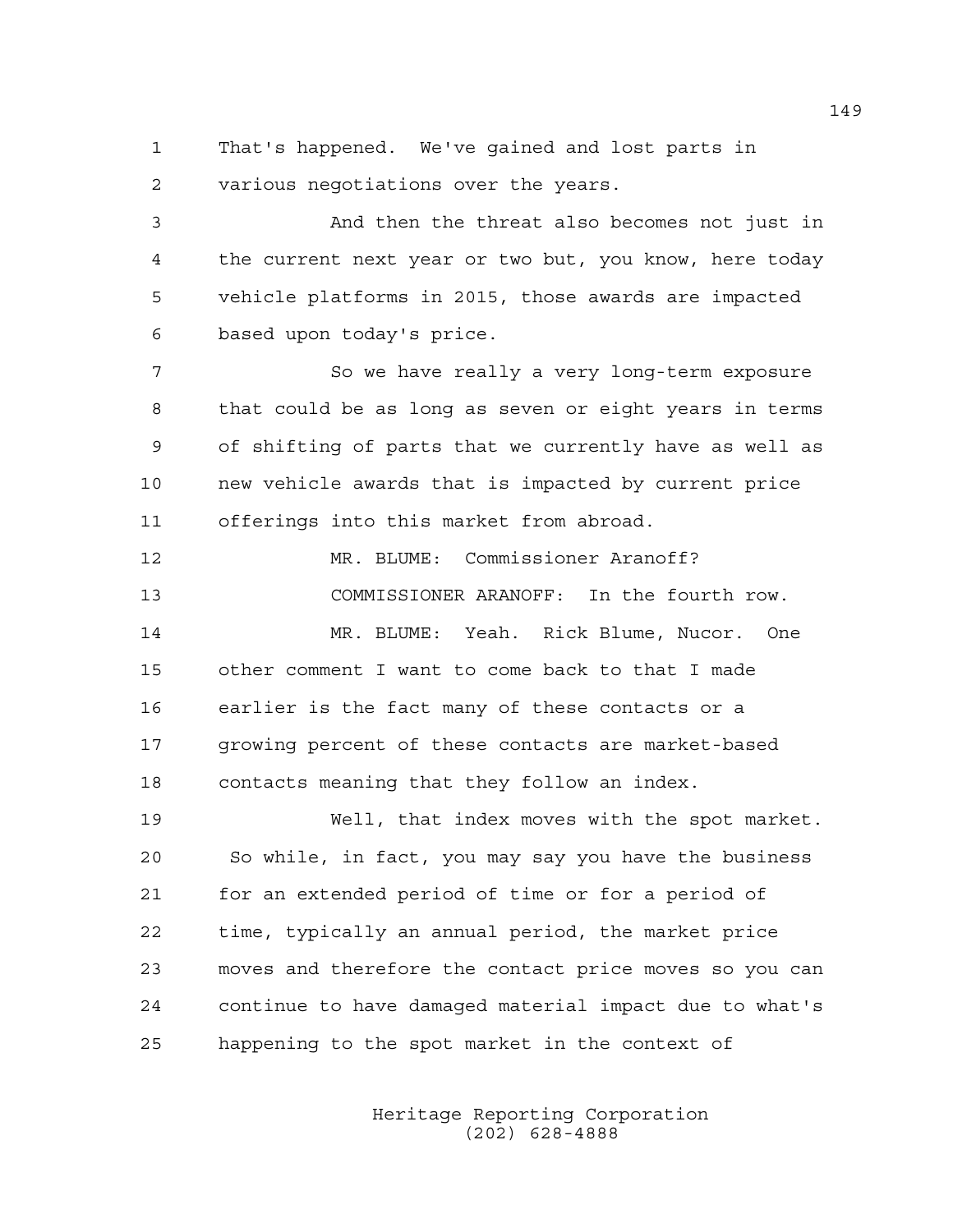1 imports.

2 COMMISSIONER ARANOFF: Okay. Thank you very 3 much. Those are very helpful answers. Thank you, Mr. 4 Chairman.

5 CHAIRMAN WILLIAMSON: Commissioner Pinkert? 6 COMMISSIONER PINKERT: Thank you, Mr. 7 Chairman. Mr. Kegley, you talked a little bit in your 8 testimony about RG Steel and what happened with their 9 production facilities in the United States. How long 10 had you suspected that that was going to be the 11 outcome?

12 MR. KEGLEY: Well, you know, Sparrows Point 13 was part of that whole deal. They were with us in 14 negotiations in 2004 and 2005. They changed ownership 15 so many times in the last four or five years, I think 16 everybody realized they were in trouble right from the 17 time that they left the ArcelorMittal family because I 18 think them being out there on their own a little bit 19 kind of put them out as a vulnerable plant to begin 20 with. So I think for a number of years we thought 21 there was some concern about whether or not they'd be 22 able to hang around based on that.

23 COMMISSIONER PINKERT: Thank you. Now, 24 would this panel agree that German corrosion-resistant 25 steel production is moving primarily toward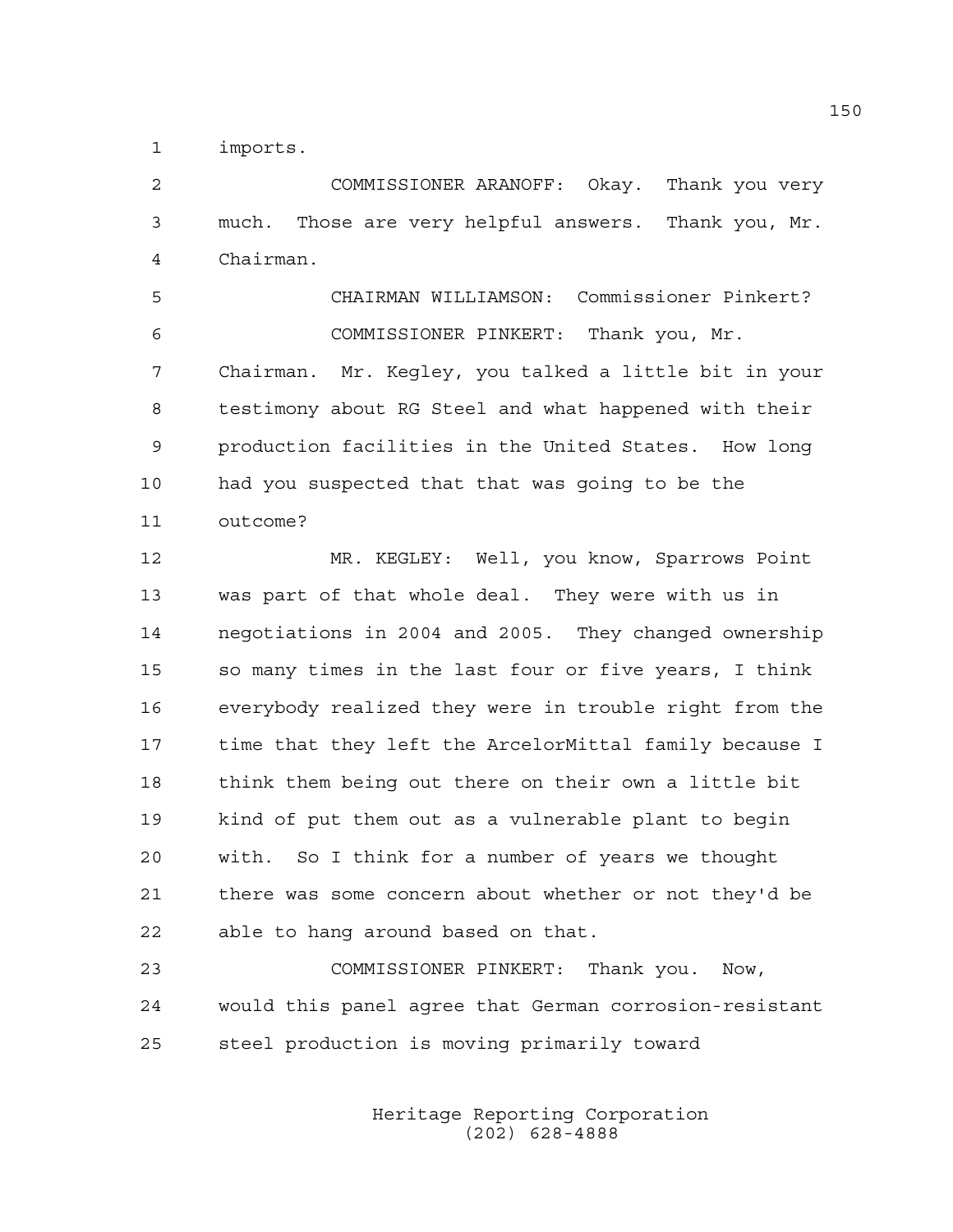1 microalloys and other non-subject products?

2 MR. BLUME: Yes, Commissioner Pinkert, Rick 3 Blume, Nucor. I guess our view of the world, and 4 again it's not as -- we're not a major part of the 5 automotive industry but we do participate. When the 6 claim that grades are moving toward microalloy, we 7 would not disagree with that.

8 When you talk about microalloy and steel, 9 you're talking about putting expensive elements into 10 the melt, into the mix, okay. So it's a cost issue by 11 microalloying.

12 The reality is that most customers and most 13 mills in producing higher strength steels which 14 ultimately is what you're getting to, okay, higher 15 strength, we'd prefer to do that in a thermal 16 mechanical way rolling practices within the mills.

17 So we don't see a major shift toward 18 microalloy. We see more of a focus on, yes, getting 19 to higher strength but doing that in a variety of 20 methods including how we process the steel.

21 COMMISSIONER PINKERT: Mr. Dorn or Mr. 22 Barlow.

23 MR. BARLOW: Yes, Gary Barlow with AK Steel. 24 As I mentioned before, advanced high strength steels 25 are clearly an emerging market segment for corrosion-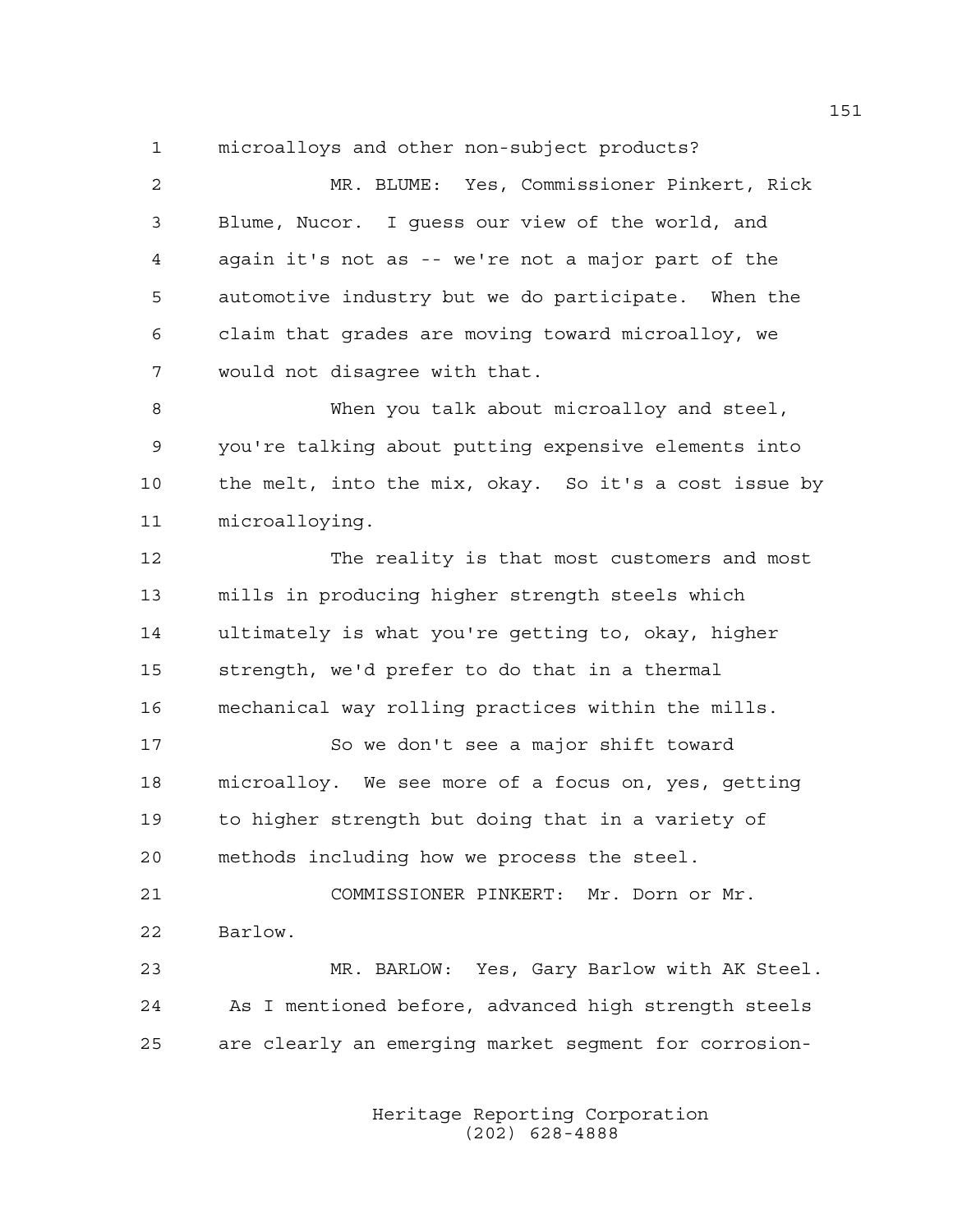1 resistant steel specifically in the automotive sector 2 but in today's environment is still a very small 3 percentage of all the corrosion-resistant steel that's 4 utilized in the marketplace.

5 COMMISSIONER PINKERT: Right. But I'm 6 looking to the near future. If you can project that 7 out the next 12, 18 months, what do you see?

8 MR. BARLOW: Relatively small gains within 9 that time period, more so probably in the 36 to 48 10 month type of time frame.

11 MR. KOPF: Commissioner Pinkert, one thing I 12 would like to add to all of this is as these advanced 13 high strength steels are developed and implemented 14 over months and years, I think it's very important for 15 the Commission to understand that these steels are 16 produced the same way that today's steels are of low 17 carbon and ultra low carbon steels.

18 They go through a melt shop that makes 19 steel. They go through rolling mills that continue to 20 roll carbon steel, and through thermal mechanical 21 properties or chemistry the properties are made. They 22 will go through corrosion resistant coating lines the 23 same way that yesterday's and today's steels do as 24 well. So I just don't want there to be a 25 misunderstanding that somehow microalloyed steels are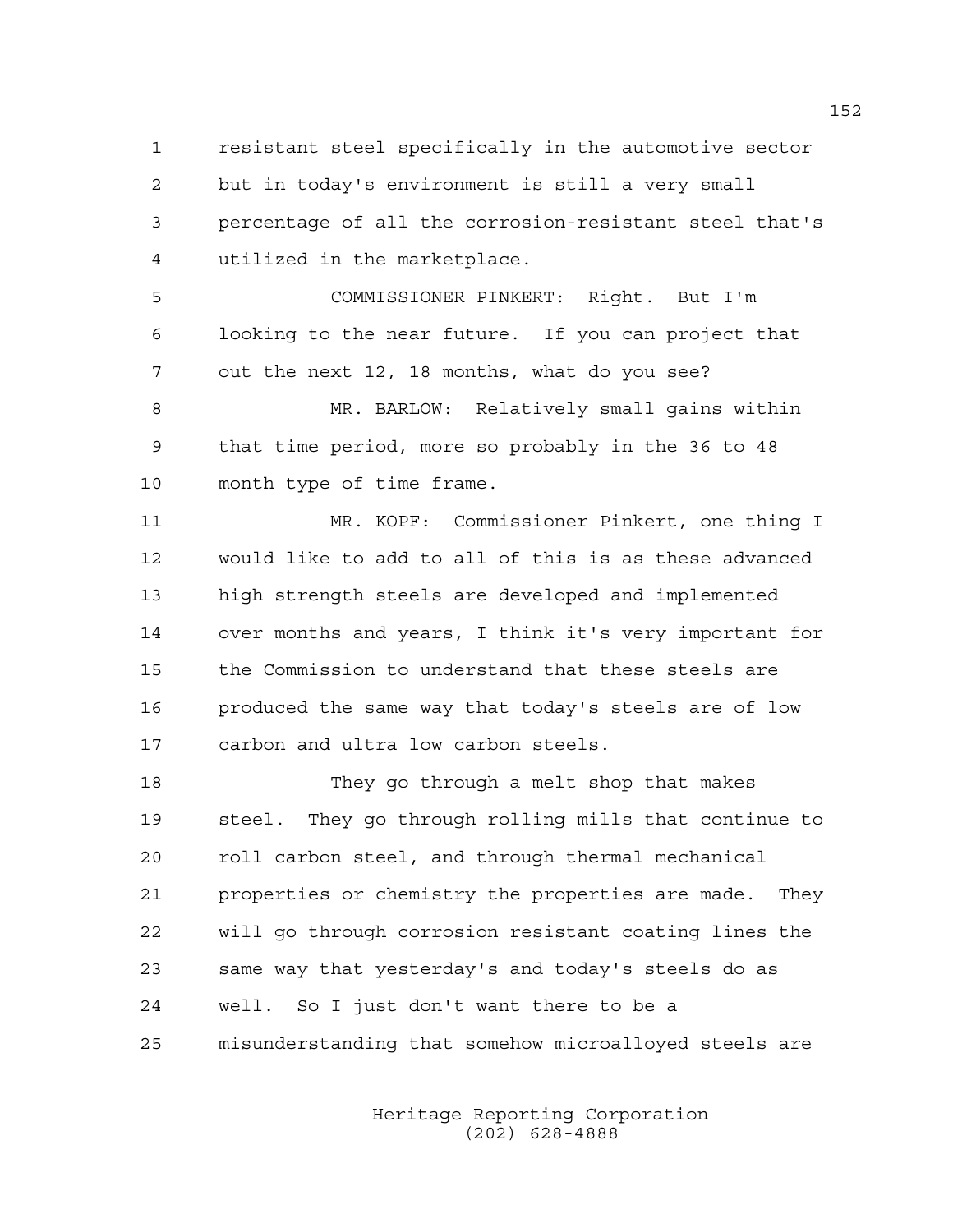1 going to be a completely different process path that 2 doesn't have an impact on the way we produce steel 3 here today.

4 MR. BARLOW: Gary Barlow, AK Steel. One 5 follow-up comment. There's significant R&D 6 expenditure and investment being spent at AK Steel and 7 within the domestic industry to make steel that will 8 meet our customers demand today and our customers 9 demand in the future especially as they try to achieve 10 the new CAFE standards which Mr. Scherrbaum mentioned 11 in his testimony.

12 Absent these orders, we can expect continued 13 price erosion with our corrosion resistant steel from 14 Germany and Korea. That takes the ability to invest 15 further in these R&D initiatives away from the 16 companies that will be impacted.

18 MR. HECHT: Just a quick point. There's a 19 fair bit of confidential information on the record on 20 this question that does not support the suggestion 21 being made there, so we would welcome the chance to 22 address that post hearing.

17 COMMISSIONER PINKERT: Mr. Hecht?

23 COMMISSIONER PINKERT: Certainly, and of 24 course, we'll get the Respondents' view of that as 25 well in the post hearing, I'm hoping.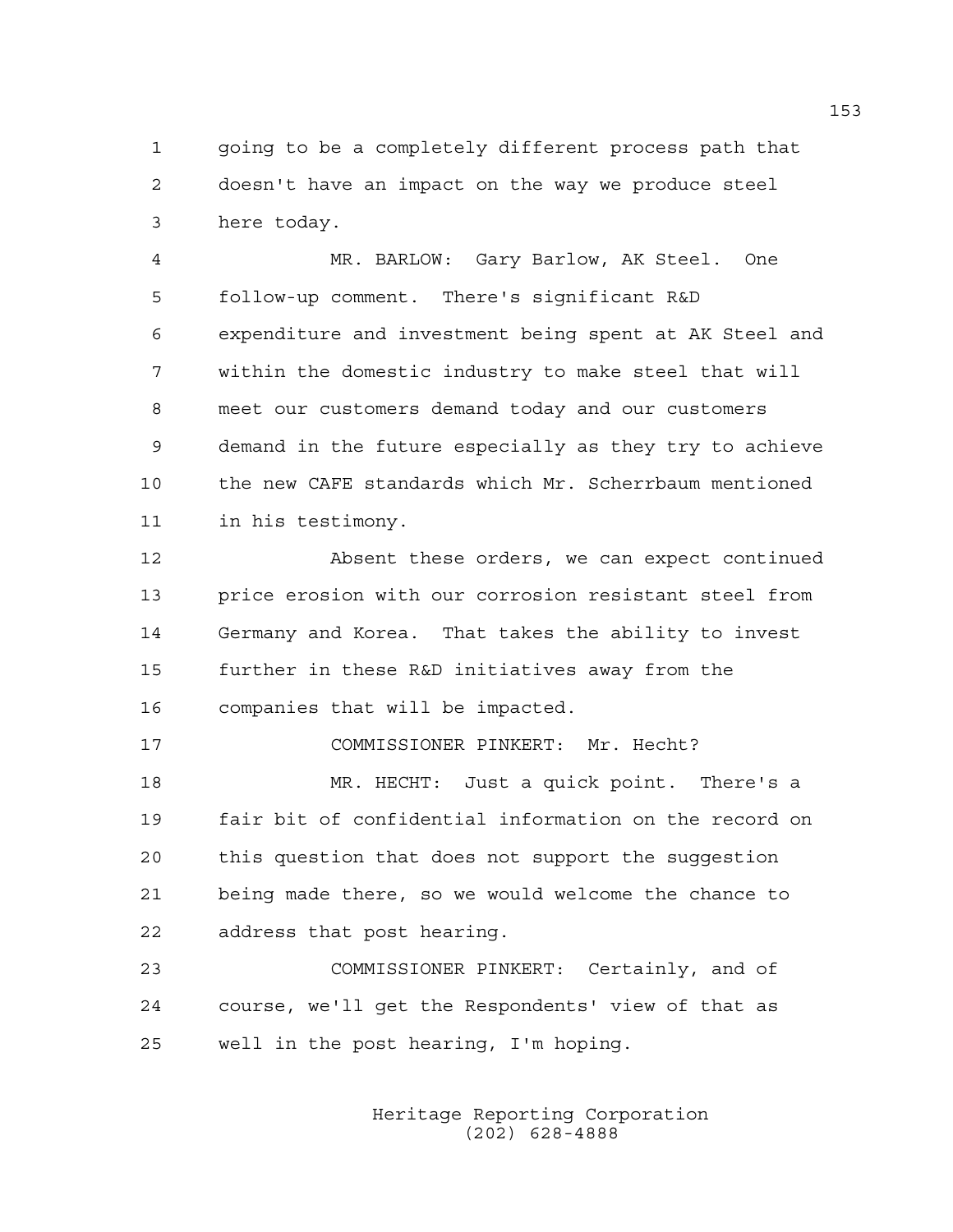1 Mr. Mull?

| 2  | MR. MULL: I'd just like to reenforce we are            |
|----|--------------------------------------------------------|
| 3  | working diligently along these lines also with         |
| 4  | research in developing many product lines. It's a      |
| 5  | small part of everyone's portfolio at this point in    |
| 6  | time that's in the automotive side of the business,    |
| 7  | and we certainly expect that to be a growing trend but |
| 8  | it's down the road and certainly would not have an     |
| 9  | impact immediately.                                    |
| 10 | COMMISSIONER PINKERT: Do you agree with Mr.            |
| 11 | Barlow's time frame on that?                           |
| 12 | MR. MULL: I think that's relatively in                 |
| 13 | agreement, yes. We're looking at 2015, 2017 period.    |
| 14 | COMMISSIONER PINKERT:<br>Thank you.<br>Now             |
| 15 | turning to the price comparisons in your pre-hearing   |
| 16 | brief, do your U.S. German price comparisons fail to   |
| 17 | take into account differences in logistics costs,      |
| 18 | transportation, as well as differences in lead times?  |
| 19 | Jim Hecht. I can kick that off.<br>MR. HECHT:          |
| 20 | You know, obviously freight is an issue when you're    |
| 21 | talking about relative pricing. I guess what I would   |
| 22 | point out is that we pointed to and I think the staff  |
| 23 | report and other sources have a lot of data on         |
| 24 | relative prices in the market.                         |
| 25 | Some of those published sources, the very              |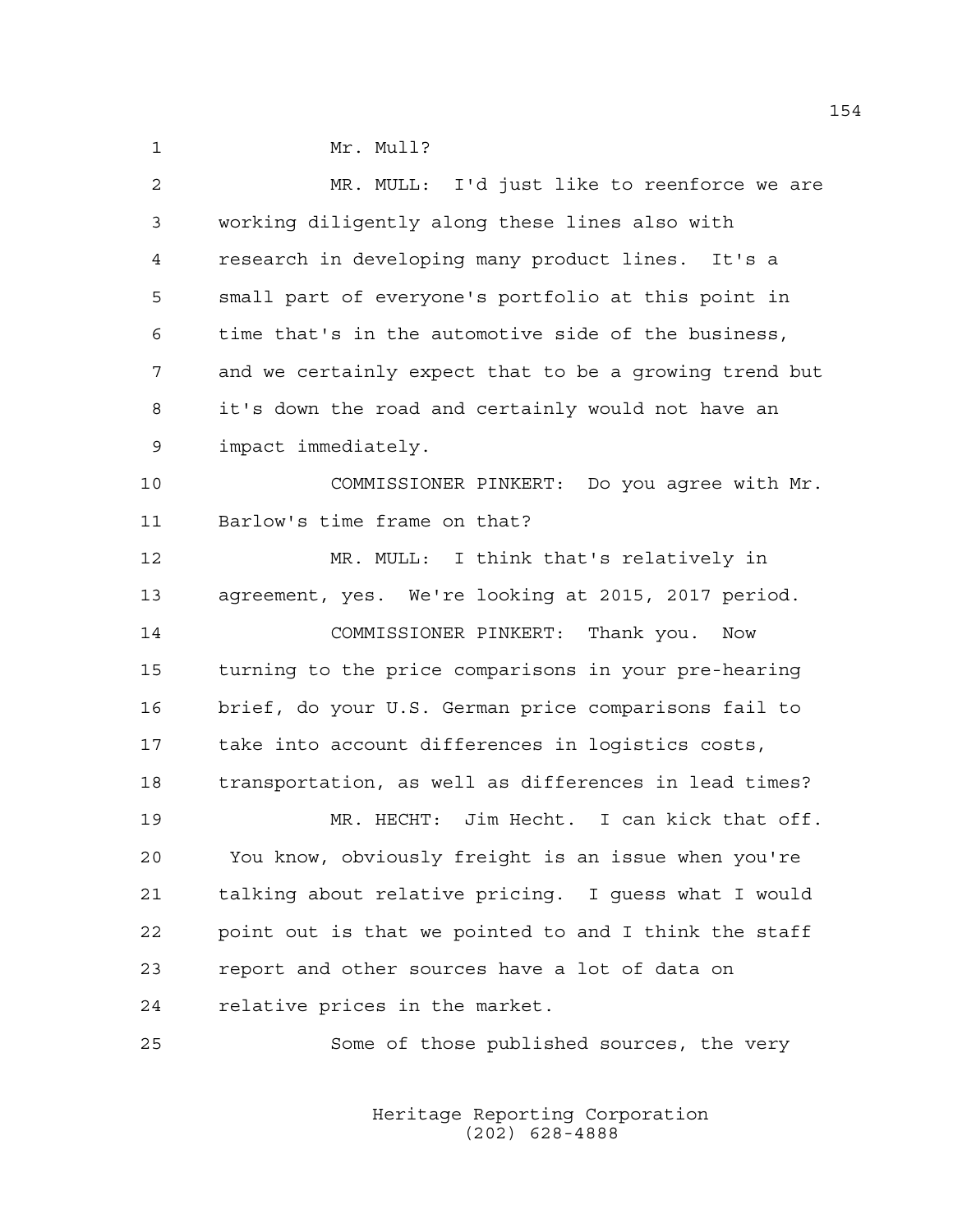1 point of those is to be able to compare relative 2 pricing across markets, and there's no question that 3 you've seen a dramatic move in terms of higher pricing 4 levels in the U.S. market than in European markets or 5 other markets around the world.

6 And we think the basic point we made and we 7 think is very clear on the record is that that is 8 going to create relatively more pressure and 9 attractiveness for folks to ship to the U.S. market.

10 Now, we would never claim that, you know, 11 there's a lot of things that go into a sale, freight 12 and other considerations, and that's certainly one of 13 them. But the overall magnitude of these differences 14 we think would account for freight differences in many 15 of those instances.

16 And oftentimes you're looking at shipments 17 comparing two different markets where there's freight 18 cost imbedded in both of those shipments as well. So 19 again, we'd be happy to address that further, but we 20 think there's very strong evidence of the 21 attractiveness of this market based on price.

22 COMMISSIONER PINKERT: Please do address 23 that in the post hearing.

24 Mr. Vaughn?

25 MR. VAUGHN: Yeah, just a couple of points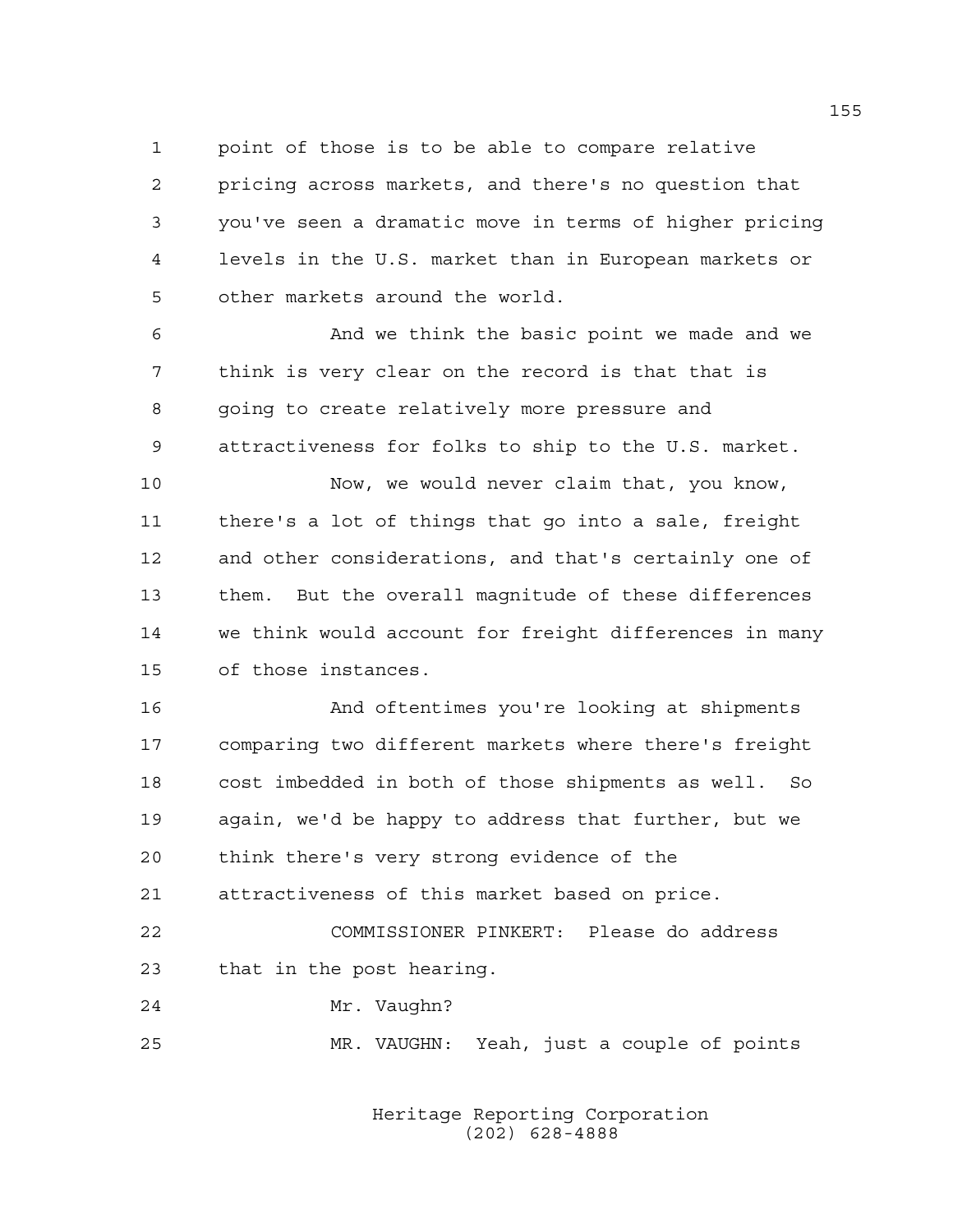1 to supplement that. I mean, if you look at some of 2 the facts in the record, for example, last year in 3 2011, there was about 12,000 tons that came into this 4 market from Italy. This year there was over 70,000 5 tons that came in from Italy.

6 So obviously the freight costs did not 7 prevent them from taking advantage of a relatively 8 attractive U.S. market. If you look at a situation 9 like the Korean mills, for example, their shipping 10 very, very large volumes to Europe and presumably 11 there would be freight costs associated with those.

12 And there's no reason to believe that, given 13 that the U.S. market is relatively more attractive 14 than Europe that there'd be a lot of reasons, 15 incentives, to shift from Europe to the United States 16 as a result.

17 So we will address this in the post hearing, 18 but I think there's a number of reasons to believe 19 that this is a relatively attractive U.S. market and 20 that historically when we are a relatively attractive 21 U.S. market, we attract more imports.

22 COMMISSIONER PINKERT: Mr. Scherrbaum. 23 MR. SCHERRBAUM: Yes, George Scherrbaum with 24 U.S. Steel. I also would like to comment on the lead 25 time comment, a part of that question that you had.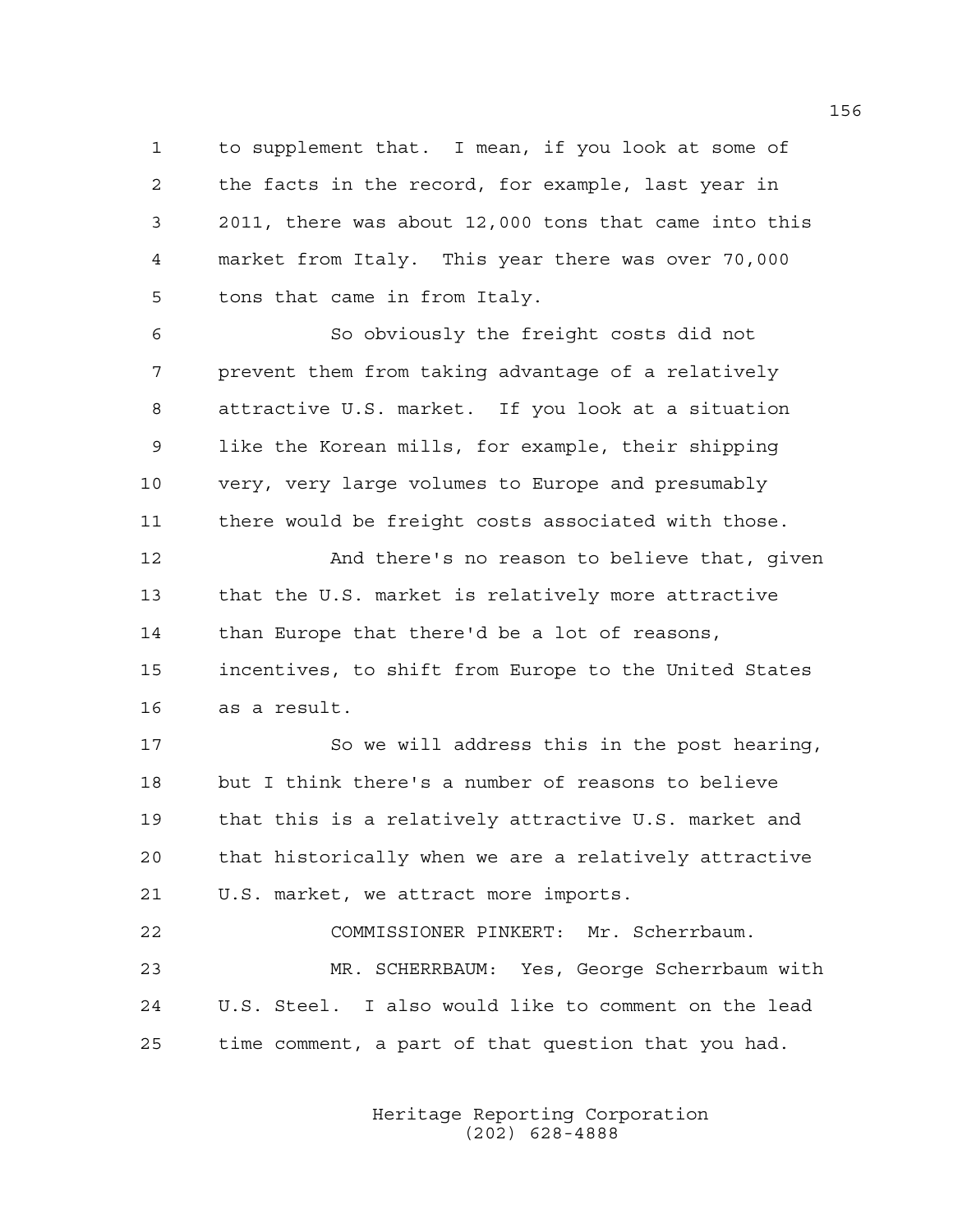1 As Mr. Kopf said earlier, often foreign producers 2 produce product and put it on the water and ship it 3 here, and it's not even priced. It comes in and then 4 goes into the inventory of a trading company, that 5 type of thing.

6 So really, because they have a longer 7 transportation time does not really mean that their 8 lead time is longer because they just bring it here in 9 inventory and we have to compete making steel from 10 scratch with steel that's already in inventory on the 11 ground at a dock or at a warehouse.

12 COMMISSIONER PINKERT: Okay. Mr. Mull? 13 MR. MULL: Yes. First of all, I think all 14 of us respect their steel making capabilities both in 15 Germany and Korea, and we ship from locations to 16 service automotive people from many parts of Europe to 17 other parts of Asia and elsewhere and to produce 18 automobiles and are able to give service. And we know 19 they have the same kind of capability we do to satisfy 20 these customers.

21 MR. ROSENTHAL: Perhaps it's restating the 22 obvious but prior to the orders the subject producers 23 showed a great ability to ship product here despite 24 lead time issues, transportation costs, and the like, 25 and they continued to be able to do that. While some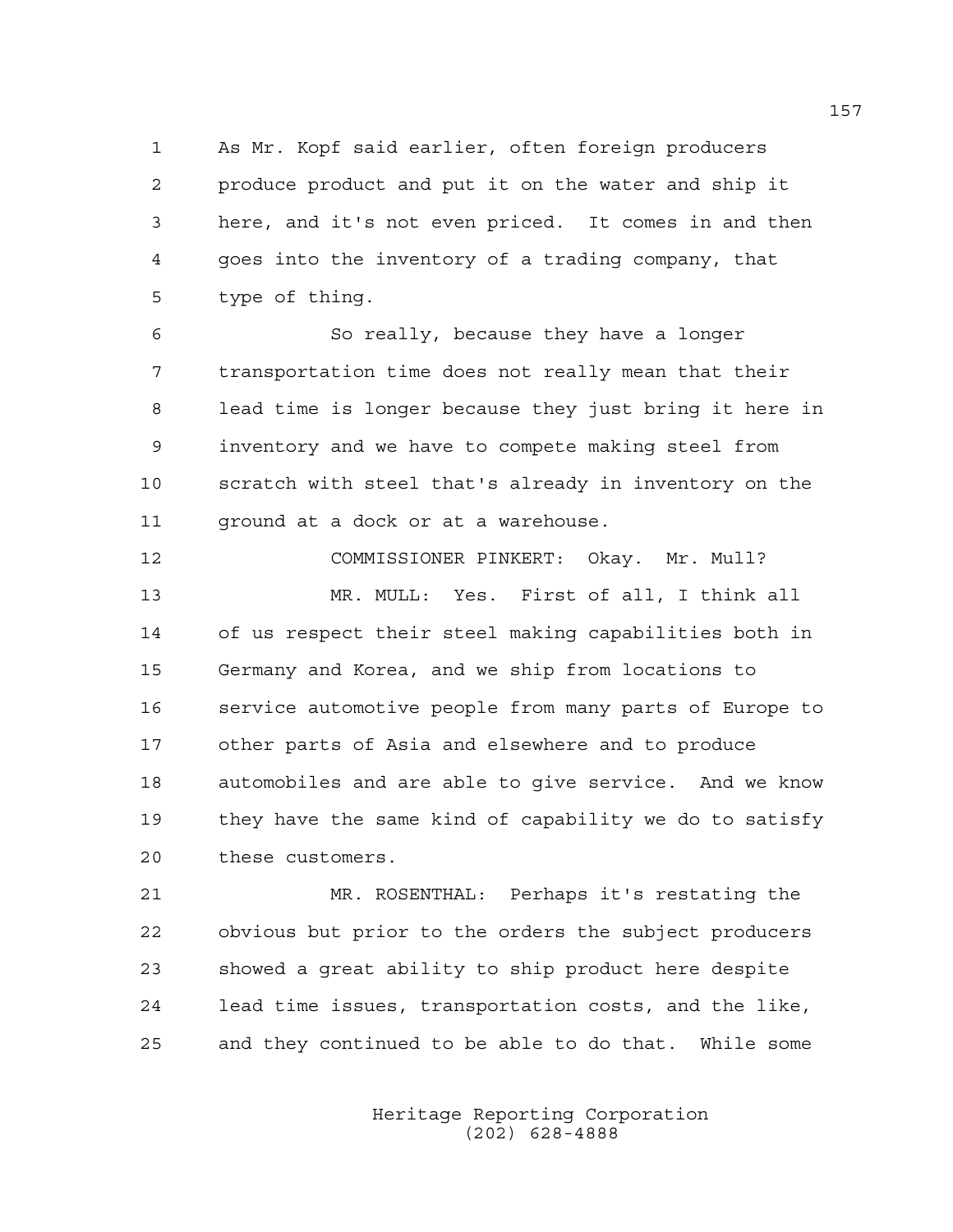1 things have changed, that hasn't.

| 2  | To the extent there has been change, it's              |
|----|--------------------------------------------------------|
| 3  | been the incentive that's been created because of the  |
| 4  | relatively high prices in the U.S. and the constraints |
| 5  | in Asia in terms of supply and demand issues there and |
| 6  | a collapsing European market. So they have lots of     |
| 7  | incentives to overcome whatever transportation and     |
| 8  | lead time issues might exist, even more so than in     |
| 9  | prior to this review period.                           |
| 10 | COMMISSIONER PINKERT: Thank you. Thank                 |
| 11 | you, Mr. Chairman.                                     |
| 12 | CHAIRMAN WILLIAMSON: Commissioner Johanson?            |
| 13 | COMMISSIONER JOHANSON: Thank you, Mr.                  |
| 14 | Chairman. The ThyssenKrupp investment in North         |
| 15 | America has received quite a bit of attention here,    |
| 16 | today of course, but I'd like to turn to POSCO now.    |
| 17 | Has the establishment of the Posco owned               |
| 18 | corrosion-resistant steel plant in Mexico made a       |
| 19 | significant change in the conditions of competition?   |
| 20 | MR. SCHERRBAUM: Joe Scherrbaum with U.S.               |
| 21 | Steel. Our understanding of their facility they put    |
| 22 | into Mexico is really designed to meet the growing     |
| 23 | Mexican automotive market and not to really come into  |
| 24 | the United States. As we continue to get information   |
| 25 | from our customers, they're still supporting the       |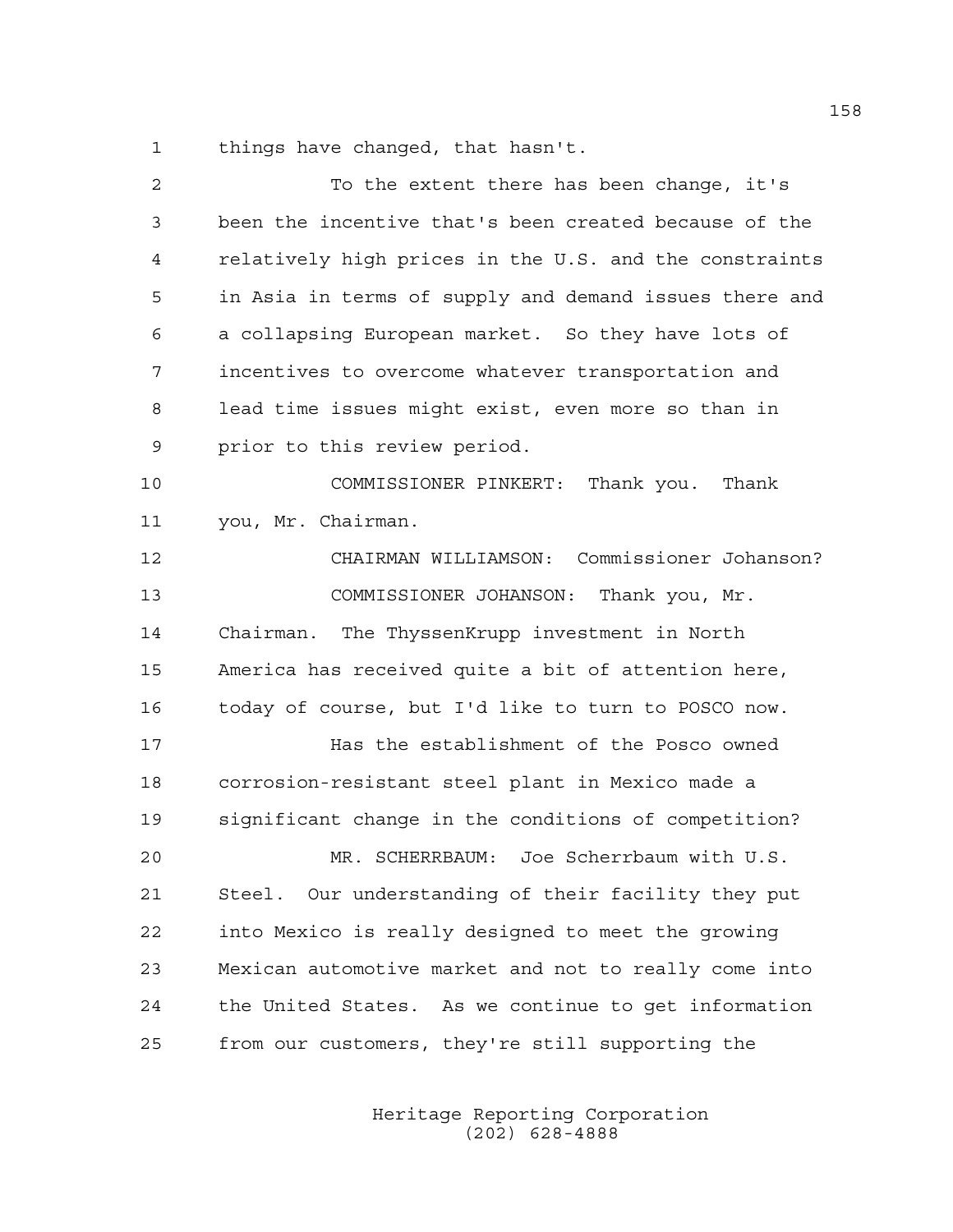1 United States business from their Posco facility in 2 Korea.

3 COMMISSIONER JOHANSON: Okay. Yes, Mr. 4 Vaughn.

5 MR. VAUGHN: Yeah, just to supplement that 6 point, I would note that the Korean export data shows 7 that in the first 11 months of 2012, Korea exported 8 315,000 tons of corrosion-resistant steel to Mexico 9 and that figure is consistent with data from prior 10 years.

11 So whatever they've done in Mexico, they're 12 still obviously sending a lot of product from Korea to 13 that market.

14 MR. BARLOW: Gary Barlow with AK Steel. We 15 will compete with Posco on a direct basis for our 16 aluminized corrosion-resistant steel product and their 17 Mexican operation is not producing aluminized so there 18 would be no impact to AK Steel's aluminized line with 19 the Mexican operation.

20 MR. BLUME: Commissioner Johanson.

21 COMMISSIONER JOHANSON: Yes.

22 MR. BLUME: Rick Blume, Nucor. The other 23 comment that I would make regarding the question is 24 obviously Posco is not the only Korean producer that 25 is a threat to our market and again, particularly with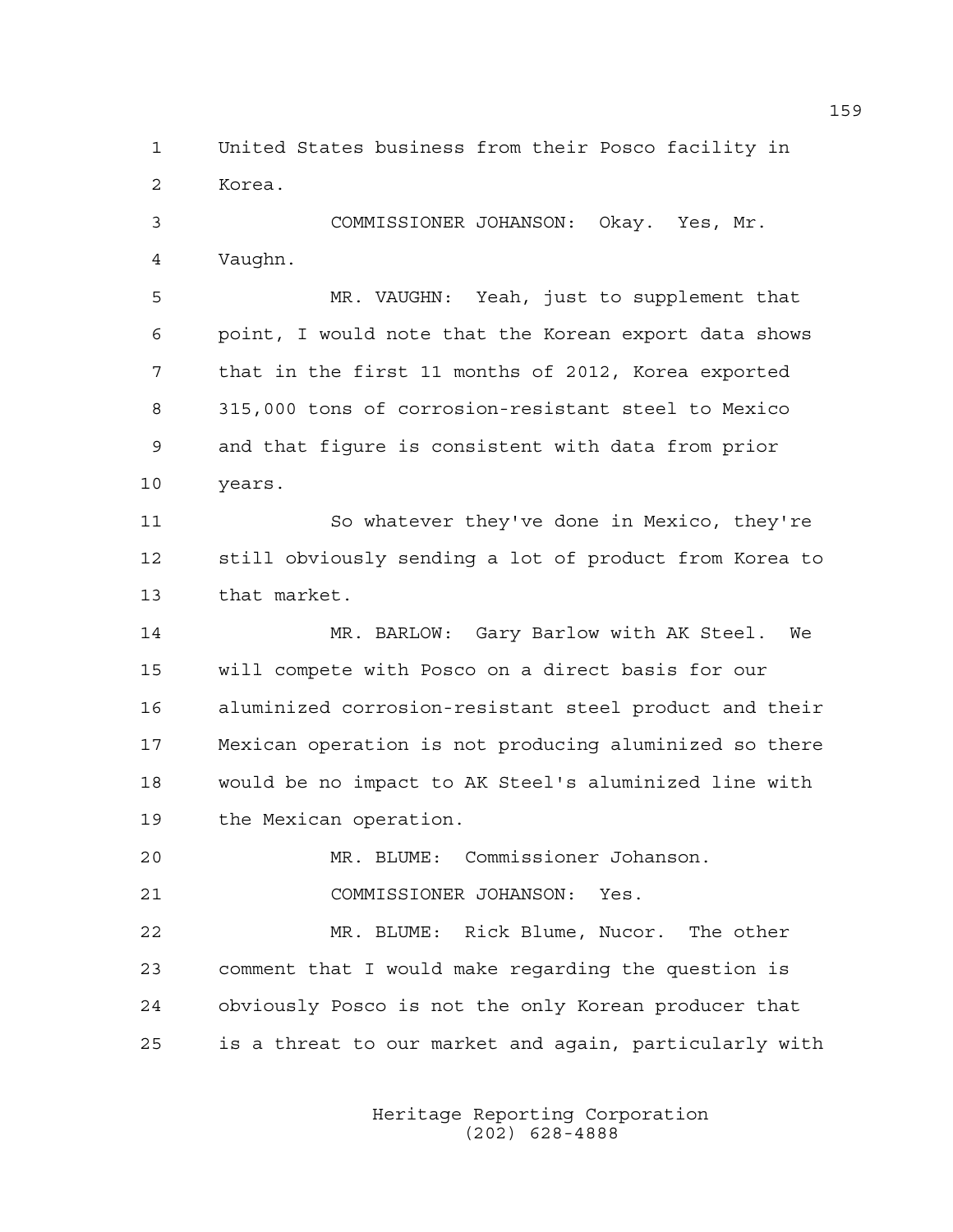1 respect to the construction market, Hyundai, Hysco, 2 Donbu, Union are all active participants in bringing 3 in product into the U.S., so it's really not in its 4 entirety a Posco question but we certainly see them as 5 well being a threat.

6 COMMISSIONER JOHANSON: Yes. I have time 7 for one more response. Yes.

8 MR. DICIANNI: Robert DiCianni, 9 ArcelorMittal. We believe that Posco is building 10 their facility in Mexico to increase their market 11 share in North America and that they will continue to 12 export from Korea even after that facility is 13 completed.

14 COMMISSIONER JOHANSON: Okay. Thank you for 15 your responses. In reading through the briefs and the 16 staff report, I did not see this question answered. 17 It's a pretty basic one, so I'll ask it of you all 18 now.

19 To what extent is corrosion-resistant steel 20 that is sold to the automotive end users 21 interchangeable with corrosion-resistant steel that is 22 sold to construction end users?

23 MR. ANDERSON: Jim Anderson, SDI. The 24 product quality of automotive is much higher than is 25 required for construction. However, if there is a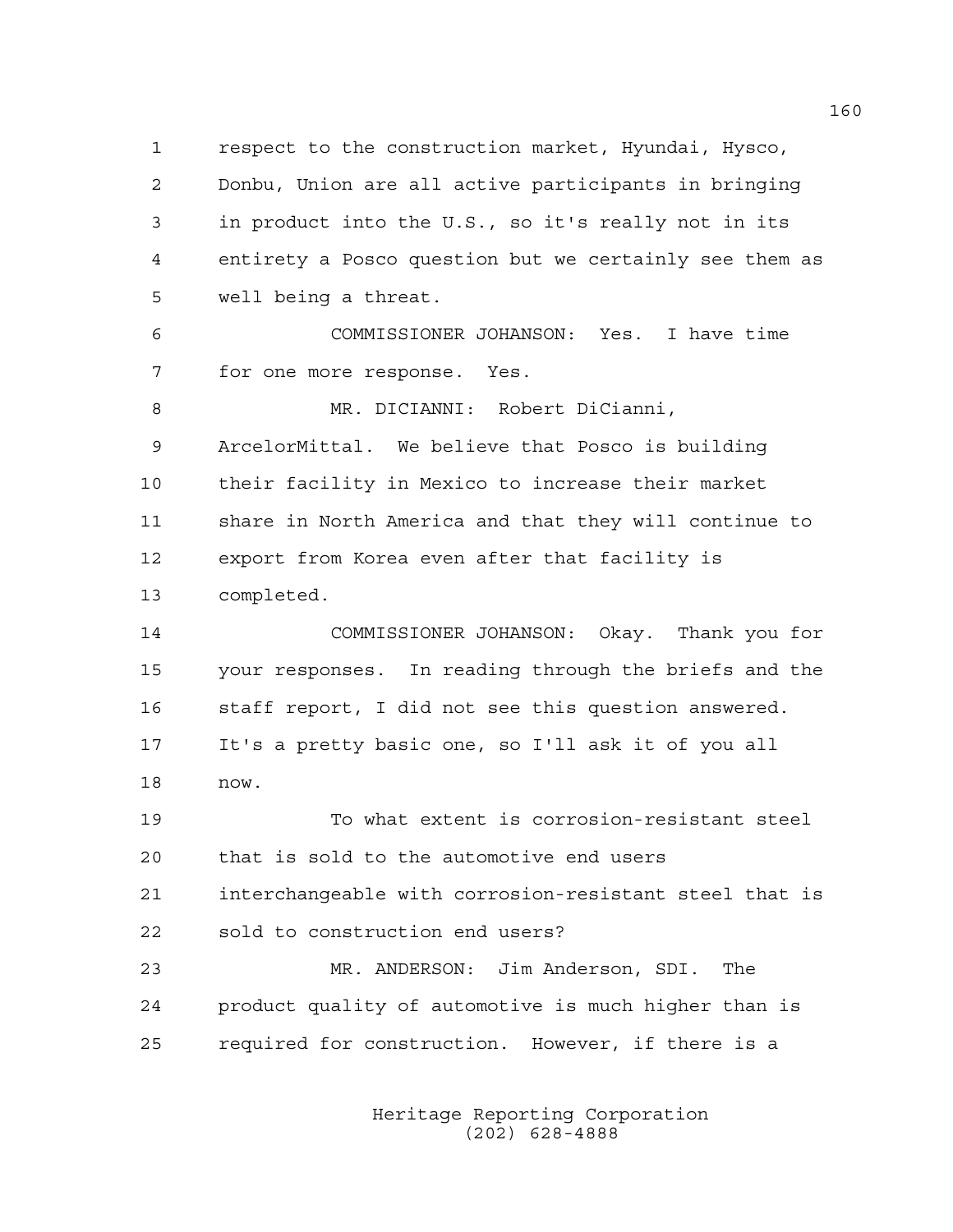1 facility, automotive producing facility, that is not 2 -- has excess capacity, they can very easily run 3 construction products through that facility and serve 4 construction markets. 5 COMMISSIONER JOHANSON: Do changes have to 6 be made in the facility to make that happen? 7 MR. ANDERSON: No. 8 COMMISSIONER JOHANSON: So it's fairly 9 simple to do? 10 MR. ANDERSON: It's fairly simple to do. 11 COMMISSIONER JOHANSON: Okay. Yes, Mr. 12 Blume? 13 MR. BLUME: Commissioner Johanson, Rick 14 Blume, Nucor. I think the other point as well is that 15 we know that Posco is very, very active globally in 16 terms of the construction market, so the idea that 17 maybe they're solely focused on automotive just is not 18 accurate on a global basis. 19 And I agree with my colleague, Jim Anderson, 20 it's very easy. Those changes in a coating facility 21 happen coil to coil. So it is not difficult at all to 22 go from a grade to another grade when you're producing 23 coated product. 24 COMMISSIONER JOHANSON: All right. Thank 25 you. And you might have answered my next question,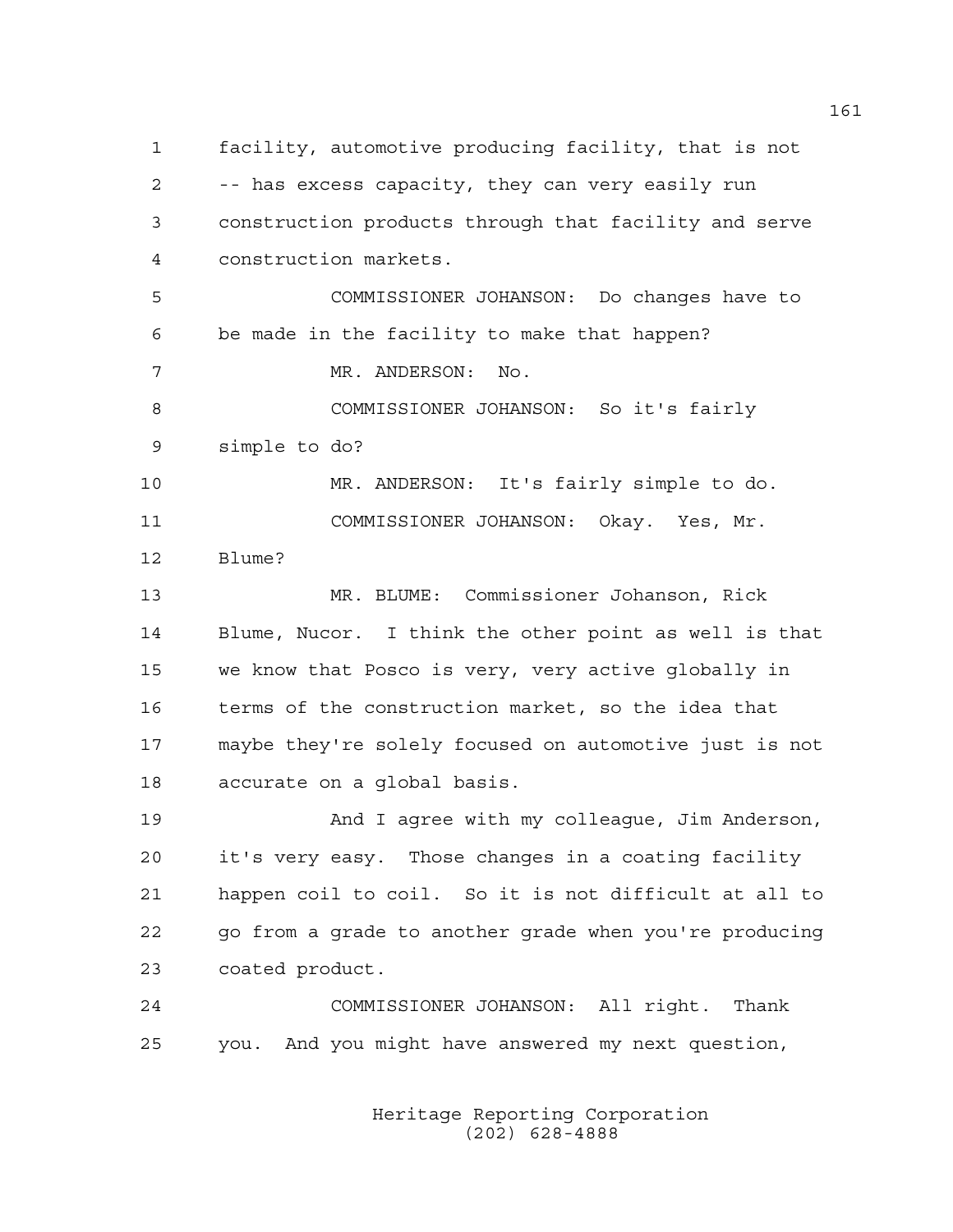1 but I'm going to ask it anyway since I think it's 2 relevant to get a clear answer on.

3 Do you all think that future demand for 4 corrosion-resistant steel will differ depending upon 5 the end use or the market sector, that is, automotive 6 versus construction?

7 MR. ANDERSON: Jim Anderson, SDI. I firmly 8 believe that the construction markets are very soft. 9 As I pointed out in my testimony, even though there's 10 GDP growth, we don't see construction market growth. 11 So as far as we can see into the future, I believe 12 that the construction demand for coated products 13 remains soft.

14 COMMISSIONER JOHANSON: Yes, Mr. Scherrbaum. 15 MR. SCHERRBAUM: Yes, regarding the 16 automotive piece of that, yes, it's been publicized 17 and written that the automotive business is improving 18 in this county, but I would just like to point out 19 still it is not back to and not forecasted to be back 20 next year to the levels that we experienced in car 21 sales in the years 2003 through 2008. So we've 22 bounced off of a very low bottom. It's making 23 progress but still not back to pre-recession levels 24 yet.

25 COMMISSIONER JOHANSON: All right. Thank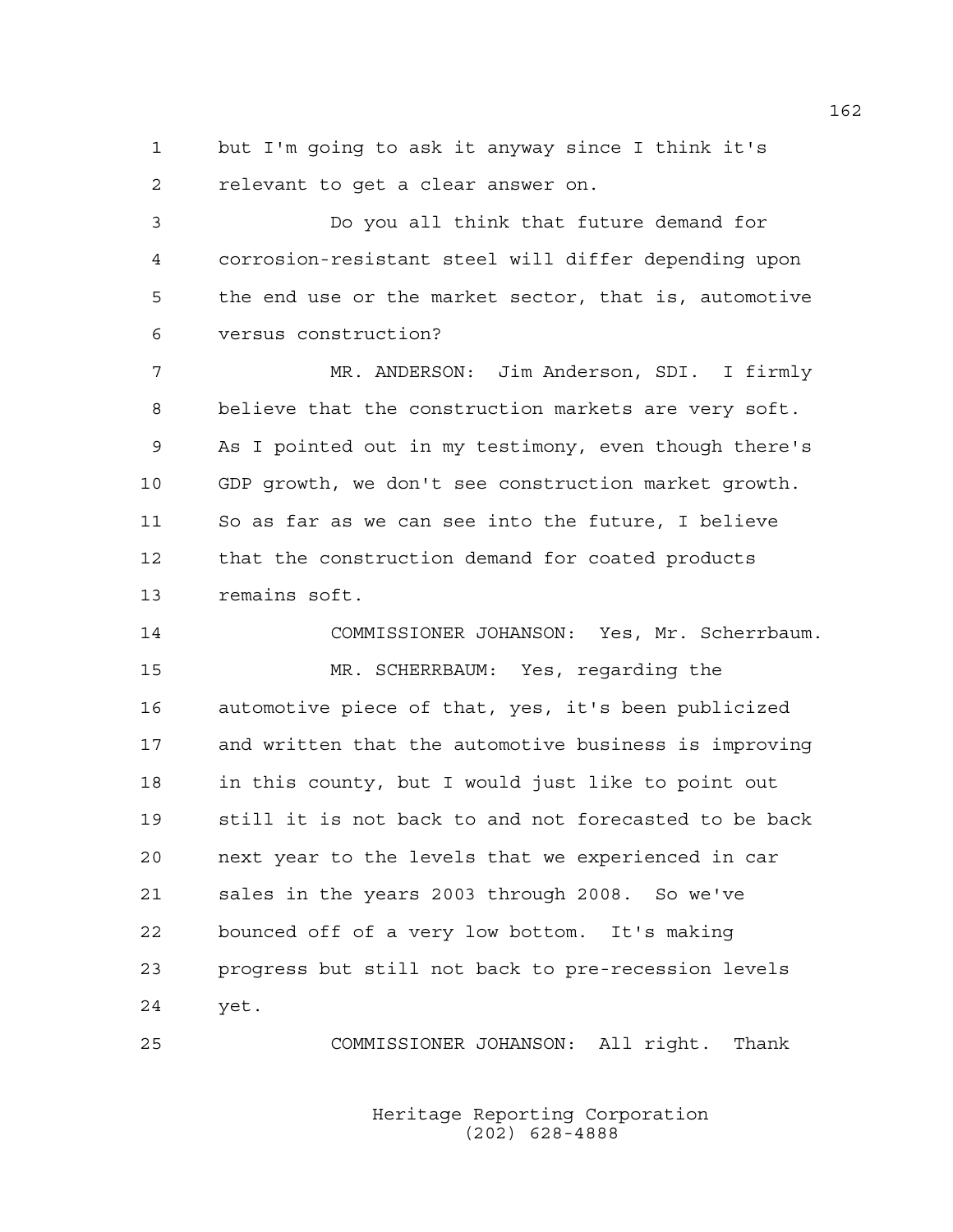1 you for your responses. The next is a question I ask 2 in several hearings we've held. It's kind of an 3 interest of mine, and I think it might be relevant 4 here.

5 Figure 5-3 of the pre-hearing staff report 6 shows that U.S. natural gas prices have been declining 7 in recent years and that's something we are all quite 8 well aware of just from reading newspapers, et cetera. 9 How do natural gas prices in Germany and Korea 10 compare to those in the United States and how does any 11 difference here affect the price for corrosion-12 resistant steel from those countries?

13 MR. SCHAGRIN: Commissioner Johanson, this 14 is Roger Schagrin. I do a lot of work in energy 15 products, and so I can tell you the base information 16 out there on natural gas prices is that they're about 17 \$3.00 in MCF in the U.S. They're about 10 to \$12.00 18 in Europe and more like 14 to 15 in Asia.

19 However, in discussing this, this wouldn't 20 make them uncompetitive because if you look at the 21 production costs, it's not insignificant but natural 22 gas as a production cost for making a ton of 23 corrosion-resistant is probably less than one percent 24 of the total production costs is the use of natural 25 gas. So there's a difference.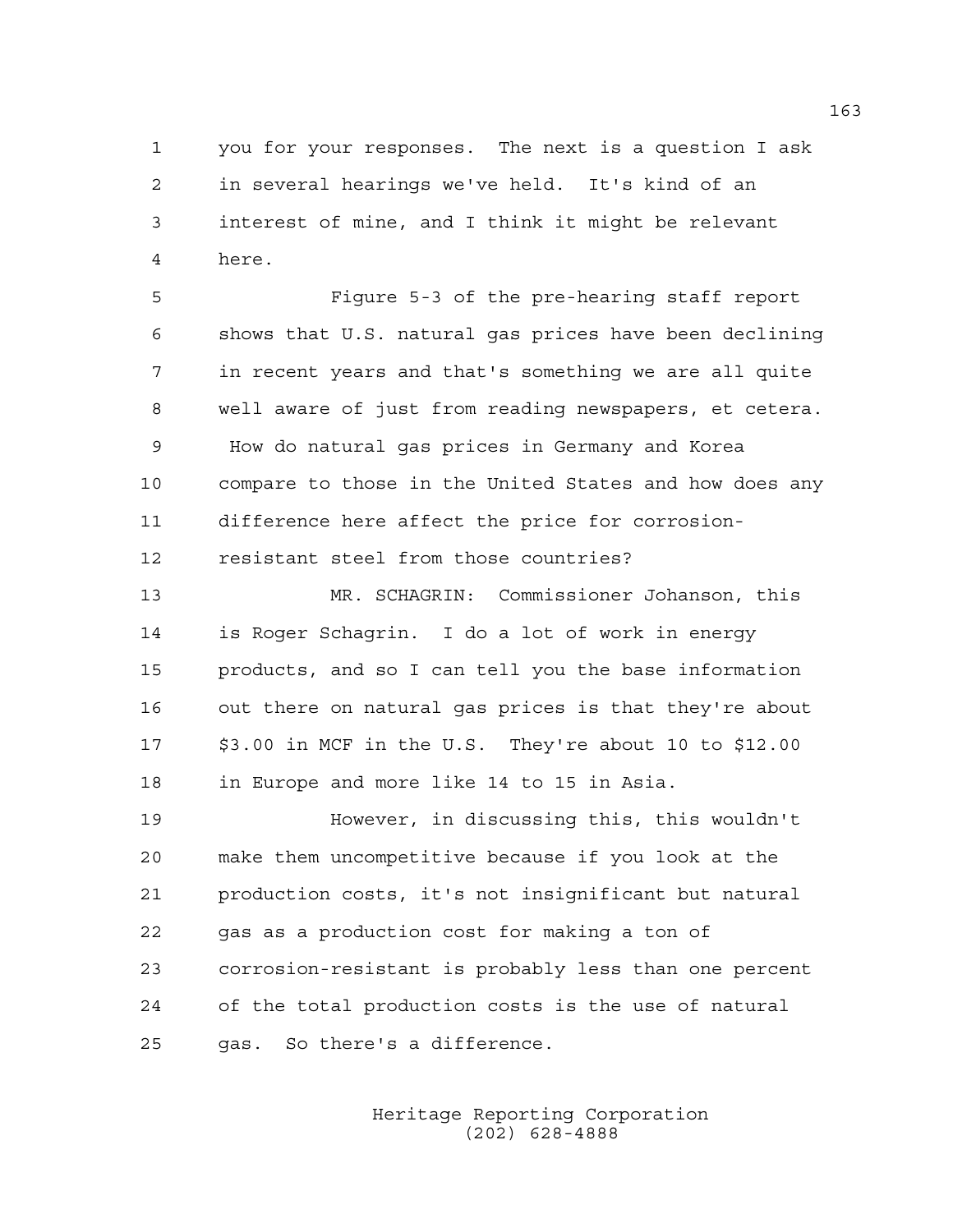1 1 I would like to point out though, you were 2 talking about construction. Just so the Commission or 3 the gang of four of the Commission doesn't make the 4 same mistake in this case that you made in the CWP 5 case.

6 When you talk about construction, don't go 7 by rosy forecasts for 2013. Went back and looked. 8 Those same rosy forecasters, their forecasts for 2012 9 that they're making at the end of 2011 was for a five 10 to six percent increase will wind up with between a 11 zero and a point three percent actual increase in 12 2012.

13 So the people in this industry who are 14 selling to construction who are already in 2013, they 15 can see the actual non-residential construction 16 markets for 2013. They are staying very poor, but the 17 forecasters are predicting like an eight percent 18 increase.

19 So please don't make the wrong decision 20 based on hope beyond because 170 people from the USW 21 and the Keys Port lost their jobs because they can't 22 make CWP towards the end of December. That was a 23 horrible gift at the holidays. They can't make CWP. 24 They can't make lime pipe because they can't get 25 relief in the context of the business cycle. So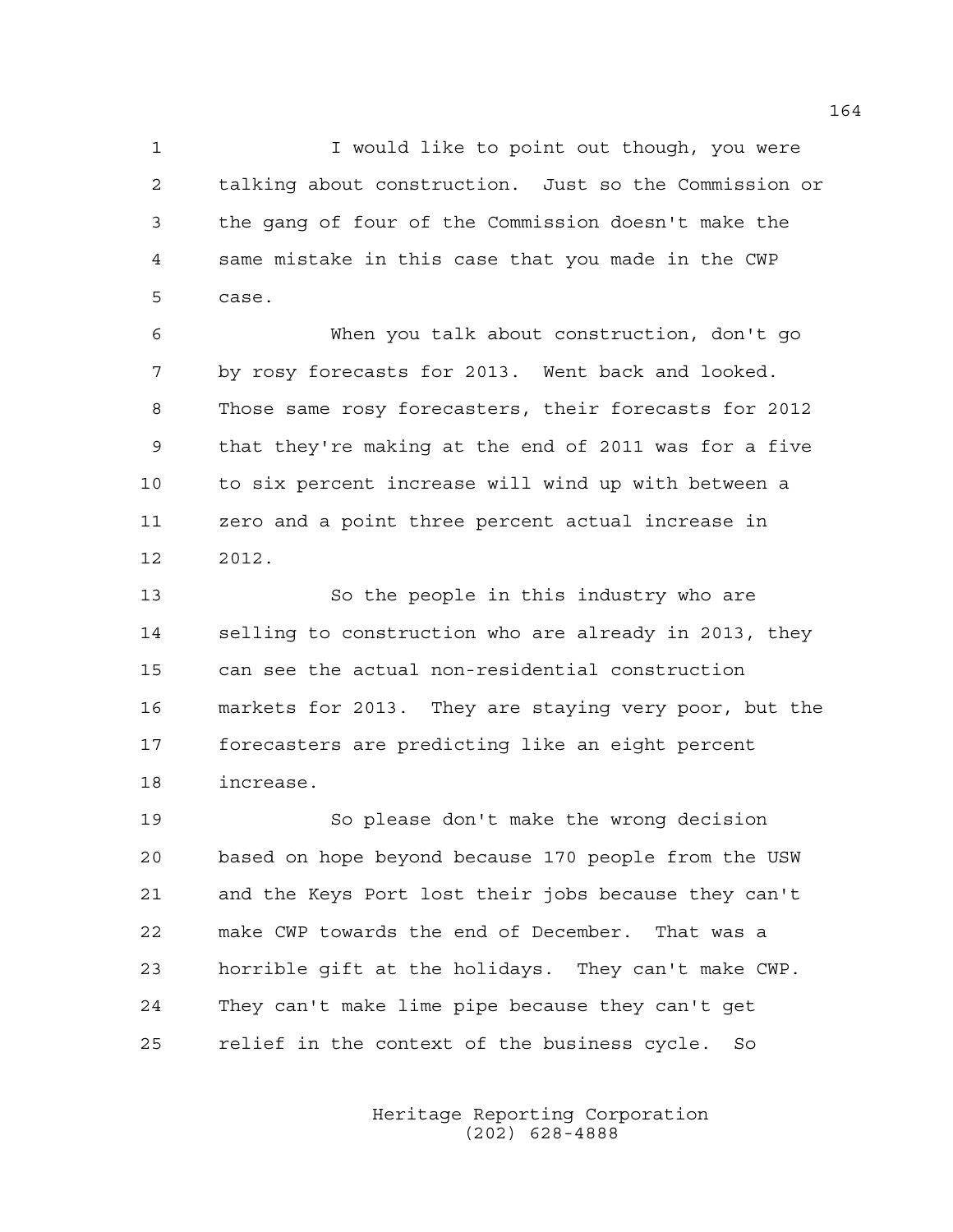1 listen to the testimony not the forecasts for

2 construction, non-residential construction. Thank 3 you.

4 COMMISSIONER JOHANSON: Thank you. And 5 could I ask for you all to follow-up just a little bit 6 on my question regarding natural gas, how much that 7 does comprise in the production of corrosion-resistant 8 steel?

9 MR. PRICE: We'll be happy to.

10 COMMISSIONER JOHANSON: Yes. Thank you. I 11 would appreciate that.

12 MR. PRICE: We'll be happy to but actually 13 natural gas as a cost component is really principally 14 in earlier stages of production. So I mean, this all 15 goes back to the question of what are you measuring 16 from an accounting standpoint when you ask that 17 question.

18 As a portion of corrosion-resistant steel, 19 it may be essentially zero, okay. As a proportion 20 going back in the acid chain, it has a small portion 21 of it.

22 COMMISSIONER JOHANSON: Okay. Thank you. I 23 guess one of the reasons I'm asking this is I've been 24 very fortunate in visiting a number of steel plants in 25 the past few months to see how the product is made. I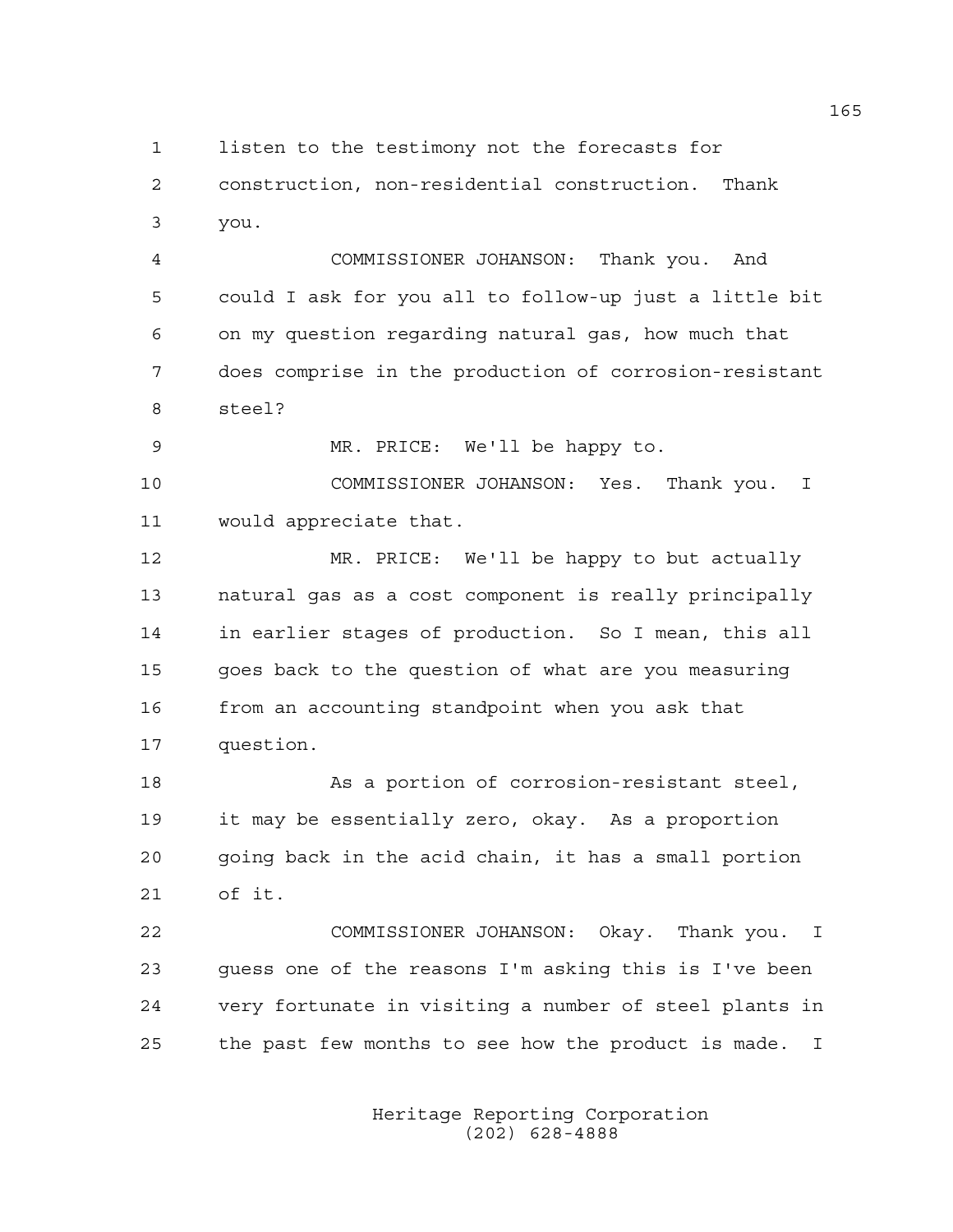1 mean, it must be quite hot to make an understatement. 2 So I always assumed that the cost of fuel would be a 3 very significant factor or at least a significant 4 factor. So once again, if you can answer that, I'd 5 appreciate it. I know it's kind of a basic question, 6 but it would help me understand better. Thank you.

7 I don't have much time left, but I guess 8 I'll just ask one more question and I don't know how 9 fully you can discuss it during the short period of 10 time, but could you all possibly discuss differences 11 in the channels of distribution price comparisons and 12 import volume trends between Germany and Korea and how 13 these might affect whether or not the subject imports 14 should be treated on accumulated basis? Mr. Vaughn?

15 MR. VAUGHN: I think we'll address that -- 16 we'll put more detail on that in the post-hearing 17 brief, I would say, however in the past when the 18 Commission has looked at this, they've always found 19 that there wasn't overlap of the channels of 20 distribution between German producers and Korea 21 producers. And that's what you've found when you've 22 accumulated them the last few times you've looked at 23 it, and we will expand on that in our post-hearing 24 brief.

25 COMMISSIONER JOHANSON: All right. I would

 Heritage Reporting Corporation (202) 628-4888

166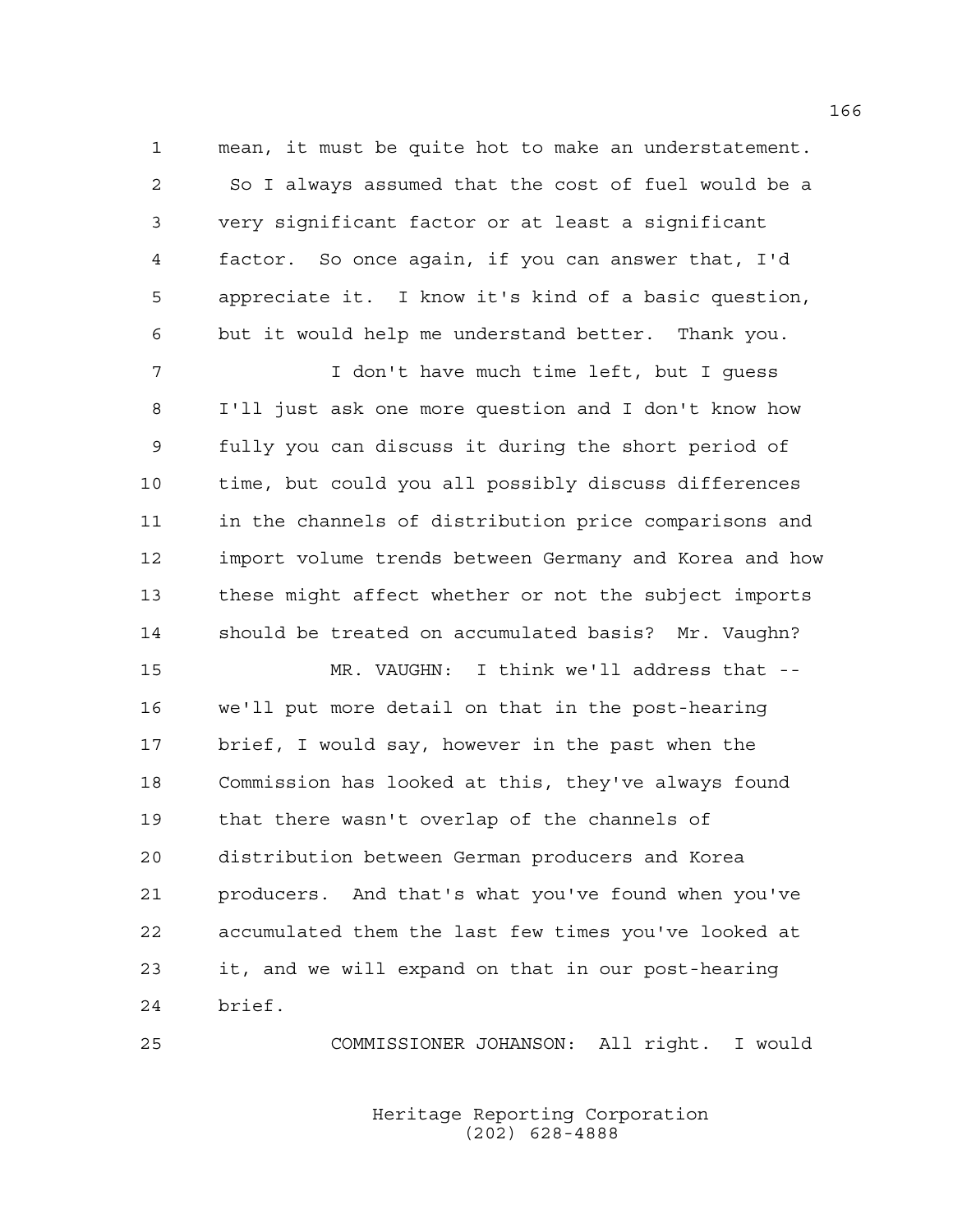1 appreciate it. Yes, Ms. Hecht?

| 2  | MR. HECHT: Just to add, we think the base              |
|----|--------------------------------------------------------|
| 3  | is even stronger than it was last time. Obviously      |
| 4  | you've seen the Korea mills get even more active and   |
| 5  | the automotive side of things as well. So we'll walk   |
| 6  | you through that as well, but we think the case for    |
| 7  | accumulation is even stronger.                         |
| 8  | COMMISSIONER JOHANSON: Thank you. I should             |
| 9  | add, I know you all addressed this in your briefs.     |
| 10 | I've read them, and it was quite prominent. But as     |
| 11 | you all know, the German Respondents have a certain    |
| 12 | opinion on this which they expressed quite strongly as |
| 13 | well. So I'm just trying to clarify -- I want added    |
| 14 | clarification there. Thank you. And my time's          |
| 15 | expired.                                               |
| 16 | CHAIRMAN WILLIAMSON: Commissioner                      |
| 17 | Broadbent?                                             |
| 18 | COMMISSIONER BROADBENT: Thank you. I                   |
| 19 | wonder if we could just talk about the environmental   |
| 20 | standards for a few minutes. You indicated the need    |
| 21 | for more investment to keep up with the changing       |
| 22 | environmental standards. Is there someone that could   |
| 23 | give me just a brief overview of what's going to be    |
| 24 | needed there and kind of an order of magnitude?        |
| 25 | MR. ANDERSON: Jim Anderson, SDI.<br>In                 |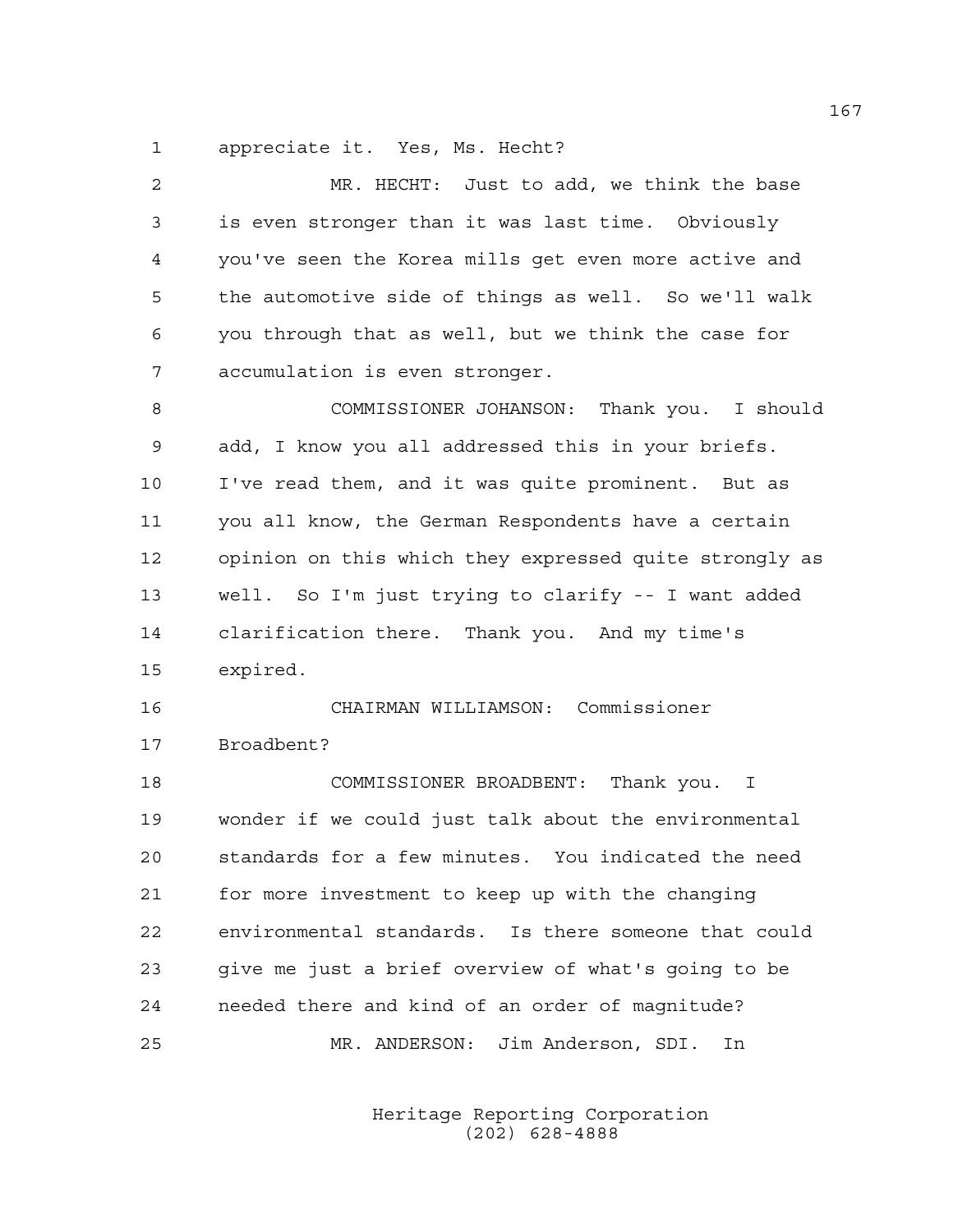1 regards to the coating operations only, that's where 2 my expertise lies, the environmental standards are 3 growing but the costs are very low compared to other 4 costs of manufacturing.

5 MR. ROSENTHAL: Commissioner, just to 6 clarify, are you talking about the environmental 7 standards that are imposed on the industry or the 8 industry's changes in this product it needs to make, 9 for example, for the auto industry to meet CAFE 10 standards? I just want to make sure we're answering 11 the right question.

12 COMMISSIONER BROADBENT: I'm just responding 13 to your PowerPoint which said there was challenges 14 facing the industry, need for investments to keep up 15 with environmental standards. So either way.

16 MR. ROSENTHAL: Thank you.

17 MR. SCHERRBAUM: We commented on it earlier, 18 and obviously with this 54 and-a-half miles per gallon 19 that I mentioned earlier, all the automotive companies 20 are obviously looking to take as much weight out of 21 vehicle as they can, and we are currently in the 22 process as our own company and also as an industry 23 group working on processes, methods to make a lighter, 24 stronger product for them to be able to use as opposed 25 to them going to the more expensive aluminum product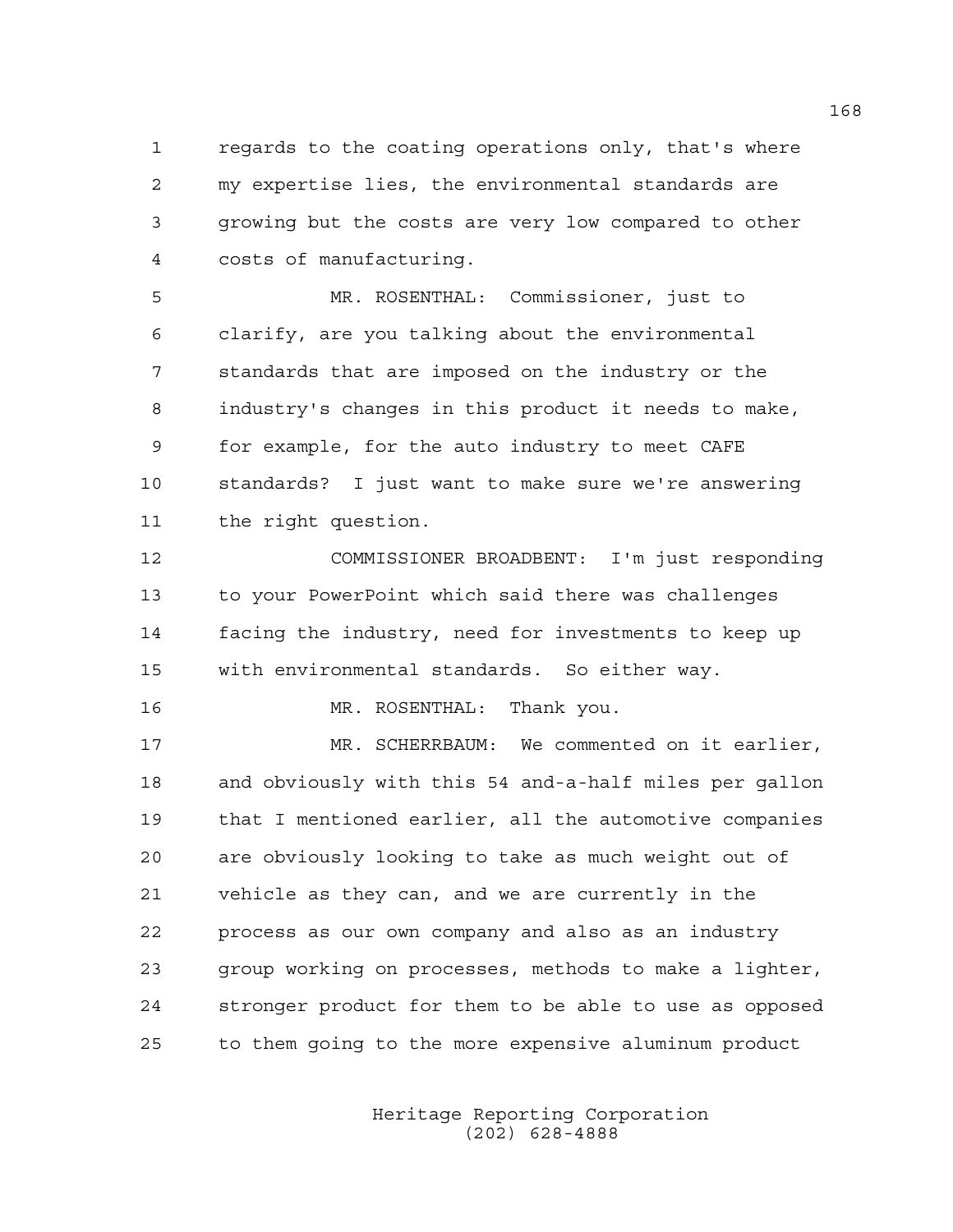1 to get that same weight loss.

| 2  | COMMISSIONER BROADBENT: Is it possible for            |
|----|-------------------------------------------------------|
| 3  | you to give us something in the post-hearing brief on |
| 4  | how much R&D is involved there?                       |
| 5  | MR. HECHT: Jim Hecht. Yeah, we'd be happy             |
| 6  | to do that. There's a fair bit published out on that. |
| 7  | The OECD looked at that at one of the recent meetings |
| 8  | as well, so we'd be happy to put more information on  |
| 9  | the record.                                           |
| 10 | COMMISSIONER BROADBENT: Okay. Great.                  |
| 11 | Thank you. Let's see. Forgive me. I've got to go      |
| 12 | back to the Dewey margins on --                       |
| 13 | MR. SCRUGGS: Ms. Commissioner?                        |
| 14 | COMMISSIONER BROADBENT: Yes.                          |
| 15 | MR. SCRUGGS: This is Tommy Scruggs with               |
| 16 | Steel Dynamics. If I could just add one comment to    |
| 17 | that last question?                                   |
| 18 | COMMISSIONER BROADBENT: Sure.                         |
| 19 | MR. SCRUGGS: I'm merely a salesman, so I              |
| 20 | wouldn't pretend to be an environmental engineer or   |
| 21 | anything of that nature, but you know, our industry   |
| 22 | does spend a tremendous amount of capital to maintain |
| 23 | environmental compliance and OSHA compliance.         |
| 24 | Although our facilities are very modern, we continue  |
| 25 | every year to invest capital in maintaining air       |
|    |                                                       |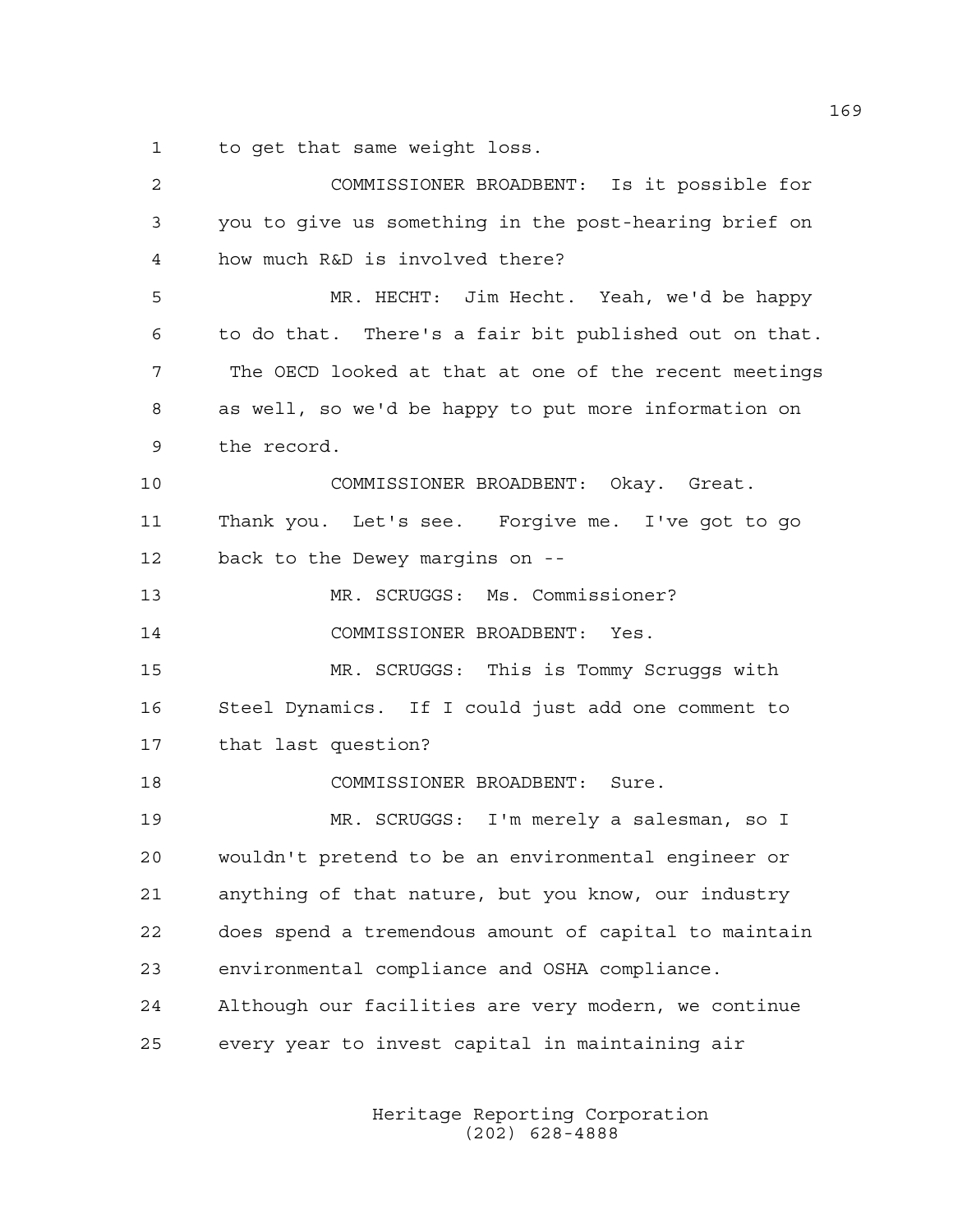1 quality standards, investments in back houses, thermal 2 oxidizers to destroy VOC's and things of that nature.

3 COMMISSIONER BROADBENT: Okay. Thanks. 4 Forgive me. I'm wanting to go back once more to the 5 German overselling. You're sort of attributing their 6 overselling to the duty margins, but the duty margins 7 are considerably lower than the average overselling 8 margins that we have in the report. I think it's 9 about 10 percent compared to about 25 percent. And 10 that the German overselling has been prevalent in each 11 review period and in the original investigation.

12 Can you just make me feel a little more 13 comfortable about how the margins are not being, this 14 overselling is really being caused by margins that are 15 really not that quite high?

16 MR. ROSENTHAL: When you say caused by 17 margins, are you talking about dumping margins? Okay. 18 Maybe some of my out counsel have made the argument 19 that the overselling margins have something to do with 20 the dumping margins, but that's not one of the 21 arguments I would make.

22 I think their overselling or underselling in 23 any given instance may have nothing to do with the 24 level of dumping found in any particular review. The 25 universe of products that are reviewed in an annual

> Heritage Reporting Corporation (202) 628-4888

170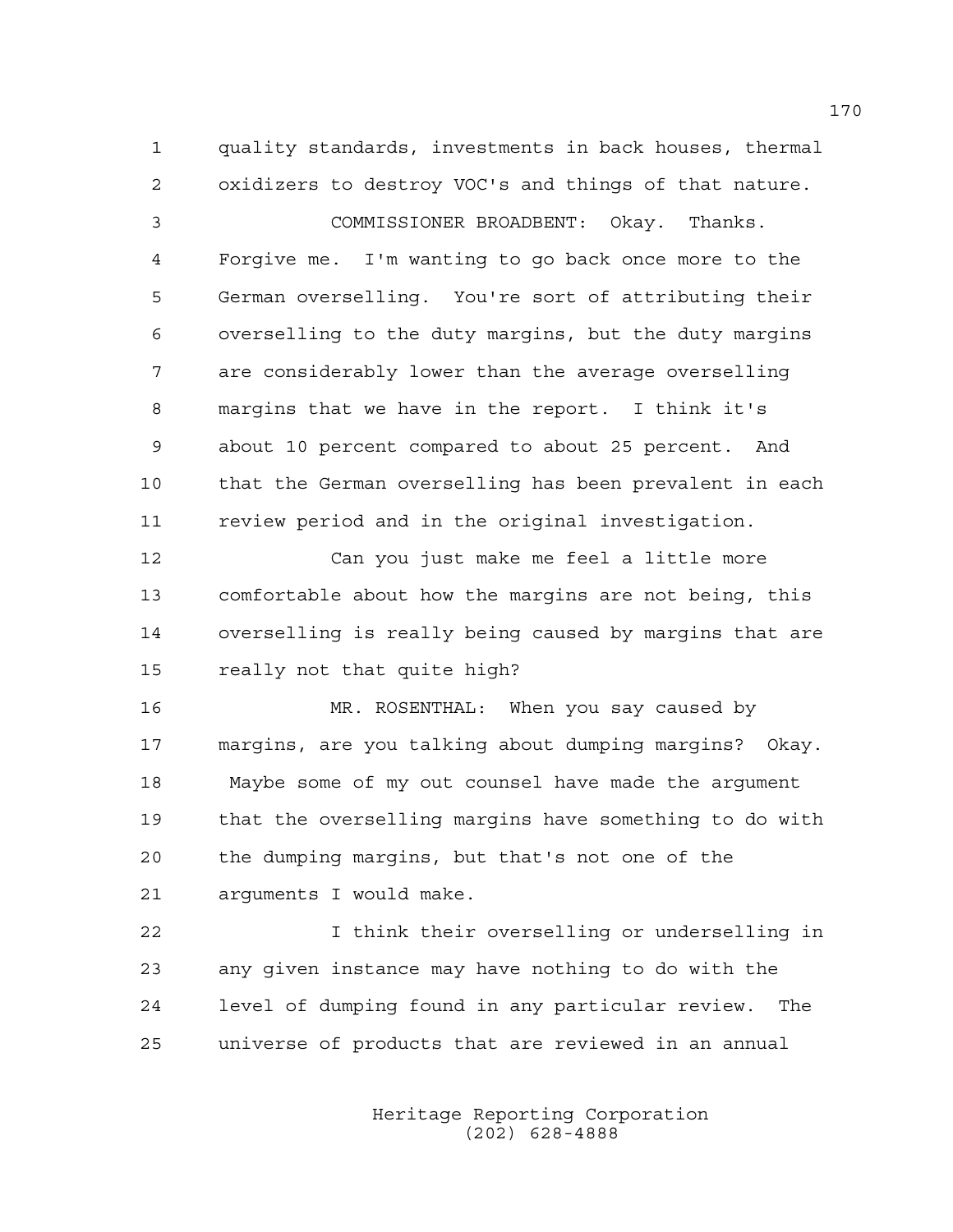1 review may be totally different than the ones that are 2 put forward for comparison purposes, for purposes of 3 the ITC's underselling and overselling analysis. So 4 there really isn't, in my view, a direct connection 5 between those.

6 MR. DORN: Commissioner, Joe Dorn for AK 7 Steel. I'd also just make the point that given the 8 fact that it's a counterfactual analysis, I mean, I 9 think the important thing to remember is that every 10 time a German producer is selling steel in the United 11 States, it's looking at its normal value and has to 12 take into consideration the discipline of the order in 13 terms of how it prices that steel.

14 I mean, these are sophisticated companies. 15 They have sophisticated advisors. They're very -- 16 their margin implications, dumping margin implications 17 or their pricing strategy in the United States is very 18 well known to them and they necessarily take that into 19 account in terms of their pricing in the United 20 States. And they could certainly be much more 21 aggressive in their pricing in the United States 22 without the discipline of the anti-dumping order. 23 MR. HECHT: Jim Hecht. And just to repeat 24 again, as I said, you have to be careful not to look

25 at that dumping margin and assume that that means they

 Heritage Reporting Corporation (202) 628-4888

171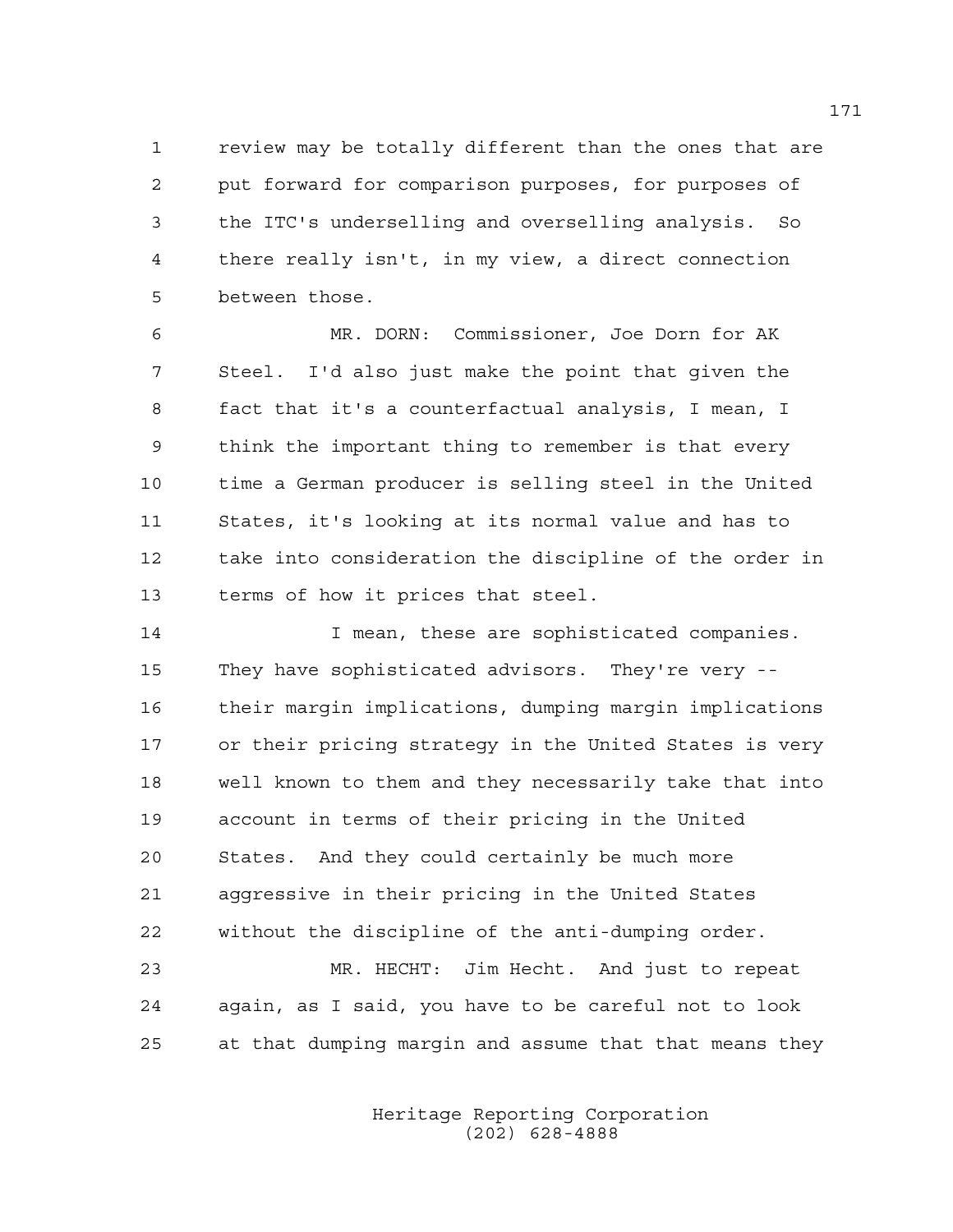1 can sell at any price or unlimited volumes and that's 2 what they're going to pay because, again, we have a 3 retrospective system of assessing duties in this 4 country, and if they lower prices to chase more 5 volume, you could see a much higher duty than that.

6 So without the discipline of an order, our 7 agreement would be they would be free to ship at much 8 more aggressive prices and to attack this market in a 9 way that they are not under order.

10 COMMISSIONER BROADBENT: Okay. And then 11 just one final question. On the sale of the T.K. 12 facility in Alabama, if this doesn't occur, do we 13 still have a case for accumulation or should we 14 accumulate if they still continue to operate that 15 plant?

16 MR. ROSENTHAL: I think you cannot assume it 17 won't occur. They've said it will and they're making 18 essentially only public statements for press release 19 purposes but for securities purposes. And so I think 20 that you have to assume based on the facts of this 21 record that they sale will occur. I don't think you 22 can assume otherwise.

23 MR. PRICE: Alan Price, Wiley Rein. I 24 happen to have their investor presentation here from 25 their year-end last year in front of me. We're happy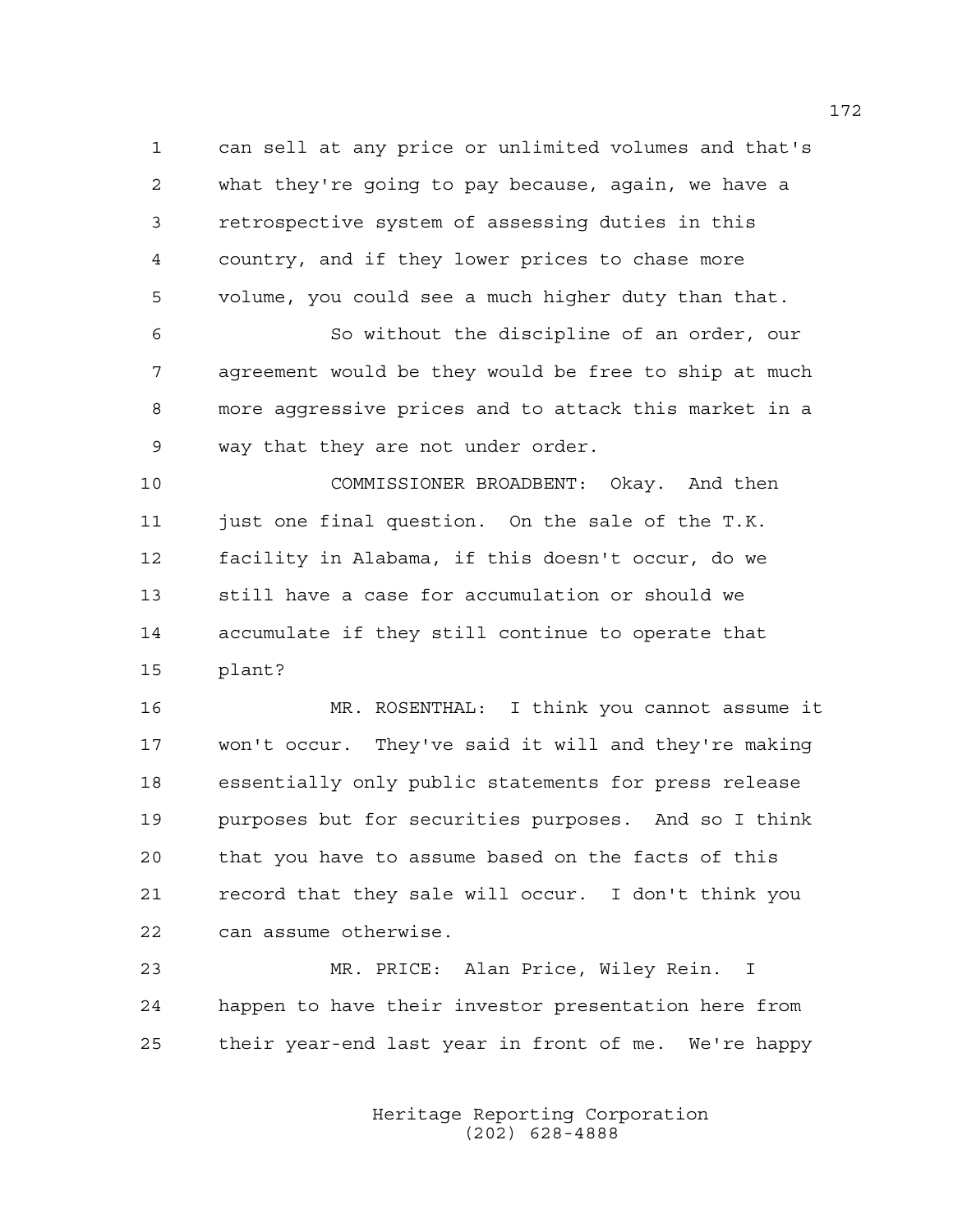1 to put it on the record. I'm surprised T.K. didn't 2 put it on the record and didn't make this explicit 3 when it was filing its pre-hearing brief. This may 4 not have been out there then, but it was pretty clear 5 what was going on.

6 These are discontinued operations. That's 7 what they've classified them for. Completion is 8 expected by year end. They say multiple times, this 9 will be sold by year end. This company's hemorrhaging 10 money.

11 They actually at this point can't afford to 12 run this, as Mr. Blume just told me, they're better 13 off probably, you know, shutting this down than 14 continue to hemorrhage money. They're hemorrhaging 15 money in Europe at this point, so the idea that any 16 concept that this won't be sold is not supported by 17 the record at this point.

18 COMMISSIONER BROADBENT: Okay. Thank you 19 very much. Mr. Hecht?

20 MR. HECHT: Jim Hecht. I guess to go back 21 to your question, obviously we do think it will be 22 sold for the reasons we've stated. Even if it were 23 not, hypothetically we would still argue you should 24 accumulate those imports and perhaps at another time 25 we can talk in more detail about the Commission's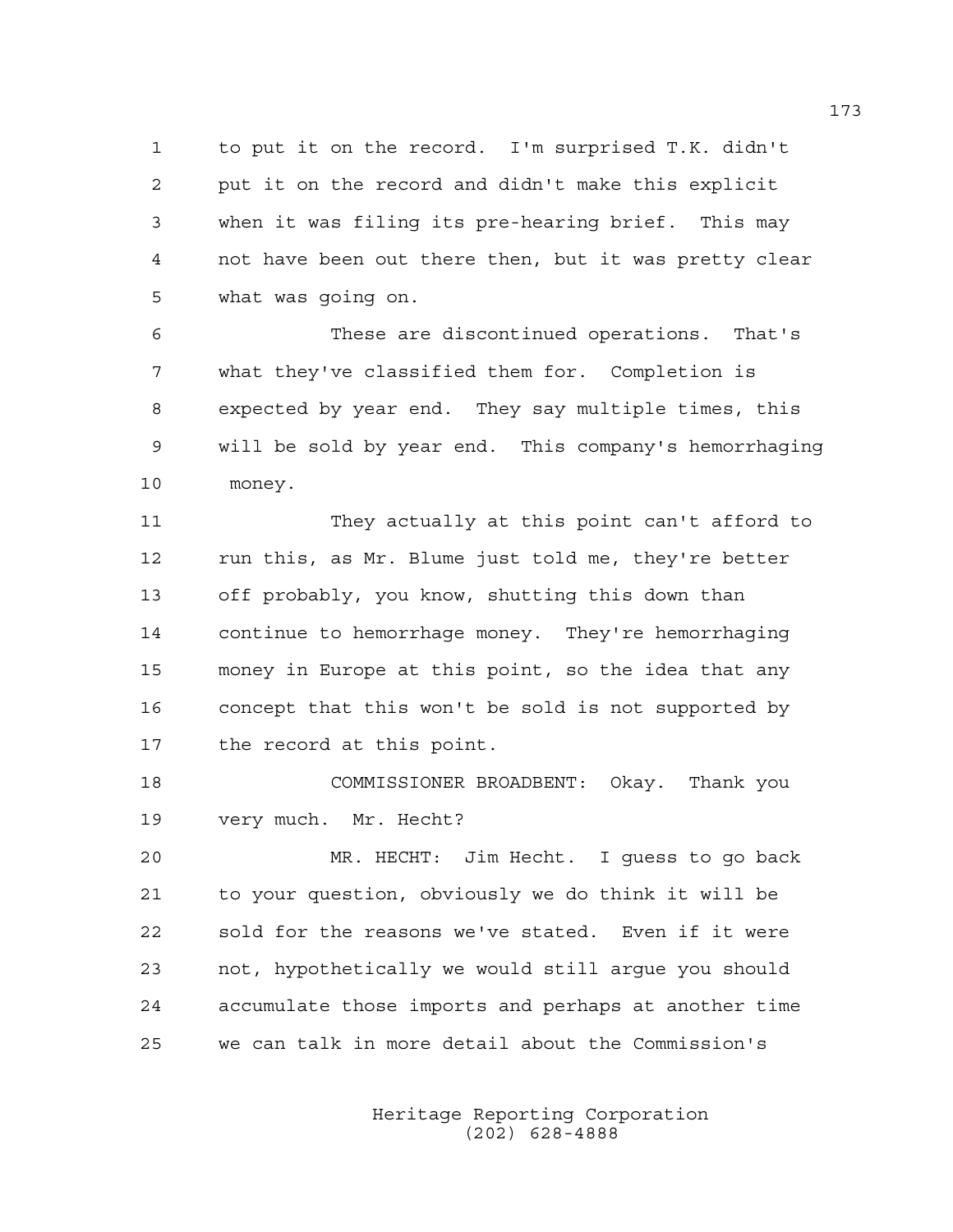1 approach to cumulation and reviews.

2 Clearly, you would have discretion whether 3 to cumulate or not. Presumably the basis there to 4 decumulate would be a conditions of competition 5 analysis where you would view the ownership of a U.S. 6 facility as somehow distinguishing those conditions of 7 competition.

8 What we have argued is that the purpose of 9 cumulation is to assess sort of the hammering or 10 obviously cumulative effect of imports coming into the 11 market, and you have to be careful not to look for 12 just any difference.

13 You know, there's always going to be a 14 myriad of differences in the market. The question is 15 do they really go to that question of how do you best 16 assess the combined effective imports. And we would 17 argue even when you've got a U.S. facility here, 18 you've still got to look at what their incentives 19 would be shipping from their home market, what type of 20 excess capacity they've got, what reasons they might 21 have to ship here.

22 And we think for all the reasons we've 23 discussed, they would still have a lot of incentives 24 to ship to this market and it would have a combined 25 effect with shipments from Korea on the U.S. industry.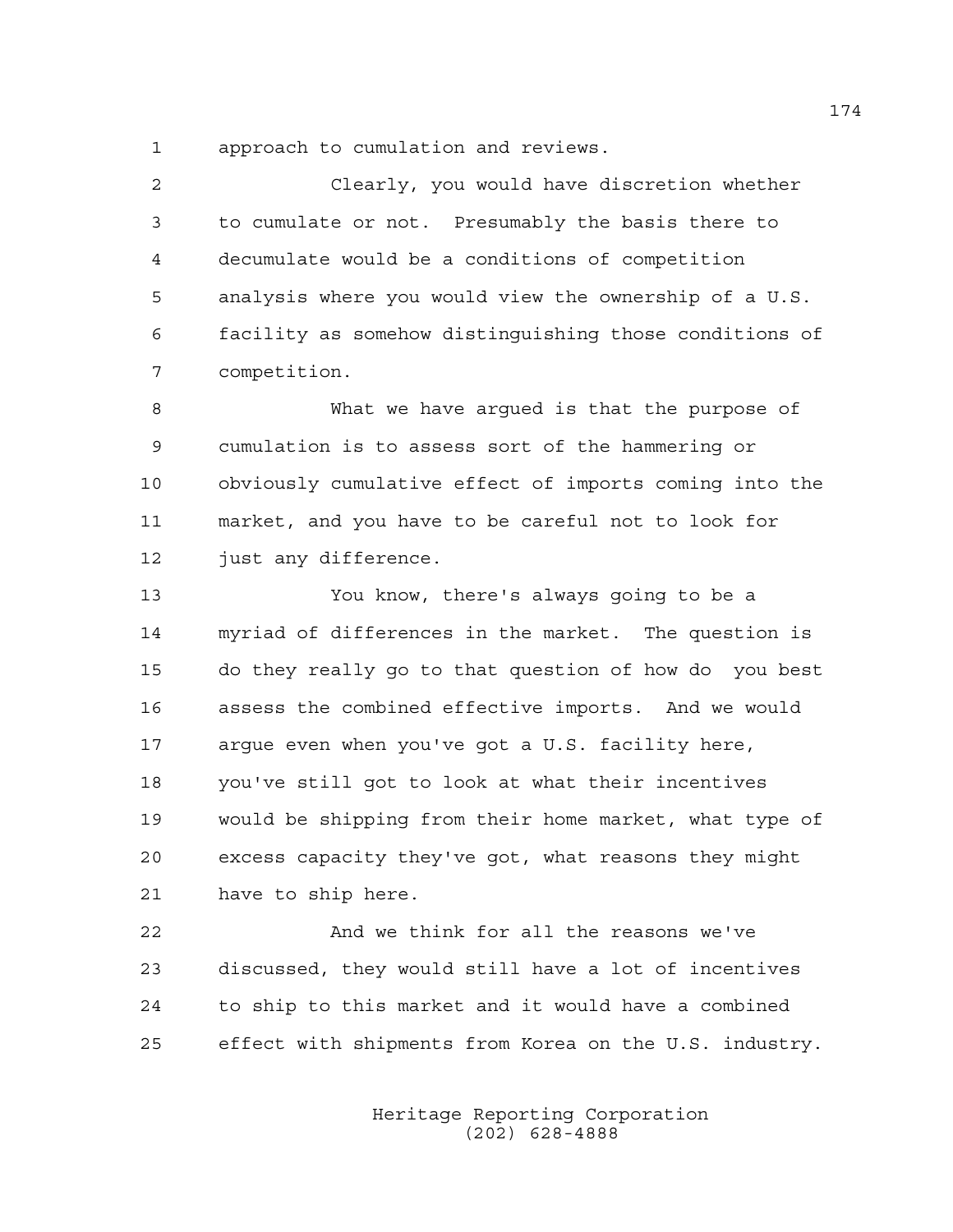1 COMMISSIONER BROADBENT: Okay. Thank you. 2 Thank you, Mr. Chairman. I don't have any more 3 questions.

4 CHAIRMAN WILLIAMSON: Thank you. Just a 5 couple of questions. I don't think this has been 6 discussed. What is the impact on the market of the 7 loss of the RG Steel capacity and is this capacity 8 likely to remain out of the market?

9 MR. KOPF: Mr. Chairman, I've been -- 10 CHAIRMAN WILLIAMSON: Sorry. You didn't -- 11 MR. KOPF: -- Rob Kopf with U.S. Steel. 12 CHAIRMAN WILLIAMSON: -- right. That's

13 right.

14 MR. KOPF: I apologize. I've been in the 15 market for a little over 24 years, and I've never 16 incurred an example of a mill going out of business 17 and it having absolutely no effect whatsoever on the 18 market.

19 In fact, if you look at the public data 20 about spot pricing in the United States, after they 21 went out of business, the spot price in the United 22 States fell precipitously. While they were still 23 running in the early part of the year, the price was 24 actually edging up slightly.

25 So the fact that they went out of business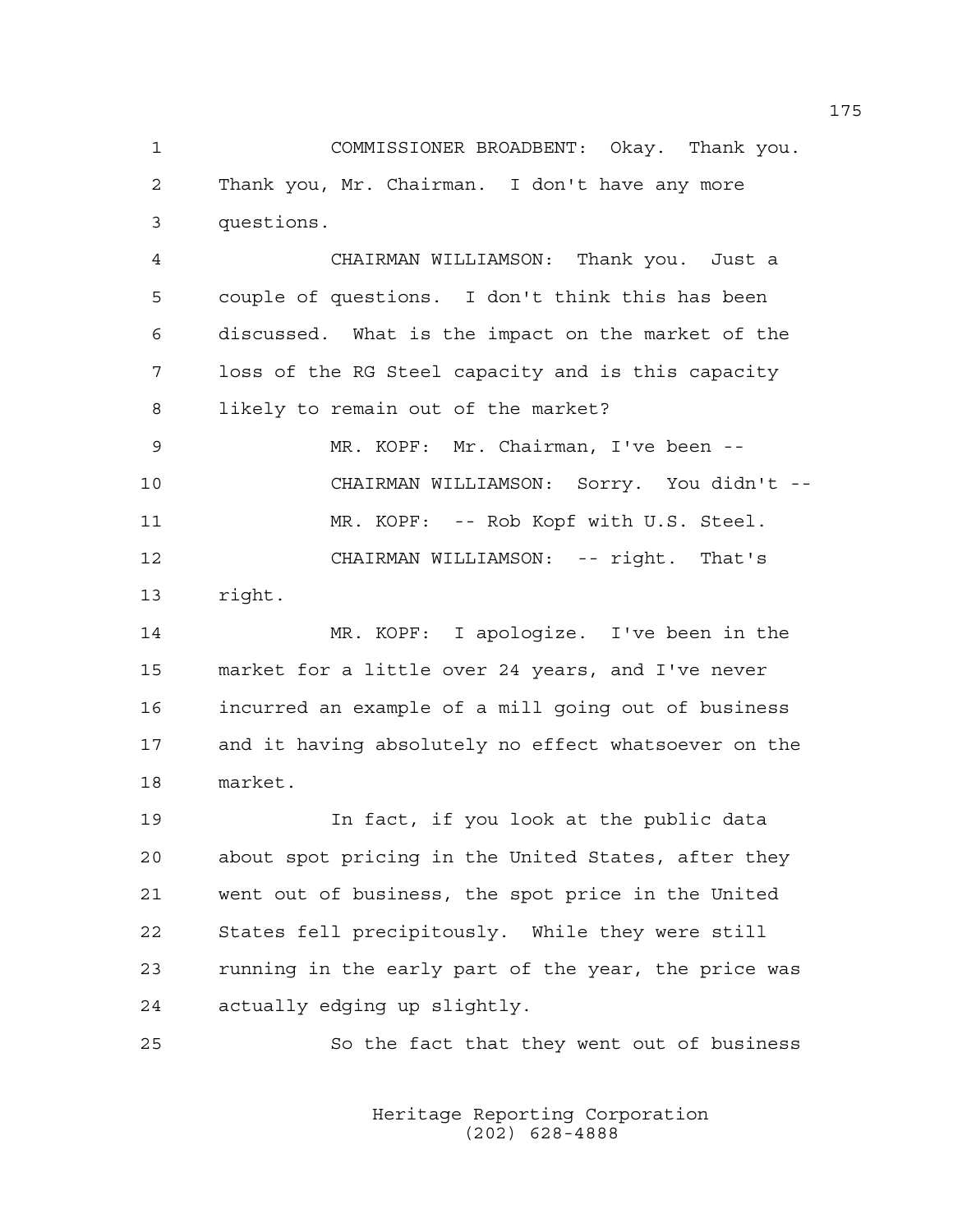1 was one of the biggest non-events that I've seen in my 2 time of being in the industry.

3 CHAIRMAN WILLIAMSON: Okay. Thank you. Mr. 4 Rosenthal?

5 MR. ROSENTHAL: Chairman, you asked also 6 about the sale of their assets as well, and again, 7 there has been no effect on the market as a result of 8 the sell off of parts and other equipment there that 9 has added capacity in the industry as a result of 10 those sales.

11 CHAIRMAN WILLIAMSON: Okay. Thank you. So 12 a total non --

13 MR. ROSENTHAL: Late replacement parts. 14 They've been used to modernize but there's not an 15 addition of capacity in other companies as a result of 16 that.

17 CHAIRMAN WILLIAMSON: Okay, thank you. Mr. 18 Vaughn.

19 MR. VAUGHN: Chairman Williamson, I just 20 wanted to say that, you know, while it was a non-event 21 in the market, I think it is very important for 22 purposes of your analysis because what it shows is 23 that the market is so weak in the United States that 24 even when these facilities shut down it did not stop 25 prices from declining.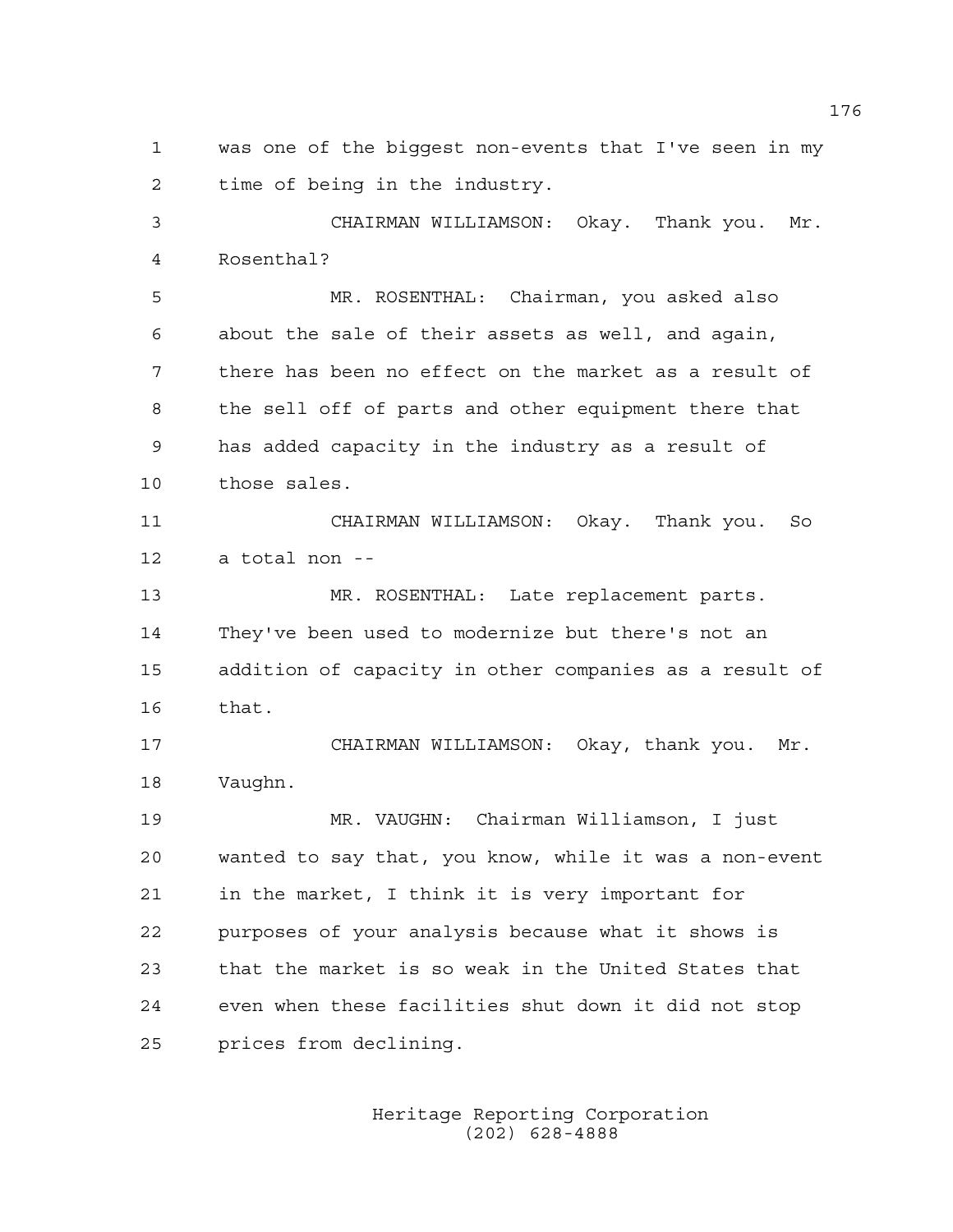1 So I think, you know, the fact that you 2 could pull these mills off the market and there's 3 obviously so much supply and over supply, products 4 were continuing to fall, and I think that's important 5 for your analysis in terms of looking at the 6 vulnerability of the industry.

7 CHAIRMAN WILLIAMSON: Okay. Thank you. 8 This is the last question. Mr. Price sort of touched 9 on this or discussed it in part. In your experience, 10 does certification of a mill producing corrosion-11 resistant steel for large-volume auto manufacturer of 12 the end user typically convey when that mill changes 13 ownership? So does that certification convey?

14 **I know that Mr. Price mentioned that, I** 15 guess, if there's a change in maybe the sourcing of 16 some of the components, it might not. But I was 17 wondering if anybody else wanted to sort of amplify on 18 that either now or post hearing?

19 MR. BARLOW: Gary Barlow with AK Steel. I 20 would concur with that. I think it is unknown whether 21 the certification of an Alabama part would continue to 22 be certified in the future. The certification of a 23 German manufactured part regardless of the sale of the 24 Alabama asset either with or without the Brazilian 25 assets would definitely continue to be certified at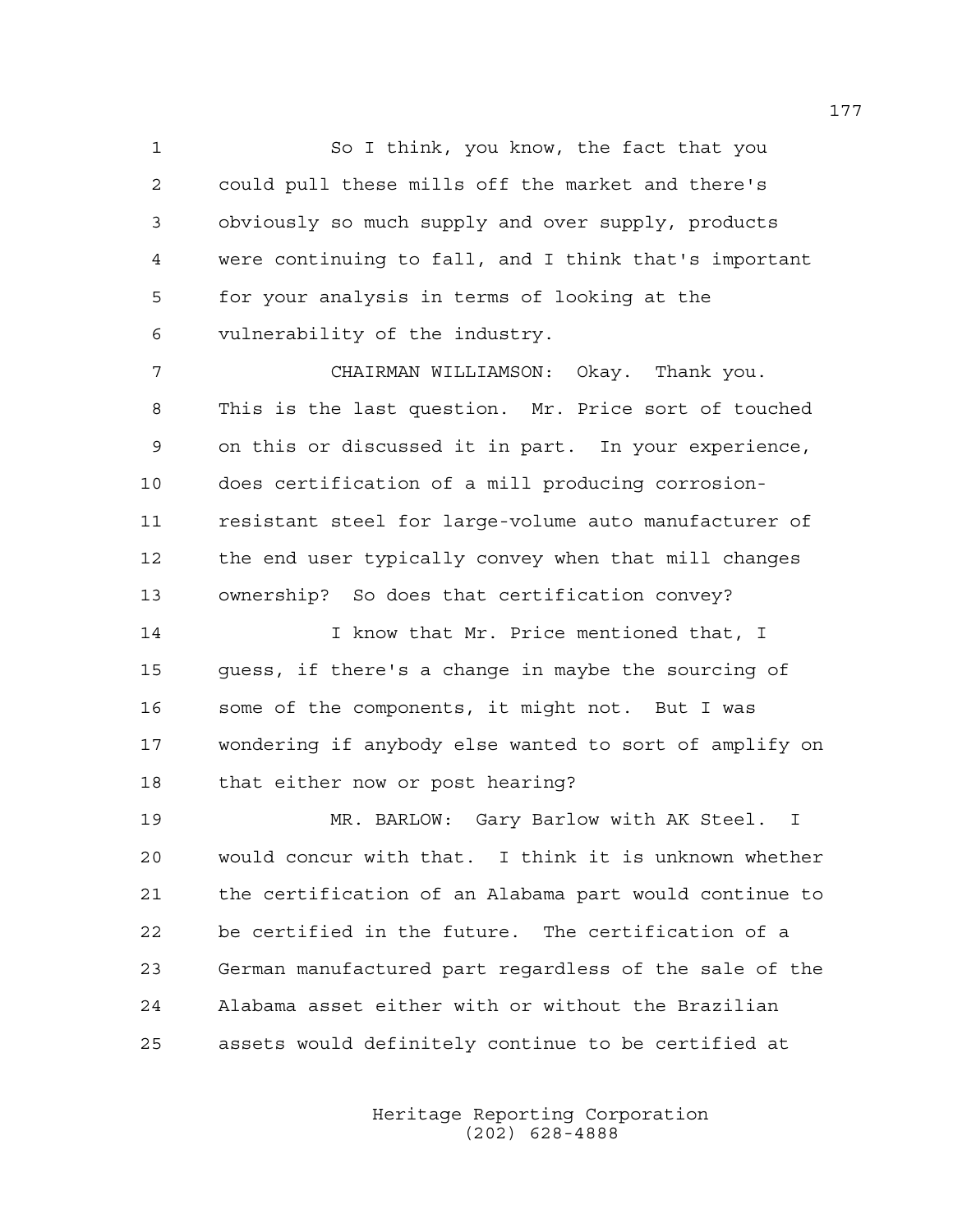1 the U.S. auto manufacturers.

| 2  | CHAIRMAN WILLIAMSON:<br>Okay.  Thank you.<br>Any       |
|----|--------------------------------------------------------|
| 3  | other comments on that? Sure. I'm sorry.               |
| 4  | MR. KOPF: Mr. Chairman, Rob Kopf with U.S.             |
| 5  | Steel. I would just like to further add that the       |
| 6  | qualification process is very unique by customer, and  |
| 7  | there are a lot of very unique -- many customers have  |
| 8  | very stringent process path requirements for all       |
| 9  | stages of steel production all the way through the     |
| 10 | coating of the steel to make it corrosion resistant.   |
| 11 | And I would suggest to you that the other              |
| 12 | side talking about these prep times being simply       |
| 13 | something that sets the stage for the facility in      |
| 14 | Alabama to be qualified, there are numerous end user   |
| 15 | customers who would not allow a part that was made and |
| 16 | coated in Germany and shipped in to the United States  |
| 17 | to be instantly qualified on the facility in Alabama.  |
| 18 | It would require an entirely new                       |
| 19 | process/qualification path which is why I question     |
| 20 | whether or not these prep tons are simply setting the  |
| 21 | stage for the facility in Alabama rather than trying   |
| 22 | to set a permanent footprint here into this market     |
| 23 | from Germany.                                          |
| 24 | CHAIRMAN WILLIAMSON: Okay. Thank you for               |
| 25 | that answer. I have no further questions.              |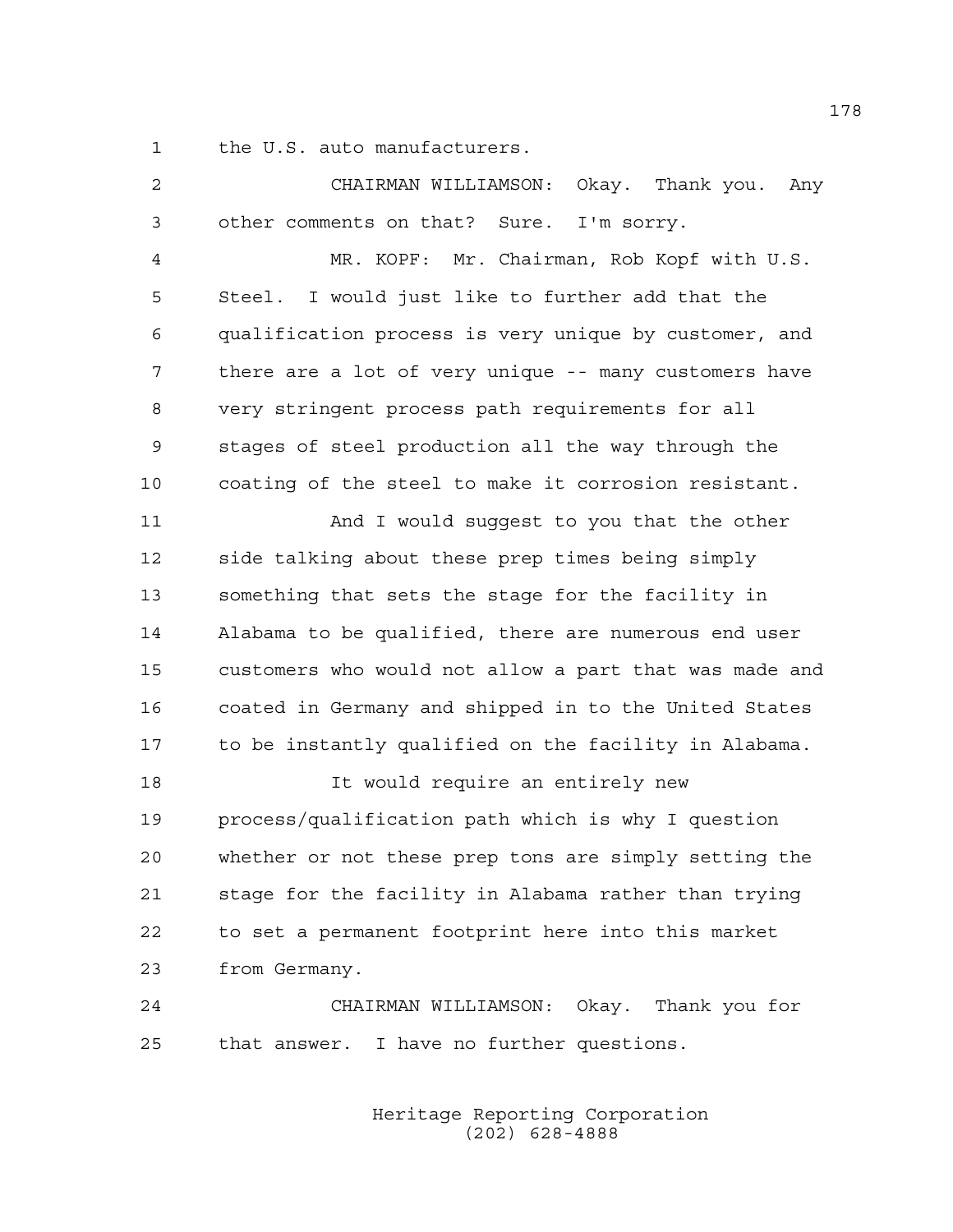## 1 Commissioner Pearson?

2 COMMISSIONER PEARSON: Thank you, Mr. 3 Chairman. I have a couple. First, Mr. Scherrbaum, 4 you had mentioned in your opening statement that the 5 rate of return to capital has been too low to 6 encourage investment in the industry overall, the 7 average rate of return, and yet on this record we see 8 a substantial amount of variability in terms of the 9 operating results of the various firms in the 10 industry.

11 Of course, the industry doesn't make a 12 decision to invest based on its average earning. 13 Individual firms make those decisions based on their 14 own specific circumstances.

15 So would it be rational to think that if 16 there were firms with sufficiently high earnings in 17 the industry that they might continue to invest and do 18 the sorts of things that you had said would be hard 19 for the industry as a whole?

20 MR. SCHERRBAUM: Sure. I think that would 21 be rational thinking if a firm was making 22 significantly more than the 2.3 percent that I 23 referenced. It wouldn't make sense for us to, for any 24 company to, stay in business and meet growing needs of 25 the marketplace so you would invest.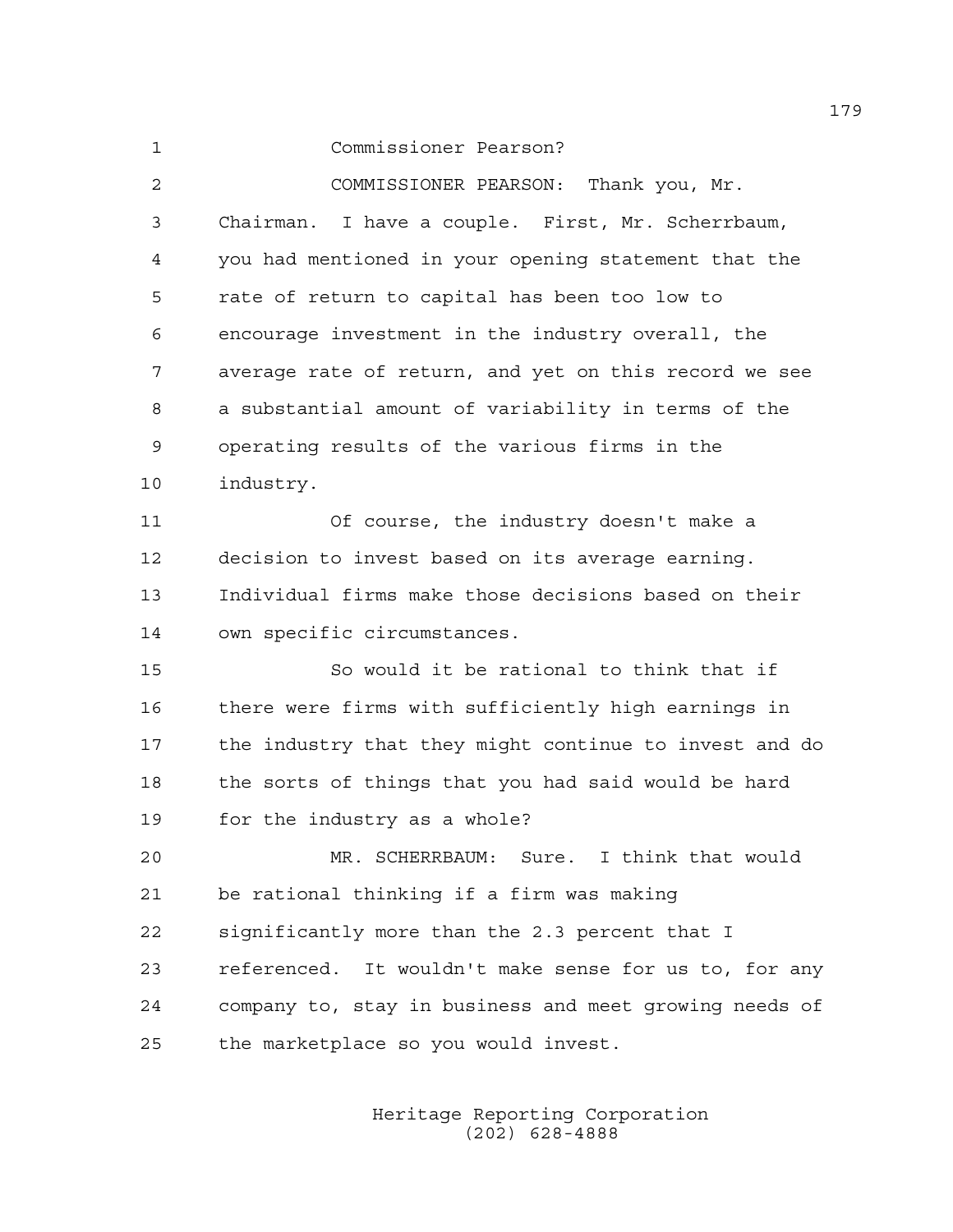1 COMMISSIONER PEARSON: Okay. And for post 2 hearing, could I ask that each of the members of the 3 domestic industry here let us know what your own 4 circumstances might indicate regarding your potential 5 for further investment, or maintenance, all of the 6 sorts of things for which one needs cash every year.

7 And my last questions has to deal with the 8 reality that this industry has a substantial degree of 9 production capacity relative to apparent consumption. 10 I mean, you've got more production capability than 11 there is total demand.

12 In addition, there is a new entrant in 13 Alabama that is probably trying to figure out how to 14 fit its capacity into the marketplace and is driving 15 other existing firms in the industry a little bit 16 nuts. I don't know who. At least it's problematic to 17 deal with new entrants at a time when the domestic 18 demand is not completely robust. Okay?

19 So from this record, should we conclude that 20 the domestic industry is more at risk of injuring 21 itself from intra -- competition among domestic firms 22 rather than having some risk from subject imports if 23 the order was revoked?

24 I mean, I look at what's going on here on 25 the domestic side, and I think I almost can get myself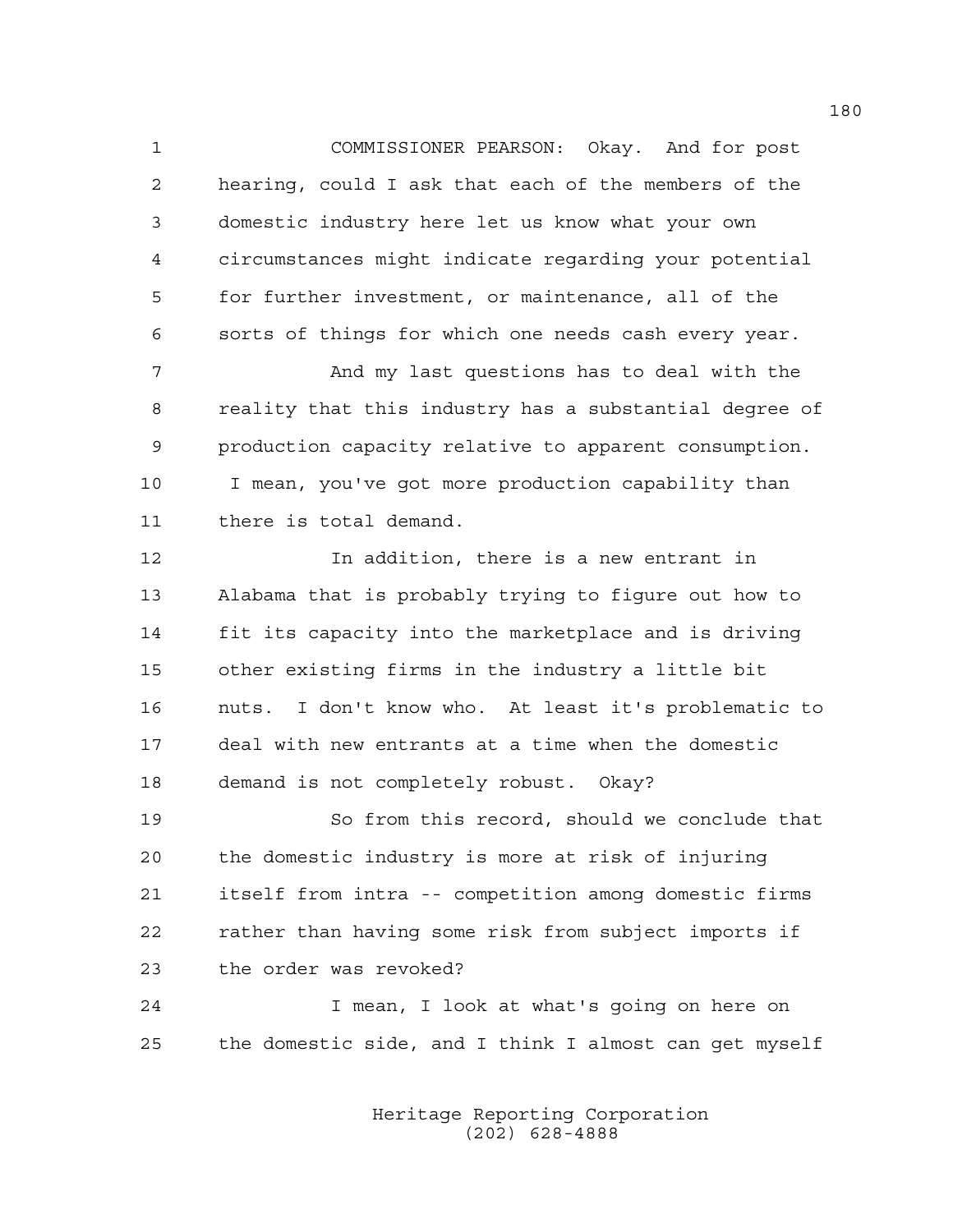1 to the argument that any potential injury from 2 revoking the order with respect to subject imports is 3 not much more than tangential or incidental. So 4 please comment on that.

5 MR. SCHAGRIN: Commissioner Pearson, this is 6 Roger Schagrin. I think in the past most of the 7 members of this Commission have looked upon 8 investments by an industry during a period of review 9 in a sunset investigation as making the industry more 10 vulnerable because of the fact that, as you stated, 11 those new entrants who have made investments in new 12 capacity have to try to obtain sales and a return on 13 that investment.

14 And in an already oversupplied market, 15 that's going to put downward pressure on. We do know 16 that except when you get into some very odd 17 circumstances and lack of analysis, that it's price is 18 about supply and demand.

19 So you initially stated properly when you 20 have more supply coming into static demand, you're 21 going to have downward pressure on prices. Nothing 22 anybody does in this world is going to change those 23 basic laws of economics.

24 As I say, that makes this industry more 25 vulnerable. Regardless of who buys the ThyssenKrupp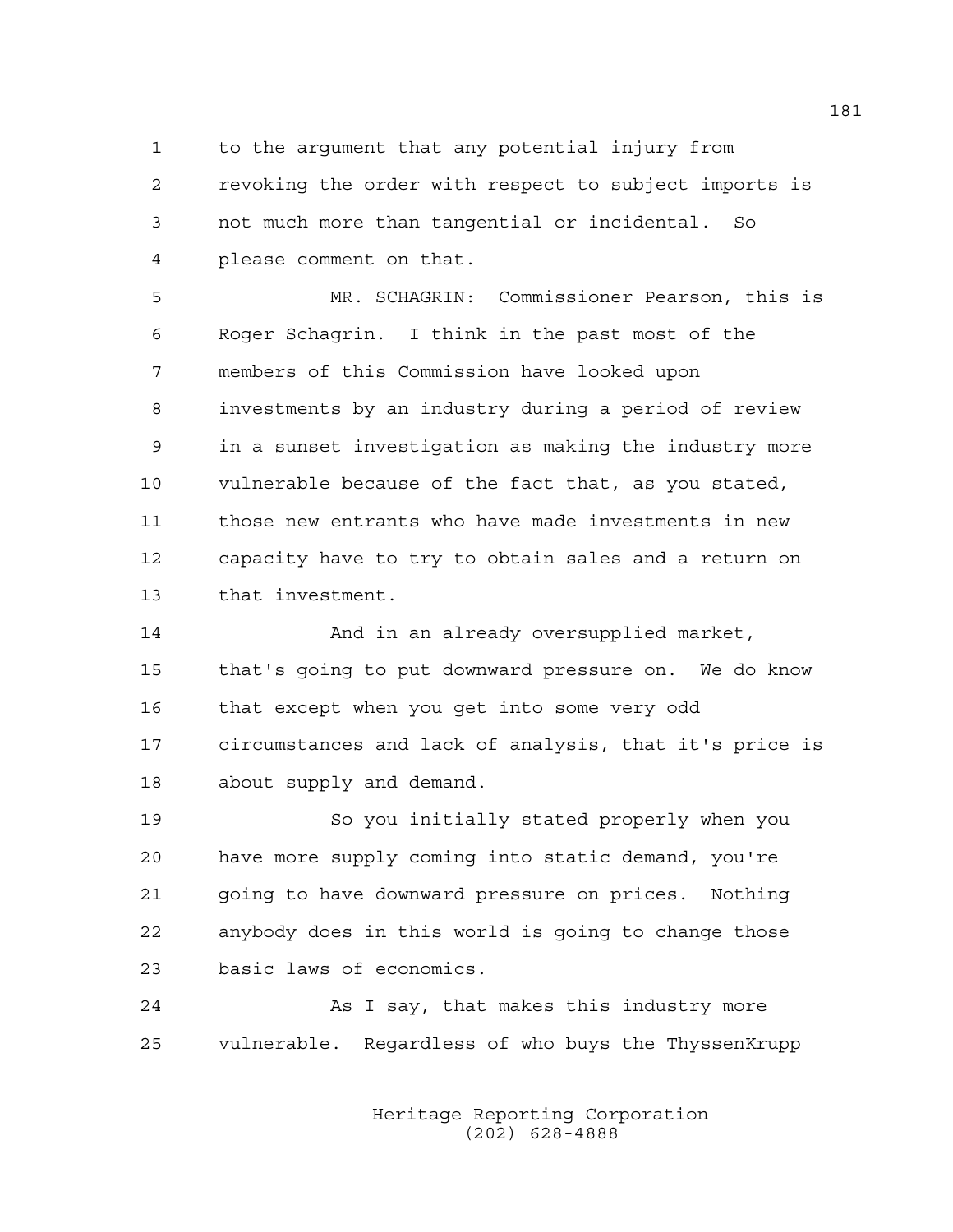1 America's facility, and I agree with Mr. Price, if 2 they can't sell it by the end of their fiscal year, 3 they're probably going to have to shut it down rather 4 than taking the entire corporation into bankruptcy 5 because it's public information.

6 They're a publicly traded company. They are 7 hemorrhaging money. But the new buyer is going to 8 want to try to get some return on whatever they pay, 9 and that's going to put downward pressure.

10 To the extent that this Commission were to 11 sunset orders, if your analysis is that there will be 12 increased imports, then you would have increased 13 imports coming into a market that is more vulnerable 14 with more domestic supply already pushing down 15 pricing.

16 You add more import supply to more domestic 17 supply. That gives you even more downward pricing 18 pressure in an industry in which current returns are 19 very, very low compared to costs of capital.

20 So I would argue rather than being self 21 injury that the Commission should follow its 22 precedents and, in fact, find that it makes the 23 industry more vulnerable.

24 COMMISSIONER PEARSON: Mr. Kegley. 25 MR. KEGLEY: Yeah, just quickly just to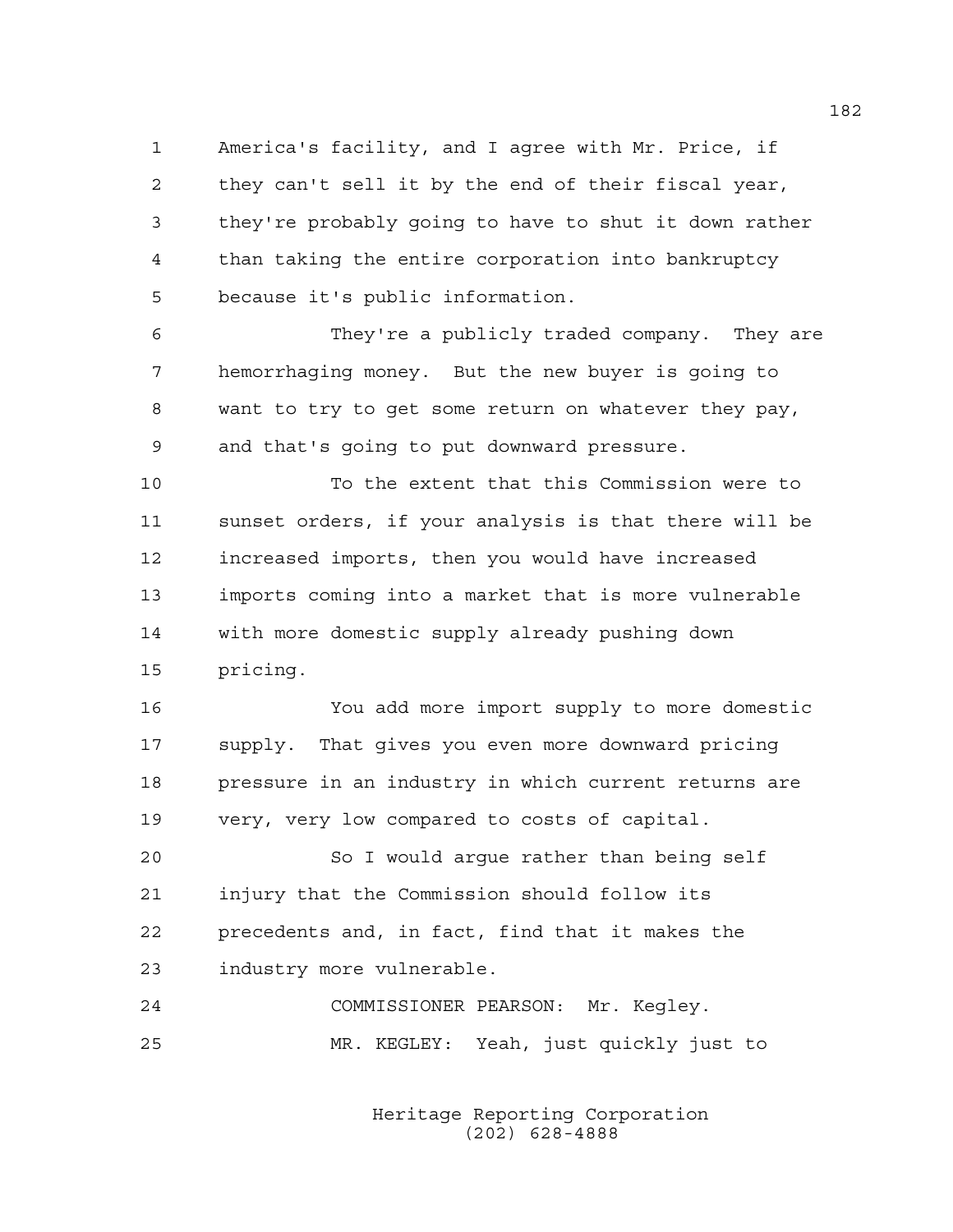1 restate what had happened in the industry that lead us 2 up to a point in time where the industry became 3 healthy again. Thirty some companies had folded in 4 order for us to be in a competitive situation or at 5 least a pricing situation, and obviously most of us 6 would like for the T.K. plant to never have been built 7 because of what we had all gone through, tens of 8 thousands of workers lost their job. But here we are 9 with this dilemma of a catch 22.

10 From our vantage point, I can tell you from 11 at least the ArcelorMittal unions that I know, the 12 people I deal with, in terms of whether or not this 13 plant becomes up and becomes fully utilized as the 14 potential of having four galvanizing lines there that 15 we feel or fear that it's going to cost jobs 16 elsewhere.

17 This is not a matter of, in our opinion, 18 T.K. plant taking over or replacing imports. It's a 19 matter of, in our opinion, taking over domestic 20 production. And we feel that some of the people in 21 jobs today will be out of business and lose their job 22 if it's up and running. Thanks.

23 COMMISSIONER PEARSON: Mr. Rosenthal. 24 MR. ROSENTHAL: I do take exception to the 25 notion of self-inflicted injury by the industry.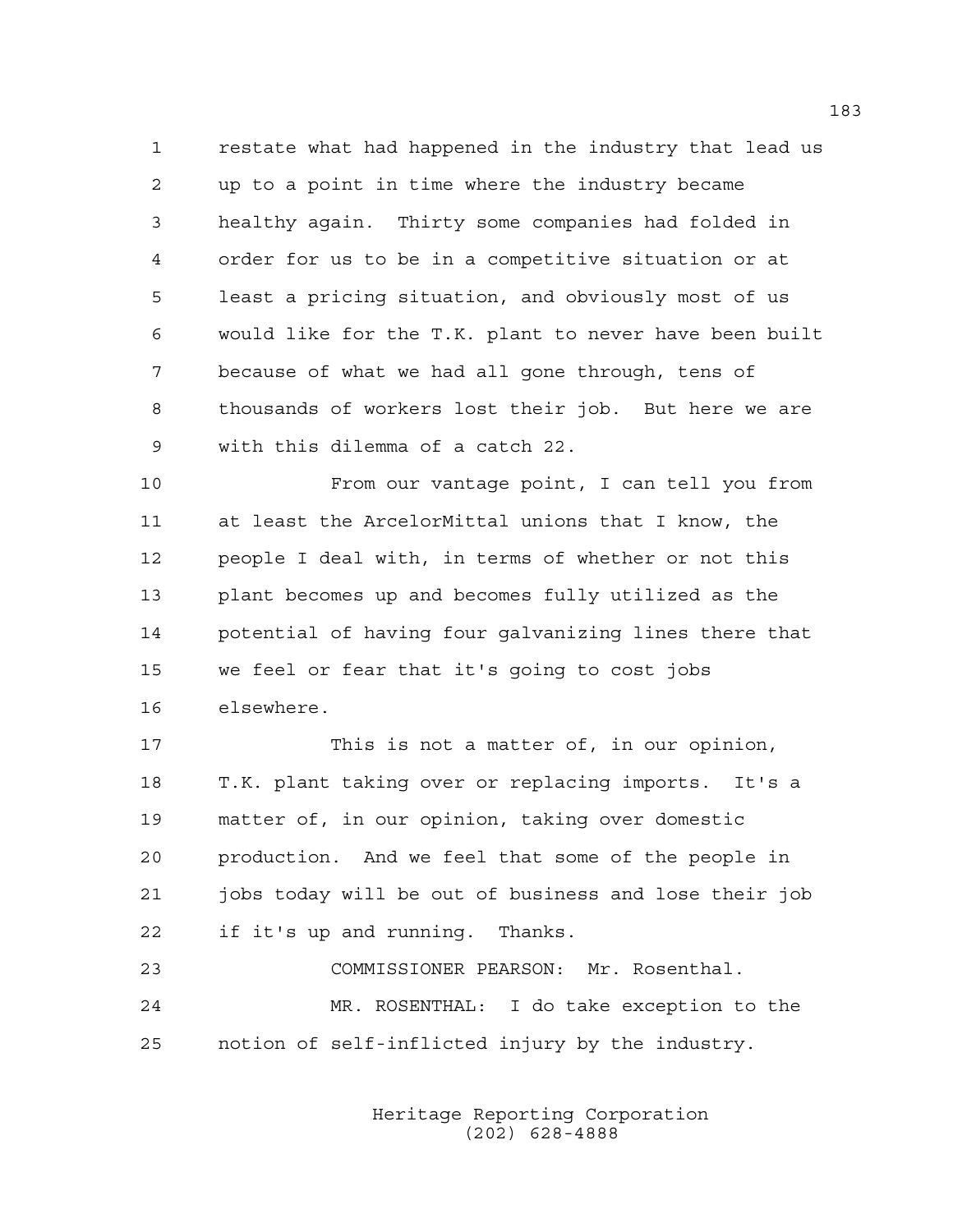1 Industry hasn't been responsible for the collapse and 2 demand, and the T.K. facility, whoever buys it, 3 doesn't necessarily mean that the existing capacity is 4 going to stay where it is today.

5 If a domestic producer buys it, they may 6 take other capacity out only adding to Mr. Kegley's 7 concerns. But still, I don't regard any of that as a 8 self-inflicted wound. I regard the economic 9 conditions, the collapse and demand, the overall 10 economy, the difficult time in the construction 11 segment of the market as not something that the 12 industry is responsible for.

13 I do think what we can control and what you 14 can control is whether or not the orders stay in place 15 because you've got pent up demand by the Germans and 16 Korean producers given the difficulty that they're 17 having in their markets.

18 So I do think you have to take in tort law 19 terms the victim as you find him. We're in a 20 vulnerable condition, and then what happens when the 21 orders are revoked. That is really the analysis I 22 think you should follow.

23 COMMISSIONER PEARSON: So how do you respond 24 to the idea that given the intensity of competition 25 among domestic producers that I think we see on this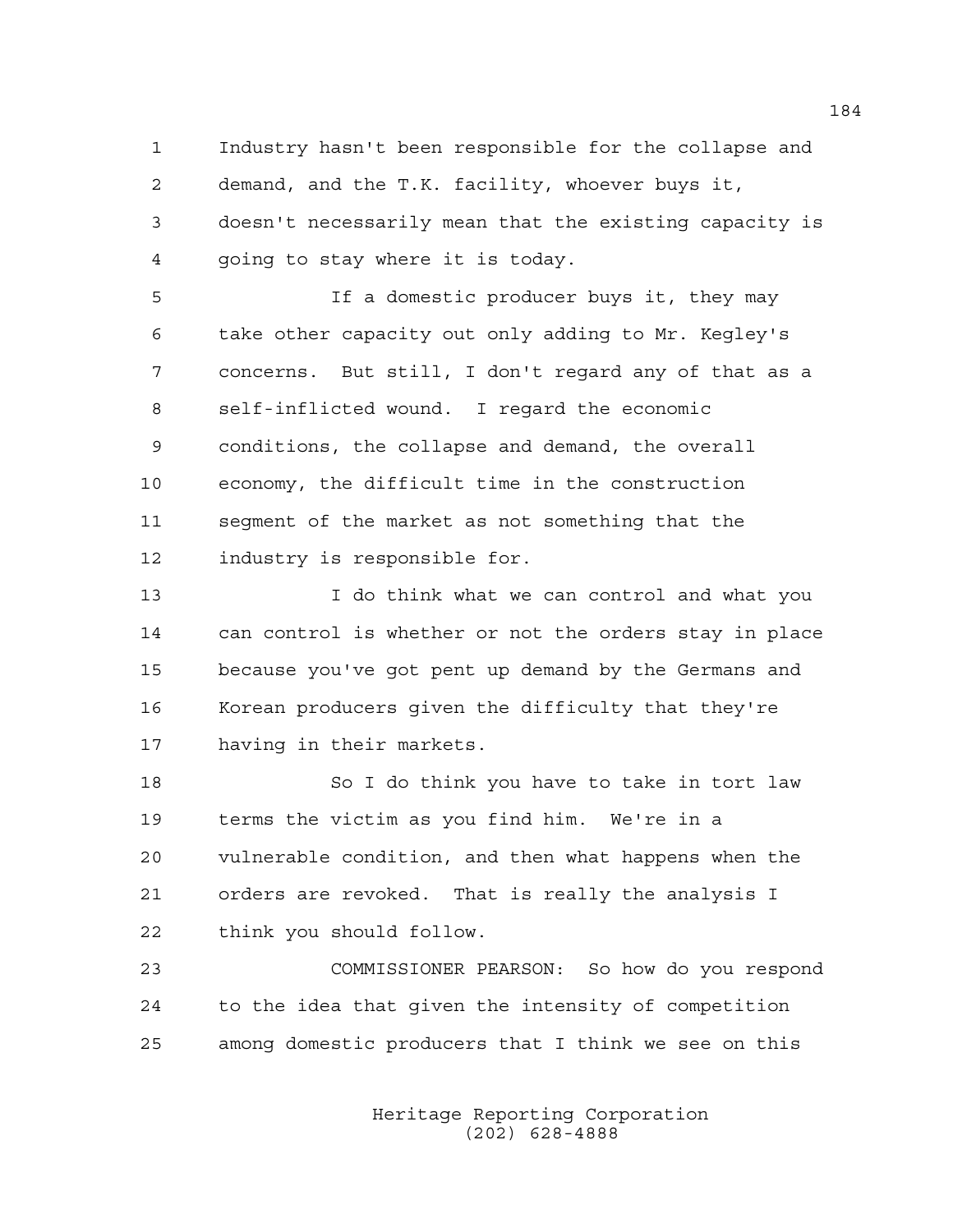1 record as reflected in relatively modest, average 2 earnings, is there really room for many imports, 3 subject or otherwise, to get in here? I mean, this 4 looks to me like a tough marketplace to get a big 5 foothold in right now as T.K. is proving.

6 MR. ROSENTHAL: It's not just T.K. and it's 7 not just domestic competition. There's competition 8 from non-subject imports. These are all conditions of 9 competition that you have to consider. But again, it 10 is not attributing injury. It is what is the 11 condition of the industry? Is it vulnerable?

12 And I would arque it is vulnerable now 13 because of all the things that you've mentioned. 14 That's the analysis, not who caused the vulnerability 15 but is it vulnerable and what happens if the orders 16 are revoked. I don't think it's too simplistic to 17 look at it that way.

18 COMMISSIONER PEARSON: Mr. Vaughn? 19 MR. VAUGHN: Yeah, Commissioner, I think you 20 very accurately have described the very, very 21 difficult situation which everybody is facing. And 22 there is not a great win-win type solution here. 23 I mean, the Koreans have built so much 24 capacity that they have to export over 40 percent of

25 their production. The German mills are in a situation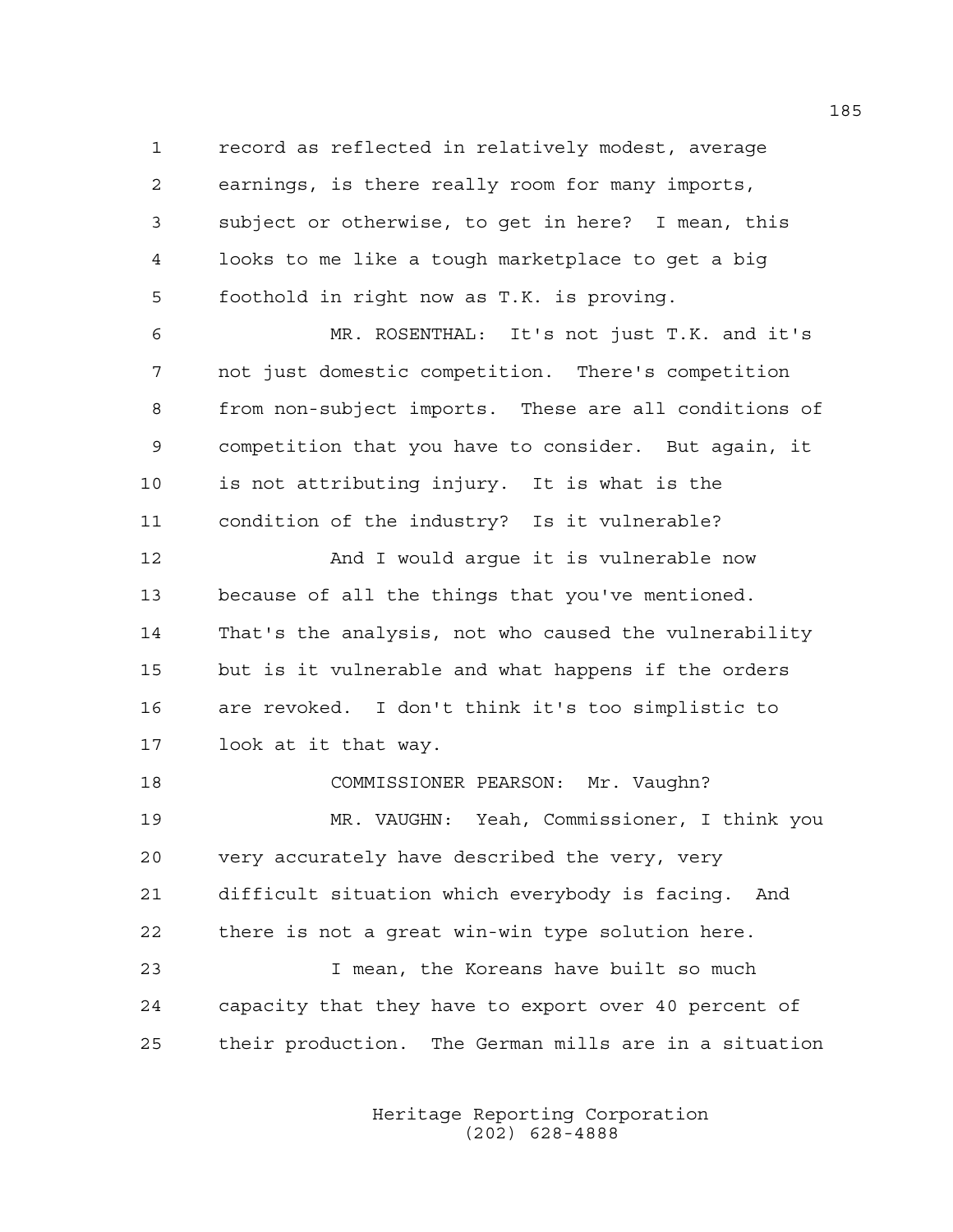1 where they've lost huge amounts of money, and they're 2 looking for more customers. And as you say, this is a 3 very competitive market and the people here are trying 4 to hang on and do what they can in difficult market 5 conditions.

6 The issue is should people who are trading 7 unfairly who are dumping and who are sort of violating 8 the principals that we've established, these 9 principals of fair trade, should they end up being the 10 victors in this?

11 In other words, they're able to say, well, 12 we have a solution. We can dump our problems in the 13 United States and we can pass off the harm that would 14 have fallen to us and make sure that instead it falls 15 on these domestic producers. That's really the issue 16 here.

17 It's not a question of, you know, is there a 18 way to avoid people being hurt? Somebody probably is 19 going to be hurt. The question is can foreign mills 20 avoid their hurt by dumping and hurting American 21 mills?

22 COMMISSIONER PEARSON: I would just add as a 23 word of explanation then for those of you who haven't 24 heard me say this before that I spent enough time in a 25 couple industries where when an enthusiastic firm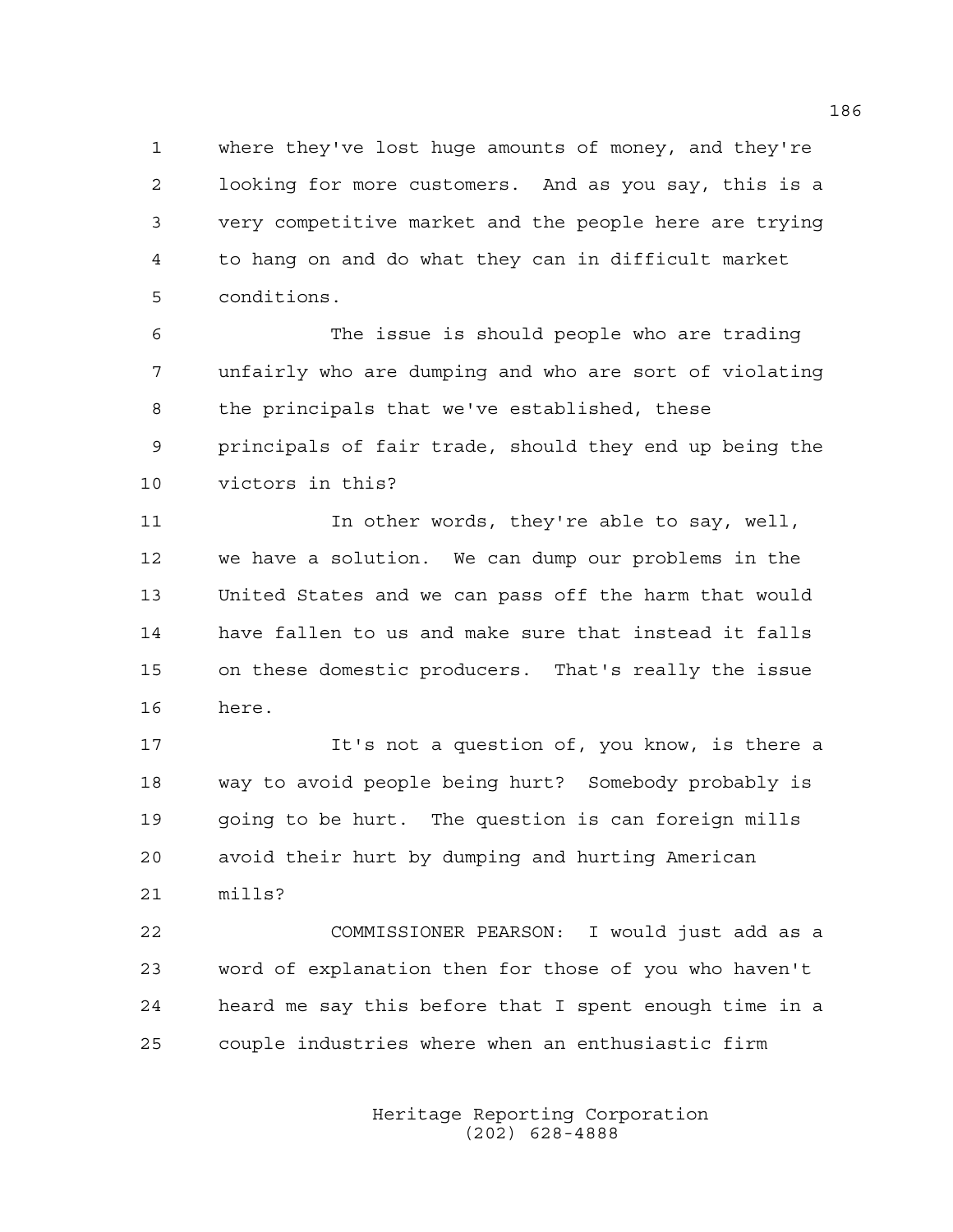1 built too much capacity it just clobbered the margins 2 for everybody for two, three, four years until the 3 market could grow out of it. So I have some sense of 4 what the situation that you're all in. So I just want 5 to make that clear.

6 Unless anyone has anything more that they 7 think I need to know -- I probably shouldn't have said 8 it that way. I want to thank you all very much for 9 being here. It's been good to see you again. I 10 probably won't be here the next time around assuming 11 we have another review, so I appreciate your 12 testimony.

13 CHAIRMAN WILLIAMSON: Nothing that you need 14 to know before lunch.

15 Commissioner Aranoff?

16 COMMISSIONER ARANOFF: Thank you, Mr.

17 Chairman. Just one question for the record. We 18 talked some about supply relationships between 19 domestic producers and German transplant auto 20 producers.

21 In the post hearing for the record, if each 22 company could just indicate the volume of product that 23 you've sold over the years of this period of review to 24 the German transplant auto companies in the U.S., that 25 would be helpful. With that, I don't have any further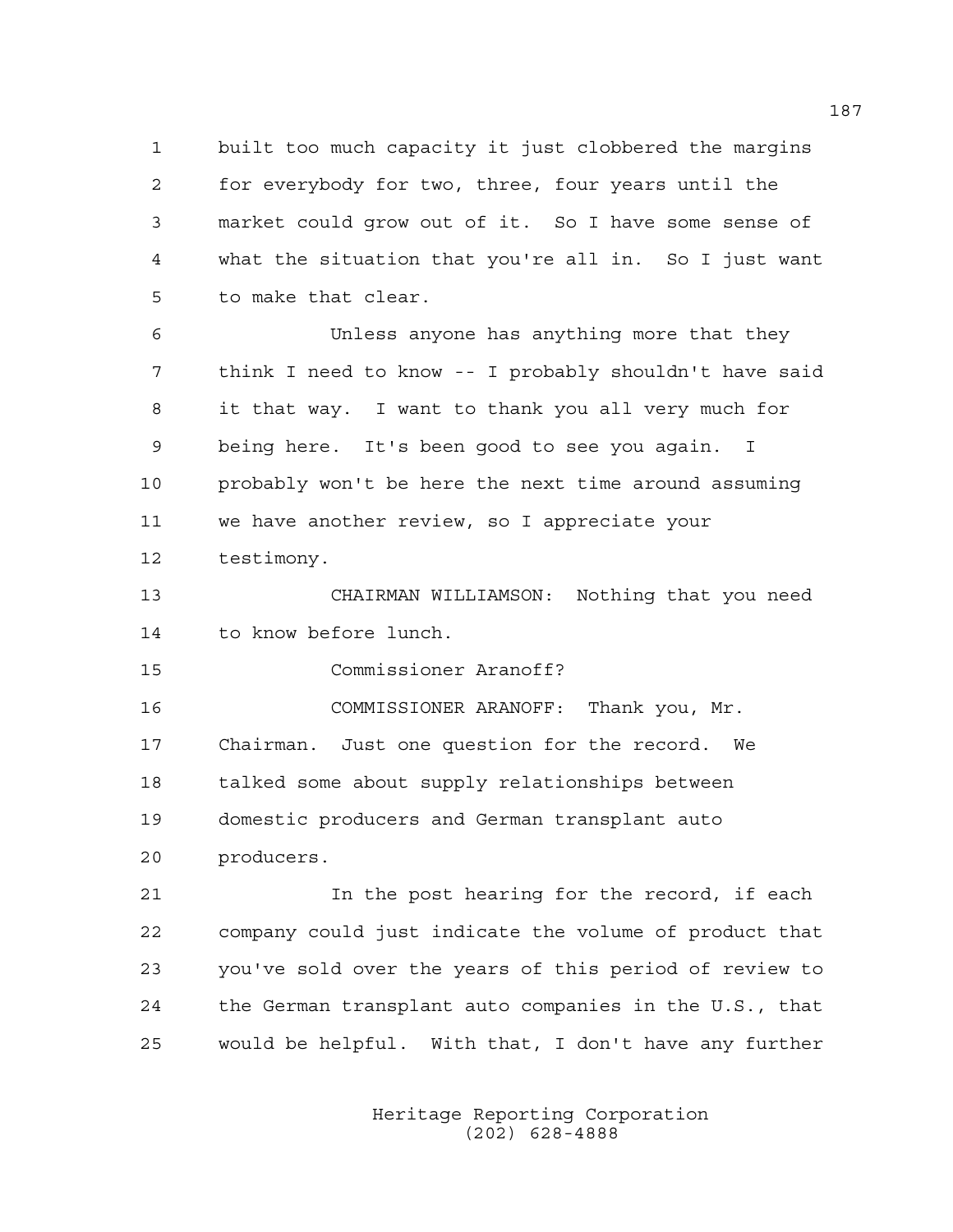1 questions. I do want to thank you all for your

2 answers. Thanks, Mr. Chairman.

3 CHAIRMAN WILLIAMSON: Commissioner Pinkert? 4 COMMISSIONER PINKERT: Just a quick legal 5 question. There's been a lot of discussion about the 6 disposition of the Alabama plant, whether it's 7 certain, whether it's likely, whether it's going to 8 happen in the near future, and so forth. 9 What I'm wondering is under the statute, 10 what is the standard of certainty that we should be 11 applying in determining whether to take that 12 disposition into account. In other words, are we 13 supposed to take it into account only if it's certain, 14 only if it's completed, or should we take into account 15 if it's likely. And if the latter, then likely over 16 what period? Mr. Hecht? 17 MR. HECHT: Yeah, I think I would say that 18 it would be evaluated under a likely standard under 19 the reasonably foreseeable future the way the rest of 20 the analysis is conducted, and I guess we can further 21 brief this post hearing because obviously it's a 22 critical point.

23 But given that for financial accounting 24 purposes they have declared this a discontinued 25 operation and with that comes certain expectations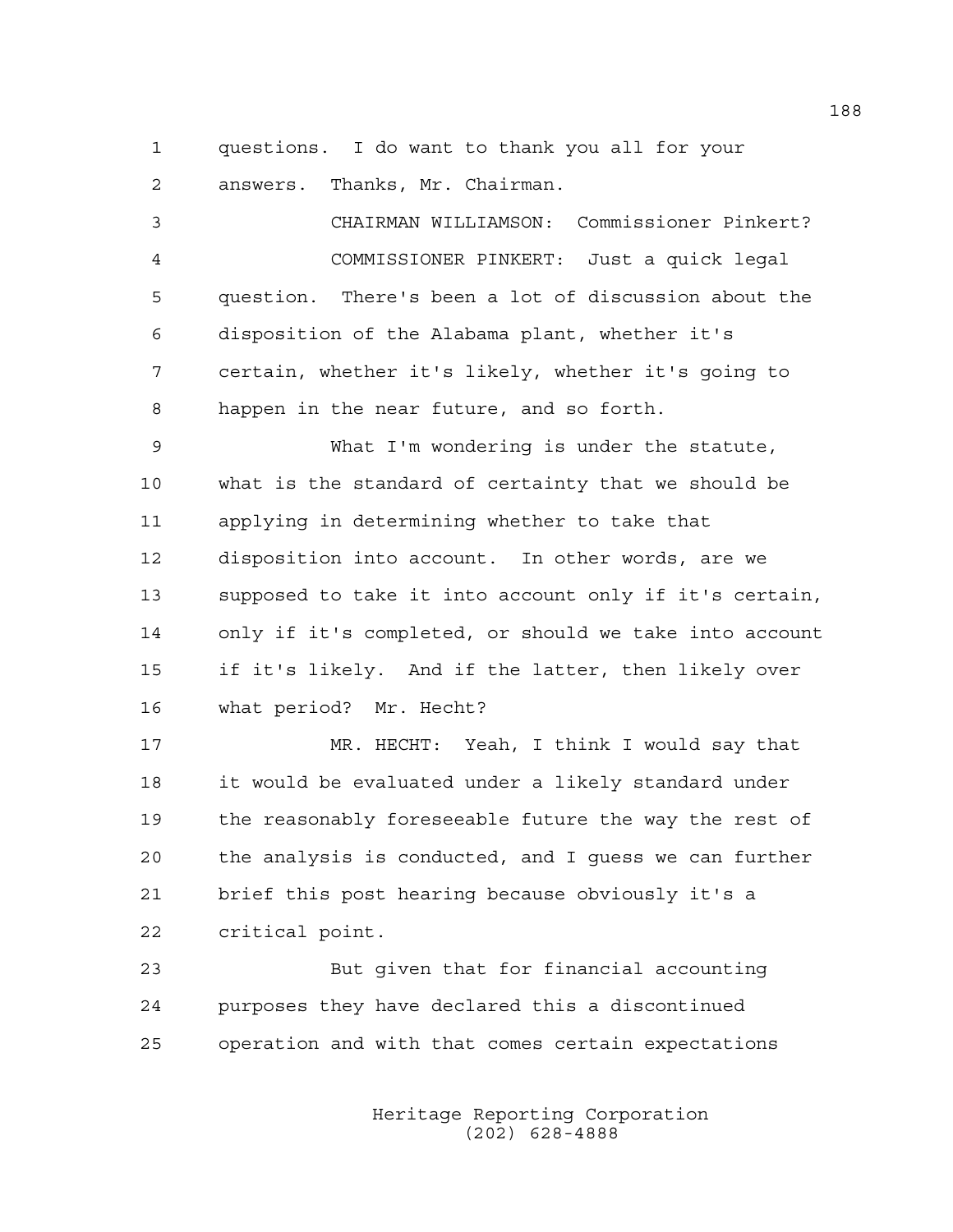1 about the disposition of that plant and in what time 2 period, we think it would be well in excess of any 3 type of likely standard there, very much approaching a 4 certainty standard.

5 COMMISSIONER PINKERT: Mr. Price? 6 MR. PRICE: Yeah, I agree with Mr. Hecht, 7 and as our presentation says, it will be sold by year 8 end or fiscal year end which is September 30th. In 9 terms of reasonably foreseeable, certainly that's in 10 the reasonably foreseeable time frame.

11 The Commission has generally used an 18 to 12 24 month time frame for steel sunsets given the nature 13 of contract relationships that exist in this and 14 what's reasonably foreseeable, so this is certainly 15 well within the reasonably foreseeable period and it's 16 certainly likely. So I think it should be taken into 17 account and I think it's well past likely, approaching 18 a high degree of certainty given the financial 19 statements that have been made.

20 COMMISSIONER PINKERT: Mr. Rosenthal, I see 21 you gesturing.

22 MR. ROSENTHAL: Well, we'll both certainly 23 address this in the post-hearing brief, but we have a 24 high degree of certainty, but that needs to be your 25 standard. I think likely is the standard you need to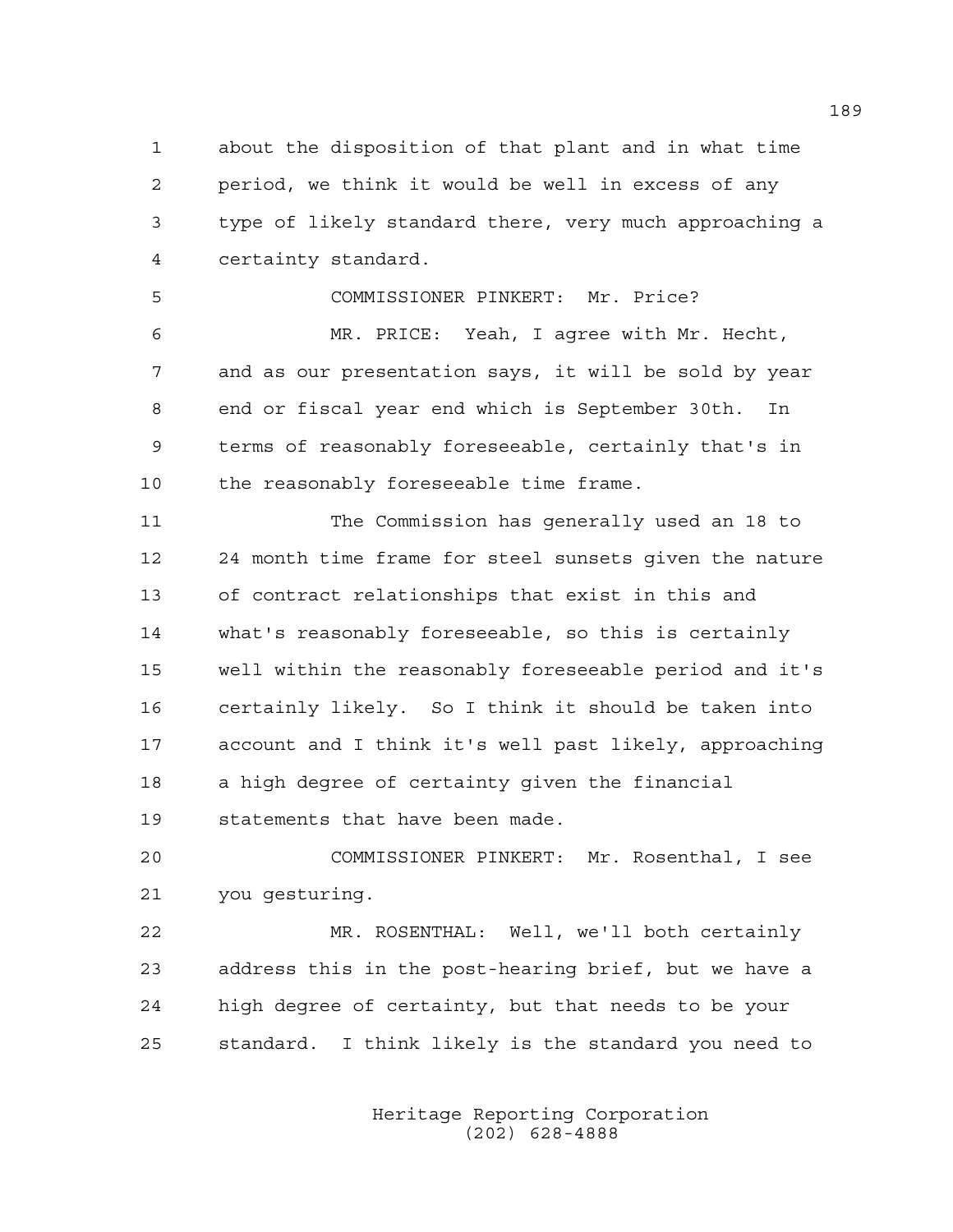1 employ, and I agree with the discussion that you heard 2 from the other counsel so far.

3 COMMISSIONER PINKERT: Thank you very much. 4 Mr. Chairman, I have no further questions but I want 5 to thank the panel, and I look forward to the 6 additional information that you've promised for the 7 post hearing.

8 CHAIRMAN WILLIAMSON: Commissioner Johanson? 9 COMMISSIONER JOHANSON: Thank you, Mr. 10 Chairman. I have no further questions.

11 CHAIRMAN WILLIAMSON: Does any Commissioner 12 have any further questions? Commissioner Pearson? 13 COMMISSIONER PEARSON: I'm sorry, Mr. 14 Chairman. This is just further to Commissioner 15 Pinkert's question. If you're going to address the 16 question of what happens, whether the ThyssenKrupp 17 plant gets sold, please also address how we should 18 handle the uncertainty that it would be bought by 19 another German firm, by a Korean firm, by some firm. 20 Well, seriously, because it could be 21 transferred and be in exactly the same situation it is

22 now in terms of how we would have to analyze it, so it 23 seems to me that's another degree of uncertainty that 24 we just can't ignore and walk away from. Thank you. 25 CHAIRMAN WILLIAMSON: Thank you. No further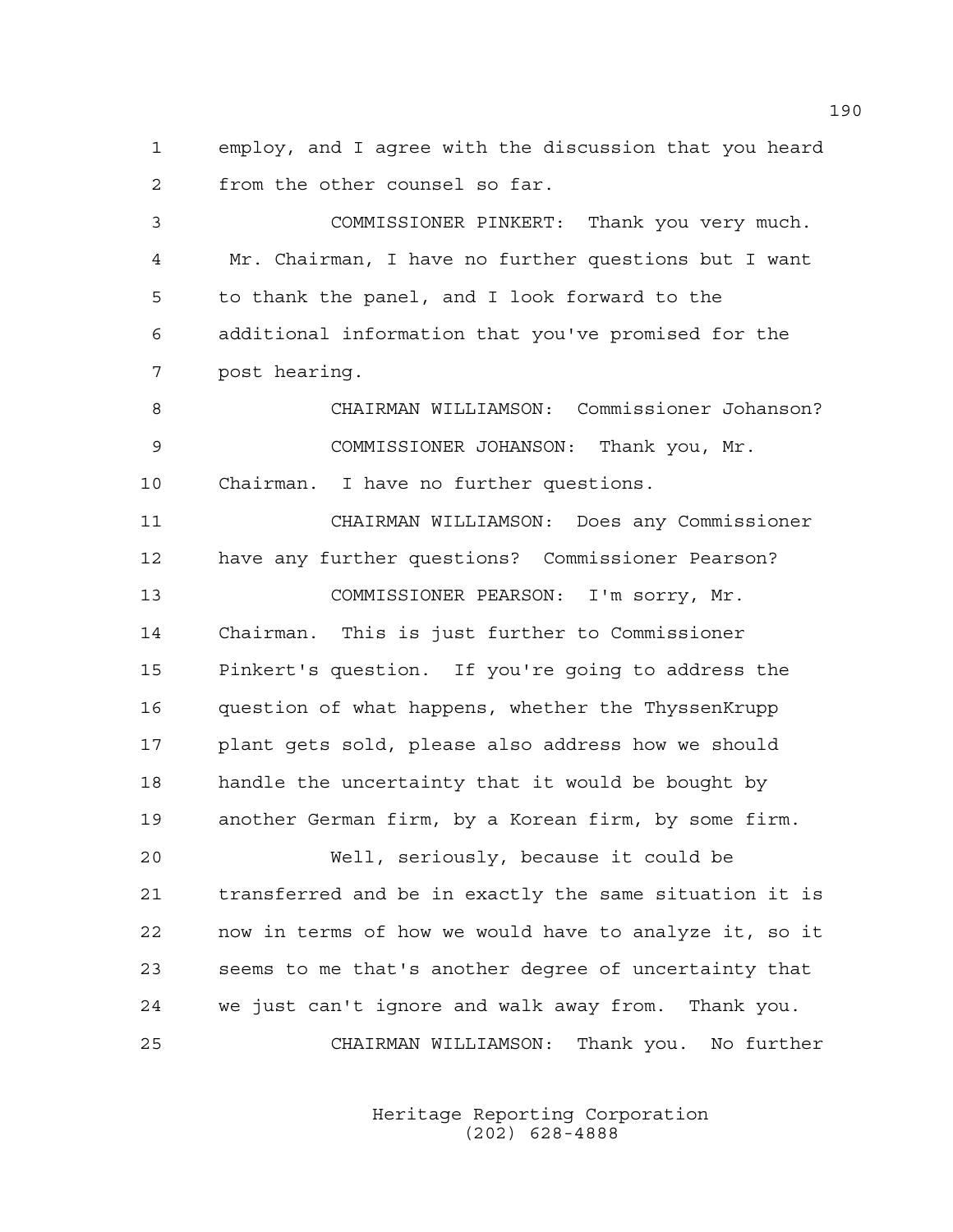1 questions from the Commissioners, does staff have any 2 questions for this panel?

3 MR. FISHBERG: David Fishberg, Office of the 4 General Counsel. We just have one question and it 5 goes to cumulation and it's probably going to be best 6 answered in your post-hearing briefs. I know in your 7 pre-hearing briefs you addressed this somewhat.

8 In the last review, the Commission undertook 9 an analysis in terms of the way the German and Korean 10 imports were going to compete in the U.S. market, and 11 the Commission looked at a certain amount of factors 12 in making that analysis.

13 In your post-hearing briefs, can you address 14 those factors that the Commission looked at last go 15 around. Explain whether on the record of this review 16 you think it's a stronger or weaker case, and looking 17 at maybe past Commission decisions, are there any 18 other factors that the Commission should be taking 19 into account in terms of its cumulation analysis.

20 That would be very helpful for both sides 21 for your post-hearing brief. If you could do that, 22 that would be great. And with that, staff has no 23 further questions.

24 CHAIRMAN WILLIAMSON: Thank you. Do 25 Respondents have any questions for this panel?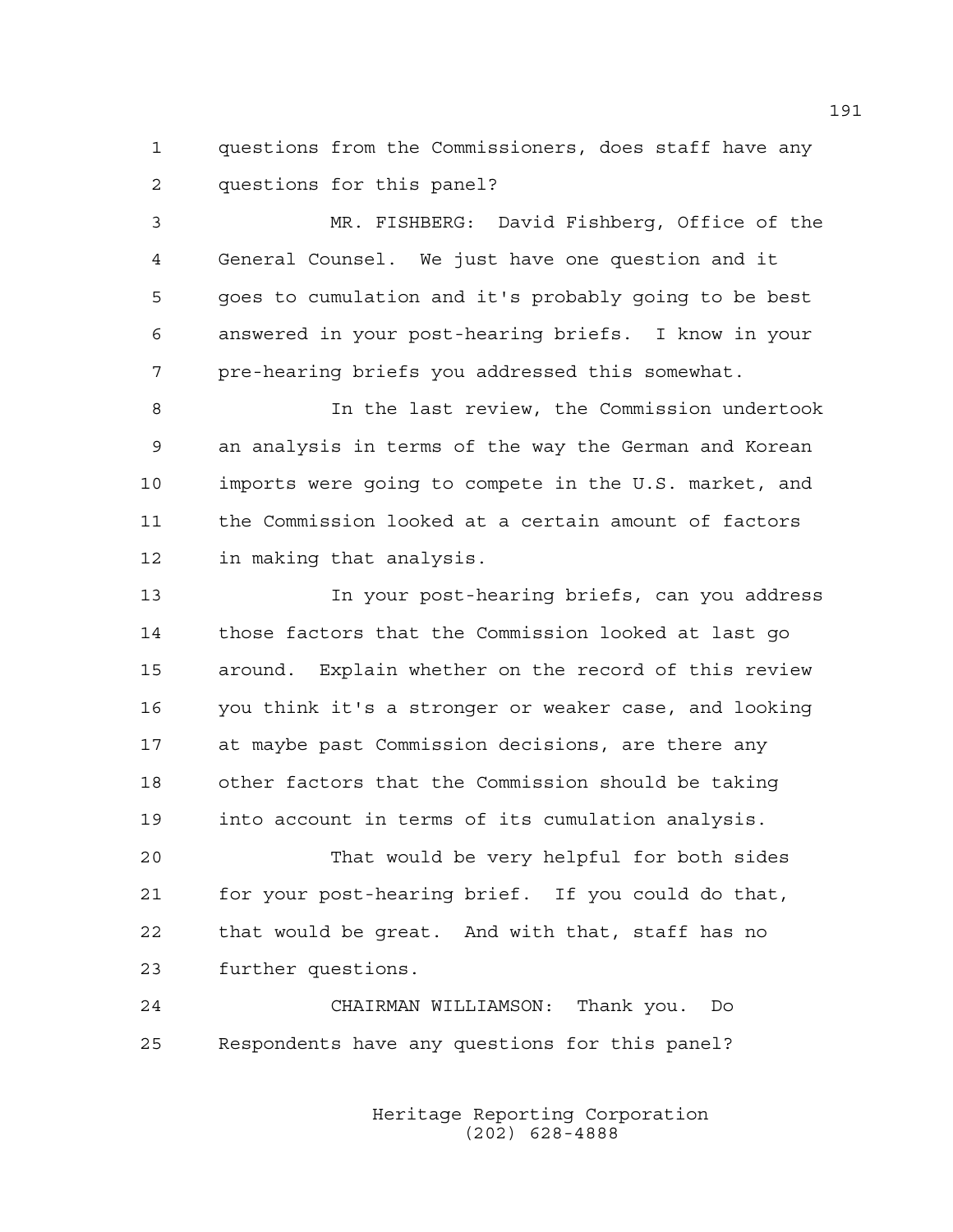1 MR. PIERCE: This is Ken Pierce. No, we 2 have no questions for the panel. 3 CHAIRMAN WILLIAMSON: Okay. Fine. It's 4 time to take a lunch break. We'll reconvene at 2:30. 5 You should remember that this room is not secure, and 6 therefore, don't leave any confidential business 7 information in the room. We'll see you at 2:30. 8 Thank you. 9 (Whereupon, at 1:25 p.m., the hearing in the 10 above-entitled matter was recessed, to reconvene at 11 2:30 p.m. this same day, Wednesday, January 9, 2013.) 12 // 13 //  $14 /$ 15 // 16 // 17 // 18 // 19 // 20 // 21 // 22 // 23 // 24 // 25 // 26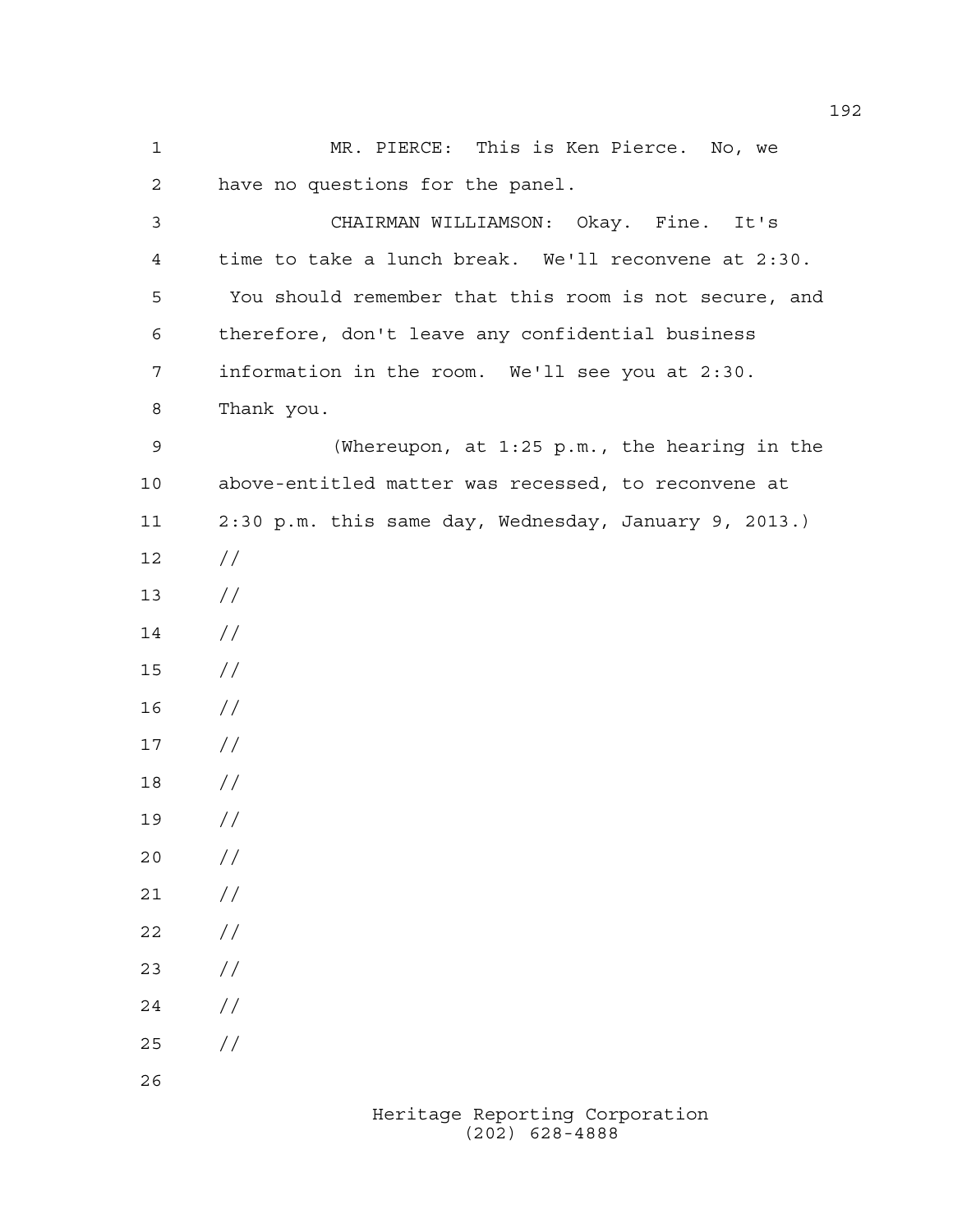1 A F T E R N O O N S E S S I O N 2 (2:30 p.m.) 3 CHAIRMAN WILLIAMSON: Good afternoon. Mr. 4 Cameron, you may begin when you're ready. Whoever's 5 leading us off. 6 MR. PIERCE: I'm Ken Pierce of Hughes 7 Hubbard & Reed, counsel to ThyssenKrupp and 8 Salzgitter, two of the three significant German CORE 9 producers. The third, ArcelorMittal is a Petitioner 10 and obviously of no concern to the U.S. industry. 11 Salzgitter has not shipped here over at least the last 12 two review periods, and has no intention of doing so 13 following revocation. For Germany, that leaves the 14 focus solely on ThyssenKrupp. 15 Cumulated or not, Germany and Korea should 16 be of no serious concern. These orders are 20 years 17 old. 18 You have heard Petitioners' gloom and doom 19 rhetoric before and it proved false. When the CORE 20 orders were revoked in 2007 for Canada, Japan, France 21 and Australia, those imports entered a collective two 22 and one-half year decline and still have not returned 23 to pre-revocation levels. 24 The domestic industry did just fine and was 25 unaffected by those revocations involving a far larger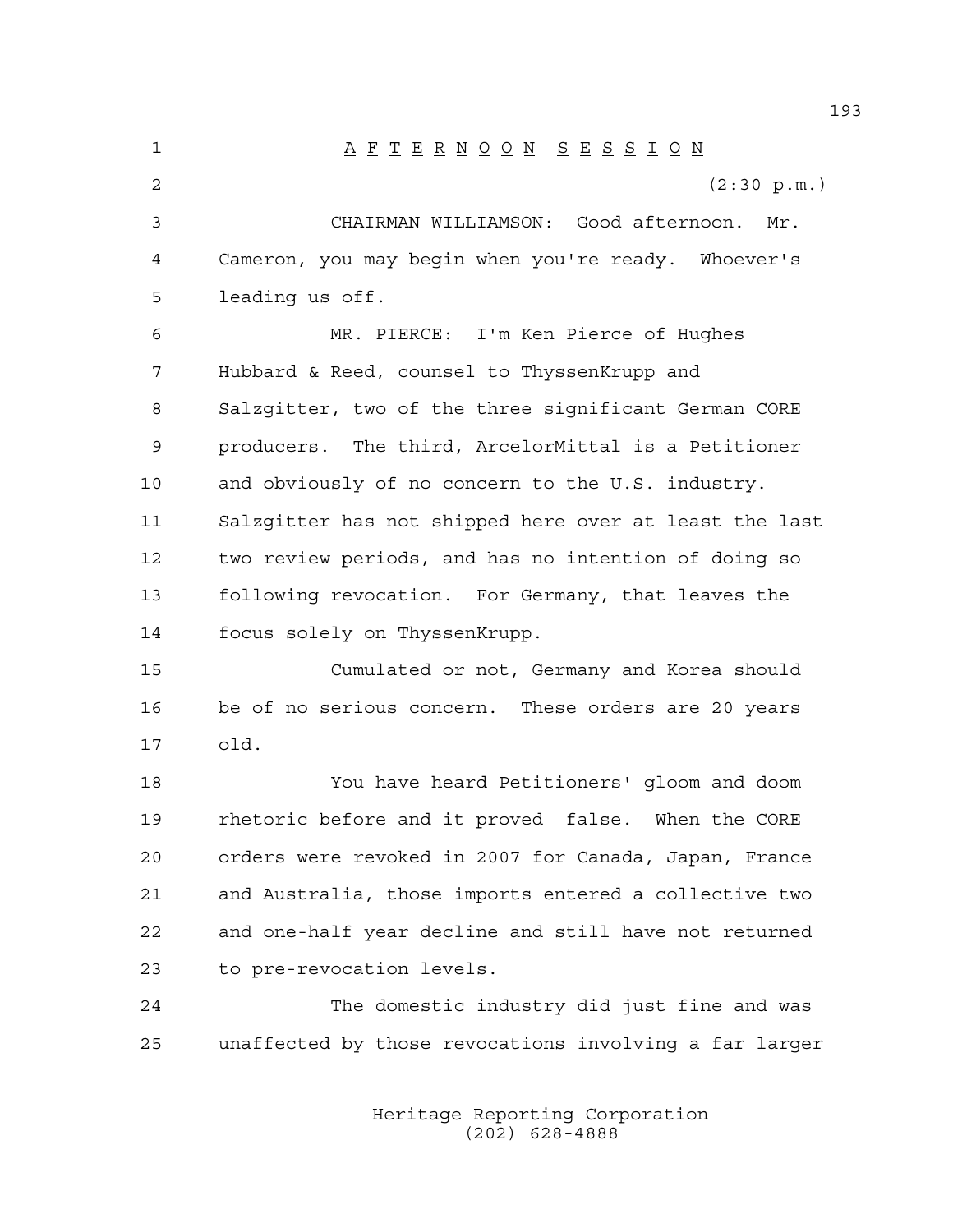1 group of foreign producers. In fact today all non-2 subject imports are 8 to 5.5 points below 2006 on a 3 full year and interim basis.

4 There have been many significant changes in 5 the industry since the last review, let alone the 6 original investigation two decades ago. Consolidation 7 has intensified with the formation of ArcelorMittal. 8 Raw material surcharges have become contracting norms. 9 The four major domestic mills each now has large 10 captive supplies of their man raw materials -- iron 11 ore, coal and scrap. Most recently, natural gas costs 12 have plunged.

13 Consider the strong state of the highly 14 consolidated domestic CORE industry today. 2011 15 operating income is above 2006, and interim 2012 is 16 well above 2011 at 6.1 percent. This is without 17 adjusting for some mills' obvious reporting anomalies 18 discussed in our brief that artificially deflate 19 operating income.

20 Market share has climbed from 81.4 percent 21 in 2006 to 89.3 percent in 2011 -- more than an 8 22 point jump.

23 Assets increased from \$7.6 billion to \$9.6 24 billion over these five years. So capital investments 25 are not lacking.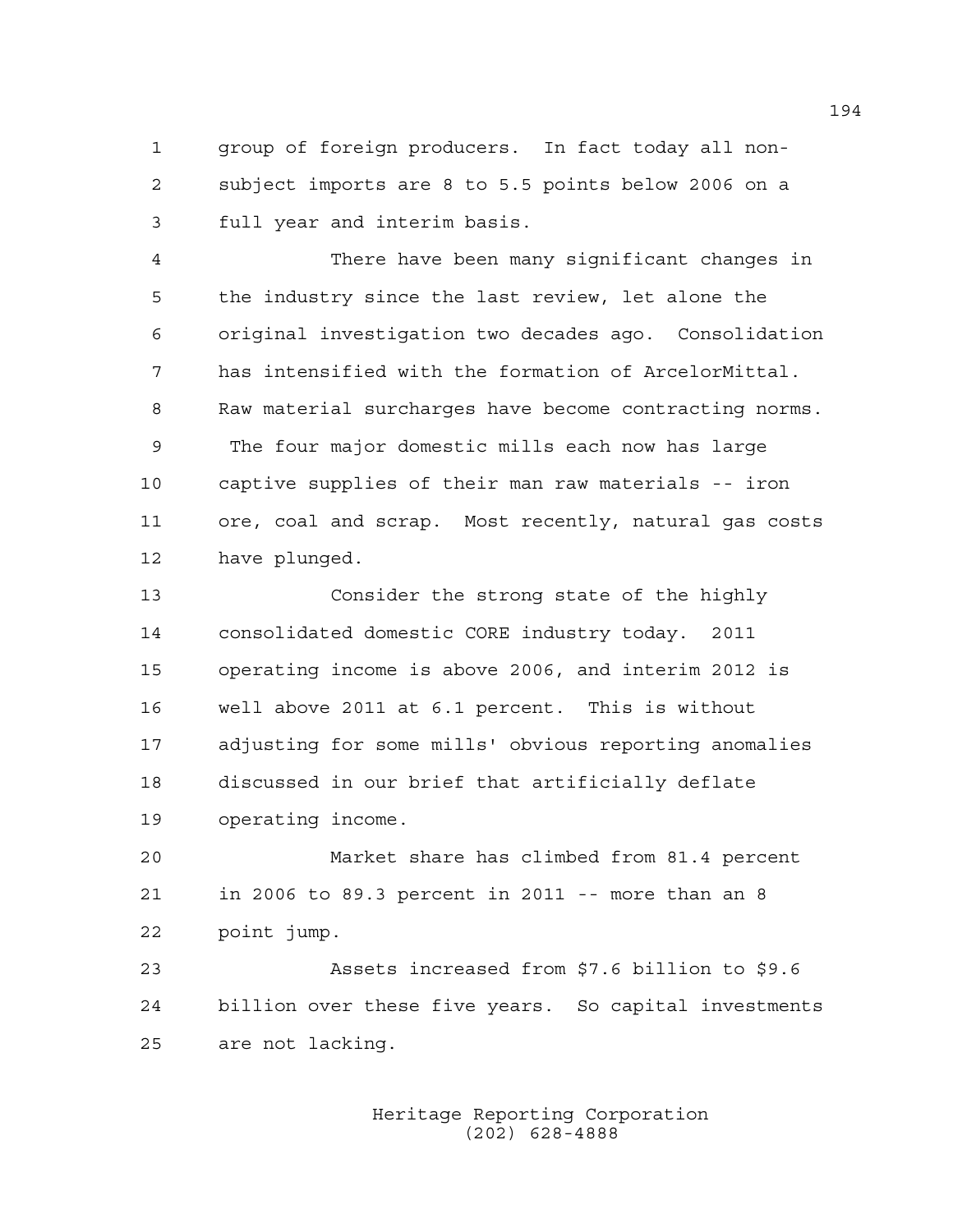1 Corrosion resistant prices are up 2 significantly with averaging values increasing 25 3 percent over the review period.

4 This industry is anything but vulnerable as 5 the threat of raw material cost squeeze has been all 6 but eliminated by captive supplies. The industry's 7 resiliency was tested and proven by its remarkably 8 fast recovery from the 2009 recession.

9 In June of last year in a sunset review of 10 Brazil, Japan and Russia, the Commission found that 11 the hot-rolled segment of these same domestic mills 12 was not vulnerable, concluding that their performance 13 over nearly the same period simply tracked demand 14 trends and that slow improvement was foreseeable.

15 With similar reasoning, the Commission found 16 one year ago that the domestic carbon steel plate 17 industry was not vulnerable and revoked the order on 18 Italy.

19 The same is true today concerning the CORE 20 industry, which likewise is not vulnerable. All 21 development since the recent hot-rolled and plate 22 decisions have only strengthened domestic CORE 23 producers. It would be unreasonable to conclude that 24 an industry this strong is likely to be injured by 25 revoking 20 year old antidumping orders against two

> Heritage Reporting Corporation (202) 628-4888

195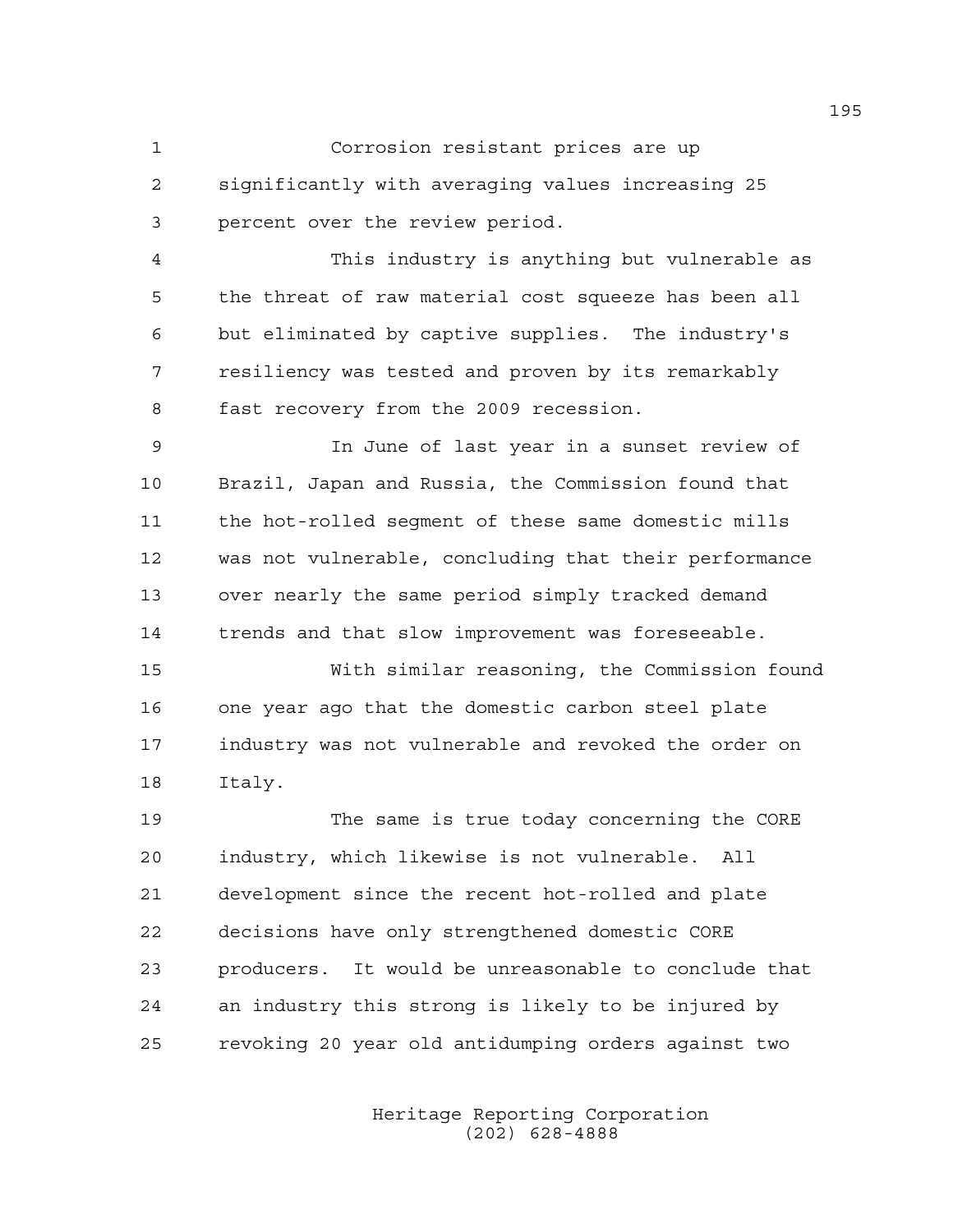1 countries that combined hold just two percent market 2 share.

3 Although negative determinations clearly are 4 called for even if Germany and Korea are cumulated, 5 Germany, nevertheless, should not be cumulated. 6 Germany's market share is at two-tenths of one percent 7 and its revocation could not possibly have even an 8 adverse discernable impact on the domestic mills.

9 In any event, there are compelling reasons 10 why the Commission should exercise its discretion and 11 not cumulate Germany.

12 First and foremost is ThyssenKrupp's \$1.4 13 billion investment in the domestic CORE industry by 14 construction of a new mill in Calvert, Alabama. Our 15 witnesses will speak to this at length, answer your 16 questions, and the underlying local supply strategy 17 that caused it will be discussed, and to the extent 18 possible in a public forum, will address Petitioner's 19 speculation about ThyssenKrupp Steel USA's future.

20 Two of the other German mills, by the way, 21 ArcelorMittal and Tata Steel are similarly heavily 22 invested in the United States CORE industry.

23 The minuscule shipments from Germany are 24 largely composed of prep tons to support the Alabama 25 investment which is to replace these small remaining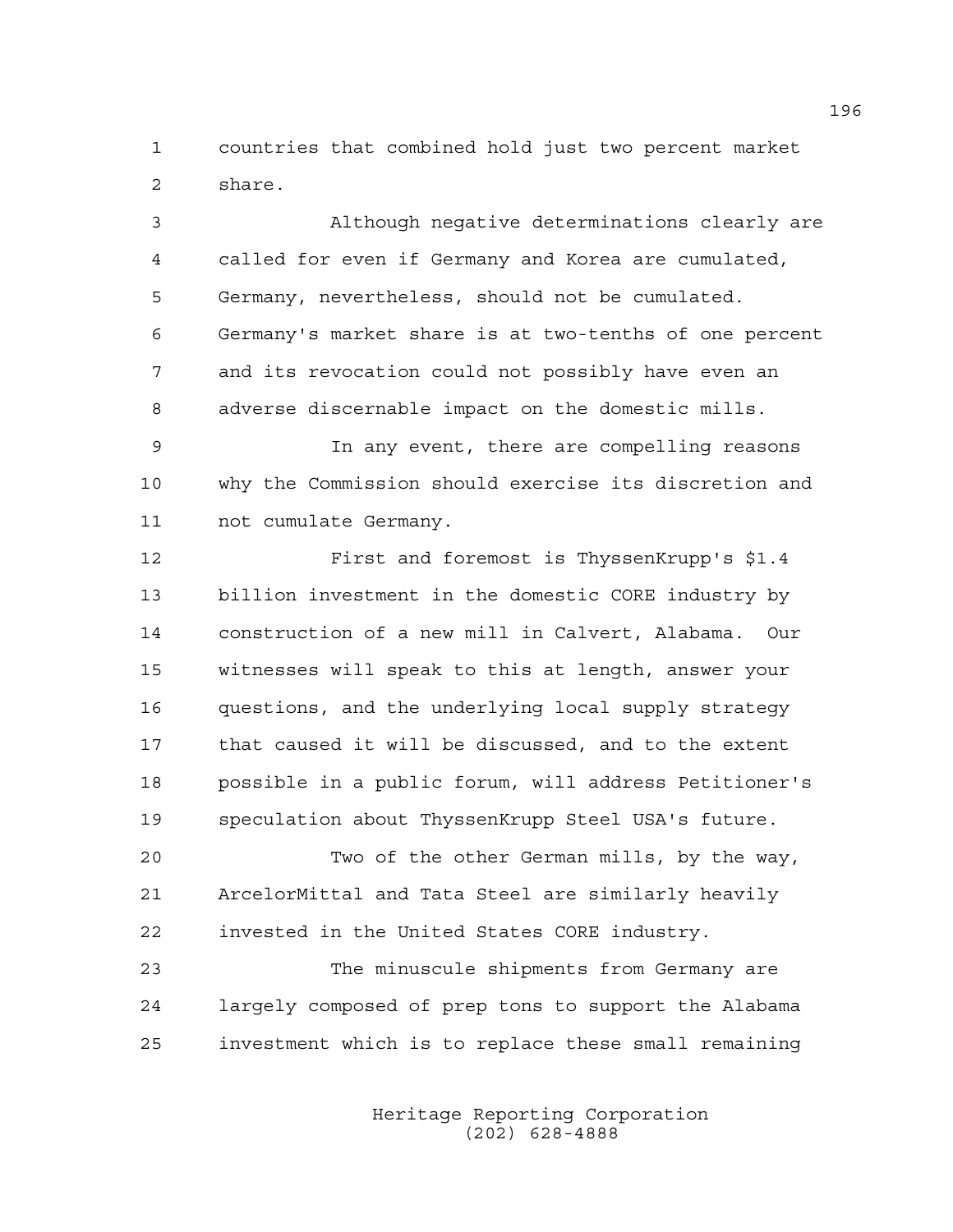1 imports. Uniquely, CORE production in Germany is 2 inexorably shifting from subject carbon to non-subject 3 micro alloys, with ThyssenKrupp's non-subject 4 concentration moving from one quarter to one-third of 5 total CORE production over the review period.

6 Also uniquely and related to the increased 7 production of non-subject CORE, German imports are 8 solely for the automotive industry, a circumstances 9 that is hardened by ThyssenKrupp's required contract 10 surcharges for raw materials volatility.

11 With Petitioners' consent the countervailing 12 duty order on CORE from Germany was removed in 2007, 13 and half of German imports, so-called Granocoat 14 products, were exempted from the anti-dumping order on 15 Germany about four years ago. These events happened 16 only with Germany and not Korea.

17 Surely Germany's revocation would not be 18 likely to lead to material injury to the domestic 19 industry.

20 Germany is not export oriented as a 21 remarkably stable and very high proportion -- nearly 22 90 percent -- of shipments are within the European 23 Customs Union with its proximity and possibility of 24 trade barriers, preferential transportation tariffs, 25 and common currency. It is a fantasy to think of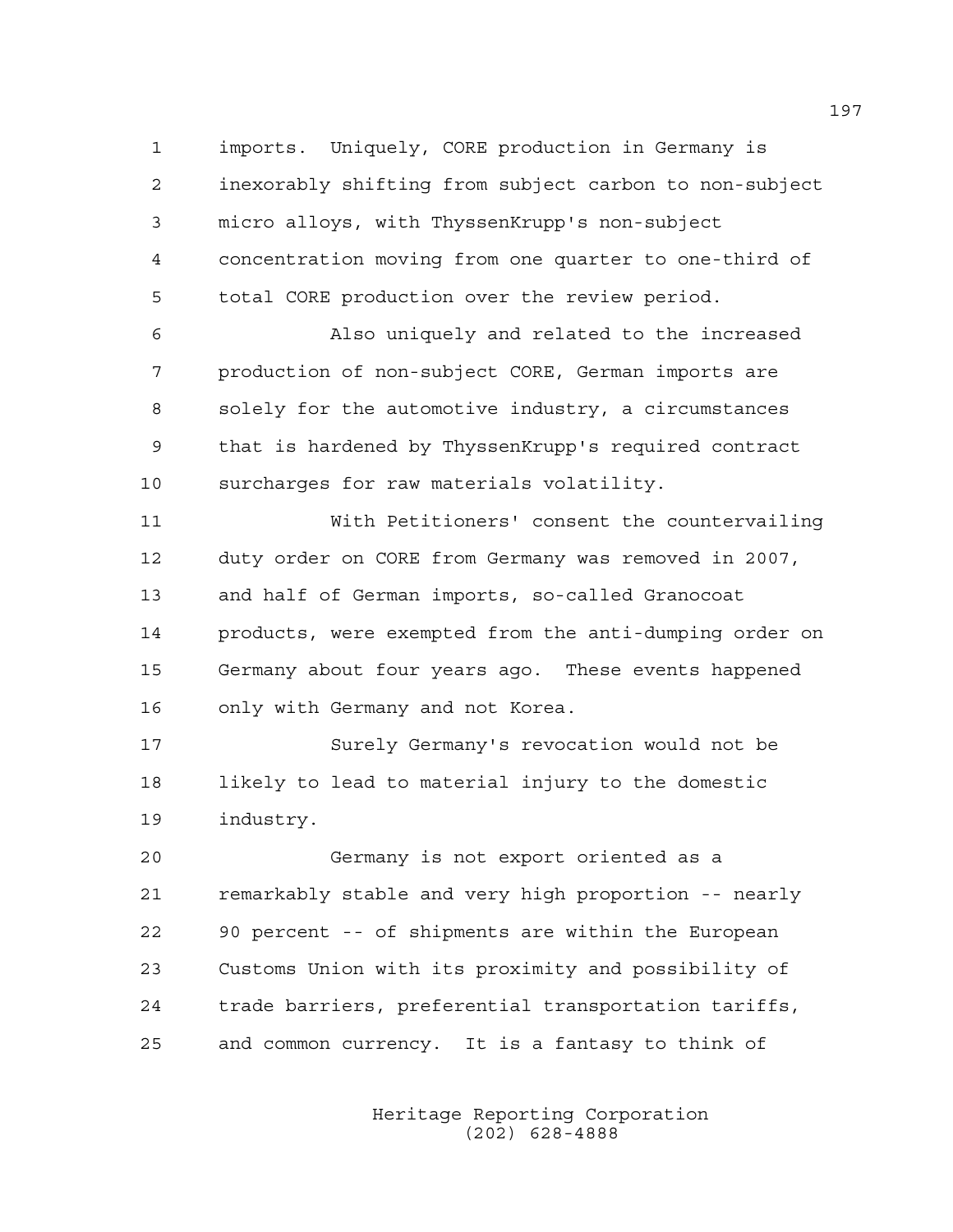1 these localized shipments as traditional exports. 2 Germany is subject to no trade barriers, 3 certainly not within the EU nor anywhere else, other 4 than this anti-dumping order. Germany's capacity 5 utilization, reasonably measured under normal 6 operating conditions as the questionnaires instruct, 7 is above 90 percent and no capacity expansions are 8 planned. 9 There was zero underselling by Germany. A 10 pricing relationship locked in for the foreseeable 11 future by the advent of contract surcharges. 12 A negative determination should be issue for 13 both Germany and Korea, and if not, without a doubt, 14 for Germany alone. 15 Our witnesses will speak to each of these 16 issues from the perspective of sales and strategy 17 planning by ThyssenKrupp Germany and concerning the 18 operation and sales of ThyssenKrupp Steel USA in 19 Alabama. 20 Mr. Stefan Grünhage will begin, follows by 21 Mr. Christian Dohr, and concluding with Mr. Bob Holt. 22 Thank you. 23 MR. GRÜNHAGE: Good afternoon, Chairman 24 Williamson and Commissioners. 25 I am Stefan Grünhage Head of Distribution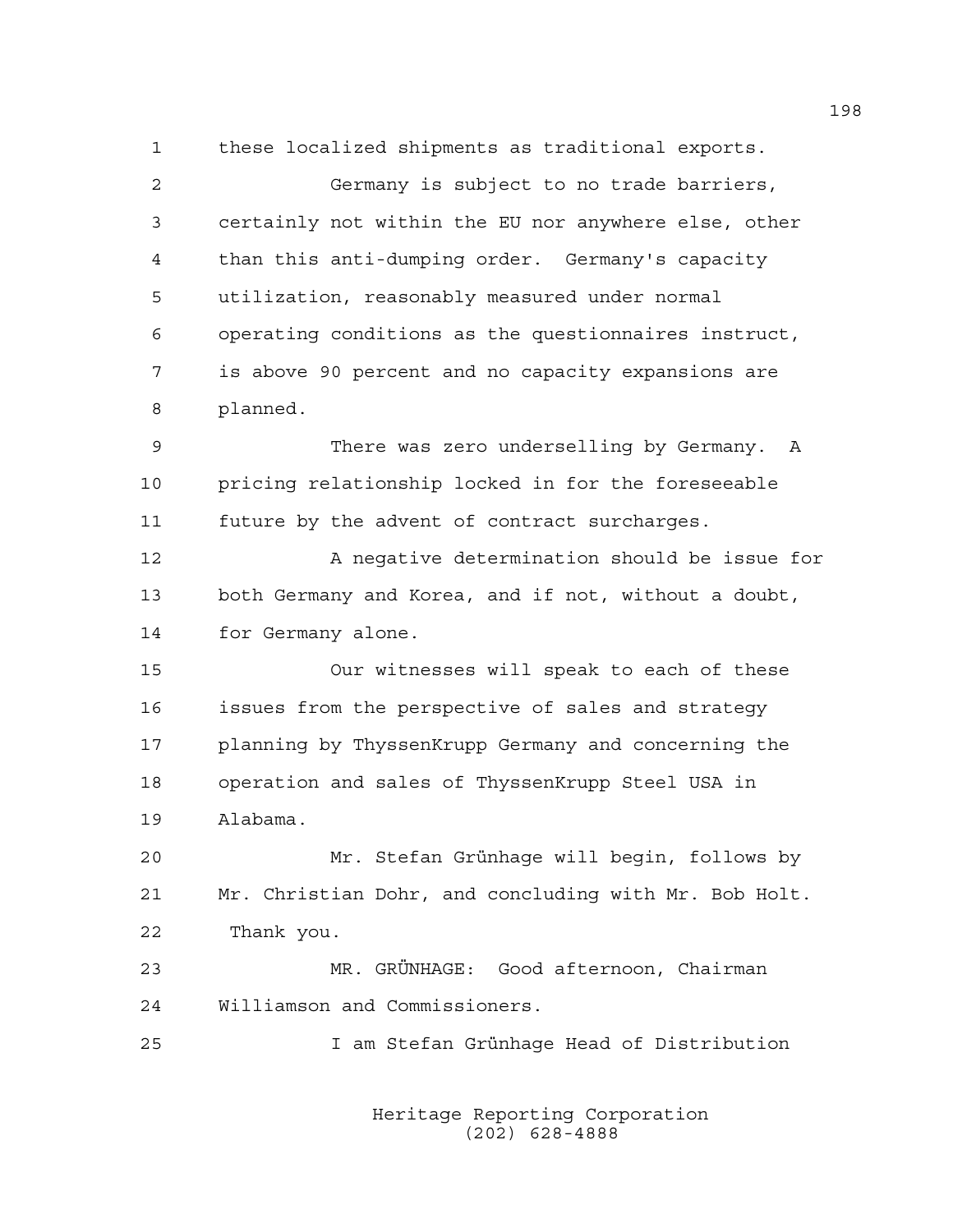1 Service and Senior Manager of Sales Strategy and 2 Planning for ThyssenKrupp Steel Europe AG.

3 My title describes my responsibilities 4 there. Sales strategy/planning including corrosion 5 resistant products. I'm here from Duisburg to offer 6 information to aid in your decision-making with 7 respect to Germany.

8 ThyssenKrupp Germany can only sell what it 9 has the capacity to make. Presently for CORE this is 10 about five million tons annually as set forth in the 11 business plan we provided to the Commission. The plan 12 reflects our operational adjustments of practical 13 production capacity to project the demand. For 14 example, the closing of a blast furnace. The plan 15 projects total CORE sales of about five million tons 16 in fiscal year 2012-2013. Thus, realistically, under 17 normal operating conditions our CORE capacity 18 utilization was 94 percent in 2011 and is slightly 19 above that today.

20 This is all CORE capacity. Non-subject CORE 21 is a large and growing proportion of our sales -- 22 especially micro-alloys developed in response to 23 evolving customer demands. Five years ago they were a 24 quarter of CORE production. Today they are one-third. 25 It is misinformed to consider all CORE products to be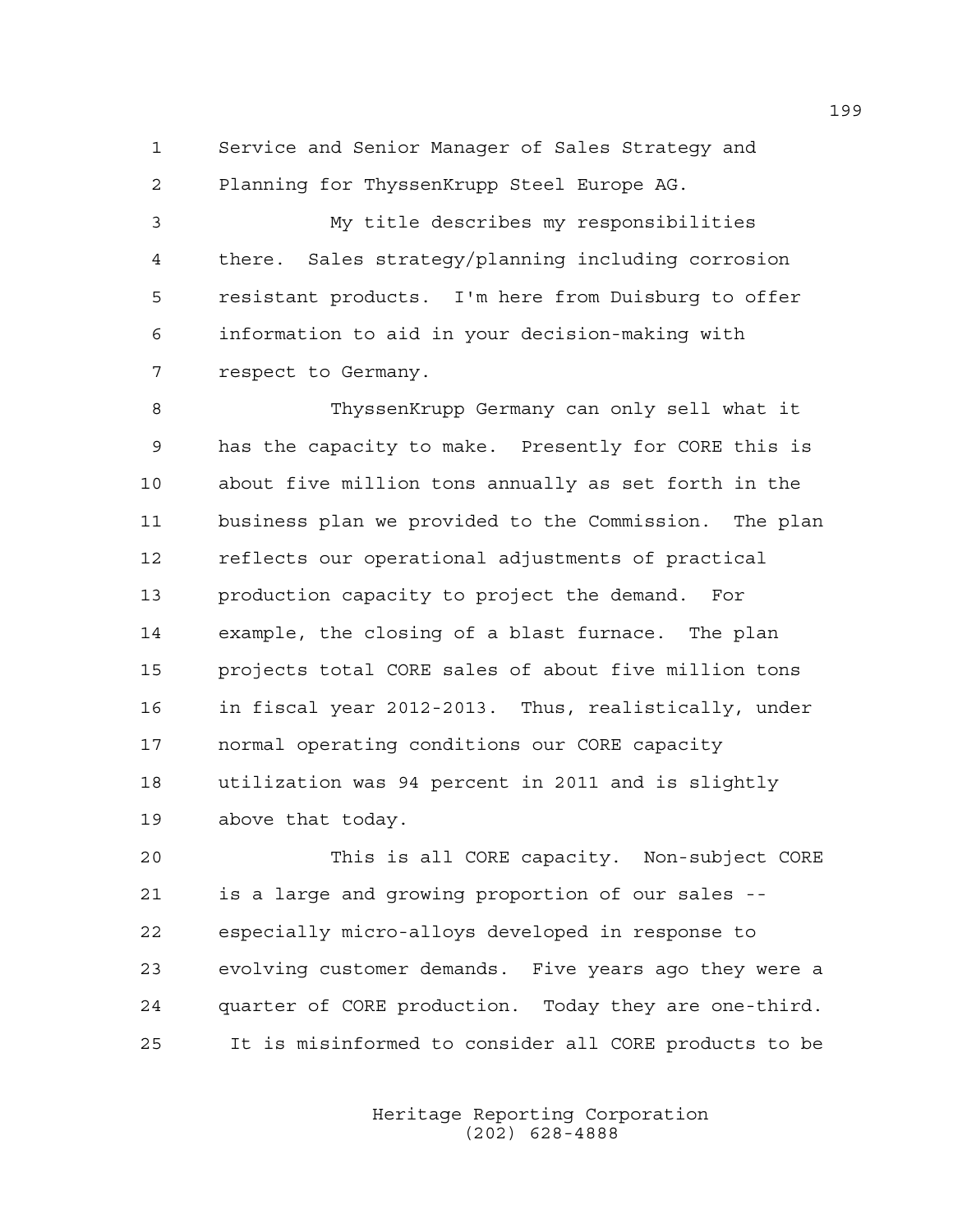1 fungible. These micro-alloys tend to be advanced high 2 strength steels for the most demanding applications 3 such as hot formed auto parts. It is not easy to 4 simply shift production between these products. It 5 requires significant advance planning and scheduling, 6 and we will not abandon established customers that 7 have set this trend to increase non-subject 8 production.

9 With no tariffs or even the possibility of 10 trade barriers and nearly all using the Euro as a 11 common currency, ThyssenKrupp's home market, in my 12 mind, is the entire EU. Proximity matters. 13 Transportation is at preferential rates for shipments 14 within the EU. Product standards and specifications 15 and financing are essentially uniform throughout. 16 These are fundamental reasons why this customs union 17 was formed.

18 Germany is central to it as the main 19 economic engine of Europe. But none of our EU sales 20 are exports in any meaningful sense -- commercially, 21 they are closer to sales between states in the United 22 States. The EU accounts for 93 percent of our total 23 CORE shipments in 2011, so I find it incorrect that 24 Petitioners label ThyssenKrupp as export oriented. 25 ThyssenKrupp exports small volumes of CORE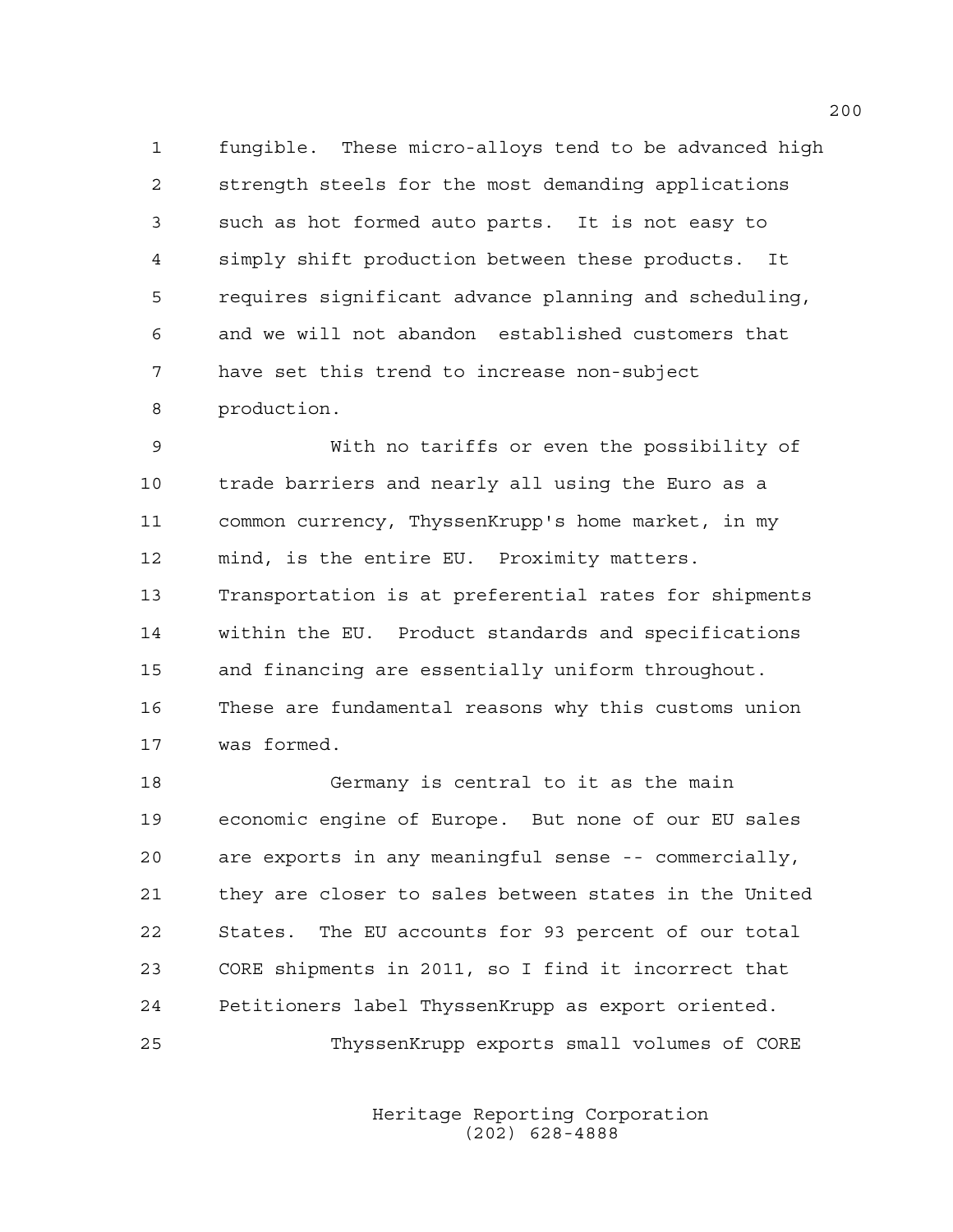1 products to the United States, less than one percent 2 of our total CORE shipments. In recent years about 3 half have been of Granocoat, an excluded carbon CORE 4 product. What remain primarily are so-called "prep 5 tons" to temporarily support TKS USA as it becomes a 6 qualified supplier and ramps up production. Let me 7 explain.

8 ThyssenKrupp has adopted a local supply 9 strategy where we invest in production near the 10 customers. This reduces transportation and logistics 11 costs, avoids currency exchange risks, and greatly 12 enhances customer relations. In the United States 13 this strategy led us to build TKS USA in Calvert, 14 Alabama. This was a \$5 billion in vestment in flat-15 rolled steel production, both stainless and carbon. 16 \$1.4 billion of which relates to CORE production.

17 My colleagues will tell you more about this 18 investment. Our sales plan is to have TKS USA 19 displace imports from Germany. However, customers 20 must be serviced while TKS USA passes rigorous 21 qualification tests that can take over a year. The 22 new mill also need customers once it is qualified and 23 it comes on line. These related goals are 24 accomplished with so-called "prep tons". These are 25 temporary imports from Germany for TKS USA's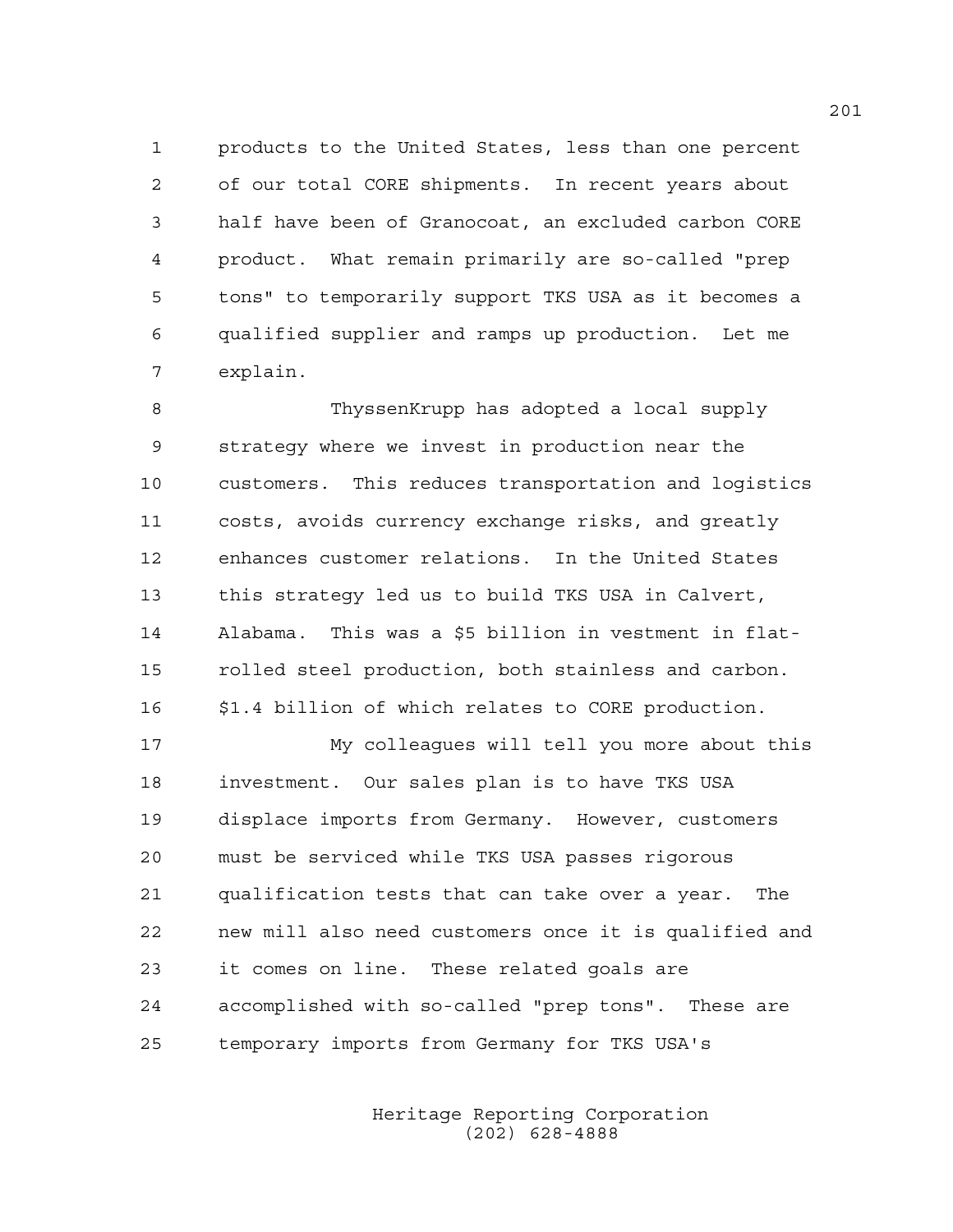1 customers. These prep tons explain the small increase 2 in subject imports from Germany since 2010.

3 Shipments of prep tons will end in 2014. 4 Minimal exports will continue after that, but these 5 will be of electrogalvanized CORE, since TKS USA makes 6 hot-dipped galvanized CORE. In the market, hot-dipped 7 galvanized has steadily replaced electrogalvanized 8 over the past decade, because hot-dipped galvanized is 9 less expensive and its performance characteristics 10 have improved. We only make electrogalvanized in 11 Germany, so we will continue exporting it to a few 12 customers in low volumes since TKS USA cannot make 13 this product.

14 Concerning these U.S. sales, our universe of 15 potential customers has been narrowed by global raw 16 materials volatility. ThyssenKrupp does not have 17 captive raw material supplies. Since 2010 raw 18 materials, especially iron ore and coal, can no longer 19 be purchased under long term contracts. This caused 20 us to require steel contracts with quarterly surcharge 21 mechanisms which means that the automotive sector 22 because our sole U.S. customer base, as no others 23 would accept the surcharges, particularly with five 24 month lead times required for our U.S. shipments. 25 Thus today our only U.S. customers are automotive.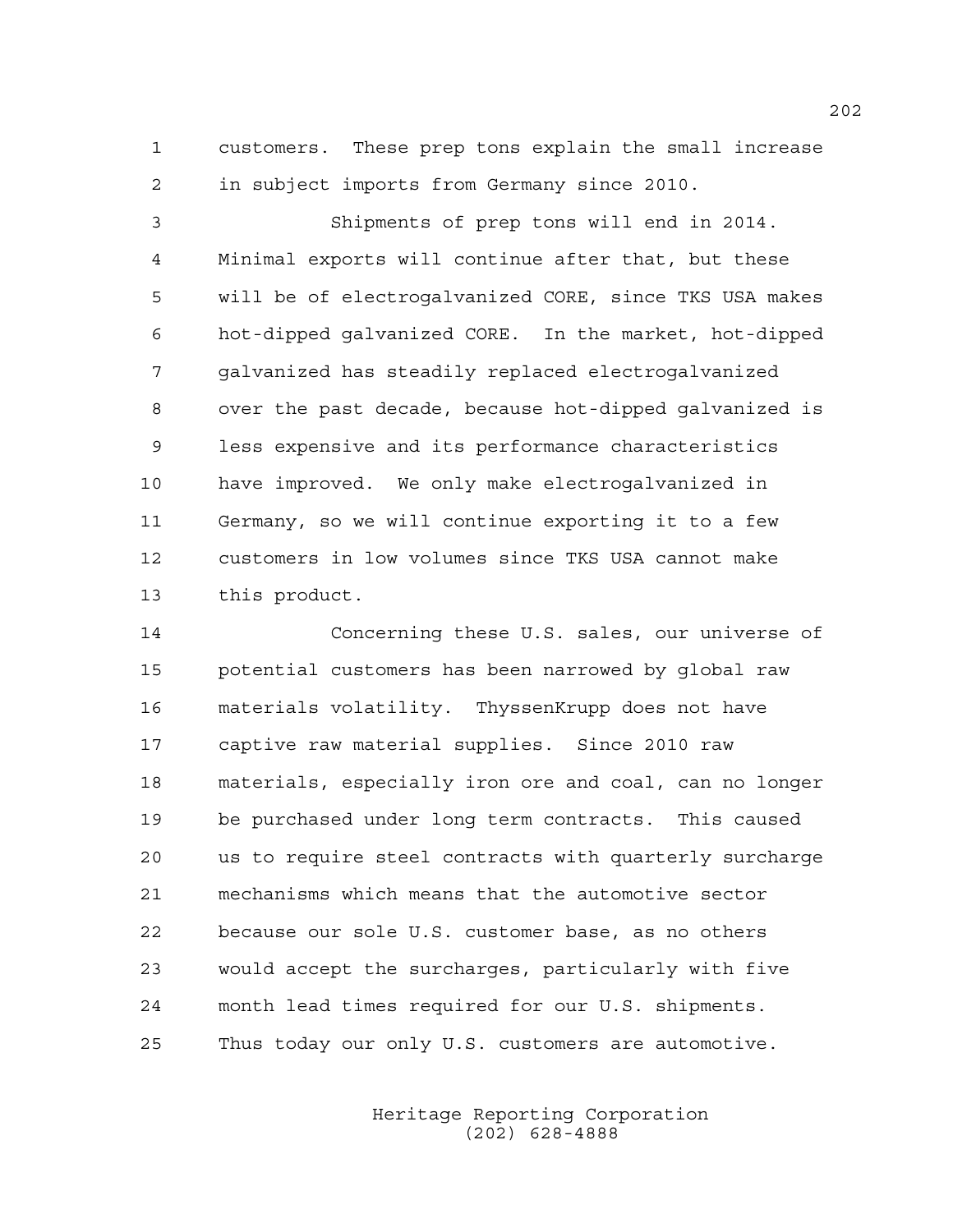1 This means our U.S. sales essentially are unaffected 2 by demand trends in other sectors like construction.

3 ThyssenKrupp has hot-dipped galvanized CORE 4 mills in Spain and China. Both serve their local 5 markets and neither ship to the United States. Given 6 that China and Spain are not subject to antidumping 7 orders, you have a very good indication of what is 8 likely to occur with respect to CORE imports from 9 Germany following revocation. If we were going to 10 behave as Petitioners claim following revocation we 11 would already have flooded the market from Spain and 12 China. Of course we did not do so, and we have no 13 plans to do so.

14 Our non-U.S. CORE exports from Germany, as 15 small as they are, have been limited to China for two 16 years, despite the fact that there are no trade 17 barriers against German CORE exports in any market 18 except the United States. There is no basis for 19 believing that we would shift these shipments from 20 China to the United States if the antidumping order is 21 revoked. The exports from Germany to China serve our 22 international auto customers that globally require the 23 same CORE products that we make only in Germany. 24 These limited exports from Germany to China are 25 indicative of the composition of our small exports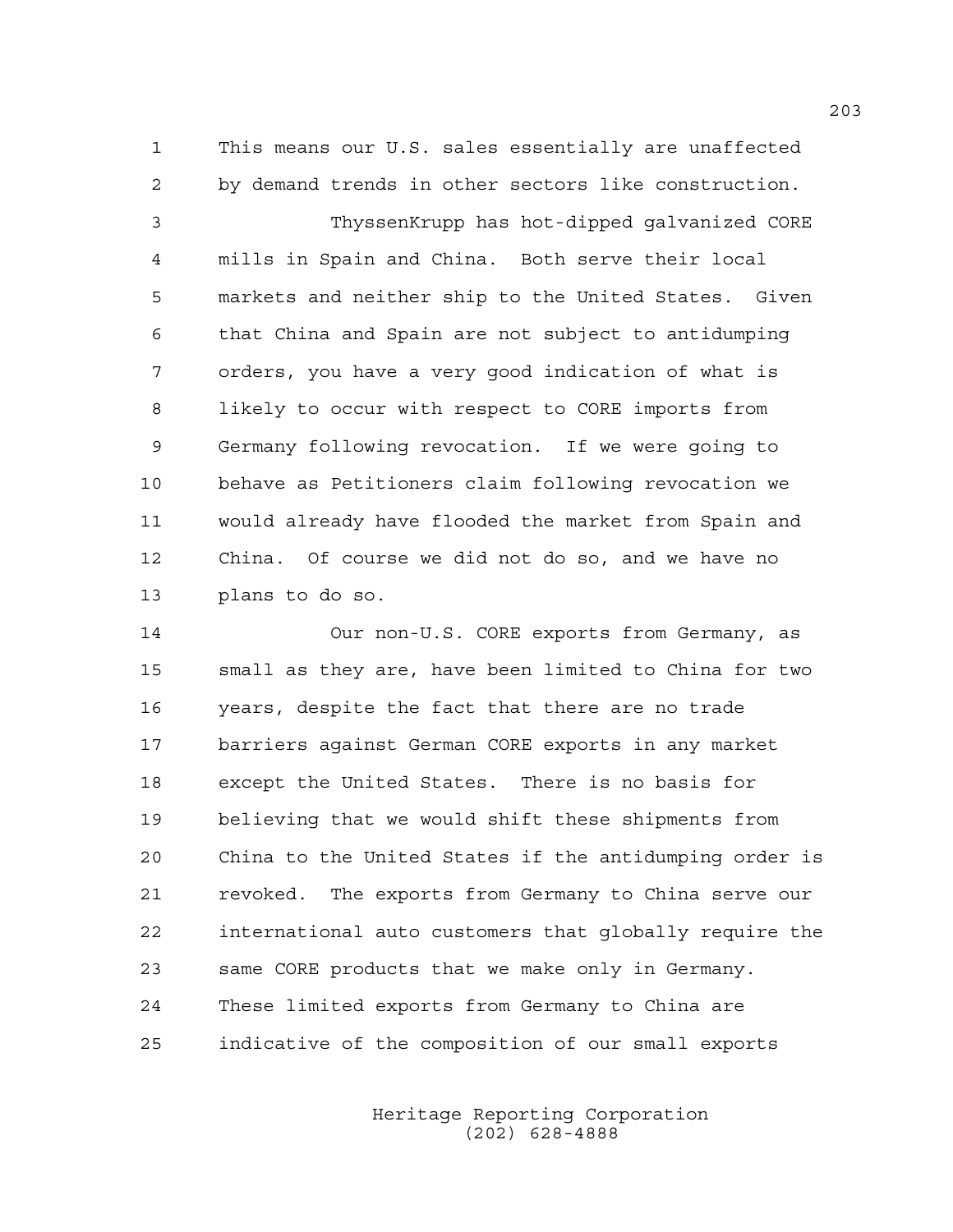1 from Germany to the United States if the antidumping 2 order is revoked, as the United States market is to be 3 served by production in Alabama just as soon as the 4 product is available from Alabama.

5 You heard a lot this morning about prices in 6 different markets, as if the United States were a 7 high-priced magnet poised to draw in a flood of 8 Germany steel after revocation. Let me describe to 9 you how someone in my position looks at this argument.

10 First, factually it's wrong. Over the past 11 five years sometimes prices in the United States have 12 been higher than in Europe and sometimes lower. The 13 spreads are either way not dramatic and tend to be a 14 function of fluctuating exchange rates as much as 15 anything else.

16 Petitioners are also wrong about how 17 different markets' comparative prices affect 18 ThyssenKrupp's sales decisions. From the production 19 side, there must be available capacity and we are 20 running close to full capacity. We are not going to 21 abandon customers in the EU market just to chase 22 temporary price differentials.

23 More basically, it is illogical for 24 Petitioners to argue that we compare ex-mill prices in 25 the United States with ex-mill prices in Germany and

> Heritage Reporting Corporation (202) 628-4888

204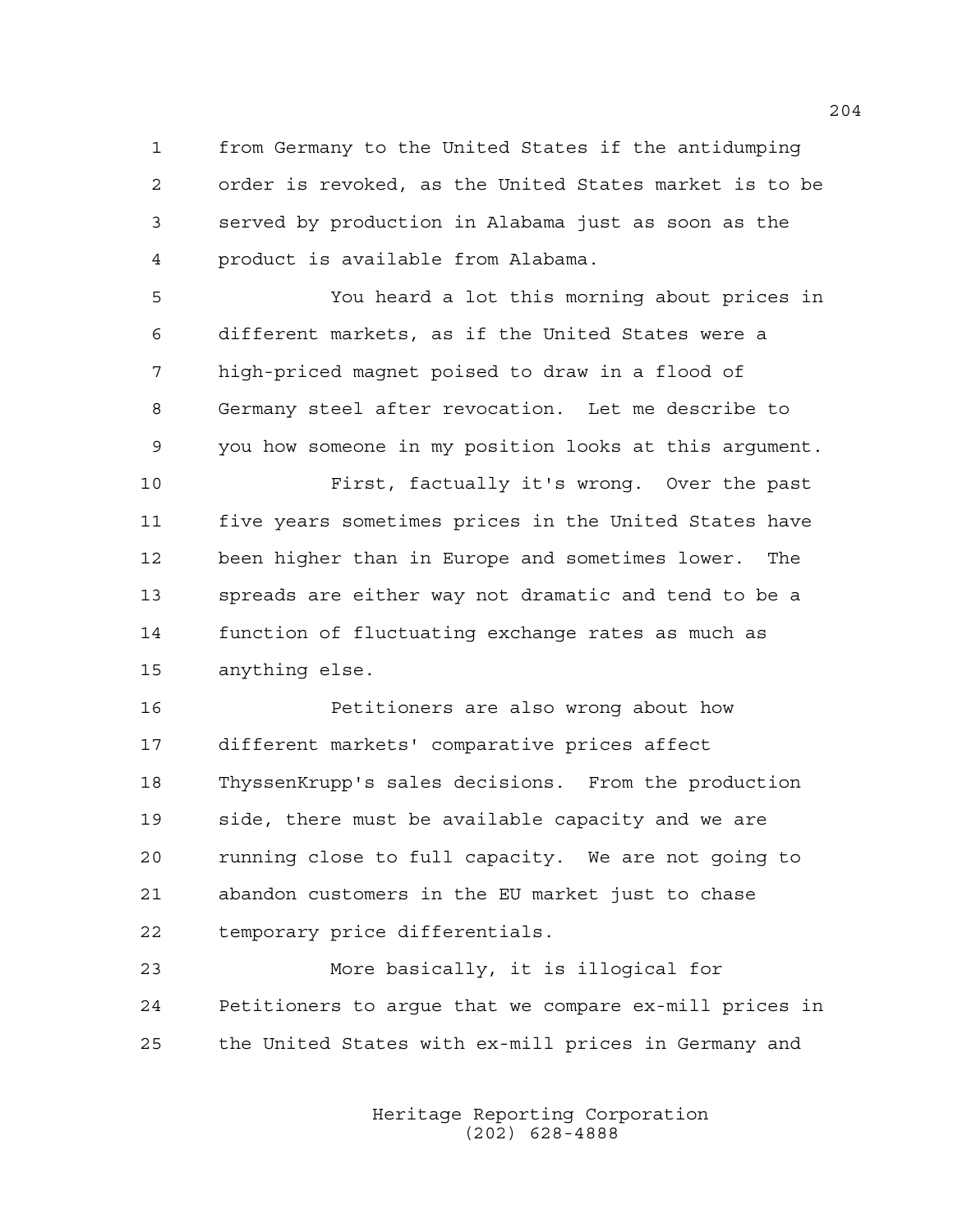1 choose to sell to the higher of the two. Someone has 2 to pay to move the steel across the Atlantic. At 3 about \$90 a ton, transportation costs from Germany are 4 significant. We also incur higher credit and service 5 costs on our U.S. sales.

6 Then there are lead times. About five 7 months for our U.S. sales as all our production is 8 made to order, making inventory levels meaningless in 9 this review. Customers will not wait that long when 10 they can buy immediately from a nearby U.S. mill 11 without the risks of market prices having changed by 12 the time the material arrives. This alone gives U.S. 13 mills significant price premiums over imports from 14 Germany.

15 In my experience the price magnet theory is 16 not realistic. In the real world where I help to set 17 ThyssenKrupp's sales strategies and plans, it simply 18 does not hold up. Given customers' all-in acquisition 19 costs and concerns, for the theory to have any 20 credible basis in fact, it would require near 21 permanent price differentials over 25 percent, and 22 that is just not realistic.

23 Petitioners also have greatly exaggerated 24 conditions in the European economy as I see them for 25 sales planning and strategy purposes. My job requires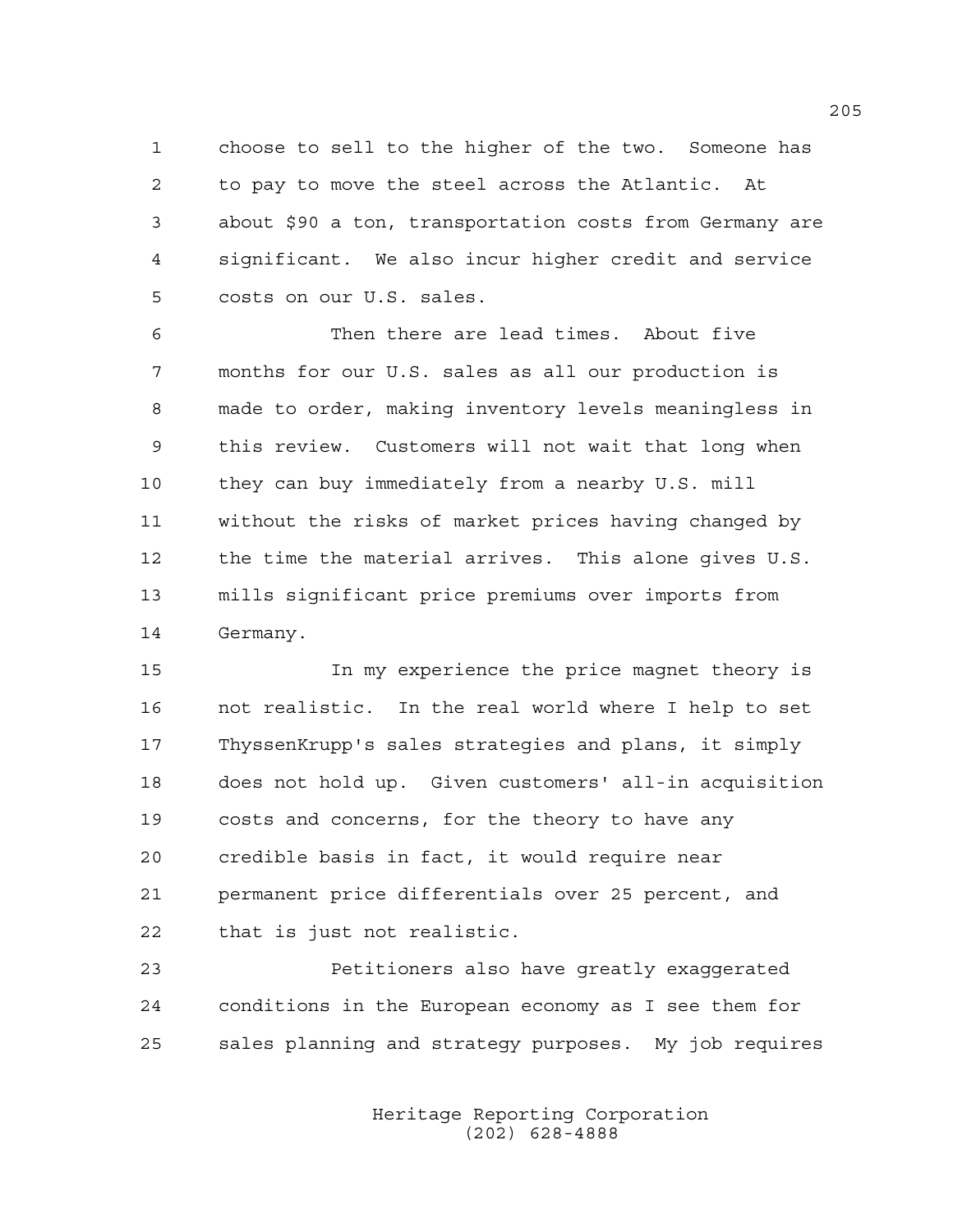1 that I keep a close watch on European demand 2 indicators. The recession of 2009 affected Europe 3 like it did the United States, but not as badly in 4 Germany. And most of Europe, including Germany, has 5 been in sustained recovery for the past two and a half 6 years. I expect this will also be the case for the 7 foreseeable future. It is slower than we would like 8 it, but it is moving in the right direction. And for 9 ThyssenKrupp the economic fundamentals are sound. 10 Auto production is not soaring, but is relatively 11 stable as is construction. Import levels are low and 12 we expect an EU countervailing duty order to soon be 13 imposed on organically coated CORE products from 14 China. Looking forward, customer inventories are low 15 and restocking is soon to commence at significant 16 levels, meaning increased EU shipments for at least 17 the next two quarters.

18 Certainly there is nothing occurring in the 19 EU market that would likely lead to a flood of steel 20 exports into the United States. Consider that at the 21 depths of the economic crisis in 2009 there was no 22 flood. Instead, CORE imports from Germany dropped to 23 their lowest level in 2009, with market shares below 24 2008 and 2007. In fact they have been at very low 25 levels throughout the economic up s and downs in this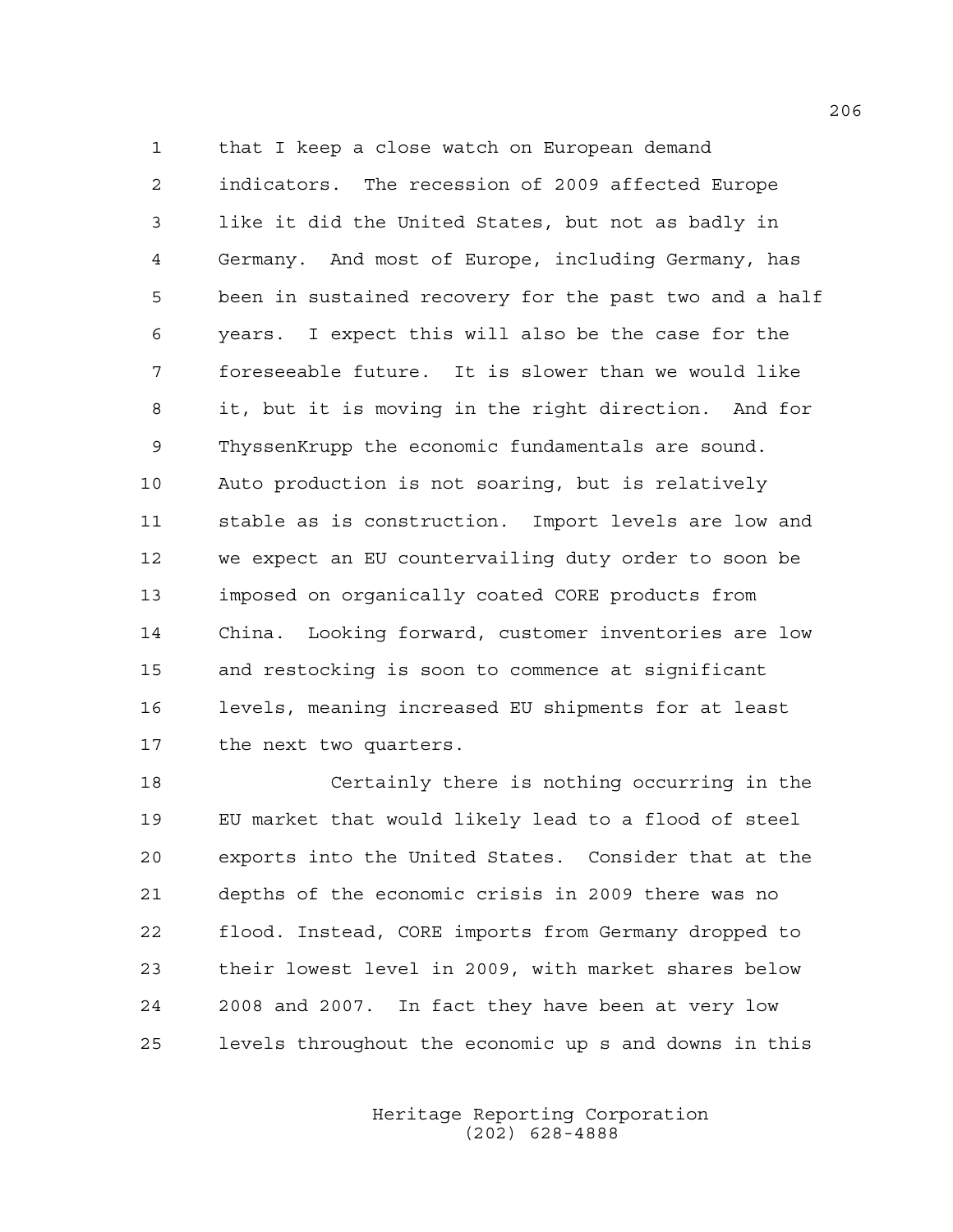1 review period. This will not change with revocation 2 as Alabama's production completes full ramp up. 3 Thank you. 4 MR. DOHR: Good afternoon Chairman 5 Williamson, Commissioners. My name is Christian Dohr. 6 I'm the President and CEO of ThyssenKrupp Steel USA 7 in Alabama, the nation's newest and most 8 technologically advanced carbon steel rolling mill. 9 We make hot-rolled products, cold-rolled and 10 galvanized flat-rolled steel from slabs supplied from 11 our sister company in Brazil, ThyssenKrupp CSA. 12 TKS USA was built in Alabama to service the 13 after market pursuant to ThyssenKrupp AG global supply 14 strategy where production proximity to our customers 15 is essential. We are a proud member of the United 16 States steel industry and of the American Iron and 17 Steel Institute. The \$5 billion investment in Alabama 18 that my colleague Stefan just described employed 6500 19 workers to build, 2000 workers to operate the carbon 20 segment, and overall sustains 38,000 indirect jobs. 21 In addition to our own customer base, the 22 overarching plan is for our production to be sole 23 means by which ThyssenKrupp supplies the after market 24 for hot-dipped galvanized steel products, by far the

25 largest CORE segment accounting for upwards of 80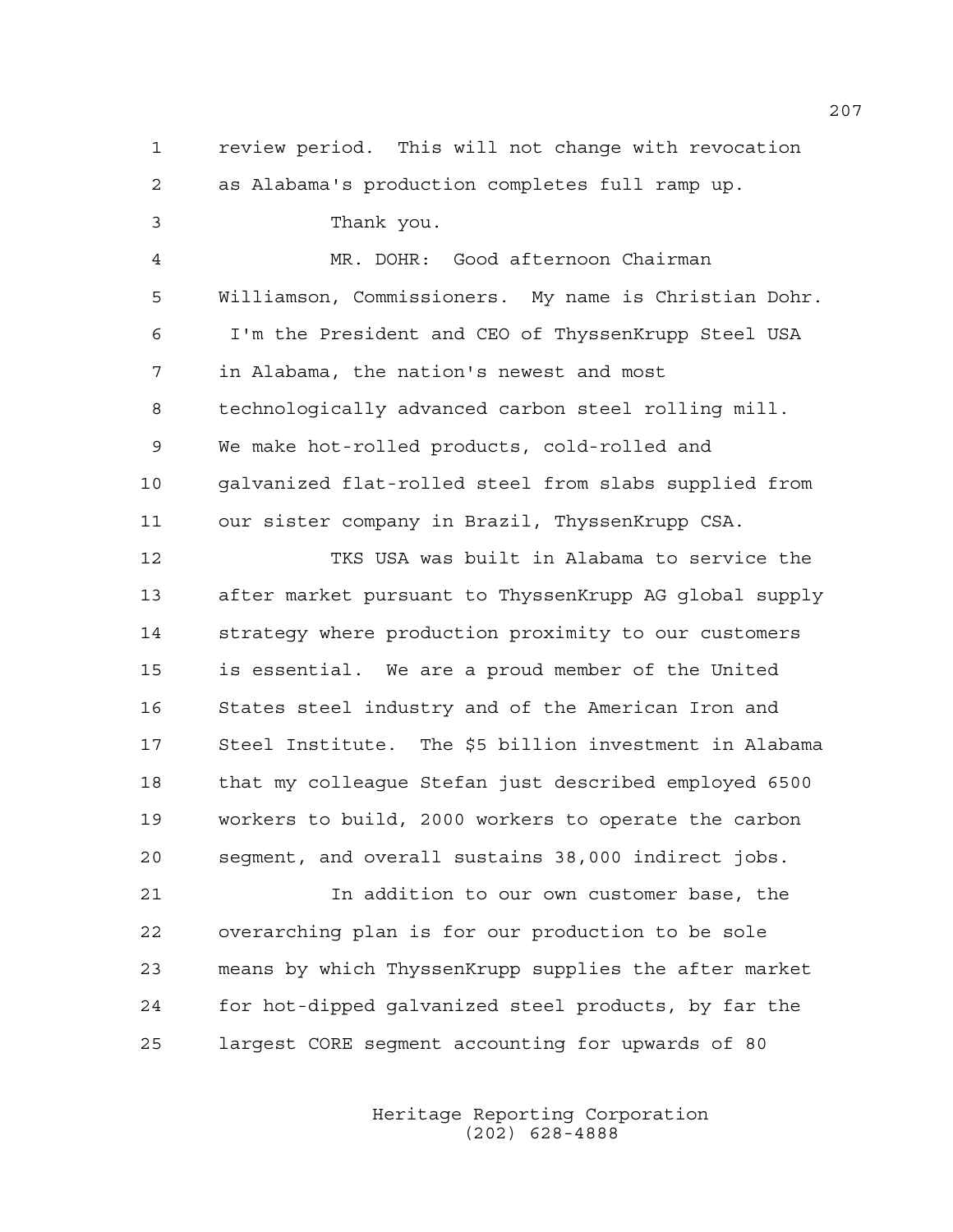1 percent of all CORE consumption. Our target market 2 extends throughout the continental United States, 3 Mexico and into Canada.

4 Our first galvanizing line went into 5 production in March 2011 and the second later that 6 year. With this, our annual CORE production capacity 7 is one million metric tons. Another galvanizing line 8 will start operation in 2013 and zinc port (Ph) 9 installation, the fourth, is planned to start in 2014. 10 This will bring our total CORE capacity to two 11 million metric tons.

12 Given the scale of this investment obviously 13 it is in ThyssenKrupp's self-interest to be a part of 14 a strong and vibrant domestic steel industry. For 15 this reason I have been given so-called veto authority 16 over all potential imports from ThyssenKrupp 17 facilities anywhere in the world that might compete 18 with our production. This extends to both the volume 19 and prices of potential imports from affiliates as 20 well as all forms of corrosion resistant steel, since 21 one form of CORE such as electrogalvanized can 22 influence the prices and volumes of another such as 23 our own hot-dipped galvanized.

24 The effective exercise of this veto 25 authority is great facilitated by the centralization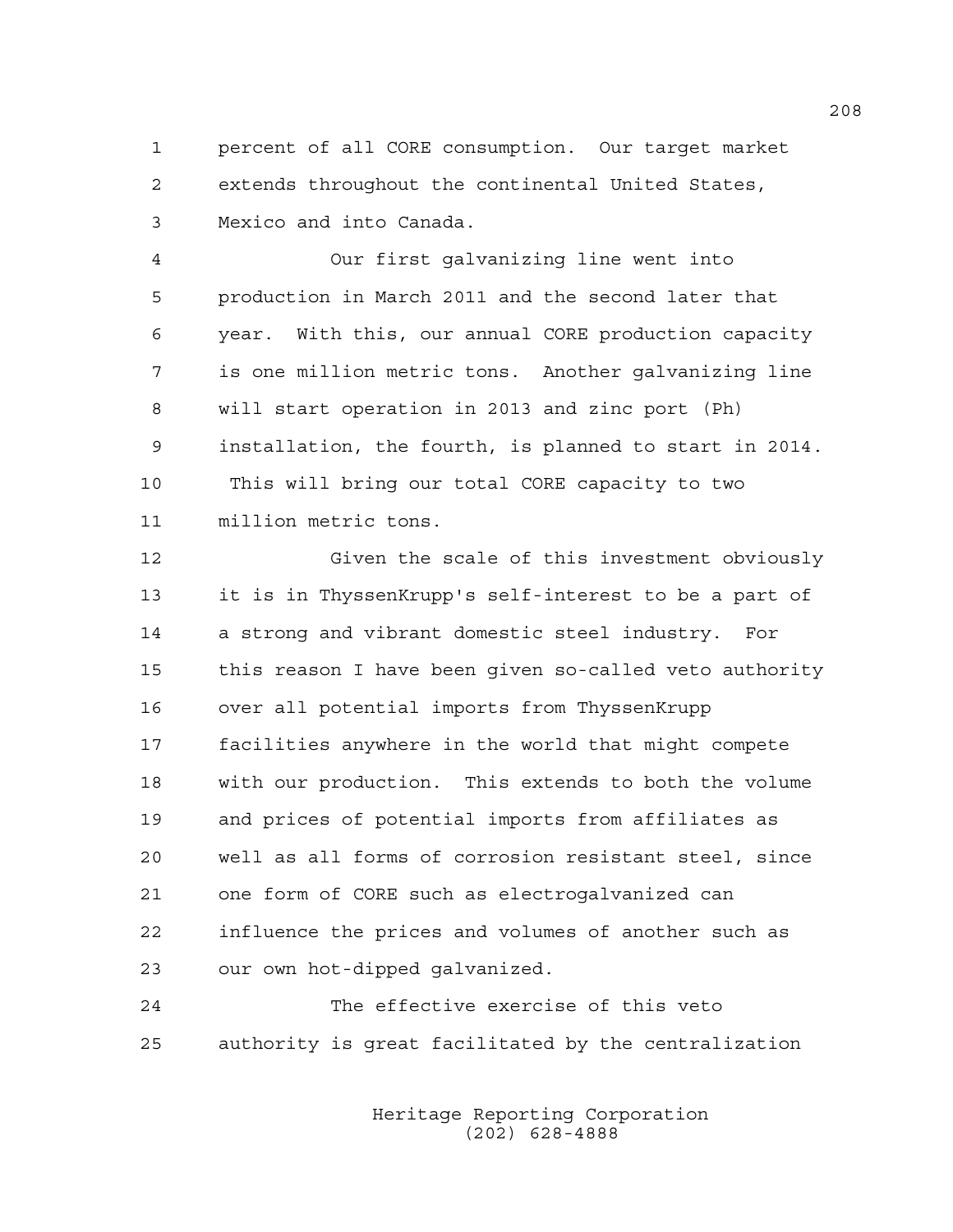1 since 2012 of all flat-rolled steel imports from any 2 ThyssenKrupp entity through a single arm, ThyssenKrupp 3 Steel North America, located in Detroit.

4 Contrary to Petitioners' claim, ThyssenKrupp 5 Steel Service Center in Richburg, Virginia, no longer 6 imports CORE and ThyssenKrupp Taylor Blanks in 7 Michigan of which I was recently president, has been 8 sold.

9 The strategy for TKS USA in Alabama and 10 ThyssenKrupp CSA in Brazil rested on certain basic 11 economic parameters and these have changed as publicly 12 described by ThyssenKrupp AG in May of last year. 13 This strategy primarily hinged on our access to low 14 cost slab from ThyssenKrupp CSA in Brazil coupled with 15 price premiums for our products in the national 16 market.

17 But then came the financial crisis, followed 18 by the slow and uneven recovery in the United States 19 in contrast to a strong growth in Brazil. This had 20 corresponding and unforeseen cost and demand effects 21 on the two countries. It caused production costs to 22 rise disproportionately in Brazil due to an increase 23 in labor costs, inflation, and the appreciation of the 24 Brazilian currency. Iron ore prices also rose 25 sharply, and long-term iron ore contracts ceased being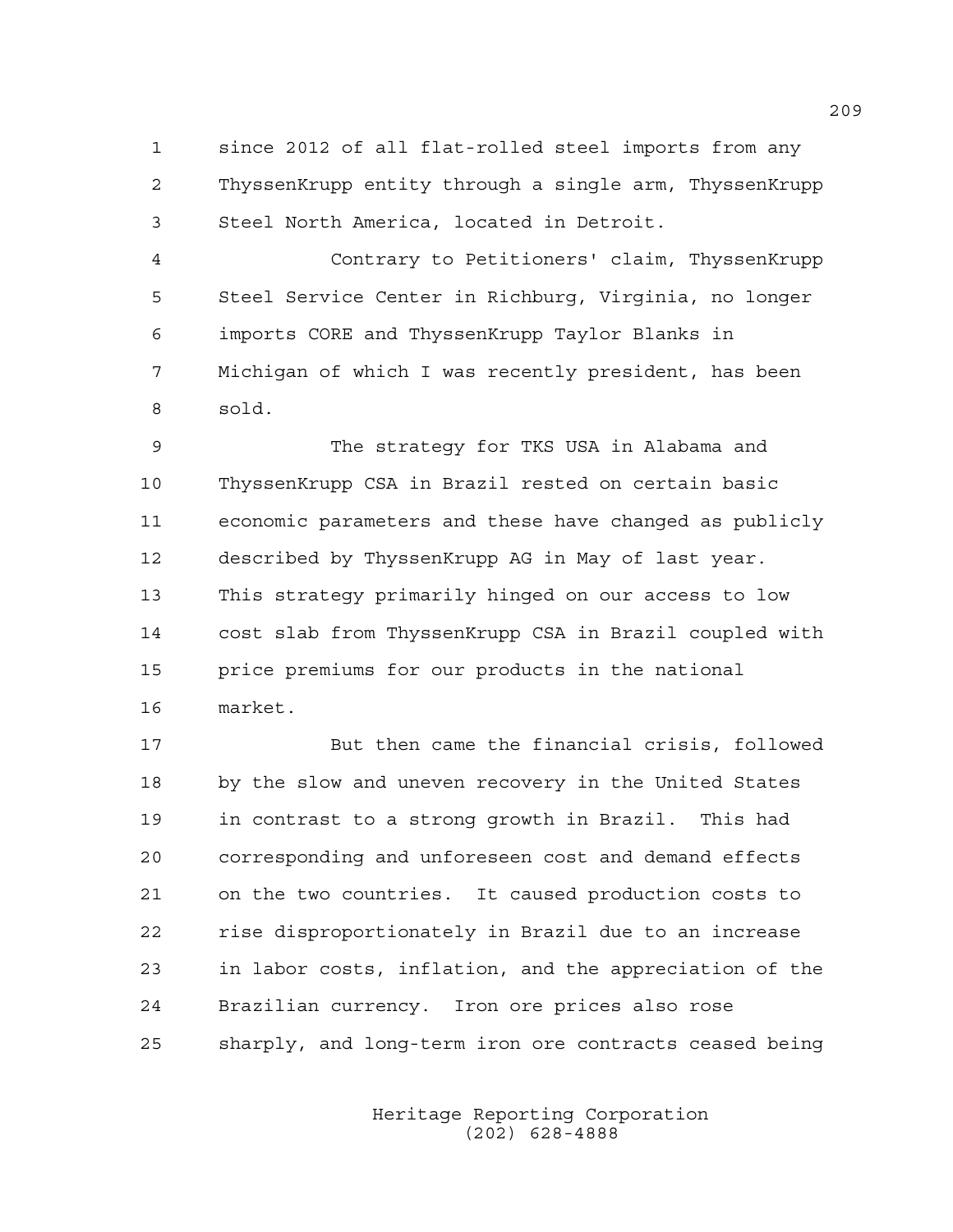1 offered.

| 2  | Despite these challenges in the United                |
|----|-------------------------------------------------------|
| 3  | States we are confident that we will win those        |
| 4  | customers that value our locally produced steel.      |
| 5  | These customers include automotive manufacturers as   |
| 6  | well as heavy equipment and pipe and tube             |
| 7  | manufacturers who value the quality, grades and sizes |
| 8  | of our high strength steel.                           |
| 9  | TKS USA is seeking certification from all             |
| 10 | ten of the major auto OEMs in North America, with     |
| 11 | about 50 percent approvals received thus far. Similar |
| 12 | price premiums are less likely in the U.S. service    |
| 13 | center segments where demand has yet to fully recover |
| 14 | and high strength and quality grades are less         |
| 15 | differentiating factors.                              |
| 16 | In May of last year, as you know,                     |
| 17 | ThyssenKrupp AG decided to divest the plants in       |
| 18 | Alabama and Brazil because the integrated tandem of   |
| 19 | the two plants is economically unsustainable for      |
| 20 | But despite this, both plants hold<br>ThyssenKrupp.   |
| 21 | leading positions in terms of technology and          |
| 22 | conversion costs and can be very attractive for new   |
| 23 | owners.                                               |
| 24 | This is why ThyssenKrupp AG initiated a               |

25 sales process which is running completely to plan.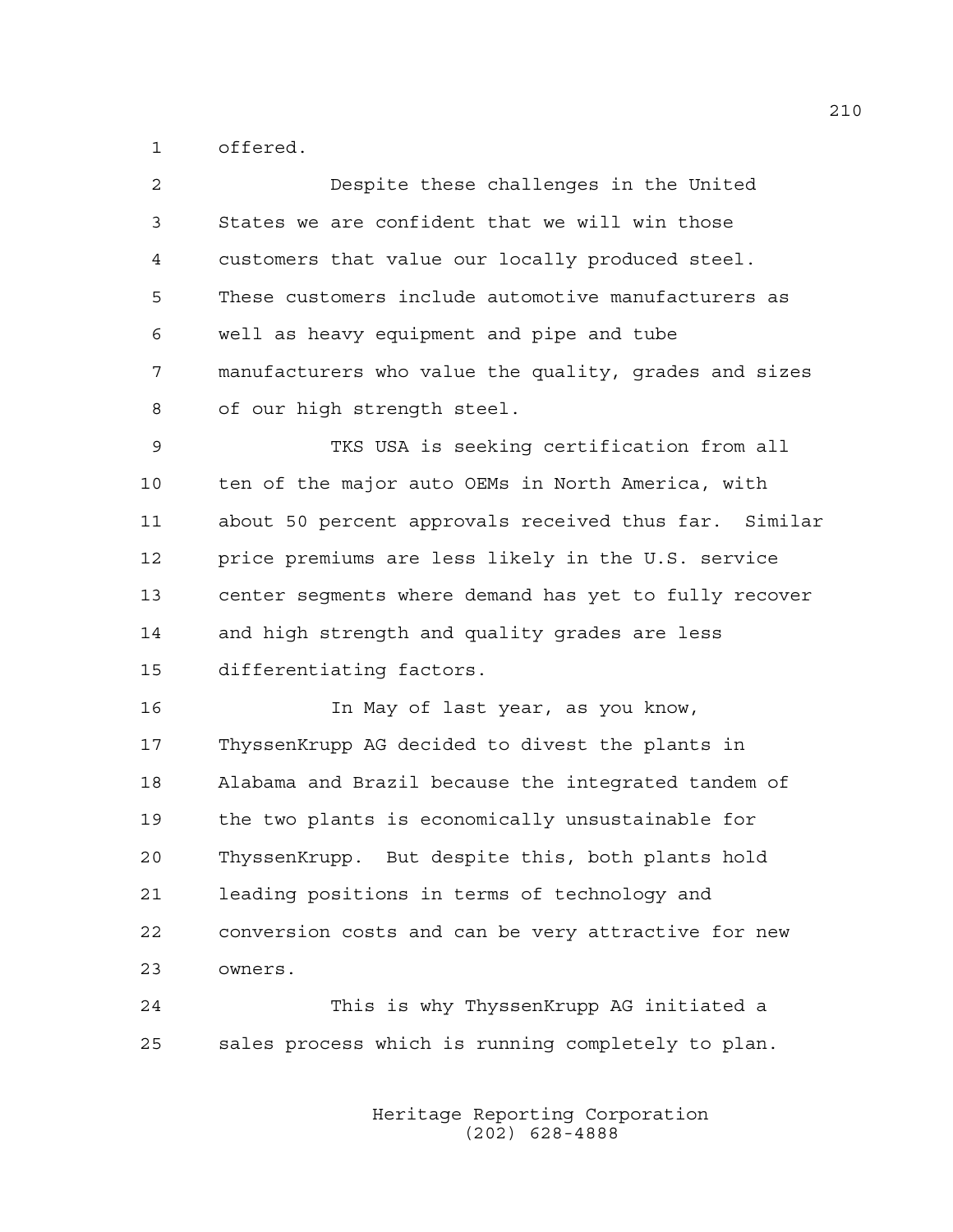1 Since November ThyssenKrupp AG has given a selection 2 of potential buyers the opportunity to analyze the 3 plants in a due diligence process. As soon as this 4 process is complete, we expect binding offers. 5 ThyssenKrupp AG is determined to find a new 6 perspective for both plants in the course of fiscal 7 year 2012-2013.

8 I appreciate your understanding that this is 9 a highly confidential and extremely complex process 10 involving potential investors. I trust that the 11 restraints on my discussing this process any further 12 in public are readily apparent to the Commission.

13 In the mean time, as has been the case since 14 the mills first became operational, the ramp ups of 15 the two mills in Alabama and Brazil are proceeding 16 apace to completion. It is in ThyssenKrupp's interest 17 that TKS USA be as financially sound as possible to 18 increase its value. Thus I retain and am fully 19 prepared to exercise the veto authority I now hold 20 should that need arise.

21 The process undertaken by ThyssenKrupp AG 22 also has not changed the prep ton strategy of 23 ThyssenKrupp Germany, supporting TKS USA as it gets 24 qualified by automotive customers and reaches the 25 production levels necessary to serve them directly.

> Heritage Reporting Corporation (202) 628-4888

211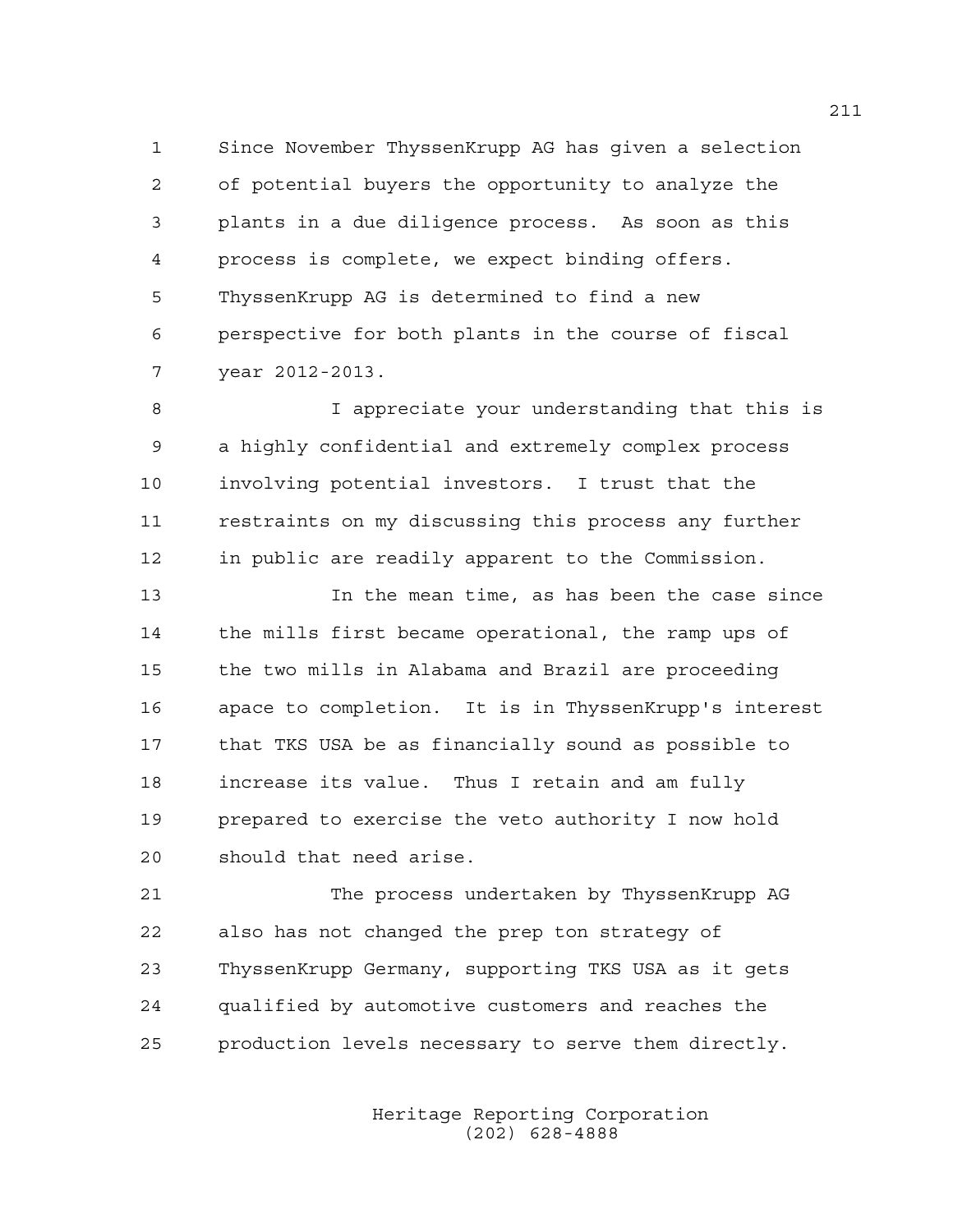1 After all as mentioned over the long term the price 2 premiums for high quality high strength steels in 3 automotive are critical to maximizing the value of 4 this major ThyssenKrupp asset in Alabama.

5 I concur fully with my colleague Stefan. 6 The enhancement of the value of TKS USA is far more 7 important to ThyssenKrupp AG than are the small import 8 volumes from Germany.

9 Finally, over the coming critical period 10 the antidumping order on Germany is serving no 11 legitimate purpose that I can see. For the many clear 12 reasons given in our pre-hearing brief and testimony, 13 CORE imports from Germany are not going to injure the 14 domestic industry if the antidumping order is revoked. 15 Those duties are merely an expensive nuisance and an 16 unnecessary complication hindering the prep ton 17 strategy that is essential to the full operation of 18 TKS USA so that we may displace imports from Germany 19 and serve our customers throughout the United States 20 as well as Mexico and Canada with our U.S. production. 21 Thank you.

22 MR. HOLT: Good afternoon, Mr. Chairman and 23 other Commissioners. I am Bob Holt, Vice President, 24 Sales and Marketing, ThyssenKrupp Steel USA.

25 I've worked for the American steel industry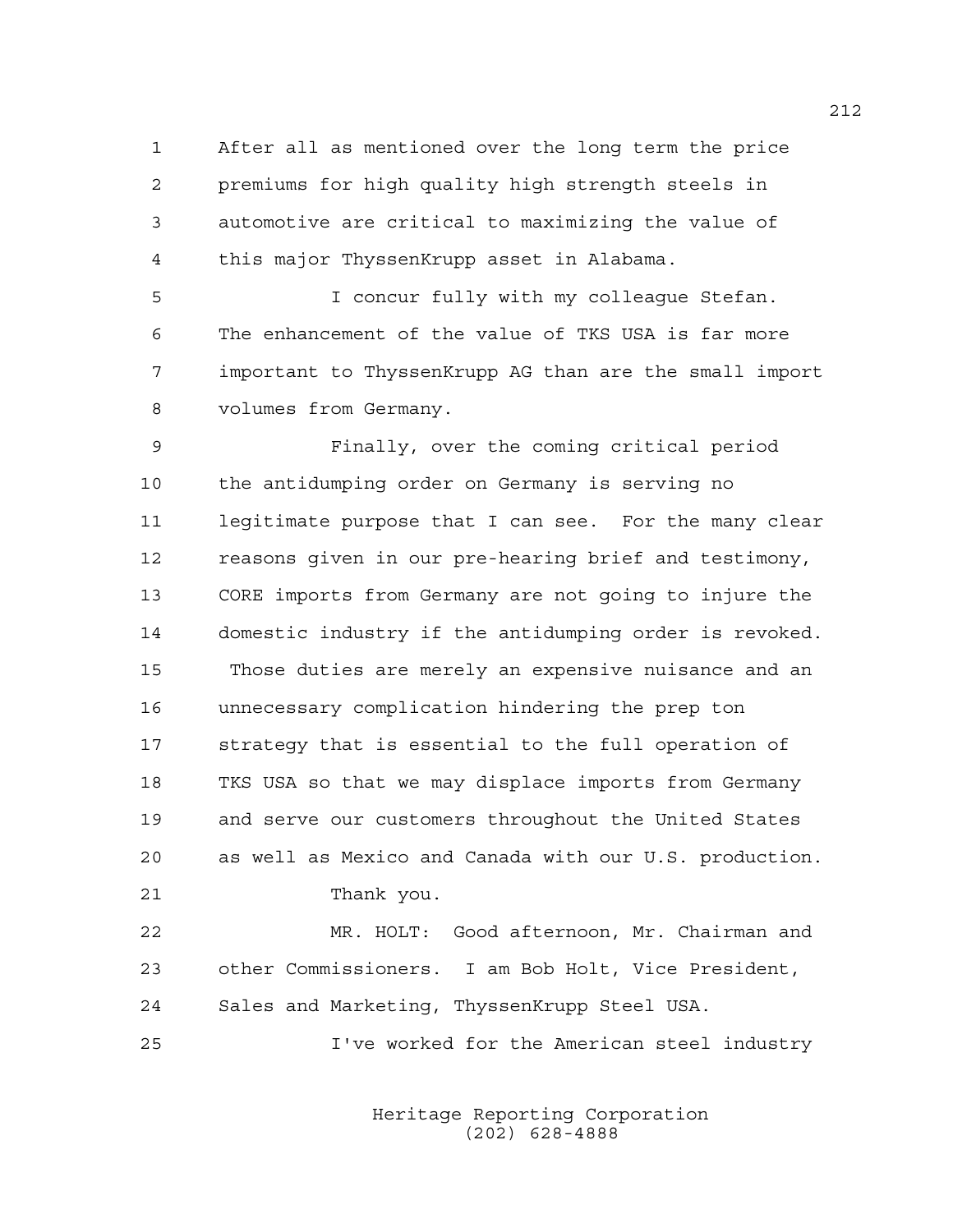1 for over 30 years. I would like to explain to you the 2 relationship between our sales from Alabama to imports 3 from Germany and how those imports are to be displaced 4 by our U.S. production.

5 We consider our market to be national and 6 all countries in NAFTA, although we are less focused 7 on Canada. What I'm going to describe to you applies 8 throughout this area.

9 It takes time to ramp up a new steel mill 10 and its coating lines, particularly a mill that is not 11 domestically established and has not had extensive 12 commercial representation in the United States. To 13 supply the market we not only had to build a new 14 facility, but we had to break into that market in all 15 facets of the business. This included not only 16 building the facility, but more importantly building 17 customer relationships, demonstrating operating 18 capabilities, and operating at a high level of 19 performance.

20 As mentioned earlier by my colleagues, to 21 supply the automotive market we must also pass intense 22 qualification tests of the individual car companies. 23 During today's period of initial production 24 we began by selling CORE products primarily into the 25 service center segment, both in the United States and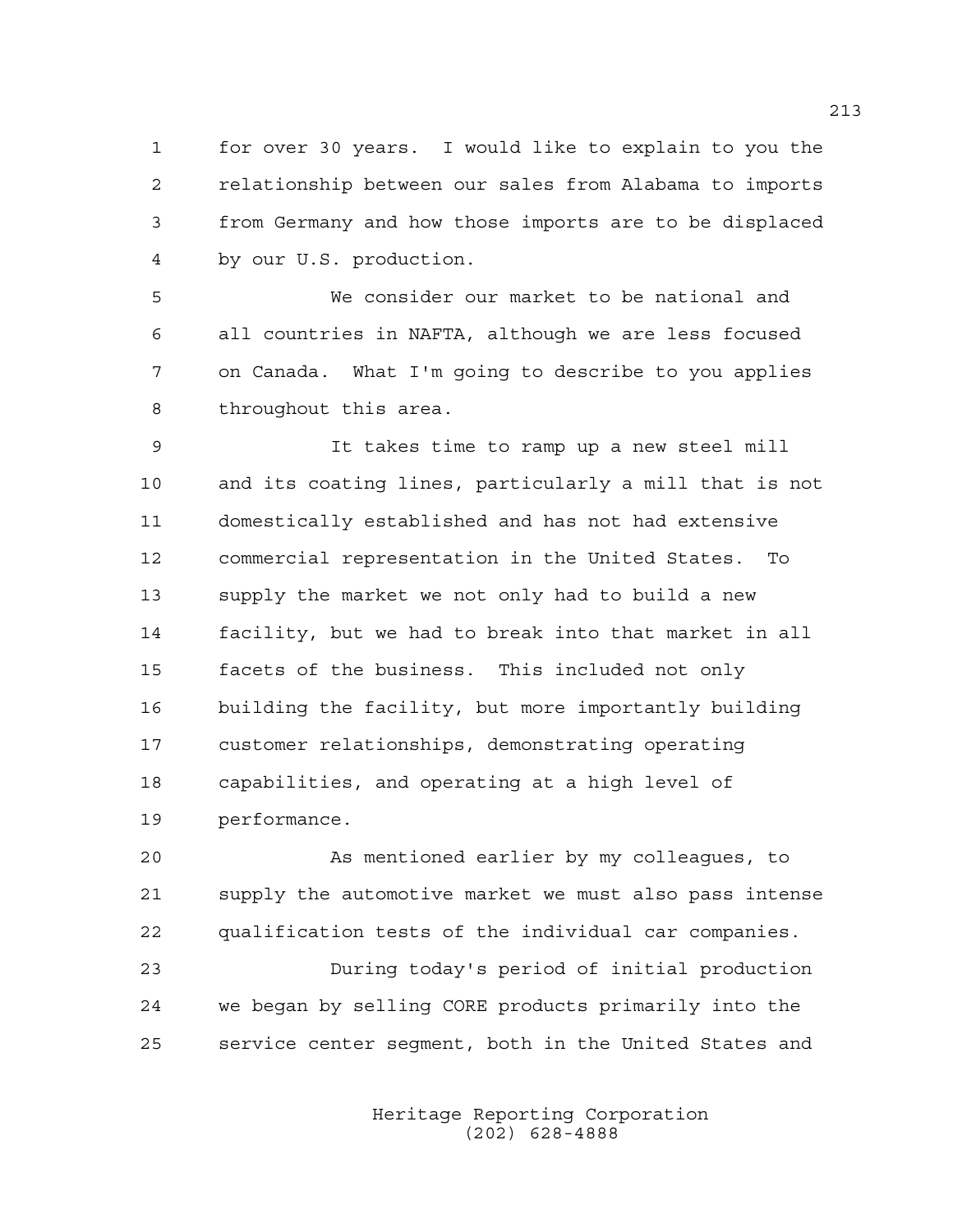1 Mexico. In this market segment demand has improved 2 since 2009.

3 For the reasons explained by my colleague 4 Stefan Grünhage, ThyssenKrupp Germany does not sell 5 into this segment so there are no imports for us to 6 displace. This means that German imports of CORE 7 products do not compete significantly with Nucor and 8 SDI, two major U.S. producers that primarily sell to 9 non-automotive market segments. Nor do they compete 10 against any of the integrated steel mills in the large 11 service center market.

12 CORE imports from ThyssenKrupp Germany are 13 exclusively for U.S. automotive companies where demand 14 is strong and growing. These customers require very 15 high performing materials from ThyssenKrupp and others 16 qualified to make these steels.

17 ThyssenKrupp Steel USA is one of the few 18 mills that can supply into this high end market 19 segment in the United States. But even though 20 contracts currently are in place for TKS USA to supply 21 the automotive companies, we cannot provide the steel 22 until we finish the time-consuming testing process and 23 then ramp up production.

24 To meet our contract supply obligations and 25 accelerate entry into the automotive market, these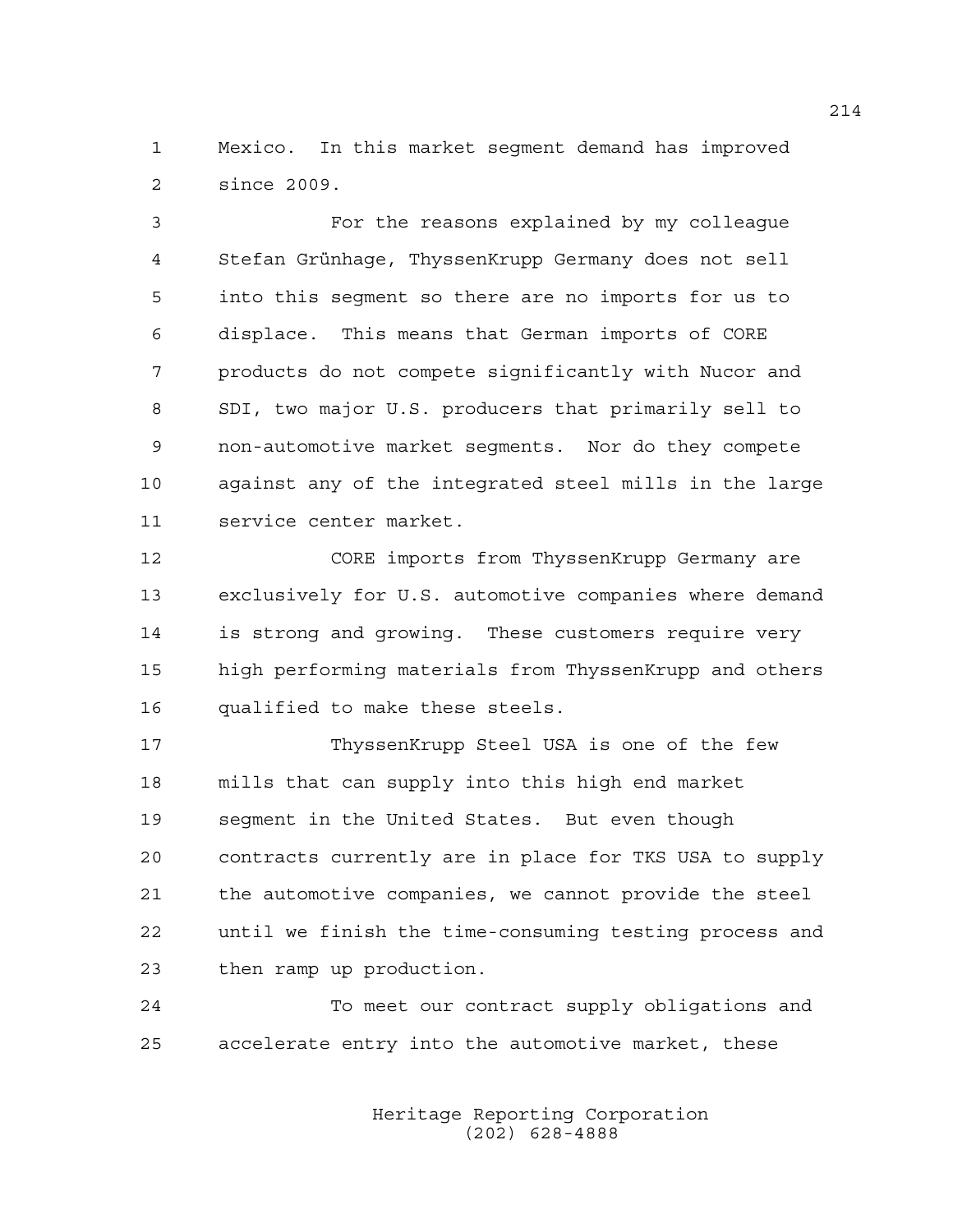1 automotive customers must receive the steel from 2 Germany until Alabama can supply it. This is also 3 essential to ThyssenKrupp Steel USA coming fully on-4 line with the high end customer base that is so 5 important to our future success. This is where the 6 imports from ThyssenKrupp Germany come into play.

7 These imports are the so-called prep tons so 8 that the automotive customers get steel as 9 ThyssenKrupp USA completes startup. Once that is 10 completed, ThyssenKrupp Steel USA supply takes over to 11 replace the imports. This replacement process applies 12 to imports into all three NAFTA countries as the local 13 supply strategy is fully implemented.

14 Since prep tons ultimately are paving the 15 way for ThyssenKrupp Steel USA sales, ThyssenKrupp USA 16 leaves the price negotiations with these automotive 17 customers with input from Germany. In addition, we 18 also supply all the technical support necessary to 19 support that business as well.

20 The prep ton process has been successful 21 with some of the automotive companies, but not all of 22 them. Some do not want to go through the prep ton 23 process due to the distances and because of the 24 logistics involved during the replacement phase. 25 Instead, these automotive companies will consider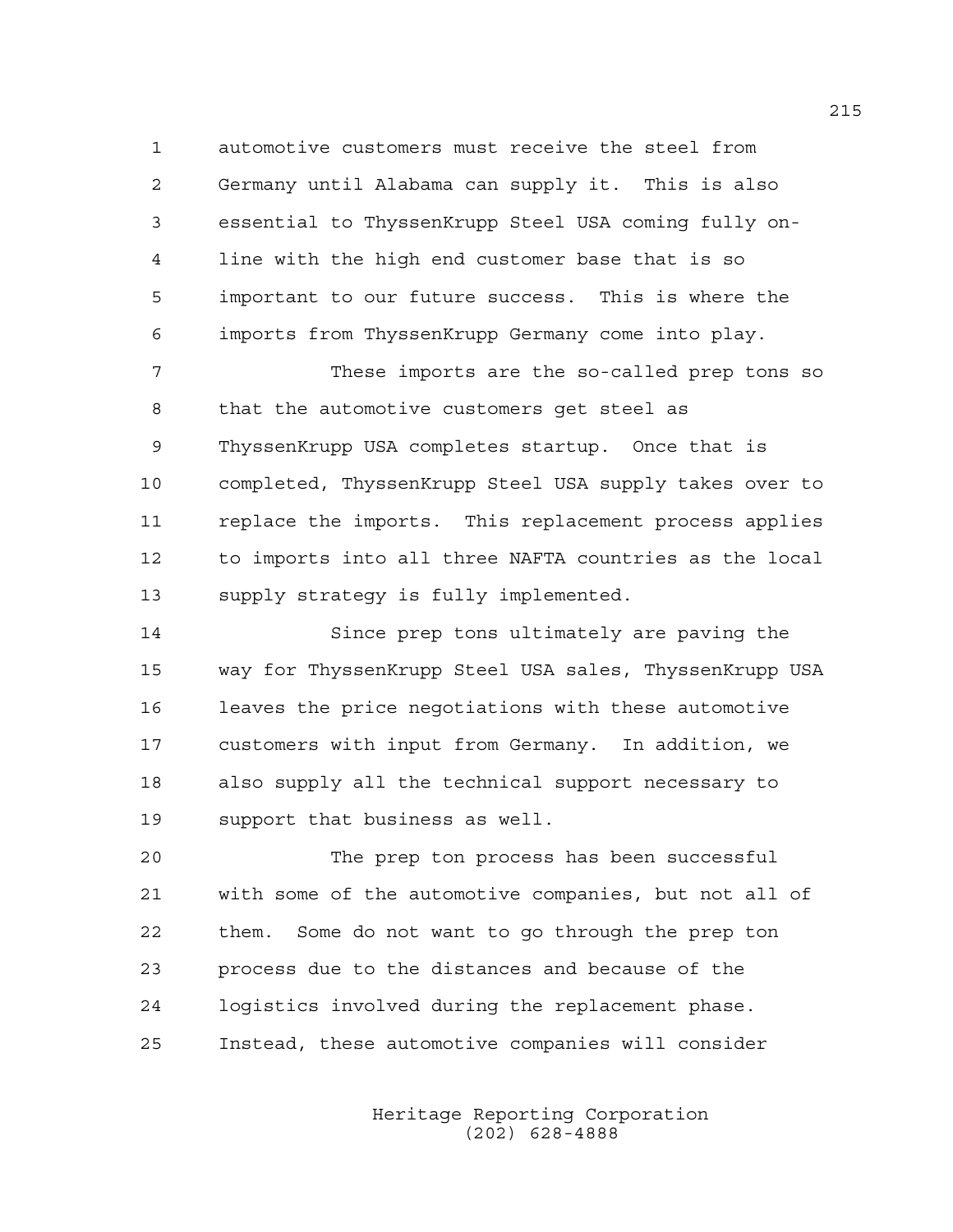1 sourcing directly from ThyssenKrupp USA once we are 2 qualified by them. ThyssenKrupp Germany has not 3 sought to step in and take these sales.

4 The replacement of prep tons with 5 ThyssenKrupp Steel USA production is not just an 6 intention, but generally follows a well-defined 7 schedule. There are different schedules for different 8 materials and different automotive customers, and 9 there can be variations depending upon future 10 automotive production levels of the specific car 11 models involved.

12 The prep tons largely will continue at 13 roughly current levels into 2013. Then they will tail 14 off and cease altogether in 2014. By that time we 15 expect ThyssenKrupp USA to have entirely replaced 16 imports of hot-dipped galvanized CORE products from 17 ThyssenKrupp Germany.

18 This prep ton and import replacement process 19 is commercially established with the arrangements with 20 our customers. Christian Dohr's veto authority helps 21 ensure imports will be replaced but the transfer is 22 going to happen in any event because market forces 23 compel it.

24 The shift to domestic production is 25 essential to maximizing the value of ThyssenKrupp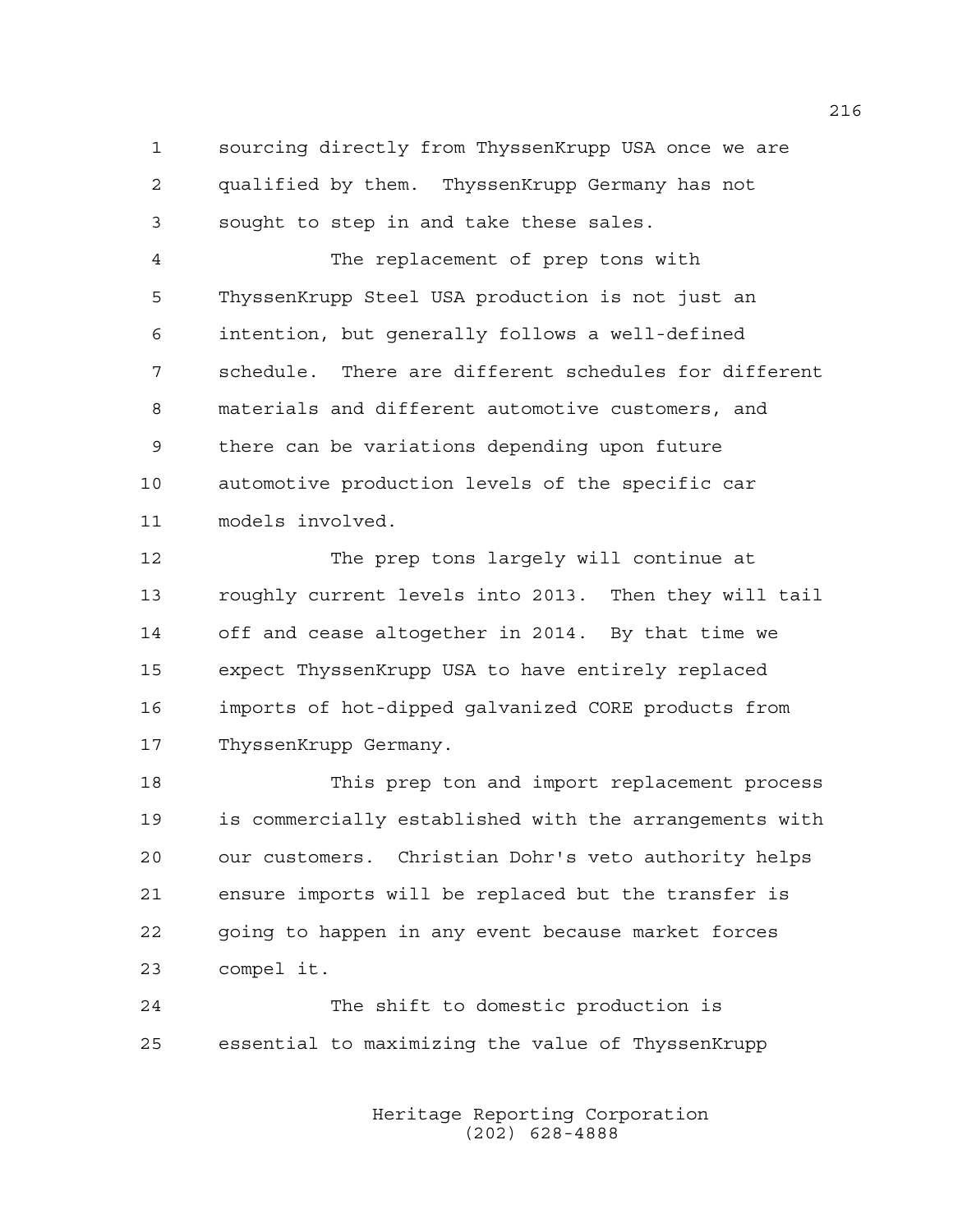1 Steel USA, an absolute top priority of ThyssenKrupp 2 AG. I have no reason to believe that any of this is 3 changed by the process undertaken by ThyssenKrupp 4 regarding ThyssenKrupp USA that Christian described in 5 his testimony.

6 As to the non-subject imports that were 7 discussed this morning from places other than Germany 8 and Korea, as shown in the pre-hearing report they 9 have not surged, dropping from 2.7 million tons in 10 2006 to 1.6 million tons in 2011.

11 There has been some increase in 2012 over 12 2011, but most of this is from Canada.

13 The major Canadian CORE producers today are 14 owned by U.S. steel mills following U.S. Steel's 15 acquisition of Stelco and ArcelorMittal's acquisition 16 of Dofasco. So even domestic producers opposing 17 Germany's revocation obviously realize that not all 18 imports are alike, nor potentially injurious.

19 In fact, non-subject imports have no bearing 20 on German imports after revocation. For example, 21 those from China, Taiwan and India are an entirely 22 different market segment from ThyssenKrupp Germany. 23 But none of this has any real bearing on 24 lifting the antidumping order on Germany. In the end,

25 the order is simply an unnecessary cost and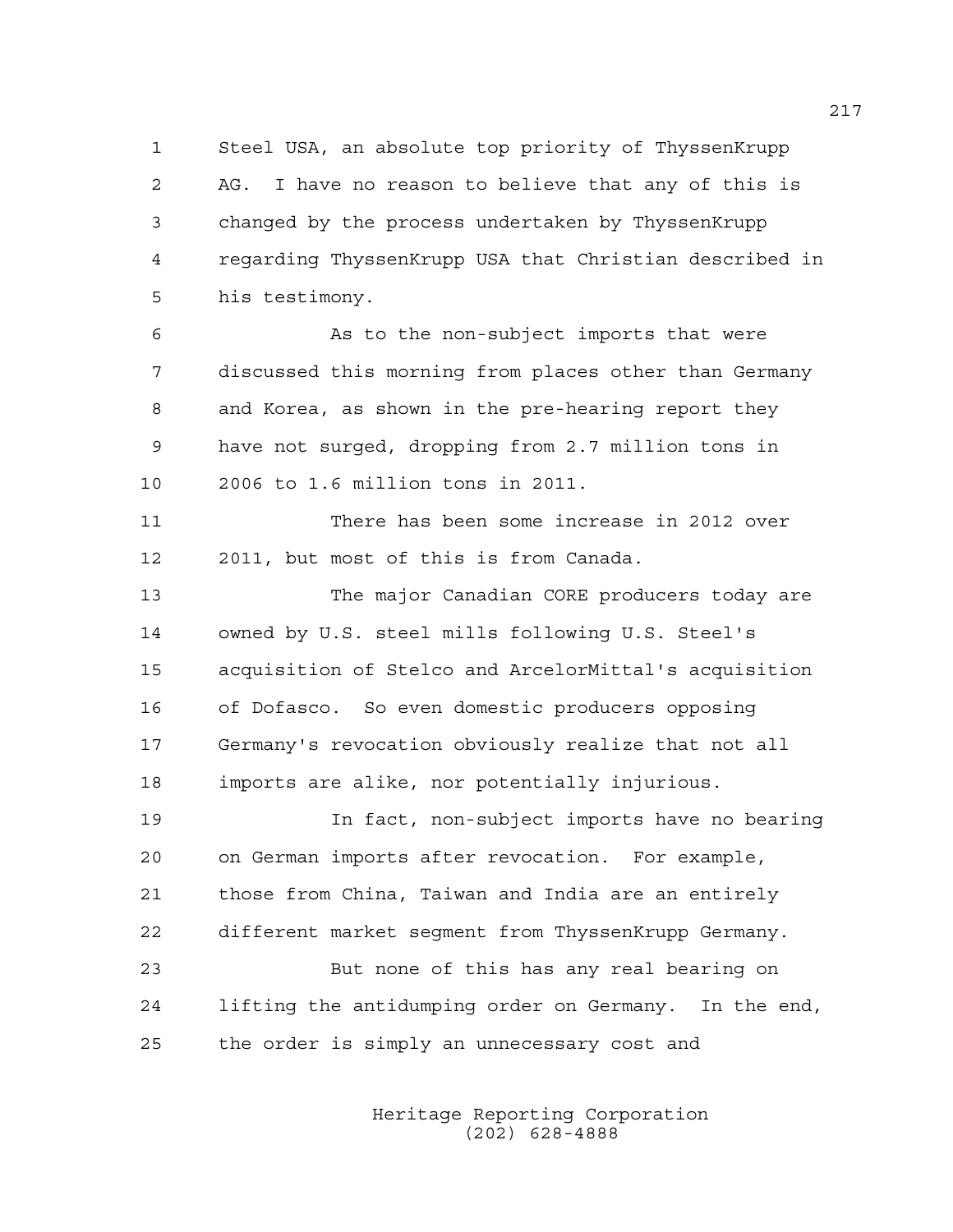1 complication in our efforts to displace CORE imports 2 from Germany with U.S. production and grow our 3 business in Alabama within the automotive industry. 4 It should be revoked and this would have absolutely no 5 impact on our domestic industry. 6 Thank you very much. 7 MR. CAMERON: Don Cameron from Morris 8 Manning & Martin on behalf of Korean respondents. I'm 9 accompanied by Julie Mendoza and Will Planert and our 10 Korean witnesses. 11 Before they testify we wanted to just give a 12 little statement to provide some context. 13 The U.S. CORE industry has enjoyed 20 years 14 of import relief and cannot credibly claim that it 15 will suffer a continuation or reoccurrence of material 16 injury if this order is not maintained for another 17 five years against the only two remaining countries -- 18 Germany and Korea. 19 Again, they are saying that the U.S. 20 industry requires an additional five years on top of 21 the 20 they've already had of import relief. 22 Antidumping and CVD orders are not intended 23 to be a permanent fixture of the market. This 24 investigation confirms that the reason the U.S. 25 industry has gained eight percent market share over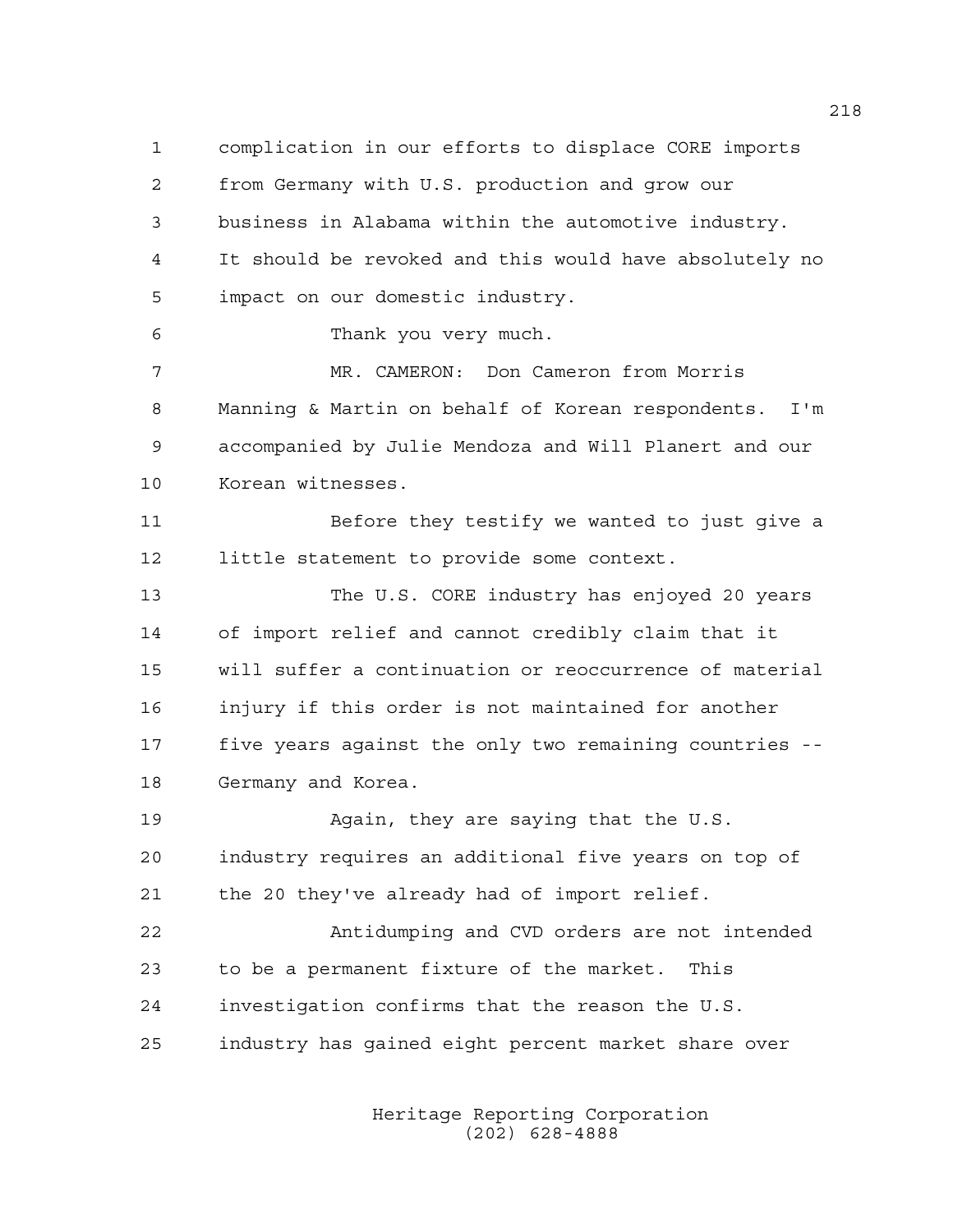1 the POI and doubled their operating income during the 2 period of review has nothing to do with the orders. 3 It has to do with the fundamental change in the 4 industry and its customer base. The U.S. industry 5 today is composed of world class steel producers and 6 they compete effectively in a global steel market.

7 These are good companies. As the Commission 8 recognized in the last sunset review as part of the 9 process of consolidation and restructuring, the U.S. 10 industry renegotiated labor contracts, shed more than 11 \$7.5 billion in legacy costs, and reduced their fixed 12 costs. During these past 20 years these U.S. 13 producers have obtained an optimal position as the 14 dominant suppliers of the most vibrant sector of the 15 U.S. CORE market, the automotive industry. This also 16 explains in part why imports have declined. They 17 simply can't compete to the same extent in that 18 market.

19 That fact is not a function of the orders. 20 It is a function of geography.

21 Look at the declining market share of the 22 other suppliers who were sunset five years ago. Look 23 at the declining share of subject imports. Both 24 phenomena are due to the long term structural change 25 in the market which the Commission saw at the time of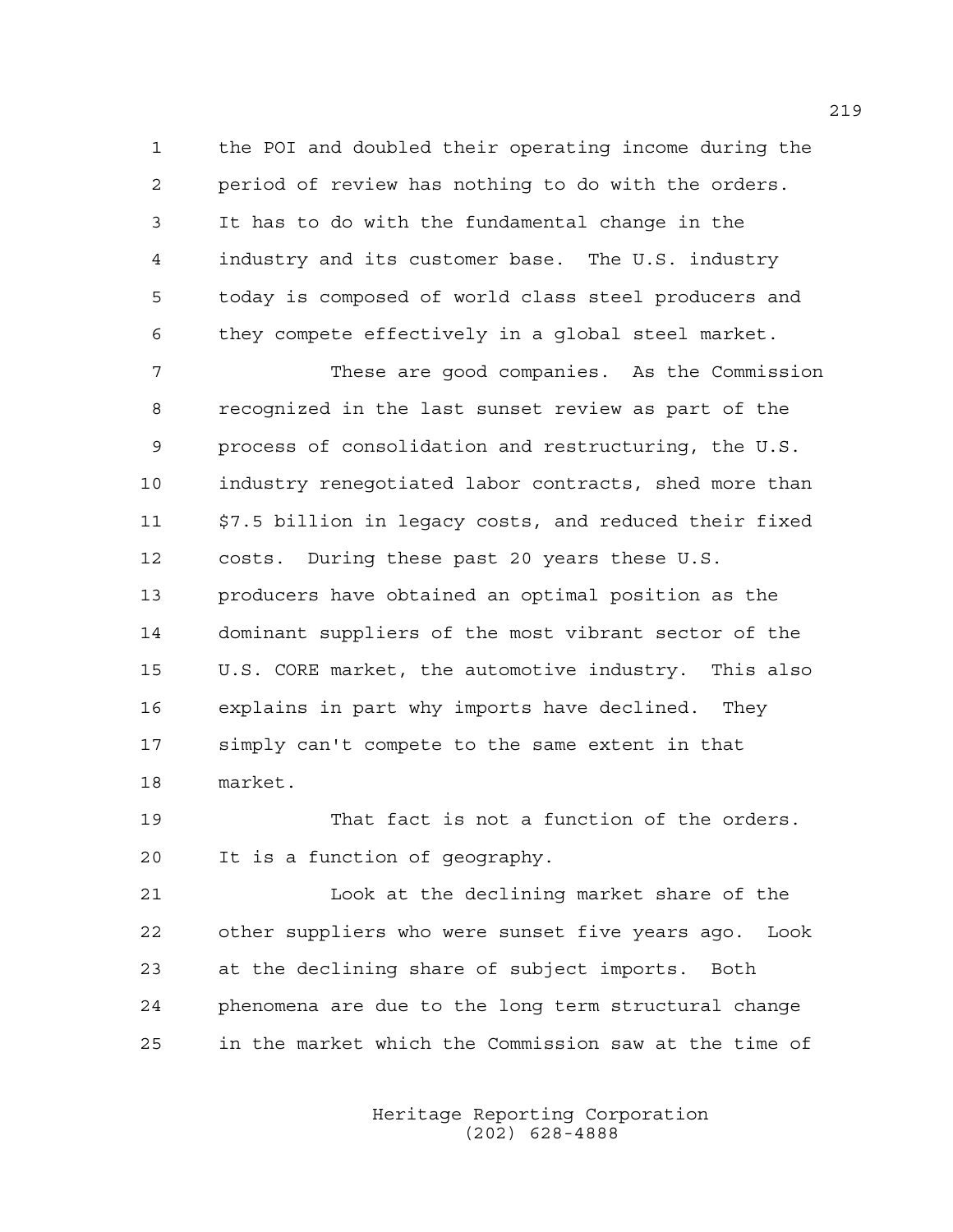1 the last sunset review.

| 2  | U.S. automotive producers are generally                |
|----|--------------------------------------------------------|
| 3  | unwilling to depend on the vagaries of import supply.  |
| 4  | To the extent that other segments of the CORE market   |
| 5  | have been slower to recover than others, such as the   |
| 6  | construction sector, imports have also declined in     |
| 7  | response to that condition. Contrary to Mr. Schagrin,  |
| 8  | the construction market is recovering and the          |
| 9  | automobile market is obviously gaining more strength   |
| 10 | as well.                                               |
| 11 | In a down market that has been slow to                 |
| 12 | recover, purchasers prefer the domestic product and    |
| 13 | the ability to avoid the uncertainties brought about   |
| 14 | by long lead times and fluctuating prices.             |
| 15 | There is every reason to believe that those            |
| 16 | market forces will continue to operate in the imminent |
| 17 | future.                                                |
| 18 | The U.S. industry has already begun to take            |
| 19 | the next step forward in consolidating its strength by |
| 20 | becoming vertically integrated with the suppliers of   |
| 21 | their primary raw materials. Despite what they said    |
| 22 | this morning, this does improve their position with    |
| 23 | respect to costs.                                      |
| 24 | This is a worldwide phenomenon and U.S.                |
| 25 | producers have not been left behind. As for the        |
|    |                                                        |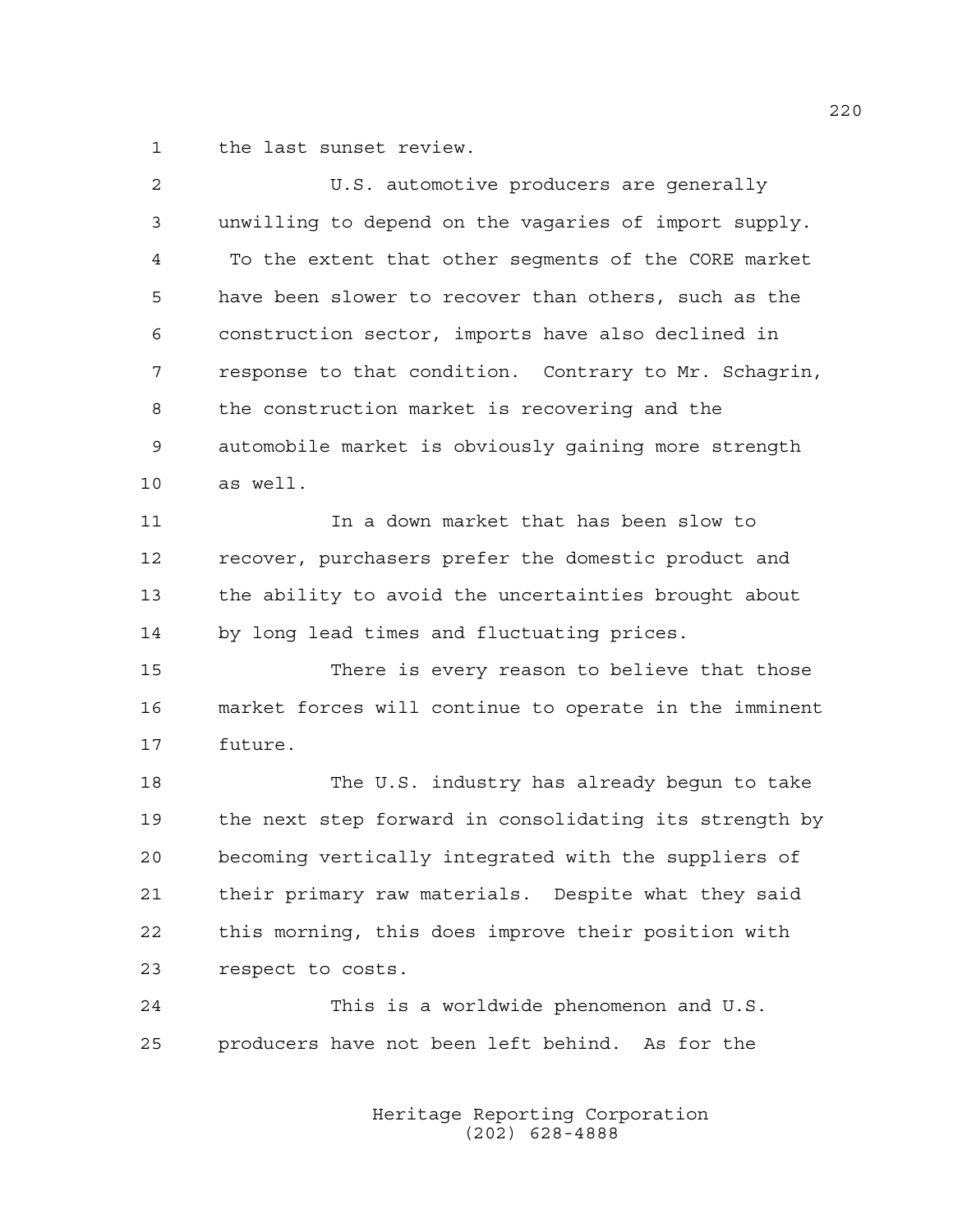1 likely behavior of the Respondents if the orders are 2 revoked, the best evidence is what has occurred during 3 the period of review.

4 Subject imports have declined in 5 significance. Not only have U.S. market forces 6 brought about that change, but both Korean and German 7 producers are highly diversified and the U.S. market 8 is just a small part of that business. Korean 9 capacity utilization exceeds 95 percent. Both Korean 10 and German producers sell primarily to their home and 11 other non-U.S. export markets.

12 The U.S. market is not the magnet it once 13 was, and price competition is not the name of the 14 game. As stated earlier this morning, it is a global 15 steel market with all that entails.

16 Predictably, the record in this case shows 17 mixed over and under selling by Korean producers and 18 over selling by the Germans. In most recent quarters, 19 Korean producers have consistently over sold domestic 20 suppliers.

21 Finally, nobody here on our side is 22 suggesting that Korean producers are going to abandon 23 the U.S. market, and to the extent that that was being 24 promoted this morning, let me dispel that. Nobody 25 said that. We certainly didn't. POSCO will continue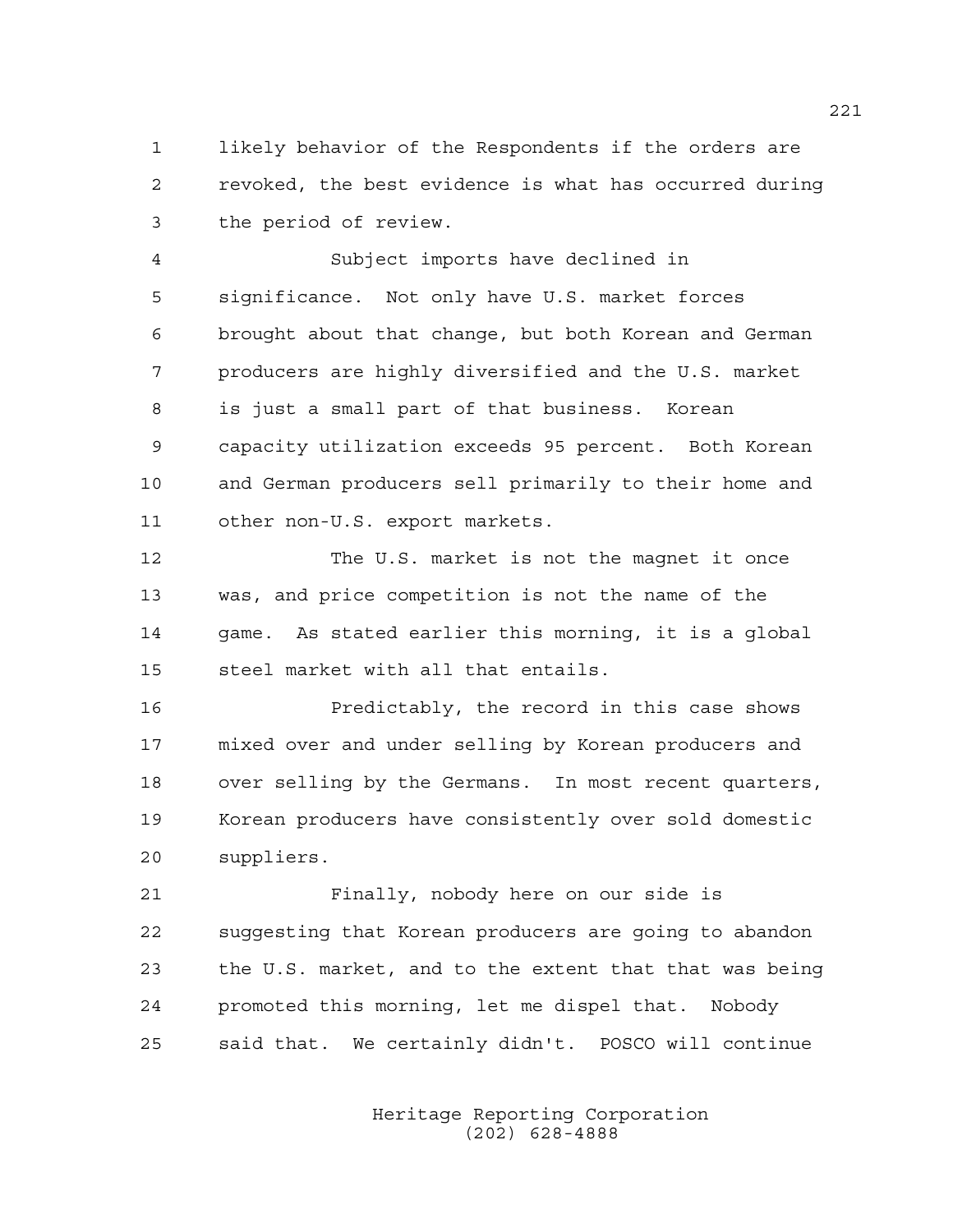1 to supply the Korean transplant automotive companies 2 -- Hyundai Motors and Kia -- as members of The Hyundai 3 Group. POSCO will continue to supply the automotive 4 sector in small quantities, although this will 5 increasingly be done by non-subject imports from POSCO 6 Mexico and not from Korea. Dongbu and Union will 7 continue to sell small volumes into the construction 8 sector, but their volumes will not be significant in 9 the context of U.S. apparent consumption.

10 MR. BAEK: Good afternoon. My name is 11 Young-Il Baek, and I'm a manager in the overseas 12 marketing department of POSCO. I have worked for 13 POSCO as a member of trade affairs team for over three 14 years. I appreciate the opportunity to appear before 15 the Commission today to present this subject.

16 POSCO is the world's fifth largest steel 17 company and sells a wide variety of steel products 18 including CORE in the home market and to markets all 19 over the world. Korea is POSCO's largest market for 20 CORE and normally accounts for 60 to 70 percent of our 21 shipments.

22 As for export markets, POSCO primarily 23 exports to countries in Asia due to their close 24 proximity and other growing economies such as Turkey 25 and Brazil.

> Heritage Reporting Corporation (202) 628-4888

222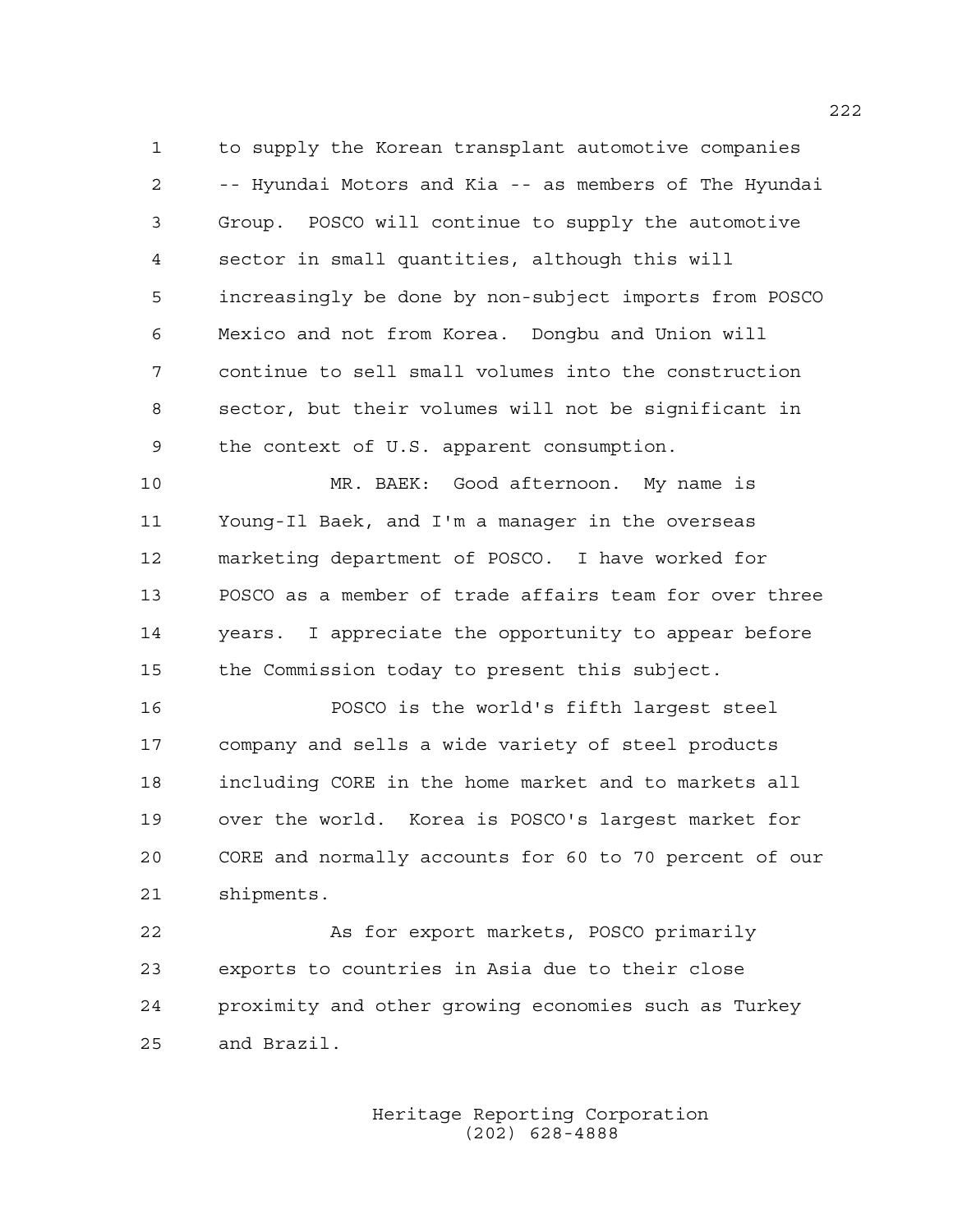1 POSCO has also maintained a steady and 2 consistent presence in the U.S. market since the 3 original investigation in 1992. However in recent 4 years POSCO has continued to diversify into a broader 5 market arena and as a result, our level of exports to 6 the United States has steadily declined. This trend 7 will continue in the future as POSCO wants to reduce 8 risks due to over-dependence on a few markets.

9 POSCO's sale of CORE to the U.S. market are 10 exclusively to the automotive sector, mainly to Kia, 11 Hyundai and Volkswagen. However, POSCO's supply of 12 CORE to the automotive sector has continued to decline 13 during recent years as the U.S. automotive companies 14 have increasingly expressed a preference for 15 domestically produced CORE.

16 Their reason has nothing to do with the 17 quality of POSCO's CORE, but rather is due to the long 18 lead times, transportation costs, and logistical 19 issues associated with importing from Korea.

20 Due to their dependence on continuous 21 production schedules, the U.S. automotive companies 22 are increasingly buying from the U.S. domestic 23 producers who can deliver their products much faster 24 and with lower transportation costs and fewer 25 logistical issues associated with importing from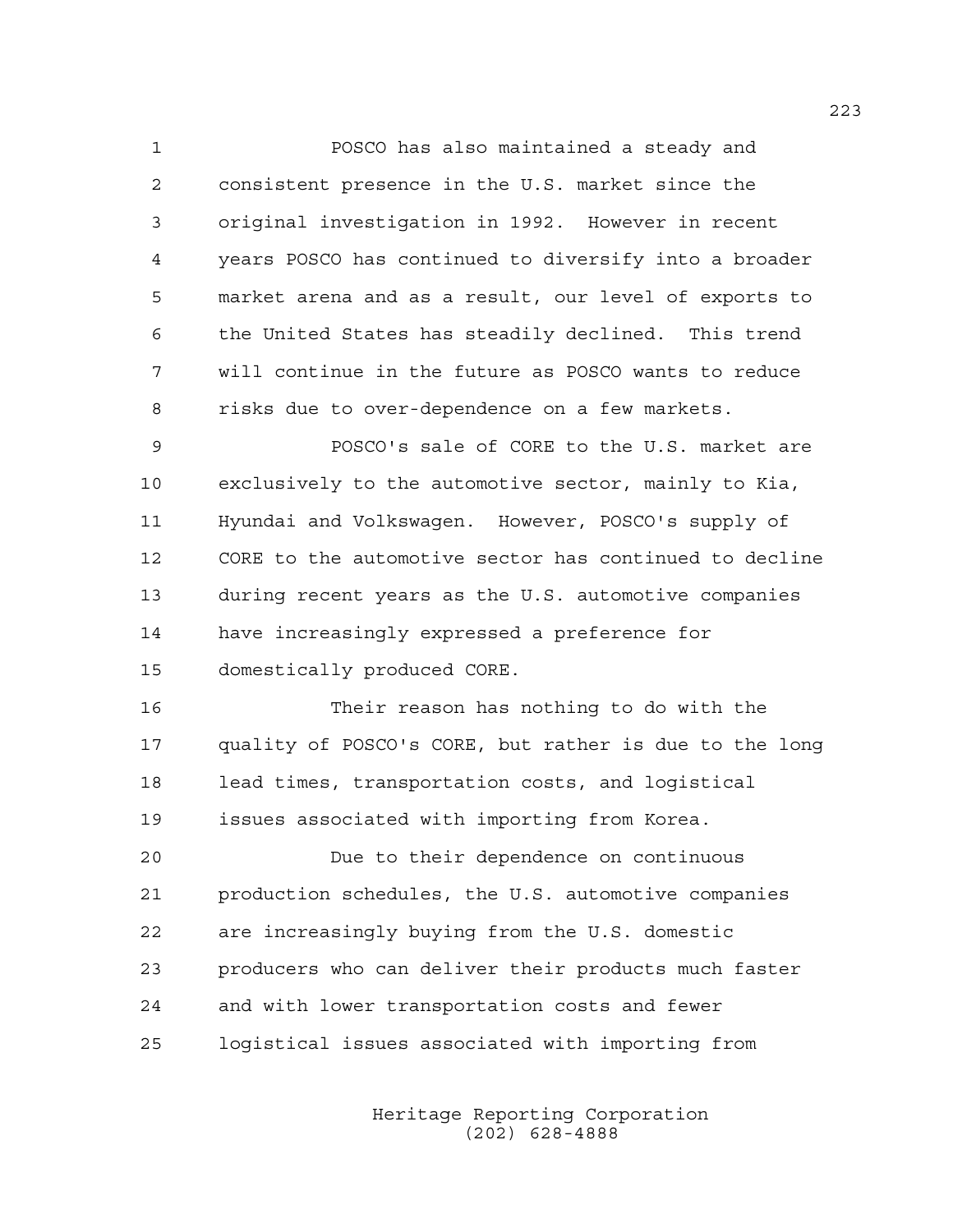1 Korea. We expect this trend to continue in the 2 future, and as a result expect our exports to the U.S. 3 to continue to remain at relatively low levels.

4 Another important reason why we expect our 5 exports to the U.S. to continue to remain low is our 6 recent investments in production facilities in Mexico. 7 Specifically in June 2009, POSCO Mexico's first 8 production facility commenced commercial production of 9 CORE. The continuous galvanizing line has a 10 production capacity of 400,000 tons. Additionally, 11 POSCO Mexico is in the process of constructing a 12 second production facility in Mexico which will have 13 an additional capacity of 500,000 tons. Given its 14 close proximity to the U.S. market, POSCO expects to 15 increase its service to the U.S. market from its 16 Mexico facilities.

17 Another important development for POSCO is 18 that the Department of Commerce recently revoked the 19 CORE AD order on POSCO in March of last year. The 20 revocation was based on the fact that POSCO 21 consistently had de minimis dumping margins. The 22 revocation occurred only in March last year, and I 23 would like to note that since the revocation of the AD 24 order, POSCO has not materially changed its level of 25 exports to the U.S. market. CVD margins have always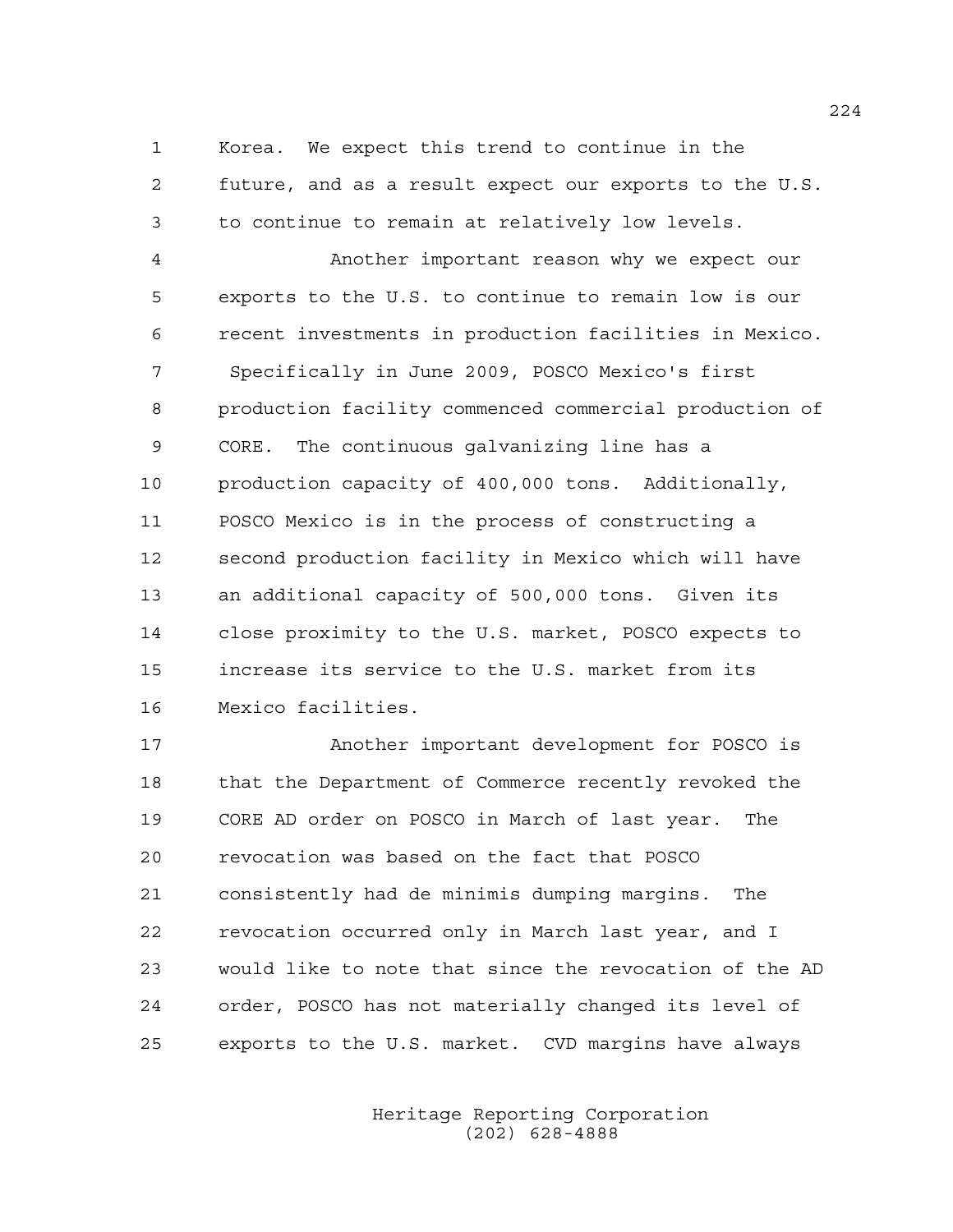1 been de minimis.

2 POSCO has continued to ship its products to 3 the U.S. market in small volumes. This is because 4 POSCO's strategy of diversification is not impacted 5 and has never been impacted by the existence of the AD 6 and CVD orders. This will not change if the orders 7 are revoked.

8 I would also like to address the issue of 9 POSCO's recent capacity additions. In April of last 10 year POSCO added a new continuous galvanizing line at 11 its Pohang plant. The total capacity for this new 12 line is 826,000 short tons. However, of that new 13 capacity 341,000 short tons of this new capacity is 14 for the production of non-subject pickled and oiled 15 hot-rolled steels. The new CORE capacity from this 16 new line is thus 485,000 short tons. This new 17 capacity was added chiefly to serve the construction 18 and household appliances industries in the domestic 19 and emerging markets. The Pohang plant did not have 20 continuous galvanizing line before the construction of 21 the new facility and Gwangyang plant's galvanizing 22 lines are producing CORE mainly to meet the soaring 23 demand for the automotive industry.

24 Additionally, POSCO had planned to build a 25 new CORE plant in Gwangyang in 2009, but those plans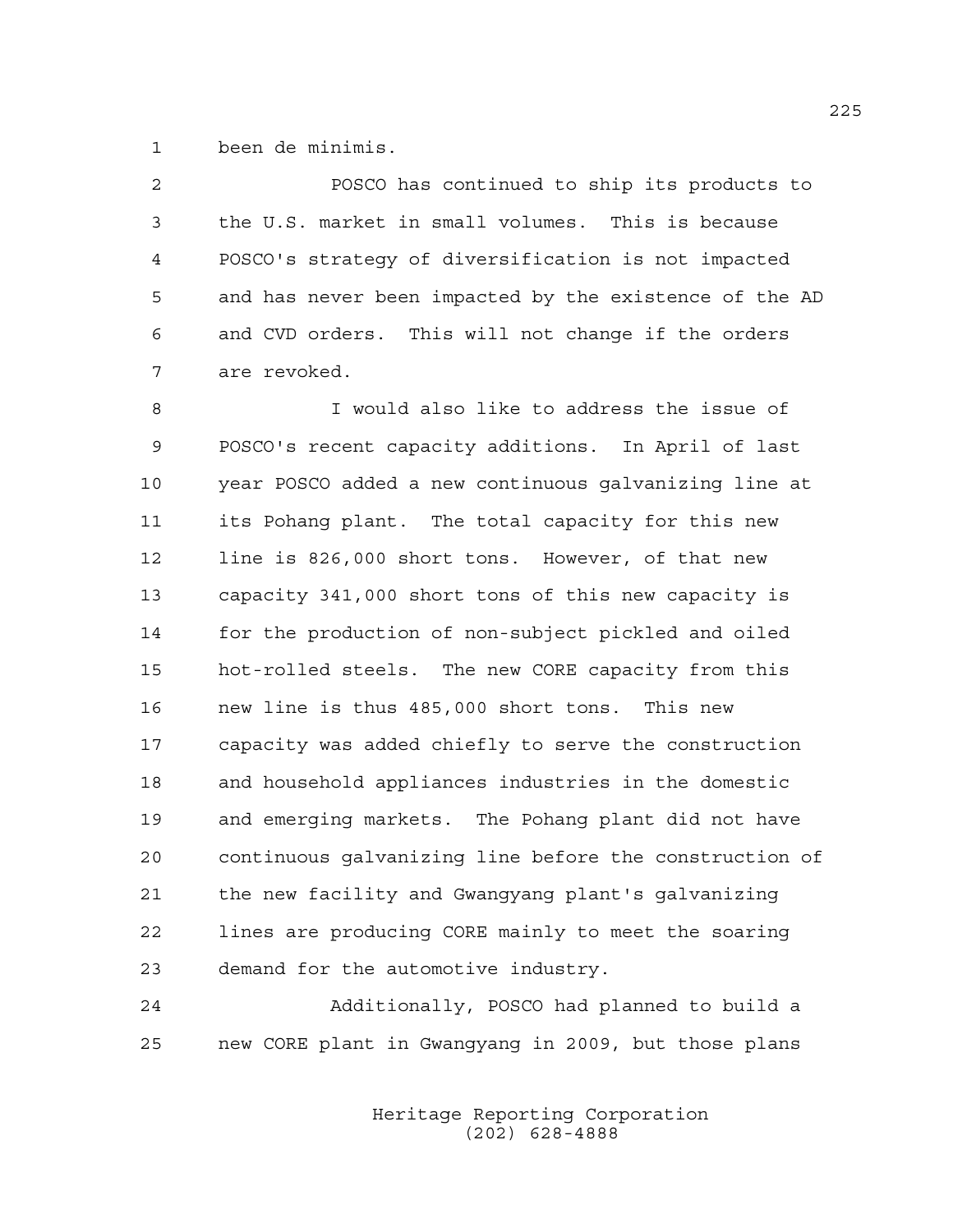1 were abandoned and POSCO has no plan to build this 2 plant at this time.

3 Finally, I would like to briefly address 4 imports from China into Korea. Imports of CORE from 5 China have not had much impact on POSCO's sale in the 6 Korean home market because the quality of the steel is 7 not at the same level as POSCO and is primarily 8 targeted to the construction industry, especially for 9 those who do not require high safety standards such as 10 lightweight steel, structural steel, and roofing 11 panels.

12 Again, I appreciate the opportunity to 13 present this case before the Commission today, and 14 will do my best to answer any questions you may have. 15 Thank you.

16 MR. PI: Good afternoon, my name is Dong-17 Heui Pi and I am the Deputy General Manager in the 18 Marketing Strategy Team for Hyundai HYSCO. I have 19 worked at HYSCO for seven years and have been in my 20 current position for five years. I am quite familiar 21 with the Hyundai HYSCO's CORE operations and with the 22 CORE market. I appreciate the opportunity to appear 23 before the Commission today.

24 HYSCO sells a wide variety of steel products 25 including CORE in the home market and to markets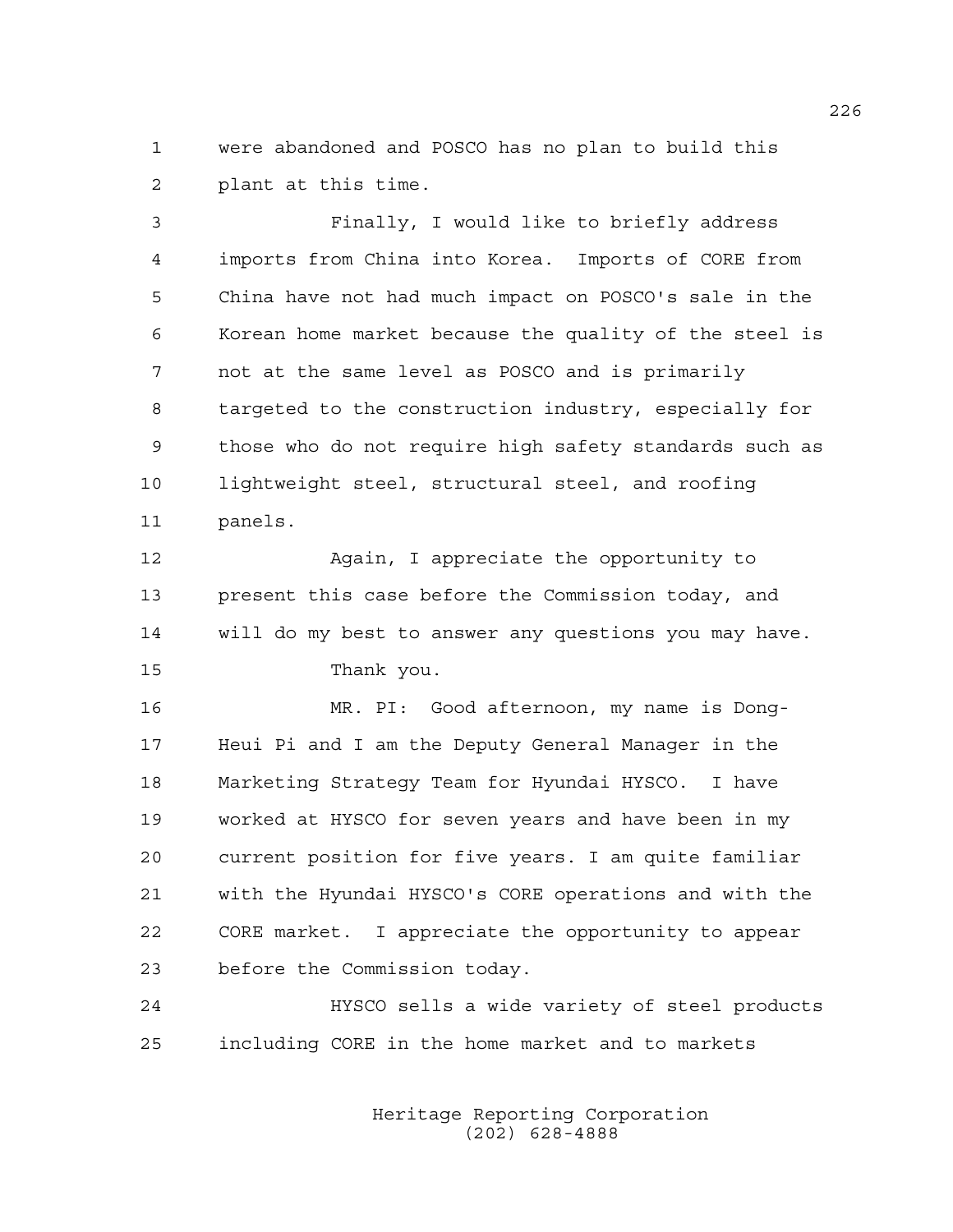1 around the world. However, because HYSCO is part of 2 the Hyundai Group much of its CORE production is 3 dedicated to supplying the Hyundai Motor Group 4 automotive producers which includes Hyundai Motors and 5 Kia Motors.

6 HYSCO has overseas processing plants in 7 Europe, India, China, Russia, Brazil and the U.S. in 8 order to support the Hyundai Group's overseas 9 automotive business. As the Hyundai and Kia brands 10 have become more popular and accepted in markets all 11 around the globe, demand for these cars and thus 12 demand for CORE has increased significantly.

13 Demand for Hyundai and Kia automobiles is 14 still the strongest in the Korean home market where 15 these two brands consistently maintain approximately 16 80 percent market share. As a result, the large 17 majority of HYSCO's CORE shipments -- approximately 50 18 to 60 percent -- are made in the home market. We 19 expect this to continue and to even increase as demand 20 for Kia and Hyundai cars continues to grow in Korea.

21 Automobile demand in other non-U.S. export 22 markets has also been strong. As a result, HYSCO has 23 expanded its exports to these markets to service the 24 growing demand for Hyundai and Kia automobiles. For 25 instance, both Kia and Hyundai are adding additional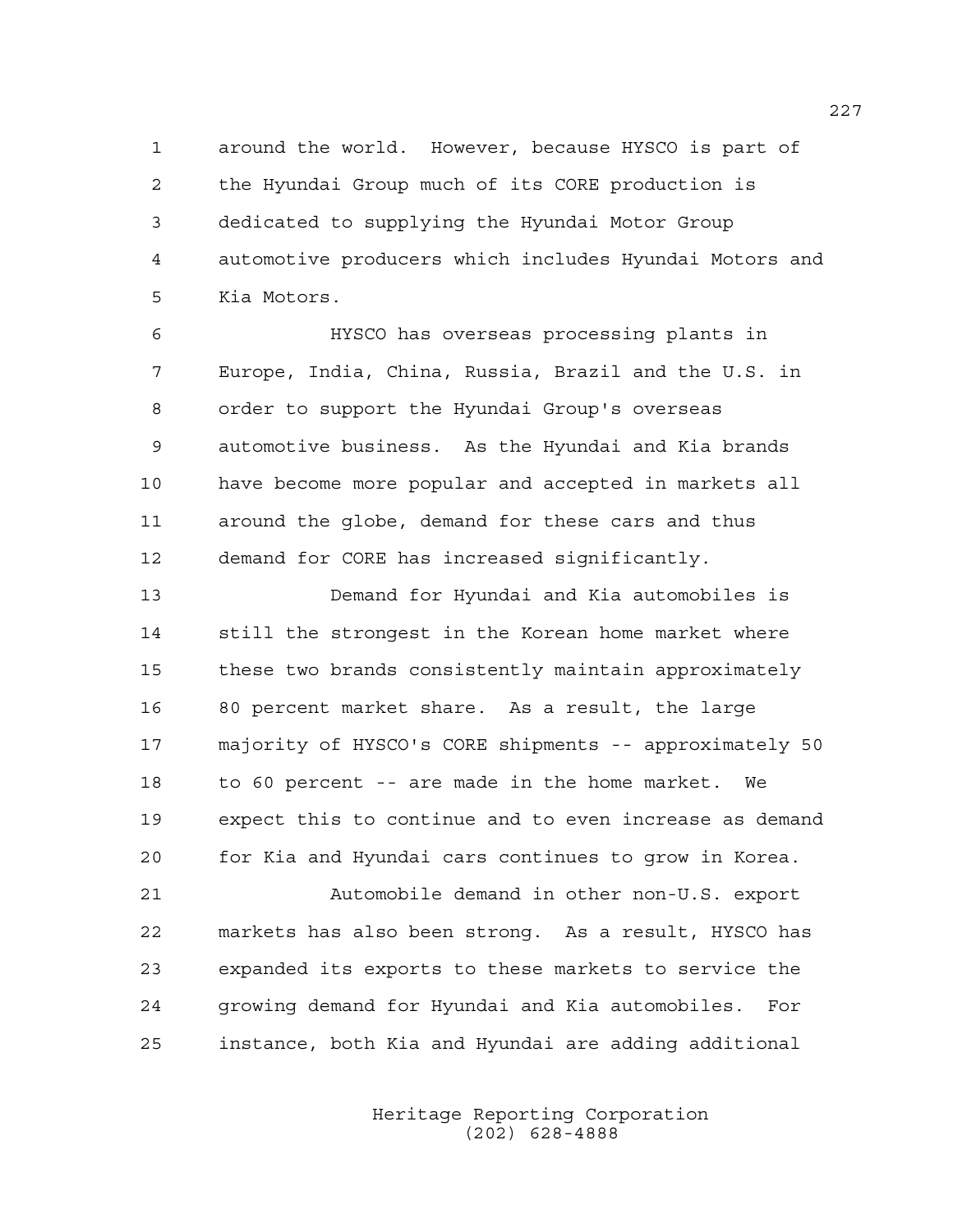1 automobile production plants in China, bringing the 2 total number of automobile production plants in China 3 for Hyundai and Kia combined to six.

4 Hyundai also recently completed construction 5 of a new auto plant in Brazil. HYSCO supplies CORE to 6 all of these auto plants.

7 HYSCO has also maintained a steady presence 8 in the U.S. market and sells CORE to both Hyundai 9 Motor Manufacturing Alabama and Kia Motors in Georgia. 10 Given that HYSCO is affiliated with Hyundai Motors and 11 Kia via the Hyundai Group, it is only natural that we 12 supply them with some of their CORE needs. However, 13 both Hyundai and Kia also purchase CORE from the major 14 U.S. producers and in fact now purchase more of their 15 CORE from the U.S. producers than they do from HYSCO.

16 Hyundai Motors and Kia depends on supply 17 from U.S. producers in order to enjoy the benefits of 18 shorter lead times and just in time delivery, just 19 like every other U.S. auto producer. The lead times 20 from Korea and the transportation costs often make the 21 U.S. producers a more attractive option.

22 Going forward, HYSCO expects to continue to 23 be a steady supplier to its affiliated automotive 24 companies in the U.S. market and this will not change 25 with or without the existence of the AD/CVD orders.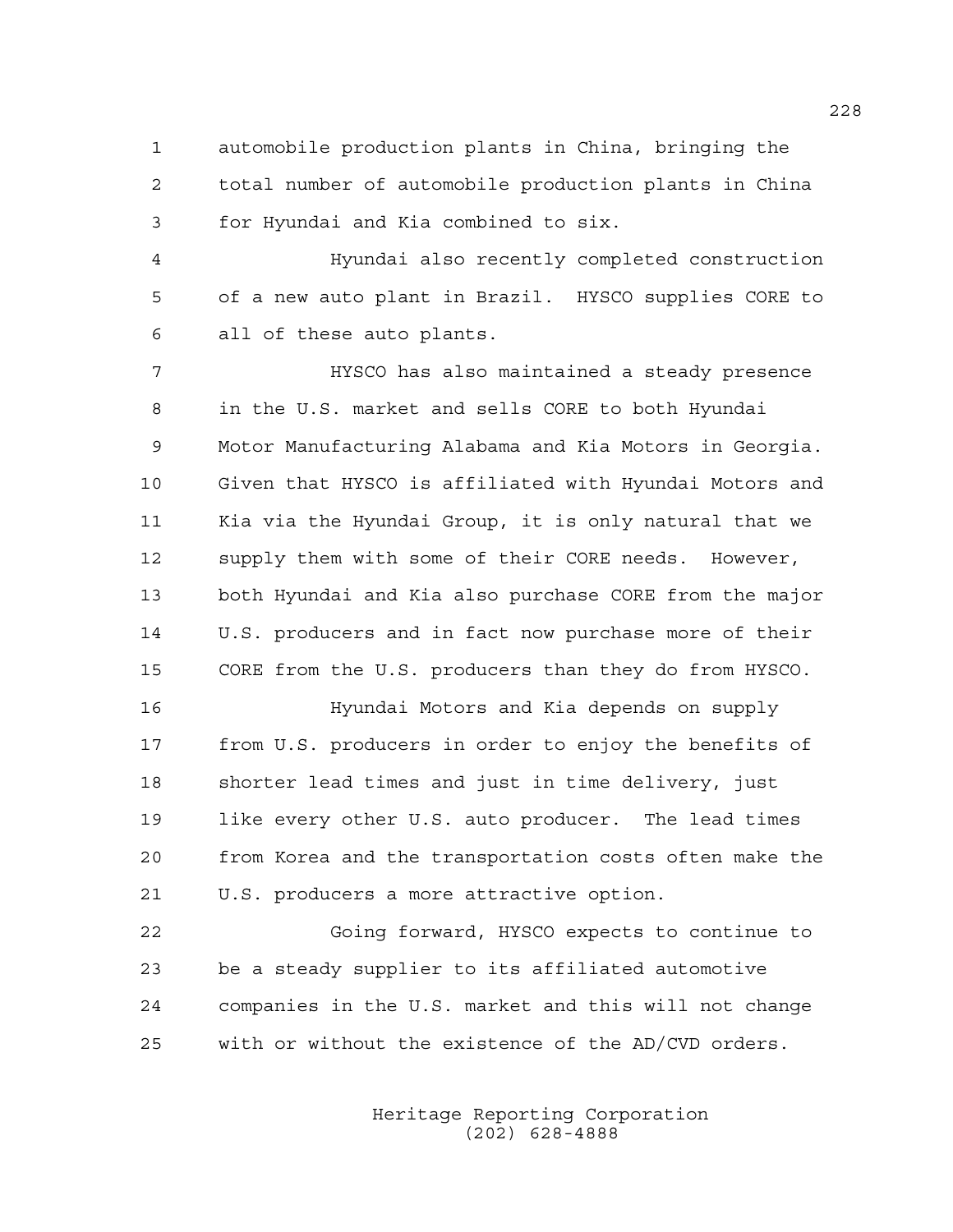1 Because of the advantages the U.S. producers enjoy in 2 being able to supply Hyundai Motors and Kia Motors 3 with a reliable supply of CORE with short lead times, 4 HYSCO does not anticipate that the percentage it 5 supplies to Hyundai and Kia will increase in the 6 foreseeable future.

7 HYSCO has been subject to numerous AD and 8 CVD administrative reviews at Commerce and has 9 consistently received very low and mostly de minimis 10 margins. HYSCO has never received a calculated CVD 11 margin above de minimis in any administrative review. 12 Our level of exports to the U.S. market thus has not 13 turned upon the existence of AD/CVD orders, but is 14 instead based on market conditions. This will not 15 change if the orders are revoked.

16 I would also like to address recent capacity 17 additions by HYSCO. In 2011 and 2012 HYSCO expanded 18 its continuous galvanizing line at its Sunchon and 19 Dangjin plants. The nominal capacity increases were 20 275,000 tons at each plant. This new capacity was 21 brought on line in order to service primarily the 22 domestic market and other non-U.S. export markets.

23 In addition, HYSCO is in the process of 24 building a new plant in Dangjin that will have a name 25 plate production capacity of 1.65 million short tons.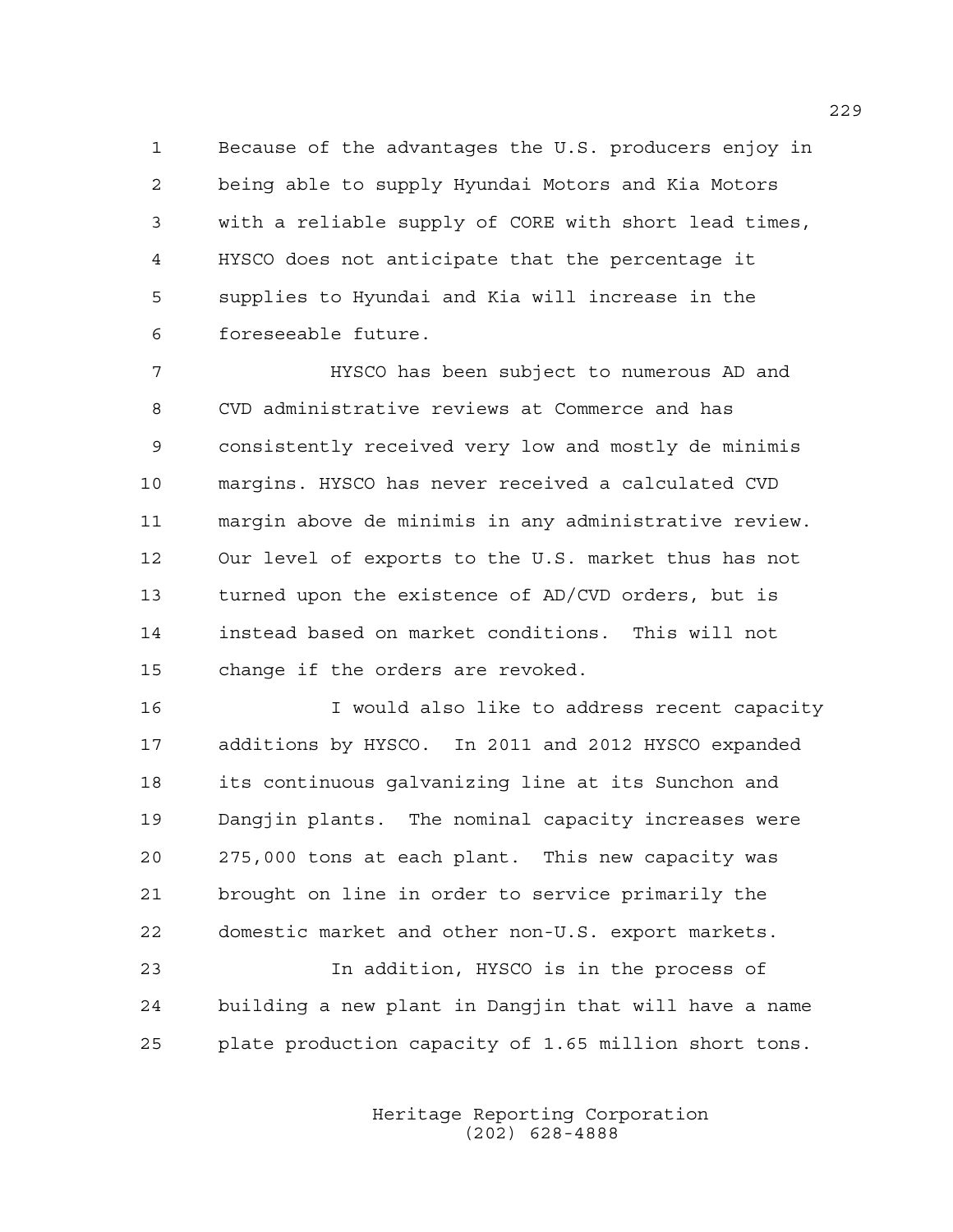1 However, only 550,000 short tons of this new capacity 2 will be for the production of CORE. The remaining 3 capacity will be used for non-subject cold-rolled. 4 This new plant will not be operational until the 5 fourth quarter of 2013. This expanded capacity is 6 based on the requirements of Hyundai and Kia Motors.

7 HYSCO is, and will continue to be, a steady 8 and consistent supplier of CORE to the U.S. market as 9 a supplier to Hyundai Motors and Kia Motors. However 10 its primary focus will continue to be on its home 11 market and other export markets based on proximity, 12 and as part of HYSCO's strategy to remain diversified 13 in the export markets it supplies. HYSCO has 14 established customers in these non-U.S. export markets 15 and will not divert shipments from those markets to 16 the U.S. in the near future. This is true with or 17 without the existence of the AD/CVD orders.

18 Thanks again to give the opportunity to 19 appear before the Commission today. Thanks.

20 MR. CAMERON: Thank you, Mr. Chairman. That 21 concludes the panel's testimony.

22 CHAIRMAN WILLIAMSON: Thank you very much. 23 I want to express my appreciation to all the witnesses 24 and especially realizing that it's a long trip from 25 Germany and even longer trip from Korea, so I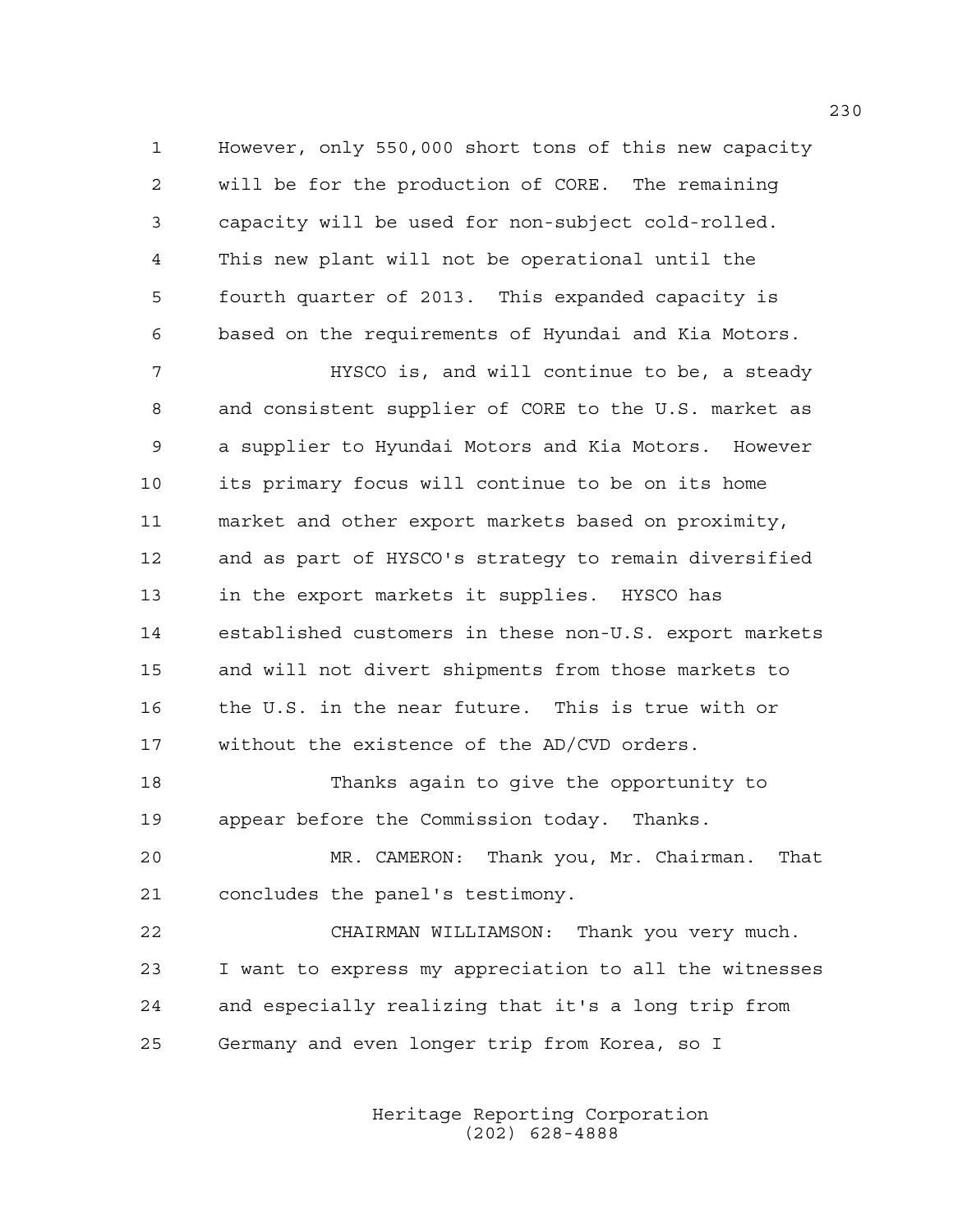1 appreciate very much those who have come from overseas 2 for this hearing. As I said, it's very helpful to 3 have the manufacturers here to talk about their 4 product that it sells and their plants.

5 The questioning begins with me, so I'll move 6 right into that. I guess we should go to Thyssen. I 7 understand that you can't talk about the sale process, 8 you particularly can't talk about the sales process, 9 you don't know who you're going to be negotiating with 10 and what the deals are going to be. But that raises 11 the question of how should we treat this possibility.

12 Particularly I'm trying to think what we 13 should make of the statements that Mr. Dohr has made 14 about exercising control of all the imports that are 15 coming into this market. And it's probably all going 16 to have to be done post-hearing.

17 Go ahead.

18 MR. PIERCE: If I may, perhaps, to offer a 19 framework, and I appreciate your sensitivity to the 20 confidentiality of something like this in a public 21 forum.

22 But your question and how to frame it is 23 interesting and it goes to a question Commissioner 24 Johanson raised this morning that I've been thinking 25 about since he raised it. The issue of how certain do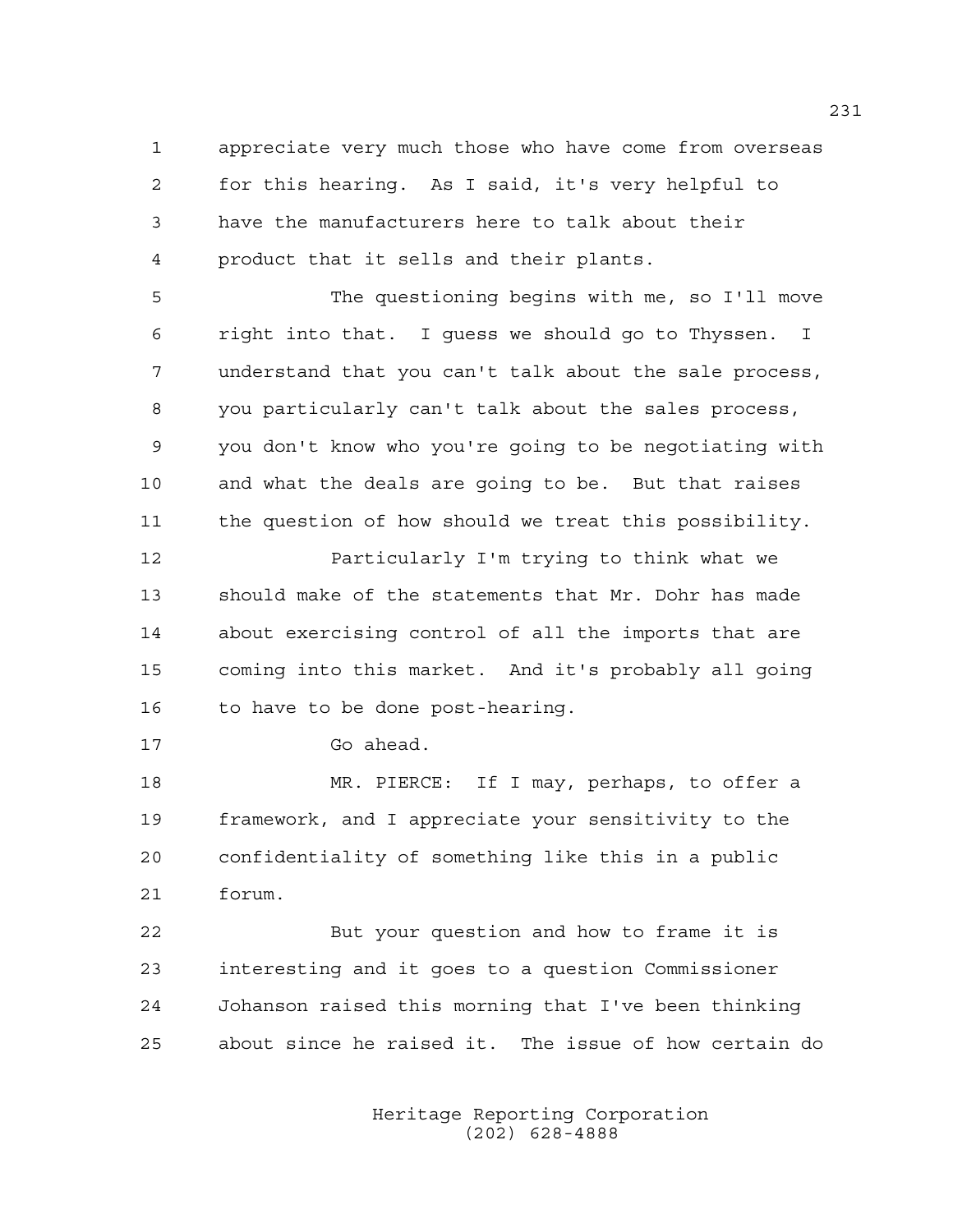1 we have to be.

| 2  | I'd step back first and say we don't think             |
|----|--------------------------------------------------------|
| 3  | our case depends on Alabama, but let's say getting to  |
| 4  | the question of what's going to happen in Alabama, how |
| 5  | certain does it have to be.                            |
| 6  | The legal standard of course is likely to              |
| 7  | lead to material injury, and within that you can       |
| 8  | consider conditions of competition. Conditions of      |
| 9  | competition -- One condition of competition, a major   |
| 10 | one for Germany is we have a steel mill in Alabama. It |
| 11 | is up and operating and is running, it is built, it is |
| 12 | not speculation. The veto authority is in place and    |
| 13 | being exercised. The prep tons process is in place     |
| 14 | and going forward with that. The customers'            |
| 15 | expectations of that going through are in place        |
| 16 | already. All of that is known and concrete.            |
| 17 | As you push out to the future and you talk             |
| 18 | about the divestment -- who, when, what form, how, if? |
| 19 | That's all speculation. That's entirely speculative.   |
| 20 | A good example of that was this morning and            |
| 21 | will probably end up as a block quote in our brief was |
| 22 | Mr. Price's comments when he was talking about who's   |
| 23 | going to supply this mill? He started going off on     |
| 24 | what's going to happen with the Brazilian segment of   |
| 25 | this? We don't know. What's going to happen?<br>This   |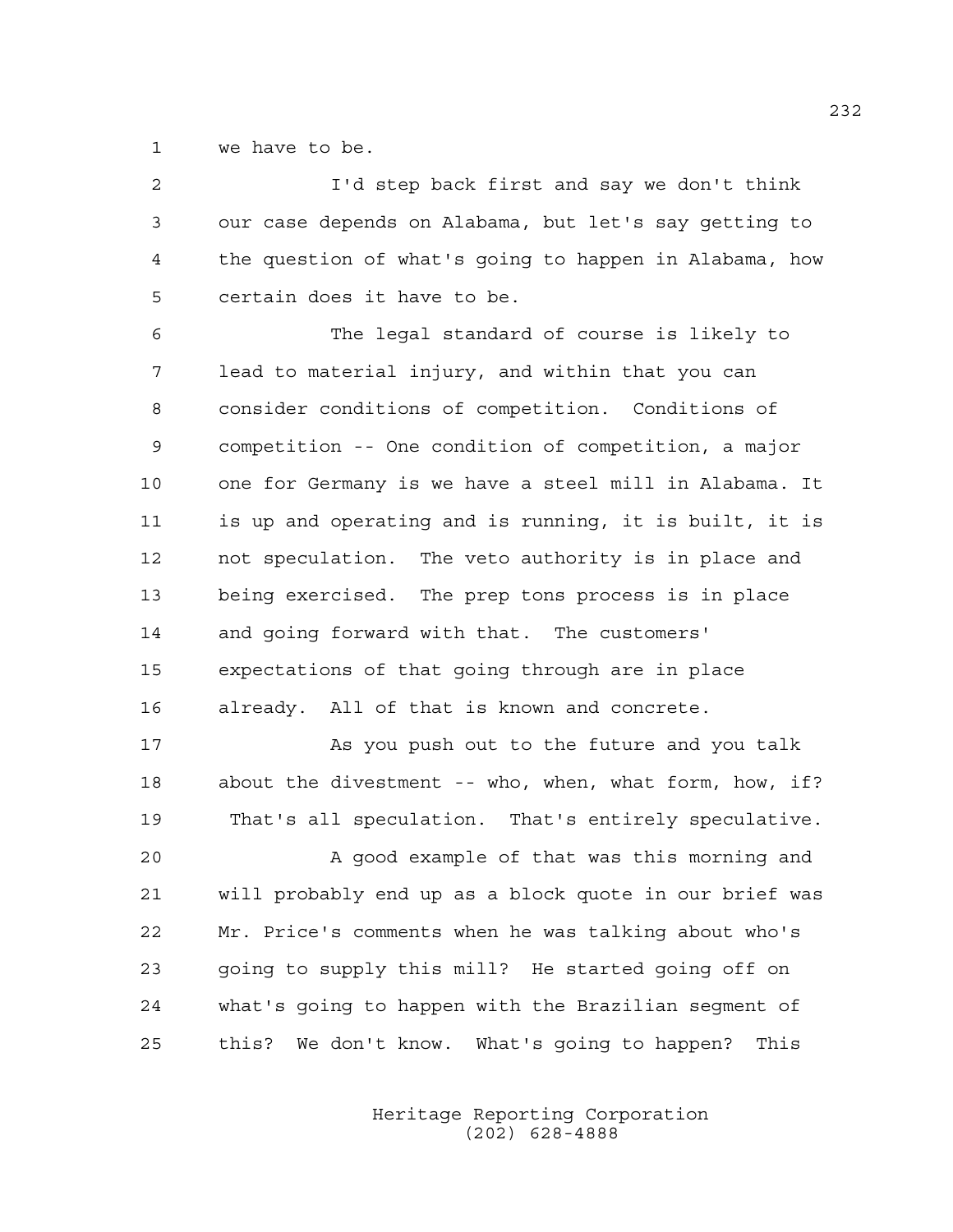1 could happen. That could happen. He was engaged in 2 rank speculation. That's what you're being asked to 3 do here as you consider what might happen with regard 4 to Alabama.

5 Now we have been as forthcoming as we can be 6 in a public forum. Frankly, there's no hiding the 7 ball on this, this was a public issue. It was in our 8 questionnaire response back in August. As it's 9 evolved, it was in our brief and it's addressed in our 10 testimony and we brought you the witnesses who can 11 discuss it as much as we can. We will give you what 12 we can on the details in our post-hearing brief to the 13 extent they're known. But you're asking for -- You're 14 not asking, but issues are being raised this morning 15 on things that just haven't been determined yet, 16 frankly. It's just quite speculative.

17 So within the context of the level of 18 certainty, what you can be certain of is there is a 19 mill built and producing in Alabama, it has veto 20 authority over the imports from Germany, the prep ton 21 process is in place and running, contractually locked 22 in. That you can be certain of. What's going to 23 happen a year from now on this other process, the 24 divestment, frankly, you would just be engaging in 25 complete speculation and I don't think you can rest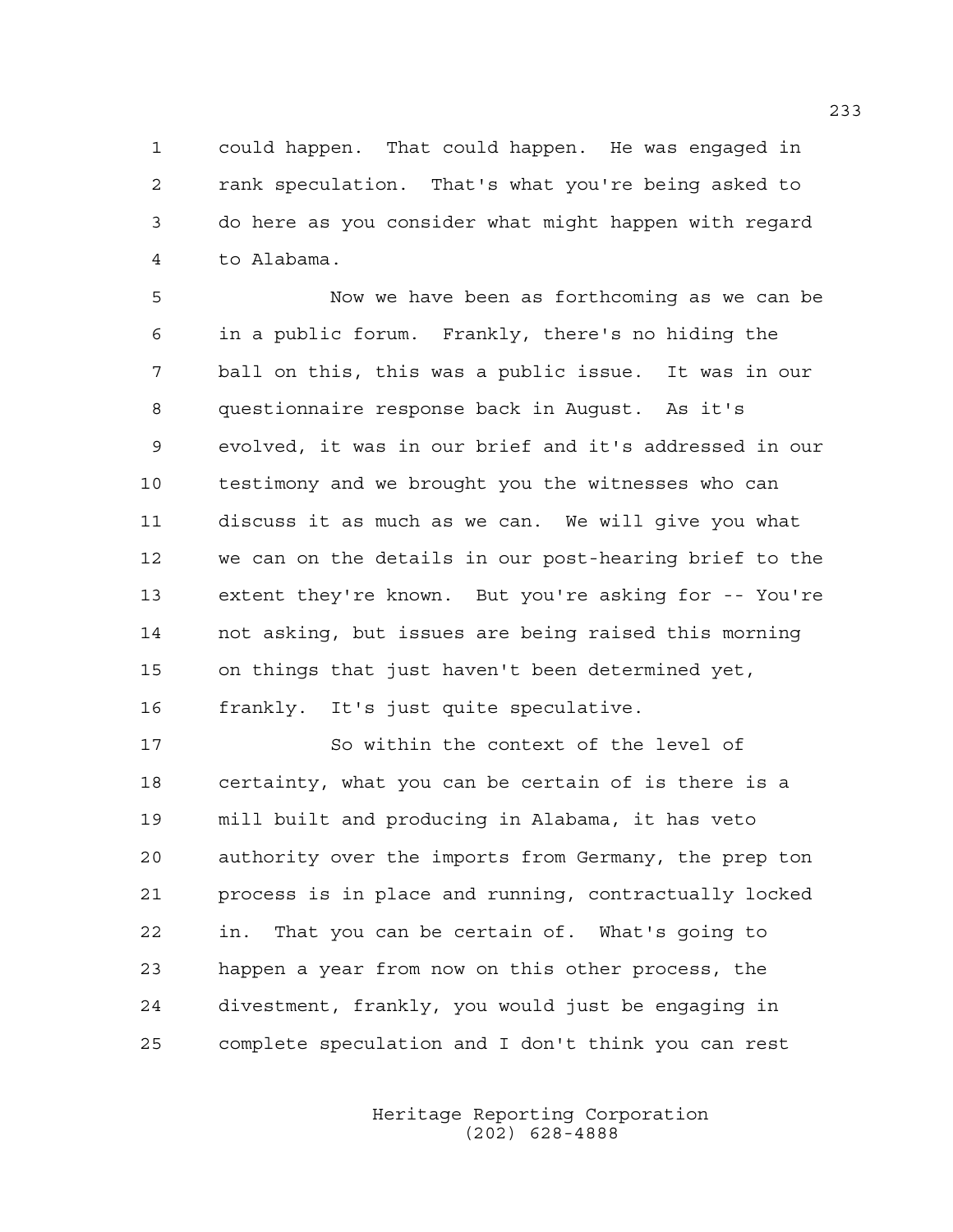1 the determination on that.

| $\overline{2}$ | That's how I think it should be assessed.             |
|----------------|-------------------------------------------------------|
| 3              | CHAIRMAN WILLIAMSON: That still leaves the            |
| 4              | problem that in the next -- To the extent that you're |
| 5              | asking us to decide that imports from Germany are not |
| 6              | going to be a problem because during the next 18      |
| 7              | months Thyssen's imports will not injure that plant.  |
| 8              | That was what Mr. Dohr was basically saying. I'm      |
| 9              | going to be in charge.                                |
| 10             | Well, as soon as sale happens, unless you             |
| 11             | can tell us now that hey, it's only going to happen   |
| 12             | under these conditions that assumption will not be    |
| 13             | valid, as far as I can see. We don't know what the    |
| 14             | situation is going to be. But we know there probably  |
| 15             | will be a change.                                     |
| 16             | MR. PIERCE: We don't know what the                    |
| 17             | situation's going to be.                              |
| 18             | I would back up two steps. I'm not even               |
| 19             | sure you have to get to this question. If you did     |
| 20             | cumulate Germany and Korea, I still don't see grounds |
| 21             | for an affirmative determination, frankly. You're     |
| 22             | talking about less than two percent of a 20 year old  |
| 23             | order.                                                |
| 24             | CHAIRMAN WILLIAMSON: That's a valid                   |
| 25             | argument.                                             |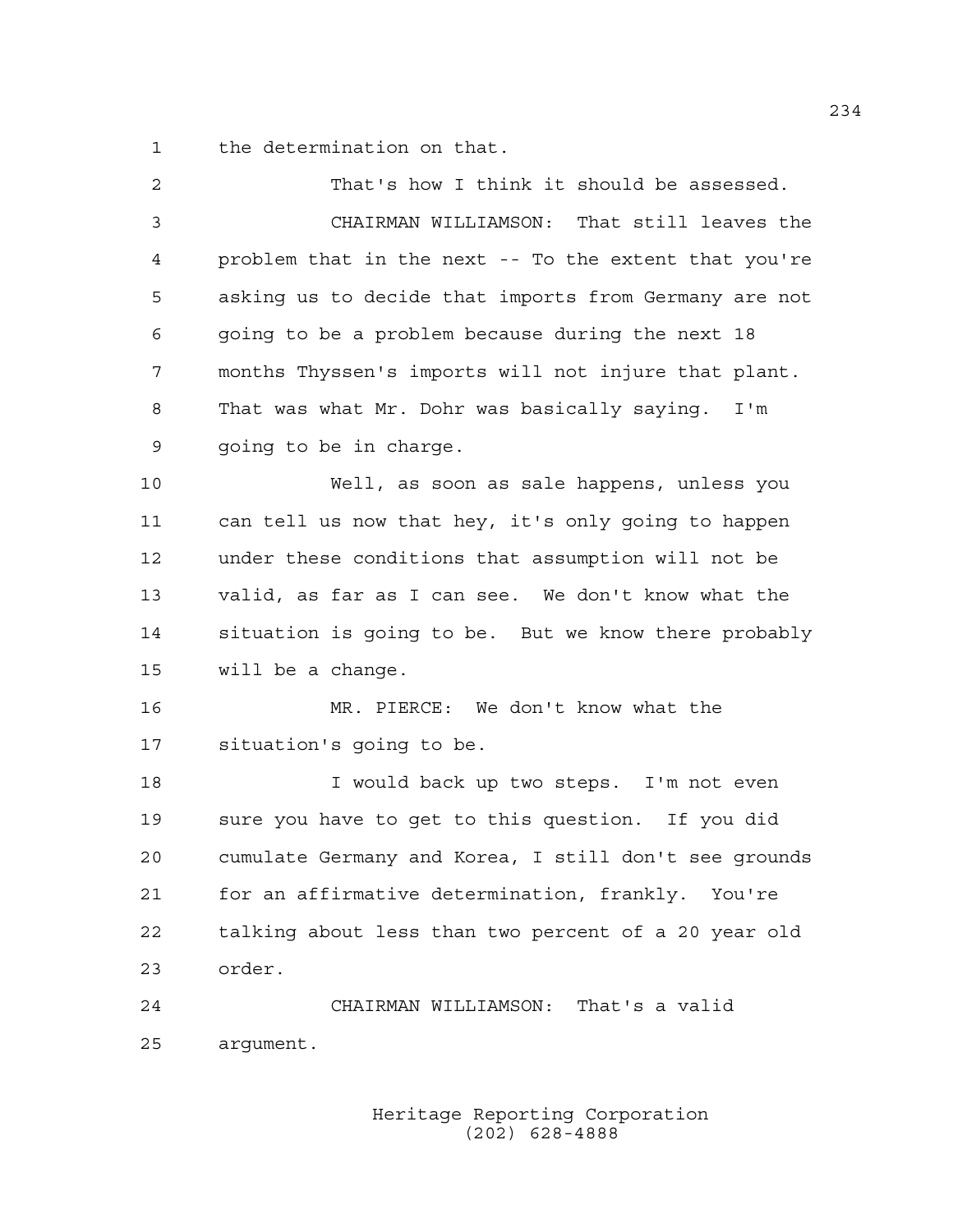1 MR. PIERCE: But before you get to the next 2 point, I think there are also independent grounds for 3 decumulating Germany and to think of a continuing 4 order in Germany of less than two percent of market 5 share is just out there.

6 On this particular issue, I can't give you 7 any certainty either way on the question, that 8 specific question you're asking because it hasn't been 9 decided yet.

10 CHAIRMAN WILLIAMSON: Okay, we all know 11 that. So maybe what you -- Are you saying to us 12 irregardless of what happens here, we don't think you 13 have a reason to continue the order on Germany.

14 MR. PIERCE: Absolutely.

15 CHAIRMAN WILLIAMSON: And therefore don't 16 worry about this other stuff. All these other factors 17 are so predominant they outweigh it. That's the 18 argument you're making, then okay maybe we can 19 evaluate on that basis. But to the extent that you're 20 also saying to us don't worry, we'll make sure -- 21 Shall we call it the middle relationship which would 22 adjust before other circumstances, if you're saying 23 that applies here, then I have to think about these 24 other questions.

25 MR. PIERCE: Fair enough. I take your point

 Heritage Reporting Corporation (202) 628-4888

235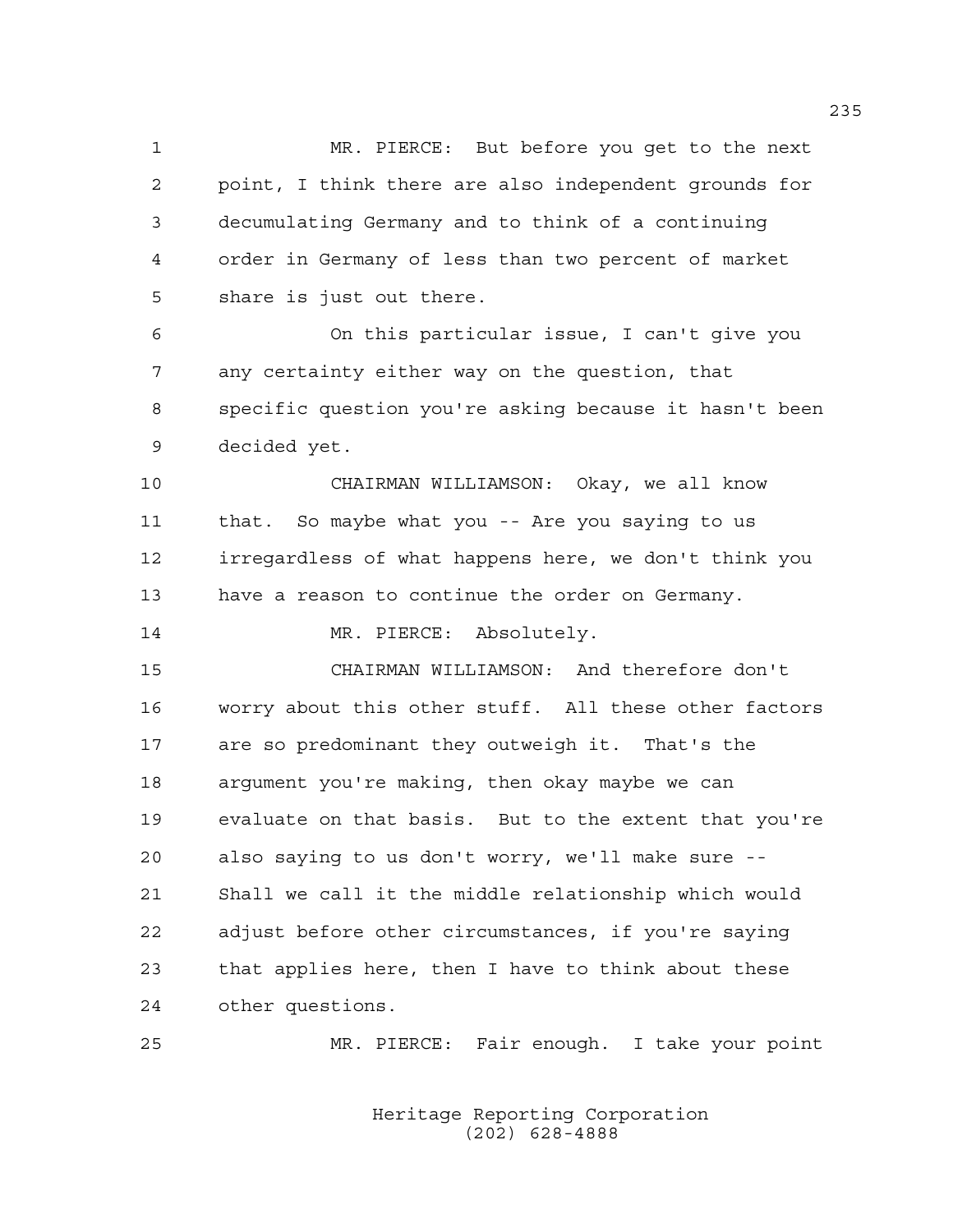1 very well and I think you understand the situation 2 that we're in where we can't speculate about things of 3 that sort. I don't want to give you wrong 4 information. 5 CHAIRMAN WILLIAMSON: I appreciate your 6 frankness on that. I'm just sort of saying post-7 hearing if there's any further guidance you want to 8 give us as to how we should deal with the 9 circumstances, and of course the Petitioners will have 10 some views too on that. 11 MR. PIERCE: We'd be more than happy to. 12 CHAIRMAN WILLIAMSON: Thank you. 13 MR. CAMERON: Commissioner? 14 CHAIRMAN WILLIAMSON: Mr. Cameron. 15 MR. CAMERON: Just one very brief 16 observation which is that as Ken just said, the 17 cumulated issue here and the issue of revocation does 18 not depend on what is happening with TK Alabama and 19 whether it is sold, whether it's not sold, how you 20 want to determine that. Regardless of that, the facts 21 on the record support the fact that this 20 year old 22 order shouldn't be extended for another five years 23 based upon speculation of whether or not we're going 24 to fall off the fiscal cliff, whether we're going to 25 go into a global depression, whether China is going to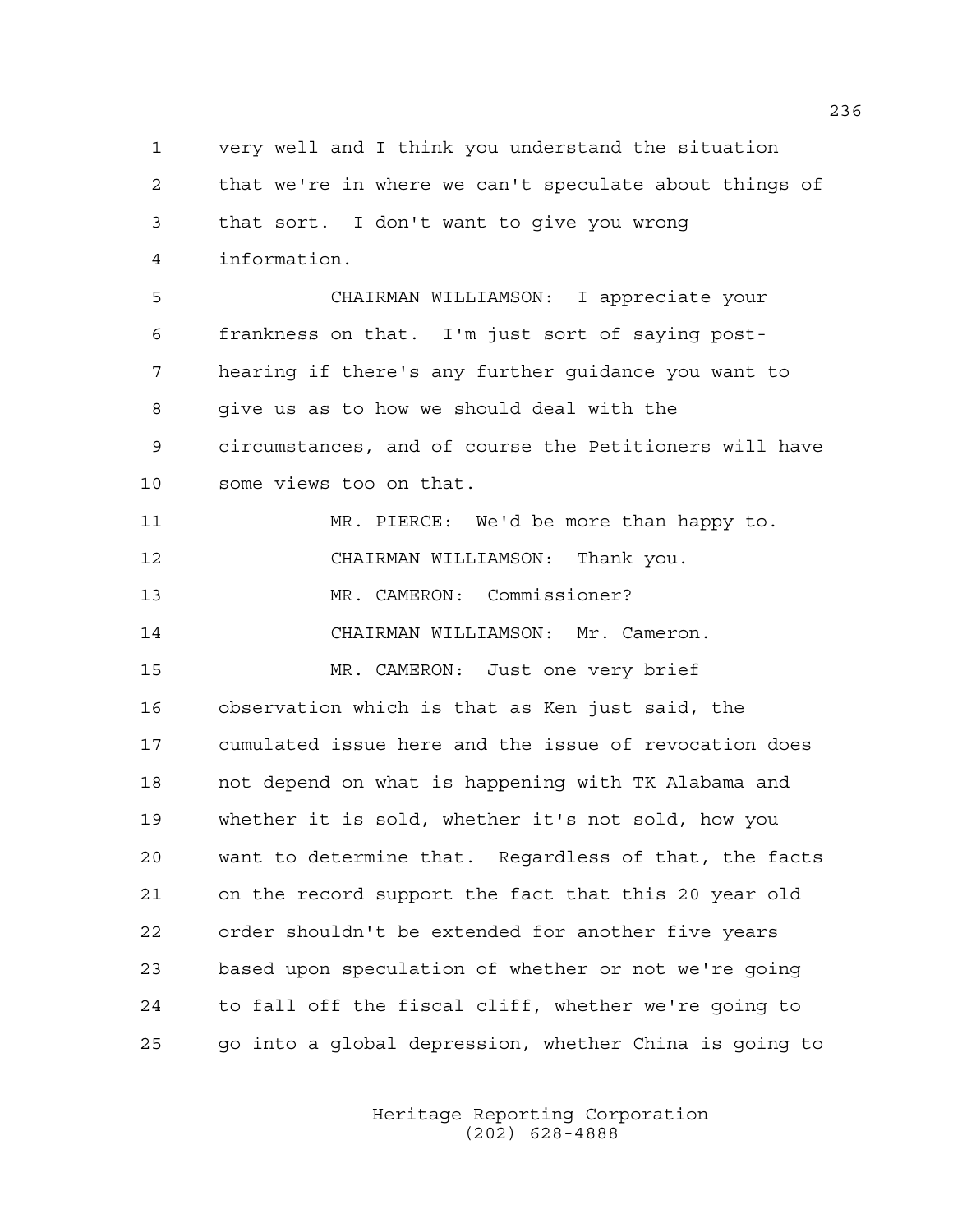1 overwhelm the entire world and particularly Korea. 2 Maybe they'll invade. You don't know what's going to 3 happen. There could be nuclear weapons that are 4 exploded in North Korea. I don't know. 5 But I can tell you it's all speculation and 6 not relevant to whether or not these orders ought to 7 be terminated right now. 8 CHAIRMAN WILLIAMSON: Before you go nuclear,  $9$  that's  $-$ 10 MR. CAMERON: Right. That's another 11 observation. 12 (Laughter.) 13 CHAIRMAN WILLIAMSON: I've posed the issue 14 out there on the other matter. Let me go back and see 15 what other questions I have. 16 Do you agree with the domestic parties that 17 the Commission should continue to find one domestic 18 like product consisting of the CORE center with the 19 Commerce scope and consistent with Commission prior 20 determinations? 21 MR. PIERCE: We do. 22 MR. CAMERON: We agree with one like 23 product, and I think it's important for you to 24 recognize, as I'm sure you're aware, this is a very 25 old order and it's a carbon only order. Like product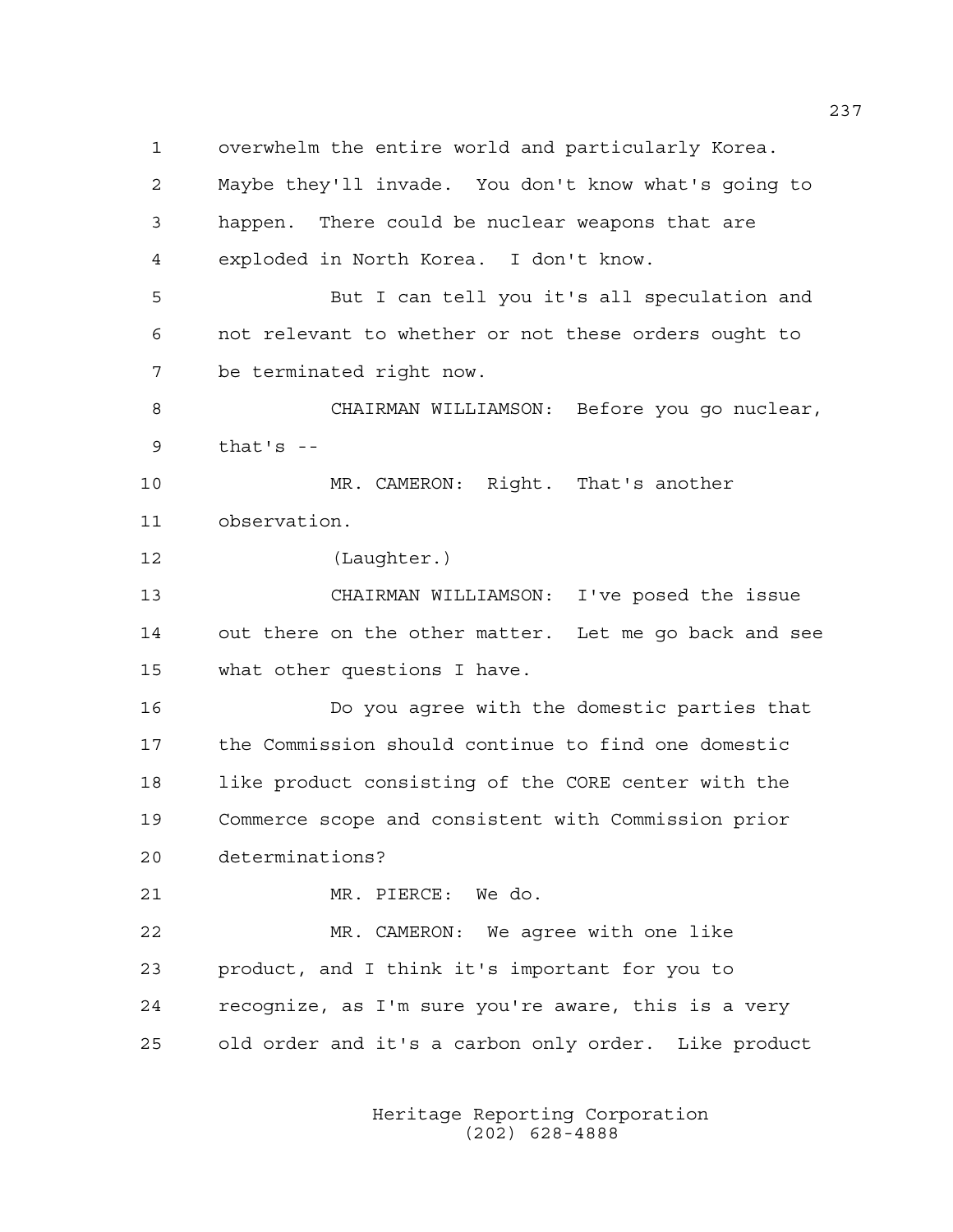1 does not extend to micro-alloys. There's a lot of 2 production in Germany of CORE product that's non-3 subject merchandise. But that still is sticking with 4 the same like product definition as used before, and 5 we would support that.

6 CHAIRMAN WILLIAMSON: Thank you.

7 Also do you agree with the domestic injured 8 parties that the Commission should continue to define 9 the domestic industries comprising all U.S. producers 10 of CORE?

11 MR. PIERCE: We do, yes.

12 MR. CAMERON: I think there are issues that 13 are posed by this. We'll address them in the post-14 hearing brief. But I think that you do have to look 15 at some of the U.S. producers and how that fits in. 16 CHAIRMAN WILLIAMSON: Thank you.

17 I think with that I'll stop while I'm ahead. 18 Commissioner Pearson?

19 COMMISSIONER PEARSON: Thank you, Mr. 20 Chairman. Permit me to offer my welcome to you also. 21 It's going to be nice to get out of here earlier than 22 we did last time, because of course -- Yes, some of 23 you remember that all too well. And may it go well 24 for both the seller and the buyer assuming a 25 transaction takes place.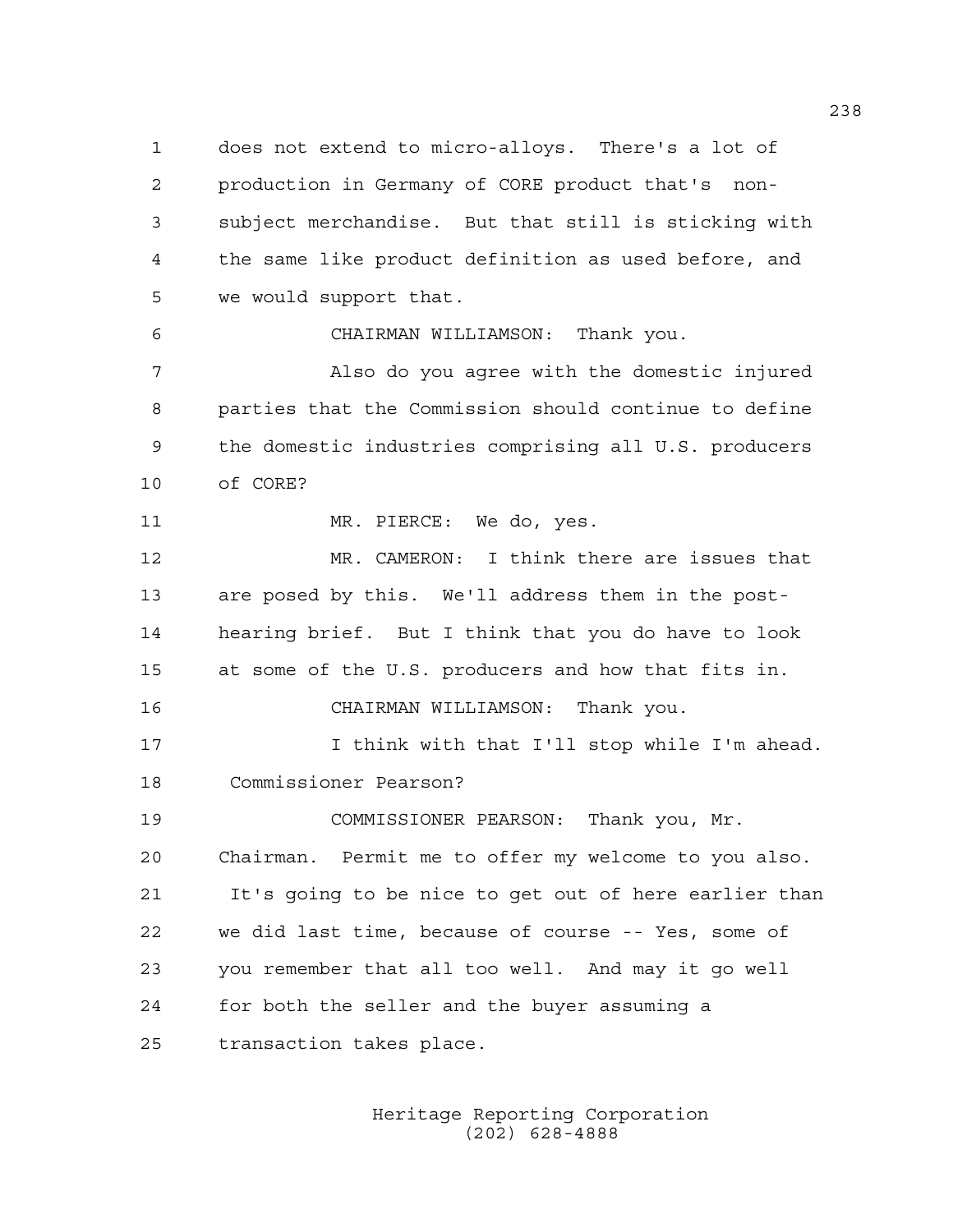1 Mr. Pierce, you addressed cumulation and you 2 touched on the possibility of a finding of no 3 discernible adverse impact in regard to imports from 4 Germany. Give me a sense. Are you proposing that as 5 the basis that we should use to decumulate? Or are 6 you saying --

7 MR. PIERCE: No. It's a separate 8 determination before cumulation is considered. I 9 think before you can cumulate you have to determine 10 that a country, if there was revocation, would be 11 likely to have a discernible adverse impact. In our 12 opinion Germany's revocation doesn't even rise to that 13 standard. The imports are just so low and so 14 specialized and so concentrated in the automotive 15 sector, capacities, at high capacity utilization. For 16 all those factors, I think Germany should be revoked 17 under the no discernible adverse impact standard. I 18 think it's that clear.

19 Failing that, if you find that there would 20 be likely to be an adverse discernible impact on the 21 domestic industry if Germany was revoked, then I think 22 you should exercise your discretion and decumulate 23 Germany based on different conditions of competition 24 from Korea. Whether it be the situation where the CVD 25 order was lifted and half of the imports were excluded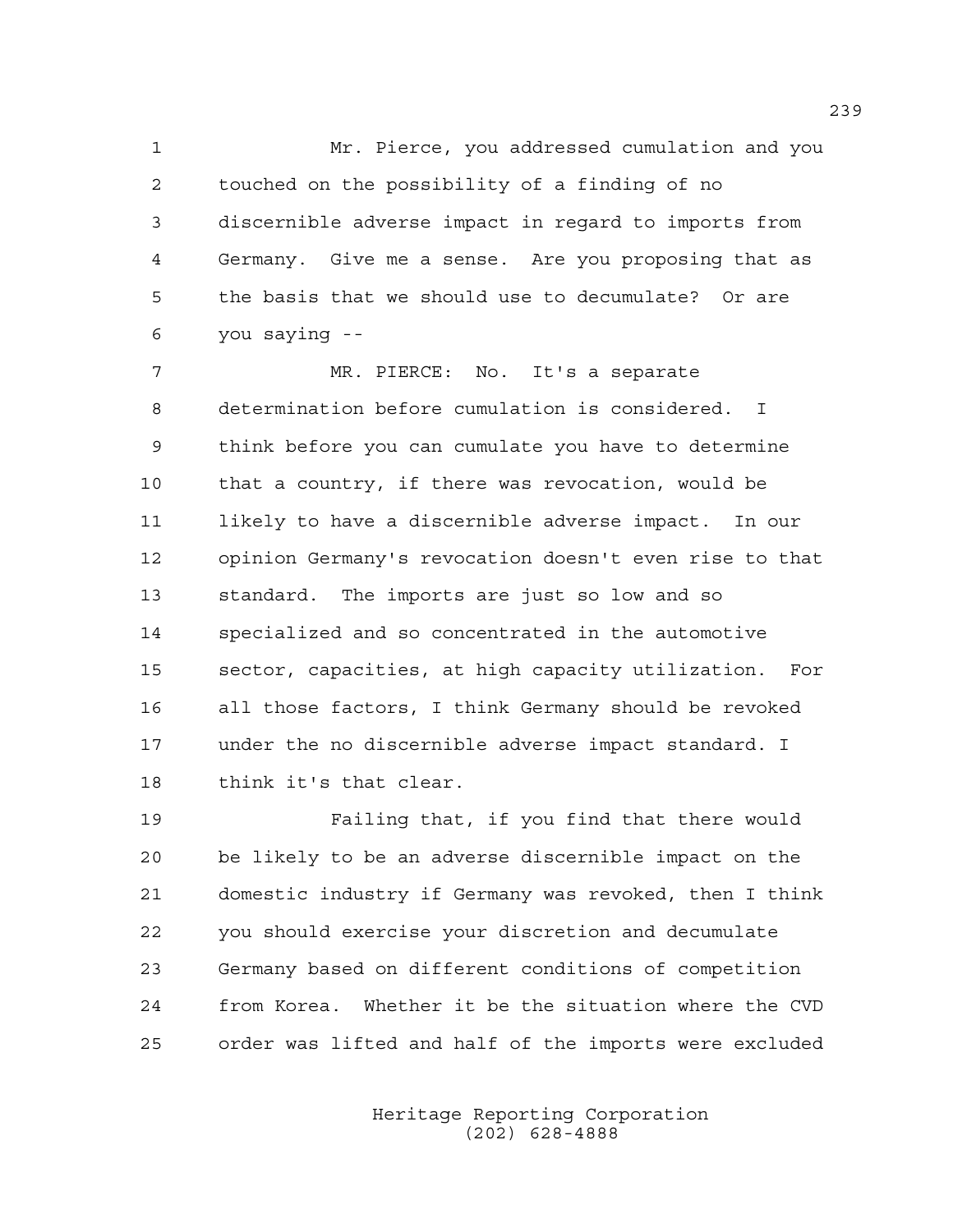1 with domestic industry consent vis-a-vis Germany, 2 whether it be the much lower market share, whether it 3 be the moving concentration into non-subject CORE 4 production in Germany. Any of those grounds I think 5 are a basis for decumulation.

6 Added to that, another ground for 7 decumulation would be the investment in Alabama. 8 Failing that, if it's cumulated, I still think there 9 should be revocation because even when you combine 10 these two sources under a 20 year old order, you're 11 still talking about less than two percent market 12 share, and a very small volume of imports that have 13 been relatively stable over the last 15, 20 years or 14 so.

15 COMMISSIONER PEARSON: Thank you.

16 I'm among the Commissioners that at times 17 has been willing to consider no discernible adverse 18 impact as a basis for not cumulating. However, I'm 19 also among a group of Commissioners that has taken the 20 approach of first addressing conditions of competition 21 and then subsequently addressing no discernible, so I 22 was wanting to get your sense.

23 If you were making a strong push that we 24 should decide this on the basis of no discernible 25 adverse impact, then I would want you to go back and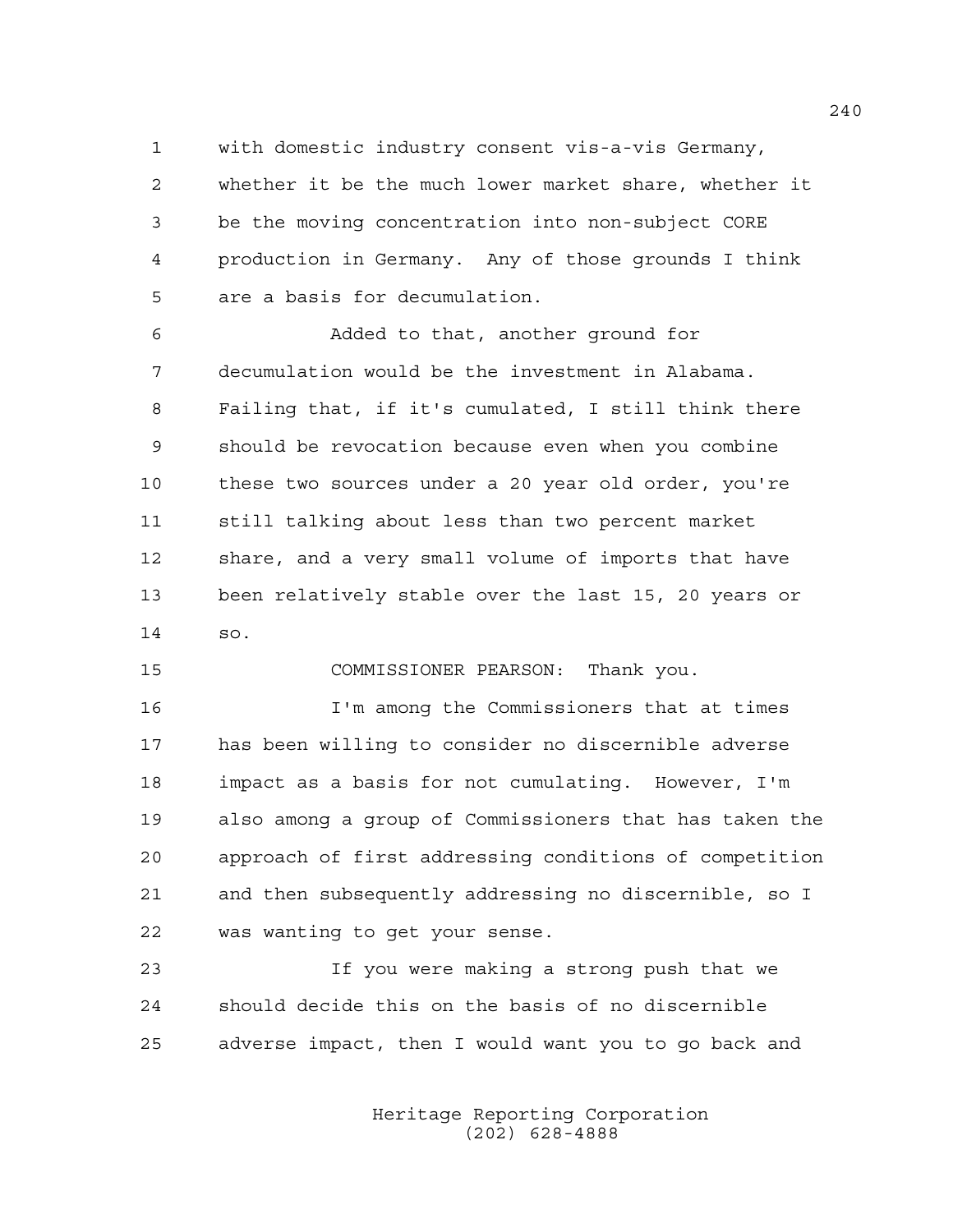1 explain to me how this case compares to others where 2 I've made that finding. But if you're arguing largely 3 for or at least arguing that it's possible to 4 decumulate on the basis of conditions of competition, 5 then that's less relevant.

6 MR. PIERCE: We'll address that in the 7 brief. I'm arguing both. I'm arguing we're so small 8 and inconsequential upon revocation there would be no 9 discernible adverse impact given the conditions of 10 competition.

11 If there were a discernible impact found, if 12 we were to cross that threshold, I still think we 13 should be decumulated maybe for the same grounds, but 14 you don't have to get over the discernible adverse 15 impact hurdle.

16 COMMISSIONER PEARSON: In that case look at 17 some of my past NDAI findings and let me know whether 18 this case fits within those parameters or whether it's 19 a bit more of a stretch.

20 MR. PIERCE: Will do.

21 COMMISSIONER PEARSON: Thanks.

22 What's your sense of whether the consumers 23 of corrosion resistant steel do have some preference 24 for local supply as compared to supplies coming long 25 distances?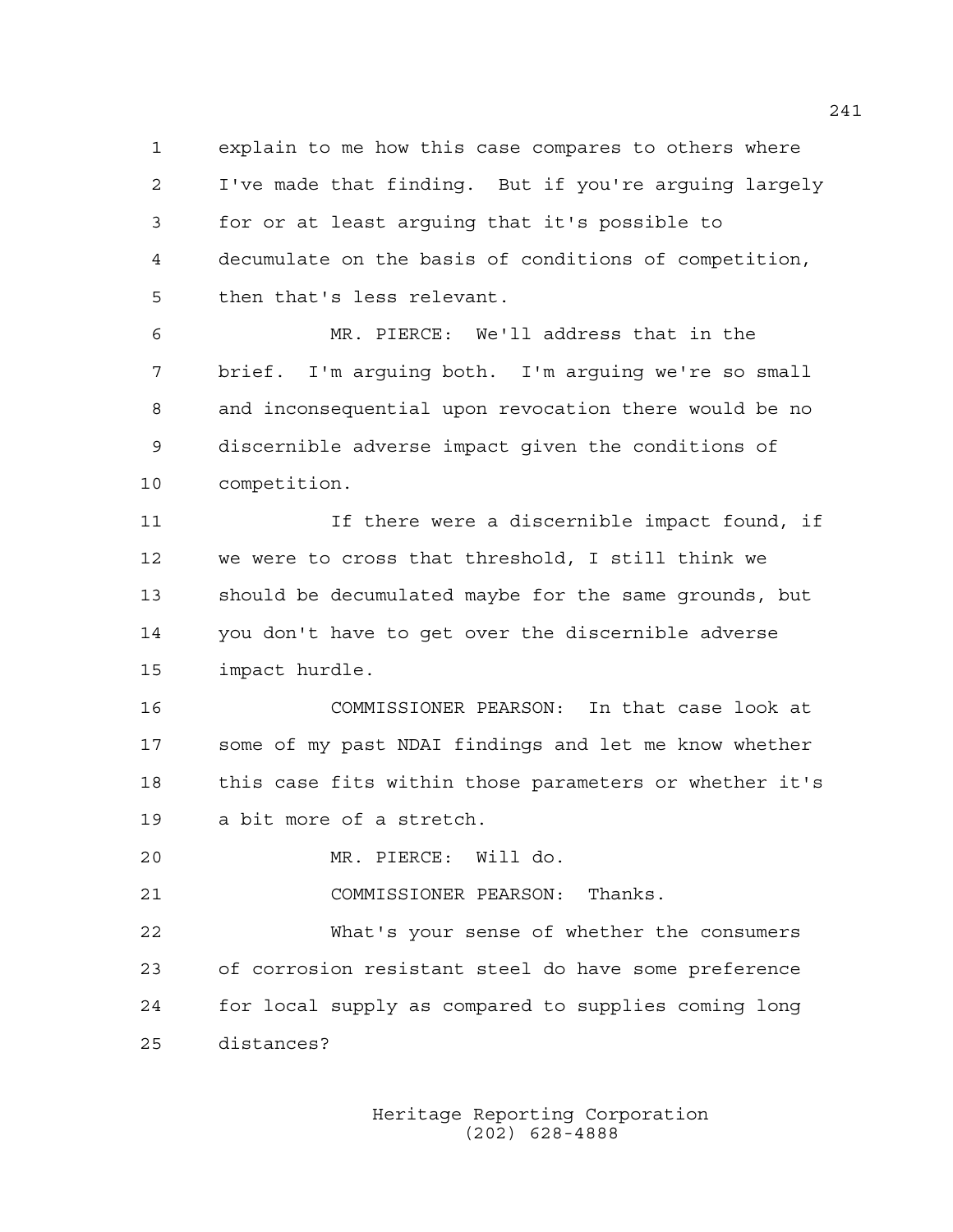1 MR. CAMERON: Don Cameron for Korean 2 Respondents.

3 I think if you look at the purchaser 4 questionnaires, particularly with respect to the 5 automotive sector, it is quite clear and their reasons 6 are also quite clear. They say it's geography. It's 7 long lead times. It's geography. And it was 8 interesting this morning, we heard from Mr. Rosenthal 9 that nothing had changed in the market. The one thing 10 that hasn't changed is you know, they were in the 11 market before the order 20 years ago, and they're in 12 the market now, and really, the basics of the market 13 haven't changed. Well, I beg to differ.

14 The basics of the market actually have 15 changed. The whole theory that the automobile 16 industry is pursued in that 20 year period in order to 17 become more competitive is the just in time theory of 18 inventory. And actually that does drive certain 19 decisions. One of those decisions actually is a 20 preference for sourcing locally. So that is a huge 21 non-price factor.

22 You then go from there to this issue of 23 well, if the prices here are higher and therefore 24 automatically it's just going to be this magnet that's 25 going to attract the imports.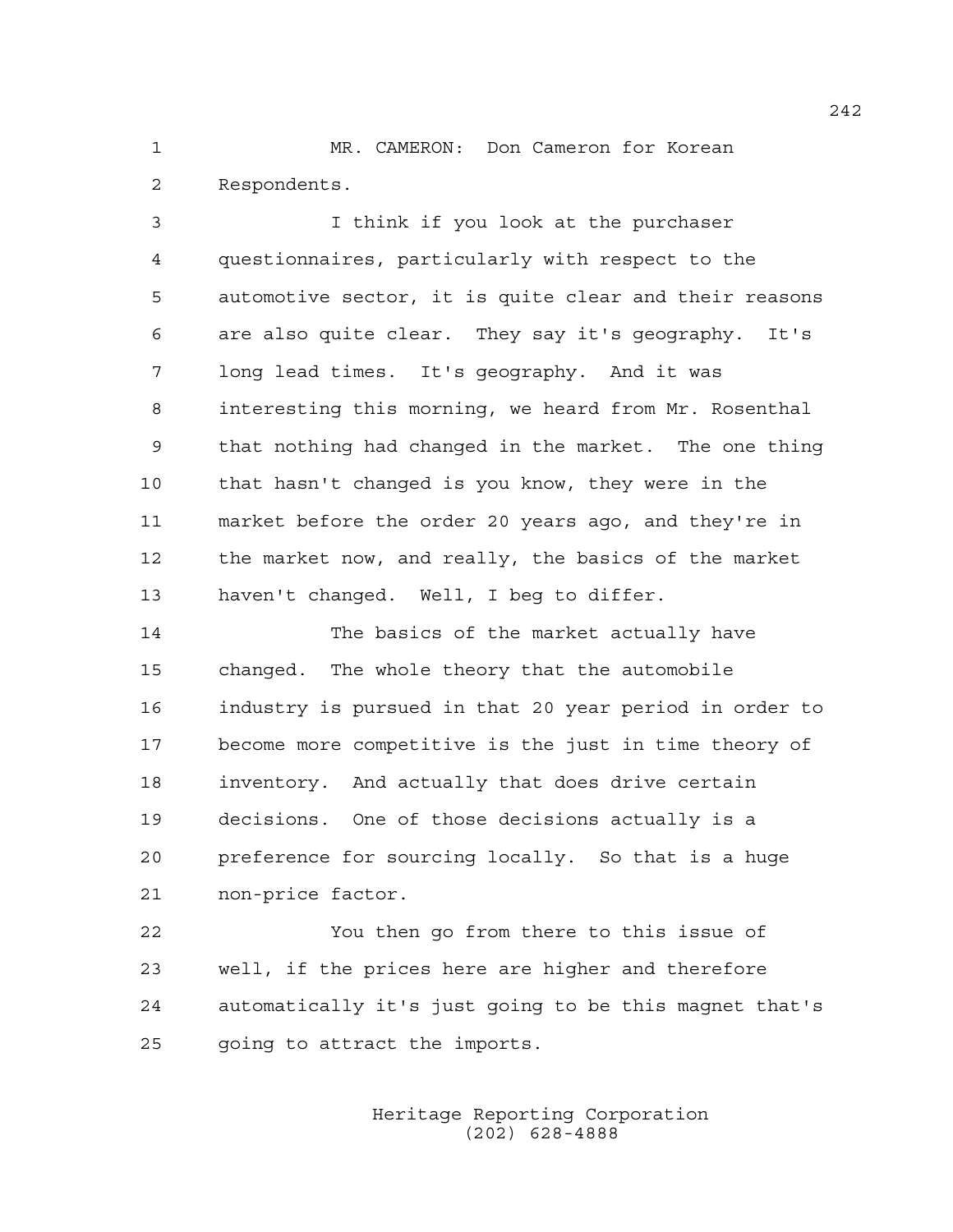1 Well that assumes that the buyers here are 2 necessarily going to be buying those imports. If you 3 look at those questionnaires I think that it's quite 4 clear, imports are there. Korea and Germany are 5 hardly the sole producers of automotive quality steel. 6 In fact Korea is a rather late comer to this market. 7 The Japanese and other producers have been there for 8 a long time. Again, why is it that the major 9 automobile producers are saying well, yeah, these 10 sources are available, however we prefer to source 11 locally. It's pretty important. 12 MR. HOLT: Excuse me. My name is Bob Holt. 13 I'm from ThyssenKrupp. 14 I've had a lot of discussion with customers 15 over the last five years relative to that issue, and 16 to be perfectly honest, when we first started our 17 market entry process we based a lot of our planning on 18 prep tons. Prep tons obviously means steel that's 19 going to come from Germany over here to the United 20 States and help prepare the way for us to get into 21 that automotive business.

22 Of all the automotive companies out there, 23 we had high expectations that maybe all of them would 24 have an interest in buying prep tons from 25 ThyssenKrupp. As it turned out, it's been just the

> Heritage Reporting Corporation (202) 628-4888

243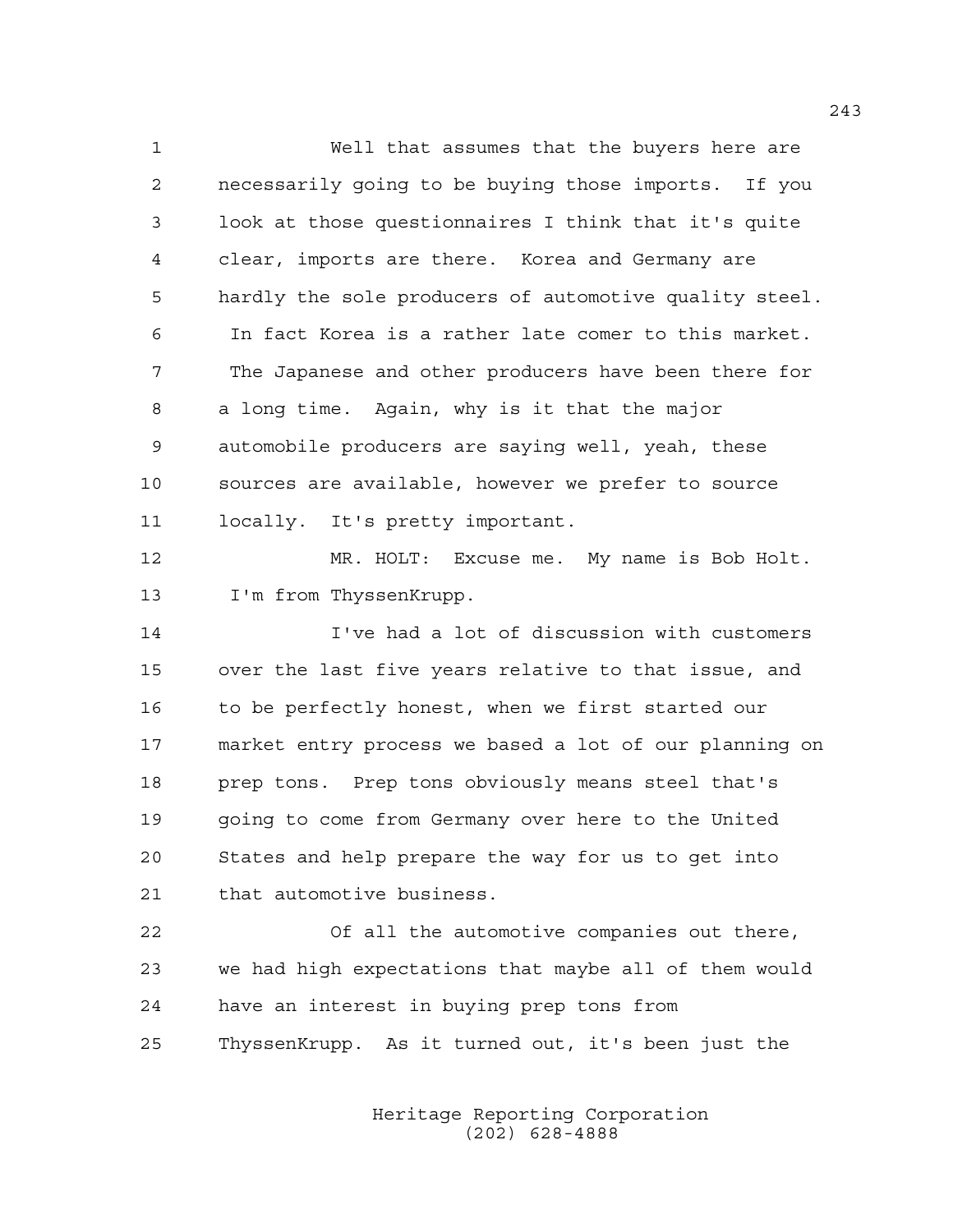1 opposite. There have only been maybe 50 percent of 2 the automotive companies that have had any interest in 3 bringing prep tons in to support their business. And 4 the reasons are pretty obvious.

5 Despite the fact that we would assure them 6 that we would make sure we would guarantee deliveries 7 and that we would perform in the way that they 8 expected and be competitive, they just don't want to 9 deal with steel that's coming from off-shore, 4,000, 10 2,000 miles away, and deal with the logistics of 11 bringing steel in from those foreign sources.

12 So as a result, instead of having 10 13 companies that we thought would be able to help us get 14 started, we've had five. Of those five, we've had a 15 representation of domestic automotive, Asian 16 automotive and German automotive. But you'd be 17 surprised that the least supportive of the prep tons 18 has been the German automotive companies. In fact 19 they flat out have not wanted to do it, with the 20 exception of one.

21 So it's been somewhat of a disappointment 22 because we thought it would accelerate our ability to 23 get in automotive, but those are the reasons. They 24 don't want to manage that additional logistics of 25 bringing the steel in.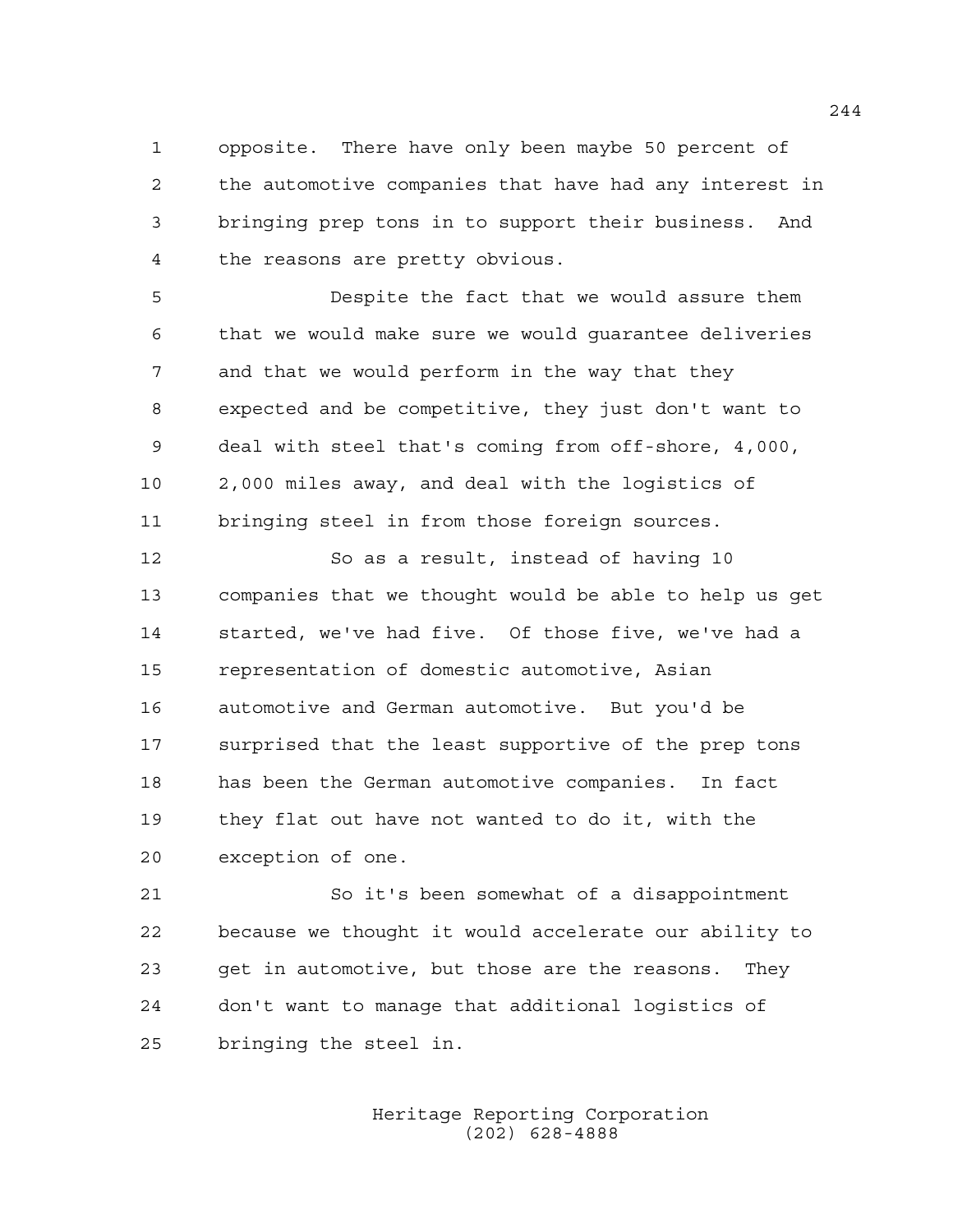1 COMMISSIONER PEARSON: Thank you for that 2 comment. My time has expired. 3 CHAIRMAN WILLIAMSON: Commissioner Aranoff? 4 COMMISSIONER ARANOFF: Thank you Mr. 5 Chairman, and welcome to this afternoon's panel. 6 This morning and in their briefs the 7 domestic producers were making the point that even as 8 TK is preparing to sell off its U.S. production assets 9 it continues to retain and has not shown any interest 10 in selling off its U.S. distribution assets. 11 Can you comment on that please? 12 MR. HOLT: Yes, ma'am. 13 The distribution assets of ThyssenKrupp here 14 in the U.S. are really part of a different legal 15 entity within the ThyssenKrupp Group organization. 16 They're not related to the ThyssenKrupp Steel 17 function. 18 Today within the United States there are 19 only two distribution networks in the United States 20 that handle carbon steel for ThyssenKrupp. One of 21 those is located in Detroit and one of those is 22 located in South Carolina. 23 The one in Detroit, by the way, was never 24 built with the intention of being a distribution 25 network. It was only built to supply and support the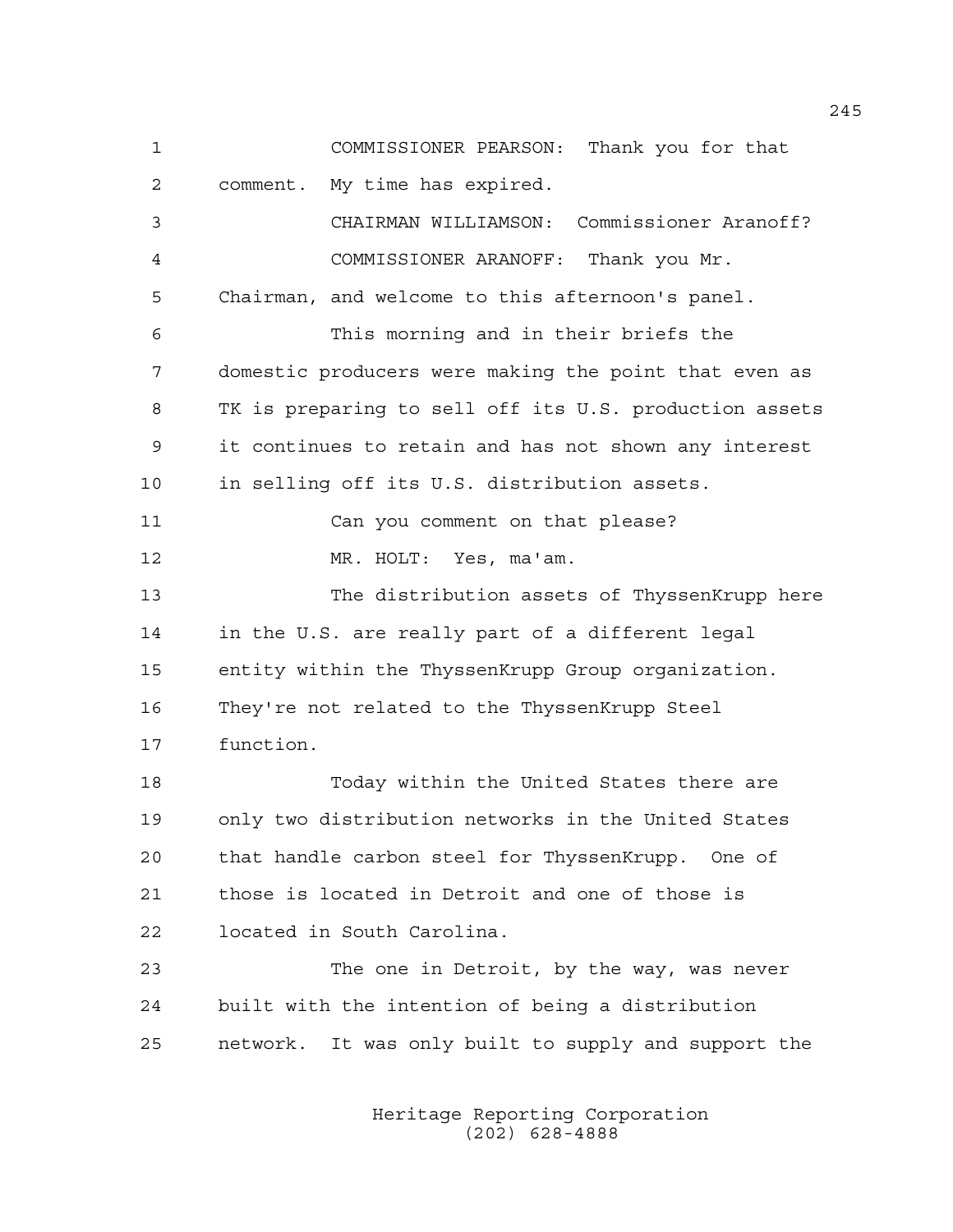1 automotive business that Thyssen was supplying to the 2 domestic automotive companies for 20 years prior to 3 this time.

4 So that leaves really only one other 5 distribution outlet in the United States currently and 6 that's in South Carolina.

7 At the present time and for the past several 8 years that company has not bought one pound of carbon 9 steel or CORE steel from our ThyssenKrupp parent 10 company. Nor do they intend to.

11 The reason for that is, well, there are a 12 couple of reasons for that. The reason for that is 13 that they compete with a lot of other service centers 14 in the United States and they also buy from a lot of 15 other mills in the U.S.. I can tell you that there 16 was a lot of sensitivity on the part of some of our 17 competitors in the U.S. when we announced our 18 construction here in Alabama. The concern was, they 19 might not be able to buy from the other producers 20 because of the relationship with ThyssenKrupp, and in 21 fact there were two incidents where domestic mills 22 made a point of stopping shipments to that 23 distribution network because of the relationship with 24 ThyssenKrupp.

25 But the bottom line really is this. There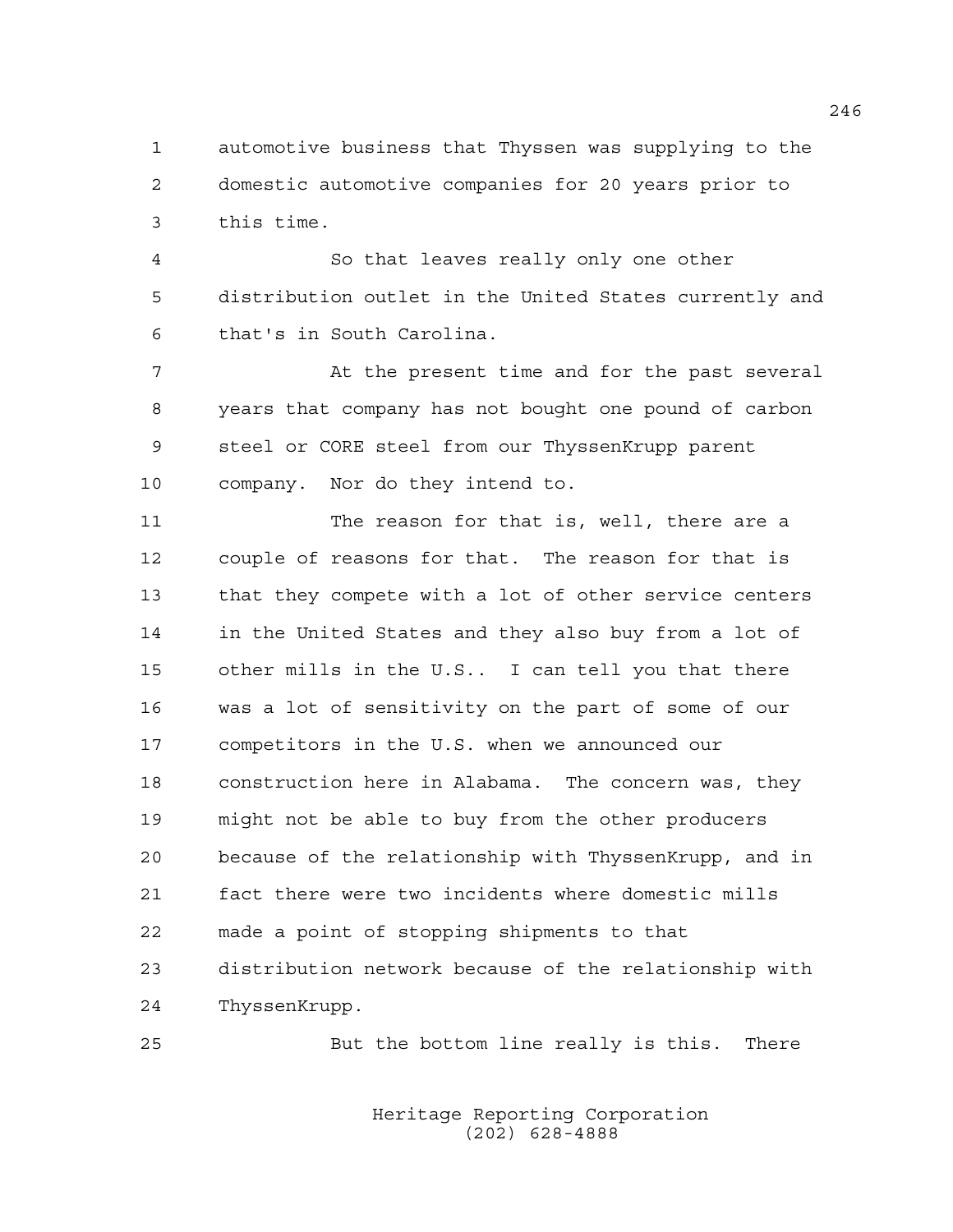1 is no steel being purchased by the distribution 2 operations of ThyssenKrupp right now from Germany. 3 Nor has there been for years.

4 COMMISSIONER ARANOFF: I'm not sure that 5 entirely answers the question though I do appreciate 6 that factual background. But I think that the 7 implication of the argument that the domestic industry 8 was making is that if the U.S. plant is sold off and 9 if the order is revoked, that ThyssenKrupp Germany 10 would have an existing U.S. distribution network that 11 it could easily use to serve the U.S. market and to 12 keep the customers that it has been cultivating and 13 developing for sales from the U.S. plant even if the 14 U.S. plant was turned over to a new owner.

15 MR. HOLT: Now I understand what you're 16 saying. I will attempt to answer that and then I will 17 give it to my colleaque here from Germany because he 18 ultimately is going to be the one making the decision 19 of whether they ship the steel over here.

20 But as I said, currently there are no 21 customers being serviced by Germany through our 22 distribution network in the United States nor has 23 there been for the last several years.

24 MR. DOHR: Let me add something. Christian 25 Dohr, President of ThyssenKrupp Steel USA.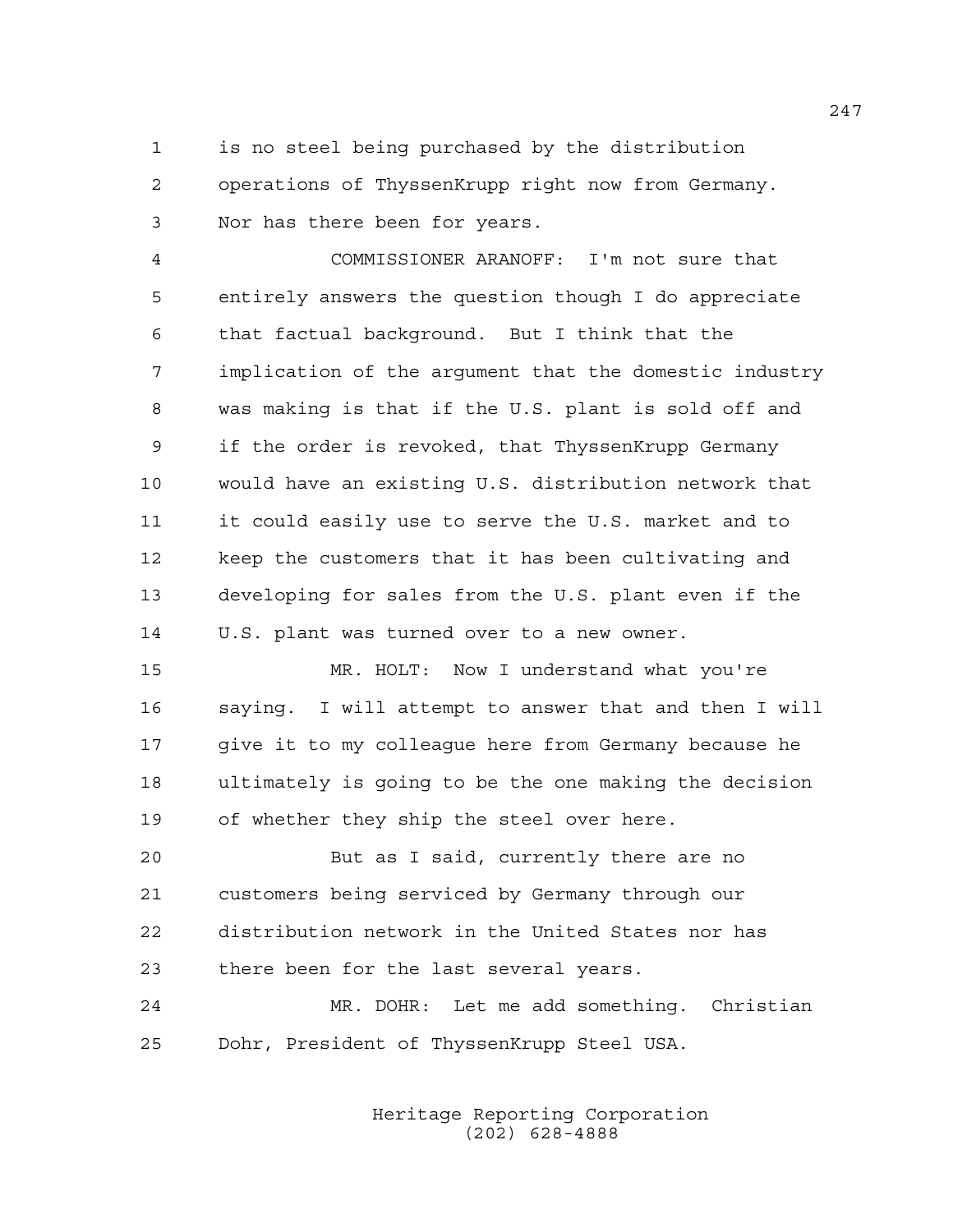1 I think what's important to understand is 2 that the mill we built in Alabama includes all 3 functions. It includes also its own sales force. 4 Almost 100 people we have. This is part of the asset 5 and part of the company that will be sold. So talking 6 about a distribution network is just grabbing 7 something out of the air because yes, there is an 8 entity that is called materials and it handles mostly 9 non-carbon steel products. And the entity that 10 handles the steel products here in the U.S. is 11 ThyssenKrupp Steel USA with its own sales force that 12 is up for sale.

13 MR. GRÜNHAGE: Stefan Grünhage also from 14 ThyssenKrupp, but still Europe so I'm familiar.

15 A couple of years ago, it was exactly 2009, 16 we decided to channel all sales of ThyssenKrupp Steel 17 Europe and that's mainly our niche products like tin 18 mill products, electrical steel and some other 19 products to one single point of entry in the United 20 States because all of our business is mainly on a long 21 term basis, customer driven.

22 If you are sending your materials through 23 the trading companies, and really ThyssenKrupp, the 24 trading branch as my colleague explained to you, it's 25 a worldwide network and they are trading not only with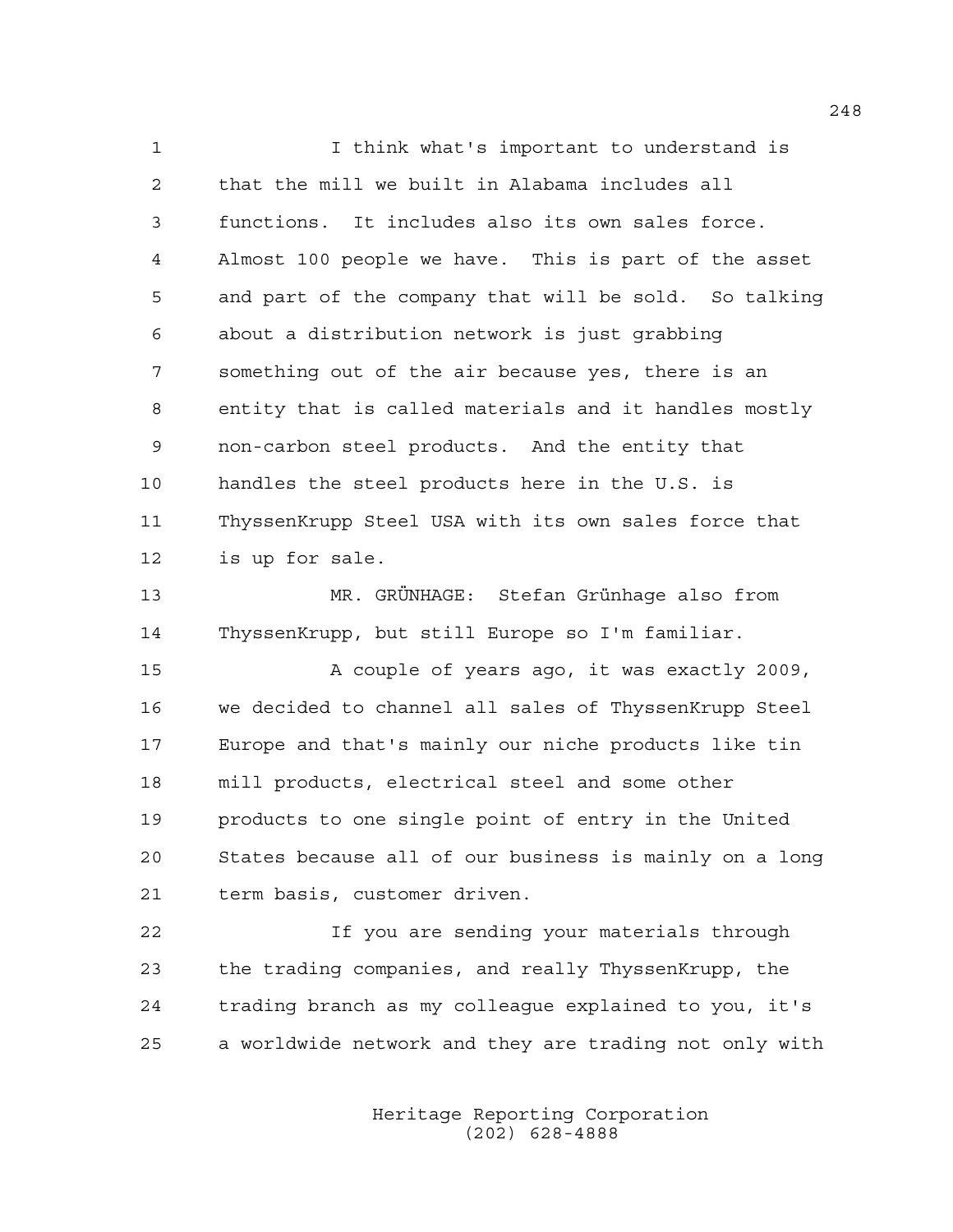1 steel but many, many other materials. But that is 2 normally not the selling branch. We are using 3 ThyssenKrupp Steel Europe for those sales.

4 Most portions of it is done directly with 5 the end customer, especially with the OEMs because 6 throughout the world, 93 percent -- I said it before 7 -- goes to the EU. I would say two thirds of this 8 goes to automotive customers, so that is without 9 distribution, without some splitting and cutting and 10 service centers. So it is really not foreseen.

11 The other reason is that in the United 12 States, especially if we are talking about CORE, we 13 are only talking about automotive sales, and as we 14 explained and I have written in my statement, if the 15 duties will be lifted, yeah, we will make minor 16 shipments to the United States of electrogalvanized, 17 for example, because some customers are still 18 requesting this for specific parts. But that all will 19 be handled also in the future through ThyssenKrupp 20 Steel North America which is the selling arm of the 21 mill. This is specifically there to bring in the 22 various products of various daughter companies also of 23 ThyssenKrupp Steel Europe to the U.S. market.

24 MR. HOLT: May I say one more thing, please? 25 COMMISSIONER ARANOFF: Okay.

> Heritage Reporting Corporation (202) 628-4888

249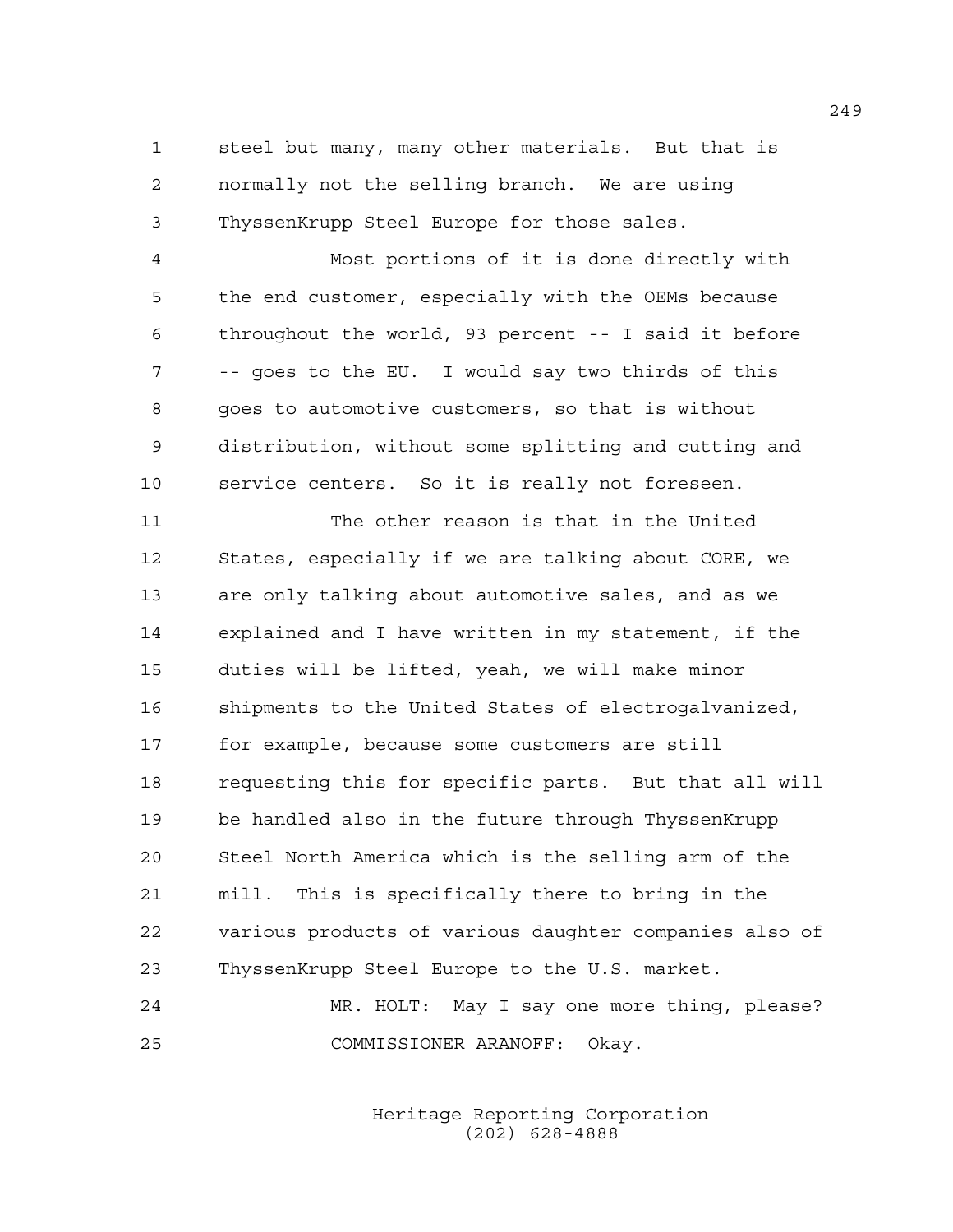1 MR. HOLT: One other aspect, and the 2 question came up this morning about distribution. I 3 believe they were referring to the distribution 4 network that belongs to ThyssenKrupp. And there was a 5 question or a comment made also about an additional 6 distribution center that was going to be made or built 7 in the south as well, which is true.

8 But I would say this. I would say that the 9 thinking and the mentality of the distribution network 10 and the guys who buy the steel for the distribution 11 network is really no different than the automotive. 12 They don't buy from Germany because they can buy the 13 steel that they need locally and domestically and they 14 don't meed to rely on an import in order to support 15 their customer base. In fact both of those companies 16 right now that do exist today are buying all their 17 steel from the domestic industry today. It's really a 18 matter of simplicity for those guys.

19 COMMISSIONER ARANOFF: Having heard all of 20 these answers about what distribution assets there are 21 and what the various ones do, all of which is very 22 helpful in understanding the state of play right now, 23 I'm going to now anticipate what the domestic 24 industry's response to these answers would be and I 25 think it would be look, this is all what's happening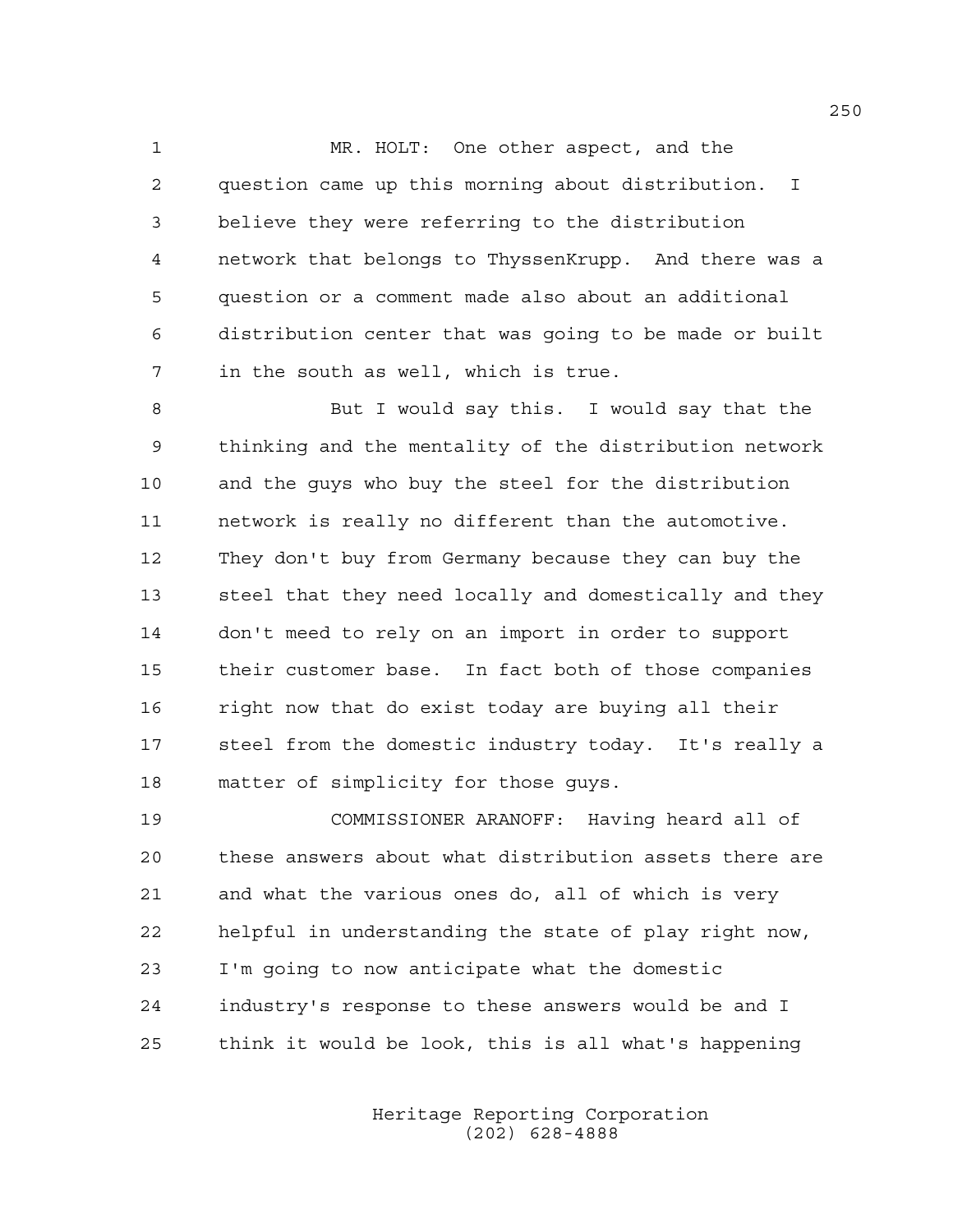1 now but doesn't describe what would happen once the 2 mill is divested and the order is revoked. There was 3 some testimony that if the order was revoked there 4 could be some minor sales of electrogalvanized, so I 5 appreciate that piece of the testimony.

6 But once TK Europe sells the mill, you're 7 selling the distribution. TK North America goes with 8 it, the marketing arm for carbon products. So then 9 the question is there hasn't been any denial of the 10 domestic industry's claim that it would be in the 11 interest of the German producer to still pursue the 12 customers that have been developed and some of whom 13 are buying German products right now.

14 MR. HOLT: I think the answer would be -- 15 First of all, the distribution assets would not be 16 sold. As I said, they are part of a different company 17 within the ThyssenKrupp organization. Only the steel 18 mill in Alabama is to be sold.

19 So the distribution assets that would allow 20 Thyssen Steel in Europe to bring Thyssen Steel in 21 would still exist as part of the ThyssenKrupp 22 organization. And as I said, they currently do not 23 buy steel from the parent company.

24 MR. PIERCE: I get what you're saying. 25 There's always the question of what's likely and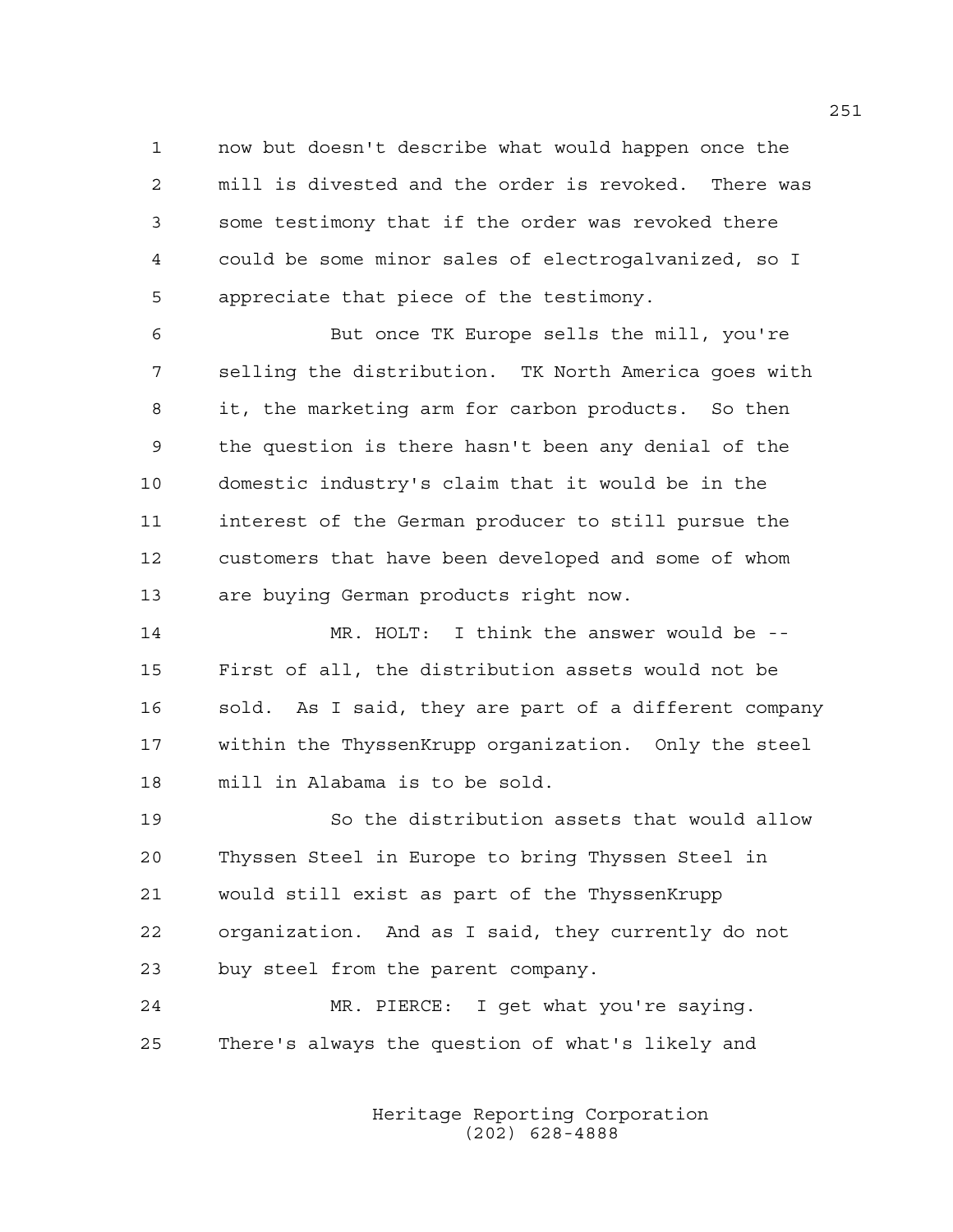1 evidence to support what's likely as opposed to frank 2 speculation about what could happen or what's 3 possible.

4 There is something to consider in particular 5 with that, with the distribution network though, and 6 that is these contract surcharges, the iron ore 7 surcharges, that's a policy of ThyssenKrupp. You 8 don't buy steel from ThyssenKrupp without the 9 possibility of surcharges being built into the price 10 on a quarterly basis. The only U.S. customers that 11 will take those contracts, agree to them, are the 12 automotive customers. That keeps us out of the 13 construction industry or out of the service center 14 industry. So I think there's hard commercial reasons 15 why this flood through the distribution network, if 16 you're thinking service centers, isn't going to 17 happen.

18 Secondly, and Bob can speak to this as well, 19 you just can't say to a customer okay, we've sold the 20 Alabama mill, now you've got to take the product from 21 me in Germany. It's just not their unilateral 22 decision in Germany to say the prep tons are our 23 customer, we're going to keep them and we're going to 24 sell to you. The customer's not going to agree to 25 that. There are contractual issues. It's not as if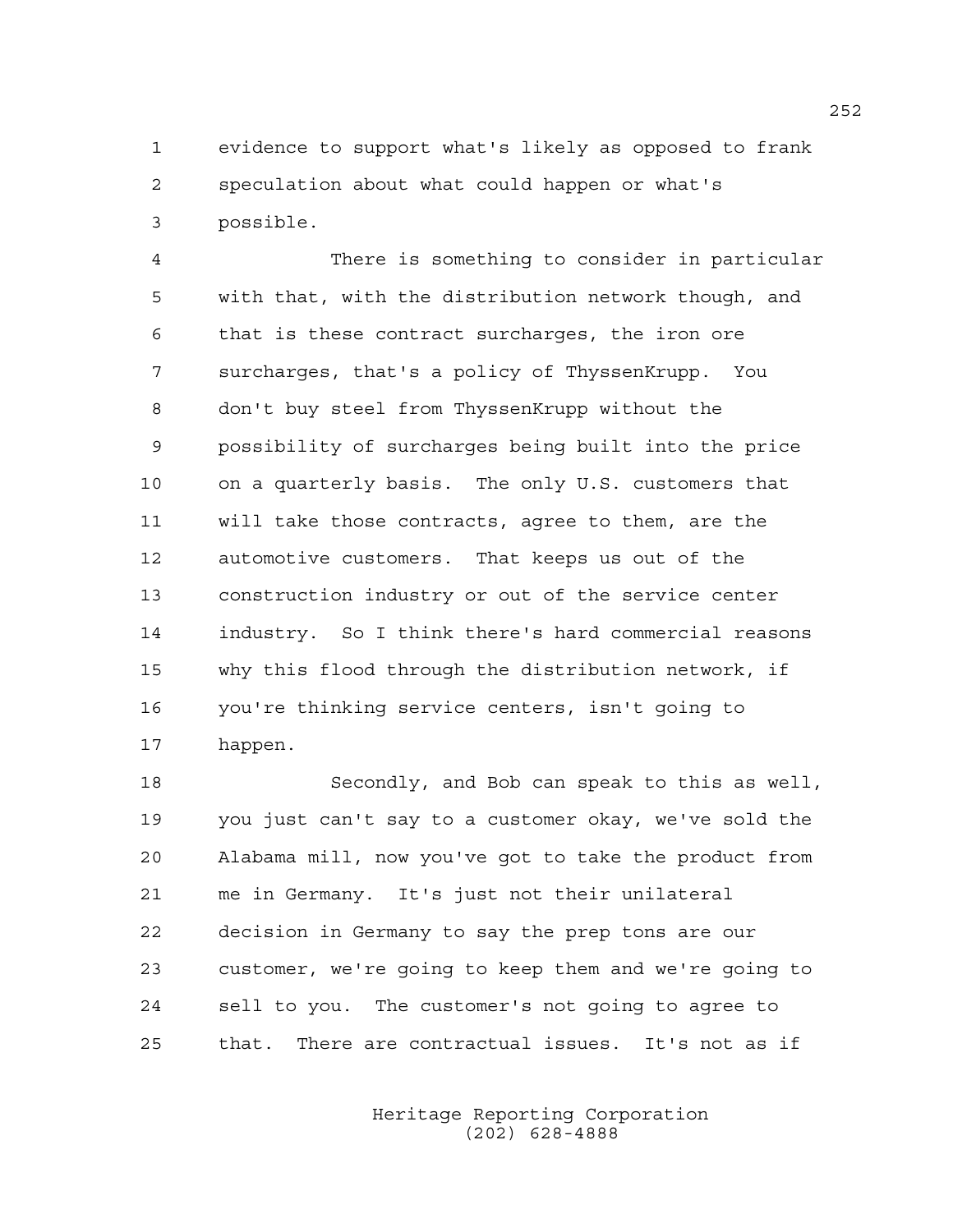1 Germany can just say okay, we've paved the way for 2 this customer with Alabama, oh, no, now we're going to 3 keep that customer. They don't have that ability. 4 The customer has a hell of a lot to say about --

5 COMMISSIONER ARANOFF: No, of course they 6 don't have the right to require the customer to buy 7 from the German parent company, but they certainly 8 have the ability to try and persuade the customer to 9 do so if they're so inclined.

10 MR. HOLT: There's no mistaking that if they 11 were inclined the could persuade and they would try to 12 persuade the customer to do that. But I think as my 13 colleague Stefan indicated, that has not been the 14 focus of ThyssenKrupp Steel for 20 years or more. In 15 fact even over the life of the last 20 years the steel 16 that has come to the U.S. has really been a legacy of 17 automotive business that they had before the last 18 duties were found against ThyssenKrupp. In fact 19 really the bulk of the steel that came in, CORE 20 products that came in to the United States from 21 ThyssenKrupp was really focused on the automotive 22 industry. And the reason it was focused on the 23 automotive industry, if you'd be interested in 24 knowing, there is kind of an interesting story there, 25 is because there was an automotive company back in the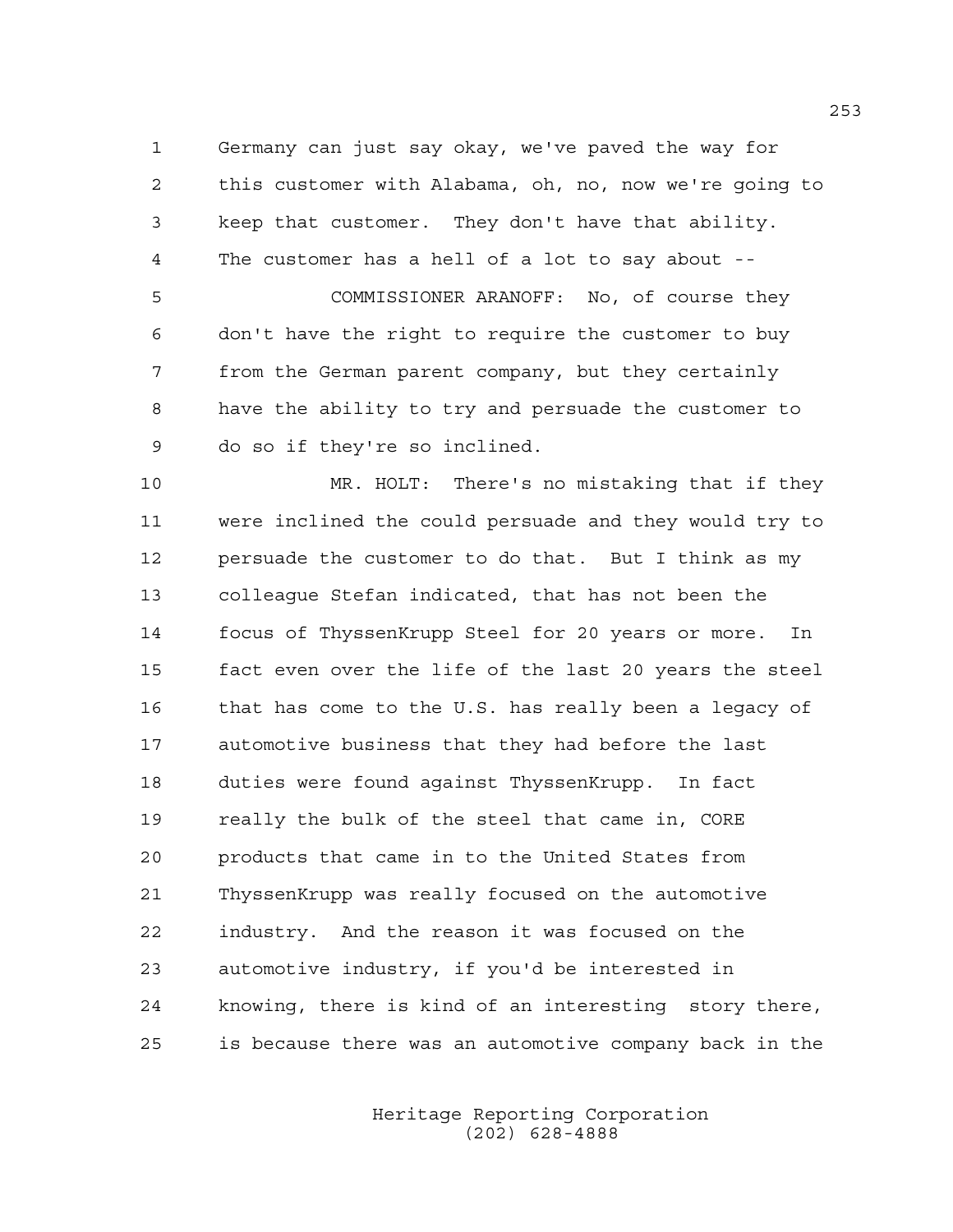1 '80s who entered into some financial difficulties and 2 they were cut off from credit from the domestic 3 industry so they had to find another source of steel. 4 Well, they went to ThyssenKrupp and ThyssenKrupp 5 supplied them the steel and was a major supplier to 6 them for the next, even up until today. Although that 7 has diminished quite a bit over the years. 8 That's why a distribution center was built 9 in Detroit, to support that automotive company who 10 could not buy steel in the United States. 11 That picture no longer exists today, but 12 that was really what brought it in and that's why the 13 focus for Thyssen always has been automotive. That's 14 why it's always been primarily with one customer until 15 today. 16 COMMISSIONER ARANOFF: Thank you. I 17 appreciate all of those answers. 18 Thank you, Mr. Chairman. 19 CHAIRMAN WILLIAMSON: Mr. Pinkert? 20 COMMISSIONER PINKERT: Thank you, Mr. 21 Chairman, and I thank all of you for being here today 22 to help us understand these issues. 23 I want to stay with that line of questioning 24 and maybe reframe it a little bit. 25 I understand your testimony about the

> Heritage Reporting Corporation (202) 628-4888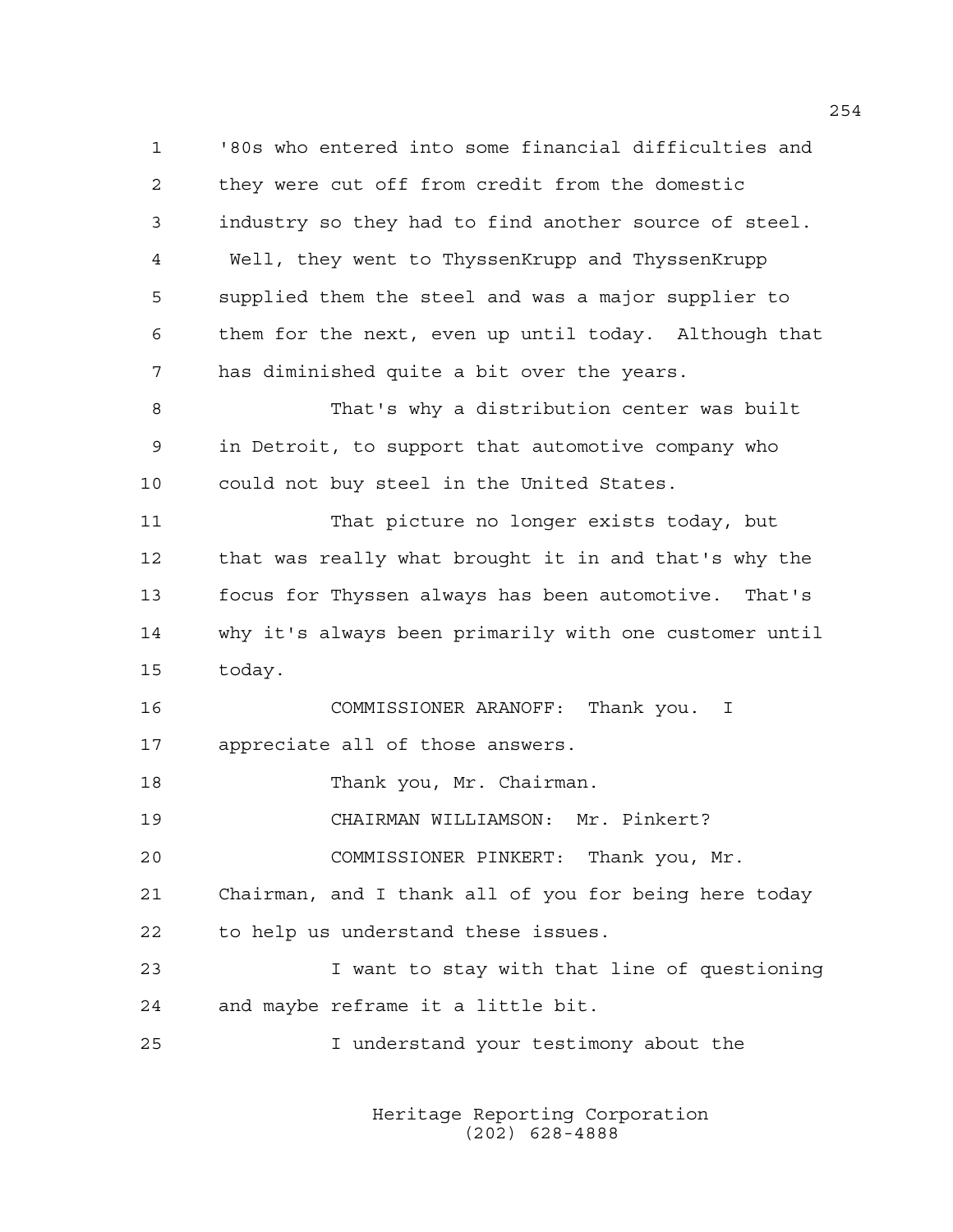1 distribution network and I understand your testimony 2 about how the customer has a lot of say in what 3 happens with respect to the supplier. But assume just 4 for the sake of this discussion that the Alabama plant 5 has been sold. We don't know the details of who it 6 was sold to, but we know it's been sold. Does that 7 necessarily change the incentives of Thyssen Germany 8 to ship to the United States?

9 MR. GRÜNHAGE: Stefan Grünhage. I would 10 like to answer to this question. I've been sworn in 11 this day and I know what this means and we have 12 submitted our sales plan to the Commission which gives 13 you a very good picture of our tonnages, which we have 14 foreseen for different customer groups by product and 15 to different markets. As you can see, that's not even 16 really big tonnage. It will fade out of the prep tons 17 in 2014 and we have not more foreseen any tonnages for 18 the United States market.

19 If we would sell the mill, yes or no, it 20 doesn't really change the picture because we need all 21 our material for our European customers.

22 Again, 93 percent, up to 95 percent year by 23 year goes to customers in the European Union, and that 24 has not changed over the last 15 years. In every 25 sunset review and I'm testifying here the third time,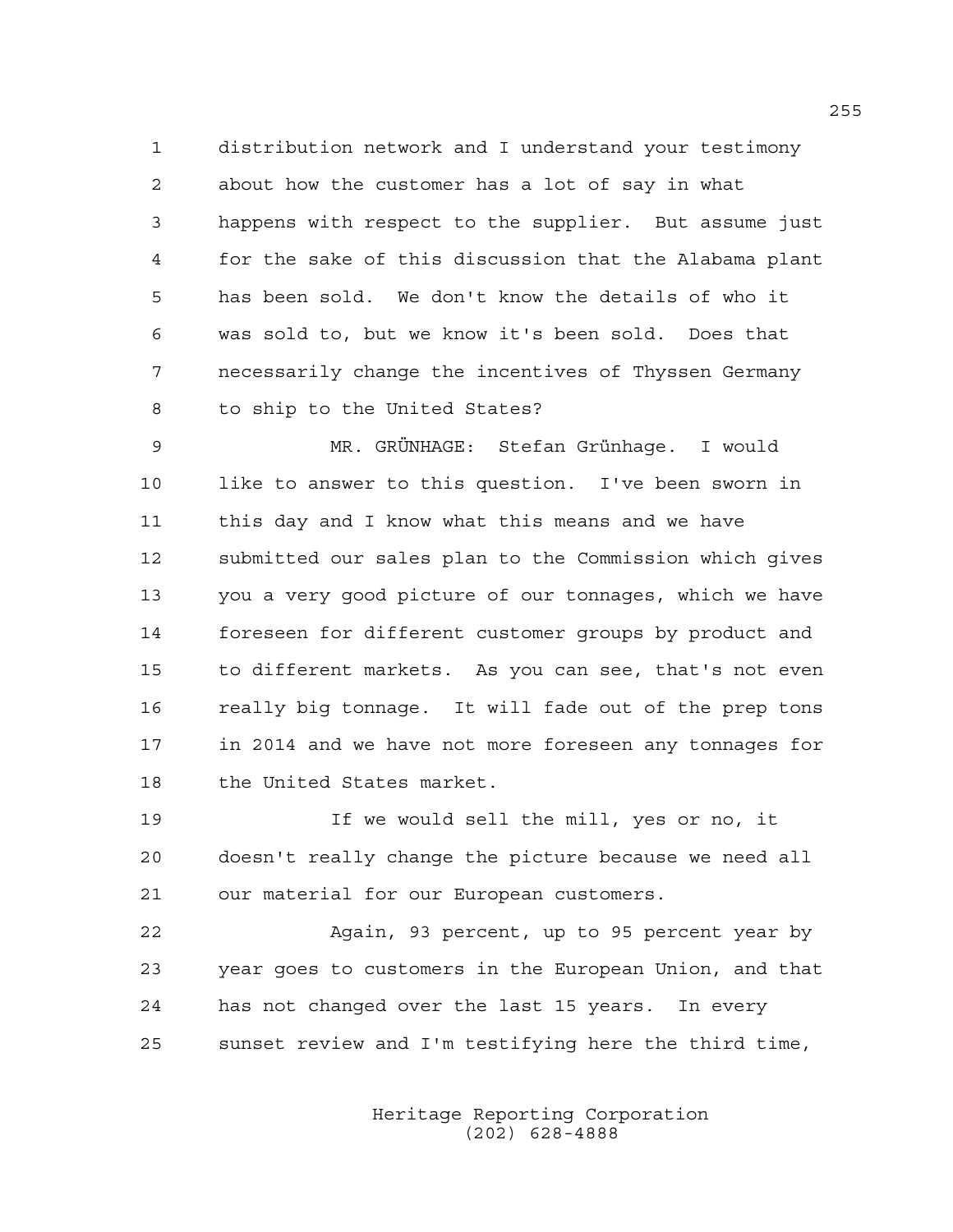1 I explained the same story. That we deem our home 2 market the whole European Union. And now that brings 3 us to seven percent of exports. Are these exports 4 flooding around the world? No. A bit portion of this 5 goes to the neighborhood countries. It's not the EU 6 themselves, but it's Switzerland, still part of 7 Europe; it's Turkey; it's Norway. And that leaves 8 only a small tonnage and this was a traditional 9 business we had in the United States, and in the same 10 size business to China. Why China? Because in China 11 it's more or less the same story like in the United 12 States. We have a joint venture there, where we are 13 serving the automotive market with domestic 14 production. Some certain specific products cannot be 15 produced by our joint venture in China so we ship this 16 to China again.

17 This is all our picture of exports and 18 material, what we have.

19 The next step is that more or less and we 20 can like it or not, we made different plans, we have 21 handed over our customers in the United States to our 22 colleagues in Alabama, and at the moment we are 23 colleagues, and that will proceed at the moment 24 because as we heard before, what will happen, who 25 knows, today. Yes, it is announced, we will sell it,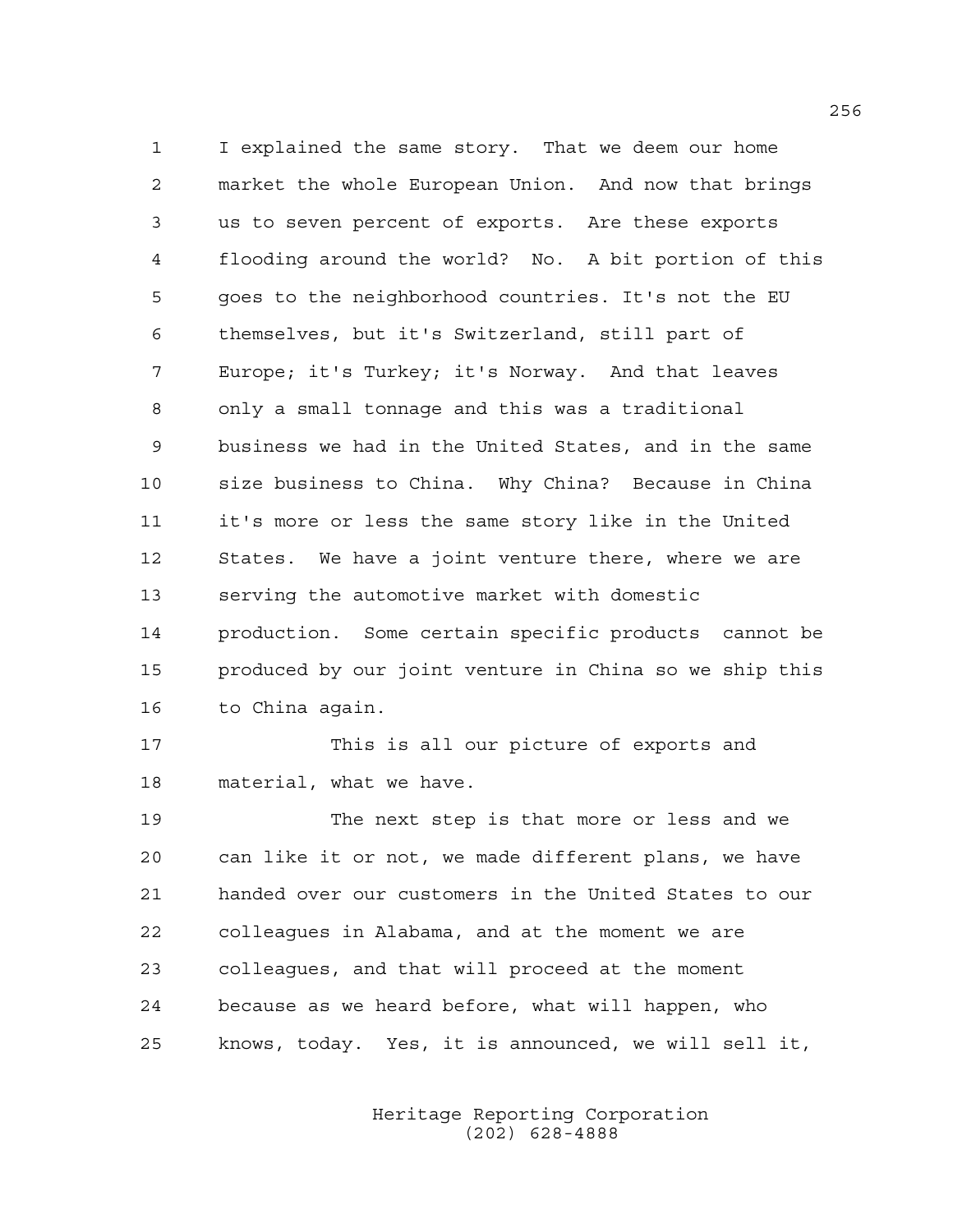1 but up to then we will strictly stick to what we have 2 and even if it is sold, that will not change the 3 picture because we have not foreseen more tonnages to 4 the United States markets if the orders will be 5 revoked or not.

6 MR. DOHR: I would like to add one comment, 7 Commissioner Pinkert. Christian Dohr, ThyssenKrupp 8 Steel USA.

9 When we built the mill in Alabama we brought 10 in all know-how we have within ThyssenKrupp Steel 11 Europe. We brought in in terms of intellectual 12 property, of people who train those producing in 13 Alabama. And when you look at Alabama, we are proud 14 of this mill in terms of its technology and what it 15 can do. It's already supplying the automotive 16 industry in the U.S., but we should not say it's 17 static. It's still in a ramp up. We have two 18 galvanizing lines running right now and there's going 19 to be a third one ramping up. So that volume will 20 increase. We have equipped this plant with the best 21 technology you can buy, with all the know-how from 22 Germany.

23 So I would say whether we like it or not, we 24 have built the most powerful competitor in this 25 country you can have for a CORE product and that will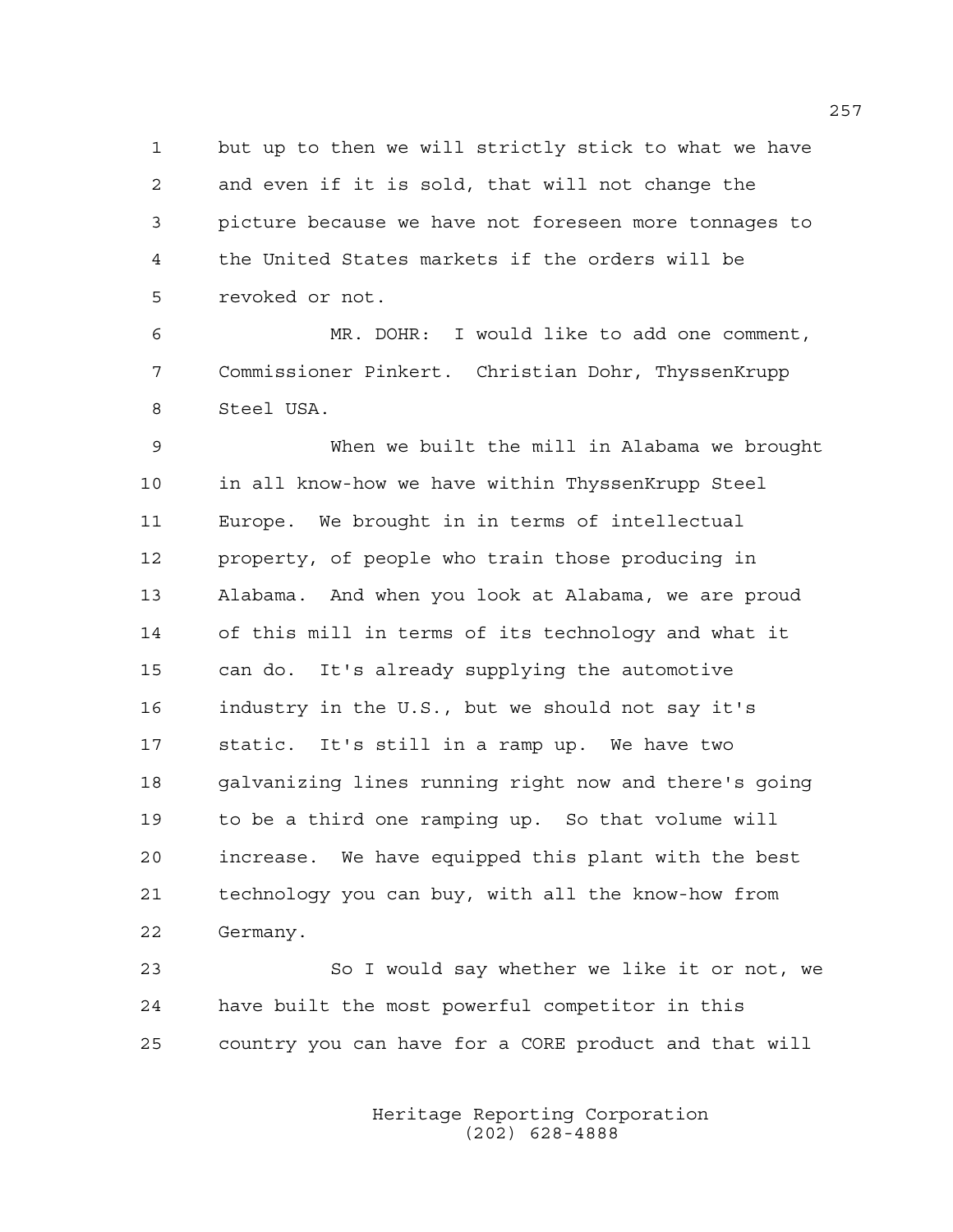1 remain in this country.

| $\overline{2}$ | COMMISSIONER PINKERT: Thank you.                       |
|----------------|--------------------------------------------------------|
| 3              | This next question is for both the German              |
| 4              | and the Korean producers and it concerns demand trends |
| 5              | in third country markets. Can you describe how the     |
| 6              | trends in third country markets affect the likelihood  |
| 7              | of German and Korean producers shipping to the United  |
| 8              | States in the event of revocation in the reasonably    |
| 9              | foreseeable future?                                    |
| 10             | MS. MENDOZA: Julie Mendoza for Korean                  |
| 11             | Respondents.                                           |
| 12             | I was looking today after your questions               |
| 13             | this morning about anybody who projects demand         |
| 14             | worldwide for automobiles, and there was an article    |
| 15             | actually today in the Wall Street Journal, that        |
| 16             | discussed China and production in China of             |
| 17             | automobiles. The article is talking about the fact     |
| 18             | that today one out of every four automobiles are       |
| 19             | actually built in China, and that projections for      |
| 20             | growth are as much to seven to eight percent this year |
| 21             | over last year.                                        |
| 22             | One of the interesting observations in the             |
| 23             | article is that because of the territorial disputes    |
| 24             | with Japan that actually the Korean automakers have    |
| 25             | actually gained a great deal of market share in the    |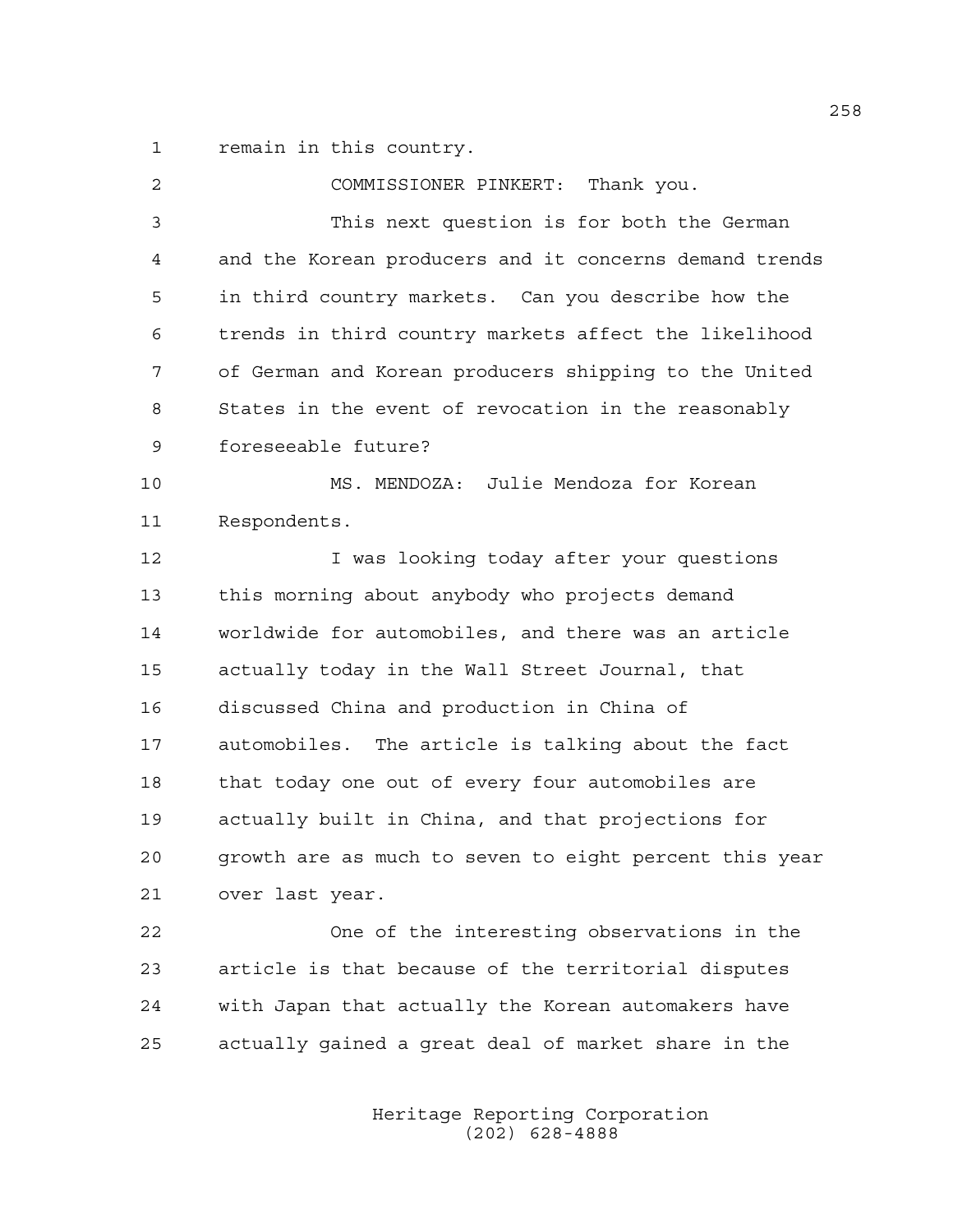1 last year and are probably anticipated to do so in the 2 next year.

3 So obviously the demand in this market, the 4 Chinese market, where as HYSCO, Mr. Pi was testifying, 5 they are very focused on following Hyundai and Kia 6 wherever they're investing. And as he also mentioned, 7 not only do they already both have two plants in 8 China, they're now building a third plant. Each of 9 them is building a third plant in China.

10 Therefore I think that does say a lot about 11 where they're likely to focus. Not only China, but 12 they have facilities in Russia which is also a very 13 rapidly growing market; in Turkey; in Brazil.

14 So I think that the old days when the U.S. 15 was the only game in town really aren't true anymore 16 and I think the U.S. industry itself even testified 17 this morning that the Mexican market, they get even 18 better returns in the Mexican market than they do in 19 the U.S. market.

20 So I think the diversification of the Korean 21 producers to serve these various markets in India and 22 China and these other places with growing populations 23 says a lot about their incentive or their lack of 24 incentive of wanting to focus on this market.

25 MR. CAMERON: And we do believe that that is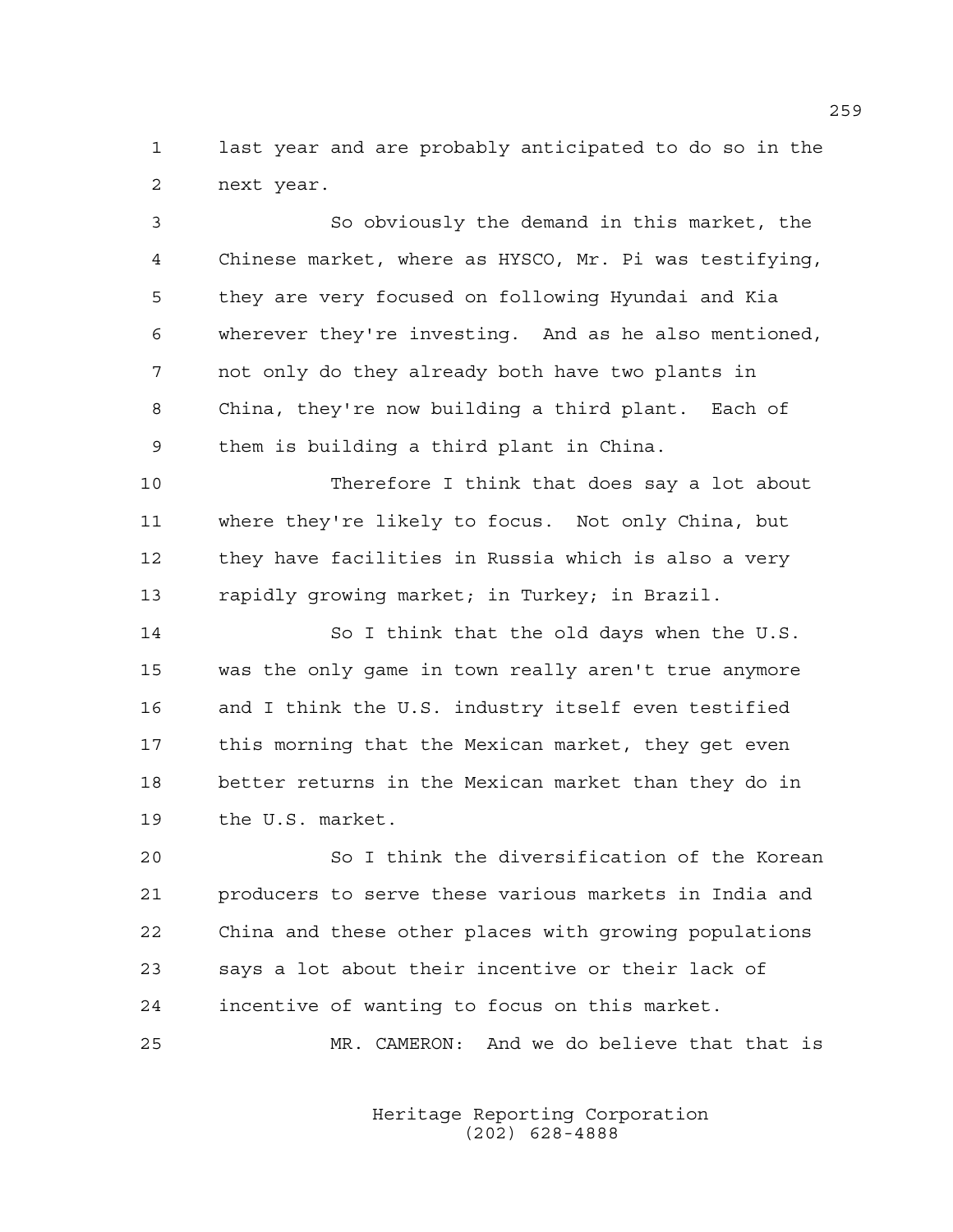1 contrary to the story that China is somehow

2 overwhelming the Korean CORE industry because there's 3 no evidence of that. Frankly, the record speaks for 4 itself in terms of the record before this Commission 5 in terms of A, the diversification of Korean exports; 6 and B, their ability to compete in the home market. 7 The economy is growing slowly, we grant 8 that. However, different sectors are growing with 9 different vibrancy. But even the construction sector 10 is growing and the global economy while not projected 11 to take off next year, it's also still projected to 12 have reasonable growth. 13 So it's not -- We are not entering a 14 depression. 15 MS. MENDOZA: One quick point also, we're 16 going to put it on the record in our brief, but 17 Goldman Sachs basically in January just a few days ago 18 published a report with respect to the automotive 19 sector which basically reads, "The U.S. automotive 20 market has been the best market for steel in 2012 with 21 North American production growing faster than expected 22 at over 11 percent. U.S. automakers are seeing pent-

23 up demand and currently many U.S. auto qualified flat 24 steel producers such as U.S. Steel claim to be sold 25 out of auto capacity and would need to expand in order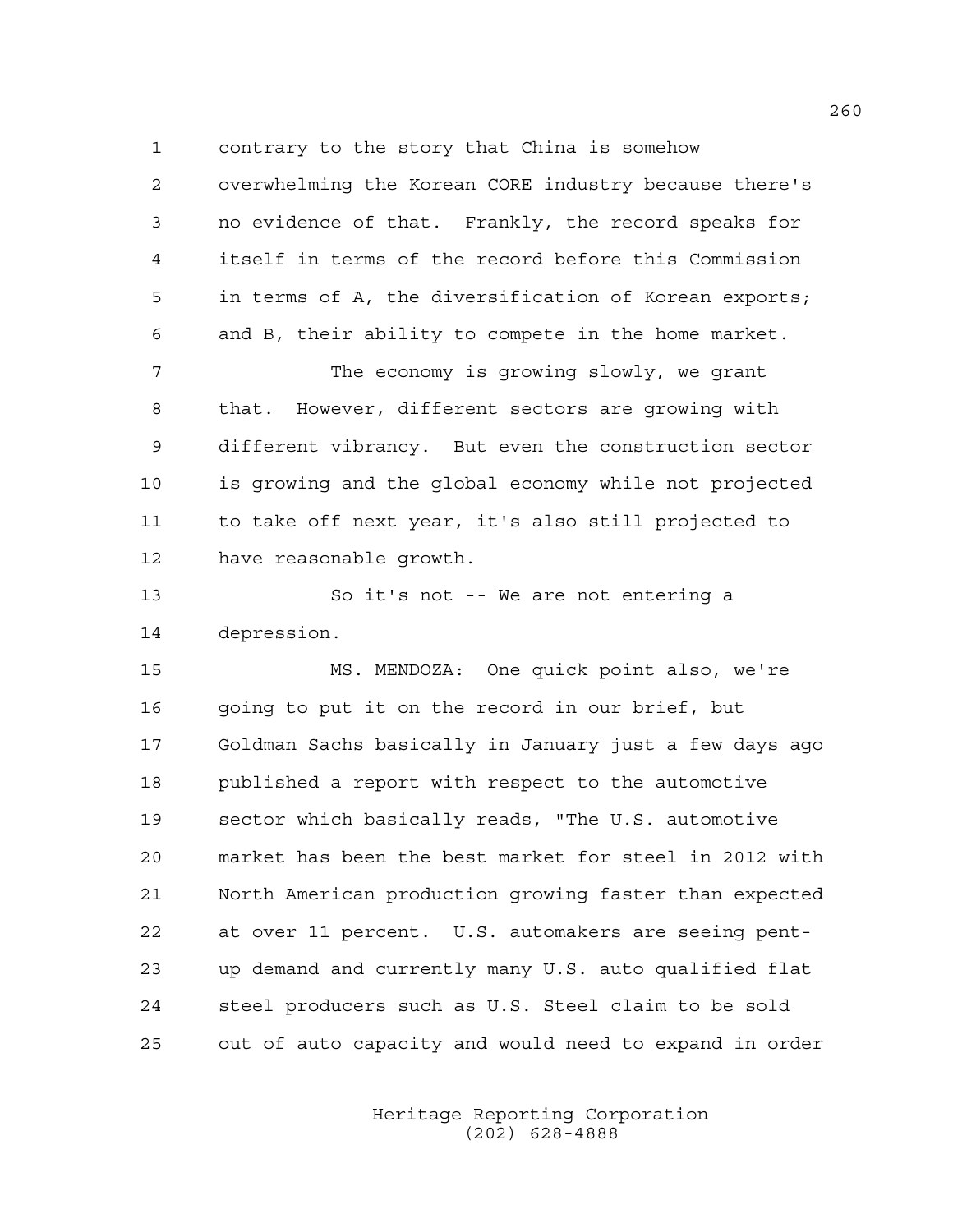1 to be able to sell more volume.

| 2  | So we'll be putting that on the record also.           |
|----|--------------------------------------------------------|
| 3  | MR. GRÜNHAGE: I would like to add                      |
| 4  | something, Stefan Grünhage again.                      |
| 5  | With respect to the European market, because           |
| 6  | we heard this morning a lot of disastrous scenario for |
| 7  | Europe. I must tell you, I'm living in Europe, I'm     |
| 8  | working there, and thank God it is not that bad as     |
| 9  | maybe the picture has been painted for you.            |
| 10 | Yes, we had this financial crisis in 2009              |
| 11 | and yes, we are on a slow pace of recovery in Europe   |
| 12 | and if you look at GDP growth rates, the forecasts     |
| 13 | vary between minus 0.3 percent which means a little    |
| 14 | recession in Europe up to close to 0.4 percent, even   |
| 15 | slow growth. I think the truth might lie somewhere in  |
| 16 | the middle, so maybe it's a stagnation. But no, you    |
| 17 | have to look at the various regions within Europe.     |
| 18 | The south of Europe is suffering a little              |
| 19 | bit more than the other regions, and Germany, it's the |
| 20 | engine. It's a slow engine. We would like to have      |
| 21 | more but it's still the engine. And for Germany, GDP   |
| 22 | growth is expected to increase by 1 to 1.5 percent in  |
| 23 | 2013.                                                  |
| 24 | That brings me especially to the automotive            |
| 25 | sector. We heard minus 20 percent and other figures    |
|    |                                                        |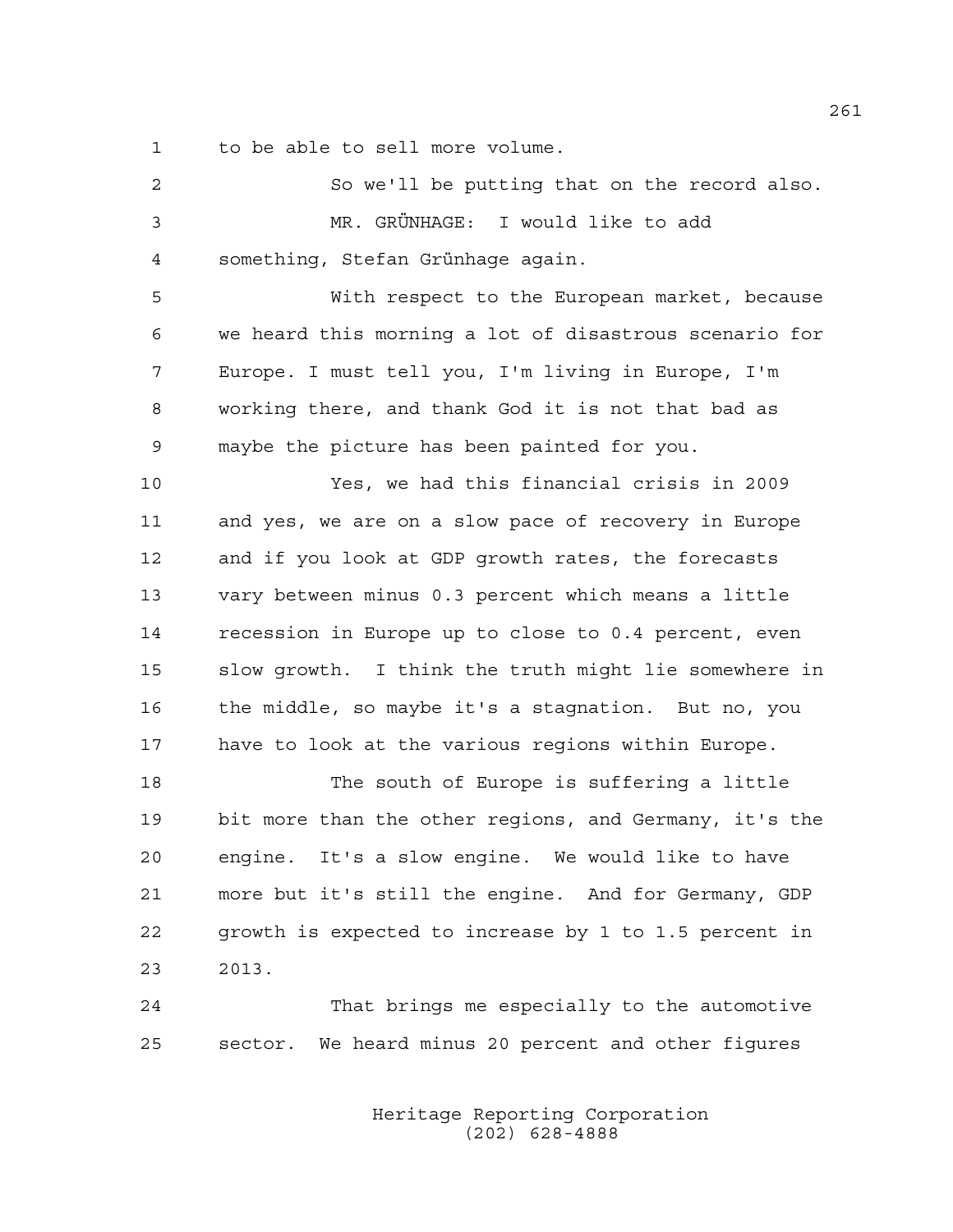1 this morning. Yes, it is true that our new passenger 2 car registrations have dropped also in Germany, but 3 the production figures in 2012 were only two percent, 4 had decreased only two percent in comparison to 2011. 5 So how could this be? That is that the premium 6 segment and exports of premium cars has nearly 7 compensated totally the loss of passenger car 8 registrations in Europe, and this is a segment, 9 premium cars, where especially German producers are of 10 course BMW, Audi, Mercedes are affected, and that is 11 our CORE customer group. Therefore we see also a good 12 development for 2013. The President of the German 13 Steel Automotive Federation just announced their 14 expectation of an increase of one percent in 15 production in the next year.

16 MR. PIERCE: Very quickly, I think there are 17 two barometers you can use if you want to test what 18 impact demand is really going to have, not just 19 theoretically if demand goes down in Europe that means 20 a flood of imports from Germany.

21 You've got Galmed and the two ThyssenKrupp 22 mills -- one in Spain, one in China. They've been in 23 place for many years. You can track what they've done 24 for shipments to the United States through ups and 25 downs in the European economy.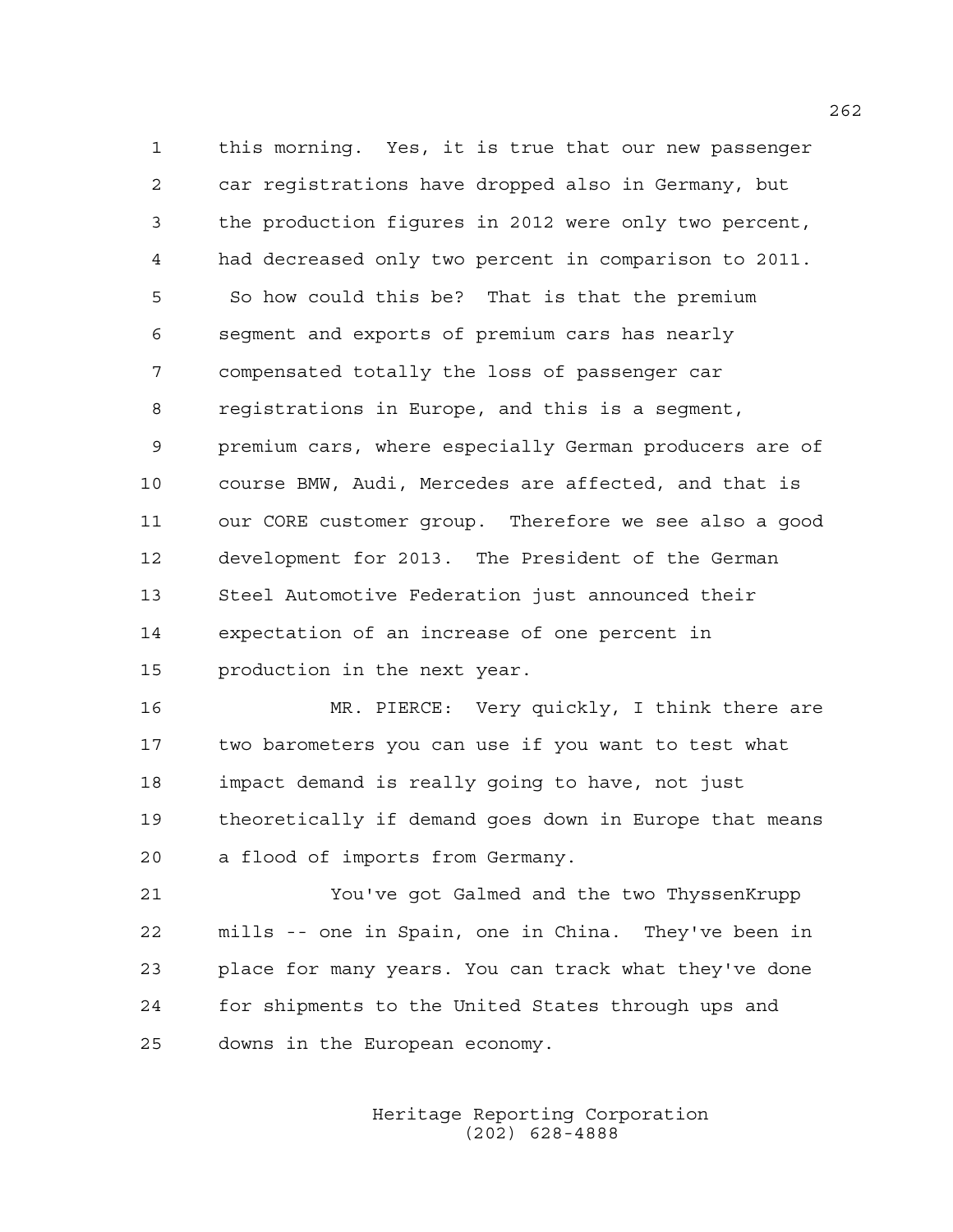1 You can look at cold-rolled from Germany 2 after the cold-rolled revocation in the last review. 3 No flood. Even with the 2009 dip in the economy over 4 there.

5 There are barometers over there that give 6 you assurances as to what the impact of the demand 7 fluctuations in Europe would be regardless of how they 8 might be predicted.

9 COMMISSIONER PINKERT: Thank you.

10 Thank you, Mr. Chairman.

11 CHAIRMAN WILLIAMSON: Commissioner Johanson? 12 COMMISSIONER JOHANSON: Thank you, Mr. 13 Chairman, and I would also like to thank all of you 14 for appearing here today, especially those of you who 15 had to travel very long distances to be here. I found 16 it very useful for you to be here, so thank you again. 17 Mr. Grünhage, I believe you mentioned that

18 ThyssenKrupp is selling just to the U.S. automobile 19 market. Is that correct? So you're not selling to 20 the construction market.

21 MR. GRÜNHAGE: Talking about CORE products 22 is correct. We have not served the construction 23 market with CORE products I think for at least a 24 decade.

25 COMMISSIONER JOHANSON: Are there technical

 Heritage Reporting Corporation (202) 628-4888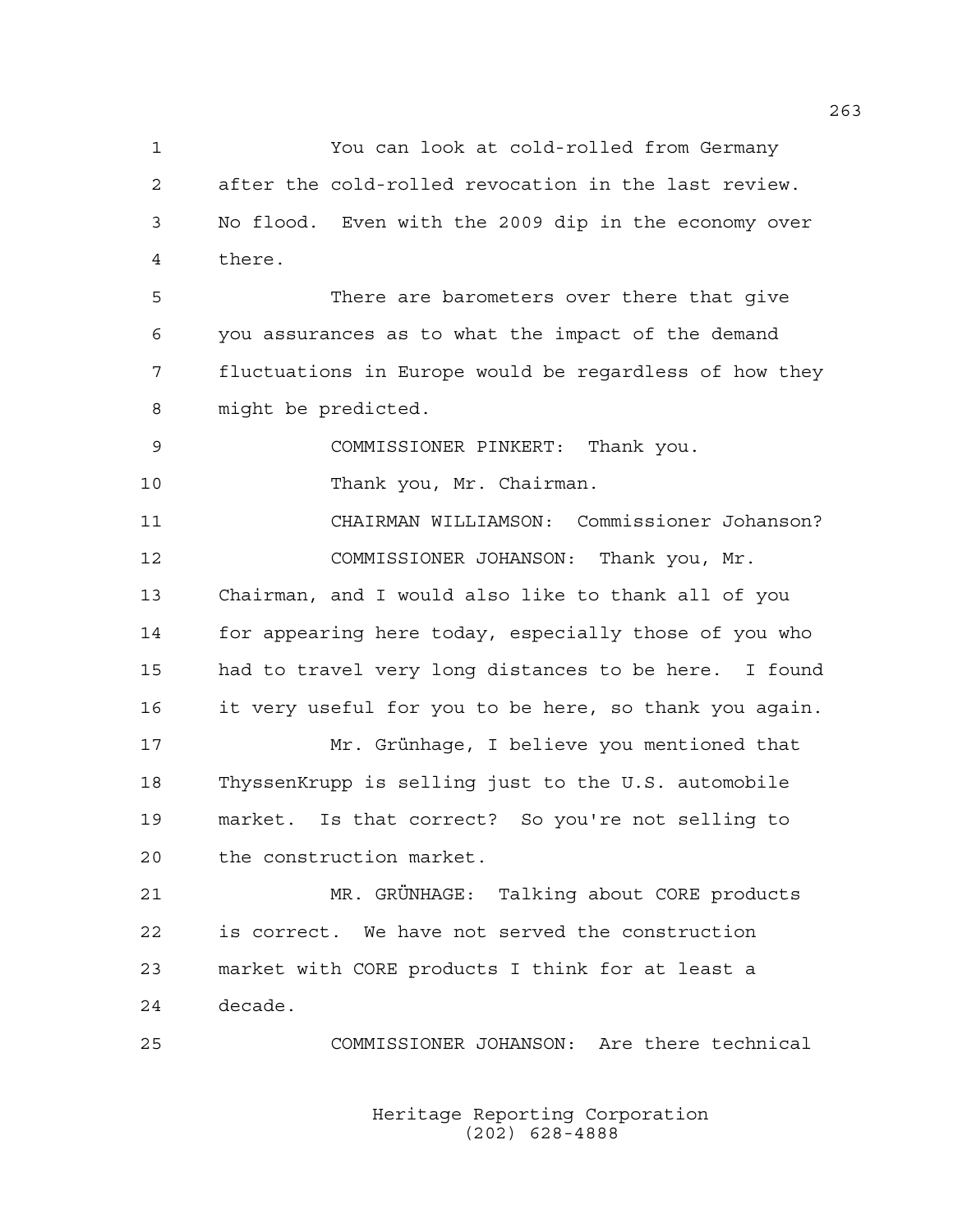1 reasons for that? Can the corrosion resistant steel 2 that you're producing be used in the construction 3 market or have you just preferred to sell to the --

4 MR. GRÜNHAGE: What is sold to the 5 construction market is primarily commodity grades 6 which I think mostly every producer in the world can 7 produce. That is not the business model of 8 ThyssenKrupp Steel Europe. Our business model is 9 really that we try to serve the premium segment and 10 that is the automotive industry especially, but also 11 white goods and others which have high demand for a 12 high quality product and that is our differentiation 13 to other producers.

14 For example, this leads us to be after one 15 Austrian producer in the last year, to be margin 16 leader in Europe, while others are still in the 17 negative red figures a little bit, steel producers. 18 ThyssenKrupp Steel Europe managed it to make a 19 profitable result due to its business model and 20 construction, where the commodities is and where you 21 totally have a different price level is not the 22 segment we are serving.

23 COMMISSIONER JOHANSON: Okay. 24 MR. GRÜNHAGE: Not in the export markets. 25 Of course in Europe, to a certain extent, we are

> Heritage Reporting Corporation (202) 628-4888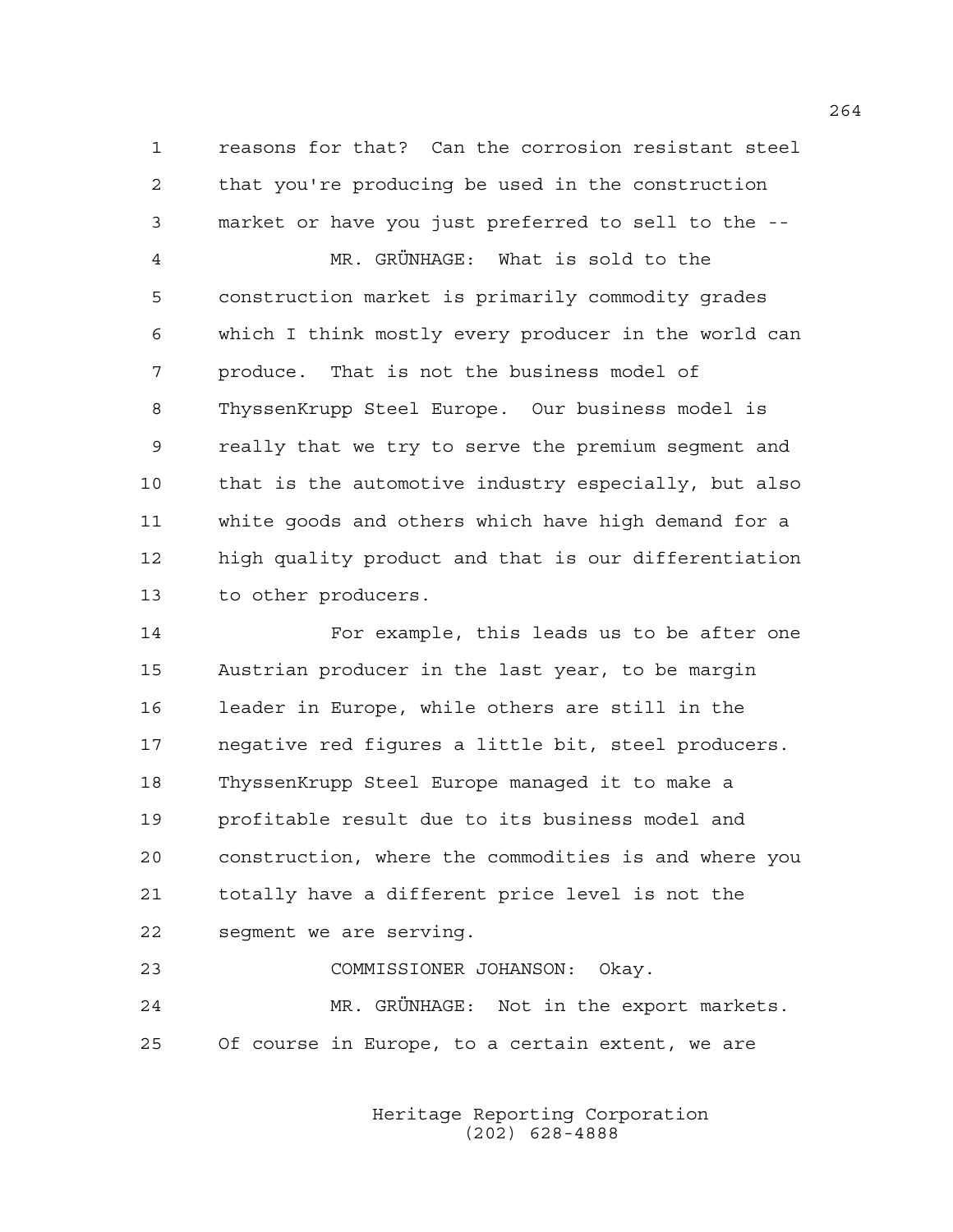1 serving the construction market as well.

| 2  | COMMISSIONER JOHANSON: This might be                   |
|----|--------------------------------------------------------|
| 3  | proprietary, and if it is if you can maybe address it  |
| 4  | in your post-hearing brief. But have you been          |
| 5  | disadvantaged by the location of your plant in         |
| 6  | Alabama, given that most auto production in the United |
| 7  | States I believe is in the upper Midwest?              |
| 8  | MR. DOHR: May I answer that?                           |
| 9  | COMMISSIONER JOHANSON: Yes.                            |
| 10 | MR. DOHR: Christian Dohr.                              |
| 11 | Commissioner Johanson, absolutely not. When            |
| 12 | you think about the automotive industry in the U.S.    |
| 13 | and go back 10, 15 years, everybody thinks of Detroit. |
| 14 | I actually have lived in Detroit from 2009 until       |
| 15 | 2012, so through all the recession and the downturn.   |
| 16 | What we all have witnessed in the last five years is a |
| 17 | big move south and that's why ThyssenKrupp has built   |
| 18 | the mill in Alabama, because today about 50 percent of |
| 19 | the North American automotive production is within the |
| 20 | area which we call our home market, so those are the   |
| 21 | southern states of the U.S. and Mexico. That's the     |
| 22 | market we serve from Calvert, Alabama.                 |
| 23 | COMMISSIONER JOHANSON: Okay. Thank you.                |
| 24 | I'm from Texas and I know there's quite a              |
| 25 | bit of, there's been a big production increase in      |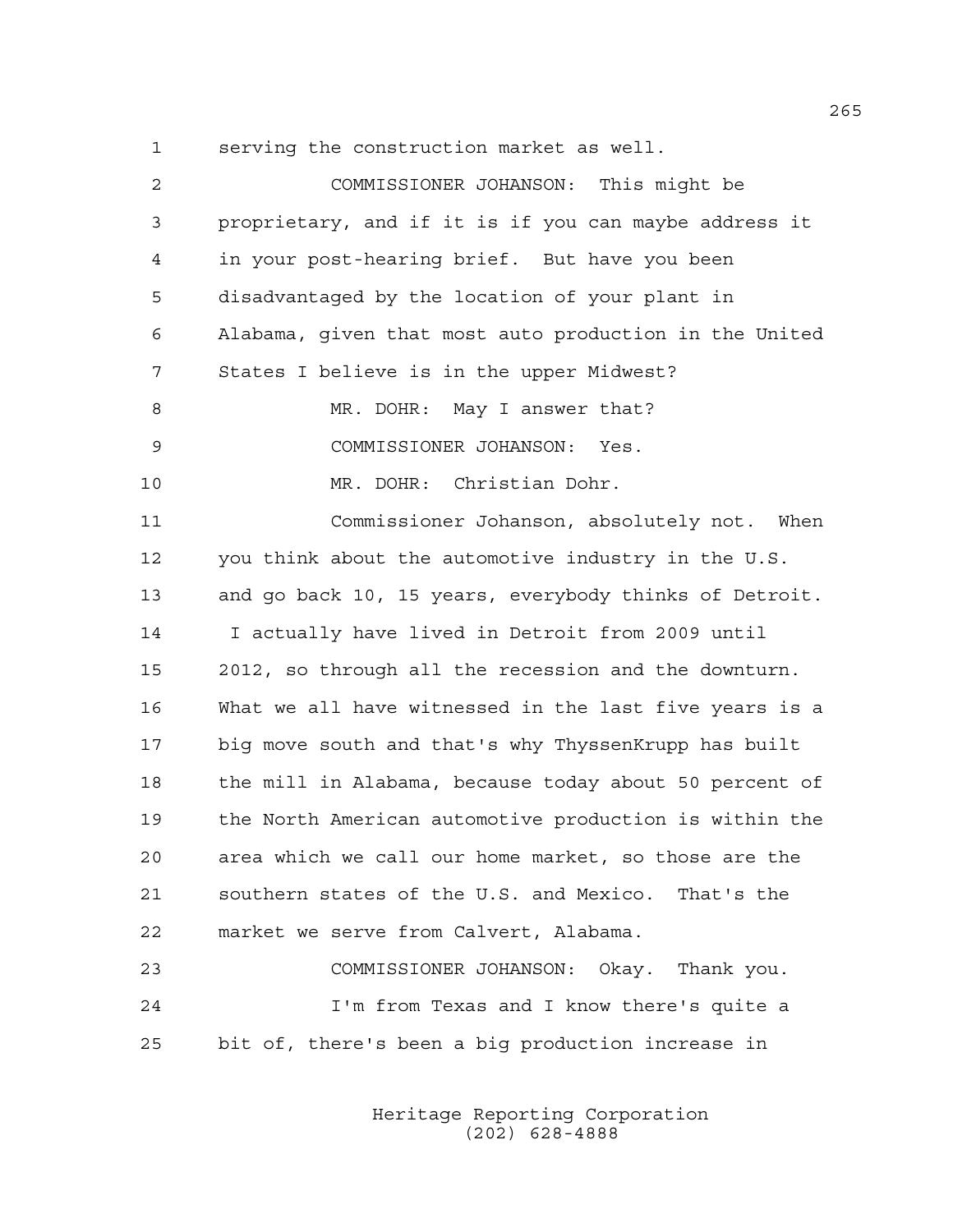1 Texas, in San Antonio, I believe, so I guess that 2 makes sense.

3 Thank you for your answer. 4 Along those same lines, and this is once 5 again to ThyssenKrupp, do you know, do foreign 6 producers offer warehousing or stocking of imports in 7 the United States to satisfy their purchasers' desires 8 for shorter lead times? This is something which was 9 discussed this morning. I believe one of the 10 Petitioner witnesses stated that there's a fair amount 11 of warehousing of product in the United States, so in 12 other words they do not have that big of an advantage 13 for producing in the United States. 14 I apologize, that question is based off the

15 top of my head so I didn't really cogitate on it much, 16 but I think you get what I'm asking.

17 MR. HOLT: I think I understand. 18 First of all if we distinguish between 19 automotive imports and non-automotive imports that 20 might help explain it a little bit.

21 First of all, the automotive imports will 22 come in to support an automotive production facility. 23 Parts that are being produced for automobiles at that 24 present time. So I think it's been talked about 25 earlier that a level of inventory has to come in and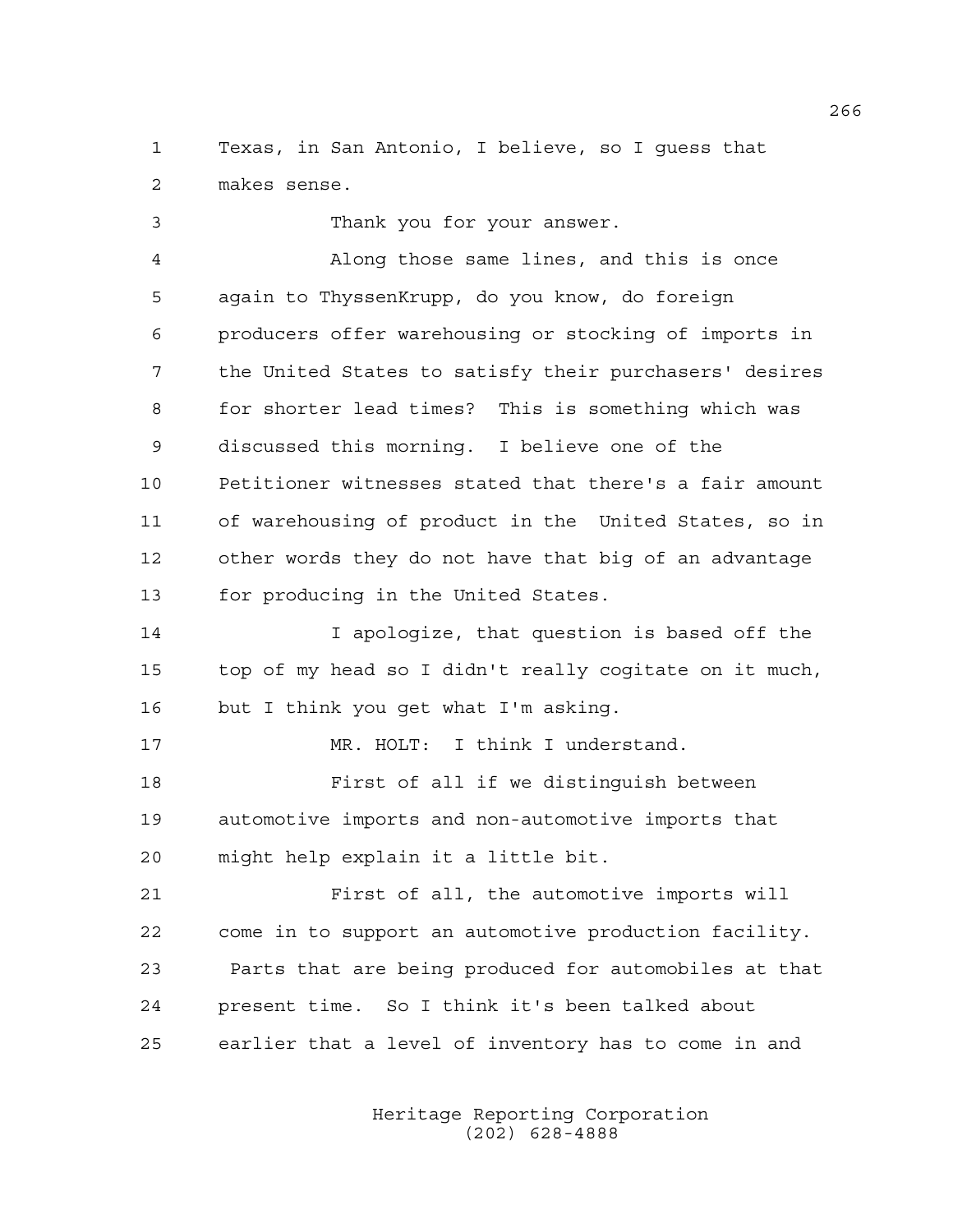1 be stored in order to meet that just in time process 2 for the automotive companies.

3 So particularly for an importer, and because 4 of the long lead times that are associated with 5 ordering and producing and shipping, importers might 6 have as much as four months of stock sitting in a 7 warehouse to be supplied to that automotive company.

8 So yes, there will be storage facilities of 9 some sort set up. In some cases they're owned by the 10 company that is shipping the material in. In some 11 cases it's leased or rented through some other storage 12 or processing facility before it goes into the actual 13 automotive company. That's usually set up by the 14 automotive companies themselves.

15 For the non-automotive business it's not 16 quite as structured as that, and typically what you 17 would find is more of a commodity product coming in as 18 opposed to an automotive product. In those cases, 19 typically the material is generally going to come in 20 and be stored by the producer at some local facility 21 near the point of entry until it is sold to the 22 ultimate customer. Unless of course it's sold before 23 it arrives in country.

24 Those typically are not owned by the 25 importer. Those are typically going to be leased or

> Heritage Reporting Corporation (202) 628-4888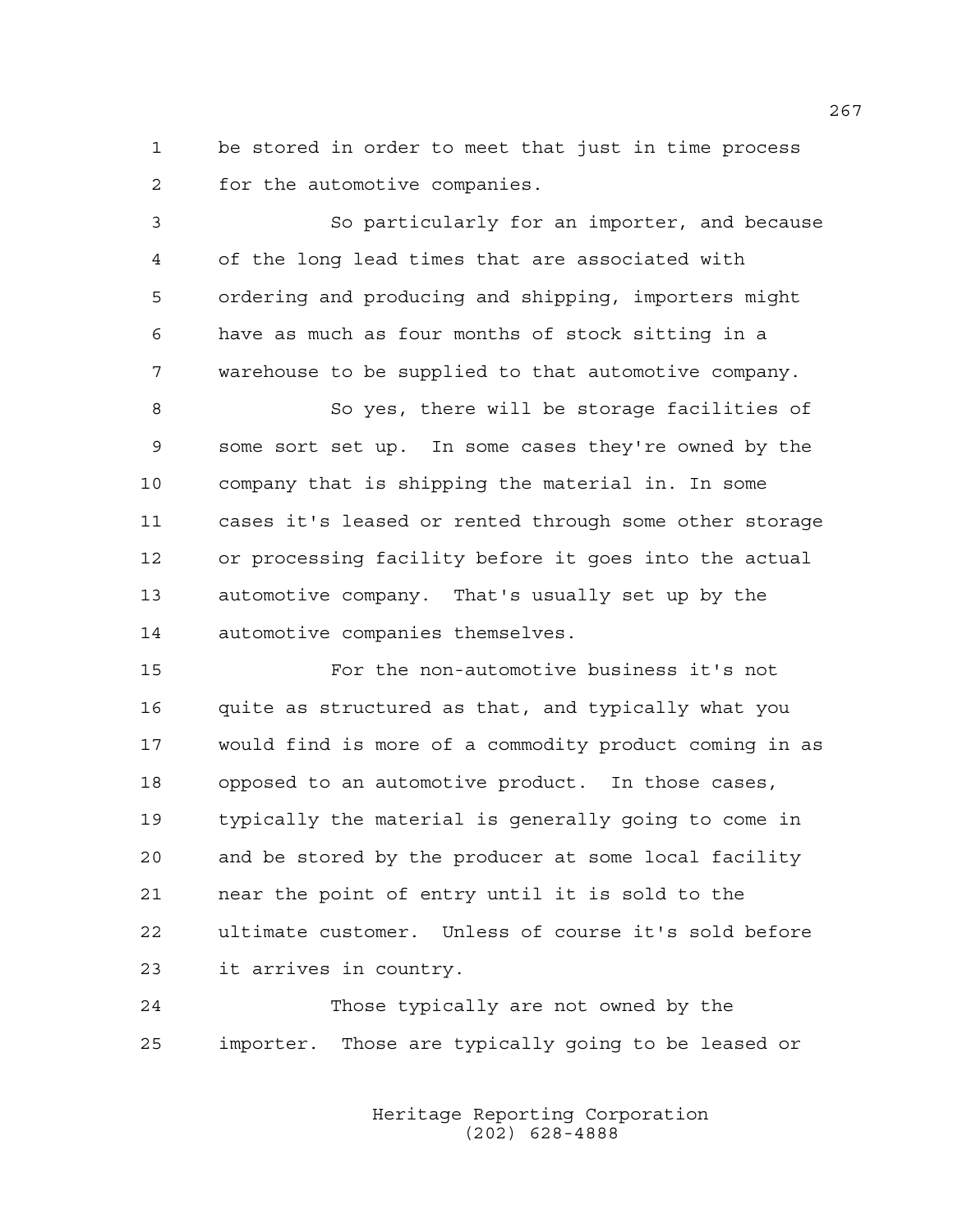1 rented by the company that's bringing the steel into 2 the United States. Did that help? 3 COMMISSIONER JOHANSON: Yes it did, thank 4 you. Thank you for your response. 5 I have one more question for ThyssenKrupp 6 and I apologize to the Korean witnesses. I have a 7 question for you all as well but I think I'll just 8 continue here for a moment with the German producers. 9 Your brief describes the automobile industry 10 in Germany and Western Europe as being somewhat 11 stable, but given the closures of four plants in 12 Belgium and in Britain and the closure of a Peugeot 13 plant in France, isn't the situation in Europe 14 somewhat unstable? 15 I believe also there's talk of a Renault, 16 possible Renault closure in the EU. 17 MR. GRÜNHAGE: What you can see, of course 18 is a drop in new passenger car registration, 19 especially in the south of Europe. And this is in the 20 small sized car segment, let's say where the commodity 21 cars, I don't know what the correct word is. The 22 small, really the small cars that are going in -- 23 COMMISSIONER JOHANSON: The non-luxury. 24 MR. GRÜNHAGE: Yeah, it's not a BMW, and the 25 others. So it's more effective for it and to a lesser

> Heritage Reporting Corporation (202) 628-4888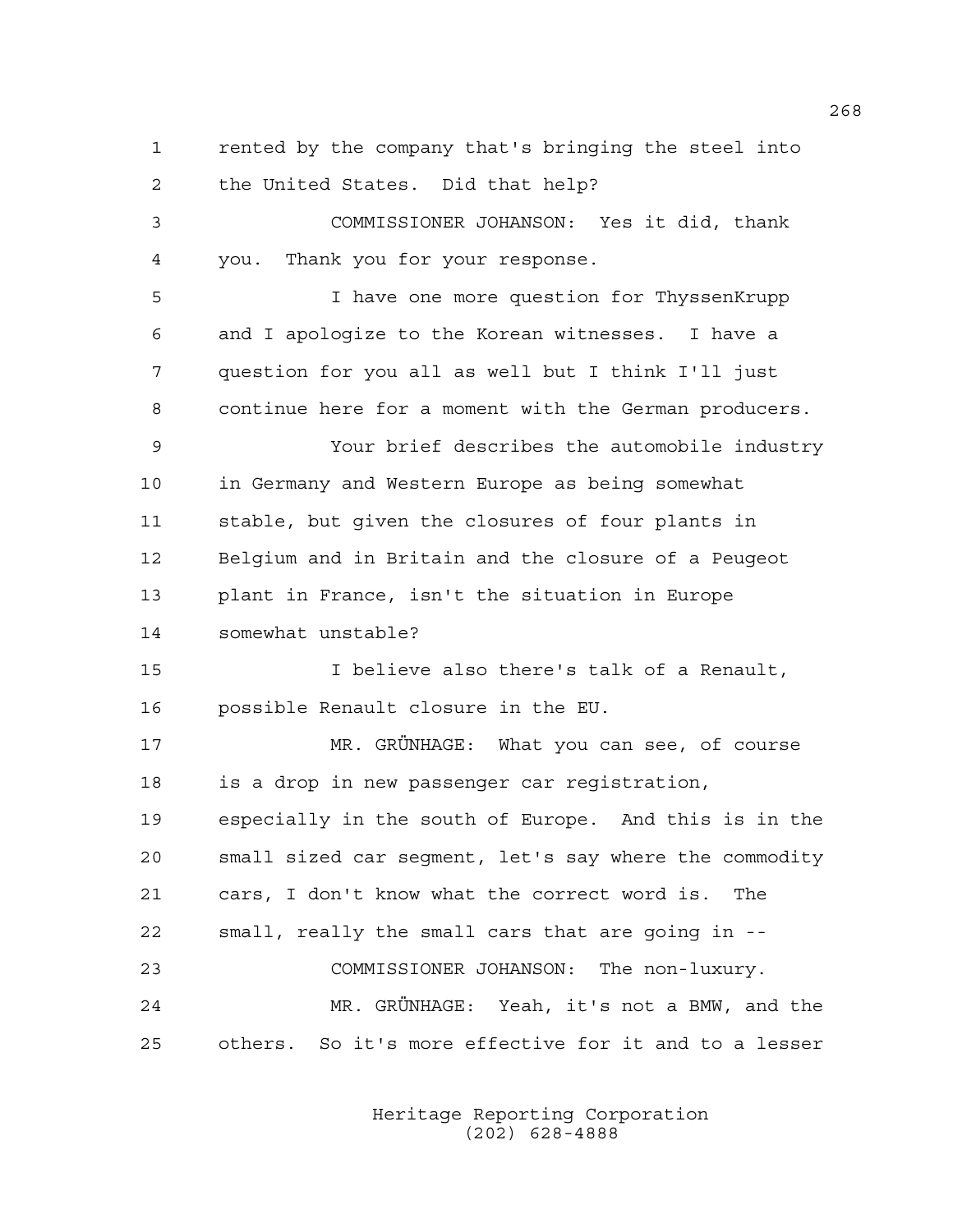1 extent also the French producers. So their demand has 2 declined and that as the reason why some automotive 3 producers closed their plants. But again, the German, 4 especially the Germany but also the other European 5 producers serving other region of the world and 6 according to the BDA statement where I was mentioning 7 also the plus one percent expectation on passenger car 8 production next year in Germany, they were saying that 9 in between we're accounting for 80 percent worldwide 10 in the premium segment with our cars. That is the 11 stability, why we are saying that our demand will not 12 drop as much.

13 It is affecting producers in Spain and Italy 14 and I think our competition, they are suffering more 15 than ThyssenKrupp and the other German producers. 16 COMMISSIONER JOHANSON: Thank you for your

17 responses.

18 And now a question for the Korean producers. 19 Has the increase in China's experts of 20 corrosion resistant steel to Korea from I believe it's 21 190,000 net tons in 2006 to 2.5 million net tons in 22 2011, affected your production and your sales? 23 MR. PI: In my opinion Chinese exports to 24 Korea is not effective in Korean domestic market 25 because some Korean company has struggled in our steel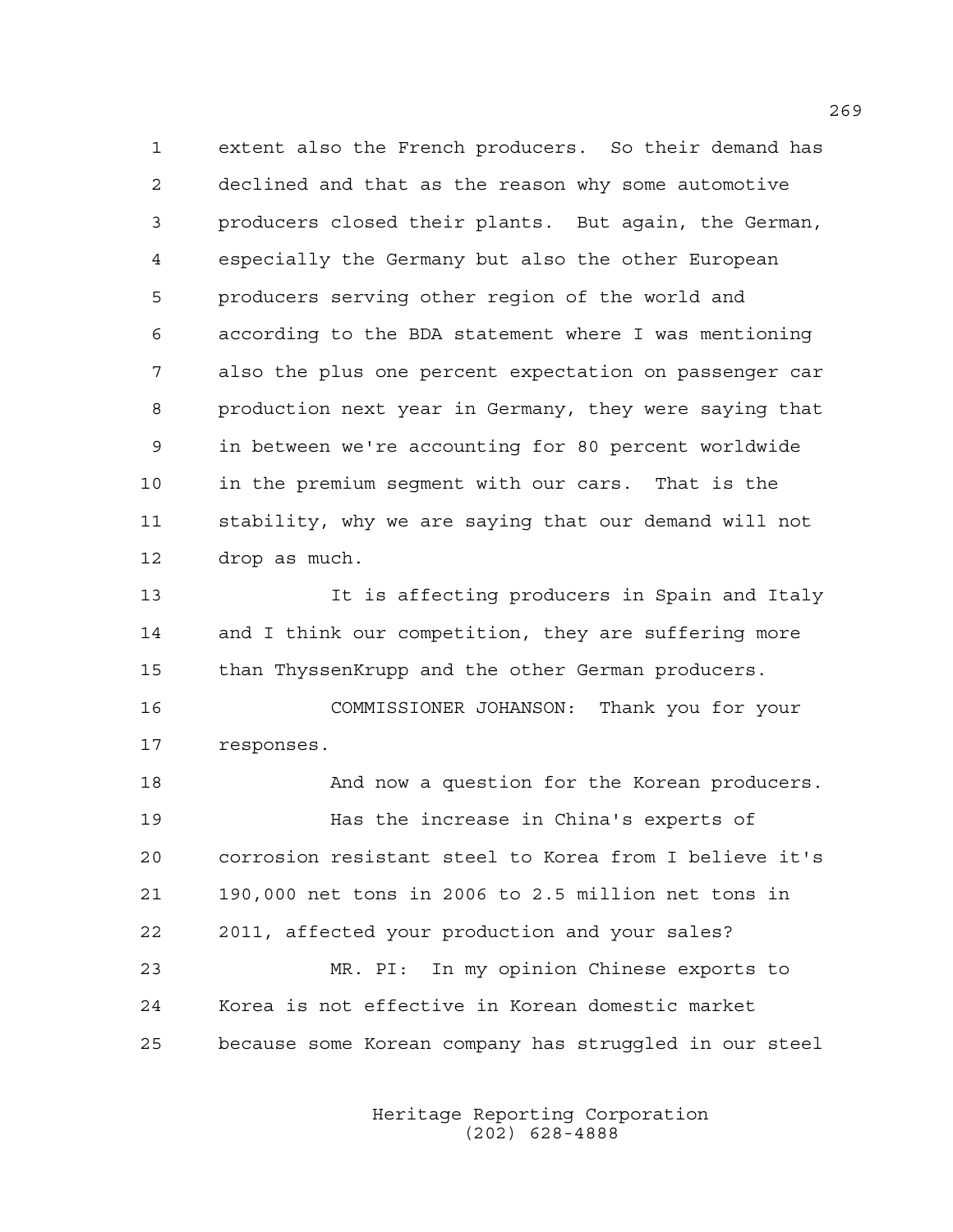1 market, but as for high score it don't have any effect 2 from Chinese exports because our main business is for 3 automotive market. So the steel from China is not 4 used for automotive steel market.

5 MR. CAMERON: I think it's also worthwhile 6 pointing out that number one, the Chinese production 7 is of lower grade, lower quality, so it's going into 8 some very basic uses.

9 COMMISSIONER JOHANSON: So it's somewhat 10 analogous to what's going on in Germany, perhaps, with 11 -- TK just mentioned that their automotive steels of 12 higher quality, that they have higher quality steel --

13 MR. CAMERON: That's true. They are 14 different markets. One of the things that was 15 testified to I believe by Mr. Pi, but possibly by Mr. 16 Baek was that yes, there is Chinese material in the 17 market but it is of lower quality, it is serving a 18 different market.

19 Secondly, it's not as if the Korean market 20 hasn't been growing over that period of time. The 21 Korean market actually has grown quite significantly. 22 Thirdly, and again, it's useful to point out 23 we heard this morning, there must have been five 24 references to the excess capacity and under capacity 25 utilization in Korea. If you look at the record, the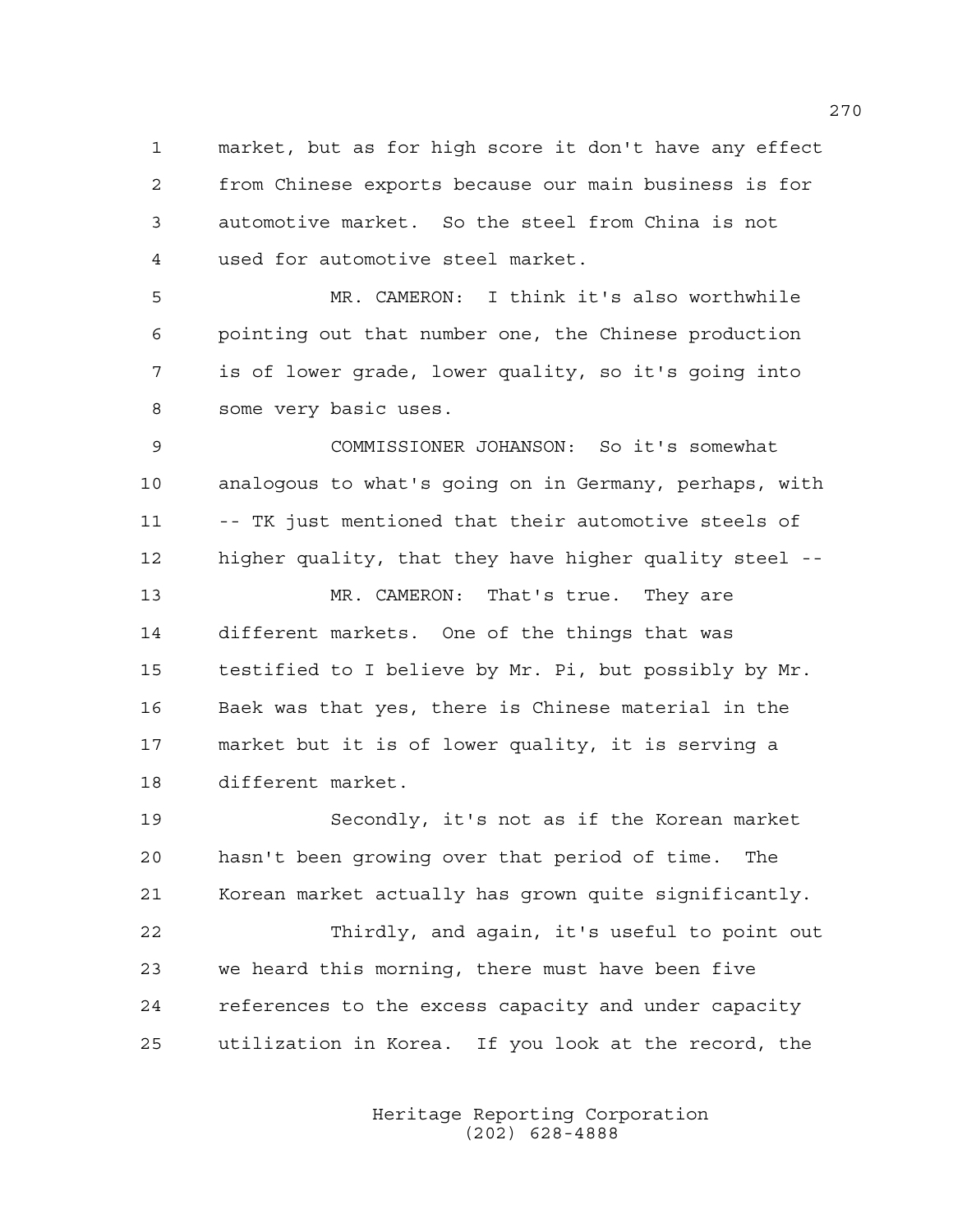1 record is clear that the Korean industry is operating 2 at approximately 95 percent capacity, which is not 3 unusual.

4 That's not what one would call an abundance 5 of capacity ready to pounce on a foreign market. 6 Frankly, if that theory was correct and if that 7 premise was correct, you'd already see it. You can't 8 have it both ways. You can't say that geez, look at 9 the Koreans. Even with the order they've been shoving 10 material in here, and at the same time say well geez 11 if the order is lifted look at all the tonnage that's 12 going to come in here. Yes, the Koreans have had a 13 constant position in the market over the 20 years of 14 the order. We don't apologize for that. We're not 15 suggesting that if the order is lifted there will 16 never be another piece of Korean steel that's coming 17 in. We're not saying that. What we are saying is 18 that the market is pretty orderly, the Korean 19 producers and the evidence is pretty clear that 20 produced at a high level of capacity utilization, and 21 that frankly, they've got a lot of markets. And 22 they've done that intentionally so that they're not 23 dependent on one market or the other. They like the 24 U.S. market. these guys are concentrating on the 25 automotive business. It is a higher quality. And no,

> Heritage Reporting Corporation (202) 628-4888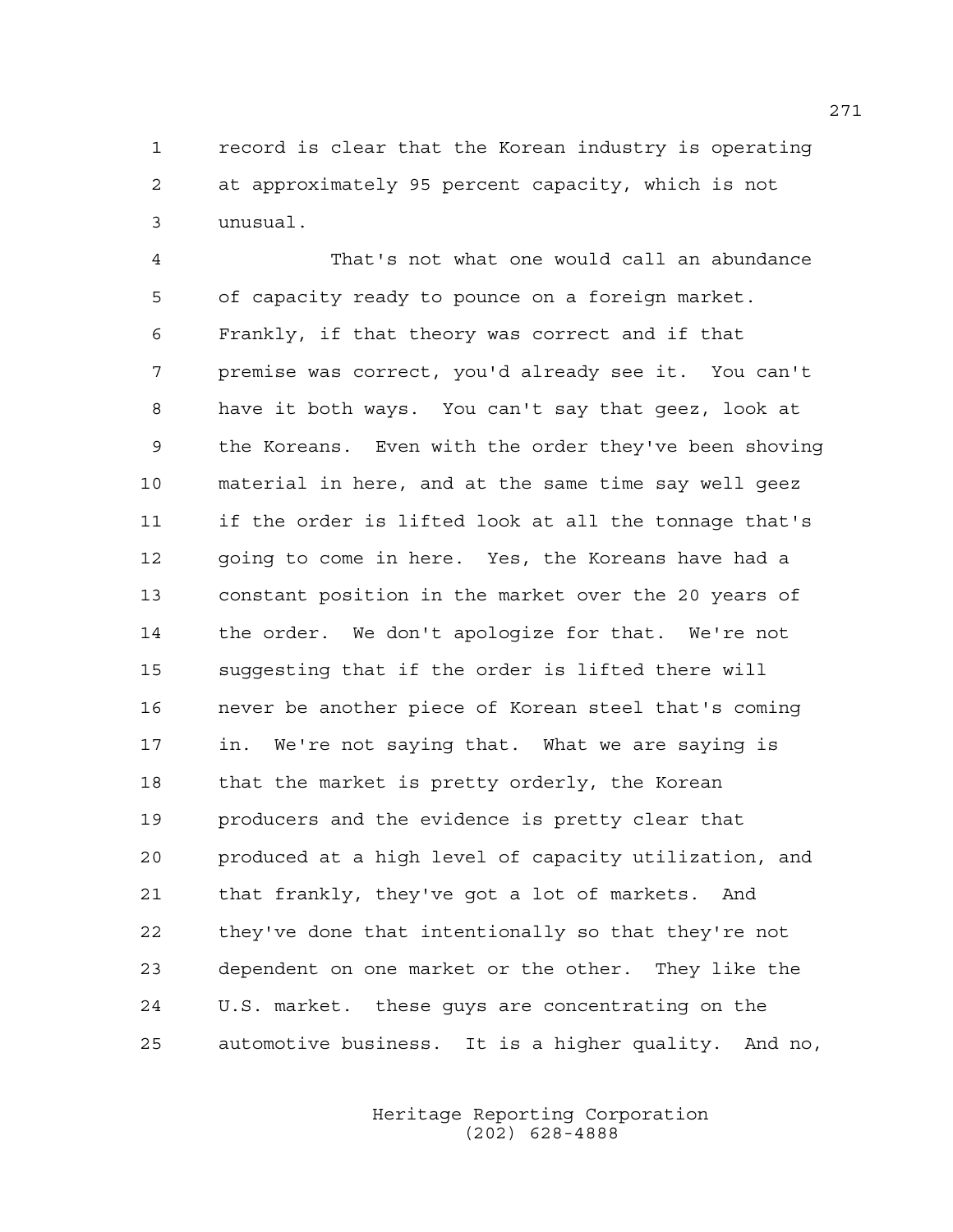1 these guys aren't affected by imports from China into 2 Korea as much as other producers are.

3 But yeah, I'm sure there are people who 4 don't want any imports from China into the Korean 5 market just like the U.S. producers don't want a drop 6 of foreign material here. It doesn't work like that. 7 They know that.

8 COMMISSIONER JOHANSON: Thank you for your 9 responses. I have a few more questions but my time 10 has expired. I will come back in the second round. 11 Thanks.

12 CHAIRMAN WILLIAMSON: Thank you.

13 Commissioner Broadbent?

14 COMMISSIONER BROADBENT: Mr. Cameron, just 15 following up on that, what are the plans for future 16 capacity in Korea by these two companies?

17 MR. CAMERON: As they both testified, they 18 do have capacity increases, and I think they've put it 19 on the record.

20 COMMISSIONER BROADBENT: I was just trying 21 to get an order of magnitude about what the plans are. 22 MR. CAMERON: We had about 450,000 tons for 23 POSCO, was it? Of CORE?

24 MS. MENDOZA: Yes.

25 MR. CAMERON: POSCO has already put their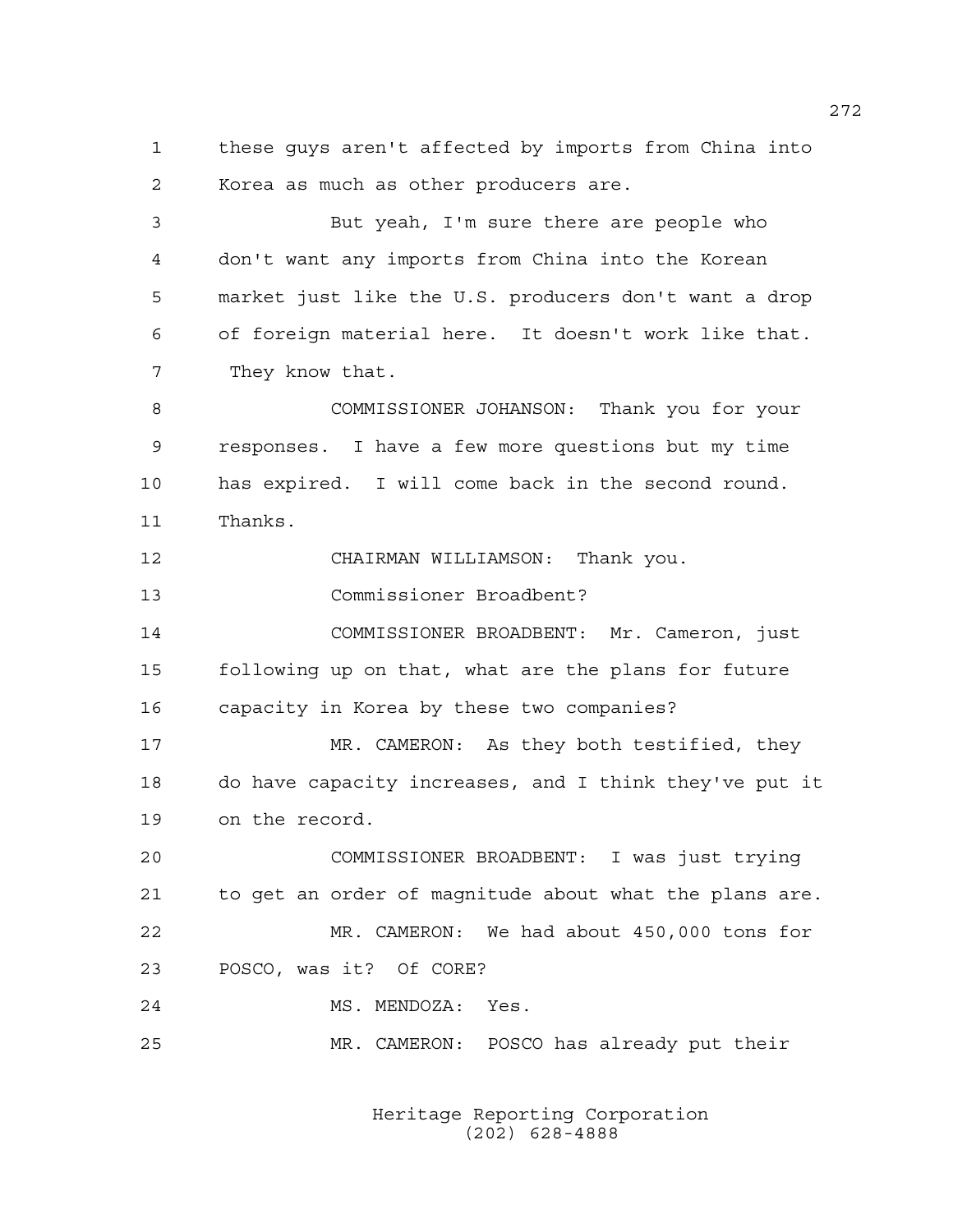1 tonnage into place and actually it's reflected in 2 their questionnaire response. But I think with 3 respect to CORE, it was what, 341,000 out of the 4 800,000.

5 In the case of Hyundai, HYSCO, they also 6 have additional capacity that is in the process of 7 coming on stream. So that is not reflected in the 8 questionnaire response which only went up through 9 June. That capacity is right now scheduled to come on 10 stream in the fourth quarter of 2013. I believe it 11 was on the order of 600,000 tons of corrosion 12 resistant -- 550, sorry.

13 COMMISSIONER BROADBENT: Thanks.

14 MR. CAMERON: And that 550,000 tons is 15 directly tied to the demands from Kia and Hyundai and 16 primarily for the mills that they are now constructing 17 by Kia and by Hyundai in China. So they've got two 18 new automobile plants.

19 Again, we've heard a lot about China. We've 20 heard a lot about how China is, again, another 21 economic disaster. Well, that kind of depends. In 22 the case of Kia and Hyundai, they are building each 23 one more automobile facility, so they'll each have 24 three apiece instead of two. And they are expecting 25 HYSCO to have the corrosion resistant steel to supply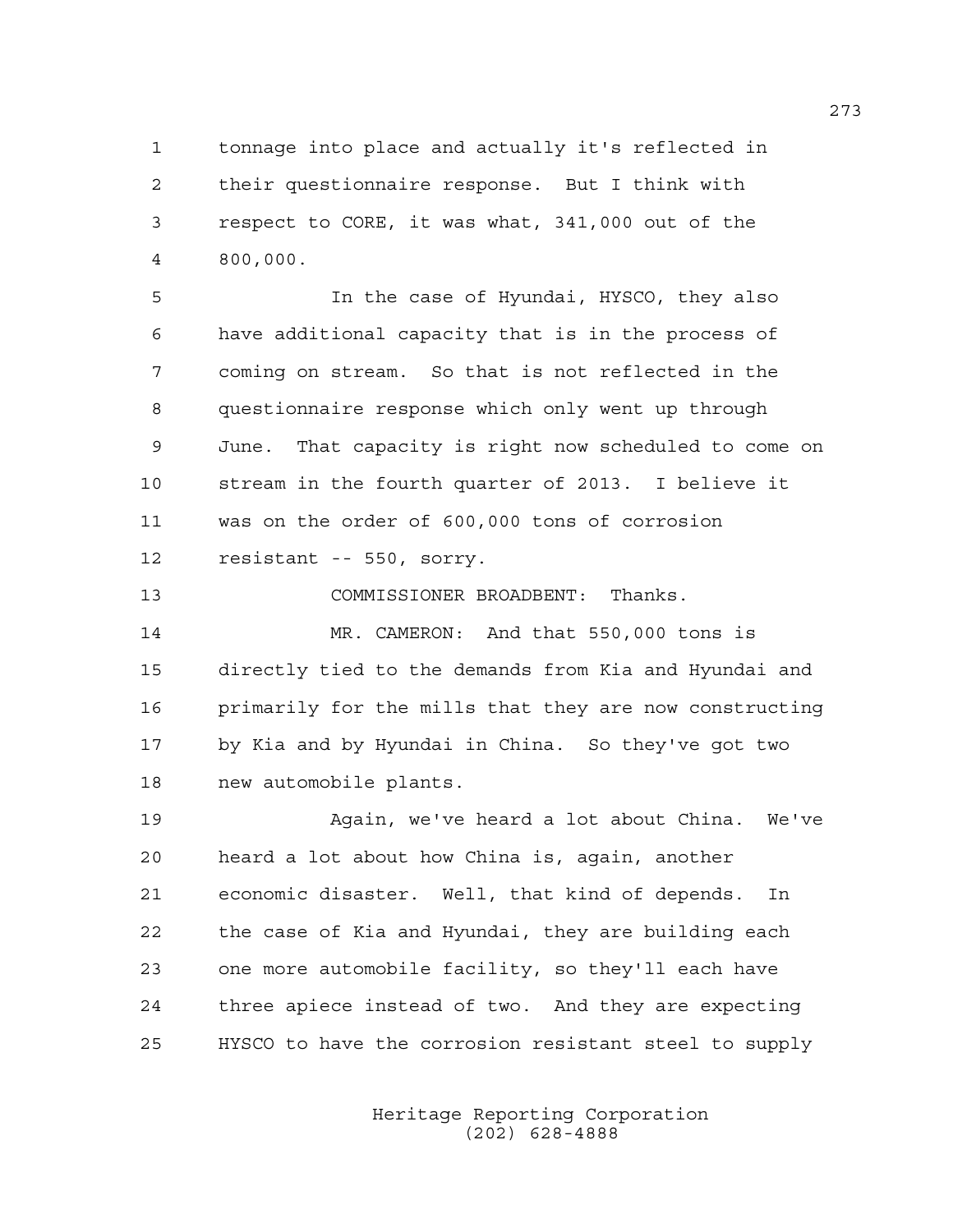1 it. That's what this new capacity is for, for the 2 corrosion resistant.

3 COMMISSIONER BROADBENT: Do Hyundai and 4 HYSCO believe that the corrosion resistant steel 5 exports to Korea are fairly traded at this point? 6 MR. CAMERON: From China? 7 COMMISSIONER BROADBENT: Excuse me, yes. 8 From China to Korea. 9 MR. CAMERON: She's asking whether or not 10 you think the imports from China are dumped into 11 Korea. Or do you have a view on it. 12 The Chinese prices I'm sure are low, but 13 whether that's -- If you use a Commerce Department 14 calculation methodology, I'm sure you have a 200 15 percent margin. I don't think everybody necessarily 16 calculates margins that way. And the question is, 17 they haven't brought any antidumping cases in Korea 18 against it. I think there would probably be 19 difficulty in proving injury, but I honestly don't 20 know. We can try and get some additional information 21 and supply it for post-hearing. 22 COMMISSIONER BROADBENT: That would be 23 helpful.

24 Then what sort of dumping actions are 25 Hyundai and POSCO facing in other markets? I think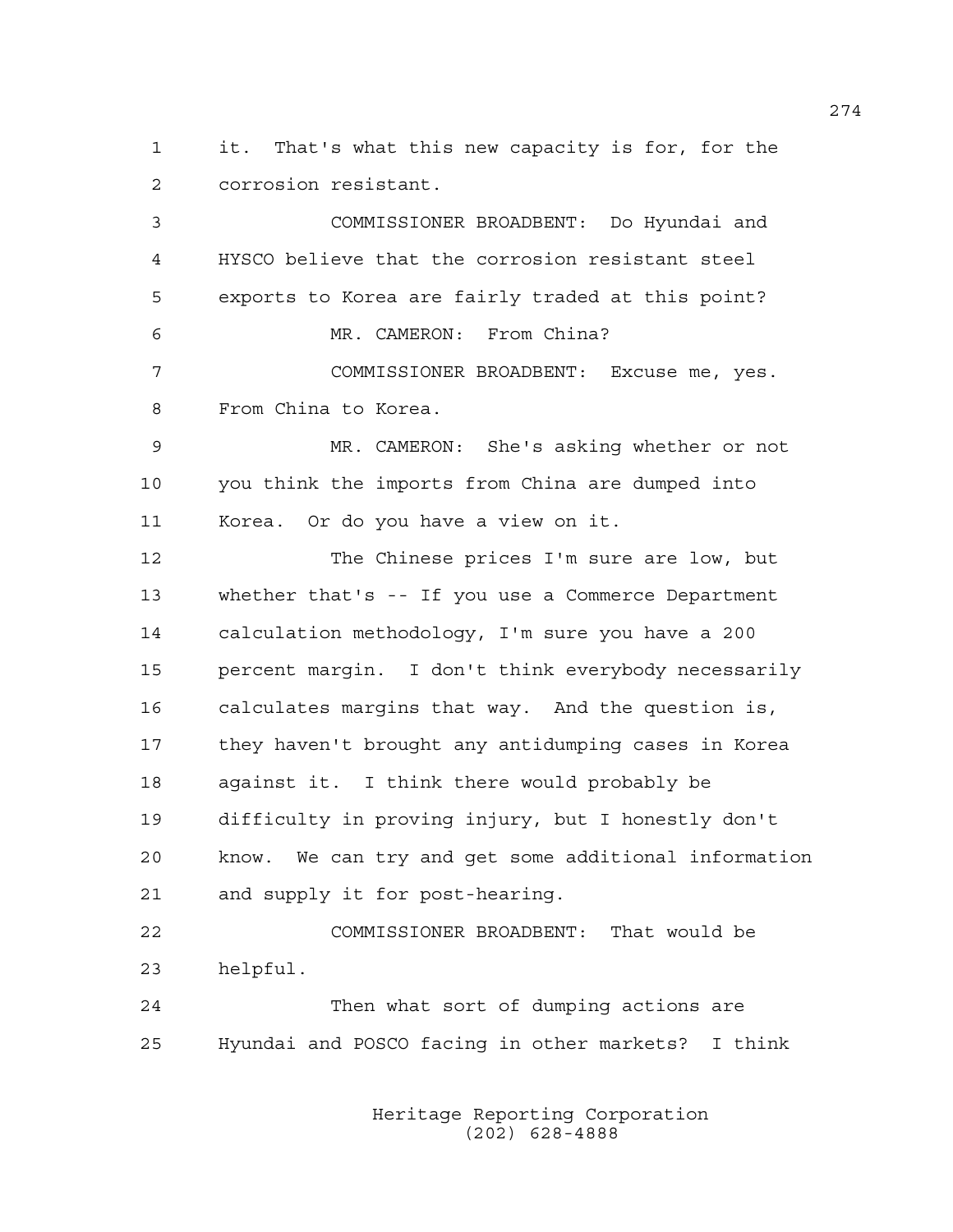1 there's an investigation going on in Thailand. Is 2 that correct? 3 MR. BAEK: In CORE we had an antidumping 4 case from Brazil, but it ended with no injury. 5 COMMISSIONER BROADBENT: What about 6 Thailand? 7 MR. BAEK: Except that we only have this 8 case. 9 COMMISSIONER BROADBENT: So there's no 10 dumping action against Korean exports of CORE to 11 Thailand? 12 MR. BAEK: that is for color coated steel, 13 but it's not -- POSCO do not produce that. POSCO 14 subsidiary produced color coated steel. Actually I do 15 not have much information on that. 16 MR. PI: Actually for Thailand, our export 17 problem is very small. We did not participate in the 18 antidumping cases. 19 MR. CAMERON: There are also other producers 20 in Korea, obviously, so we will get the information 21 for you and submit it for the post-hearing brief. 22 There are producers in Korea that do export color 23 coated. I'm not sure this was a big case, but we'll 24 get that for you and submit it. 25 COMMISSIONER BROADBENT: That would be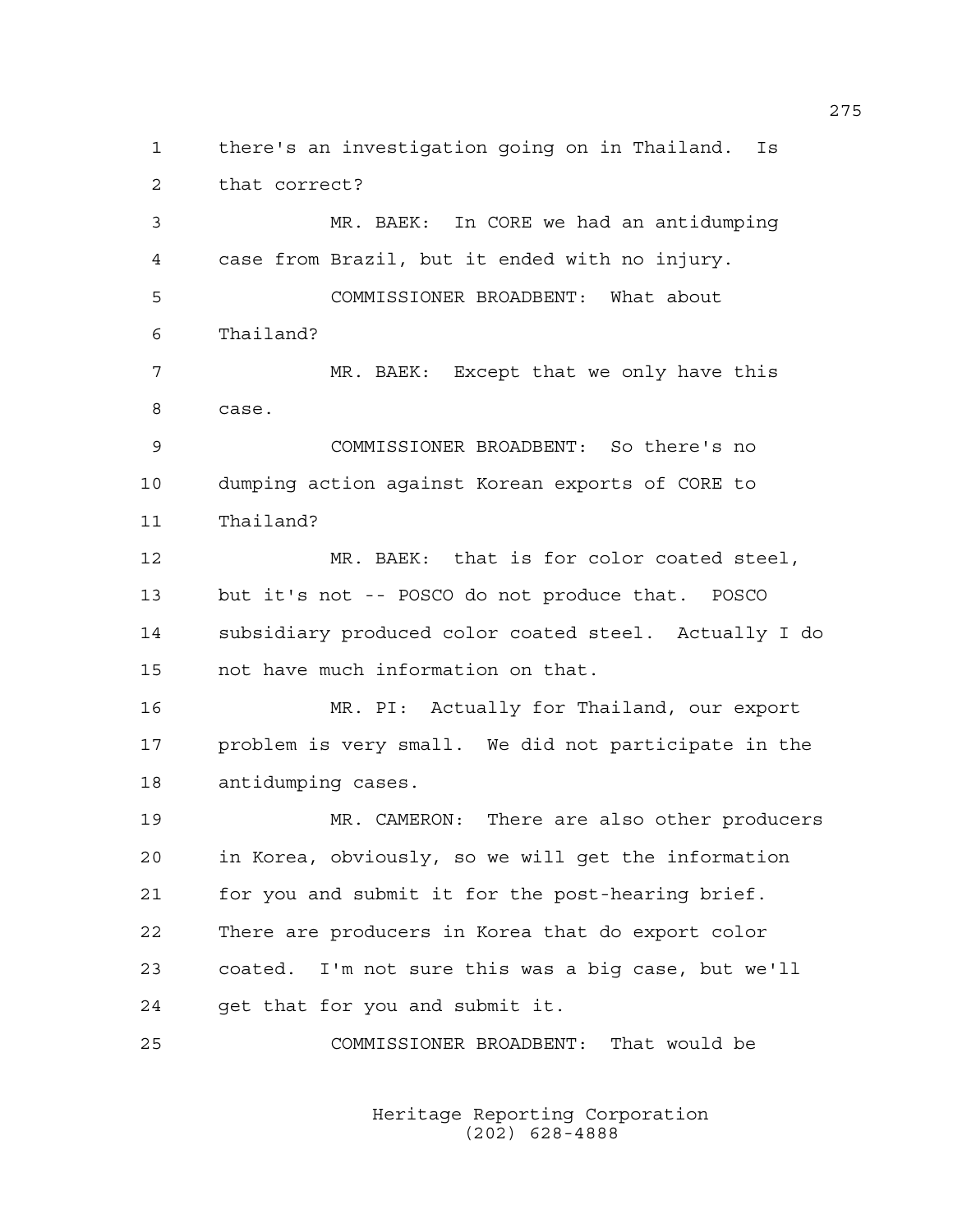1 terrific. Thank you.

| 2  | I'm trying to get a focus on how export                |
|----|--------------------------------------------------------|
| 3  | oriented the Korean industry is. It seems to me that   |
| 4  | about 50 percent of your production is exported?       |
| 5  | MR. CAMERON: I think a more correct figure             |
| 6  | is probably around 40.                                 |
| 7  | COMMISSIONER BROADBENT: Forty percent.                 |
| 8  | Then what proportion goes to what areas of             |
| 9  | the world? Most of it to Asia, but then can you give   |
| 10 | me a sense of that?                                    |
| 11 | MR. CAMERON: I think it would make more                |
| 12 | sense for us to get that data and submit it in the     |
| 13 | post-hearing brief because off the top of my head I    |
| 14 | can't give that to you.                                |
| 15 | Yes, I think most of it goes to Asia, I                |
| 16 | think a lot of it goes to Asia. I think a lot of it    |
| 17 | goes to China. But because HYSCO was obviously         |
| 18 | exporting a lot to China and I think POSCO is as well, |
| 19 | but rather than my speculating on those numbers, why   |
| 20 | don't we get the breakdown for you and we'll submit it |
| 21 | in the post-hearing brief.                             |
| 22 | COMMISSIONER BROADBENT: Okay. I think the              |
| 23 | preliminary info that we have is that half of the      |
| 24 | experts go to China and then half are shipped all over |
| 25 | the world to different countries, but we'll see if     |
|    |                                                        |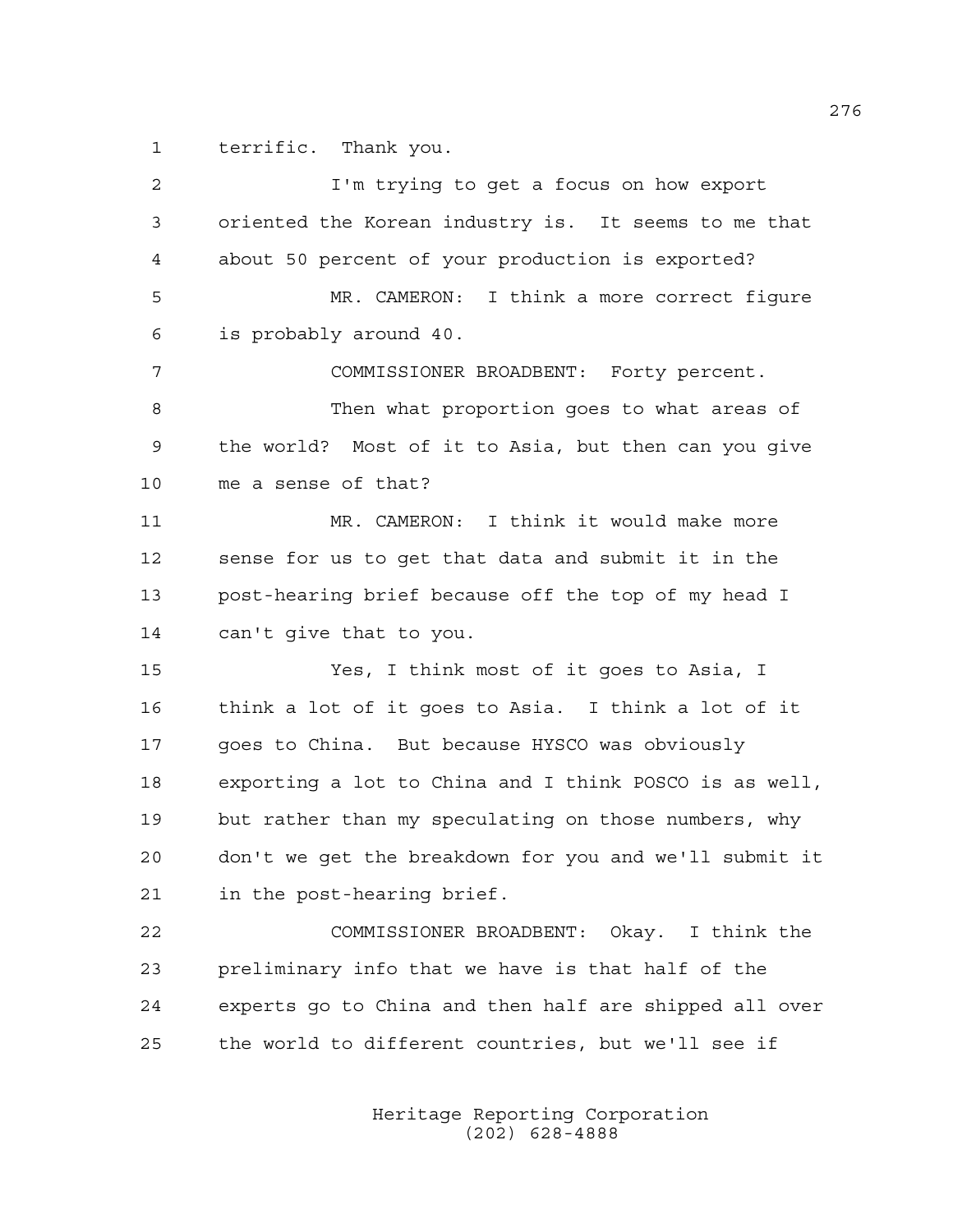1 that's right.

| 2              | MS. MENDOZA: Commissioner, I would just say            |
|----------------|--------------------------------------------------------|
| 3              | that I think one of the points we were trying to make  |
| $\overline{4}$ | is because the plants, the Hyundai and the Kia plants, |
| 5              | are located in so many different jurisdictions         |
| 6              | including India, Turkey, Republic of Czechoslovakia,   |
| 7              | all of that, that you're going to see a pretty wide    |
| 8              | diversion because that's kind of where these two       |
| 9              | producers in particular are focused. But we'll get     |
| 10             | you the exact information.                             |
| 11             | COMMISSIONER BROADBENT: Great, that's                  |
| 12             | helpful. Thank you, I appreciate it.                   |
| 13             | For you two Korean Respondents, in just                |
| 14             | under half of the price comparisons the Commission     |
| 15             | has, the Korean price undersold that of or domestic    |
| 16             | like product. Can you explain why we shouldn't be      |
| 17             | concerned about this underselling and why it's not a   |
| 18             | threat?                                                |
| 19             | MR. CAMERON: I believe we oversold in the              |
| 20             | majority, small majority but a majority of the         |
| 21             | comparisons. If you look at the information in the     |
| 22             | staff report, it basically appears that they're        |
| 23             | underselling a little bit, they're overselling a       |
| 24             | little bit, it's in about the same relationship.       |
| 25             | That's a market and I think you have to take that into |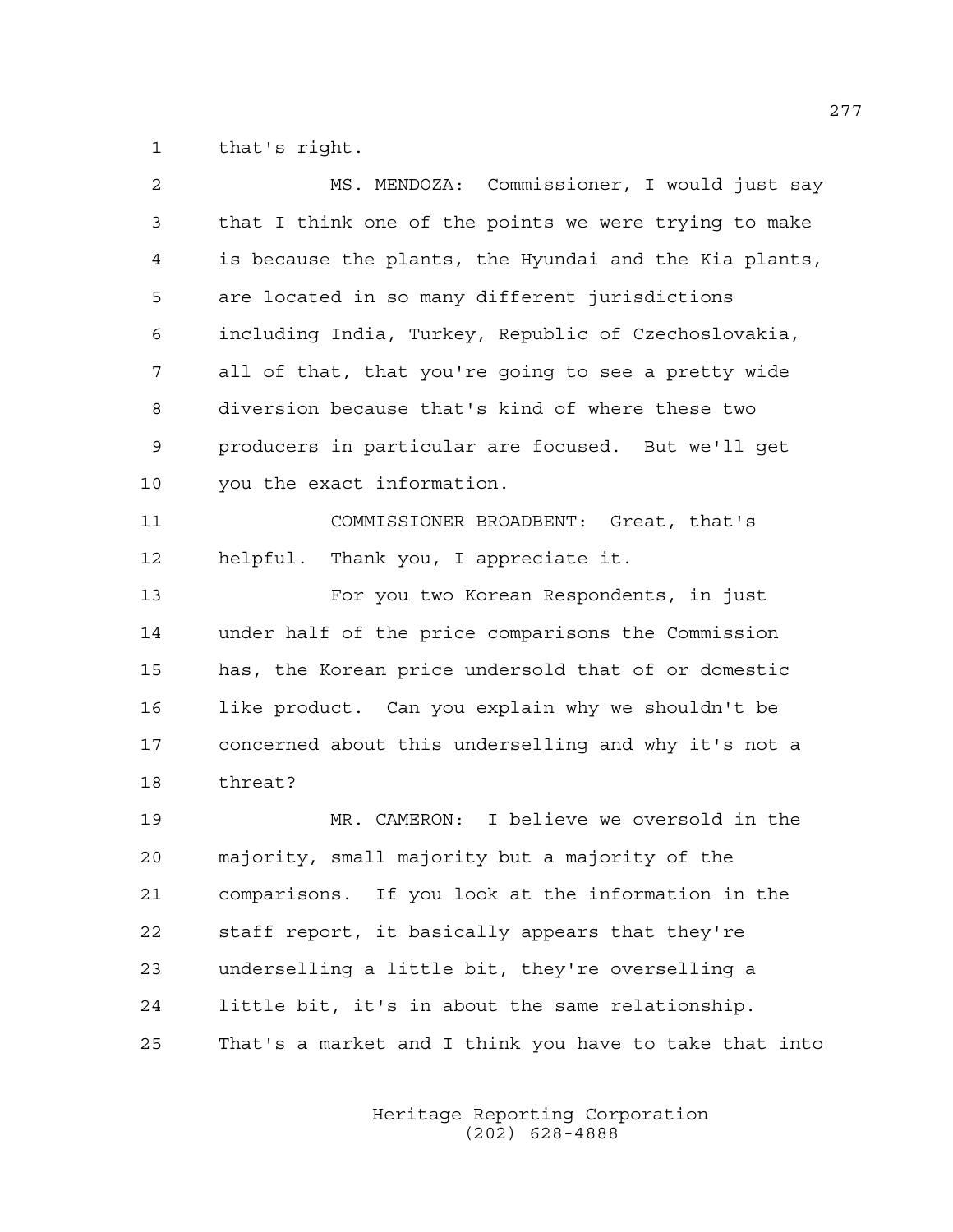1 account when you're also taking into account A, the 2 volumes that are involved, and B you have to take into 3 account the markets that are being sold to.

4 In other words, to the extent for instance 5 that you're comparing automotive steel and I don't 6 know, I'd have to look at what the comparisons are. 7 But those products are going to be less price 8 sensitive because in fact there is a domestic 9 preference. It has nothing to do with the price of 10 the steel, so there may or may not be overselling. 11 Ouery, does that drive the sale? And we would suggest 12 to you that the answer to that is no.

13 MS. MENDOZA: I think Commissioner, the only 14 thing I would add is that if you look at the most 15 recent periods, which are I would think the most 16 indicative, because in some ways those earlier periods 17 were affected by what was going on with the financial 18 situation, that those show a greater predominance of 19 overselling and I guess we would argue that's probably 20 the best information on why the price levels are not 21 likely to cause any injury in the future.

22 COMMISSIONER BROADBENT: For the post-23 hearing brief, I wonder if we could get a little more 24 information on the investments that these two 25 companies have made in China, just to understand

> Heritage Reporting Corporation (202) 628-4888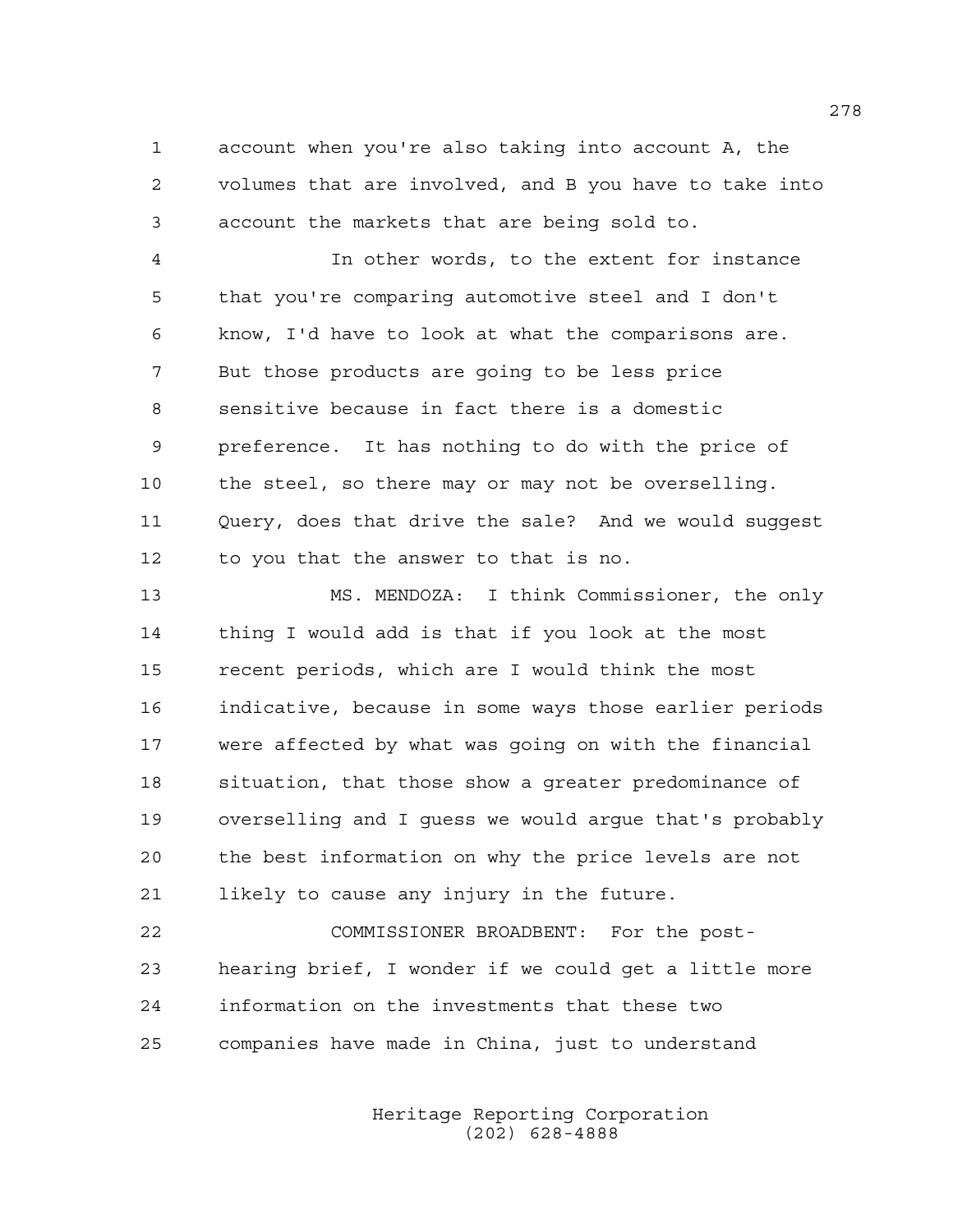1 what's going on in the Chinese market at this point. 2 It tends to loom as a big concern for the Petitioners, 3 of course. Their perspective on what the restrictions 4 are they face there, how easy it is to do business in 5 China, kind of what the outlook is for Chinese 6 production.

7 MR. CAMERON: We'll be happy to do that. 8 COMMISSIONER BROADBENT: It looks like I 9 will wait until round two. Thank you.

10 CHAIRMAN WILLIAMSON: Thank you.

11 I was wondering if both of you might briefly 12 discuss, in their view what was the effect of the 13 recession in late 2008, 2009, the conditions for 14 competition in the U.S. market. From the perspective 15 of the two industries.

16 MS. MENDOZA: I think it depends on the 17 division of the market itself. I would suggest that 18 if what you observed was that the U.S. producers 19 actually gained market share during that period of 20 time, and I think the reason for that is that in times 21 of economic uncertainty, and the Commission has seen 22 this in some other cases, where in times of economic 23 uncertainty there's a lot more reluctance to purchase 24 imports. And when demand's falling and the U.S. 25 industry has plenty of capacity, people tend to prefer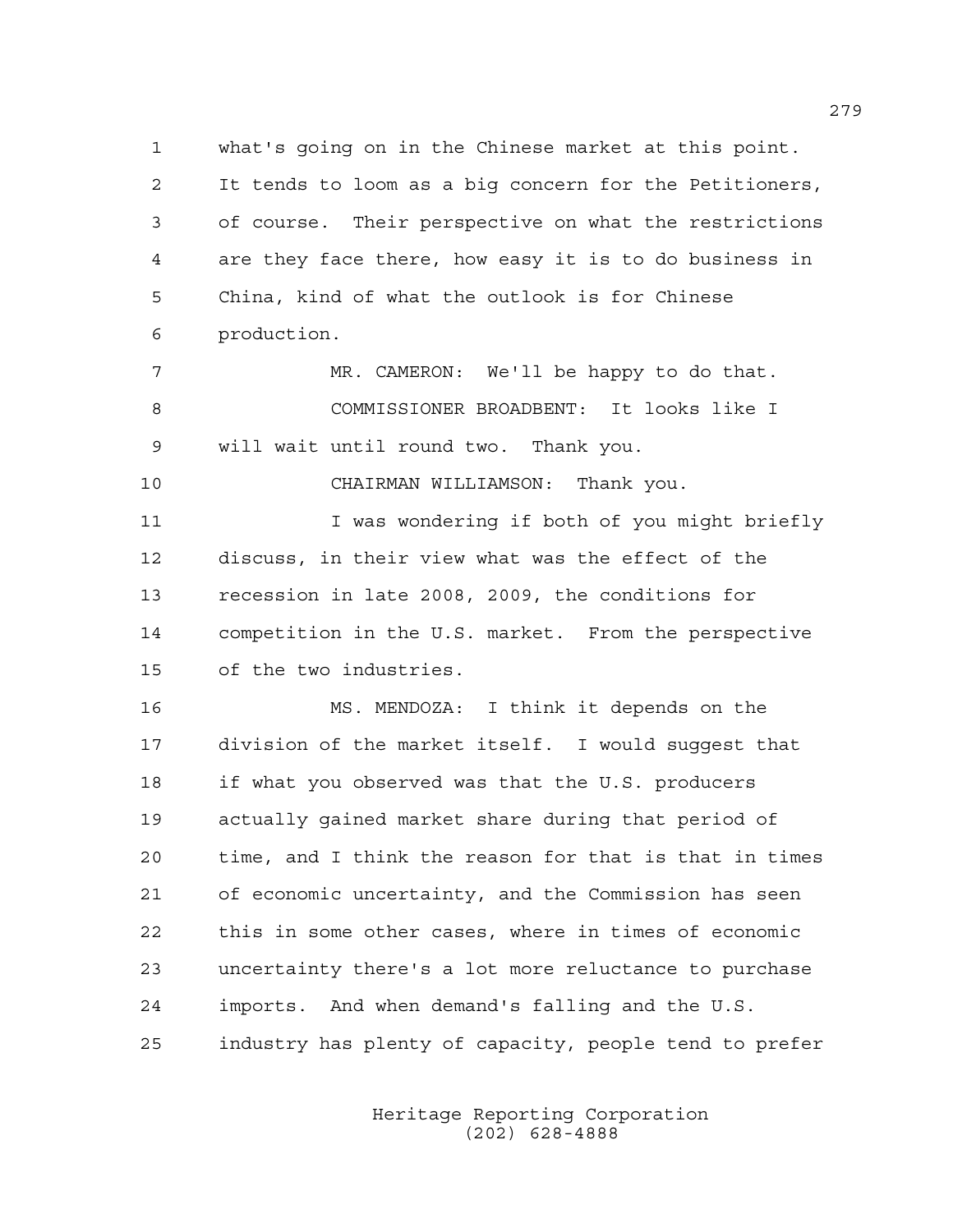1 to buy the domestic product. I think that is what 2 happened.

3 I would say at the same time that what's now 4 happening is that the economy is recovering. I think 5 from this Goldman Sachs article, it suggests that 6 things are great in that part of the industry. If 7 there's a part of the steel industry that's really 8 doing well, that's it.

9 So I would say in terms of conditions of 10 competition from the financial, that was kind of 11 something we went through. We're coming out of. And 12 if anything it sort of cemented the U.S. producers' 13 position with their customers during that period of 14 time, and what we've seen since they came out of it is 15 that the U.S. producers continue to have a solid 16 market share in that segment. In both segments of the 17 market.

18 MR. CAMERON: What you did see with respect 19 to the recession is that it was not only subject 20 imports but it was non-subject imports that generally 21 declined during that period. Again, they were 22 responsive to the market and it is contrary to the 23 theory that is generally being propounded here which 24 is that imports will take any market share at any 25 point at any price. I think the facts don't support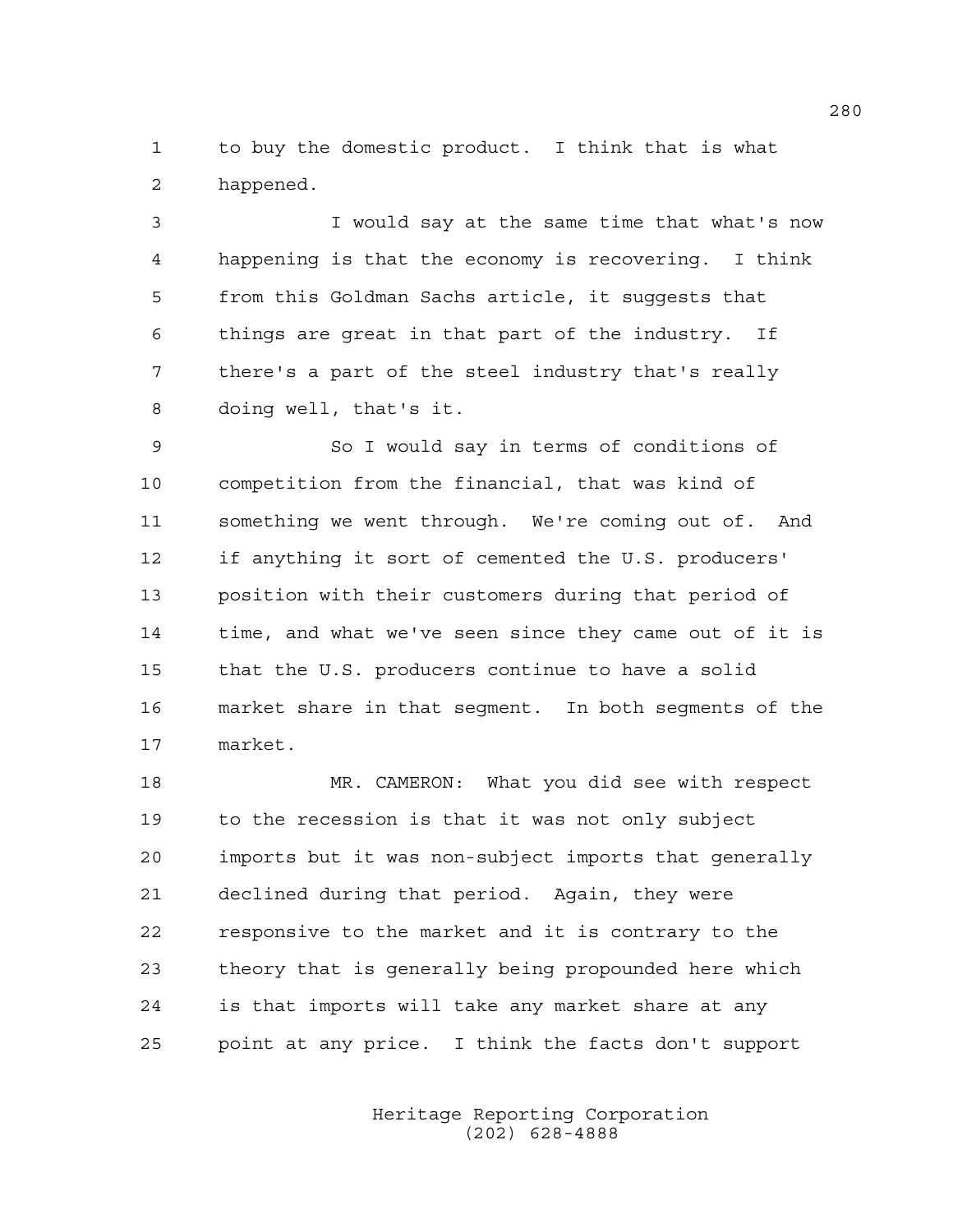1 that theory.

| 2  | CHAIRMAN WILLIAMSON:<br>Thank you.                     |
|----|--------------------------------------------------------|
| 3  | Any other comments?                                    |
| 4  | MR. PIERCE: We concur in those comments.               |
| 5  | Demand fell off during that period, and imports from   |
| 6  | Germany followed that demand trend down. They dropped  |
| 7  | from 46,000 tons to 10,000 tons in '09 to 14,000 tons  |
| 8  | in 2010. so even at a very small level, they still     |
| 9  | retreated further as demand went down so it did impact |
| 10 | it and it wasn't as if when the market went down the   |
| 11 | world went into a recession. All of a sudden           |
| 12 | everybody's ramping up production to keep the mill     |
| 13 | full, to ship as much as they could to the United      |
| 14 | States. The facts just don't bear out what             |
| 15 | Petitioners are claiming is around the corner.         |
| 16 | MR. CAMERON: As a matter of fact in the                |
| 17 | case of Korea, during that time the lowest level of    |
| 18 | capacity utilization for Korea was reached in 2009, I  |
| 19 | believe, of something on the order of 81 percent.      |
| 20 | Again, the theory is that the Koreans were             |
| 21 | going to just pump the steel out through the mill      |
| 22 | regardless of market conditions. Again, that's not     |
| 23 | That is not what happened. And it didn't<br>the fact.  |
| 24 | happen either to the U.S. market where they were       |
| 25 | subject to dumping duties nor to other markets where   |
|    |                                                        |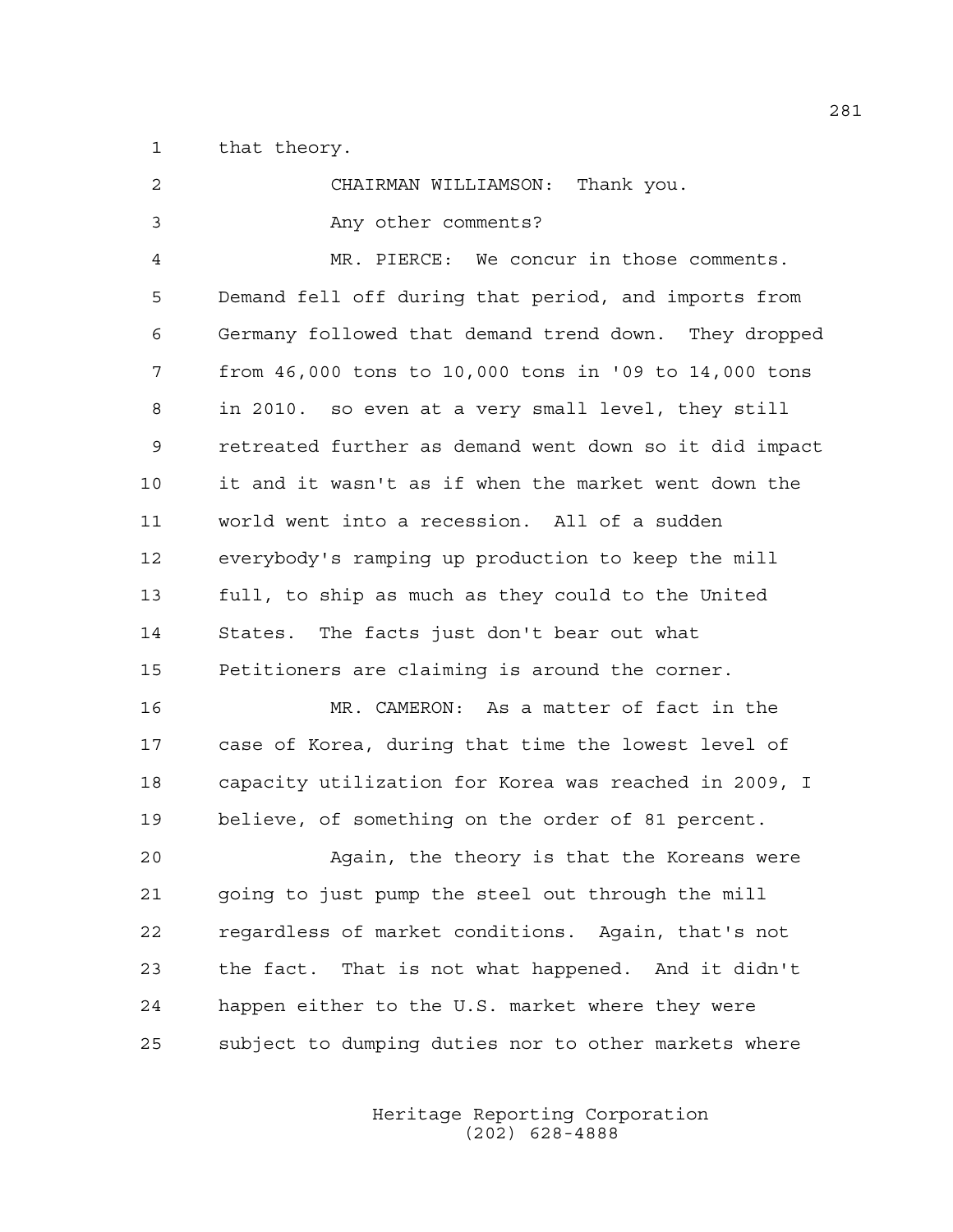1 they weren't. Again, that was what the market was, 2 yes. They got hurt just like everybody else. 3 CHAIRMAN WILLIAMSON: Thank you. 4 The domestic producers talked a lot about 5 global oversupply and I was wondering whether or not 6 you all share that view, and what is your view about 7 if there is such an over supply how is it impacting 8 the U.S. market? 9 MR. HOLT: I would probably concur with that 10 statement. I think particularly here in the United 11 States I would say that given the current level of 12 capacity utilization, I would submit that we are 13 oversupplied at least in the current market, but this 14 is not unusual from what we've seen over the last 20 15 years either. We're not always running at 90 percent 16 and very seldom do we have that luxury. 17 I would say qlobally, I would also say 18 there's an oversupply in the global market as well 19 CHAIRMAN WILLIAMSON: You say an oversupply 20 both in the U.S. and global market? 21 MR. HOLT: Yes. 22 MR. CAMERON: Commissioner, to the extent 23 that there is an oversupply globally, there have been 24 theories that a lot of that is in China. And the 25 question is exactly how efficient is it and how

> Heritage Reporting Corporation (202) 628-4888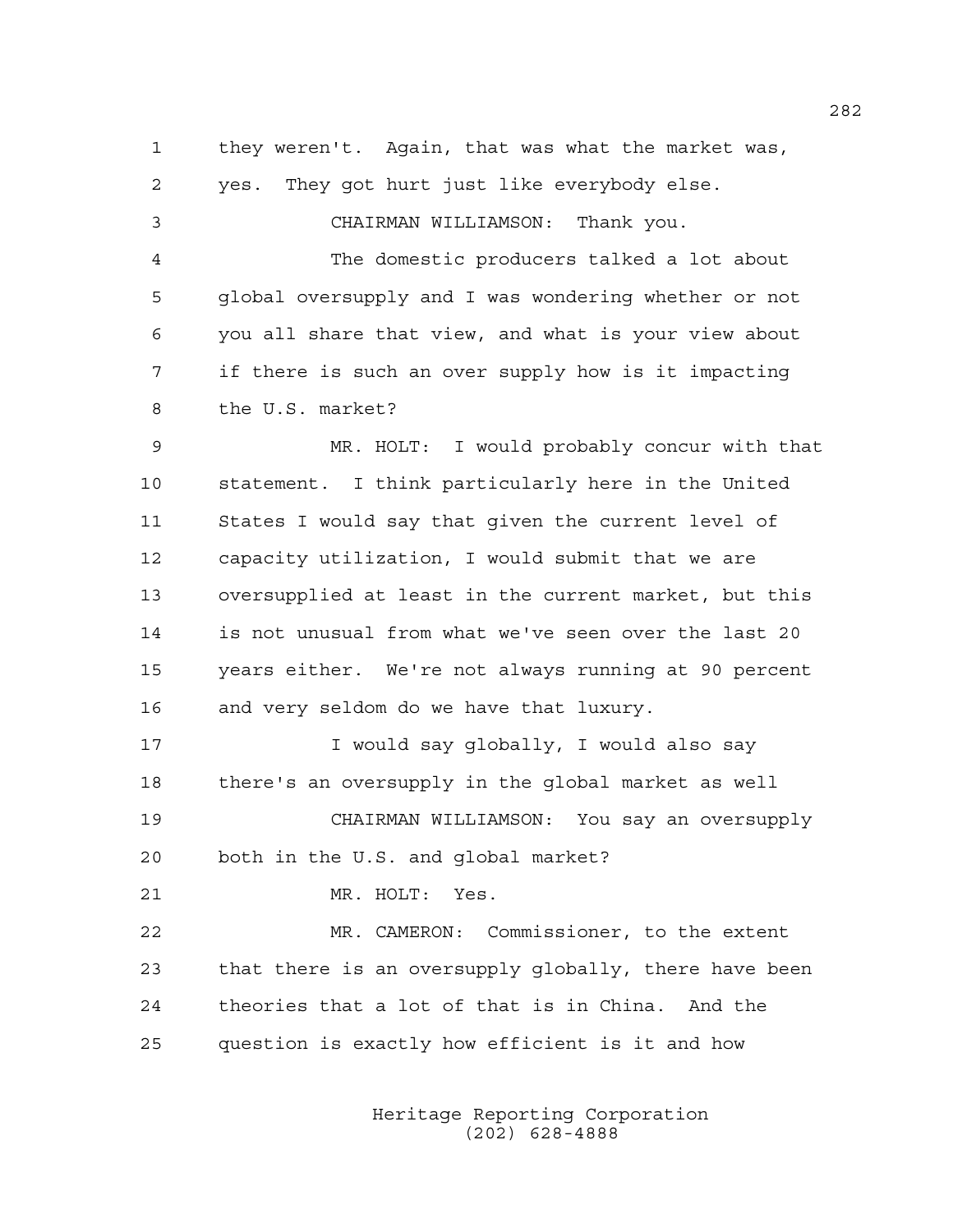1 competitive is it. We would suggest to you that every 2 ton of capacity is not equal, and not all producers 3 are equal, and again, is there an oversupply of 4 automotive quality corrosion resistant steel? I would 5 suggest to you that the data suggests there is not. 6 So I think it kind of depends on how you 7 want to define it. 8 CHAIRMAN WILLIAMSON: Thank you. 9 Getting to the question of whether or not 10 the U.S. industry is vulnerable, based on Thyssen's 11 experience in Alabama, what would you say about the 12 vulnerability of the U.S. industry? 13 MR. DOHR: I would like to take that. 14 CHAIRMAN WILLIAMSON: Sure. 15 MR. DOHR: I'm leading that plant. It's a 16 real challenge. There is a fun part to it and a very 17 challenging part to it. 18 The fun part is more with the people 19 building the mill; the challenging part is the 20 financial one. 21 I think it's important to understand where 22 the financial challenge comes from and I tried to do 23 that in my testimony, to explain that it's really 24 because things have changed in the U.S. and in Brazil. 25 So we have built this mill based on the assumption of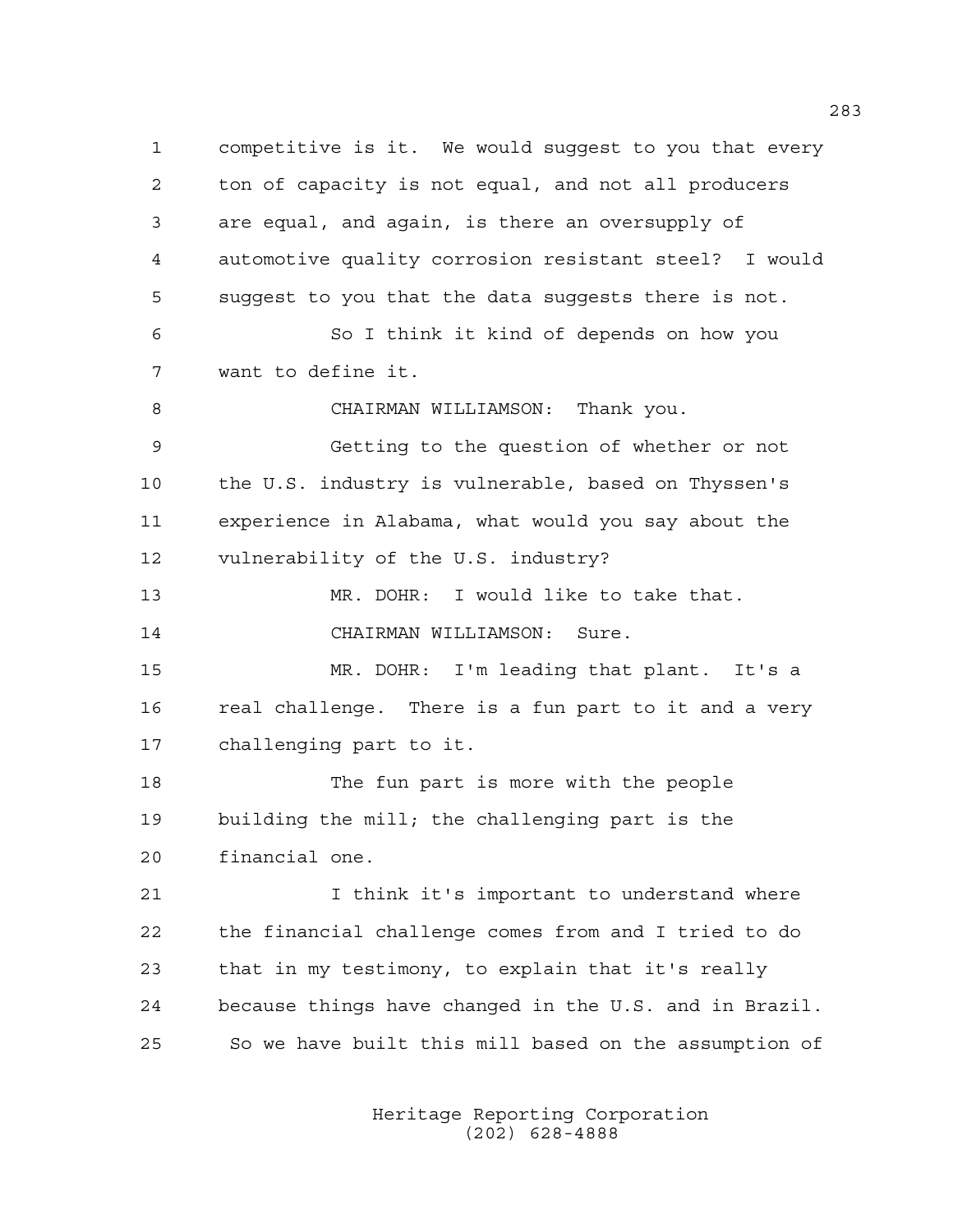1 low cost flat supply from Brazil which has turned out 2 to be very different, a very different development 3 over the past five years. So Brazilian labor costs, 4 for example, have increased by 80 percent in the last 5 five years. That's nothing we foresaw when we built 6 this flat production down there. That is the main 7 reason and driver for the losses we have in Alabama. 8 Nevertheless, it is a state of the art mill

9 that has found its customer and that will have a 10 future.

11 We look at the industry. I think what we 12 have heard this morning and some of you have asked the 13 questions about is this really an import issue? I 14 don't think we talk about the import issue here, we 15 talk about the industry where several companies have 16 recovered well after 2009 and some have not. So there 17 seems to be some structural issues within that 18 industry, but overall it's a profitable industry. I 19 think the vulnerability, I don't see the vulnerability 20 from imports. What I see certainly is the competition 21 within this market and us bringing a new mill into 22 this market certainly didn't, we didn't win that many 23 friends by doing this. But we strengthened the local 24 industry. That's what we did. So I don't see that 25 kind of a vulnerability as we see good profits for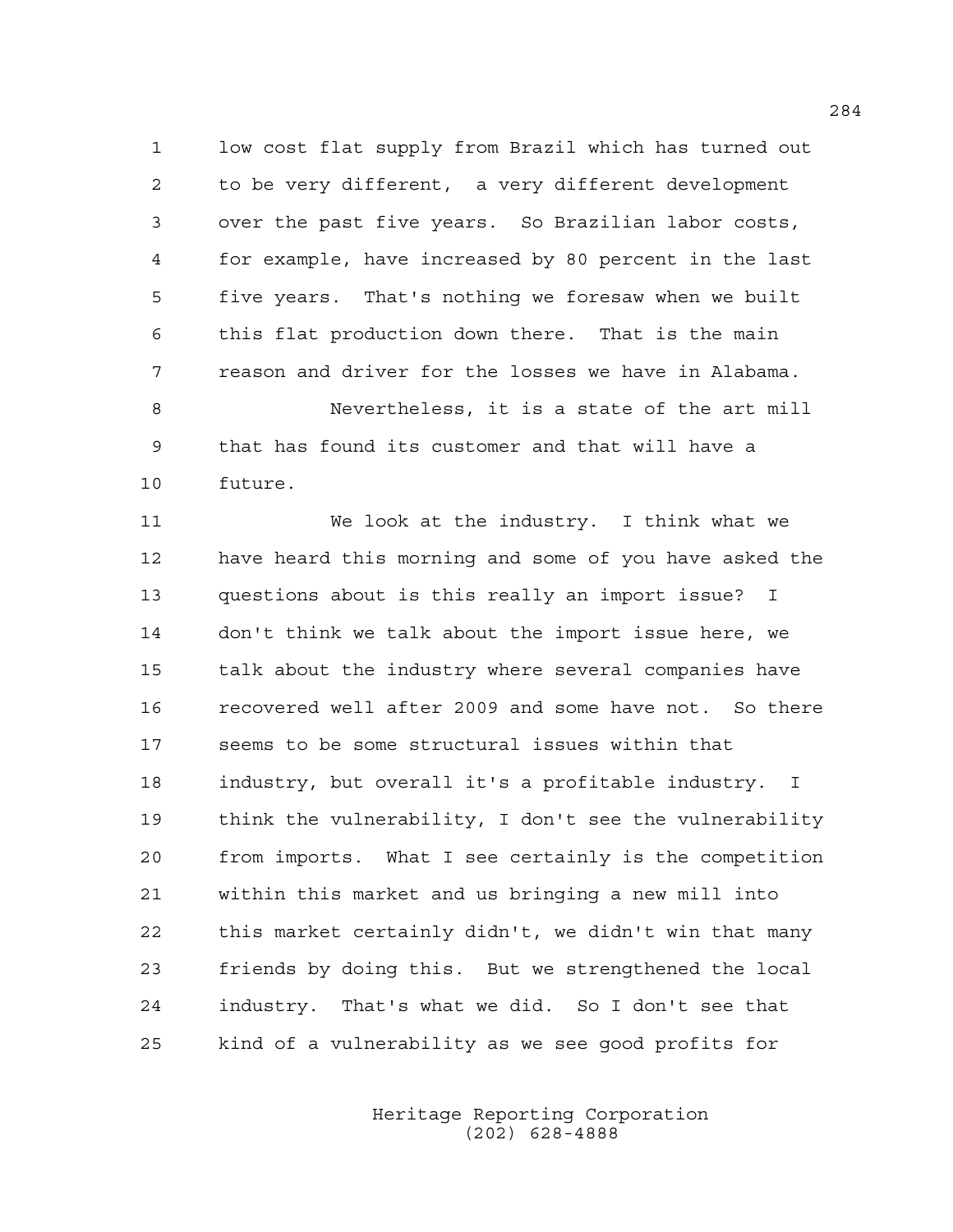1 most of the companies.

| 2  | CHAIRMAN WILLIAMSON: Would you make a                  |
|----|--------------------------------------------------------|
| 3  | distinction between industries that maybe sell         |
| 4  | primarily to the automotive sector and those that sell |
| 5  | to the non-automotive sector? Particularly             |
| 6  | construction.                                          |
| 7  | MR. DOHR: I think I don't want to get into             |
| 8  | exactly describing or get my view on our competitors   |
| 9  | in detail.                                             |
| 10 | What $I$ --                                            |
| 11 | CHAIRMAN WILLIAMSON: I didn't want you to              |
| 12 | get into that. I was just thinking more about --       |
| 13 | Let's withdraw that. If you have some comments in the  |
| 14 | post-hearing, look at that.                            |
| 15 | MR. DOHR: I think that companies are very              |
| 16 | successful who have put in good assets to supply a     |
| 17 | successful industry and successful industries in the   |
| 18 | U.S. are definitely the automotive industry. It has    |
| 19 | recovered very, very fast. Heavy equipment. The U.S.   |
| 20 | is known for export. We talked about Texas,            |
| 21 | Caterpillar has just built a plant there and is        |
| 22 | exporting equipment from there into the world. So if   |
| 23 | you are a steel supplier providing material to those   |
| 24 | industries you're in good condition.                   |
| 25 | There is also competitors who have                     |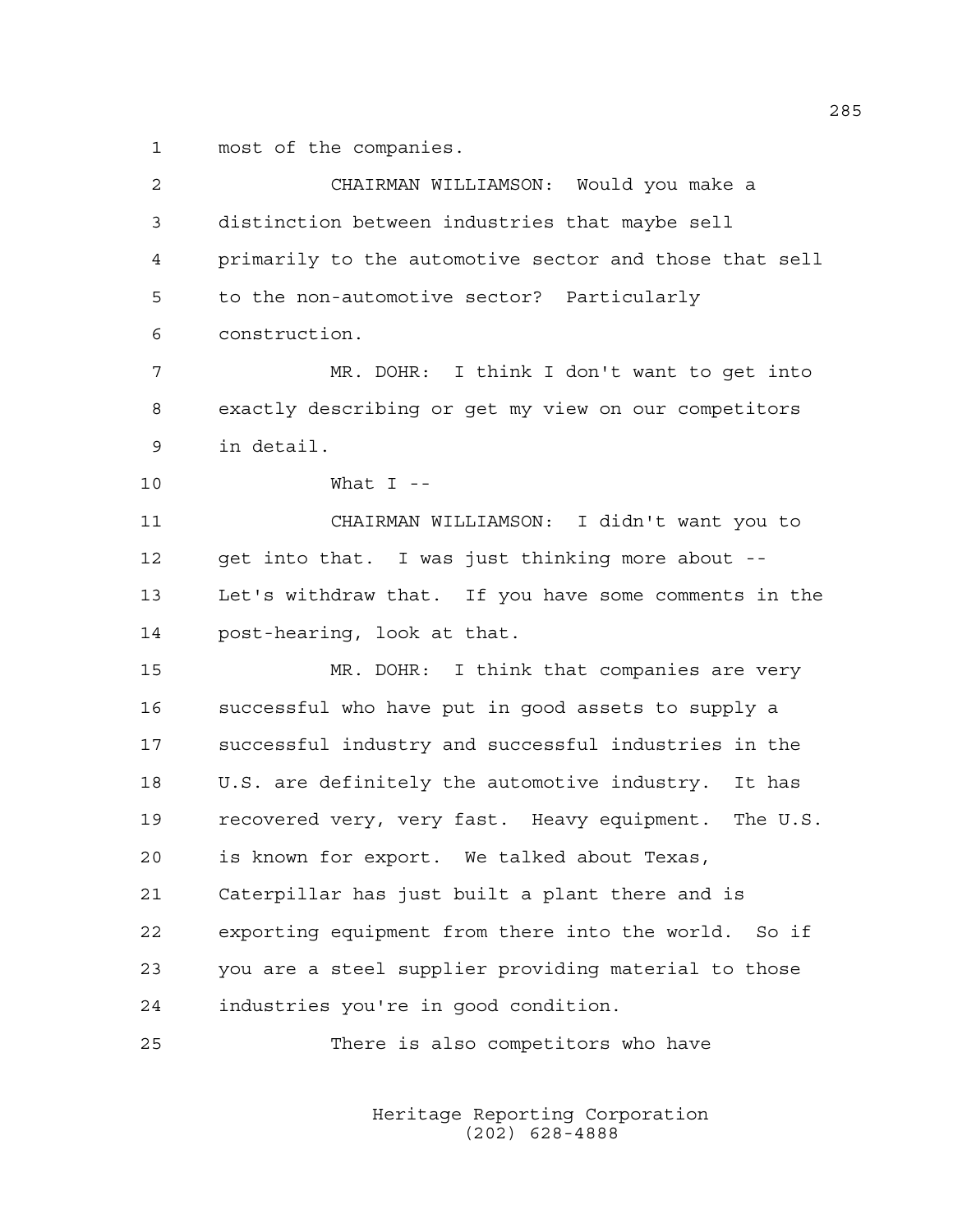1 established over time a very successful supply chain 2 for construction which is amazing, but not all of 3 them. So there is, I see big differences between the 4 companies that testified this morning, so I would not 5 talk about vulnerable industry, but maybe there are 6 some, a few vulnerable companies there.

7 CHAIRMAN WILLIAMSON: Mr. Cameron?

8 MR. CAMERON: Commissioner, just briefly. 9 We would -- No, there is no way this 10 industry is vulnerable. If you look at the indicia 11 that you have on the record with respect to 12 production, with respect to capacity utilization, 13 shipments, what they're doing, profitability. These 14 indicators are up for this industry and frankly, the 15 cases of the losses of TK, for instance, which they 16 are using to reduce their overall operating profit, 17 nobody is suggesting that the losses of TK are as a 18 result of imports. It's the same thing with RG. 19 Their lawsuit speaks for itself as to what the basis 20 for their complaint is and it has nothing to do with 21 imports. They believe they were not told the truth by 22 Severstal. I don't know what the actual case is, but 23 they're not speaking of imports.

24 So no, I don't think the case has been made 25 that this industry, which has been protected for 20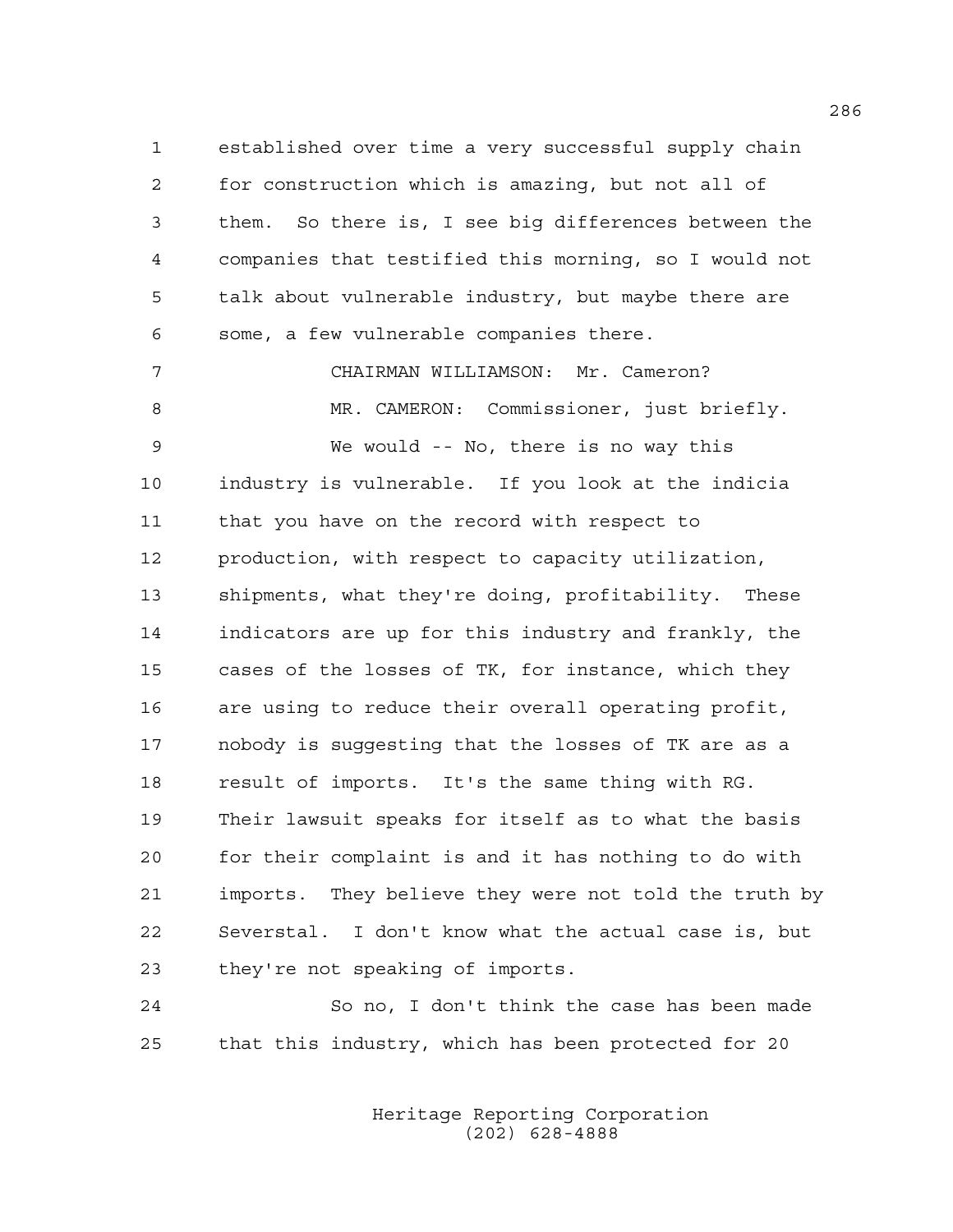1 years by these orders, are somehow vulnerable to the 2 revocation, to possible injury from the revocation of 3 the orders from Korea and Germany. I don't think that 4 case has been made. I don't think the data supports 5 it. 6 CHAIRMAN WILLIAMSON: Thank you.

7 Commissioner Pearson?

8 COMMISSIONER PEARSON: Thank you, Mr.

9 Chairman.

10 Further to the issue of vulnerability, Mr. 11 Cameron, as I understand it the issue of vulnerability 12 is supposed to reflect the condition or the prospects 13 for the domestic industry and it really doesn't hinge 14 on whether the subject imports are playing a role in 15 that, does it?

16 MR. CAMERON: I think that's correct. But 17 the issue of the imports irrelevant. When you look 18 at, again, the composition of the industry and exactly 19 where some of the larger losses are occurring, it is 20 useful to then look at well, are those one-off issues? 21 Because if they are one-off issues that are contained 22 to an individual company, then no, it's not indicative 23 of the industry. Frankly, it appears that that 24 situation would have occurred regardless of imports 25 because frankly, imports are not a big part of this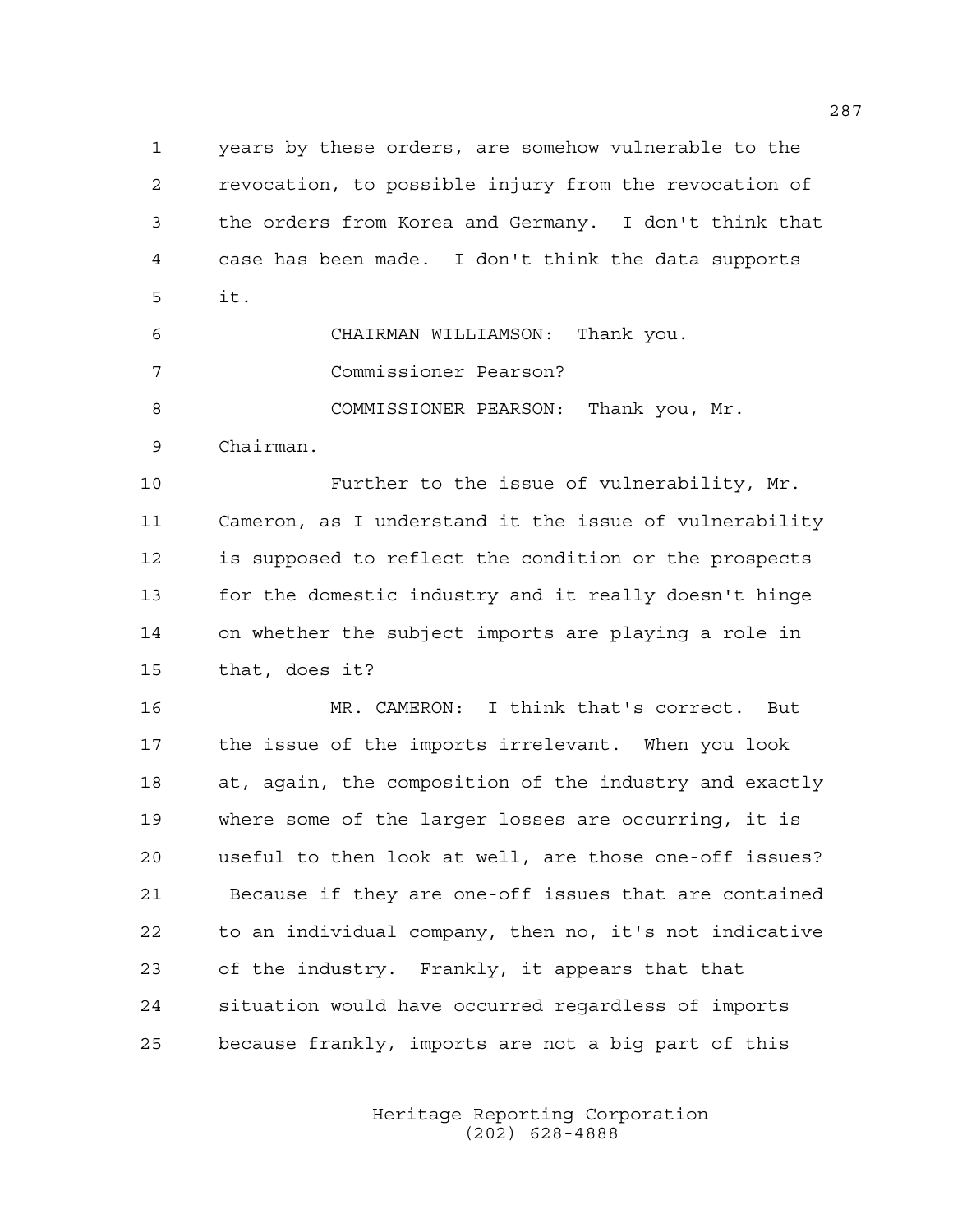1 market.

| $\overline{2}$ | MR. PIERCE: I would just add, I agree on               |
|----------------|--------------------------------------------------------|
| 3              | revocation. I take your point about the status of the  |
| 4              | industry and you look at it, but vulnerable to what is |
| 5              | a relevant question. The standard isn't invulnerable.  |
| 6              | You re informed about vulnerable to what by whether    |
| 7              | or not imports caused that vulnerability, so I think   |
| 8              | it is a relevant consideration.                        |
| $\mathsf 9$    | COMMISSIONER PEARSON: Well, I believe I've             |
| 10             | been part of a Commission majority at times when we    |
| 11             | have found an industry not vulnerable and voted in the |
| 12             | affirmative and times when we've found an industry     |
| 13             | vulnerable and voted in the negative. So from the      |
| 14             | domestic industry we have an impassioned plea that     |
| 15             | they are vulnerable and you have a different view. I   |
| 16             | can kind of read the record either way. So I don't     |
| 17             | know that vulnerability is the dispositive factor      |
| 18             | here. Is it?                                           |
| 19             | MR. CAMERON: We agree with that. All we're             |
| 20             | trying to suggest is that it is useful to analyze the  |
| 21             | industry, as was said this morning, you take it as it  |

22 lies. Fair enough. And when you're looking at it, it 23 is useful to pick apart exactly what we're talking 24 about. When you're talking about injury -- They put 25 front and center RG Industries. That's great, but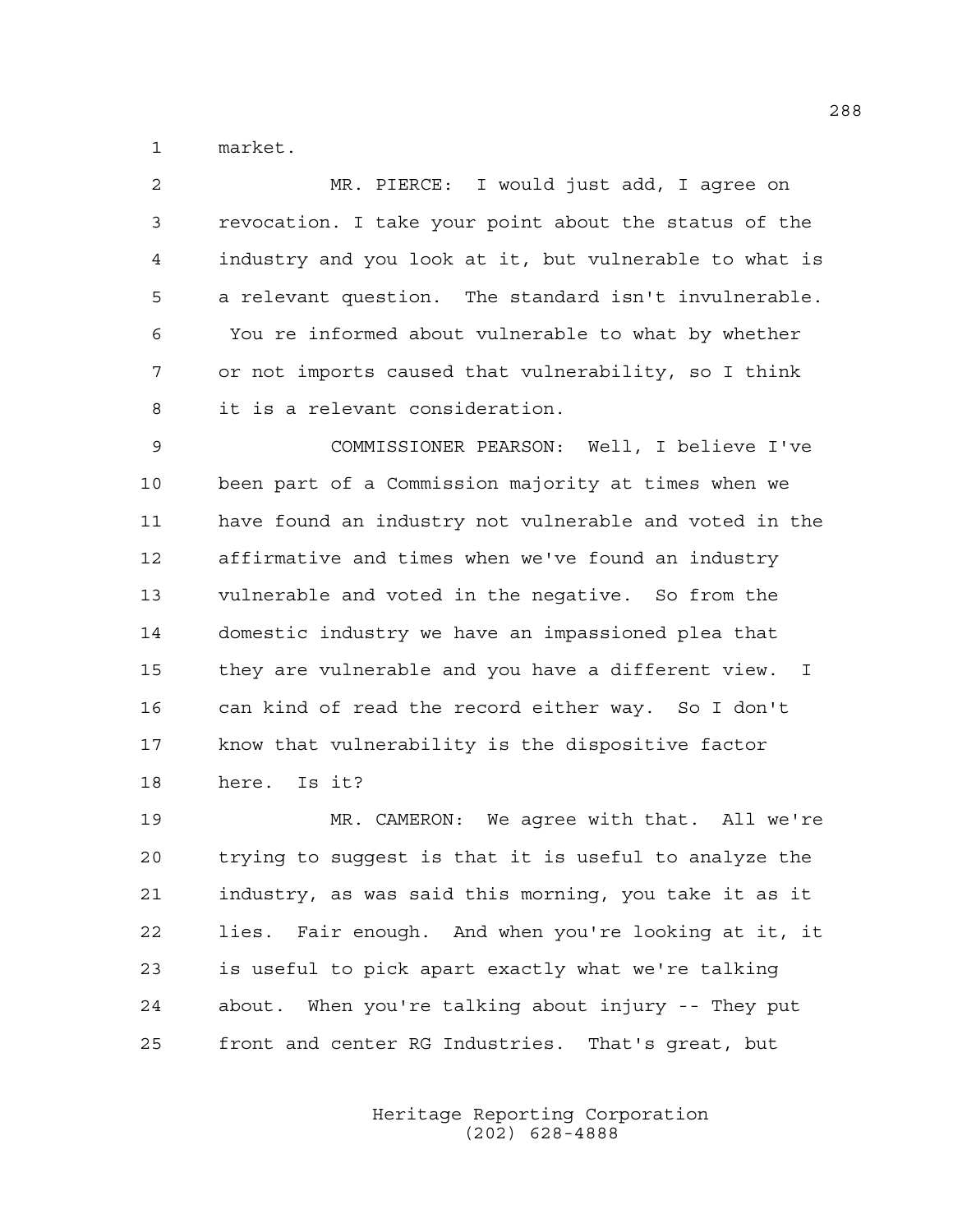1 exactly what is the cause of that?

2 COMMISSIONER PEARSON: Isn't he getting knee 3 surgery today?

4 MR. CAMERON: He is.

5 I was thinking about that same thing, but I 6 didn't do that. Okay?

7 COMMISSIONER PEARSON: He may be vulnerable. 8 MR. CAMERON: And you're now appealing to 9 worst nature, so this is not really quite fair, but 10 hopefully he'll be fine.

11 RG Industries looks like it's not doing as 12 well as RG3. Okay? But again, that has nothing to do 13 with imports. And that is a relevant consideration. 14 I think that's all we're trying to say to the extent 15 that you're analyzing it. But we agree with you, the 16 issue itself of vulnerability is not dispositive of 17 the issue of revocation. We're all on board with that 18 and we understand that the precedents go both ways. 19 That being said, this industry isn't vulnerable.

20 COMMISSIONER PEARSON: Okay. Well, thank 21 you for those clarifications. I think -- were they 22 clarifications? Thank you for those comments.

23 MR. CAMERON: Don't ask.

24 (Laughter.)

25 COMMISSIONER PEARSON: I had asked before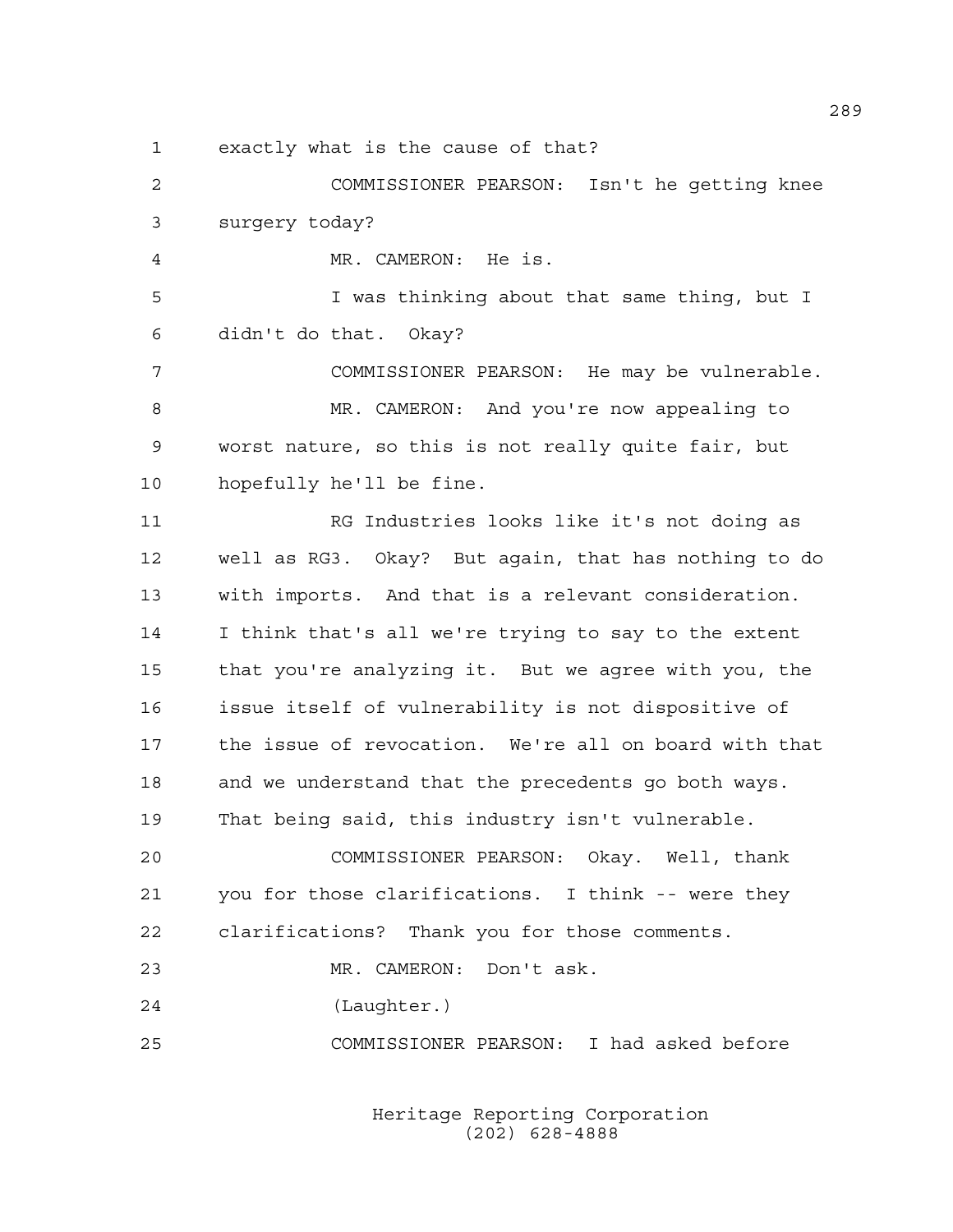1 about whether there's a preference for local supply on 2 the part of buyers. Along with that, your companies 3 trade in the global market. Do you know, do we 4 receive a fair amount of corrosion-resistant steel in 5 the United States that does not have a buyer 6 associated with it at the time it arrives?

7 MR. CAMERON: I can tell you for a fact that 8 there is no imports of corrosion-resistant steel from 9 Korea that doesn't have a buyer with a price before it 10 leaves Korea, much less before it lands. I mean, you 11 know, we're getting back to the original 1992 case 12 with the fax machine on the boat in the Gulf that was 13 setting the price, the spot price market, and 14 collapsing all the prices. And anybody who reads the 15 transcripts from the 1992 case will see what a joke 16 that was.

17 But that is what the suggestion was. And 18 now we're going right back to it. In the case of 19 Korea, they produce to order. And those orders are 20 quantity, and they are price.

21 MR. PIERCE: The same is true for Germany. 22 All production is to order, therefore by definition 23 there is a customer and a set price.

24 COMMISSIONER PEARSON: Okay. Thank you very 25 much. I had asked the domestic industry whether there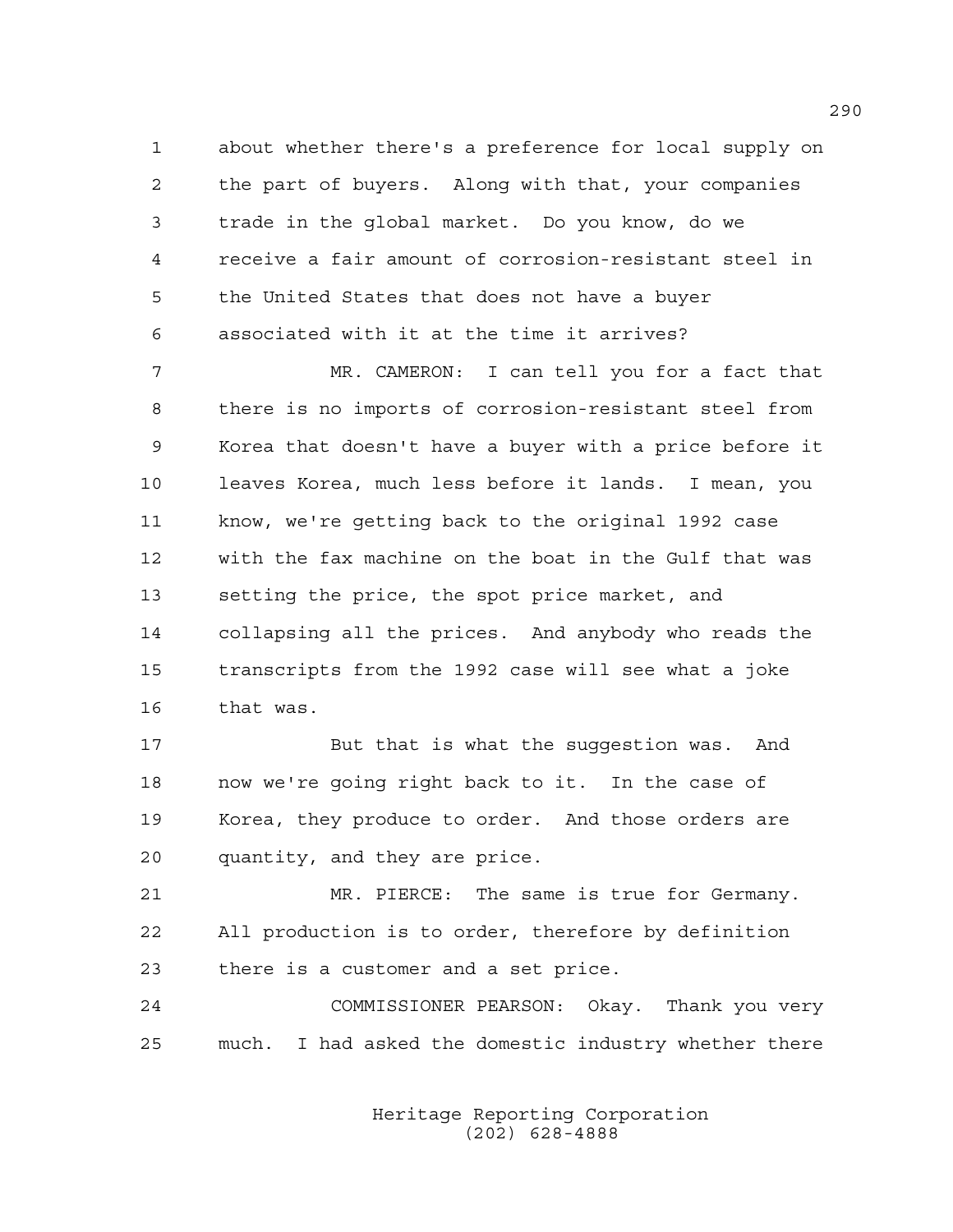1 was some way to quantify whether the corrosion-2 resistant steel industry is more localized in the 3 sense that there is a smaller percentage of global 4 production enters international trade. For purposes 5 of the post-hearing, perhaps the firms represented 6 here have economics departments or analysts who could 7 look at that question and give us some perspective on 8 it, perhaps comparing to other products that your 9 firms produce or are familiar with.

10 You know, we think of the commodity products 11 that we've dealt with a lot here at the Commission, 12 things like rebar, standard pipe, hot-rolled steel. 13 Is that something that we could receive in the post-14 hearing brief?

15 MR. CAMERON: So you're trying to -- so the 16 precise question is what?

17 COMMISSIONER PEARSON: The precise question 18 is if we look at the percentage of these various 19 products that actually moves in international trade, 20 that crosses a border somewhere, is it lower or higher 21 for corrosion-resistant steel than for those other 22 products, and does that tell us anything about whether 23 there is more local demand for -- or demand for local 24 production from buyers of corrosion-resistant steel 25 than might be the case for some other products?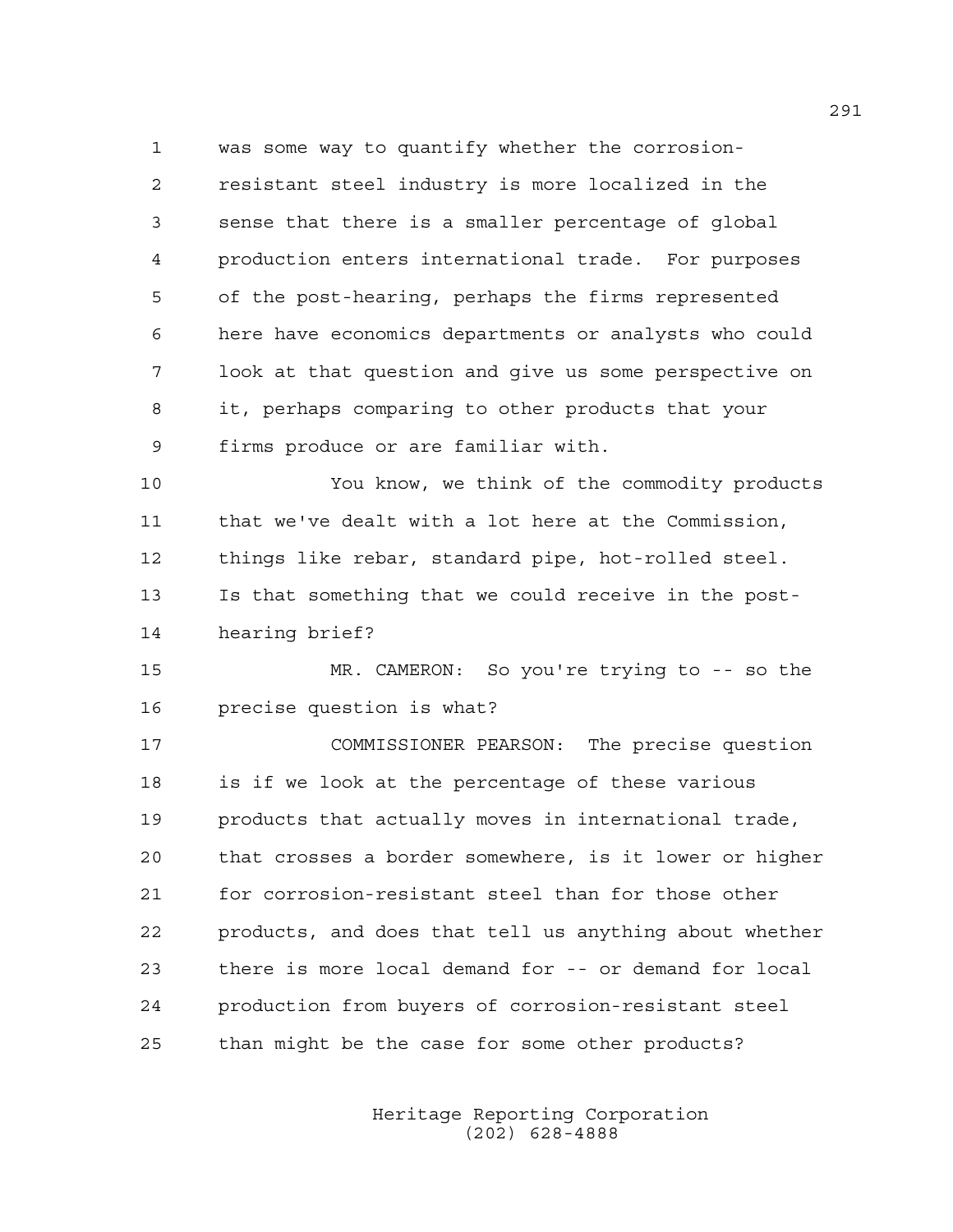1 MR. CAMERON: We can look at it.

2 COMMISSIONER PEARSON: Okay. I understand 3 it's a little bit of a --

4 MR. CAMERON: Yeah. We can look at it. 5 COMMISSIONER PEARSON: Can we get a 6 perspective on the industry from a different way? 7 MR. CAMERON: Yeah. I have no idea, but we 8 can look at it.

9 COMMISSIONER PEARSON: Okay. Thank you. In 10 some investigations we have firms that come in front 11 of us that have adopted accounting procedures that 12 allow them with some degree of accuracy to predict 13 whether the price that they sell an individual 14 shipment into the United States -- whether the 15 Department of Commerce here would determine that price 16 to be a dumped price or not. I don't know whether I 17 explained that very well, but have your firms adopted 18 such accounting procedures so that you can try to 19 anticipate how Commerce will evaluate your pricing?

20 MR. GRÜNHAGE: For ThyssenKrupp, I can say 21 we have it in place, especially for the United States. 22 We know our experiences here. And, yes, so that means 23 that our department -- that is why Jörg Wichert is 24 here -- will be contacted if any new business will be 25 done. As I saying, from a dumping perspective, can we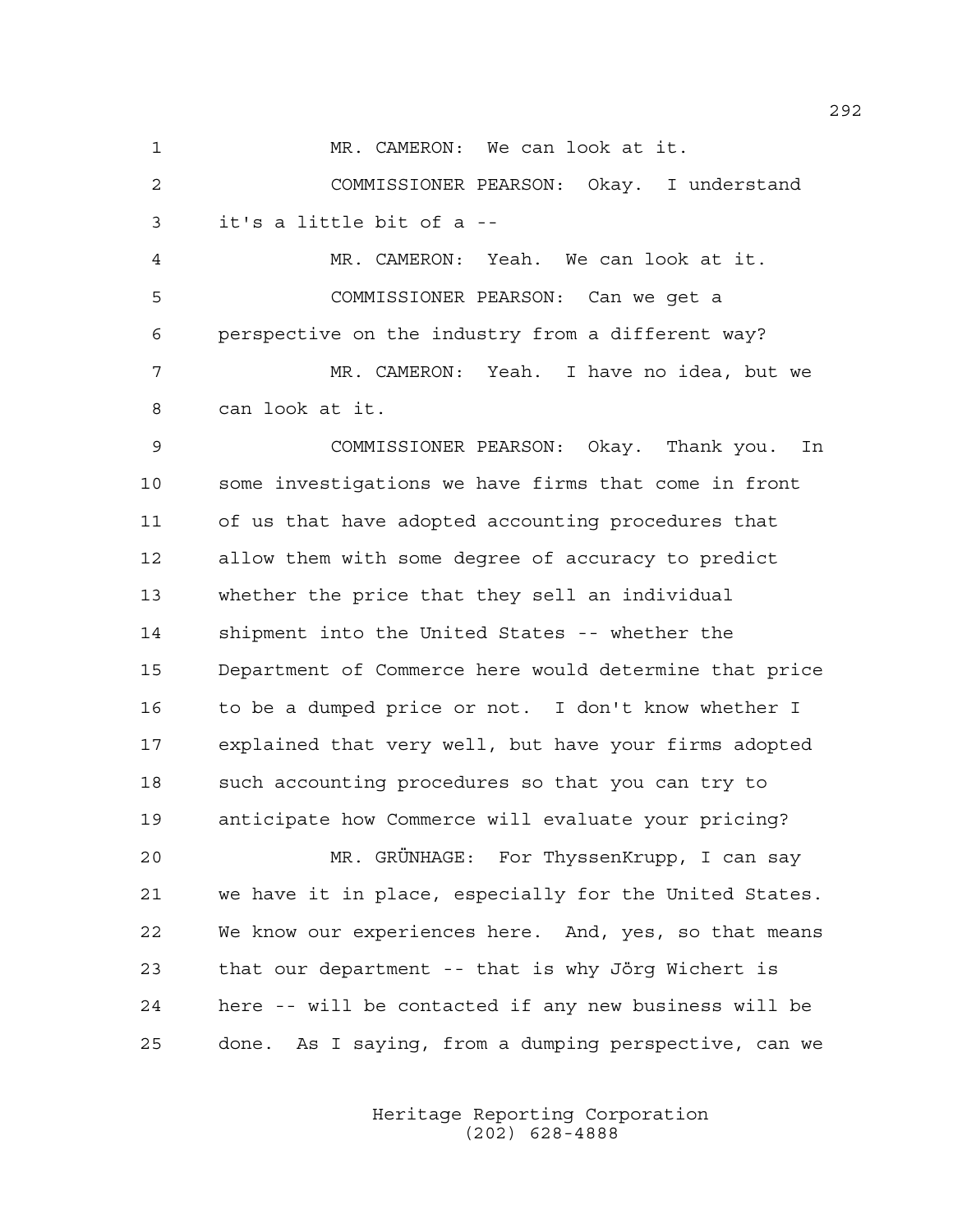1 make this business, yes or no, and why you cannot be 2 sure because currency exchange rates is changing, but 3 we can give them a very good indication if yes or no. 4 COMMISSIONER PEARSON: Okay. 5 MR. PIERCE: And that's not just for CORE 6 products. 7 MR. GRÜNHAGE: No. That -- 8 (Simultaneous discussion) 9 MR. PIERCE: -- non-subject merchandise as 10 well. 11 COMMISSIONER PEARSON: Right. 12 MR. PIERCE: So that discipline is in place 13 with or without a dumping order. 14 COMMISSIONER PEARSON: Okay. Thank you. Do 15 you have a sense, Mr. Cameron, of -- okay. 16 MR. GRÜNHAGE: In between maybe I can come 17 back to your first question of the trade intensity of 18 corrosion. I think due to my experience because I am 19 also responsible for the market economy department 20 within ThyssenKrupp Europe, I think it is true that 21 the more further down you go the value chain, it's 22 less trade intensive because then you have many 23 specific rates, customer tailor-made products, which 24 is not the case, for example, with hot-rolled, where 25 you can make it different. Out of hot-rolled, you can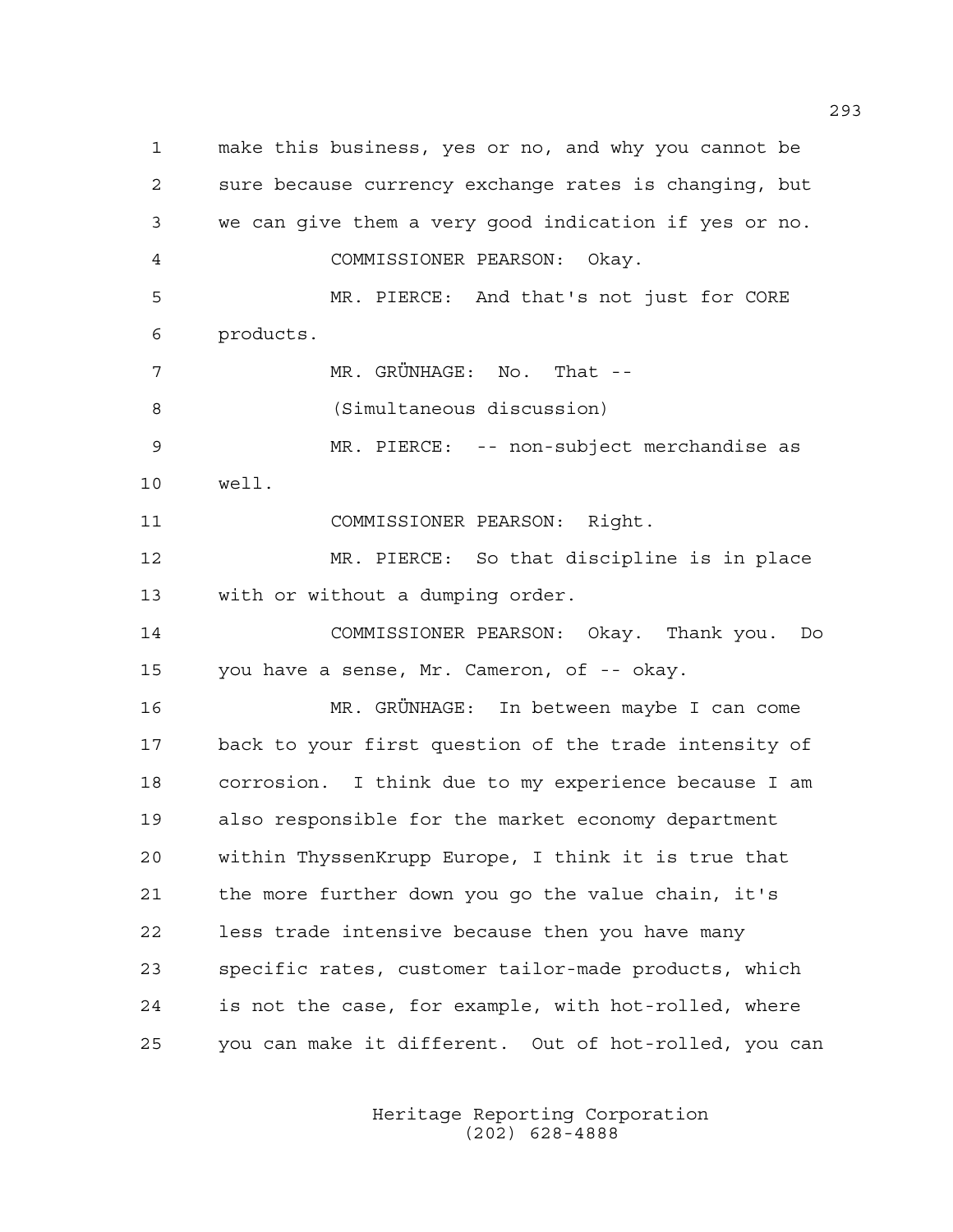1 make cold-rolled, electrogalvanized, hot-dipped 2 galvanized. So it's more a commodity product, let's 3 say, hot-rolled.

4 So I think the trade intensity on hot-rolled 5 is much higher than corrosion-resistant product, and 6 it's also the case because the lead time -- because 7 it's the latest product in the value chain, of course, 8 as long as in for hot-rolled. You have just to 9 produce raw steel and make it hot rolling, and then 10 you can ship it. With the others, you have to kneel 11 it, you have to cold-roll it, you have to zinc it, to 12 galvanize it. So that needs much more time to 13 produce, and it prolongates the lead time, and what we 14 heard before is a longer lead time to a certain extent 15 gives local supply advantage in comparison to imports. 16 COMMISSIONER PEARSON: Thank you for that 17 elaboration. Mr. Cameron?

18 MR. CAMERON: Sorry for the delay. They 19 generally monitor their export prices. But I don't 20 think that it would be fair to say that they have a 21 rigid accounting program that they are running on a 22 constant basis.

23 COMMISSIONER PEARSON: Okay. Well, I note 24 from the record that some Korean producers have 25 managed to have *de minimis* margins, and so somehow --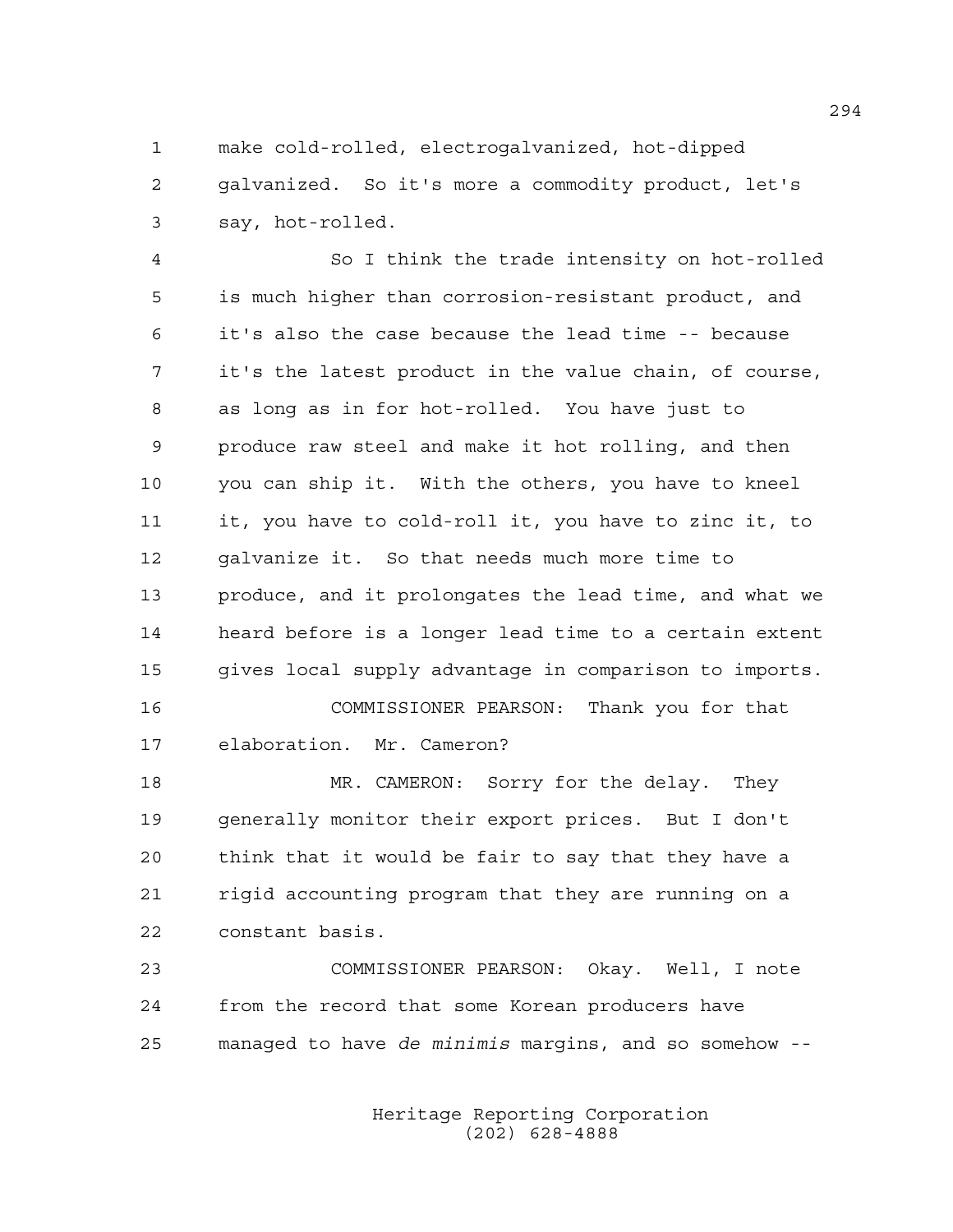1 MR. CAMERON: Oh, yeah, yes. Well, but you 2 can do that by price monitoring. And actually POSCO 3 did that, and its order was revoked by the Commerce 4 Department because of three successive *de minimis* 5 findings. HYSCO generally has been *de minimis*, but 6 not always. Close.

7 COMMISSIONER PEARSON: For purposes of the 8 post-hearing, could I ask that you put on the record 9 some indication of whether if the orders are revoked, 10 whether similar pricing monitoring would be followed 11 because, you know, this is a big industry in the 12 United States, some \$15 billion more or less of 13 domestic consumption. And if it's possible to 14 envision at some point in the future another dumping 15 case being initiated by the domestic industry -- 16 you're surprised, Mr. Cameron? 17 MR. CAMERON: I'm shocked that there is 18 gambling going on in this establishment. 19 COMMISSIONER PEARSON: But it would be 20 interesting for post-hearing to know whether your 21 firms have intentions to pay attention to the pricing 22 if the order is revoked. 23 MR. CAMERON: Absolutely. 24 COMMISSIONER PEARSON: Thank you very much.

25 Mr. Chairman, I've just gone over time.

 Heritage Reporting Corporation (202) 628-4888

295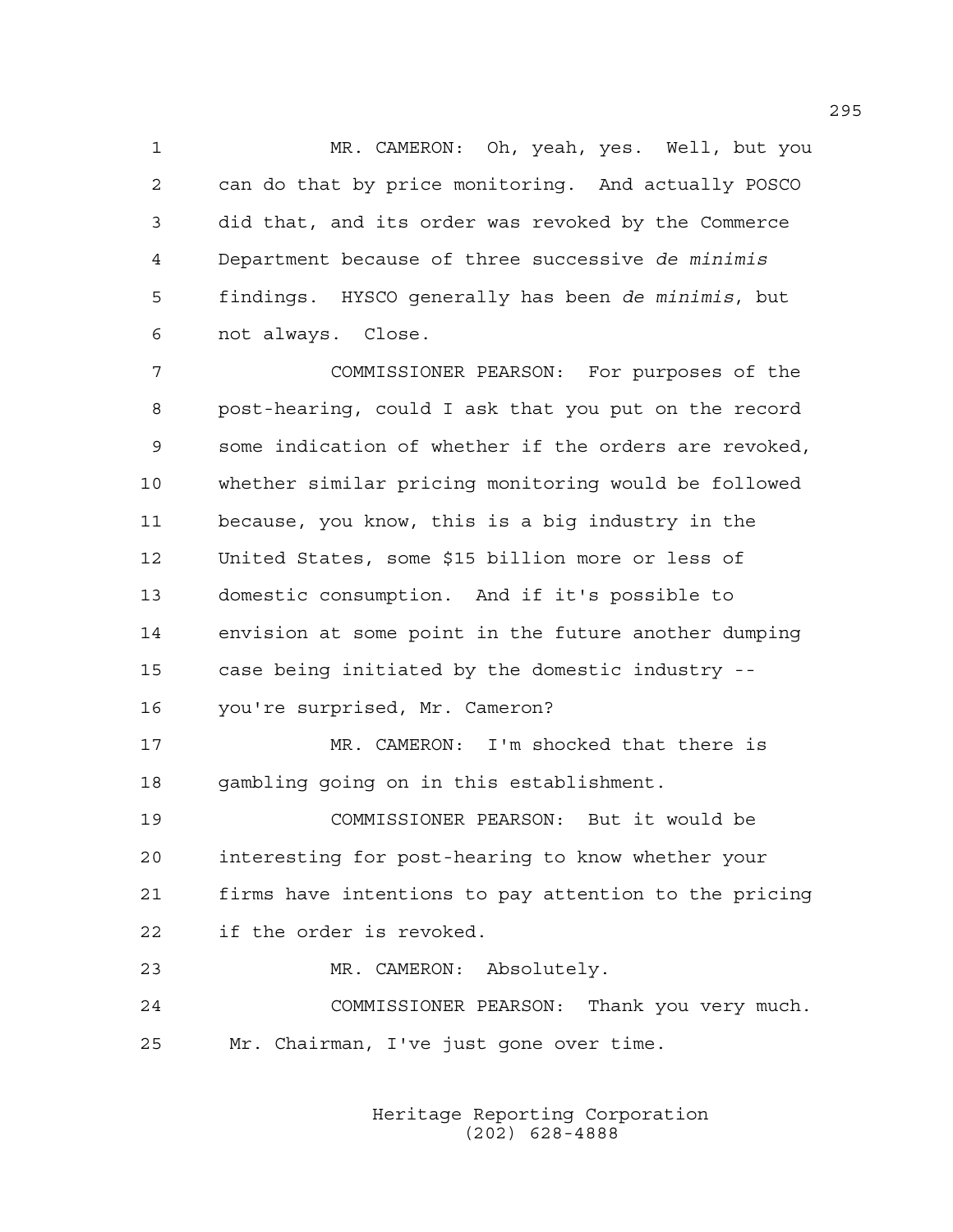1 CHAIRMAN WILLIAMSON: Commissioner Aranoff. 2 COMMISSIONER ARANOFF: Thank you, Mr. 3 Chairman. One of the arguments that German producers 4 have made is that ThyssenKrupp has other mills in 5 Spain and China and could have been serving the U.S. 6 market any time it wanted to. It's a facially 7 appealing argument, but I wanted to give you the 8 opportunity to fill the record out on that a little 9 bit more because on the record in this investigation 10 we don't know what those plants produce or how much of 11 it they produce, whether it's automotive quality 12 product, whether there are other conditions of 13 competition that would be different shipping from 14 Spain or China versus from Germany. 15 So I want to give you the opportunity to 16 provide some factual backup to that argument if you 17 can and if you desire. 18 MR. PIERCE: Thank you. And we'll put 19 specifics in the post-hearing brief as well. Just to 20 answer the initial question from this morning, both 21 Tygal, which is the mill in China, and Galmed, which 22 is the mill in Spain, both of those make automotive 23 quality, have the ThyssenKrupp technology, could be 24 supplying the U.S. customers. They would have to

25 qualify and go through that process, but some of them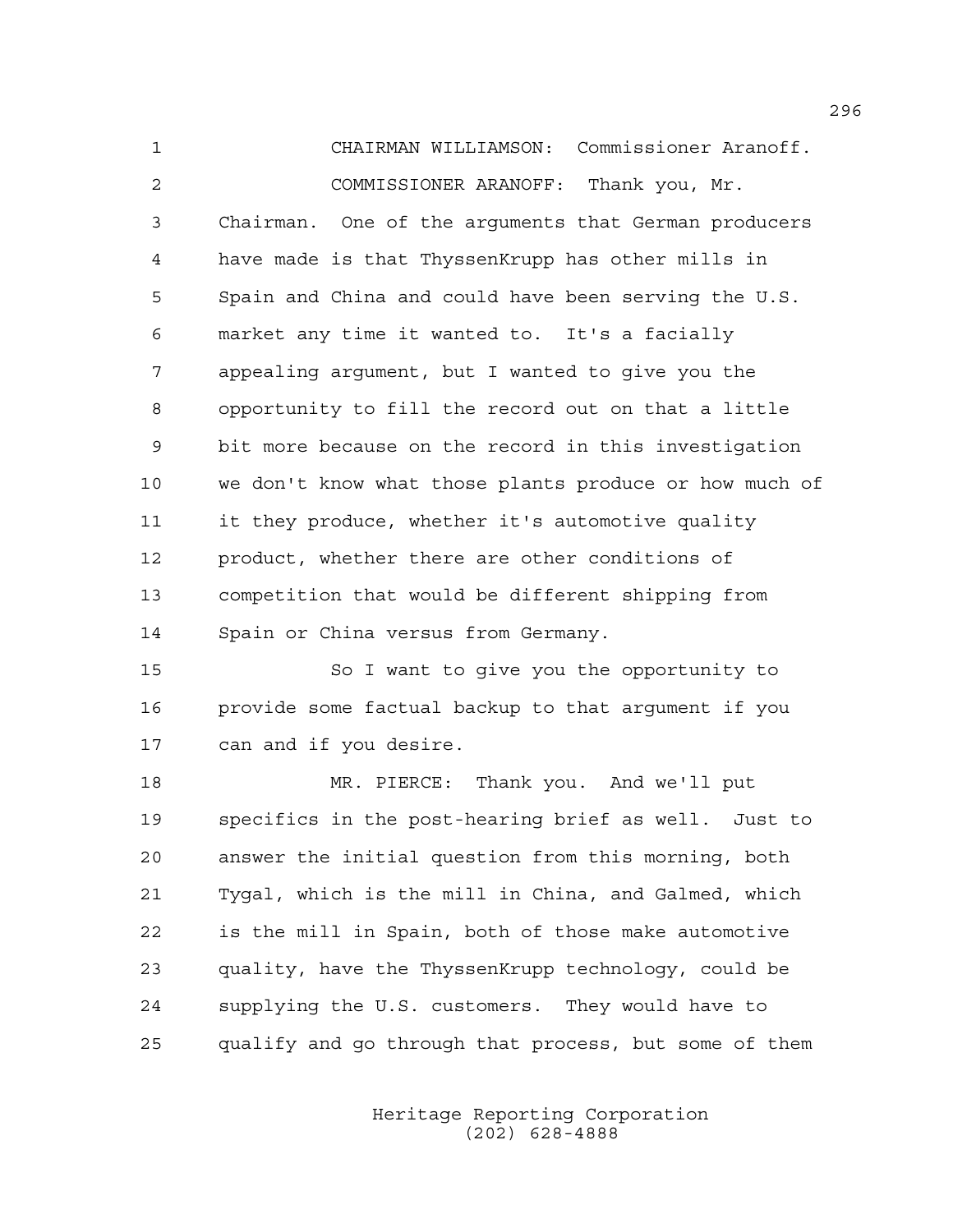1 are qualified.

| 2           | Automotive manufacturers are global, of                            |
|-------------|--------------------------------------------------------------------|
| $\mathsf 3$ | course, and much of their production is global. So I               |
| 4           | -- you know, we will put more facts on the record.<br>$\mathbb{I}$ |
| 5           | appreciate the opportunity to be able to document                  |
| 6           | I think another barometer that I mentioned<br>that.                |
| 7           | before is, you know, what did Germany do after the                 |
| 8           | cold-rolled order was revoked five, six years ago, and             |
| 9           | the corrosion order in Canada. Still moderate levels               |
| 10          | of imports, small levels of imports.                               |
| 11          | So you do have a couple of examples out                            |
| 12          | there. But I appreciate that opportunity, and we'll                |
| 13          | get the additional information on the record.                      |
| 14          | COMMISSIONER ARANOFF: Okay. Thank you.                             |
| 15          | And actually, your response leads very well into my                |
| 16          | next question, which is that there has been references             |
| 17          | a number of times to the idea that when the recession              |
| 18          | was going on in the U.S. in 2009 and 2010, there was               |
| 19          | no flood of imports, you know, based on the global                 |
| 20          | economy being bad, and there hasn't been one since                 |
| 21          | then. But I think this argument about what happened                |
| 22          | during the global turndown in 2009 is not necessarily              |
| 23          | relevant to what would happen in the reasonably                    |
| 24          | foreseeable future.                                                |
| 25          | At that time, basically demand dried up                            |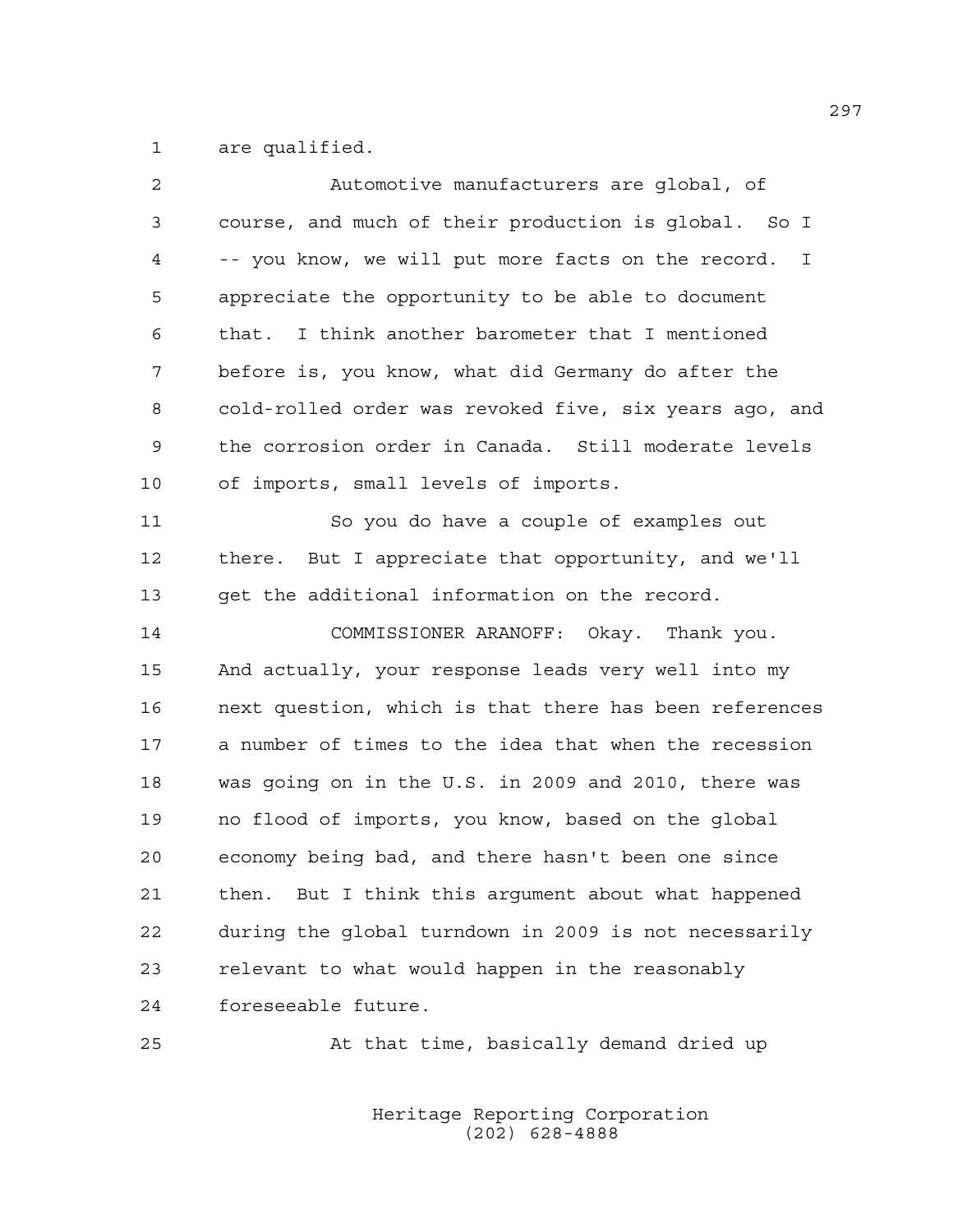1 everywhere, and so, you know, foreign producers 2 couldn't sell product in the U.S. Domestic producers 3 couldn't sell product in the U.S. because nobody was 4 buying the product.

5 I think the argument that the domestic 6 industry is making now is, you know, on a smaller 7 scale more like the Asian financial crisis, that this 8 is a situation where they're arguing that demand in 9 the U.S. isn't great, but it's much better than demand 10 in the rest of the world, and that creates a different 11 incentive structure where some people are buying the 12 product here, and in their view nobody or fewer people 13 are buying the product elsewhere. So --

14 MR. CAMERON: Well, I take your point, 15 Commissioner, but I guess I don't agree with the 16 theory. First of all -- and your observation about 17 the global recession and how analogous it is, I think 18 you're absolutely right. The point that we were 19 trying to make with respect to that was not so much 20 the fact that, well, imports from Korea didn't surge, 21 and although it's true -- and actually, if you listen 22 to the point of view of the domestic industry, if this 23 had been right before that, they would have told you, 24 if we have a recession here, everything is going to 25 come in from Korea and swamp the market, et cetera.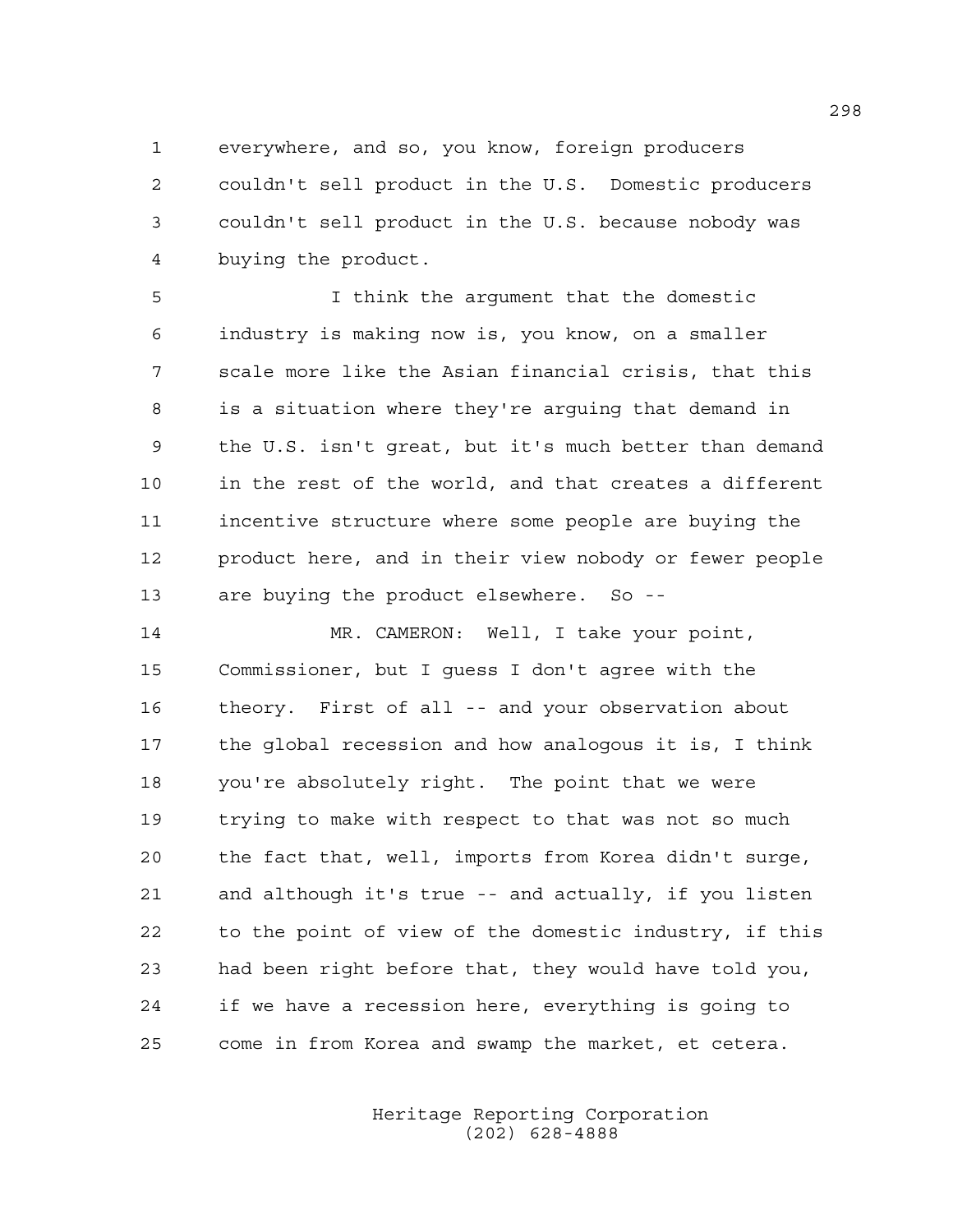1 So, I mean, their theory doesn't change just 2 because there is a recession. But the major point 3 with that was really, when you look at the capacity 4 utilization in Korea -- in other words, it's not just 5 the United States. It was their markets everywhere. 6 And, yes, as a steel mill, these steel producers do 7 like to keep the capacity utilization in the high 90s, 8 which is where it is right now. 9 But when it was down at 81 percent, there

10 wasn't any artificial jamming out of steel to other 11 markets in order to artificially fill the mill, and 12 that was really the point. And I still think that 13 that's a valid observation to make.

14 With respect to the idea that this is 15 analogous to the Asian financial crisis --

16 COMMISSIONER ARANOFF: Well, and you 17 understand that those were my words, not the domestic 18 industry's.

19 MR. CAMERON: Oh, no, that's fine. 20 Commissioner, that's fine because it's illustrative of 21 the point, which is what you're trying to do, and I 22 understand it. The Asian financial crisis was 23 obviously something in a vastly different level, and I 24 guess I don't see -- let's put it another way. We 25 have heard this morning, and I don't think anybody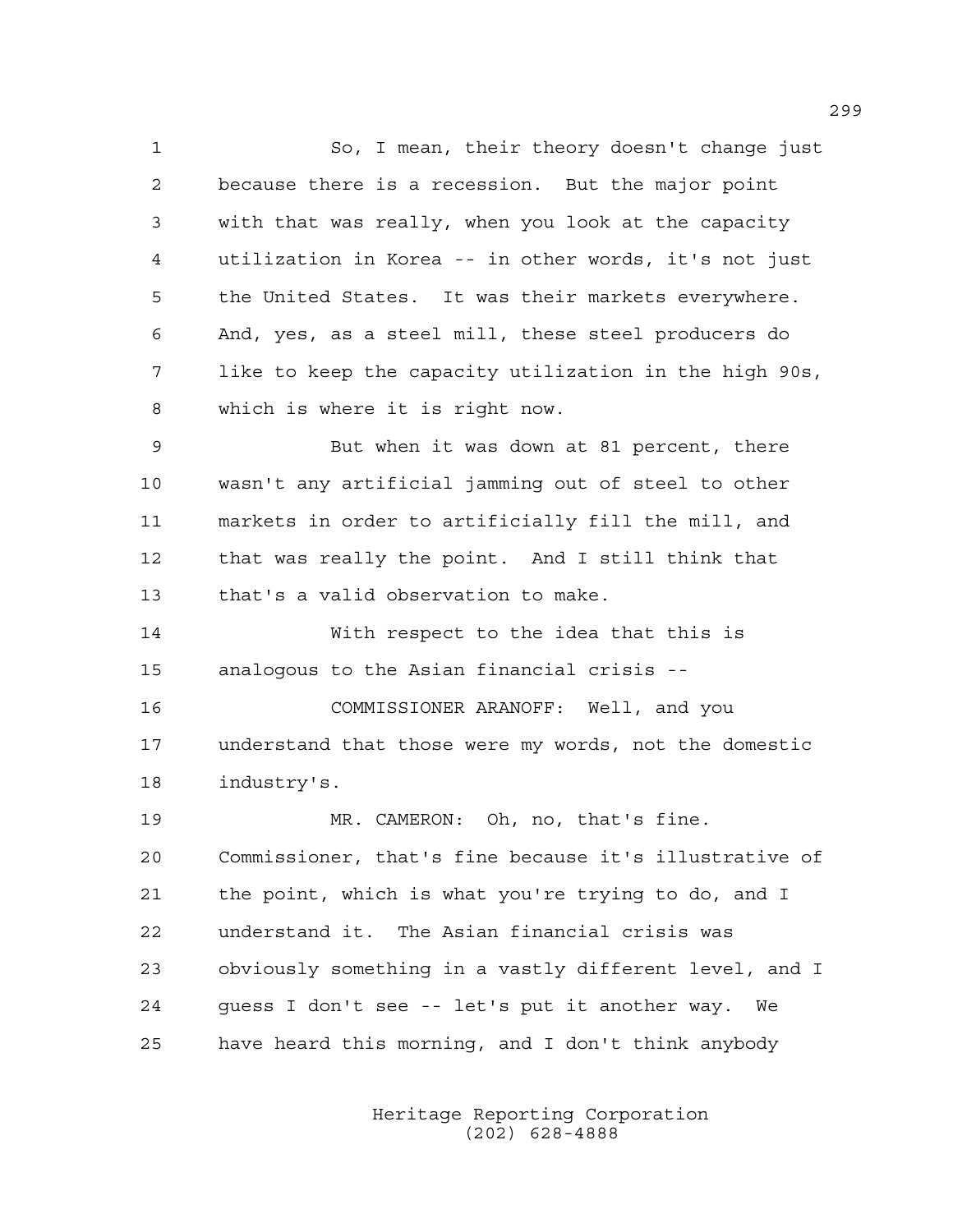1 here is going to disagree with the idea that

2 corrosion-resistant steel, just like other steels, is 3 a global market.

4 The domestic industry has been testifying to 5 that for some time. How is it that there is a global 6 market for steel, and yet the United States industry 7 somehow in the U.S. somehow has the only prices that 8 are totally different from everywhere else in the 9 world, and this, of course, is the price magnet that 10 is attracting all of the imports, right? How is that 11 possible, number one, in a globally competitive 12 market?

13 **I** would suggest to you that, well, that 14 might be the explanation. Of course, there might be 15 other explanations, and those explanations would be, 16 number one, that actually when you take into account 17 freight and other costs, there isn't that price 18 differential in terms of the other markets because you 19 take into account freight, you take into account 20 exchange rates. Basically, they're in parity, and 21 this is exactly what the witnesses from Thyssen have 22 discussed.

23 Secondly, you do have product mix issues. 24 And thirdly, you have the issue of the automobile 25 industry here that actually prefers domestic supply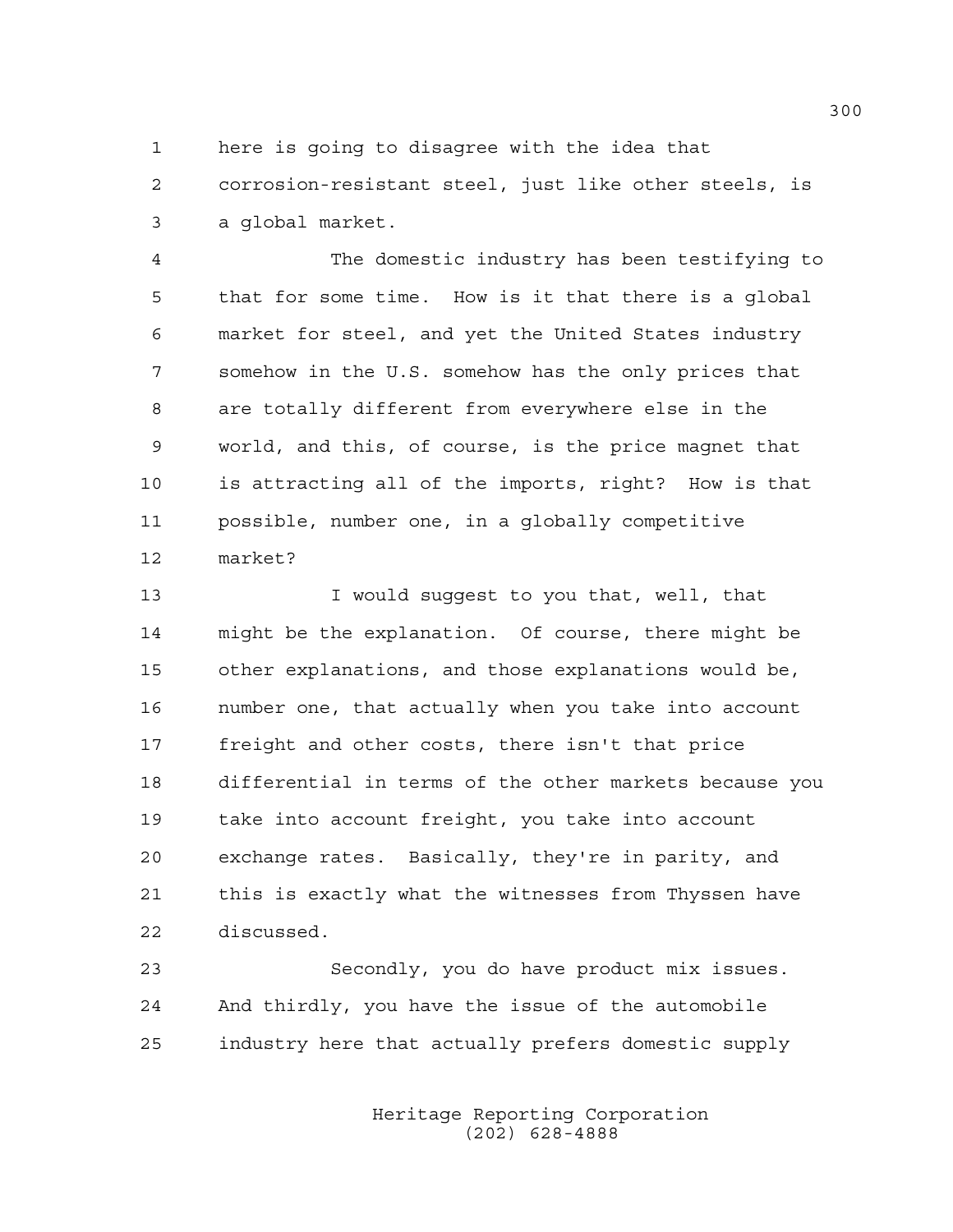1 for reasons unrelated to price, and I believe that 2 that's consistent with what they stated in their 3 questionnaires.

4 MS. MENDOZA: And, Commissioner Aranoff, I 5 would just add one thing, which is that I think we 6 disagree with their premise. We don't think that this 7 is the only strong market in the world. I think we 8 firmly believe that markets like Brazil, Turkey, 9 China, Southeast Asia, we think all of those markets 10 in fact are quite strong and growing, and that 11 particularly in the automotive sector, but in other 12 sectors as well -- I mean, we saw it in the Far East. 13 There is a lot more construction going on, and that's 14 really building. We saw that a lot in the standard 15 pipe case.

16 So I guess our -- you know, what we're 17 saying is we don't agree with the assumption that the 18 U.S. is the best market and the strongest market in 19 the world. It may be stronger right now relative to 20 some other markets, but certainly there are many 21 markets around the world that are experiencing much 22 bigger growth rates than the United States is.

23 COMMISSIONER ARANOFF: Okay. I appreciate 24 those answer. In the prior review, U.S. auto 25 manufacturers indicated that revocation of the orders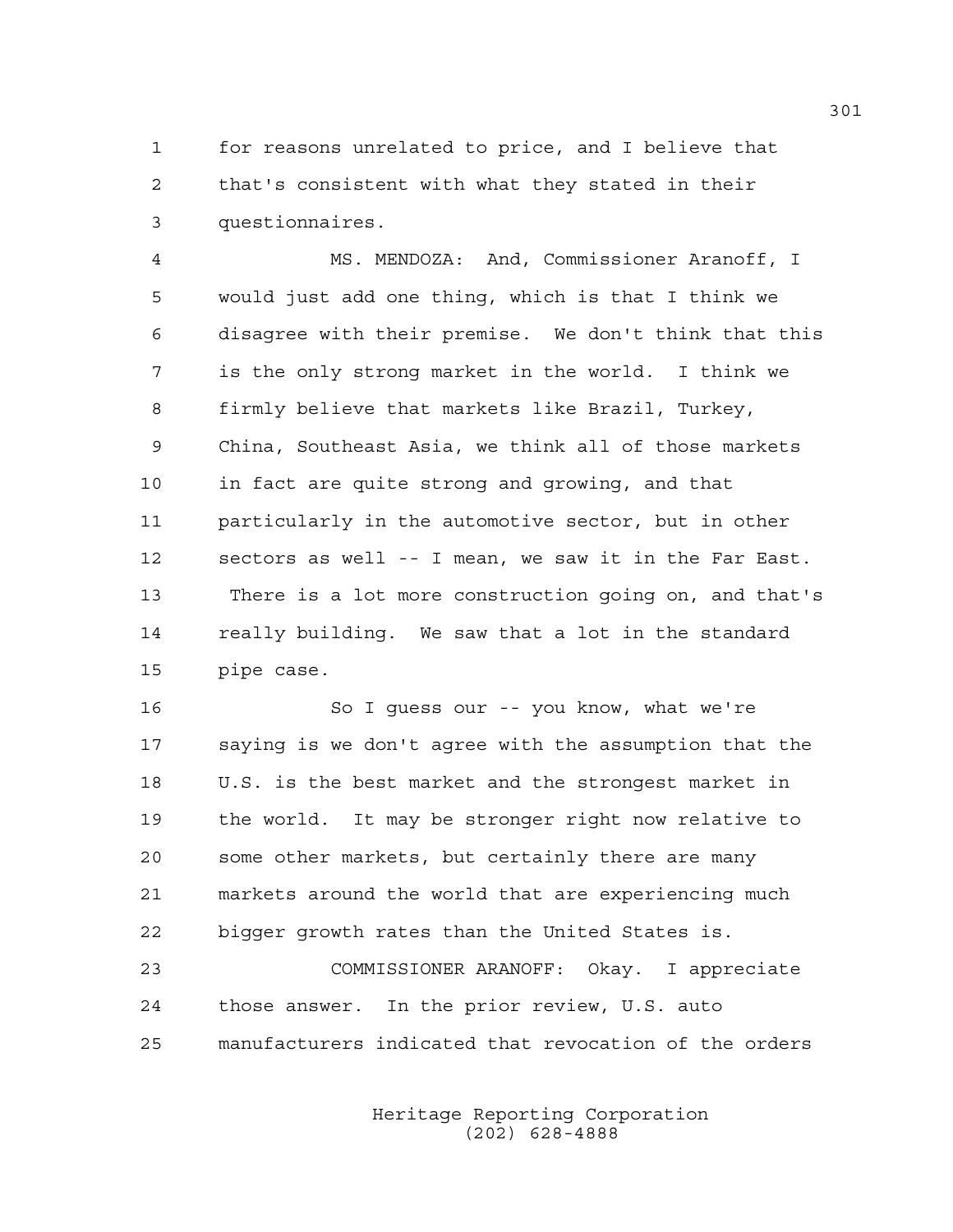1 would allow them to use the availability of imports as 2 a bargaining tool when negotiating prices with 3 domestic CORE steel suppliers, even though they 4 strongly preferred to buy the domestic product.

5 I would love to ask them if anything has 6 changed, but they seem to be regretting their 7 appearance the last time around. So I'll ask you. 8 That is what the Commission found in the last review, 9 and I want to ask you if we were wrong because we just 10 relied on what they told us. But I will ask you 11 whether anything has changed.

12 MR. PIERCE: Well, just to complete the 13 record, I mean, Ford did put in a prehearing brief 14 making comments, particularly related to the prep 15 tons. But with regard to the automotive folks, you 16 know, let's consider where the domestic steel industry 17 is today. Three mills make 70 percent of the steel in 18 the United States. We saw any number of questionnaire 19 responses in this review talking about supply 20 constraint issues that are of concern.

21 If you're an automotive company, even though 22 I'm sure that you want local supply, you want to buy 23 domestic -- they clearly do. They insist on that. 24 But do they want access to global supply? Yes. 25 They're going to want to have that option. They're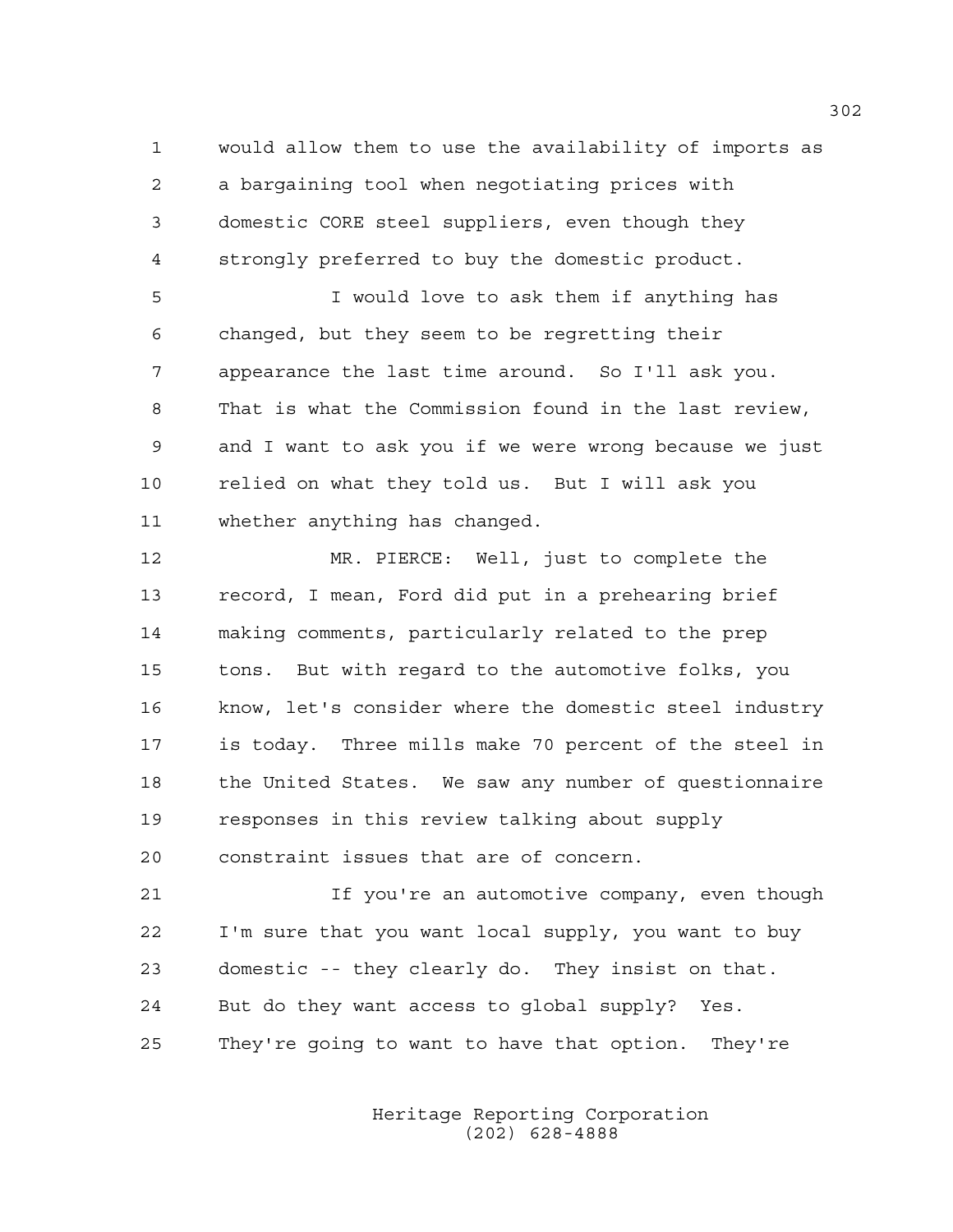1 alobal competitors. They need to have that. So it 2 wouldn't surprise me.

3 That's a different question than using the 4 prices to actually negotiate down and undermine U.S. 5 prices. There is too many other overriding factors. 6 But I'm sure they want access to global supply.

7 MR. CAMERON: Commissioner, just briefly. 8 Once you have made it clear that you have a strong 9 preference, and you are buying domestic, then this, 10 quote unquote, using the foreign producers as a 11 bargaining chip is a pretty weak bargaining chip 12 because it's not going anywhere if everybody knows 13 where you're going to buy from.

14 Then it turns out that the competition for 15 price is not with the foreign mills. Then the 16 competition for the price becomes with the domestic 17 mills. And we would suggest to you that that's 18 exactly what the record supports, at least in terms of 19 what they have said.

20 So we get your point, but I don't -- I think 21 the theory of using bargaining chips and the reality 22 of it are totally different in a negotiation because 23 you can't use it as a legitimate bargaining chip 24 unless you're willing to actually do that. Are you 25 going to buy, you know, X percentage of your steel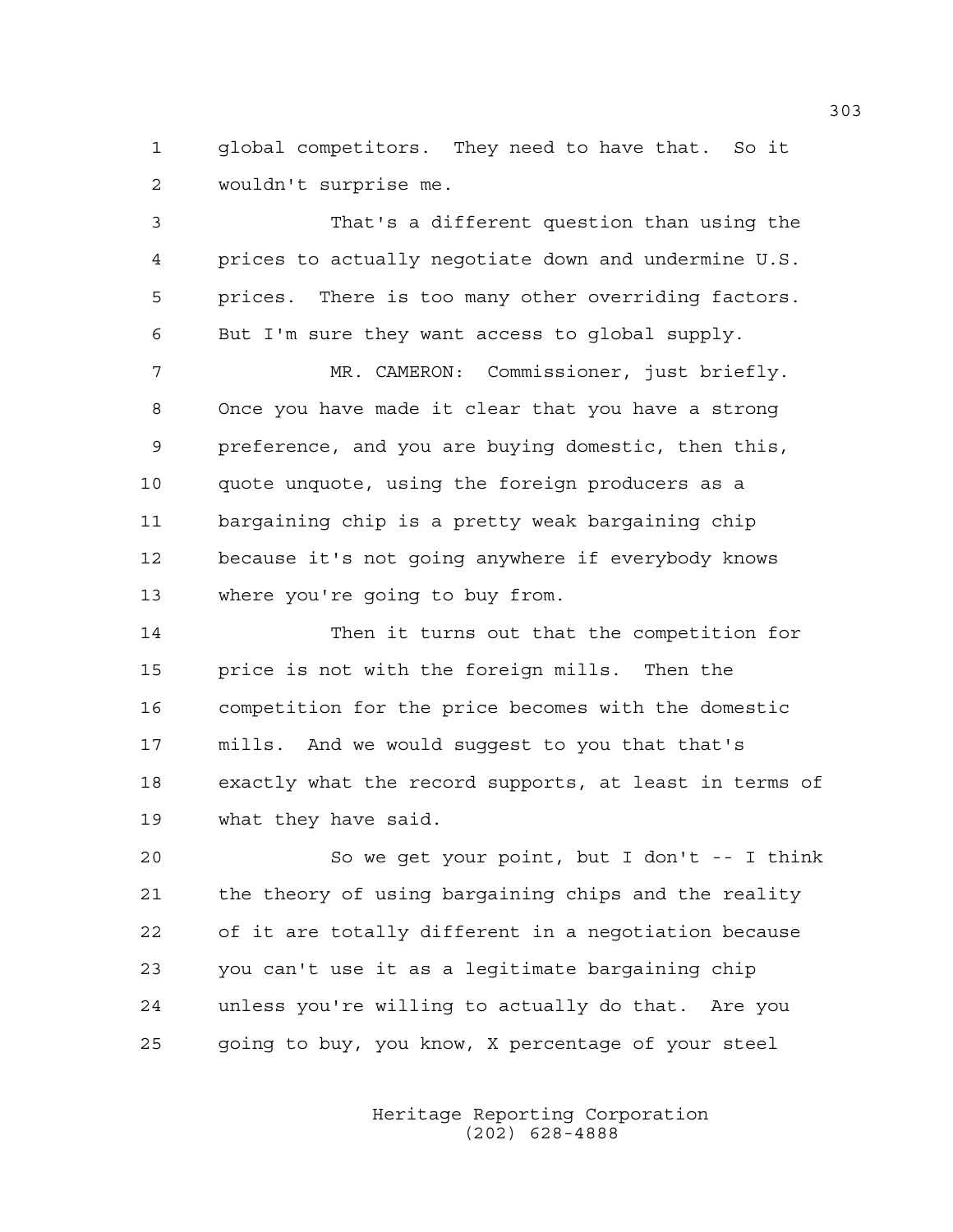1 from foreign mills? And the indication from the -- at 2 least from the big suppliers is they haven't been 3 willing to do that. So it's not a very strong chip. 4 COMMISSIONER ARANOFF: Okay. Thank you all 5 very much for those answers. Thank you, Mr. Chairman. 6 CHAIRMAN WILLIAMSON: Commissioner Pinkert. 7 COMMISSIONER PINKERT: Thank you, Mr. 8 Chairman. Staying with you, Mr. Cameron, I'm trying 9 to understand the market logic here, okay? So just 10 bear with me for a second. 11 If U.S. producers, auto producers, prefer to 12 buy domestic, what should that do to the relative 13 prices between domestic and foreign supply of the 14 CORE? 15 MR. CAMERON: It depends on what the 16 domestic market and competition is. I mean, if in 17 fact it is they are overwhelmingly purchasing from 18 domestic producers, then I would suggest to you that 19 the price of the foreign CORE is not really all that 20 relevant to the price of the domestic CORE. The 21 domestic CORE is going to be based on how many 22 suppliers do we have here that supply automotive 23 corrosion-resistant. And it's going to be the price 24 between them, not the competition between them and the

25 foreign suppliers.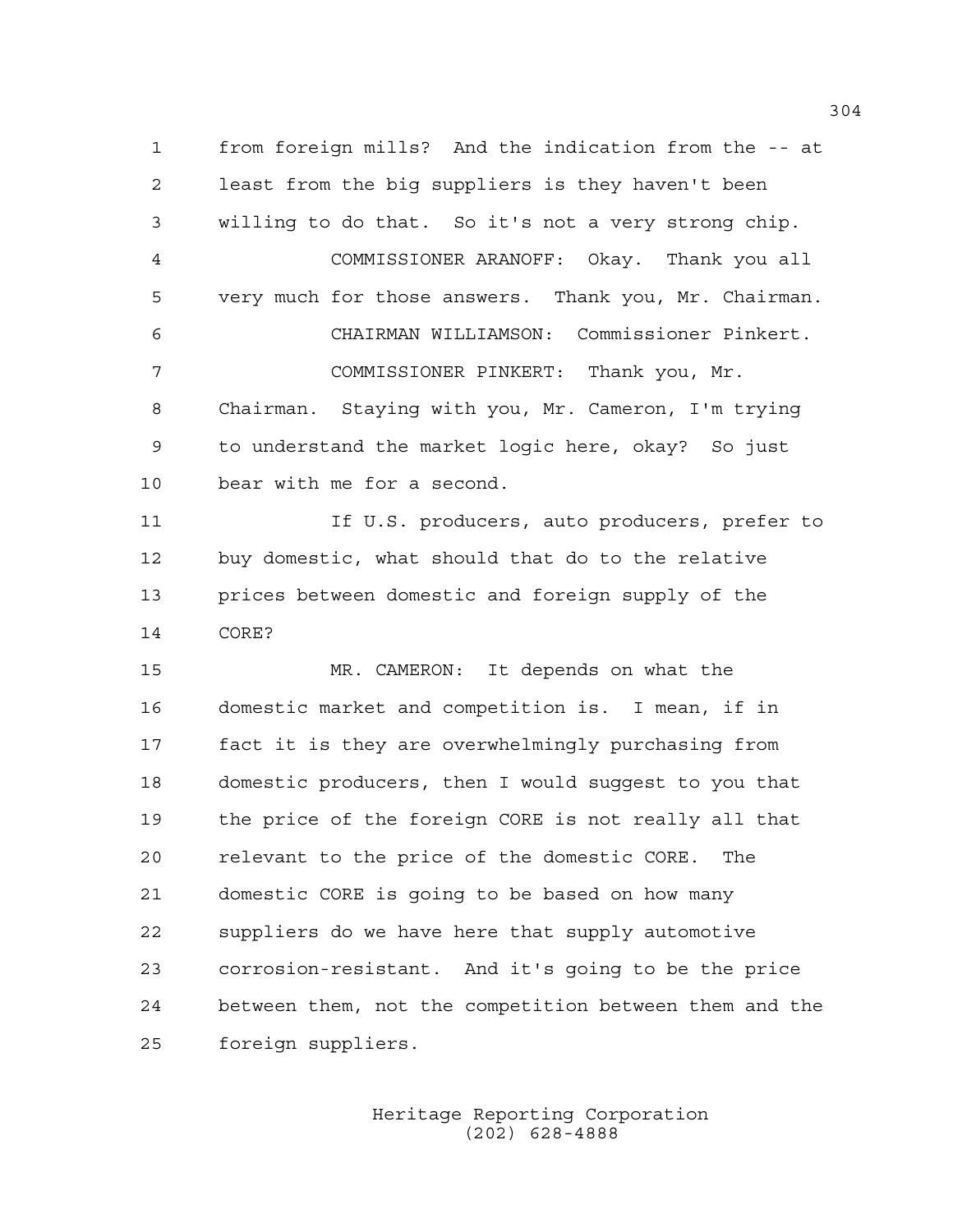1 If you're 2 percent of the market -- I mean, 2 I understand the theory. I've heard the theory 3 before. But I beg to differ that 2 percent of the 4 market is a market setter rather than a market taker. 5 And that is the theory that is being suggested by the 6 industry. I don't think that works.

7 COMMISSIONER PINKERT: Thank you. I see Mr. 8 Pierce back there holding up his hand, so, Mr. Pierce.

9 MR. PIERCE: Just briefly. I think the 10 consequence of it is price premiums for the domestic 11 mills. In other words, you know, the domestic mills, 12 the auto producers, they want to buy domestic. That 13 means that there is an advantage for the domestics. 14 They can get price premiums above imports because 15 imports have hurdles that they have to overcome to be 16 able to make the sale. And I think that's what you 17 end up with, and that's a natural way one would think 18 of the price competition, I think.

19 COMMISSIONER PINKERT: Thank you. Now, I 20 think you remember earlier today there was some 21 testimony by the domestic panel about how we should 22 think of the new investment in the domestic industry 23 insofar as it might impact the vulnerability 24 determination. And I want to give you a chance to 25 respond to this. And this is another one of these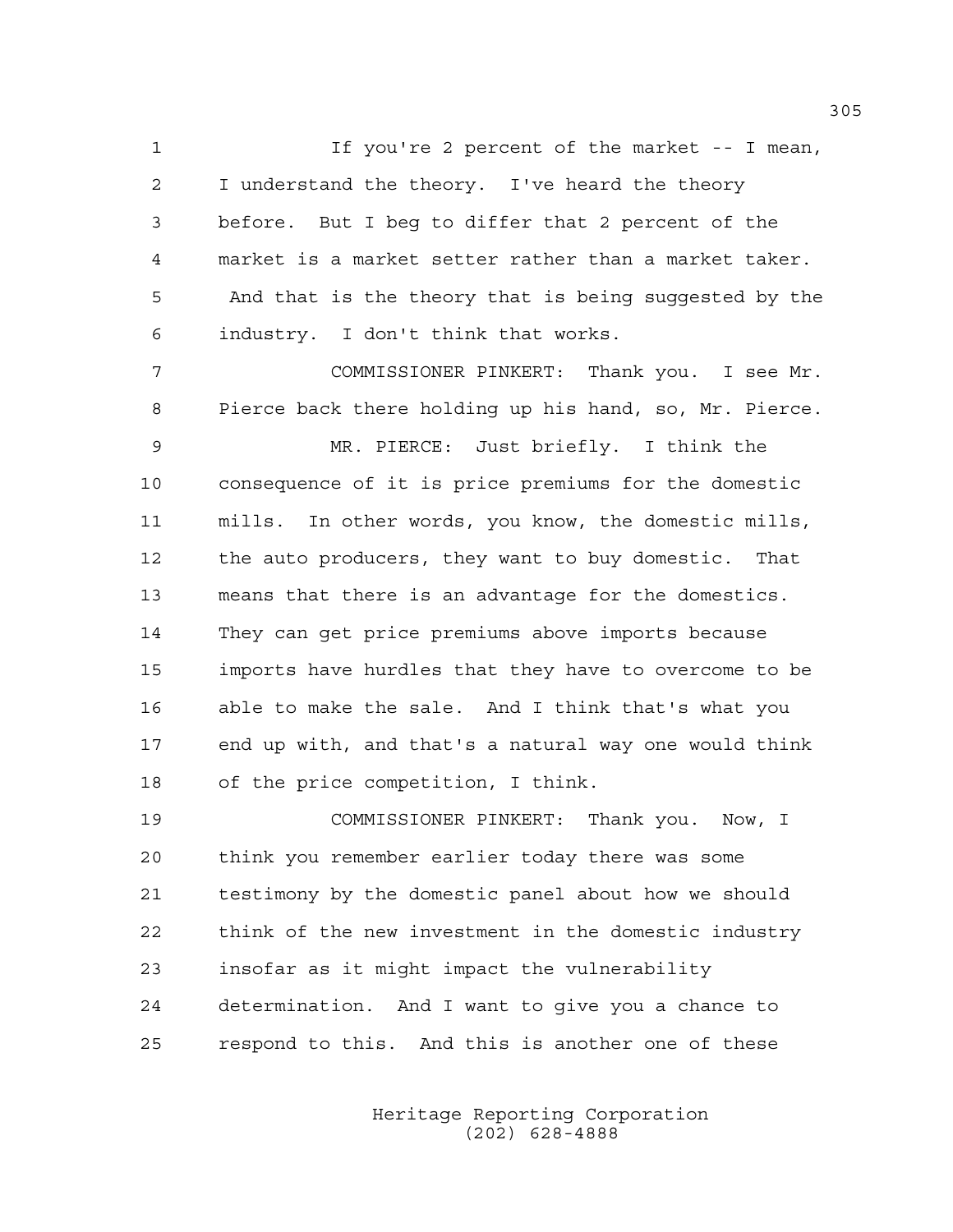1 theoretical questions where I want you to answer it as 2 if other things were equal. Just considering on its 3 own the question of new investment, new production 4 capacity in the United States in and of itself, does 5 that make the domestic industry more or less 6 vulnerable?

7 And then once you've answered the *ceteris*  8 *paribus* question, then you go on to explain why it's 9 relevant or not relevant.

10 MR. DOHR: Well, let me start with new 11 investments as -- Christian Dohr -- as we have the new 12 investment in Alabama. I think what it very much 13 shows is a strengthening of the local industry. So we 14 have the best assets there, the newest technology, and 15 everything is equipped to the best standard you can 16 buy, for production, the same as for environmental 17 protection, everything around it.

18 I think that is a big step forward for the 19 industry, adding 2 million tons of CORE capacity in 20 the United States as an investment to strengthen this 21 industry. And I think that takes away vulnerability 22 because that, of course, gives a certain lead in the 23 competitive race with other companies around the 24 world. And this is why I would say that the 25 vulnerability with our investment, although it might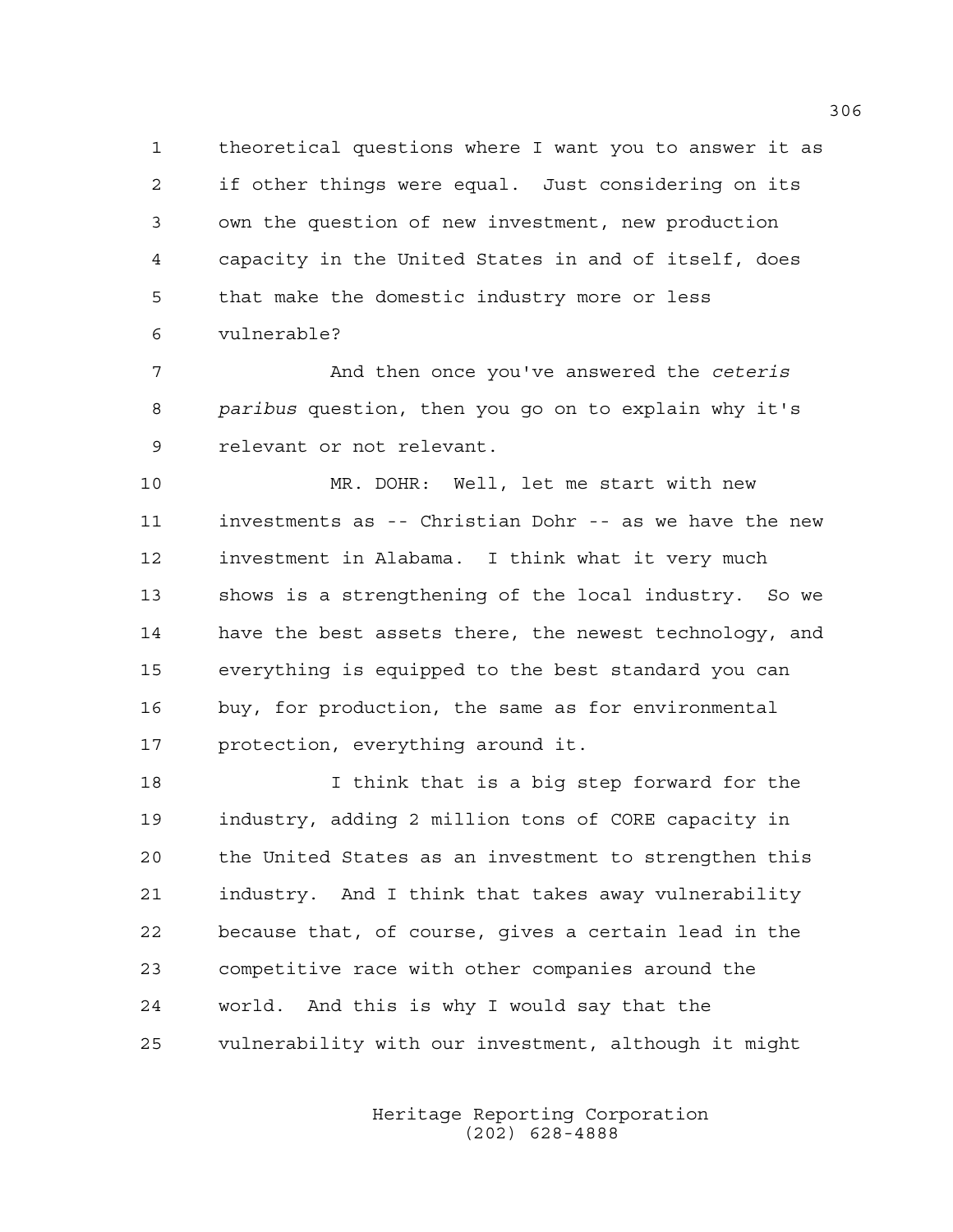1 in the future no longer be our investment, is being 2 reduced.

3 COMMISSIONER PINKERT: Mr. Cameron. 4 MR. CAMERON: With respect to your 5 theoretical question, we believe that theoretically 6 when you have companies that have made the decision 7 that the market is good enough that they should invest 8 the dollars -- in other words, they are going to 9 commit real money to the market -- that is an 10 indication then the market in fact is not vulnerable. 11 That is an indication of faith in the market. It is 12 an indication of where you're scoping out a plan, a 13 business plan, for the future, and you're saying, yes, 14 this investment makes sense to us because it's going 15 to be successful.

16 Now, the success or failure of that is 17 different, and in fact it doesn't appear that it 18 depended so much upon the U.S. market. It really was 19 a function of individual occurrences with respect to 20 Brazil. I mean, that's a separate issue. But the 21 decision to invest in the United States portion of 22 that was based upon a faith in the market and an 23 evaluation in the market that, hey, this is a good 24 market. Let's invest here.

25 So I would say that it's a counter -- it is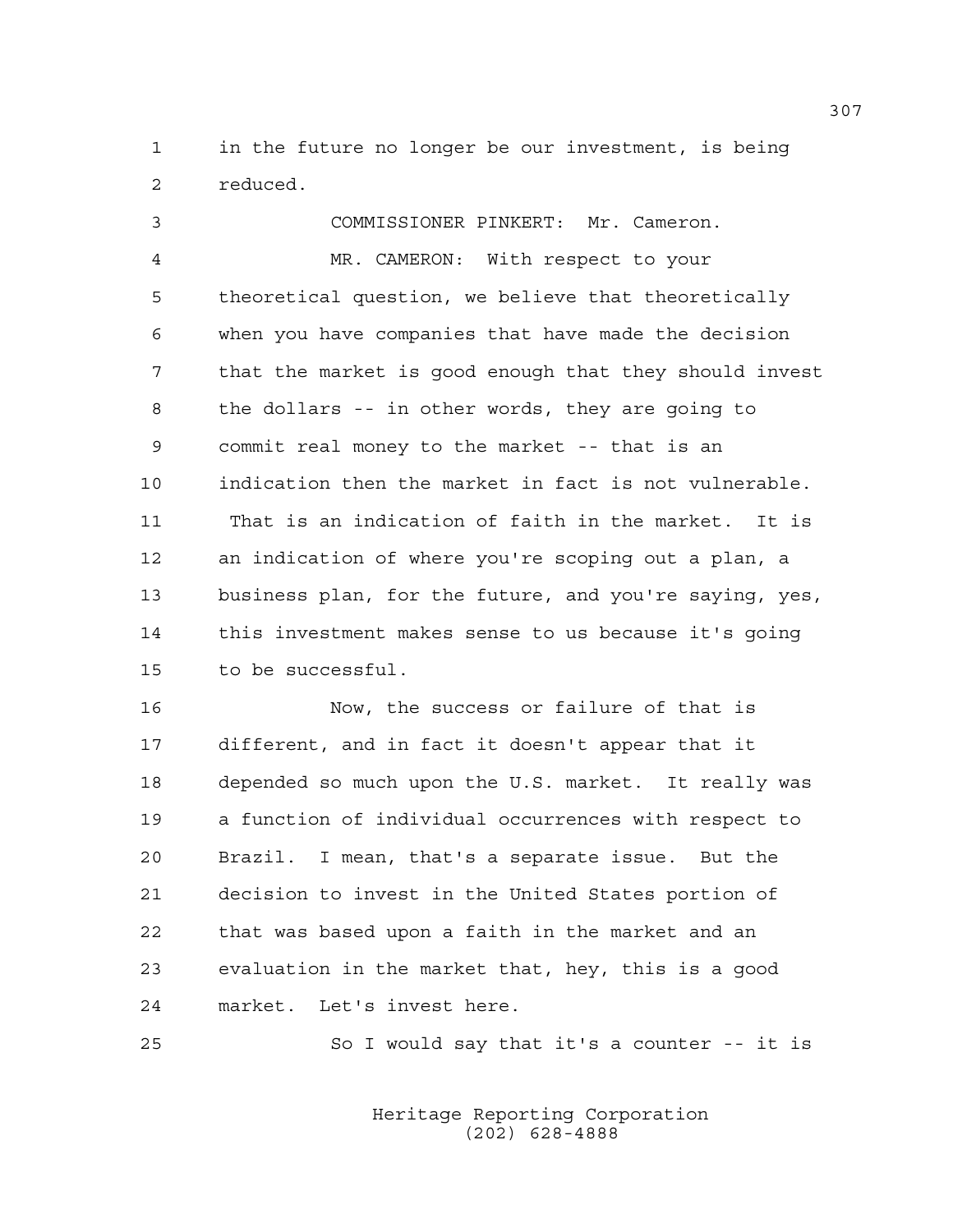1 an indication that the market participants do not 2 believe that it is vulnerable, and it's not an 3 indicator of vulnerability in theory.

4 MR. DOHR: I would like to add one more 5 comment here. This morning it was suggested that the 6 industry is vulnerable and that the German steel 7 mills, especially ThyssenKrupp Steel USA, might be 8 very aggressive in importing steel to this market 9 because of its financial situation.

10 Well, I think there are some mistakes or 11 some misstatements in there. If you look at the 12 publicly available results of ThyssenKrupp financial 13 results that were published in December, you will see 14 that actually ThyssenKrupp Steel Europe is profitable, 15 and it's profitable although there is this downturn. 16 It's profitable because of the reasons that Stefan 17 Grünhage mentioned, that it is an industry -- it is a 18 company that bases its success on successful customers 19 like the automotive.

20 So there is no evidence that ThyssenKrupp 21 Steel now desperately needs to seek new customers 22 somewhere.

23 COMMISSIONER PINKERT: Thank you. Now, 24 where subject and nonsubject products are produced on 25 the same equipment, if we're trying to measure idle

> Heritage Reporting Corporation (202) 628-4888

308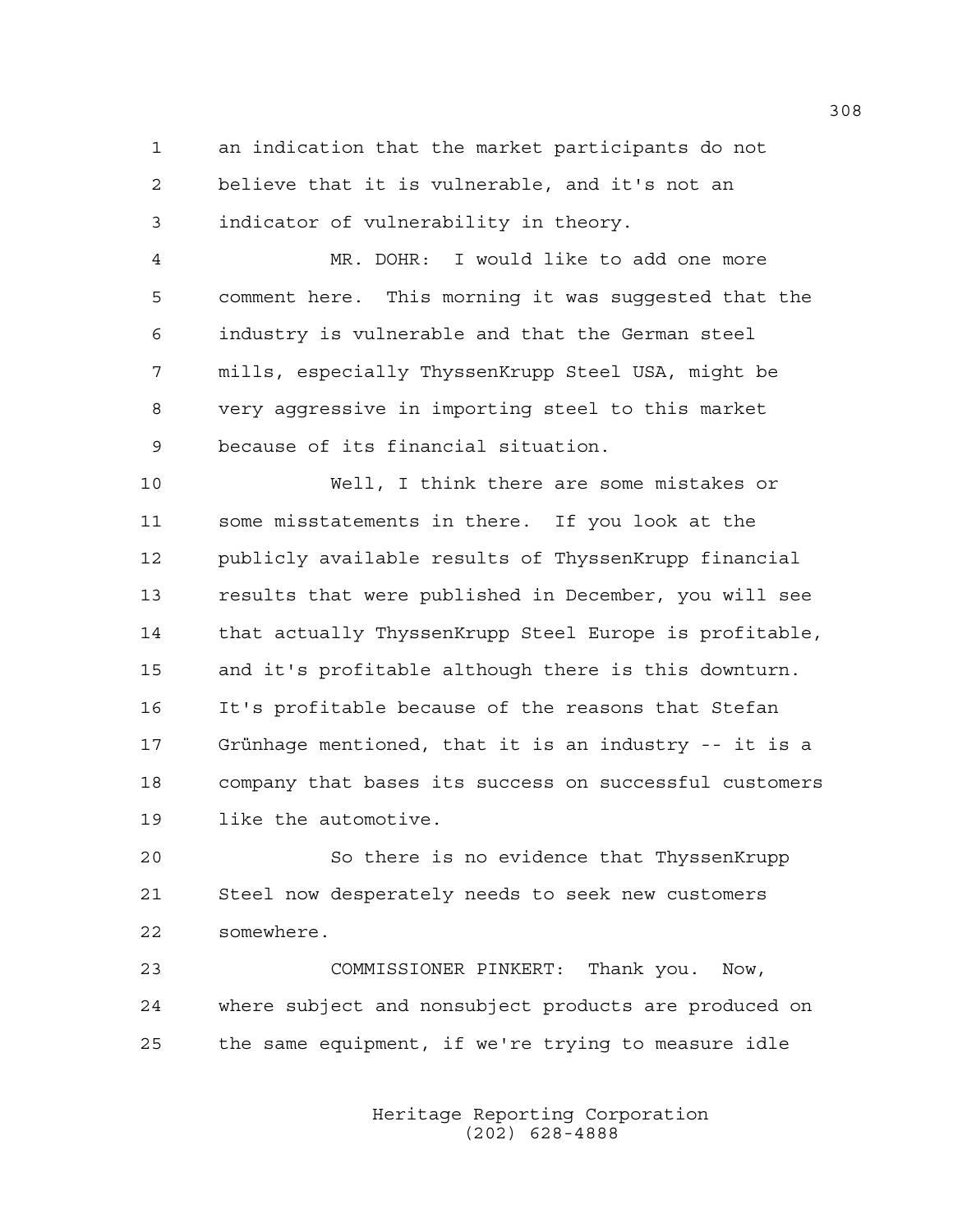1 capacity, should we combine the idle capacity for both 2 the subject and the nonsubject production so that we 3 arrive at an amount that is possibly exportable to the 4 United States in the event of revocation, an amount of 5 subject product that would be exportable? Mr. Pierce.

6 MR. PIERCE: No. I think the fair way that 7 you have to assess that additional capacity is to 8 allocate it between subject and nonsubject, probably 9 best based on normal production levels. You can't 10 just assume, okay, we can put all of this capacity 11 into subject, and if there is that growth in demand 12 and production, there wouldn't also be in the 13 nonsubject.

14 I mean, alternatively, you know, one could 15 assume, okay, well, it's all going to go to 16 nonsubject. Both of those would be wrong. The better 17 way to allocate it is by actual production experience 18 in normal times, I think.

19 COMMISSIONER PINKERT: For purposes of that 20 particular question, can you give me some idea of what 21 the normal time, what the benchmark would be so that 22 we would have an appropriate allocation?

23 MR. PIERCE: I'd say over the review period, 24 and as long as there is no strange event that 25 happened, but I'd say something over the review period

> Heritage Reporting Corporation (202) 628-4888

309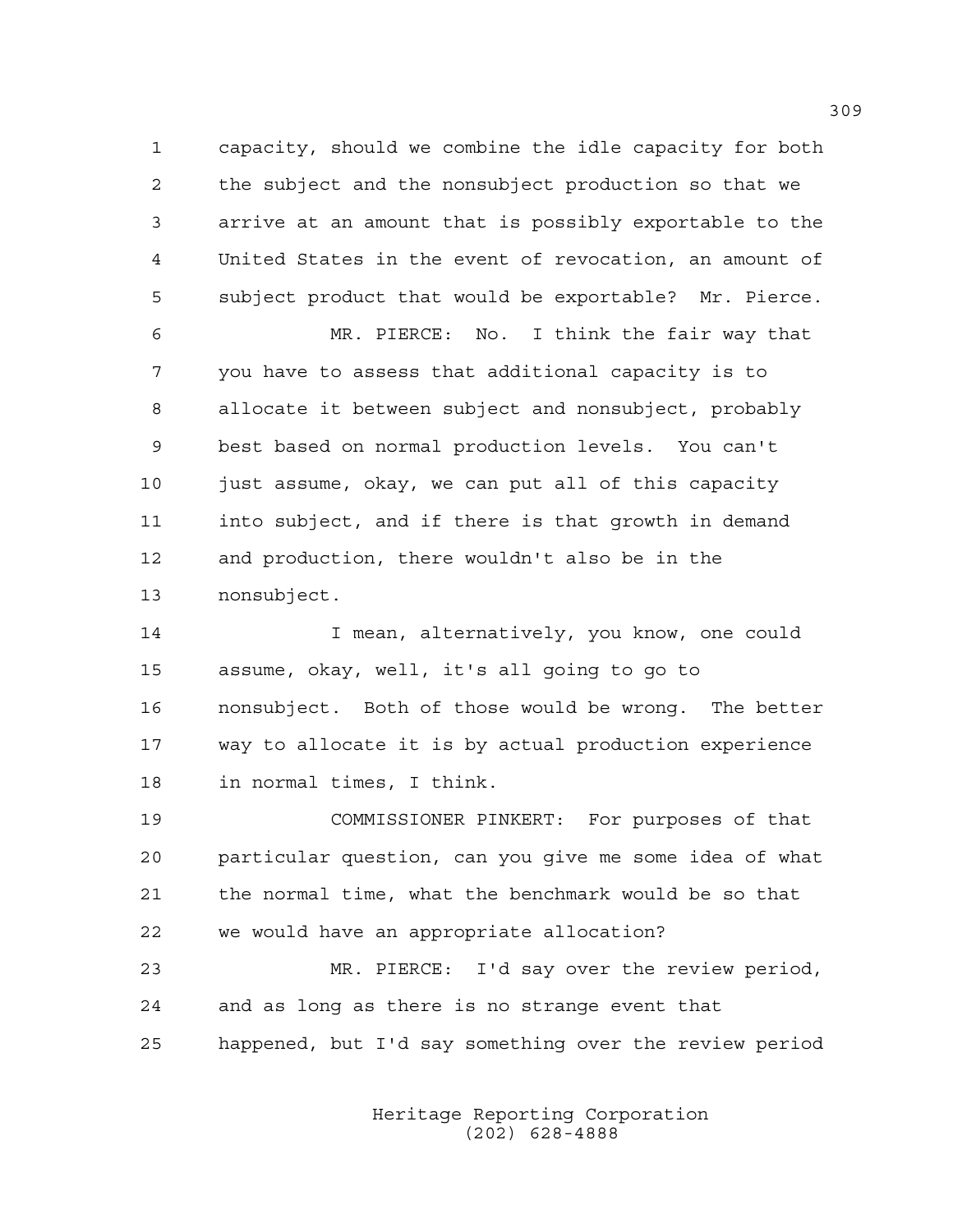1 would be a fair projection, and then you'd project out 2 two years. The more recent you are in time, the more 3 reliable the predictability of the time period is 4 going to be. But I don't think you'd go back any 5 further than that.

6 COMMISSIONER PINKERT: Thank you. And my 7 last question goes back to the sale of the Alabama 8 plant that we've talked so much about today. And you 9 may remember that I asked the panel earlier today 10 whether the standard that we should be applying to 11 that potential sale is one of likelihood or certainty, 12 or does it have to already have occurred for us to 13 take it into account? And so I'd like to give this 14 panel an opportunity to address that question as well, 15 either here or in the post-hearing.

16 MR. PIERCE: Well, I think I tried to 17 address that or anticipate that question earlier in 18 our comments. I think the way one has to look at it 19 is, you know, it's likely to -- is revocation likely 20 to lead to material injury. And so it's not that 21 likely standard that applies to what is going to 22 happen with the Alabama plant because the Alabama 23 plant I think is a condition of competition 24 particularly. And what you know in concrete terms is 25 that that mill is there, the prep tons are in place,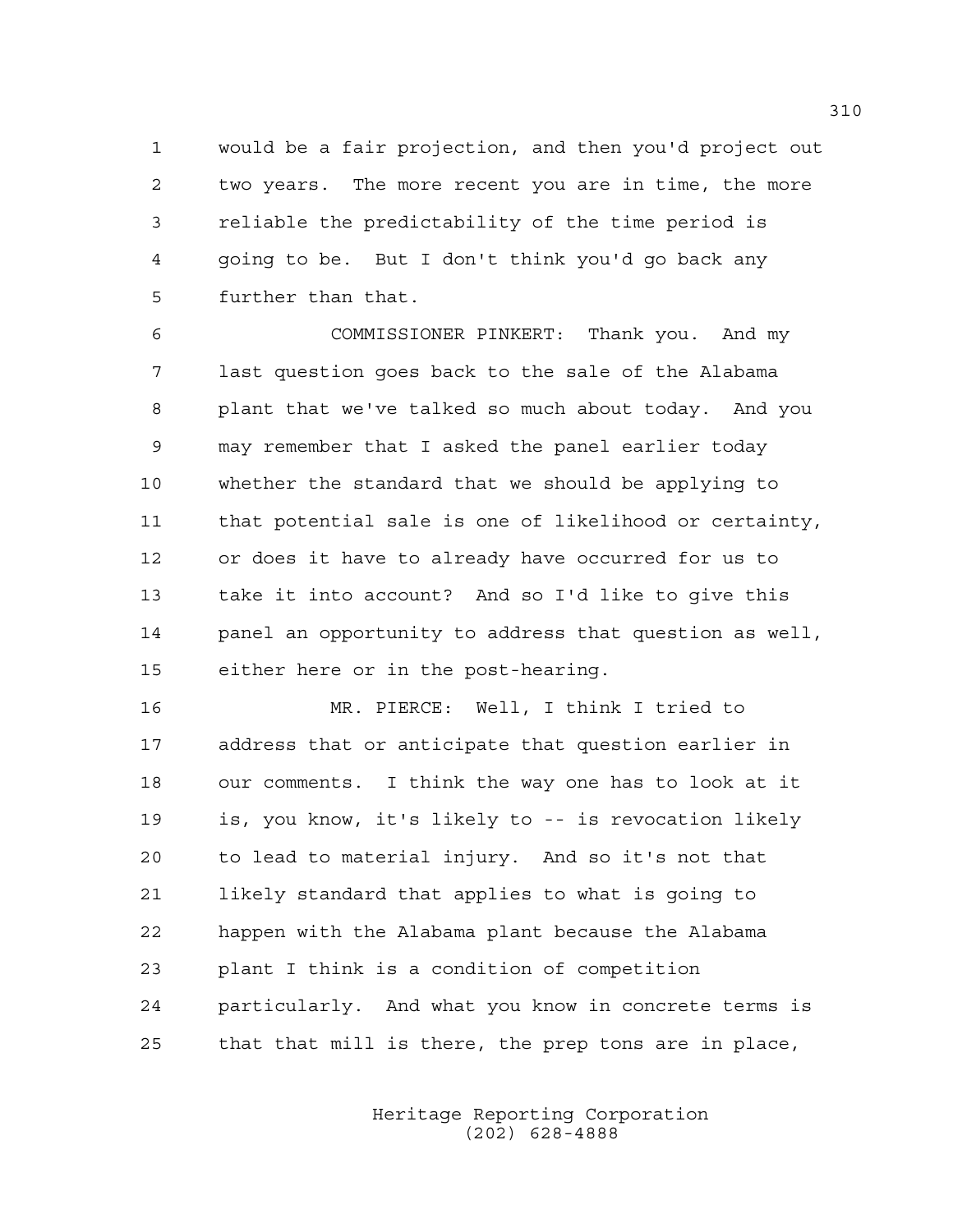1 the veto power is in place.

| 2              | I think that it's just too speculative as to           |
|----------------|--------------------------------------------------------|
| 3              | what is going to happen over the course of time with   |
| $\overline{4}$ | respect to, you know, who might buy, will someone buy, |
| 5              | when will they buy, how might it be structured. I      |
| 6              | think it's far too speculative, meaning that for you   |
| 7              | to render a determination based on, well, the          |
| 8              | automobile is going to be gone, therefore Germany is   |
| 9              | going to be a likely cause of injury, you have to be   |
| 10             | pretty darn certain of all the details of how that     |
| 11             | sale might or might not be structured, and it's just   |
| 12             | an impossibility. There are too many open questions    |
| 13             | to reach a level of certainty that would be necessary  |
| 14             | to make that type of determination, I believe.         |
| 15             | COMMISSIONER PINKERT: Thank you very much.             |
| 16             | Thank you, Mr. Chairman.                               |
| 17             | CHAIRMAN WILLIAMSON: Commissioner Johanson.            |
| 18             | COMMISSIONER JOHANSON: Yes, thank you, Mr.             |
| 19             | Chairman. This is a question for Mr. Young-il Baek.    |
| 20             | You spoke during your testimony regarding POSCO's      |
| 21             | investment in Mexico or investments in Mexico. And     |
| 22             | this also -- I brought this up this morning as well    |
| 23             | with the Petitioners, so I want to delve under this a  |
| 24             | bit deeper.                                            |
| 25             | Your brief states that POSCO is now able to            |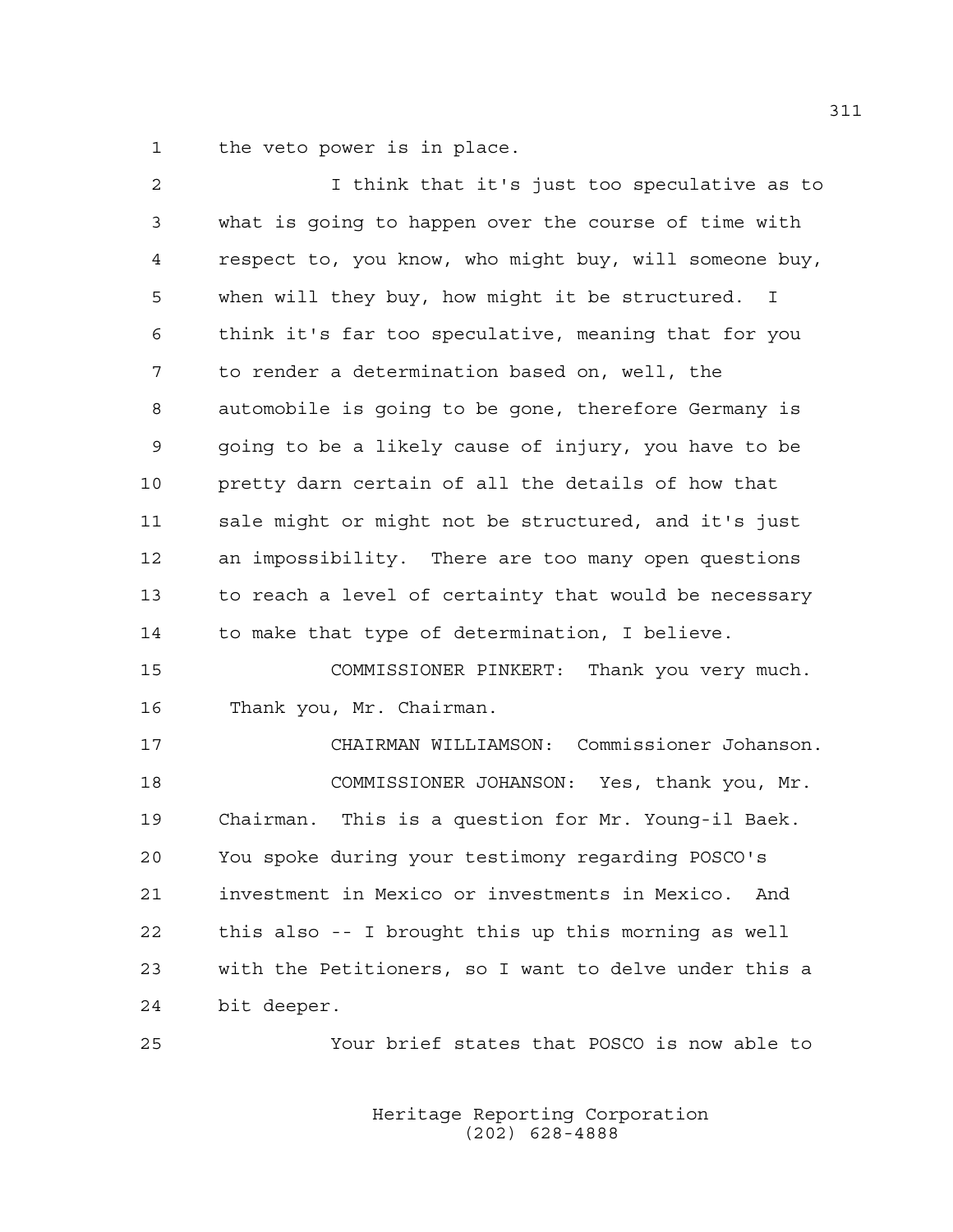1 supply the U.S. market with automobile-grade 2 corrosion-resistant steel in part from this facility. 3 Have any U.S. customers qualified the Mexican mill? 4 MR. HONG: My name is Schoon Hong from POSCO 5 America. Only Hyundai and KIA is qualified for 6 supply. 7 COMMISSIONER JOHANSON: Okay. And I 8 apologize if this was answered before, but are they 9 importing from that plant? 10 MR. HONG: Yes, they are. 11 COMMISSIONER JOHANSON: Okay. And how much 12 does a product range of that mill overlap with POSCO's 13 Korean capacity? 14 MR. CAMERON: You mean product range in 15 terms of -- 16 COMMISSIONER JOHANSON: Yes, yes. I'm sorry 17 if I'm not being clear. 18 MR. CAMERON: The question is, is it 19 duplicative of POSCO, and is it replacing POSCO 20 supply. 21 MR. HONG: Right now the POSCO Mexico is 22 supplying lower grade GI and GA material to KIA and 23 Hyundai. And they're bidding second line because they 24 can build more high quality steel, such as AHSS, 25 advanced high-strength steel. This second line can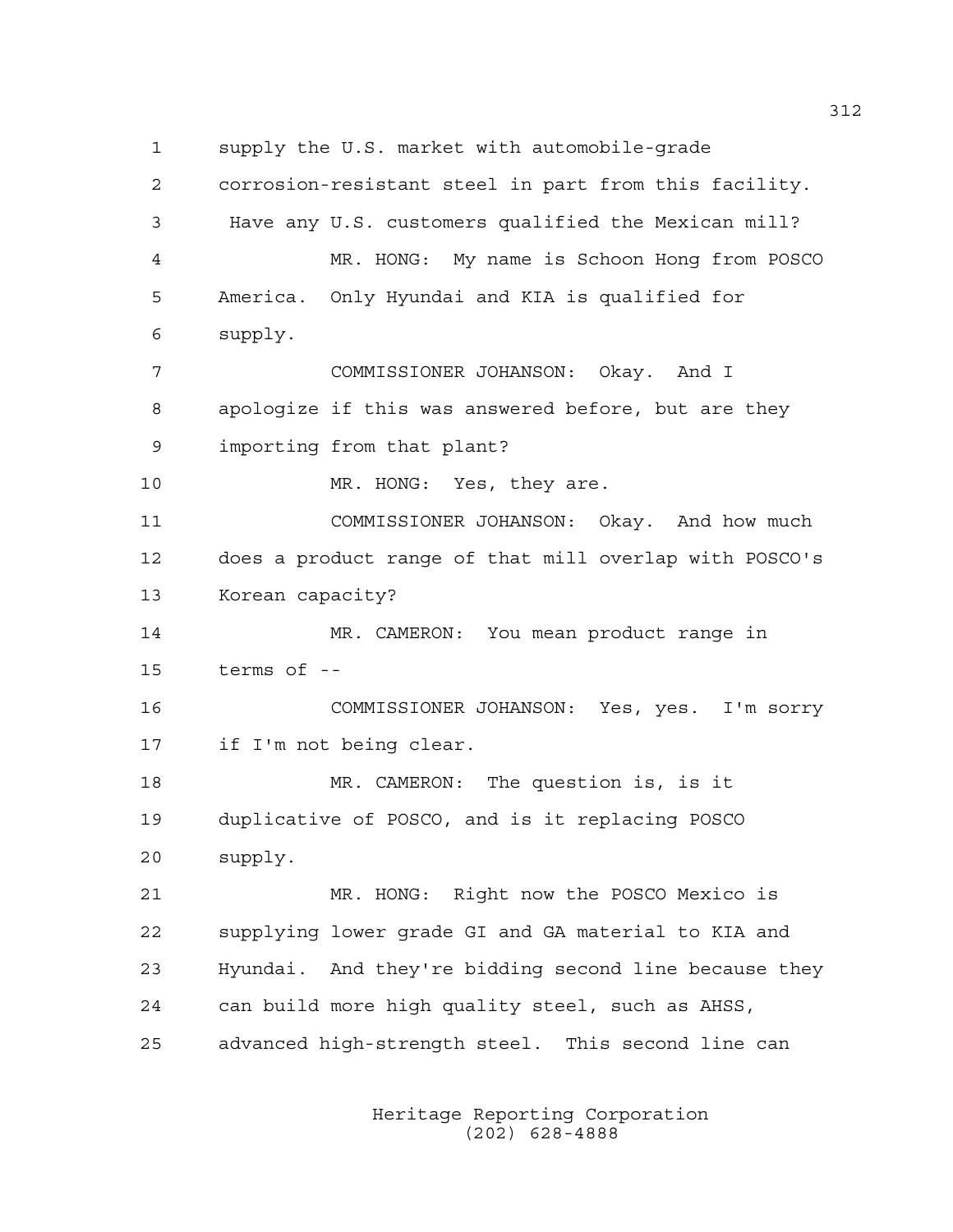1 produce those kind of steel, and eventually replace 2 the imports from Korea.

3 COMMISSIONER JOHANSON: Okay. Thank you for 4 your responses. And I apologize if it was something 5 that was repetitive, but I was actually -- my staff 6 and I were working on this question, and we kind of 7 noticed that you were already answering the question 8 perhaps. So anyway, I apologize for that.

9 I'd now like to turn to the German 10 Respondents. And I think Mr. Grünhage might have 11 touched on this earlier. The Respondent briefs 12 mentioned a domestic lead time advantage as one factor 13 that would protect the domestic industry from injury. 14 Do you know if there has been a preference for 15 shorter lead times if a preference for shorter lead 16 times has become more widespread or more pronounced in 17 recent years?

18 MR. GRÜNHAGE: Well, I can tell you exactly 19 what in Europe has happened, and that is that indeed 20 customers rely on much shorter lead times. Most of 21 them have substantially reduced their stocks to have 22 low capital employed. So and because of the economic 23 uncertainties and the financial crisis, they don't 24 like to have so many material on stock because then 25 they could run into the risk of devaluation of their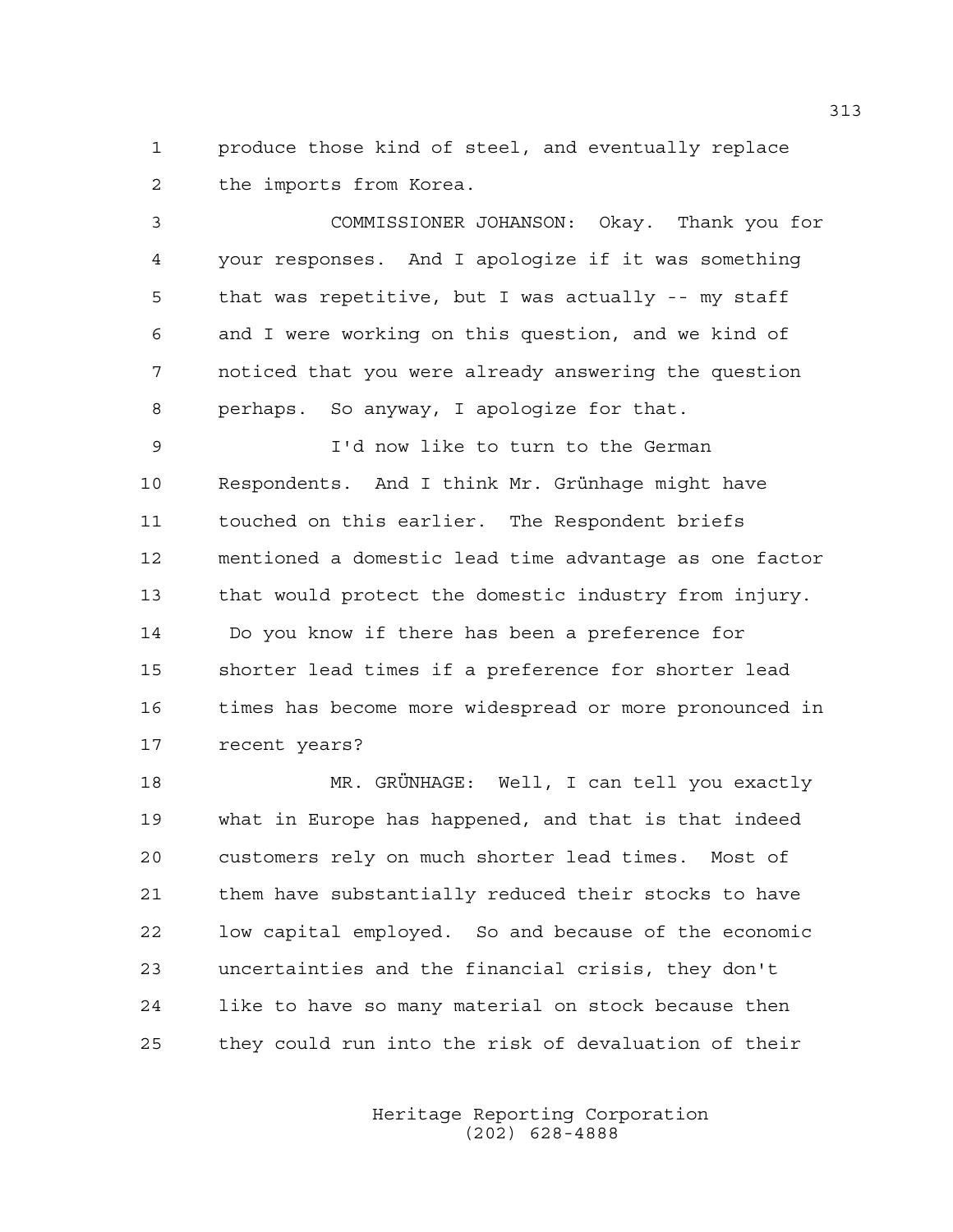1 stocks. That means that in between they are ordering 2 with much more shorter lead times, at least in Europe, 3 their material than before. And that has had an 4 influence on the whole distribution chain. 5 So I'm not exactly sure if this is the same 6 for the United States. Maybe, Bob, you can answer 7 this. 8 MR. HOLT: Yes, sir. There has been a 9 strong preference for a reduction in lead times from 10 suppliers to producers in the U.S., particularly in 11 the automotive business. In fact, it's not uncommon 12 today for deliveries and delivery responses to be made 13 within a matter of hours rather than a matter of days 14 these days. So that's certainly the way of the 15 future. 16 MR. CAMERON: Commissioner? 17 COMMISSIONER JOHANSON: Yes, Mr. Cameron. 18 MR. CAMERON: I'd also point out that in the 19 recent standard pipe investigation, lead times 20 actually -- the record was pretty replete with the 21 fact that lead times was an important consideration of 22 purchasers in terms of whether to purchase domestic or 23 imported material. So obviously for the automobile 24 industry, this is a well-known fact, but it's also 25 clearly in the other markets as well, for instance, to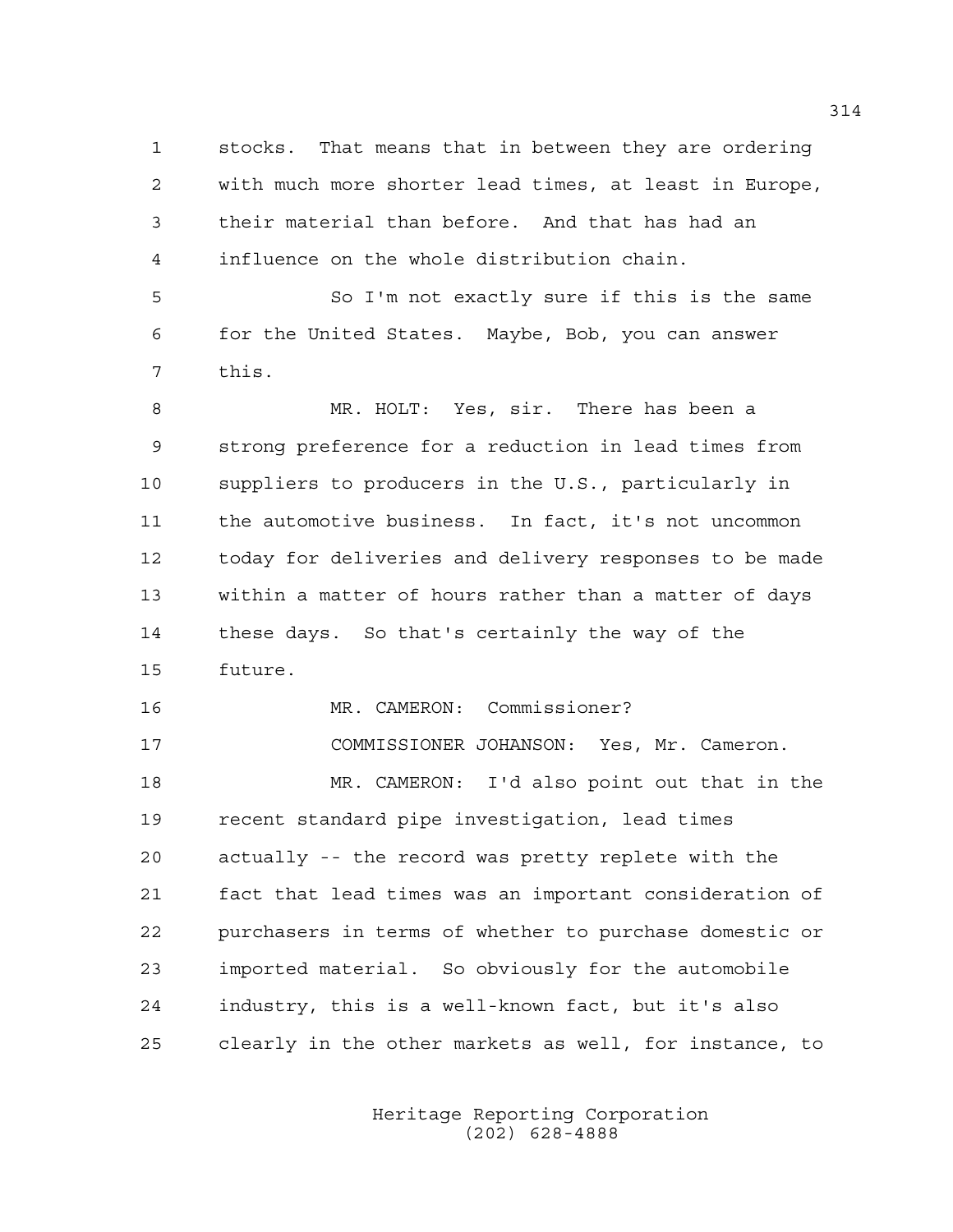1 supply the construction market.

2 COMMISSIONER JOHANSON: Do you know why that 3 is happening in the United States? Is it similar to 4 what is happening in Europe, as was discussed by Mr. 5 Grünhage?

6 MR. CAMERON: It's in order to reduce 7 inventory costs. I mean, number one, everybody wants 8 the convenience of I'd like that, and I'd like it now. 9 But at the same time, they don't want to have to bear 10 the cost of what that takes. It used to be that a lot 11 of companies had their own inventory, and they 12 maintained significant stocks of inventory so that 13 they could run at their convenience.

14 They had two disadvantages. Number one, 15 you're maintaining out-of-pocket costs for the 16 inventory. Number two, within the last decade at 17 least, and certainly within this particular POR, the 18 issue of raw material volatility, and what has been 19 the impact of raw material volatility? The impact of 20 raw material volatility has been to result in 21 reevaluations of the inventories, whether it be 22 corrosion-resistant steel, whether it be hot-rolled 23 steel, whether it be pipe and tube.

24 If you're on the wrong end of that inventory 25 valuation, you've got a problem. And therefore one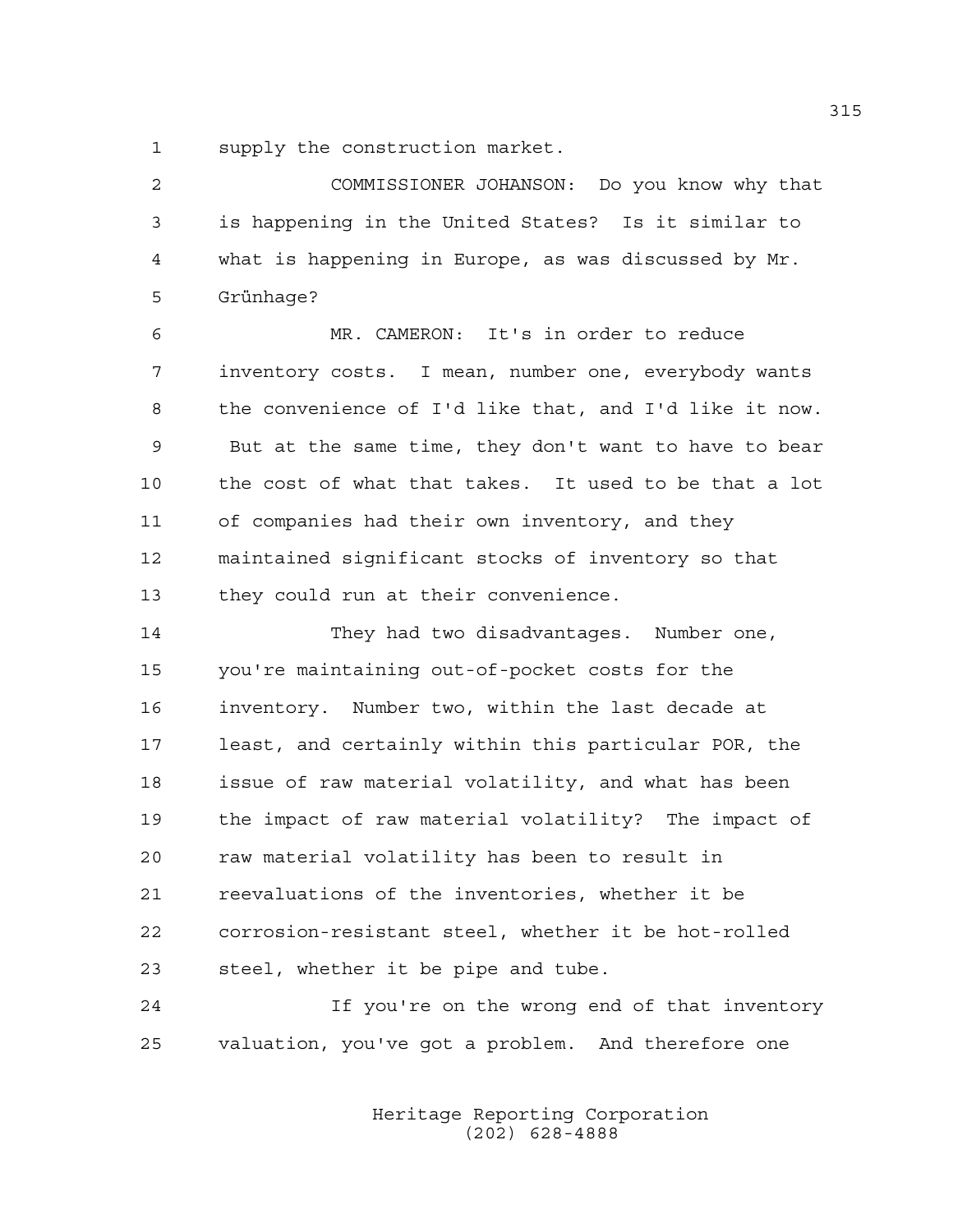1 way to minimize the risk -- and this is again a 2 disadvantage to the import's face -- the way to 3 minimize that risk is to not carry that inventory and 4 have somebody else doing it.

5 So again, it's an factor of economics. But 6 it's a catching up of actually a sound way of doing 7 business. But once you do that, once purchasers do 8 that, and then users do that, they are minimizing the 9 raw material risks and the risks that they're going to 10 be hurt by the volatility of those prices.

11 MR. GRÜNHAGE: I just wanted to add 12 something to this, and exactly this is fact why we at 13 the moment have nearly the lowest rate of imports on 14 corrosion-resistant steel in Europe, and that is 15 because our customers are refusing to ordering 16 imported material, not from South Korea, not from 17 China, or other sources where they previously see us 18 sometimes -- whereas they previously have bought it 19 from. And that is also a fact of this.

20 COMMISSIONER JOHANSON: All right. Thank 21 you.

22 MR. HOLT: And just one last comment. As I 23 said at the beginning, that is the primary reason why 24 the prep ton strategy just did not materialize as we 25 had hoped. People were too reluctant to take the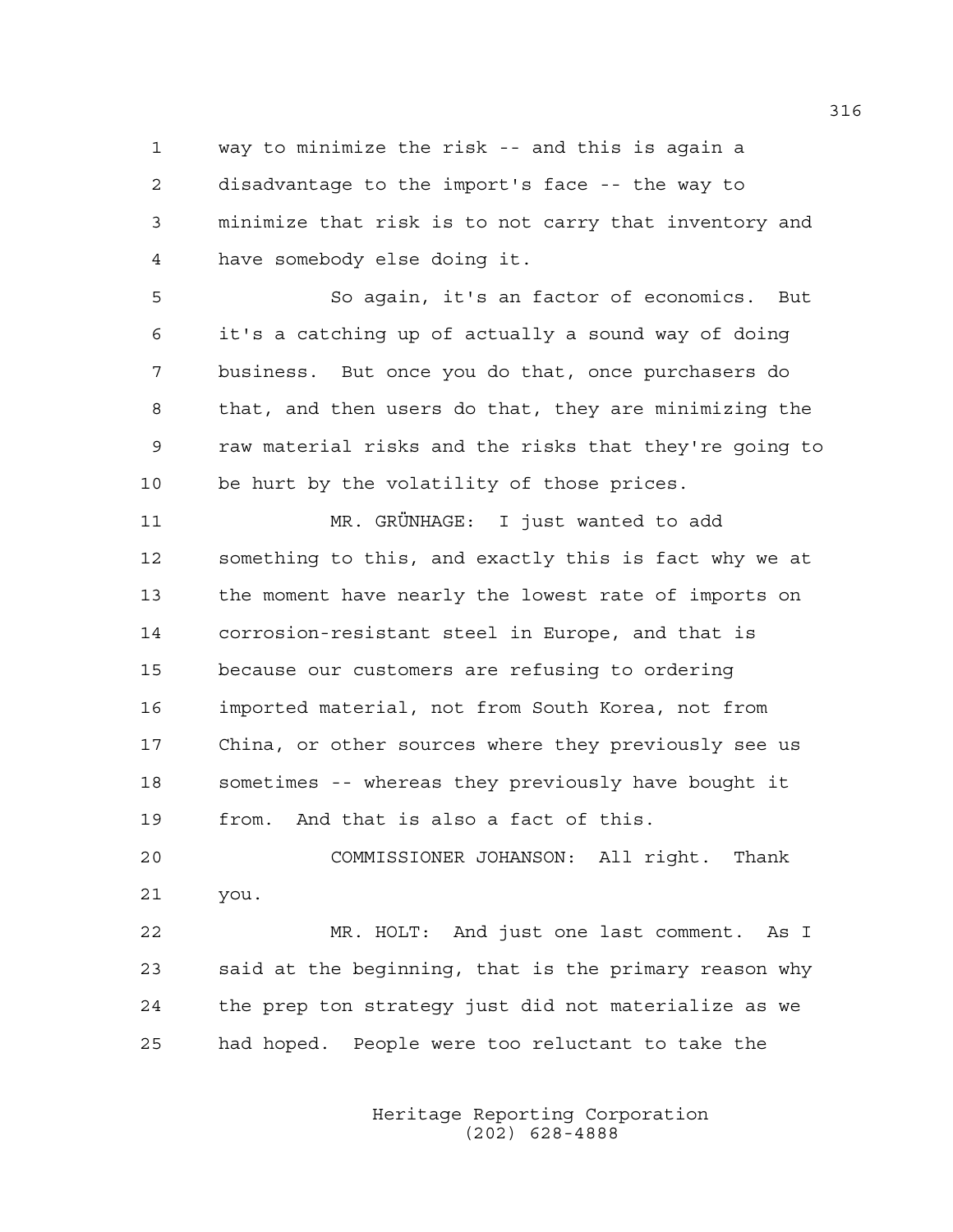1 chance of waiting for those long lead times. And I 2 might also add too that this short lead time concept 3 goes far beyond just the automotive industry. I mean, 4 it has moved all the way down the chain into the 5 appliance industry, into the heavy equipment industry, 6 into just about any OEM today.

7 So even service centers, by the way, are 8 demand shorter lead times from the mill. So it's a 9 concept that's all about economics, as Don mentioned 10 just a few minutes ago.

11 COMMISSIONER JOHANSON: But, I'm sorry, I 12 don't know very much about the subject. But don't you 13 risk possible shortages of the product?

14 MR. CAMERON: Which is the reason that they 15 prefer to have domestic supply, because in a risk of 16 that, you have some place that is right next door or 17 has a lead time of two days or three days rather than 18 a lead time of 75 days to 100 days. So, yes, you do 19 risk shortages, and that occasionally occurs.

20 So that's another reason that people like to 21 diversify supply, to the extent that they can. But, 22 yes, you're absolutely correct.

23 MR. HOLT: But there is a risk to that, but 24 exactly as you said, but they compensate on that risk 25 by trying to -- or by actually requiring larger stocks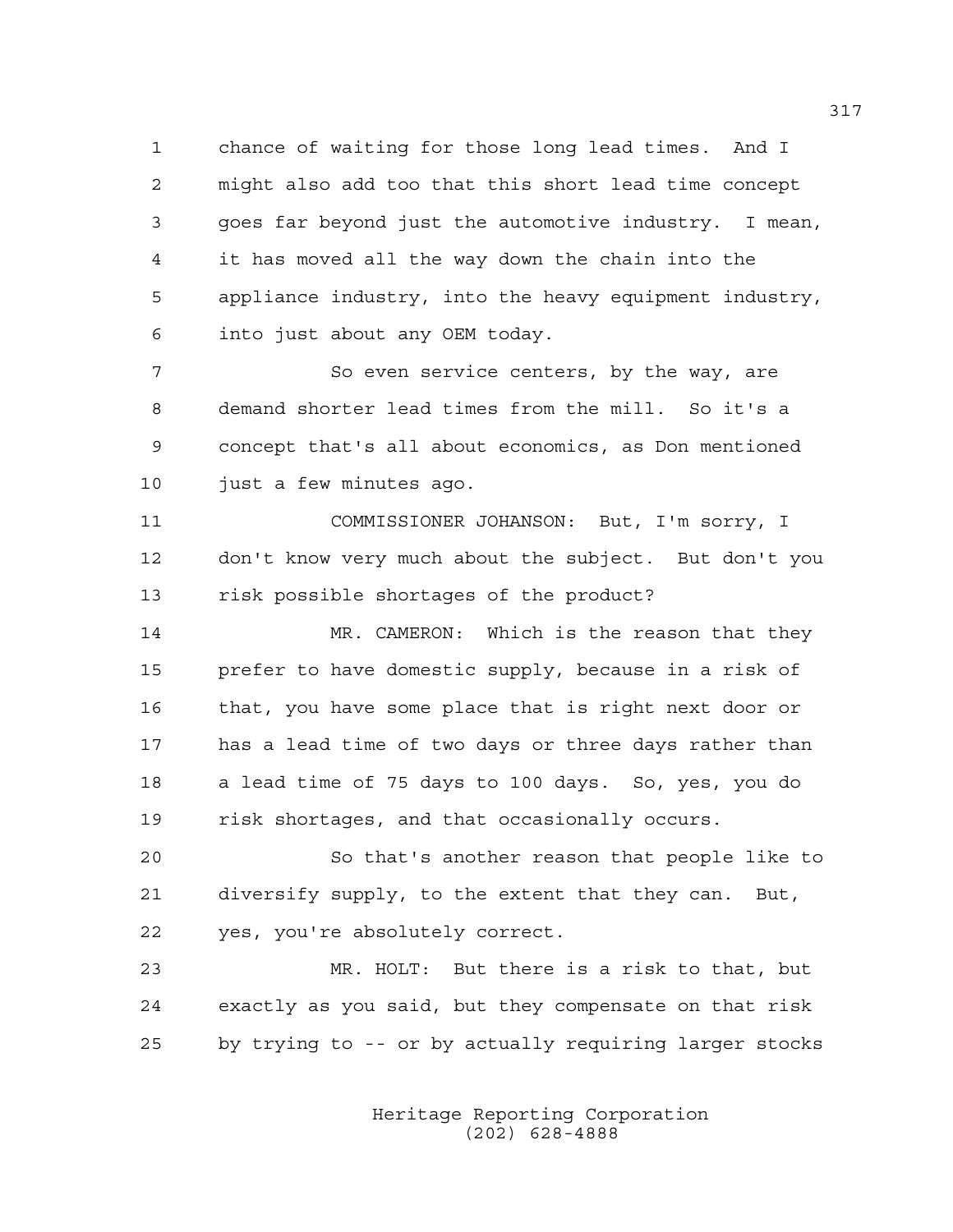1 of inventory to be held by the supplier in order to 2 compensate for the unforeseen expectation or the 3 unforeseen run-aheads or the unforeseen rejections or 4 the unforeseen -- or the unexpected. But that's how 5 they compensate that.

6 But it goes back to the supplier who is 7 taking that risk, not the OEM.

8 COMMISSIONER JOHANSON: So they're 9 transferring the risk back to you all in effect.

10 MR. HOLT: Absolutely, yeah.

11 COMMISSIONER JOHANSON: Okay.

12 MR. HOLT: It's all a matter of economics, 13 too. They no longer have to carry that inventory. 14 They no longer have to manage the inventory.

15 COMMISSIONER JOHANSON: All right. Thank 16 you. And I'm going to move on. I think I have time 17 for one more question. I believe a similar question 18 was posed to the Korean Respondents, but could you all 19 please respond, the German Respondents please respond, 20 to the argument made by U.S. Steel in its brief at 21 pages 14 to 16 that the reported reduction in 22 Germany's capacity is unsupportable?

23 MR. GRÜNHAGE: Yeah. I mean, that's a 24 question where we are coming from. There are a lot of 25 different publications out there, and by my view --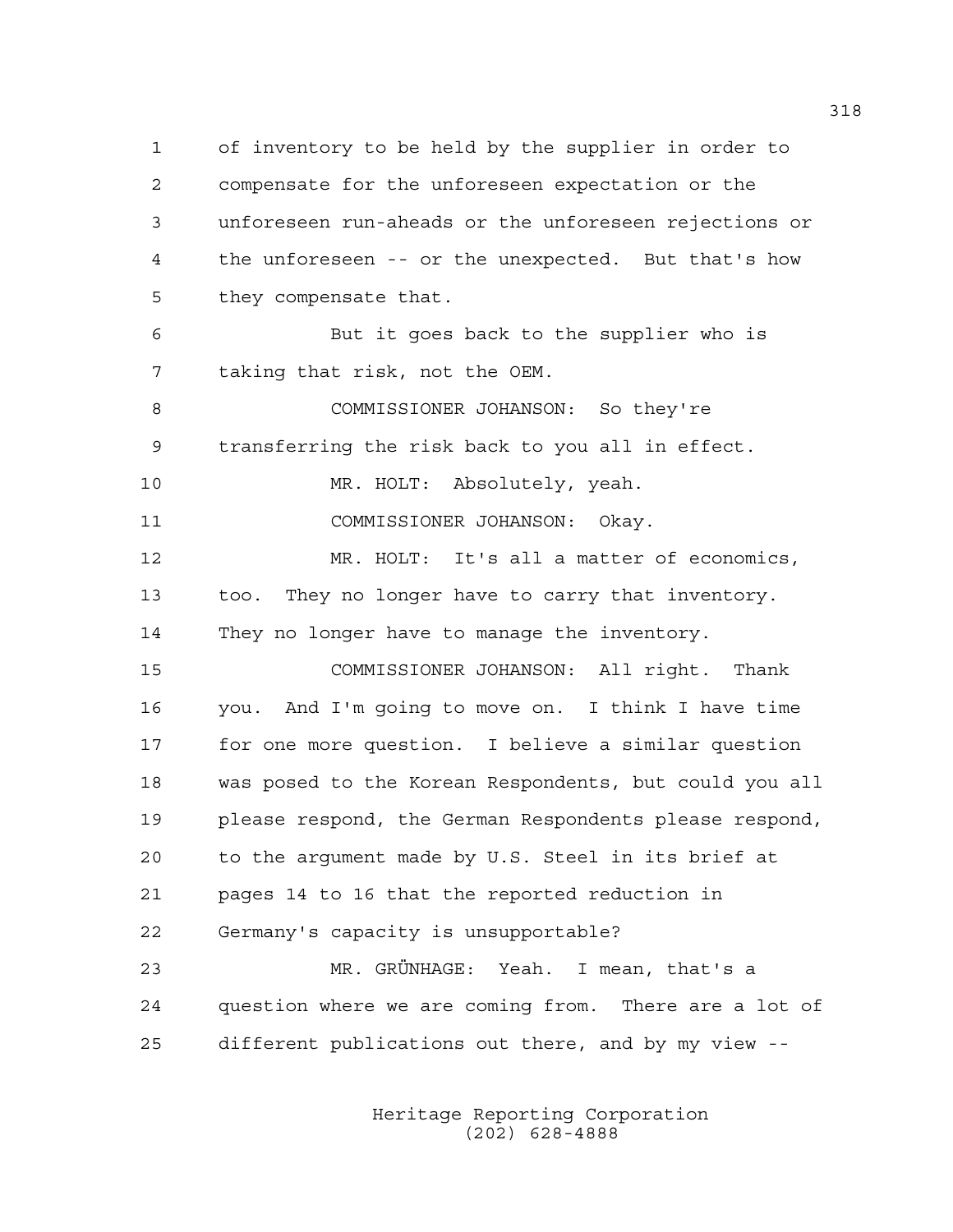1 and I'm really experienced in this -- they are all 2 overstated.

3 I can tell you that we have roughly reported 4 to the International Trade Commission exactly what we 5 have available as capacity in our company by coming 6 from the possible number of maximum shifts which you 7 can have within one year, and then looking at what 8 times these shifts cannot operate because there is 9 plant maintenance, repairs, cleanup, modernizations, 10 or others, and this gives you then the available 11 number of shifts in a year, which are available to 12 produce material.

13 In addition to this, you have assumptions 14 based on historical experience, what product mix you 15 will make on this, on a specific line. And because 16 different products like aluminized products and zinc 17 magnesium needs different times to be produced on the 18 same line, and then you come to an average performance 19 by line, and multiplying this with the given shifts 20 gives you then the real capacity in a year. And that 21 is -- we are always making this plan for the future 22 year, and we have taken this from our plant capacity, 23 which of course is not the paper tiger capacity 24 published somewhere in publications, let's say. And 25 then, of course, we would to add -- to reach 100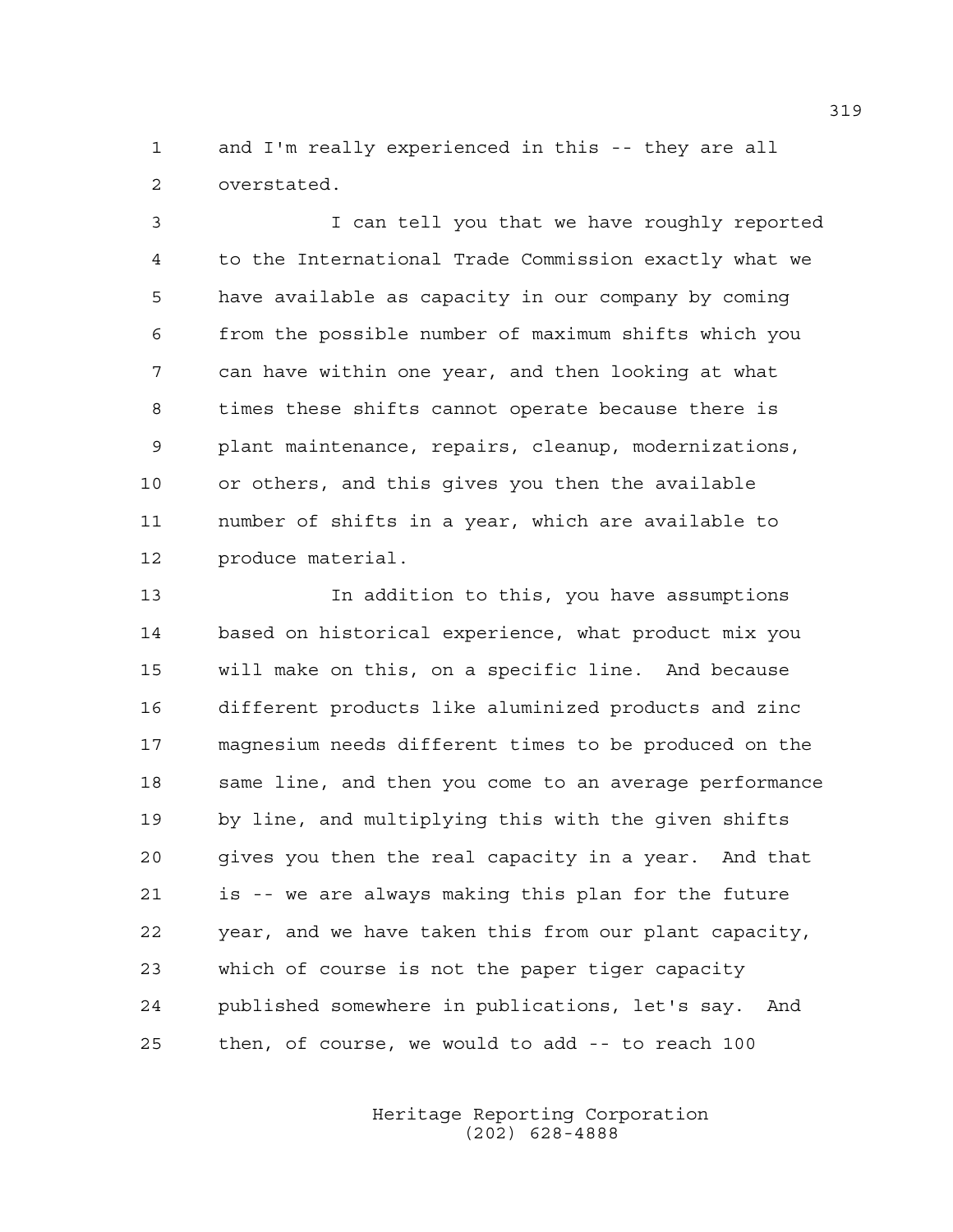1 percent of this plant capacity.

| $\overline{c}$ | But then unfortunately we have unforeseen              |
|----------------|--------------------------------------------------------|
| 3              | standstills, which are not taken into account when we  |
| 4              | have reported our capacity to the International Trade  |
| 5              | Commission because -- and plant maintenance, which was |
| 6              | foreseen, took about 10 shifts, now needed out of the  |
| 7              | hair because material was not there, 15 shifts, and    |
| 8              | that is the reason why our capacity is 92, 93, and at  |
| 9              | the moment 94 percent.                                 |
| 10             | COMMISSIONER JOHANSON: All right. Thank                |
| 11             | you for your response. And my time has expired.        |
| 12             | CHAIRMAN WILLIAMSON: Good. Commissioner                |
| 13             | Broadbent.                                             |
| 14             | COMMISSIONER BROADBENT: Thank you. One                 |
| 15             | thing that stuck in my mind -- this is a question for  |
| 16             | ThyssenKrupp. And you had mentioned that your labor    |
| 17             | costs in Brazil had actually gone up 80 percent during |
| 18             | the period of review. I don't know what the time       |
| 19             | period was. Was that a function of exchange rates or   |
| 20             | how would labor costs go up 80 percent?                |
| 21             | MR. DOHR: Yeah. That was over the course               |
| 22             | of the last five years, Commissioner Broadbent, and it |
| 23             | actually includes both. Yes, the labor cost in the     |
| 24             | country multiplied with whatever the exchange rate was |
| 25             | during these two time spots, so converted into U.S.    |
|                |                                                        |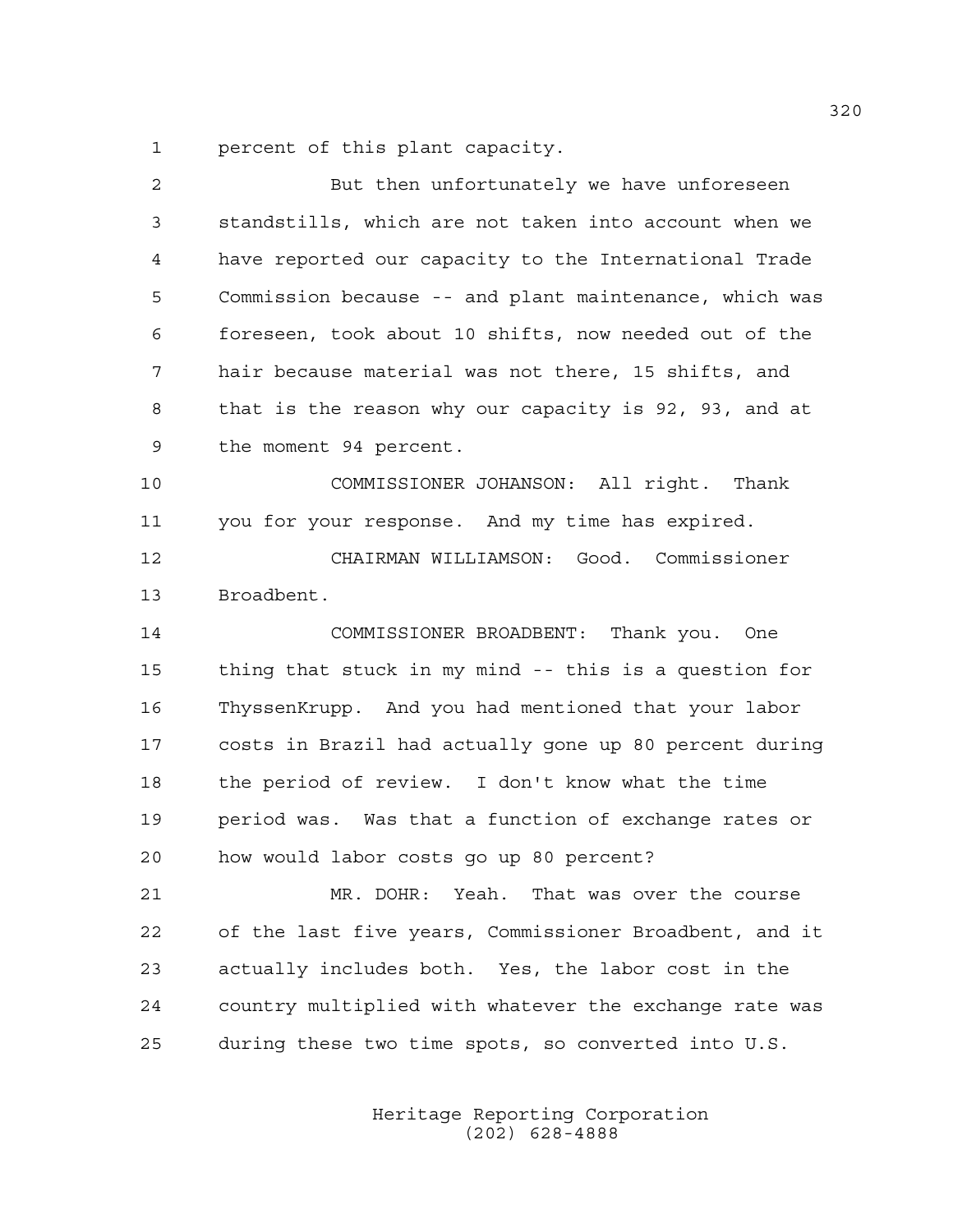1 dollars. That's what we looked at.

2 COMMISSIONER BROADBENT: Yes. 3 MR. DOHR: And it's part of the problem in 4 Brazil. Certainly there have been other issues in the 5 ramp-up which added the cost and led to the impairment 6 we recently did. And the question that ThyssenKrupp 7 had to answer in leading to the decision in May 2012 8 to dispose -- or to sell the assets -- the question we 9 had to answer is what is going to be our view for the 10 next five years out. Where will Brazil be? And we 11 did not find enough evidence to believe that it would 12 come back to the low-cost production country it once 13 was five, six years ago. And that means that the 14 slabs we take from Brazil into the U.S. and draw them 15 in Calvert will have an uncompetitive pricing, and 16 that led to the decision.

17 COMMISSIONER BROADBENT: And then what would 18 you project the source of slabs would be in the future 19 for that facility?

20 MR. DOHR: That totally has -- we have to -- 21 you know, it remains to be seen, as this will be part 22 of concept potential buyers will roll out. And 23 everything is possible there right now. I don't want 24 to go into speculating whether we will have a 25 difference slab source in which that could be. What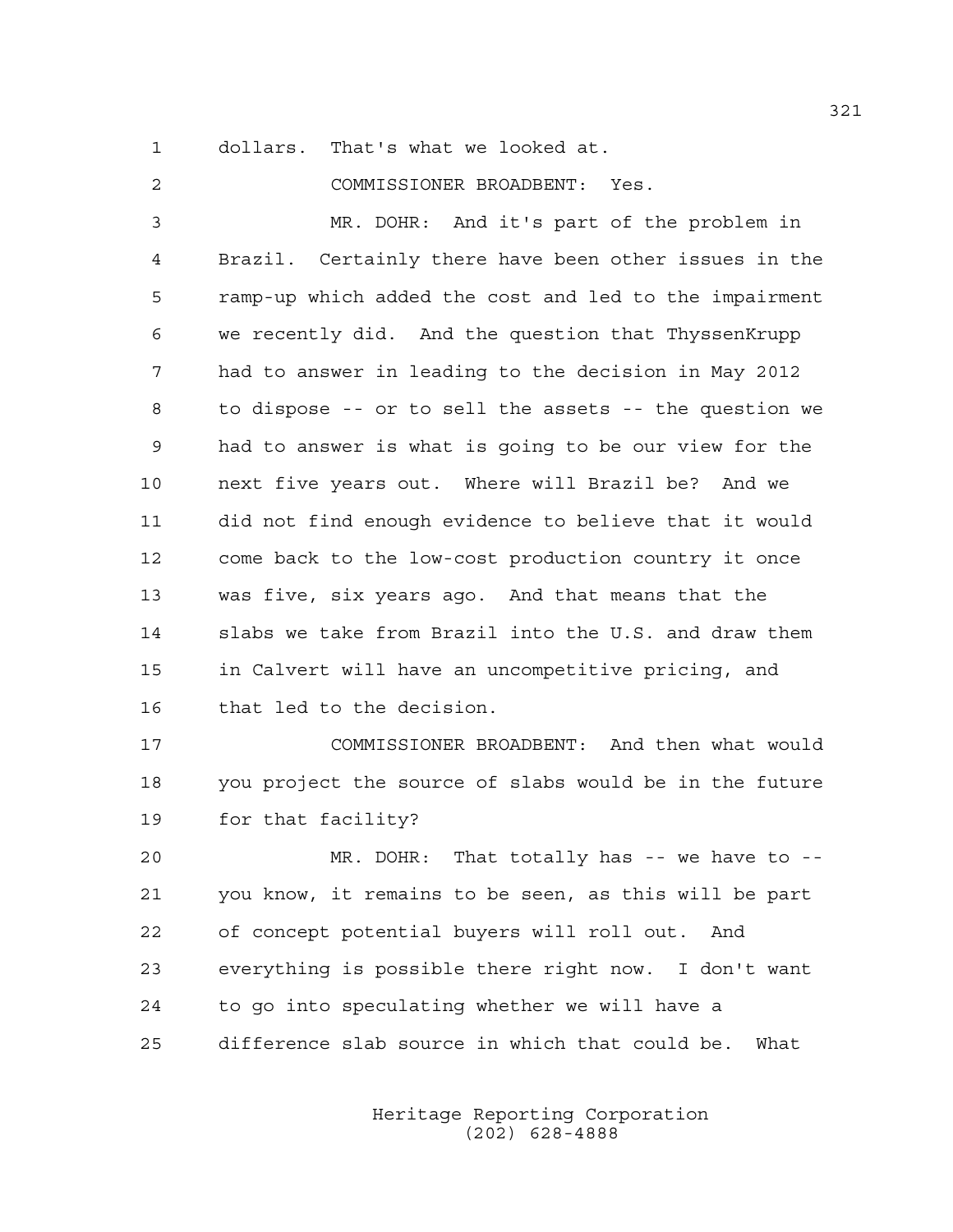1 can I tell you is that we have a very high interest in 2 the plant. We have had lots of visitors there before 3 Christmas and now. And there are several parties 4 interested coming with different business concepts. 5 COMMISSIONER BROADBENT: Okay. At the end 6 of the day here, I can't answer this question myself, 7 so I may have to repeat a question and ask it again, 8 and I apologize for that. Why isn't ThyssenKrupp 9 exporting much outside of the EU right now? 10 MR. GRÜNHAGE: Sorry. Why we are exporting 11 that much or not so much. 12 COMMISSIONER BROADBENT: Not so much. 13 MR. GRÜNHAGE: Not so much. Well, we have 14 never done this during the last 10 or 15 years. It 15 was all destinated for our customers. That's our 16 local supply strategy. And then the mill in Germany 17 is producing for the European market, which is our 18 home market, and we have longstanding customer 19 relationships I would say. Nearly 100 percent of our 20 customers, we are making business with since the last 21 30, 40 years even. And you just not -- you have good 22 customer relationships in your home market just to go 23 temporarily maybe to another export market.

24 COMMISSIONER BROADBENT: Okay. So the 25 production you have in the EU goes to EU production of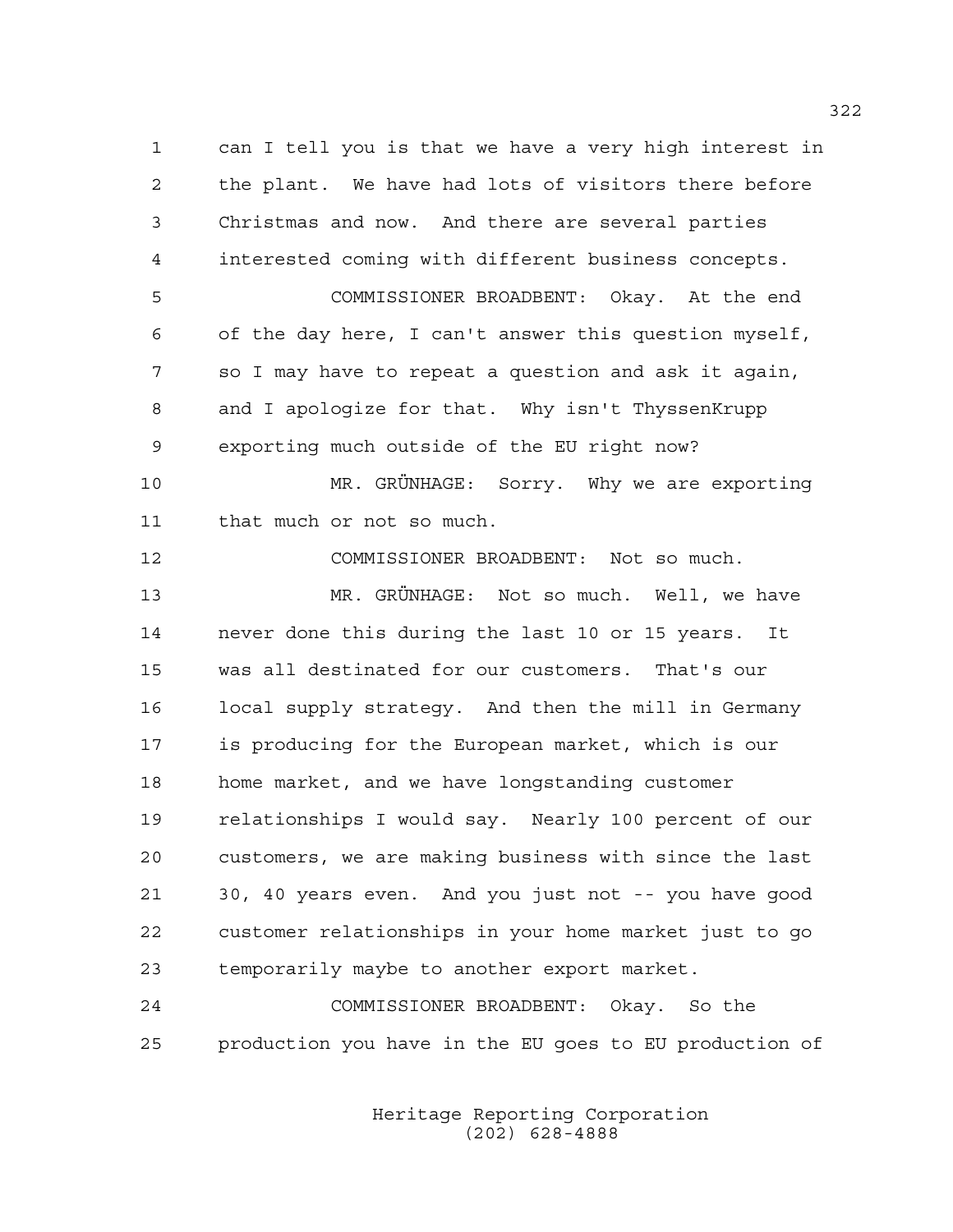1 autos and so froth.

2 MR. GRÜNHAGE: Yes, yes, yes. 3 COMMISSIONER BROADBENT: And you mentioned 4 that the small passenger car production is falling 5 off, but it's being compensated by -- 6 MR. GRÜNHAGE: By the premium. 7 COMMISSIONER BROADBENT: -- a rampup in the 8 premium. And where are those cars being sold at this 9 point? 10 MR. GRÜNHAGE: To a more larger extent to 11 markets like in Asia. Also it goes to China, for 12 example. That is also part of why parts of the 13 automotive production, which was counted in Germany 14 previously, now is counted as Chinese automotive 15 production, while the parts are still being produced 16 in Germany, so that -- but the assembly, the final 17 assembly, is done in China. It seems like -- and that 18 might also be a reason why Petitioners have claimed 19 that production levels went down in Germany, why it 20 seems lower. But actually, the production is still in 21 Germany, but the cars, of course, the premium cars, 22 are sold throughout the whole world. 23 COMMISSIONER BROADBENT: Okay. So the 24 corrosion-resistant steel goes to parts production in 25 Europe.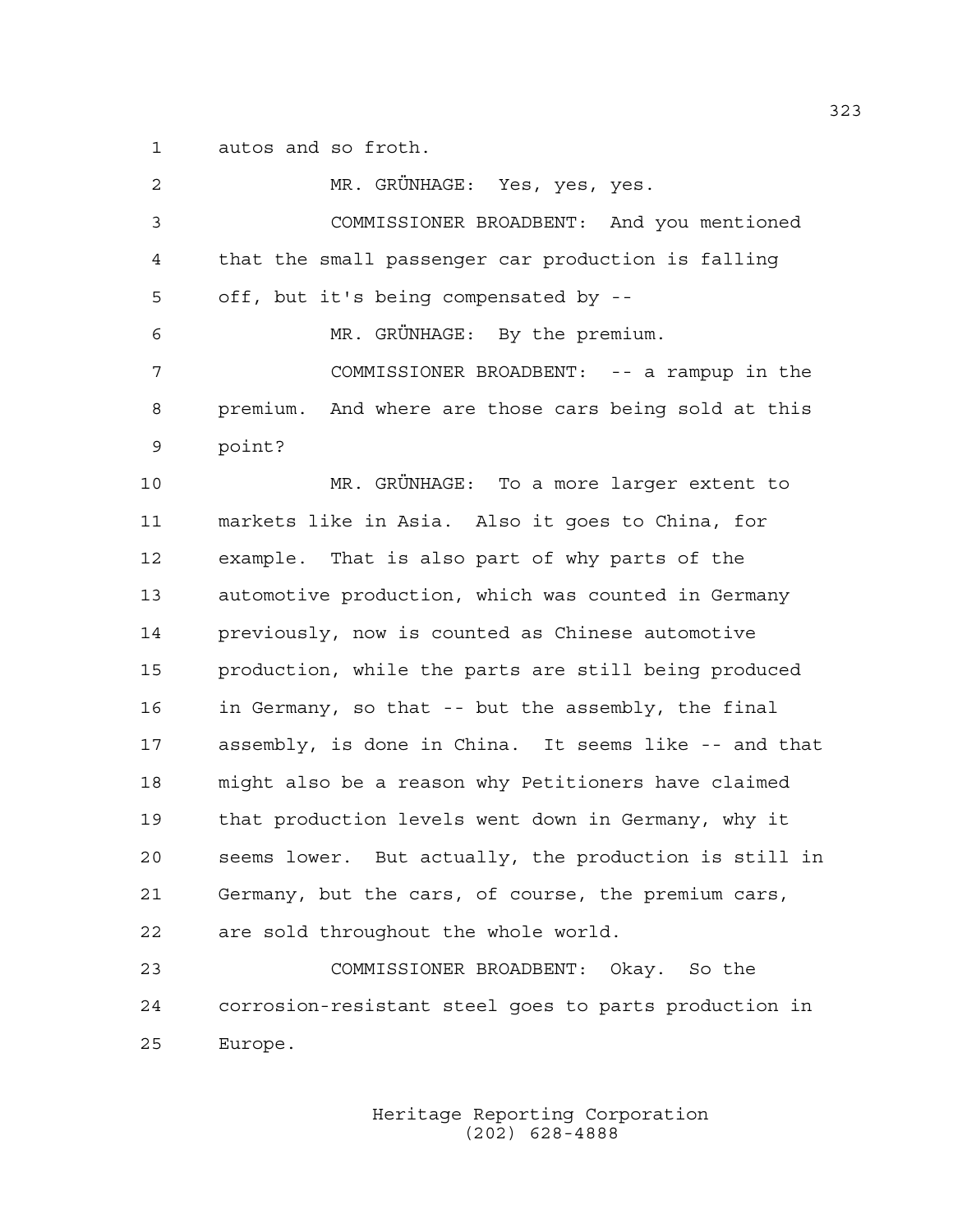1 MR. GRÜNHAGE: Yes.

2 COMMISSIONER BROADBENT: Okay. Now, the 3 original period of investigation, Germany was a major 4 exporter of corrosion-resistant steel to the U.S., and 5 then this dropped after the order, of course. So how 6 much of this was a result of the order, and how much 7 of it was a result of your sort of local supply 8 strategy you've been discussing?

9 MR. GRÜNHAGE: For me, it was not an effect 10 of the order because we shipped constantly over the 11 years still with 10 percent antidumping duty, which we 12 now have in place since 20 years tonnage as to the 13 United States. We always had a huge portion of 14 shipments of nonsubject merchandise. We are shipping 15 runner coat, for example.

16 But the local supply strategy was the main 17 driver that the U.S. market has over the years not any 18 longer the meaning for ThyssenKrupp Steel Europe as it 19 had in the past 20 years ago. I mean, our company has 20 changed totally. Everything has changed. And so it's 21 not any longer one of our key markets.

22 COMMISSIONER BROADBENT: Mr. Cameron. 23 MR. CAMERON: Commissioner, you're asking 24 with respect to prior to 1992, right?

25 COMMISSIONER BROADBENT: Right.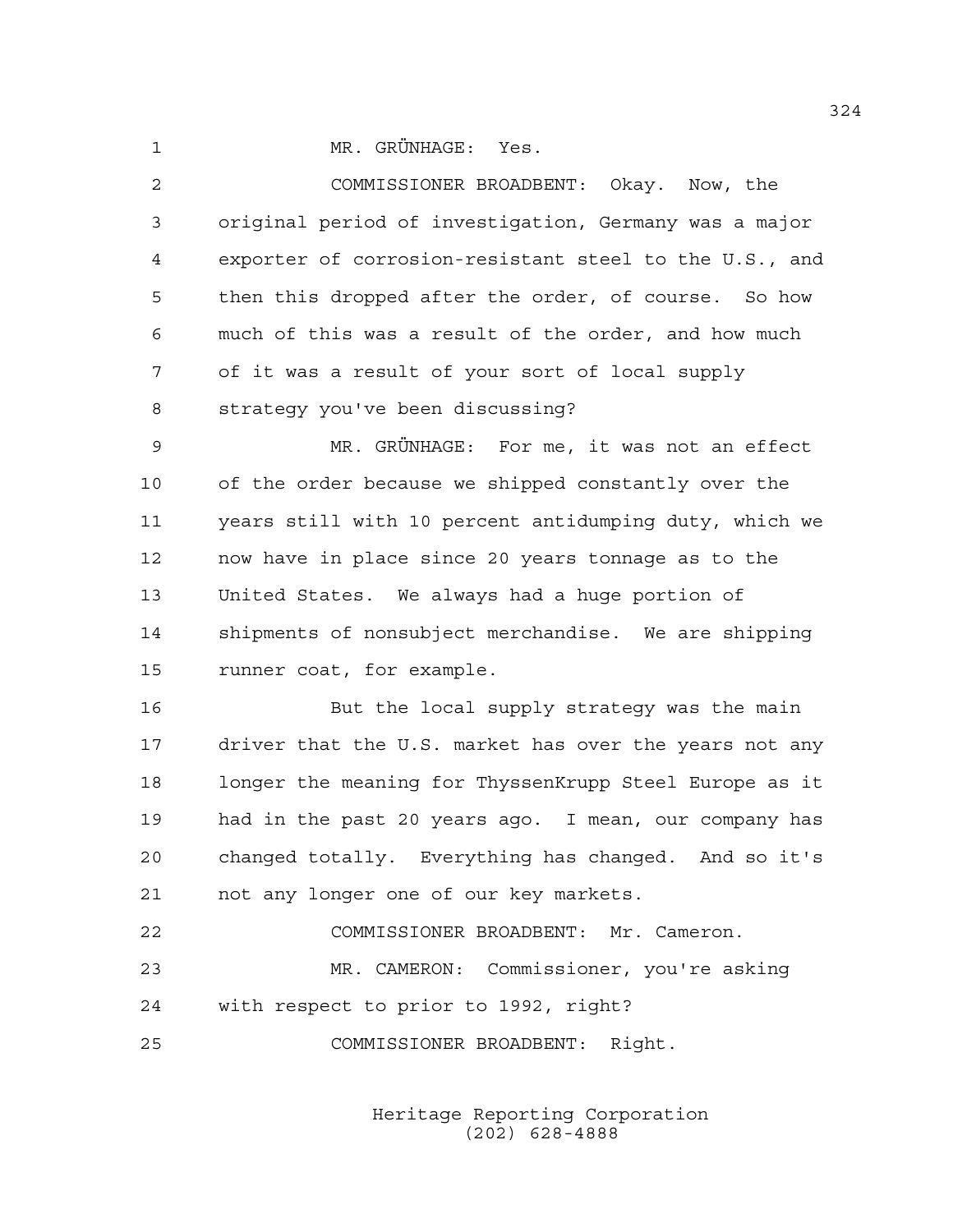1 MR. CAMERON: I mean, it's very interesting. 2 As you know, these petitions were filed six months 3 after the expiration of the second -- of the VRA 4 extension by the George H.W. Bush administration. As 5 you probably have seen -- and actually, I think you 6 were around then -- those cases -- those petitions 7 were massive.

8 The world has changed so much in terms of 9 the steel world that it's really -- there is very 10 little that you can compare in terms of these markets, 11 in terms of what had occurred before the cases and 12 afterwards. But I can tell you that in fact most of 13 the steel was controlled because it was controlled by 14 the VRAs between 1984 to about, I don't know, April 15 1992, something like that.

16 So there was a great deal of control. And 17 then, of course, you also the safeguard action that 18 occurred in 2000. So it's a quite different market 19 between the two, between the before and after, which 20 is kind of the point.

21 MR. GRÜNHAGE: Maybe I can add to this. The 22 world, especially for ThyssenKrupp, since we are 23 acting in Europe, has changed dramatically. We have 24 seen mergers, especially in Europe, which have taken 25 place. Many, many players who had been there acting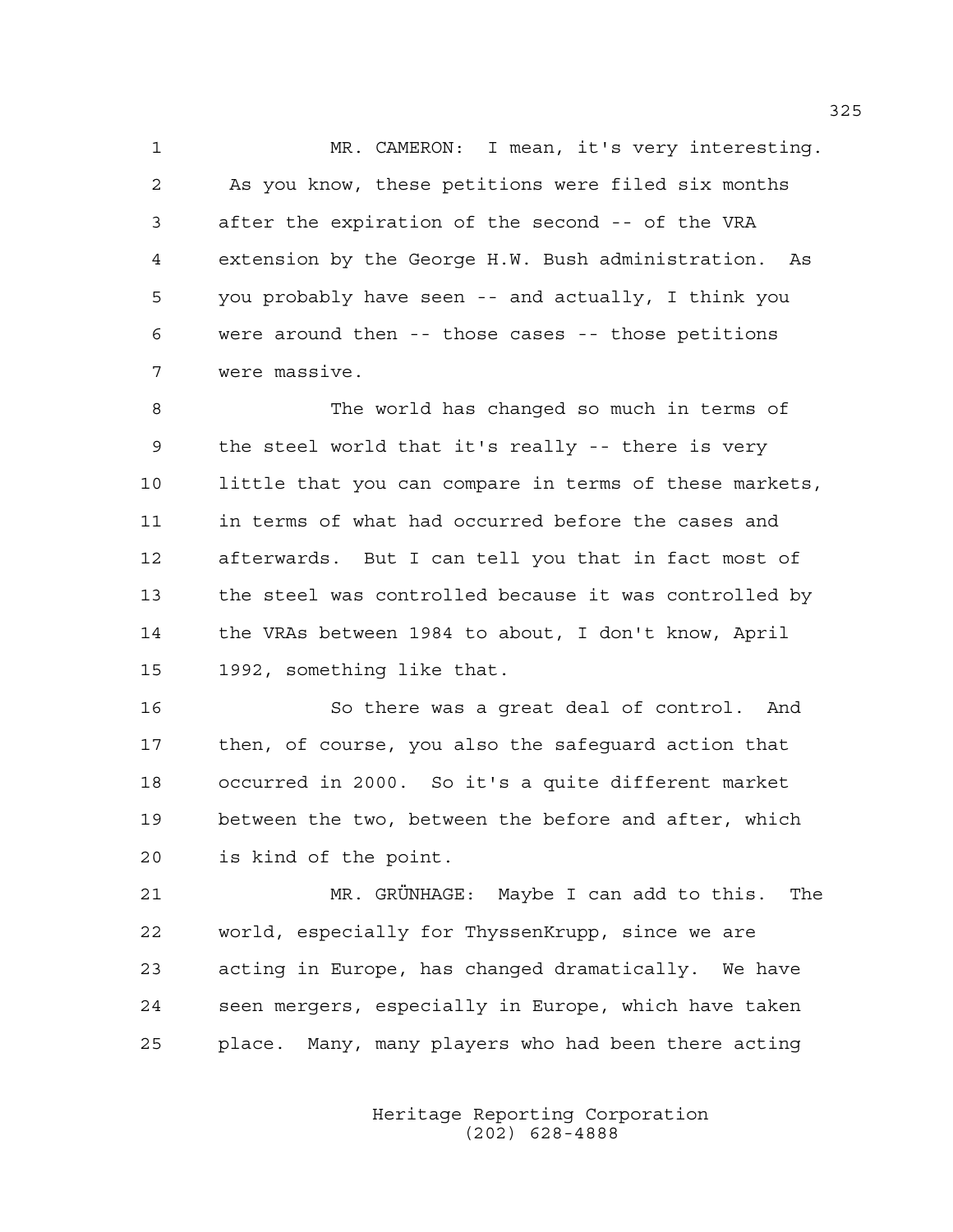1 in the market 20 years ago are still not any longer 2 there. We had Aceralia, names -- British Steel, which 3 are gone. What a chorus it was in between. It's now 4 tighter in between even.

5 So there was a huge consolidation with a lot 6 of capacity closures in Europe. At the same time, the 7 European Union has expanded from the EU 15 or 12 -- I 8 am not even sure what it was in 1991 -- to now EU 27, 9 where we come EU 28 possibly in the next foreseeable 10 future. And that has on the one side increased your 11 market, and on the other side has reduced competition. 12 And that, of course -- there is a higher demand for 13 our material now in Europe. And so it's not in any 14 way necessary, and we don't have the material to ship 15 it in the same tonnage as 20 years ago in the United 16 States.

17 MR. CAMERON: And again, I think this was 18 testified this morning. The number of U.S. producers 19 has been reduced, not necessarily eliminated, but 20 consolidated. And now you have a level of 21 consolidation that is so great that when ArcelorMittal 22 was making their proposal, the Justice Department 23 required them to divest some assets in order to 24 approve it. So in that level of consolidation there 25 is also a competitive advantage in many ways. So it's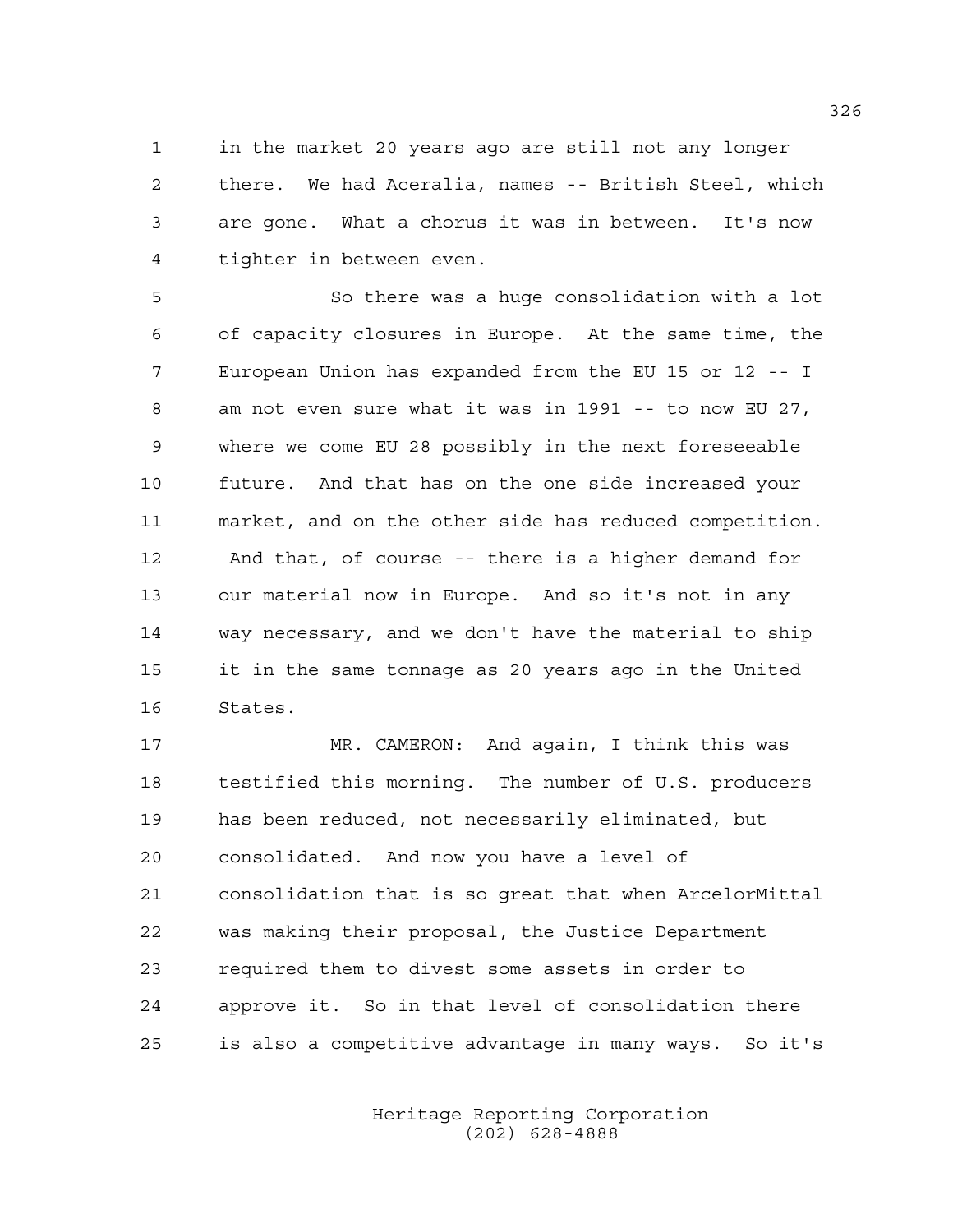1 a very different market.

| 2  | COMMISSIONER BROADBENT: Okay. I'm still                |
|----|--------------------------------------------------------|
| 3  | struggling with the transportation and logistic costs, |
| 4  | trying to understand the ex mill prices.<br>The        |
| 5  | Petitioners were arguing that both the German and      |
| 6  | Korean producers as well as the domestics face         |
| 7  | transportation and logistical costs, and they were     |
| 8  | saying that inland transportation could outweigh       |
| 9  | overseas transport costs for some projects.            |
| 10 | What is your response to that, please?                 |
| 11 | MR. CAMERON: Our response is that once you             |
| 12 | get it from overseas -- I realize this is going to be  |
| 13 | a revelation to the U.S. industry. But actually, once  |
| 14 | you bring it into port, you actually have to transport |
| 15 | it overland to wherever you're going. So it is -- an   |
| 16 | ocean freight is going to depend on what ports you're  |
| 17 | going to. Some are more expensive depending upon       |
| 18 | where you're taking it.                                |
| 19 | So no, we don't agree with that, but we'll             |
| 20 | be glad to put the transportation costs on the record. |
| 21 | I think that's a good idea.                            |
| 22 | COMMISSIONER BROADBENT: Good. That would               |
| 23 | be helpful. I don't have any more questions, Mr.       |
| 24 | Chairman.                                              |
| 25 | CHAIRMAN WILLIAMSON: Thank you. Just a few             |
|    |                                                        |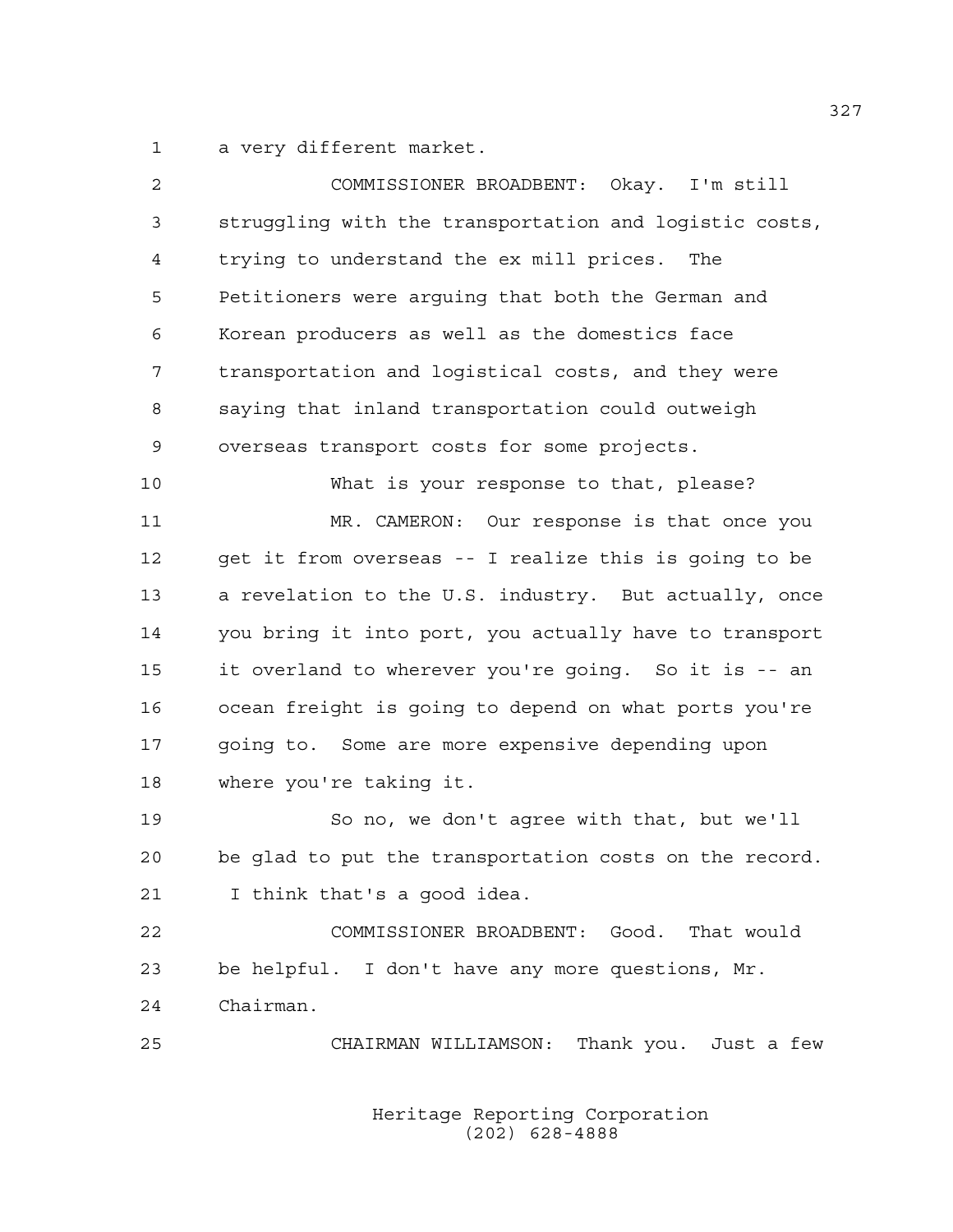1 more questions. Just quickly, I was wondering, since 2 the domestic industry mentioned it this morning, 3 Korean exports to Europe, are those primarily to the 4 auto sector sector, or is there sort of both auto and 5 construction and other?

6 MR. HONG: They are primarily for automotive 7 sectors.

8 CHAIRMAN WILLIAMSON: Okay. Thank you. And 9 you talked about some investments in eastern Europe. 10 Good, thank you. Mr. Cameron, could you expand on 11 your statement that small differences in price are not 12 likely to influence purchasing decisions, and how 13 should we reconcile this with the statements where the 14 majority of questionnaire responses that, you know, 15 price is very important, or maybe there isn't a 16 difference?

17 MR. CAMERON: Well, nobody is denying that 18 price is very important. But again, lead times are 19 also very important, so it depends on what exactly are 20 we comparing. Again, in the case of the automobile 21 companies, are they saying price isn't important? No. 22 They're all saying price is really important. I 23 grant you that.

24 But price is very important to the 25 automobile companies, and how much are they buying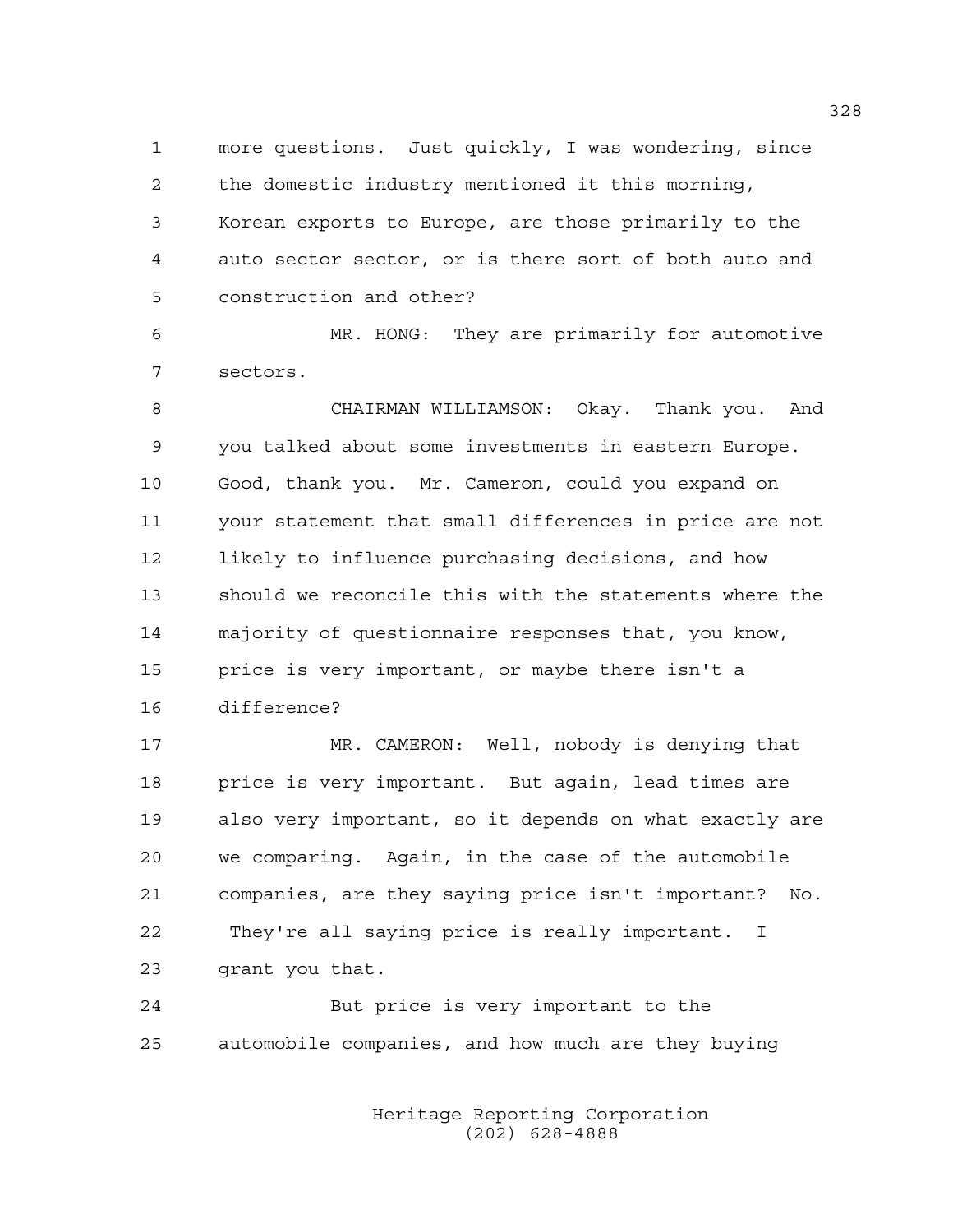1 from the two Respondents that are sitting here?

2 CHAIRMAN WILLIAMSON: Okay. So all those 3 other factors.

4 MR. CAMERON: Well, exactly.

5 CHAIRMAN WILLIAMSON: Okay.

6 MR. CAMERON: So and price premium. So 7 nobody is saying that price isn't important, okay? I 8 mean, we're not saying that. But what we're saying is 9 that when you look at the market and you look at the 10 record of this case and other cases that you've had, 11 the issues of lead times are quite important, and as 12 are nonprice factors. So that's the way we would 13 explain it.

14 CHAIRMAN WILLIAMSON: Good. Thank you. 15 MR. PIERCE: I think if you look at it from 16 the customer's perspective, it's not that you look at 17 the accidental price here and the accidental price 18 here, and say where do I get the better price. It's 19 what is it going to cost me to buy domestically. What 20 is it going to cost me to buy an import. And when you 21 have all in cost ,the price comparison just is 22 irrelevant -- it's not irrelevant, but the ex mill 23 basis really doesn't work. You've got to think of it 24 as the customer. What is it going to cost me buy that 25 import.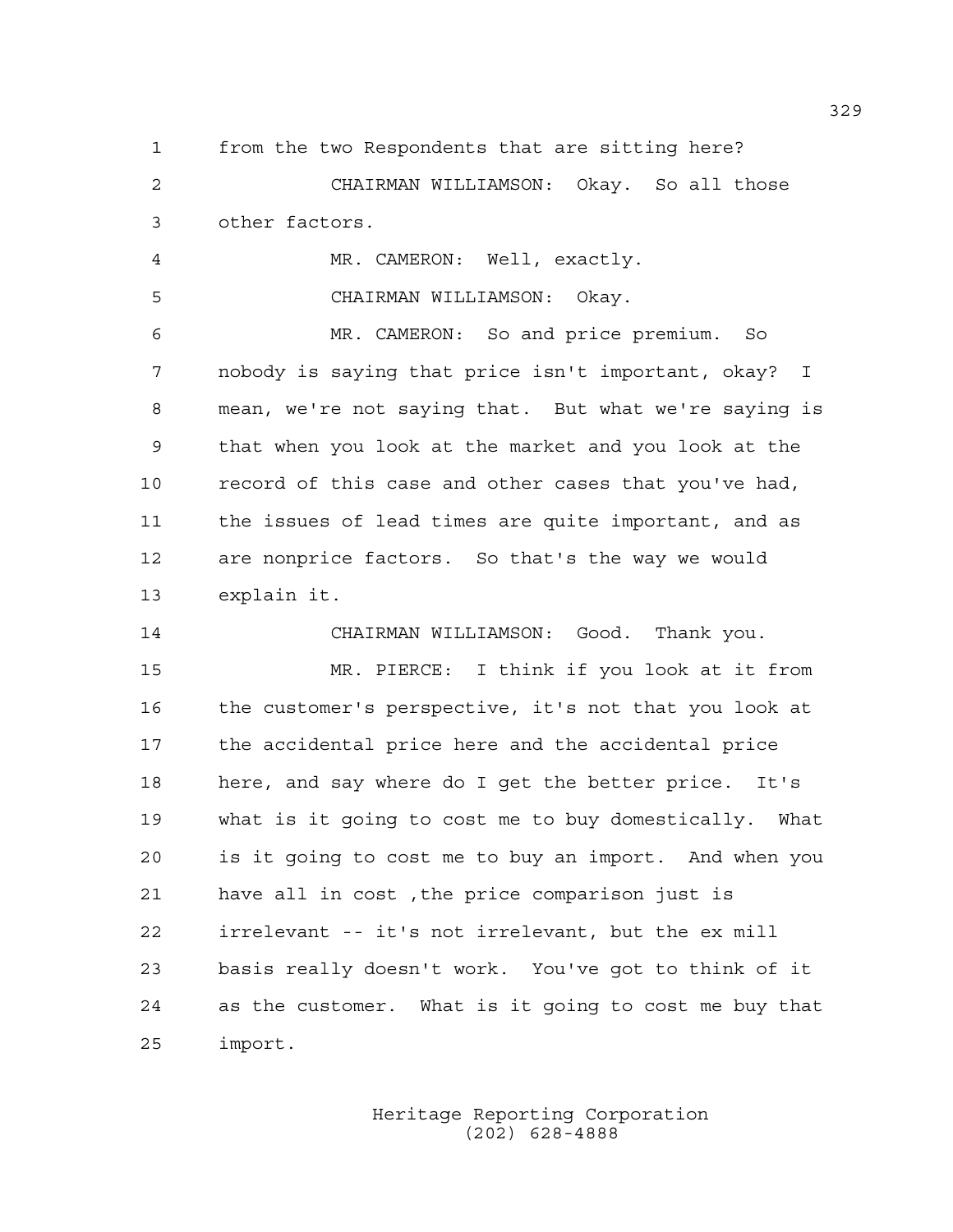1 CHAIRMAN WILLIAMSON: Okay. Thank you. 2 MR. CAMERON: Do you want to ask another 3 comment?

4 CHAIRMAN WILLIAMSON: Okay, okay. I think 5 you all have answered it. I want to get us out of 6 here. I was wondering, Commissioner Johanson asked 7 the question this morning about natural gas prices, 8 and basically the domestic industry said it's really 9 insignificant. Do you all agree with that? I mean, 10 the difference in natural gas price between the U.S. 11 and some other -- say Europe and Korea. Is it really 12 relevant? If it's not, we'll move on.

13 MR. CAMERON: We can look at it. I mean, I 14 think it is fair to say that natural gas price in the 15 United States is actually a raw material advantage 16 here vis-à-vis, for instance, Korea. But we will be 17 glad to get you that information. How significant 18 natural gas is as a component of their total cost, I'm 19 not sure how significant that is.

20 CHAIRMAN WILLIAMSON: Okay. If it's not, 21 then that's --

22 MR. CAMERON: Yeah. We'll be glad to find 23 out and let you know.

24 CHAIRMAN WILLIAMSON: And I was wondering, 25 you know, raw material prices have fluctuated over the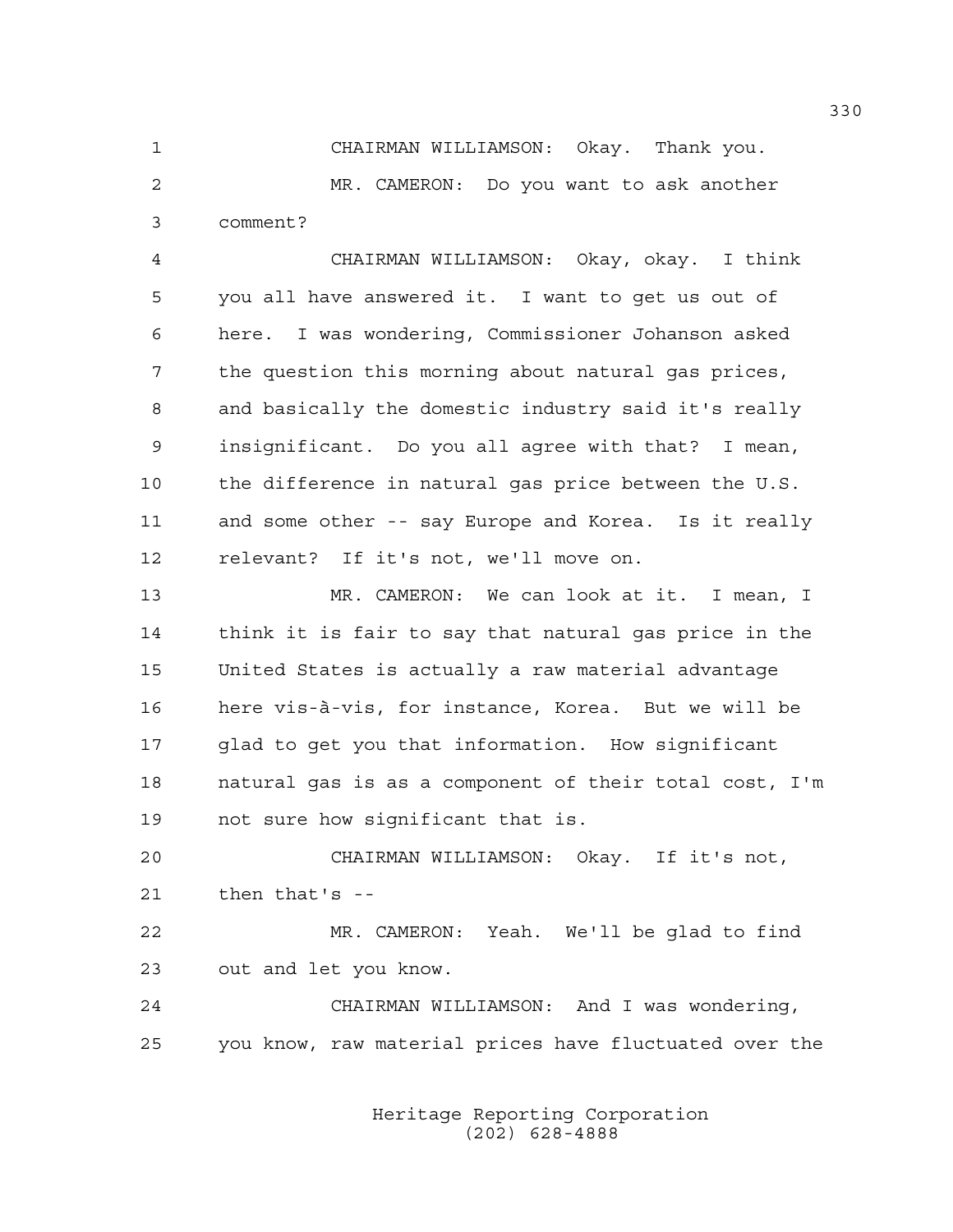1 period. And I was wondering, do you expect this 2 fluctuation to continue, and what impact might it have 3 on the price of CORE in the future?

4 MR. PIERCE: Well, for those with 5 surcharges, which is what ThyssenKrupp has to have in 6 their contracts now for sales, that means that the 7 prices are going to move with the raw materials, 8 depending on where raw material quarterly costs are. 9 What that does is it eliminates the possibility that 10 you get a contract price sent or set from ThyssenKrupp 11 over time, and then raw material costs move, and that 12 squeezes the margin on somebody else that is in there.

13 What it helps to do is remove price 14 suppressive pressures from the market from contract 15 sales essentially. So with the surcharges, it moves 16 with the raw materials. It's a significant 17 development. It's a big change in the market. It has 18 had a lot of effects, a lot of domino effects in the 19 market. And what it also does, it means that if you 20 have captive raw material supplies, even substantial 21 capital raw material supplies, not 100 percent, well, 22 then when raw material price cost go up to your 23 competitor, you're just pocketing more profit because 24 steel prices are moving up. And, you know, what do 25 you do to get more iron ore? You dig a deeper hole.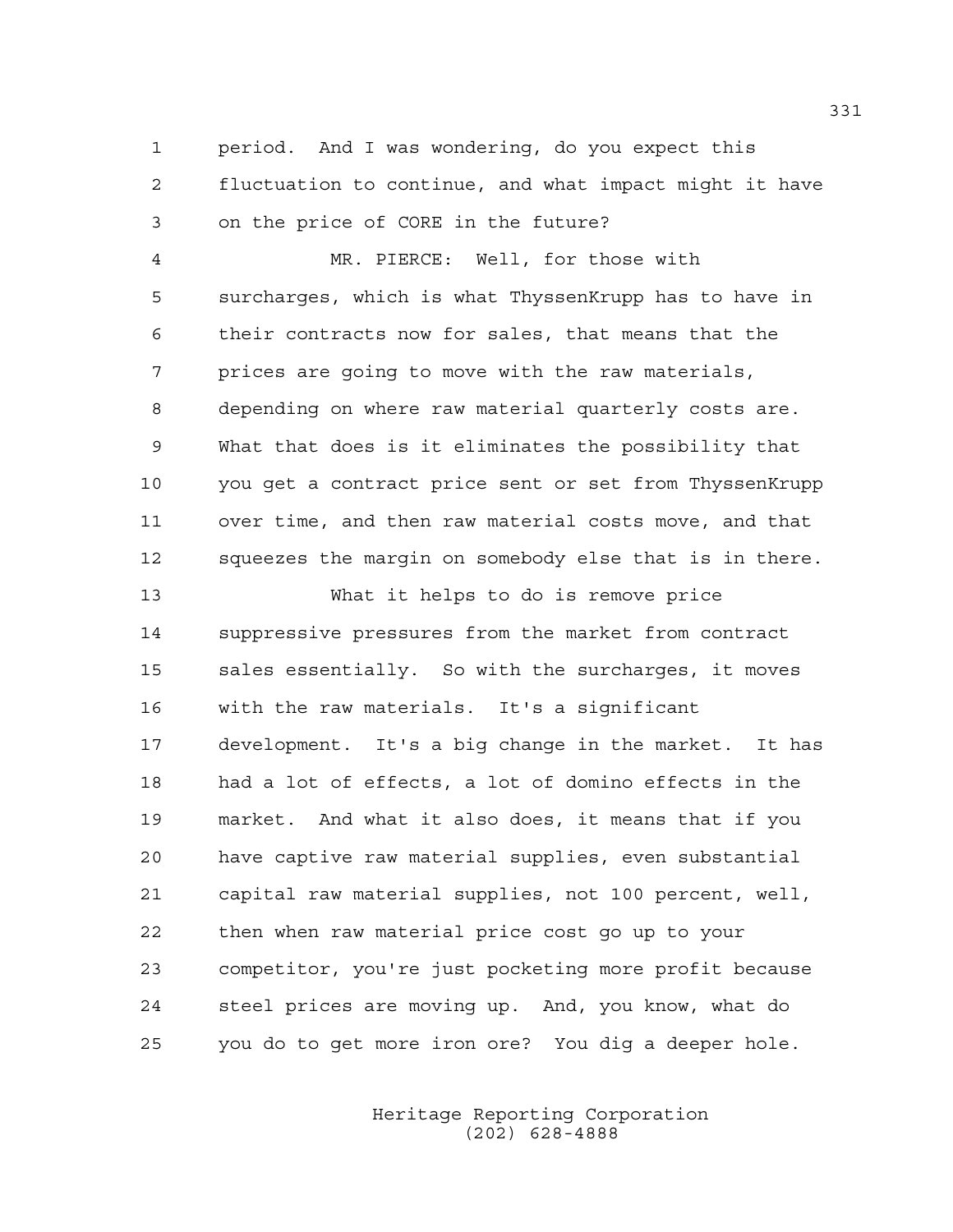1 It's not like you're cost of mining the iron ore move 2 with the market price of the iron ore.

3 So having captive supply is a big change. 4 That's why the domestic mills are investing so much in 5 setting up capital supply. U.S. Steel testified 6 almost all their iron ore is captive. You know, 7 ArcelorMittal today is the fourth largest iron ore 8 producer in the world? 9 CHAIRMAN WILLIAMSON: Okay, good. Thank 10 you. I know they have quite -- slight -- a different 11 view about that. But thank you for that perspective. 12 What about for the Korean producers? 13 MR. CAMERON: The Korean producers do not 14 have surcharges, so volatility of raw material prices 15 is something that is -- it impacts them. But in terms 16 of the U.S. industry perspective on this issue of 17 captive supply of raw materials, it was quite 18 interesting this morning because they were suggesting 19 quite vociferously that, well, what are you talking 20 about. That doesn't have any impact on our 21 competitiveness, and it doesn't insulate us from the 22 market forces. 23 Now, nobody is suggesting that it is

24 insulating them from market forced, but it does 25 significantly impact their competitiveness. And you

> Heritage Reporting Corporation (202) 628-4888

332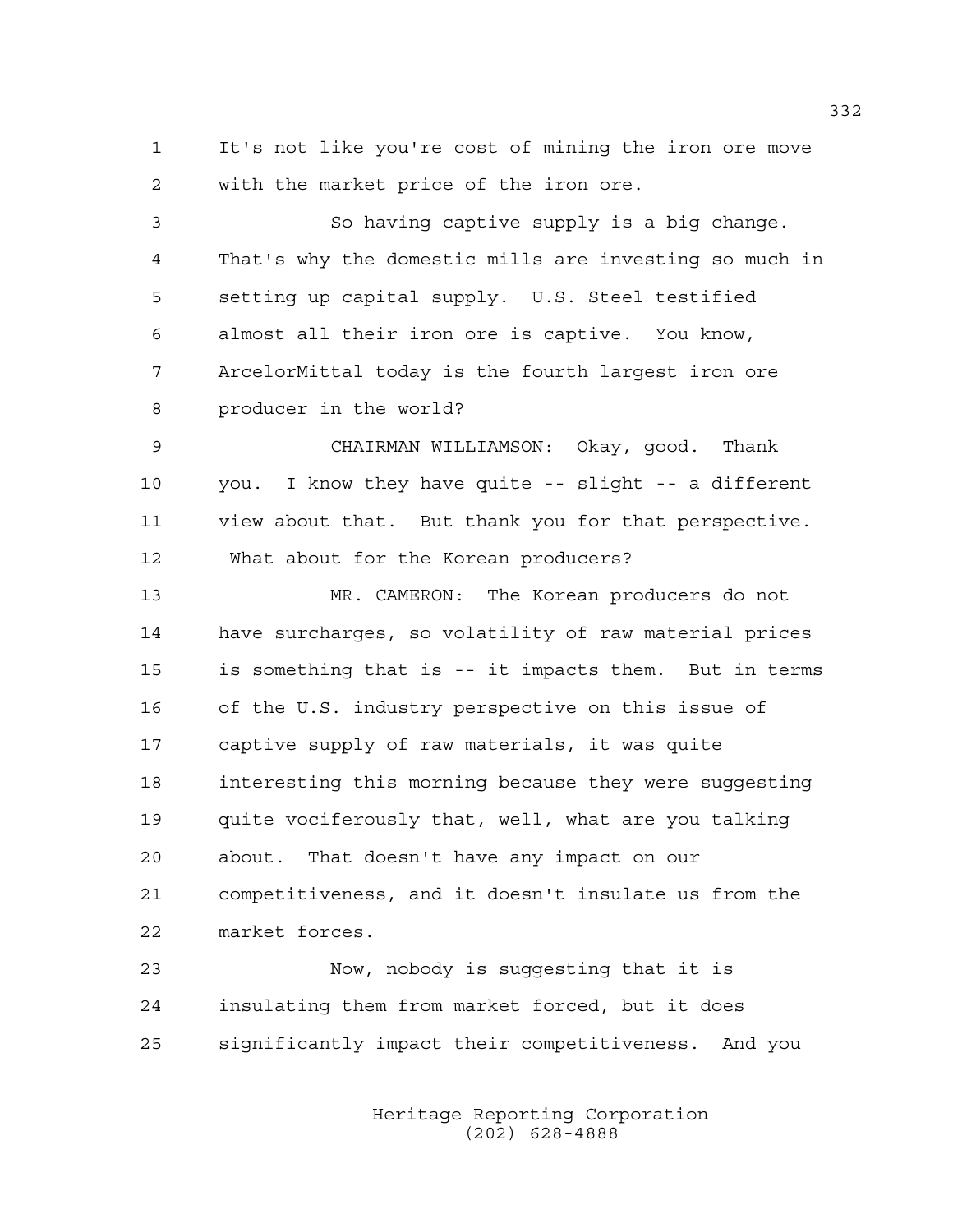1 don't have to believe me. Let's see what A.K. Steel 2 said. A.K. Steel said in their 10K that investments 3 in iron ore, coal and iron ore, quote, "represents 4 significant steps toward achieving the company's top 5 strategic initiative of vertically integrating the 6 business through increased ownership of some of its 7 key raw materials."

8 U.S. Steel said, "Our relatively balanced 9 raw materials position in North America and limited 10 dependence on purchase steel scrap have helped 11 mitigate the volatility of our production cost."

12 So for the industry to sit here today and 13 say, nah, it doesn't have any impact at all, what are 14 you talking about, I don't understand where you got 15 that from -- well, we got it from their annual 16 reports. That's where we got it from.

17 So I think that there is a credibility issue 18 there. They're vertically integrating for a reason, 19 and they're doing it for exactly the reason that Mr. 20 Pierce is suggesting. It's to -- yes, it mitigates 21 the volatility because a lot of the volatility is 22 dependent on what? It's dependent on demand, not the 23 cost. It's dependent upon the demand. And if the 24 demand drives the price up, then all of a sudden, 25 people that are dependent upon buying that are paying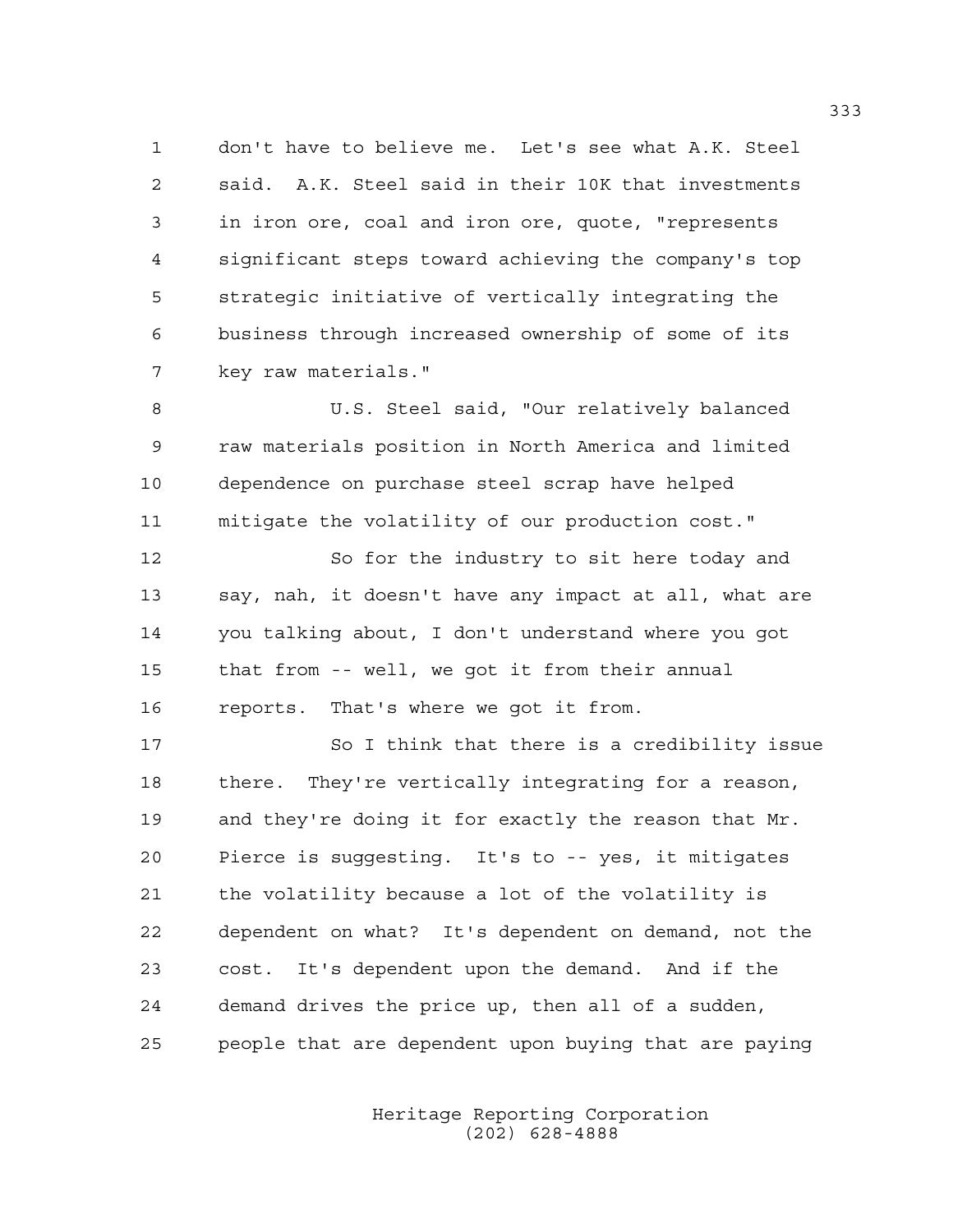1 that higher price.

| $\overline{2}$ | But if you also control that supply, then              |
|----------------|--------------------------------------------------------|
| 3              | you're getting that benefit of the increased price of  |
| 4              | the demand without having to pay for it. So, yes,      |
| 5              | actually it's a significant change in the nature of    |
| 6              | this industry and in the competitiveness of this       |
| 7              | industry.                                              |
| 8              | CHAIRMAN WILLIAMSON: Okay. Thank you.<br>Ιf            |
| 9              | they disagree with you about significance of it, we'll |
| 10             | hear it post-hearing.                                  |
| 11             | MR. CAMERON: They disagree with me for                 |
| 12             | about everything.                                      |
| 13             | CHAIRMAN WILLIAMSON: Okay. And actually, I             |
| 14             | have no further questions. Commissioner Pearson?       |
| 15             | COMMISSIONER PEARSON: Thank you, Mr.                   |
| 16             | Chairman. I also have no further questions, but would  |
| 17             | like to express my appreciation for your participation |
| 18             | and your willingness to answer our many questions.     |
| 19             | Thank you.                                             |
| 20             | CHAIRMAN WILLIAMSON:<br>Thank you.                     |
| 21             | Commissioner Aranoff?                                  |
| 22             | COMMISSIONER ARANOFF: Thank you, Mr.                   |
| 23             | Chairman. One quick data request. This is directed     |
| 24             | in particular to ThyssenKrupp. But if the Korean       |
| 25             | producers also want to answer it, I would appreciate   |
|                |                                                        |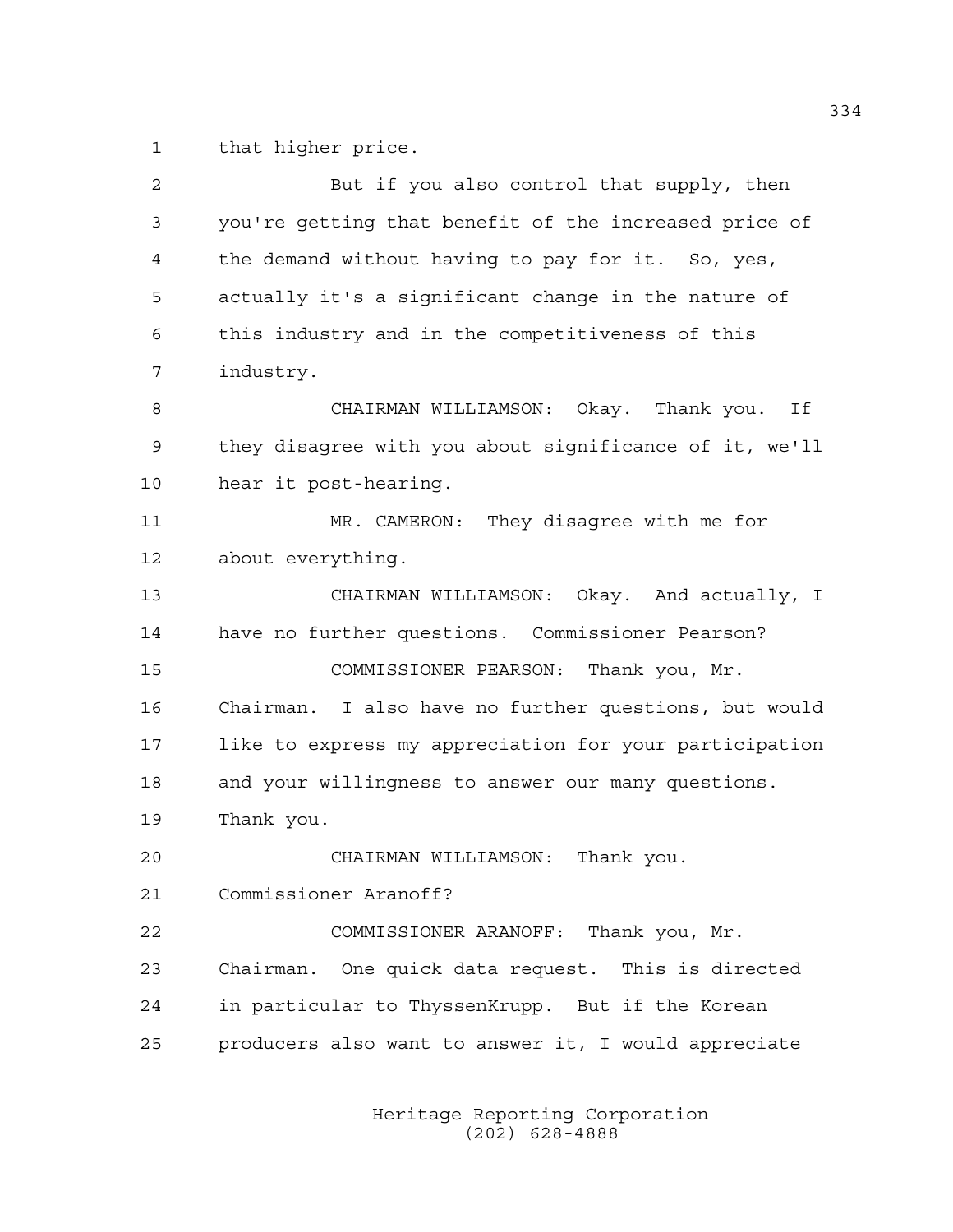1 that, too.

| $\overline{2}$ | For the German producers, we asked in our              |
|----------------|--------------------------------------------------------|
| 3              | questionnaire that you separate your shipments into    |
| $\overline{4}$ | home market, European Union, United States, and other. |
| 5              | And I'd like to ask you to break out the other         |
| 6              | category to the best of your ability to reflect which  |
| 7              | ones of those are basically in Europe but not in the   |
| 8              | EU or, you know, otherwise would be considered         |
| $\mathsf 9$    | regional sales versus elsewhere. And you can do that   |
| 10             | either by going country by country or making your own  |
| 11             | cut at the data and explaining what you did.           |
| 12             | For the Korean producers, if you think that            |
| 13             | that would add helpfully to an argument about the      |
| 14             | geography of sales, please feel free to do the same    |
| 15             | thing with the other category.                         |
| 16             | MR. CAMERON: We'll be pleased to do that.              |
| 17             | I think we had already committed to doing that in      |
| 18             | response to Commissioner Broadbent's request, and I    |
| 19             | think that you're correct, and we'll look at that.     |
| 20             | Thank you.                                             |
| 21             | COMMISSIONER ARANOFF: Thank you.                       |
| 22             | MR. PIERCE: We'd be happy to do that. I                |
| 23             | believe it's in our questionnaire response already.    |
| 24             | COMMISSIONER ARANOFF: Oh, okay.                        |
| 25             | MR. PIERCE: But we'll put it in the post-              |
|                |                                                        |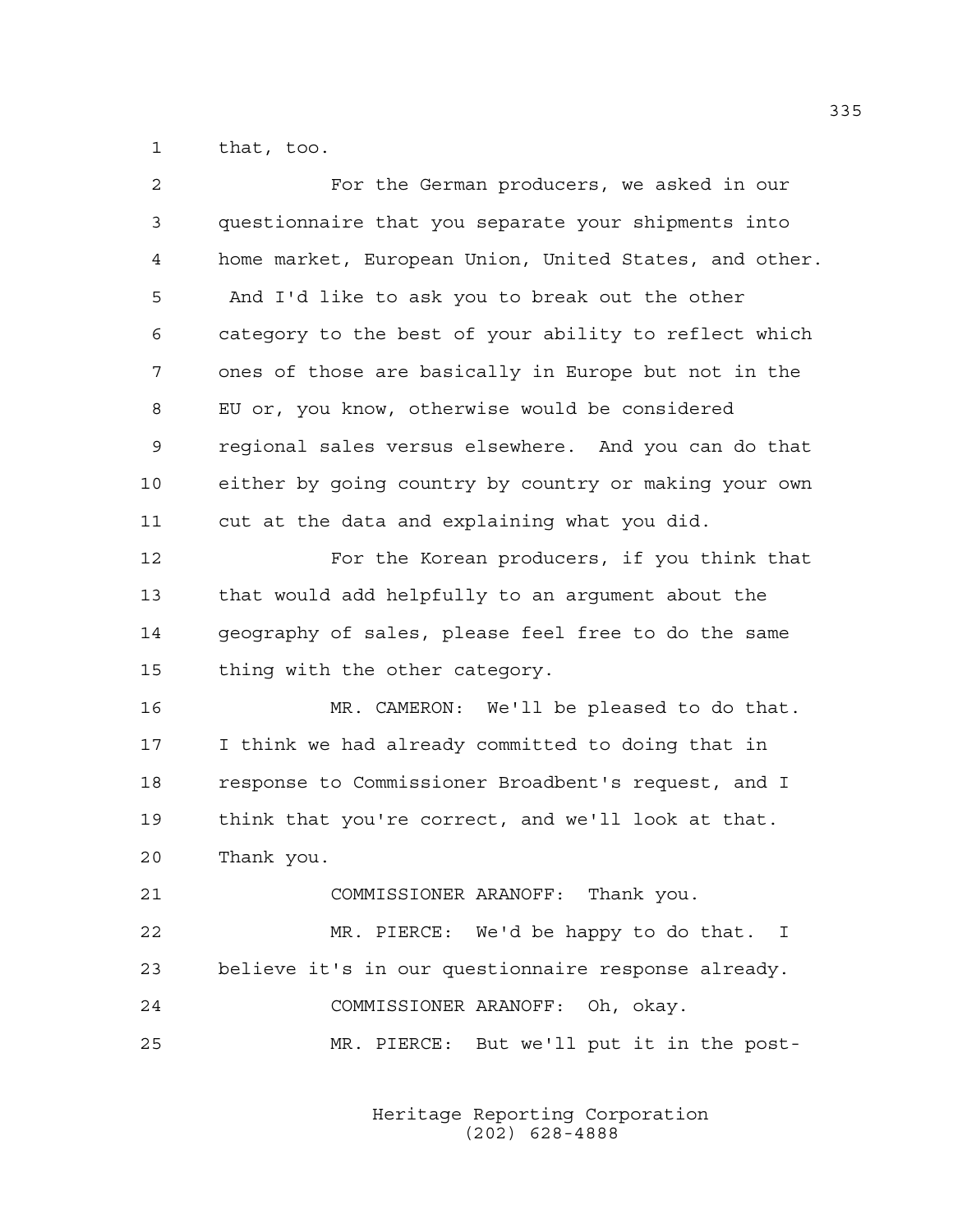1 hearing brief.

2 COMMISSIONER ARANOFF: Well, if it's already 3 in your questionnaire, I can just ask staff to extract 4 it and add it in a footnote to the table in the 5 report. 6 MR. PIERCE: Okay. 7 CHAIRMAN WILLIAMSON: Thank you. And thank 8 you very much for all your other answers today. 9 CHAIRMAN WILLIAMSON: Thank you. 10 Commissioner Johanson? 11 COMMISSIONER JOHANSON: Thank you, Mr. 12 Chairman. I just have one more question, and this is 13 for ThyssenKrupp. ArcelorMittal asserts that demand 14 is currently weak in Europe, and that it temporarily 15 closed a German blast furnace in late 2011 in response 16 to this weak demand. Could you respond to 17 ArcelorMittal's statement that ThyssenKrupp reported 18 no intention of shutting down flat shield capacity, 19 and that this establishes that ThyssenKrupp is not 20 inclined to shut down capacity, but will look to other 21 markets, including the United States, to absorb any 22 excess capacity or idle capacity? 23 MR. GRÜNHAGE: Yeah. I can tell you that's 24 totally not the truth. ThyssenKrupp Steel Europe has 25 also idled a blast furnace since last year, which is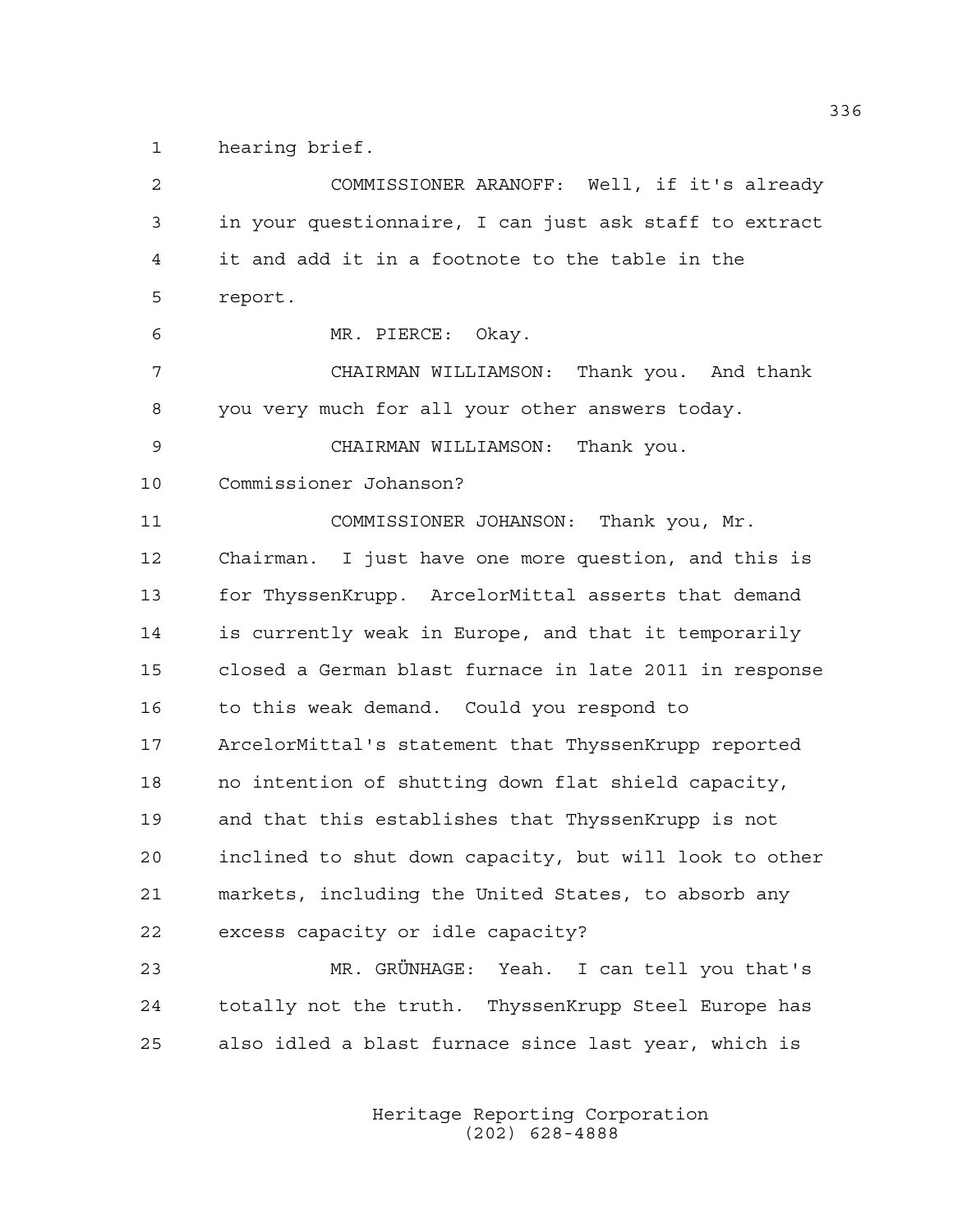1 not operating. We have four blast furnaces in our 2 production facility in Duisburg, and only three of 3 them are running since I think now -- since a year, 4 and it's not foreseen to revamp the blast furnace in 5 the foreseeable future.

6 That is our adoption to reduce the amount 7 which we have seen after the financial crisis, of 8 course, in Europe, as I said before. And in addition 9 to this, we also looked at especially specific on 10 CORE. We have reduced our number of workforce 11 permanently. That means we released really people 12 from work. And that means that we don't have, for 13 example, the people available to run, for example, our 14 electrogalvanizing lines with full shifts, possible in 15 a week. So normally seven days with three shifts a 16 day is 24 shifts you can theoretically produce in one 17 week. But that needs then at least, let's say, five 18 teams with operators that you really could run the 19 mill all the time, and we have permanently reduced our 20 workforce in adoption to the lower demand on this, and 21 this also then reduces, of course, the capacity 22 because if you don't have the people to run the mill, 23 then you don't have the capacity to work this. 24 So we have adapted to the reduced amount

25 rather than keeping our blast furnace running, feeding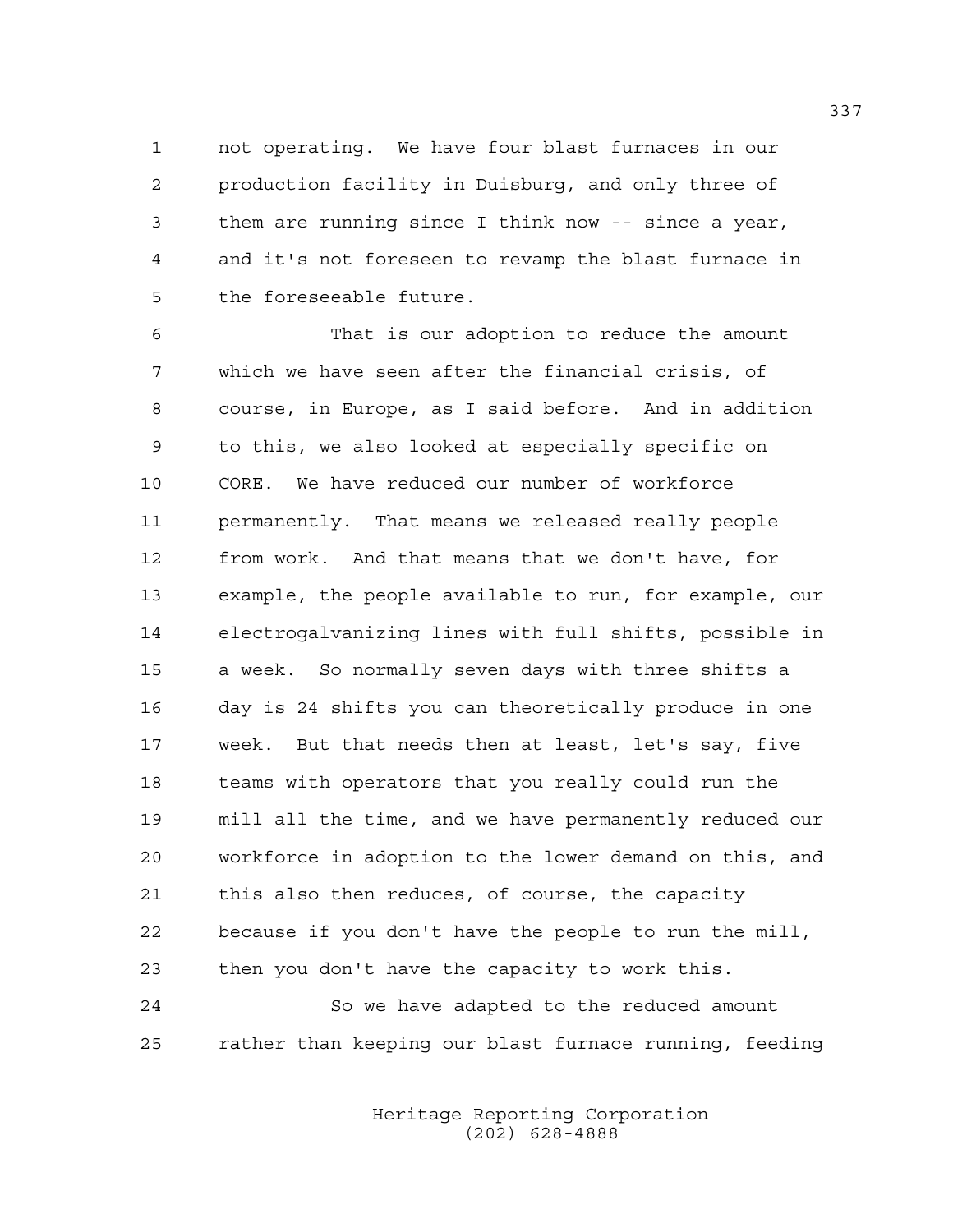1 our production lines, and then ship the material 2 throughout the world. And again, if you look at our 3 export, at our shipment throughout the years, always 4 above 90 percent in all the years, only in Europe. If 5 there is a financial crisis or not, the picture has 6 not changed. We have reduced then our production and 7 adopted this with lower demand.

8 COMMISSIONER JOHANSON: All right. Thank 9 you for your response, Mr. Grünhage. And actually, I 10 just thought up one more question, and this will be my 11 final one. And this is a followup to one I asked, I 12 believe it was during the last round.

13 I had spoken to you about possible 14 instability in the European market due to plant 15 closures for automobiles in Belgium and the UK, and I 16 believe France as well. And I believe I read in the 17 newspaper the other day that there have been no 18 closures of automobile plants in Germany in recent 19 years, and that they were possibly not foreseen. 20 Could you perhaps comment on that?

21 MR. GRÜNHAGE: Well, up till now, luckily 22 there was no plant closures of automotive industry in 23 Germany. Opal most recently, which is General Motors, 24 announced that they will close production at the 25 Bochum location. That is one plant in Germany out of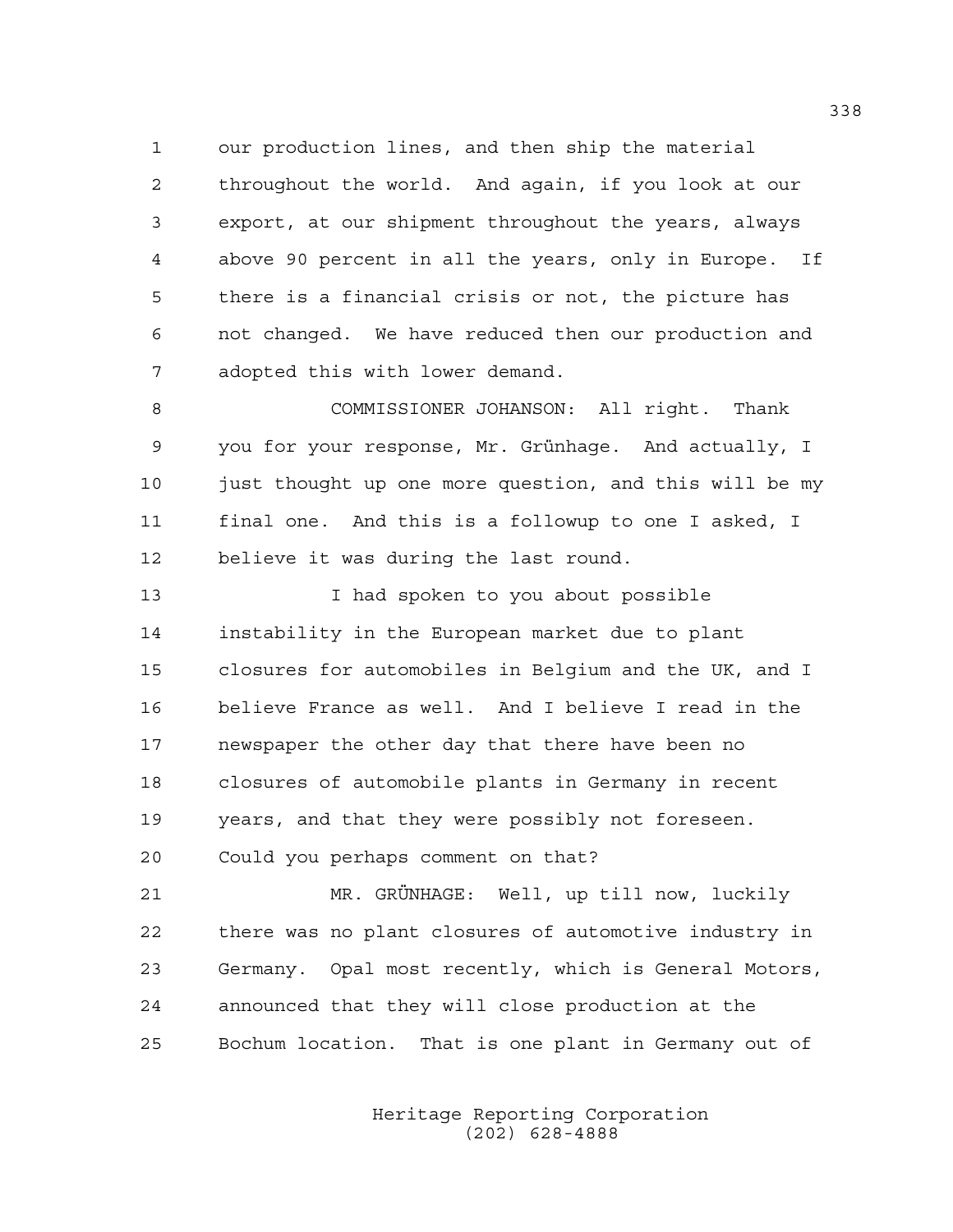1 three. And they will relocate the production to 2 Rüsselsheim, the other plants, in adoption to this. 3 COMMISSIONER JOHANSON: But that is not shut 4 down at this point. 5 MR. GRÜNHAGE: At the moment, it's not shut 6 down. I think they announce to do it 2016, I think, 7 is their target. 8 COMMISSIONER JOHANSON: Okay. Thank you. 9 And that concludes my questions I'd like to once 10 again thank all of your for appearing here today, 11 especially those of you who had to travel very long 12 distances. Thanks. 13 CHAIRMAN WILLIAMSON: Okay. Thank you. I 14 think the concludes questions from commissioners. 15 Does staff have any questions for this panel 16 MR. CORKRAN: Douglas Corkran, Office of 17 Investigations. Thank you, Chairman Williamson. 18 Staff has no additional questions. 19 CHAIRMAN WILLIAMSON: Thank you. Do 20 Petitioners have any questions for this panel? 21 MR. ROSENTHAL: No, we don't. 22 CHAIRMAN WILLIAMSON: Thank you. This comes 23 to time for closing statements. Let's see. 24 Petitioners have 6 minutes from direct questioning, 5 25 for closing, a total of 11 minutes. Respondents have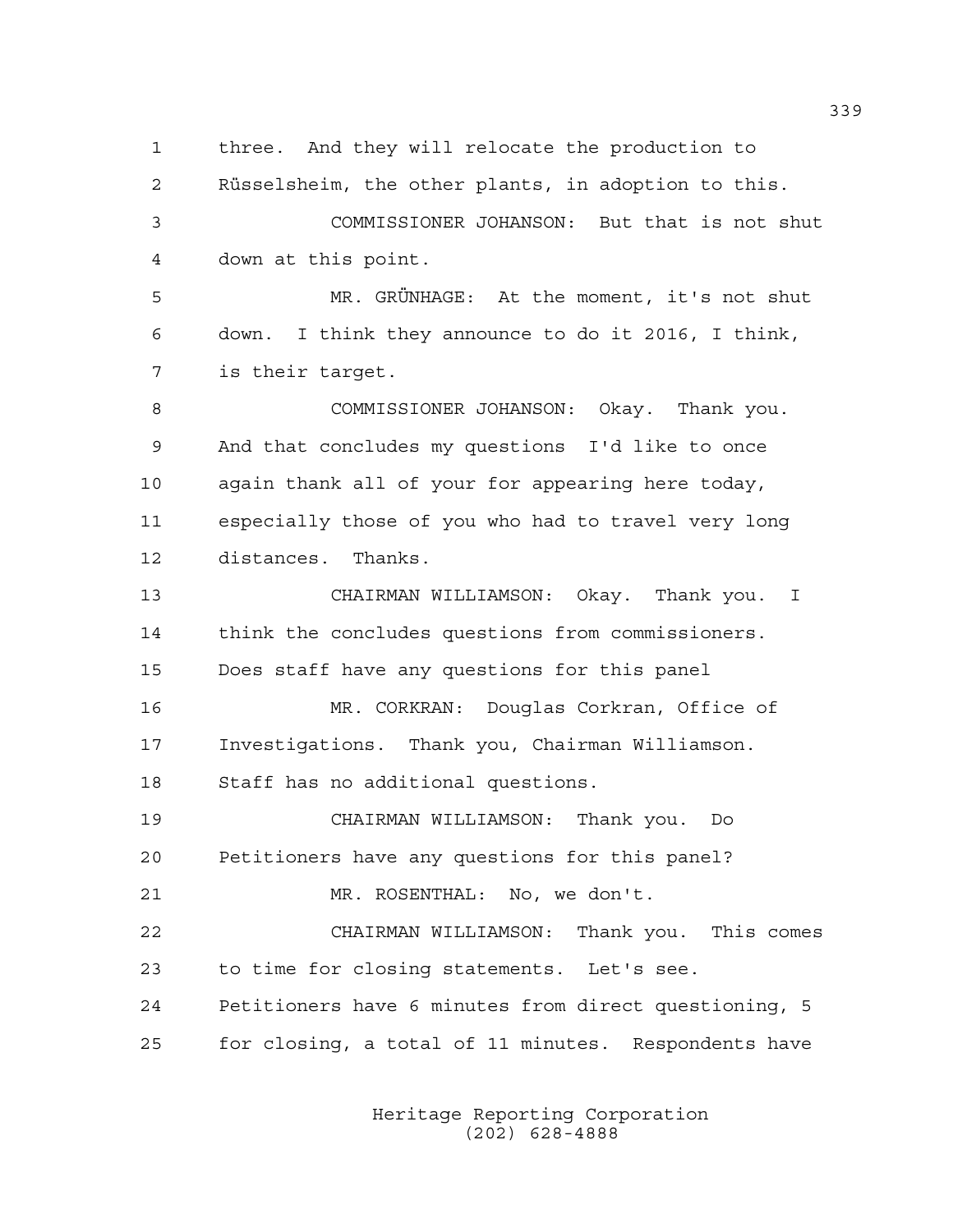1 9 minutes from direct and 5 from closing, for a total 2 of 14 minutes.

3 It is our custom usually for each side to 4 combine those times, if no objection to that. If so, 5 I want to thank this panel for their testimony. I 6 appreciate it very much, and those who have traveled 7 so far. And we'll dismiss you so that we have closing 8 statements. 9 MALE VOICE: Thank you, Mr. Chairman. 10 MALE VOICE: Thank you. 11 (Pause) 12 CHAIRMAN WILLIAMSON: Come to order. And 13 you can begin when you're ready. 14 MR. VAUGHN: Commissioners, this is Stephen 15 Vaughn for U.S. Steel. I'll start off with the 16 closing statement. First of all, a couple of points. 17 There was testimony several times in the 18 afternoon about the concept of speculation as to what 19 is going to happen with the plant in Alabama. Just to 20 be clear, it is not speculative that the plant is 21 going to be sold. They have told that to the world. 22 They have put that in their financial statements. 23 There is just simply no doubt about that. 24 Second, there was a discussion about the 25 effects of the orders and the dumping margins on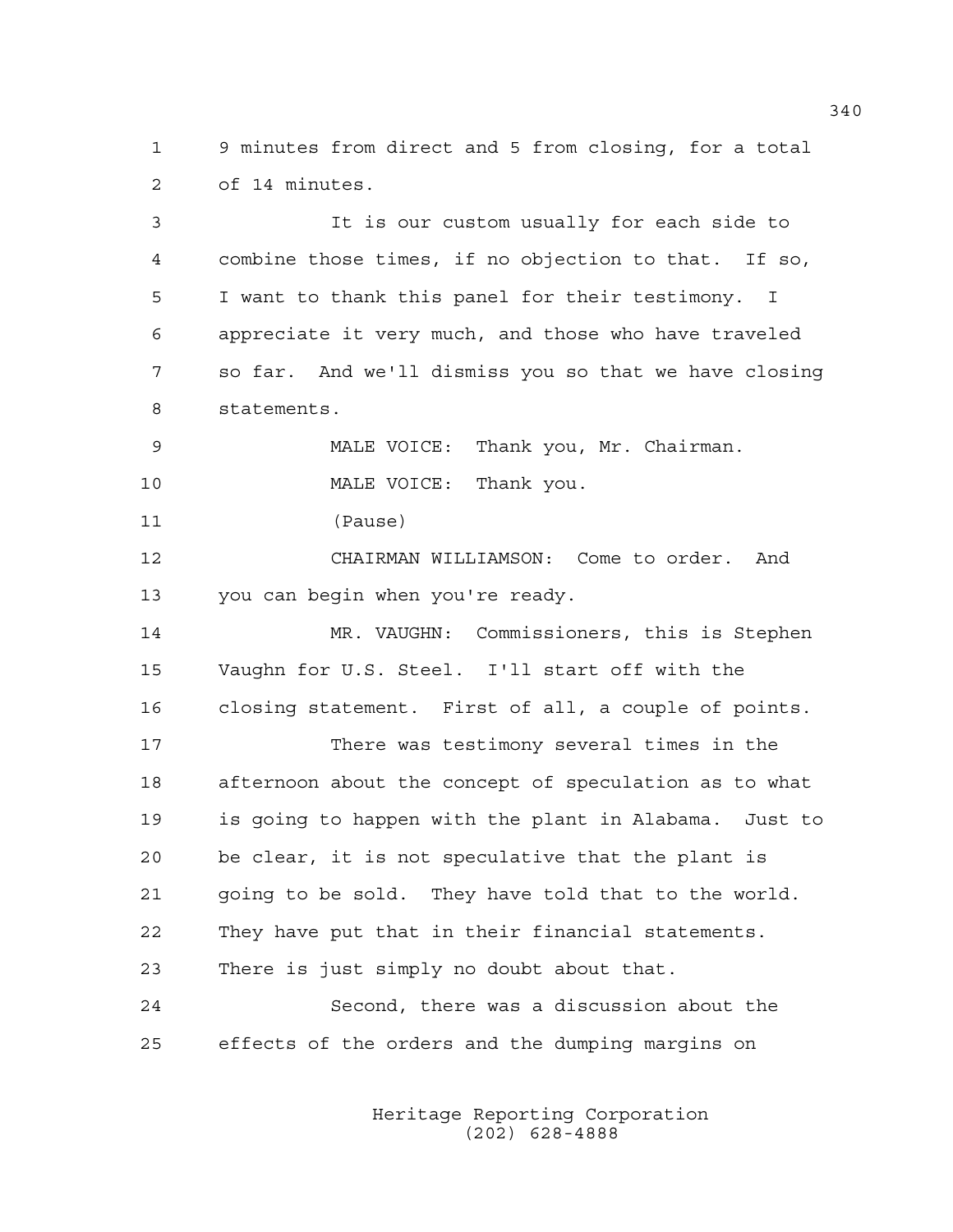1 Korean exports. Clearly, you do see a lot of Korean 2 exports in this market, but that doesn't mean that the 3 orders are not having a big impact. In fact, we 4 believe that it's pretty clear that it limits their 5 ability to chase prices as those prices go down.

6 Third, there was a lot of discussion about 7 ThyssenKrupp and its business model and how it does 8 things in the world, and how it has done things in the 9 world. The record shows that ThyssenKrupp's business 10 model is not working. They have big problems. They 11 have lost a great deal of money. There is even talk 12 they may get out of the steel business altogether. So 13 I think that you should not assume that whatever they 14 have done in the past is going to necessarily be the 15 road model -- the model for what they're going to do 16 in the future. They have a lot of pressure to 17 increase sales.

18 Fourth, there was a discussion of capacity, 19 and it was stated that apparently one of the things 20 that happens in calculation of capacity is they're 21 taking into account things like layoffs. We don't 22 think that's consistent with the Commission's 23 instructions in terms of how to calculate capacity 24 because that capacity is still there. The mill is 25 still there. And the plant people can be hired if the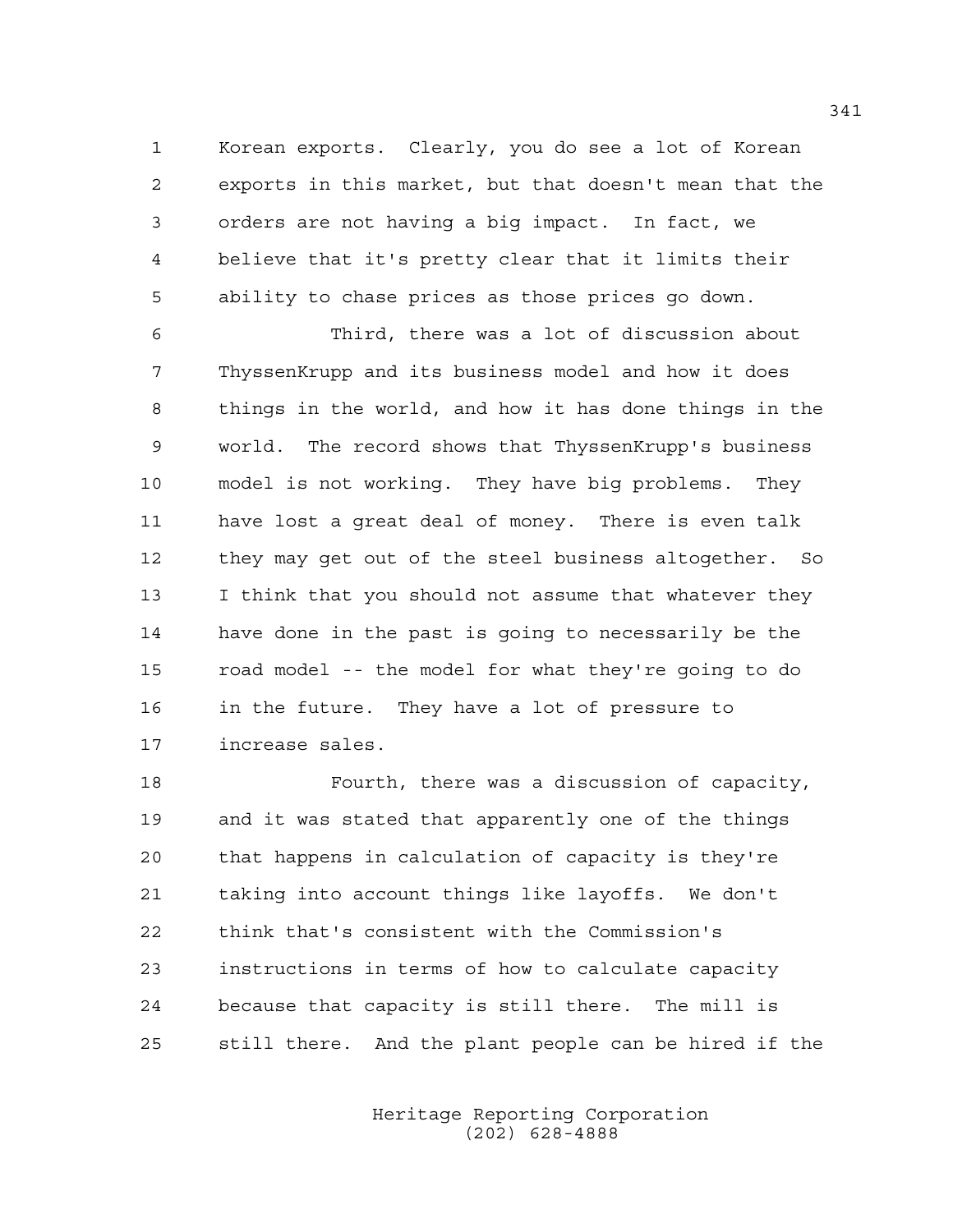1 business presents itself. And we believe that that 2 business could present itself in the context of a 3 revocation and a chance to return to this market.

4 ThyssenKrupp has said that it's clear that 5 they've lost a huge amount of money on an effort to 6 build a new mill in Alabama. Now, the whole purpose 7 of that mill was to serve the U.S. market. Today they 8 have said that the mill will be sold, leaving them 9 with no U.S. production facility. Are we now to 10 believe that the German mills will simply turn their 11 back on this market altogether? Where would they go?

12 The European economy is a basket case, and 13 German mills have been forced to slash production in 14 response to poor market conditions over there. Is it 15 really plausible that they will go on with unused 16 capacity year after year and make no effort to use the 17 customers and contacts they have in the U.S. market to 18 save themselves? Of course not.

19 What about the Korean mills? Look at the 20 facts. They have built millions of tons of new 21 capacity, capacity that far exceeds the requirements 22 of their home market. To keep those mills running, 23 they have to export millions of tons every year. They 24 are chasing customers all over the world.

25 Commissioner Broadbent raised this in some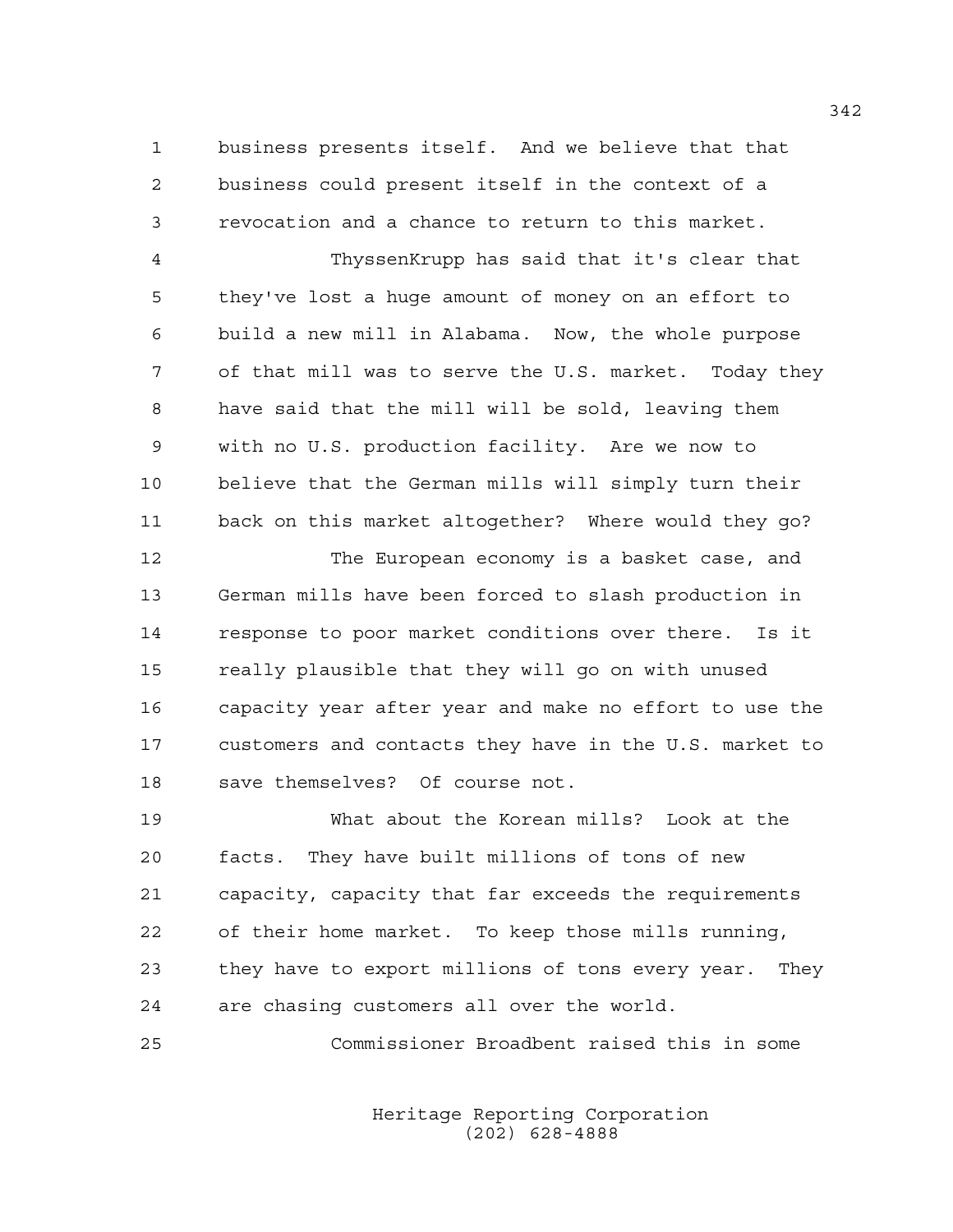1 of her questions about the different markets. Last 2 year, in the first 11 months of the year, they shipped 3 155,000 tons to Belgium. They shipped 46,000 tons to 4 El Salvador. They shipped 27,000 tons to Georgia, the 5 country, not the state, 129,000 tons to Iran, 100,000 6 tons to Malaysia, 315,000 tons to Mexico. You get the 7 picture.

8 In light of these facts, the notion that 9 they would not take advantage of every possible 10 opportunity to increase sales to this market, one of 11 the largest and most attractive in the world, is 12 absurd. Thus, it is clear that revocation will lead 13 to increased volumes of imports from Germany and 14 Korea. The only remaining question is whether those 15 imports will hurt domestic producers.

16 The evidence in favor of an affirmative 17 determination on this point is overwhelming. Over six 18 full years, from 2006 to 2011, U.S. mills had an 19 operating income of only 2.3 percent. When R.G. Steel 20 went bankrupt, its mills could not find a buyer that 21 would keep them in operation. When T.K. tried to 22 break into this business with a new mill, they lost a 23 fortune. The evidence is compelling. The domestic 24 producers are vulnerable.

25 One can understand why German and Korean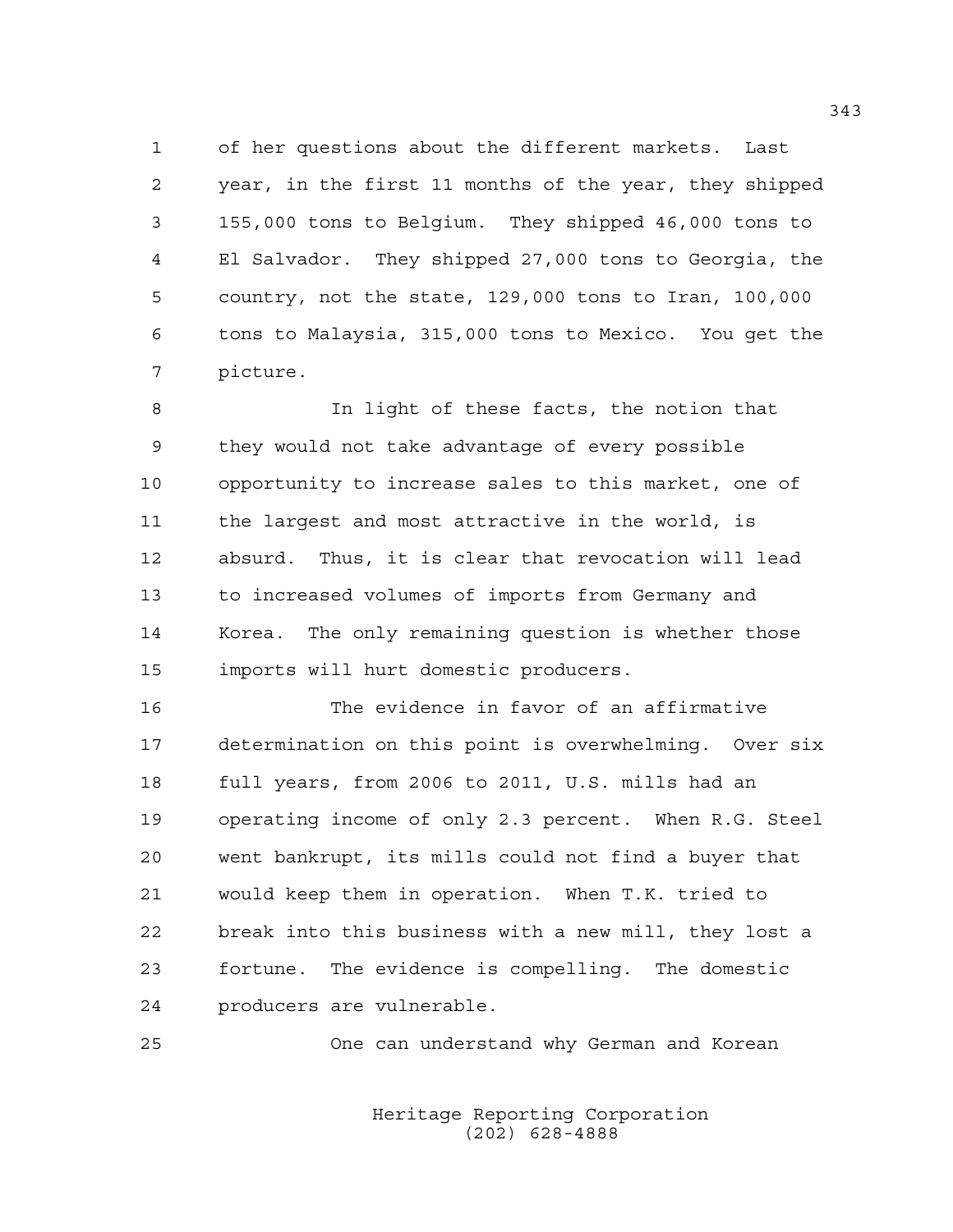1 mills are so eager to see these orders revoked. They 2 need all the sales they can get, and they can sell 3 here, so long as they sell fairly. But they do not 4 have a right to ship unfairly traded goods to the 5 United States to keep their mills running. It's not 6 the fault of U.S. workers and businesses that subject 7 mills have excess capacity or that subject producers 8 are being hurt by poor market conditions abroad.

9 The domestic producers will pay the price if 10 these orders are revoked, and we get a new flood of 11 unfair trade. I urge you to prevent such a result and 12 to maintain the relief that is in place. Thank you.

13 MR. ROSENTHAL: I want to pick up on that 14 last point because there was a lot of discussion and I 15 would say numerous references by Mr. Cameron in 16 particular about the age of the order. Well, the 17 Respondents have had the so-called keys to the 18 jailhouse door in their own pockets for the last 20 19 years. They could have stopped dumping. They could 20 have stopped being subsidized at any time during this 21 period and gotten out from under the effects of the 22 order. They didn't do that. So they're continuing to 23 trade unfairly. And the law does not say the dumping 24 order goes away after a set period of time. In fact, 25 that notion was rejected during the Uruguay round. It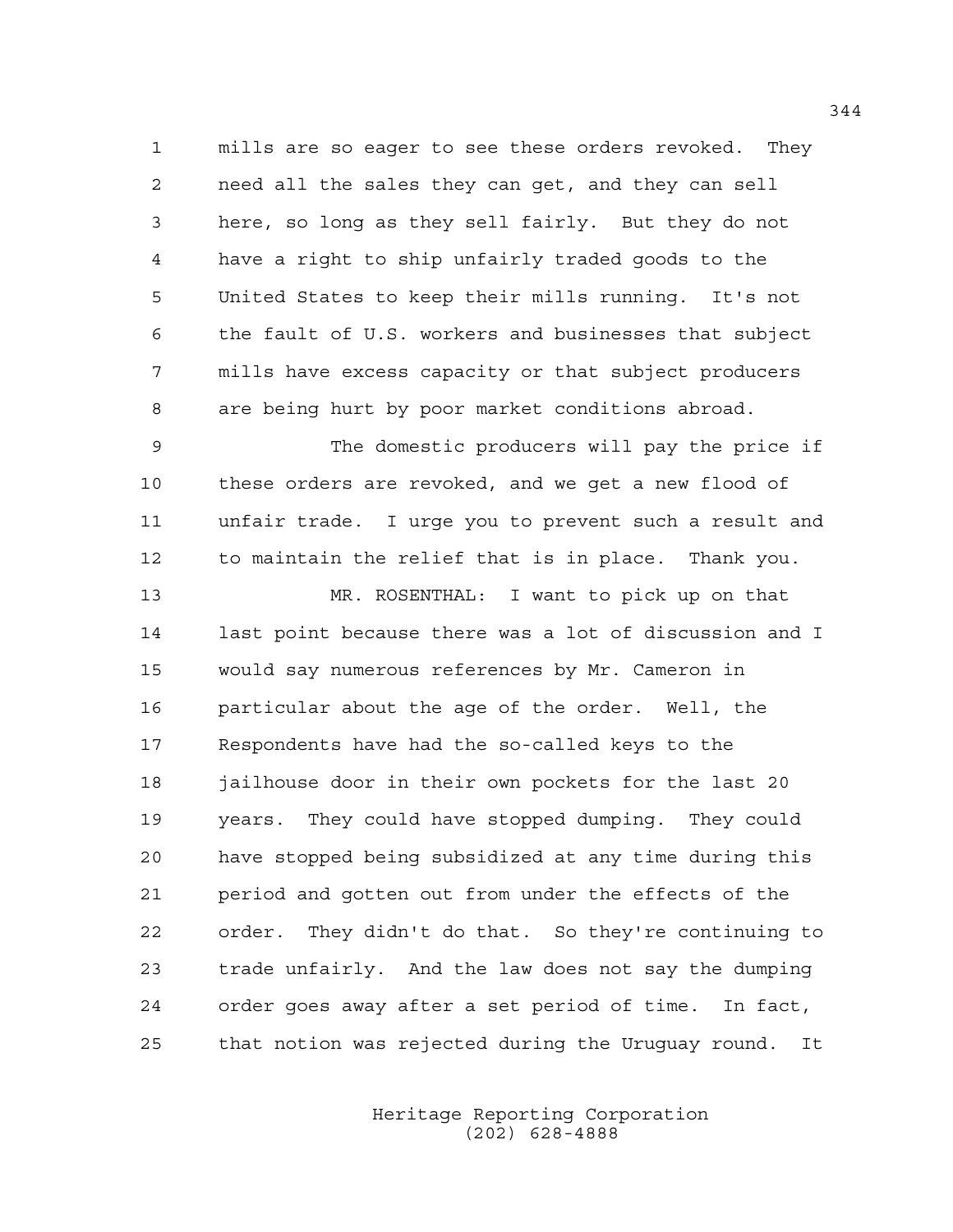1 says that the orders will stay in place if they ware 2 likely to cause injury or recurrence of injury, a 3 continuation or recurrence.

4 So Mr. Cameron is likely to get up here 5 another fives times and talk about the age of the 6 orders. He'll talk about cell phones and maybe 7 muskets and the 800-ship Navy. Those are legally 8 irrelevant to the questions before this Commission.

9 Other misstatements of law are too numerous 10 to get into today, but let me just talk about a few. 11 The discernible adverse impact analysis is not based 12 on current import volumes with the order in effect. 13 That's something the Respondents keep forgetting. 14 We're not talking about the 2 percent share of the 15 market today or how it has been the last 20 years 16 under order. What the Commission has to do is discern 17 what is going to happen after the order is revoked if 18 it is.

19 So you have to not focus on the arguments 20 made by Respondents, which is up until now everything 21 has been fine, and we have a stable market. The order 22 has been in place. It's supposed to be stable.

23 Mr. Pierce cites the high capacity 24 utilization rate of Germany to claim that their 25 capacity is constrained. What he ignores is the

> Heritage Reporting Corporation (202) 628-4888

345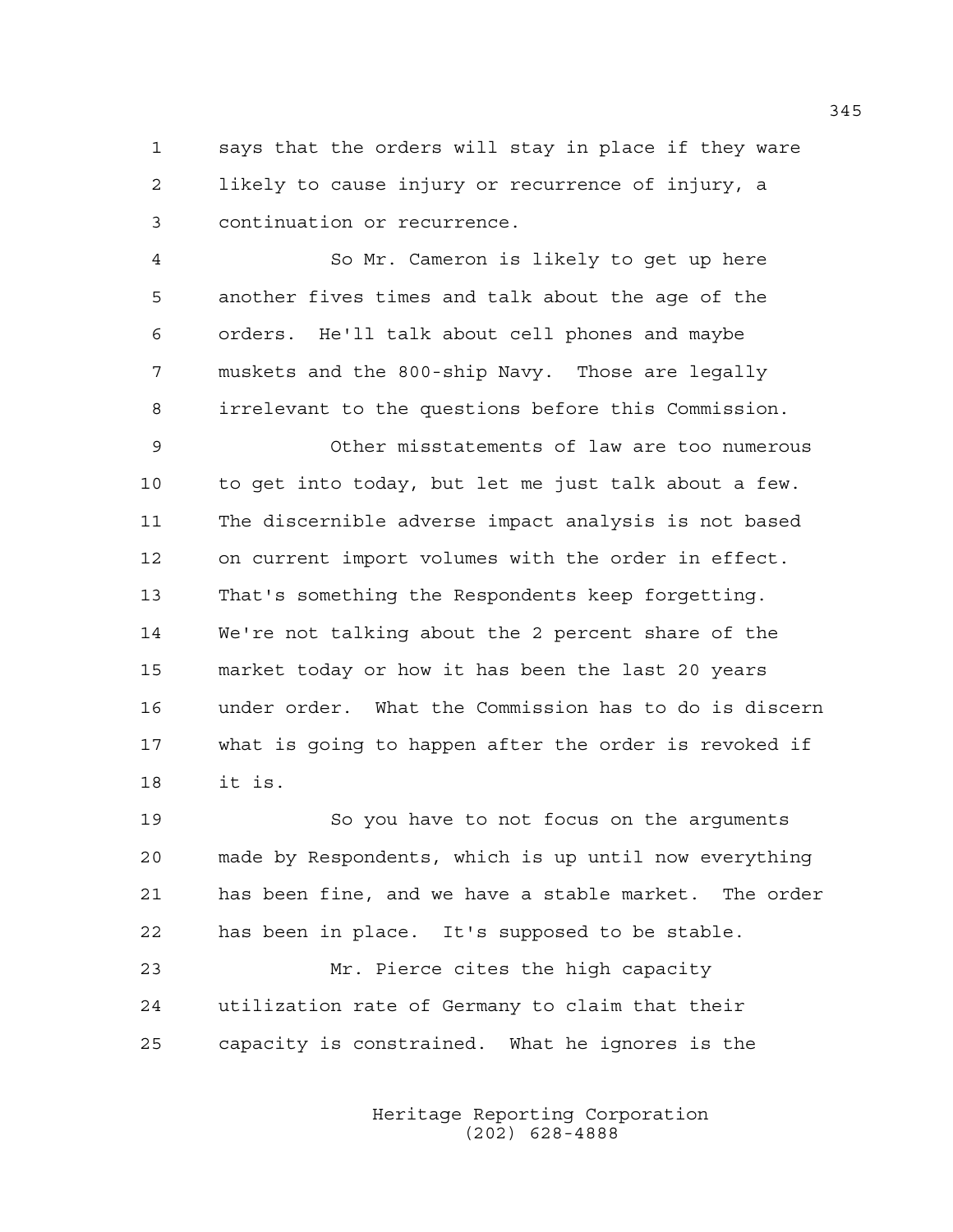1 absolute level of German capacity, not capacity 2 utilization. Even at relatively high capacity 3 utilization rates, the German producers maintain more 4 than enough capacity to swamp this market with their 5 production.

6 The Respondent's contention that the 7 domestic industry is not vulnerable because imports 8 did not cause the industry's problems currently, that 9 they may have caused it themselves or that there is 10 some other force in play, it's legally irrelevant. 11 The statute and the SAA make clear that vulnerability 12 does not need to relate to imports, nor should it with 13 an order in place. By definition, the condition of 14 the industry is not supposed to be caused by the 15 subject imports.

16 The fact that Respondents have attempted to 17 rely on whether imports cause vulnerability is one 18 more indication of the weakness of their argument 19 concerning vulnerability.

20 I want to go back to the question of 21 speculation. We had a very interesting phenomenon 22 today. Mr. Pierce did his best to obfuscate and 23 suggest that there were a lot of unknown unknowns in 24 the phrase of a former Secretary of Defense. But 25 there are certain known knowns. One of them is that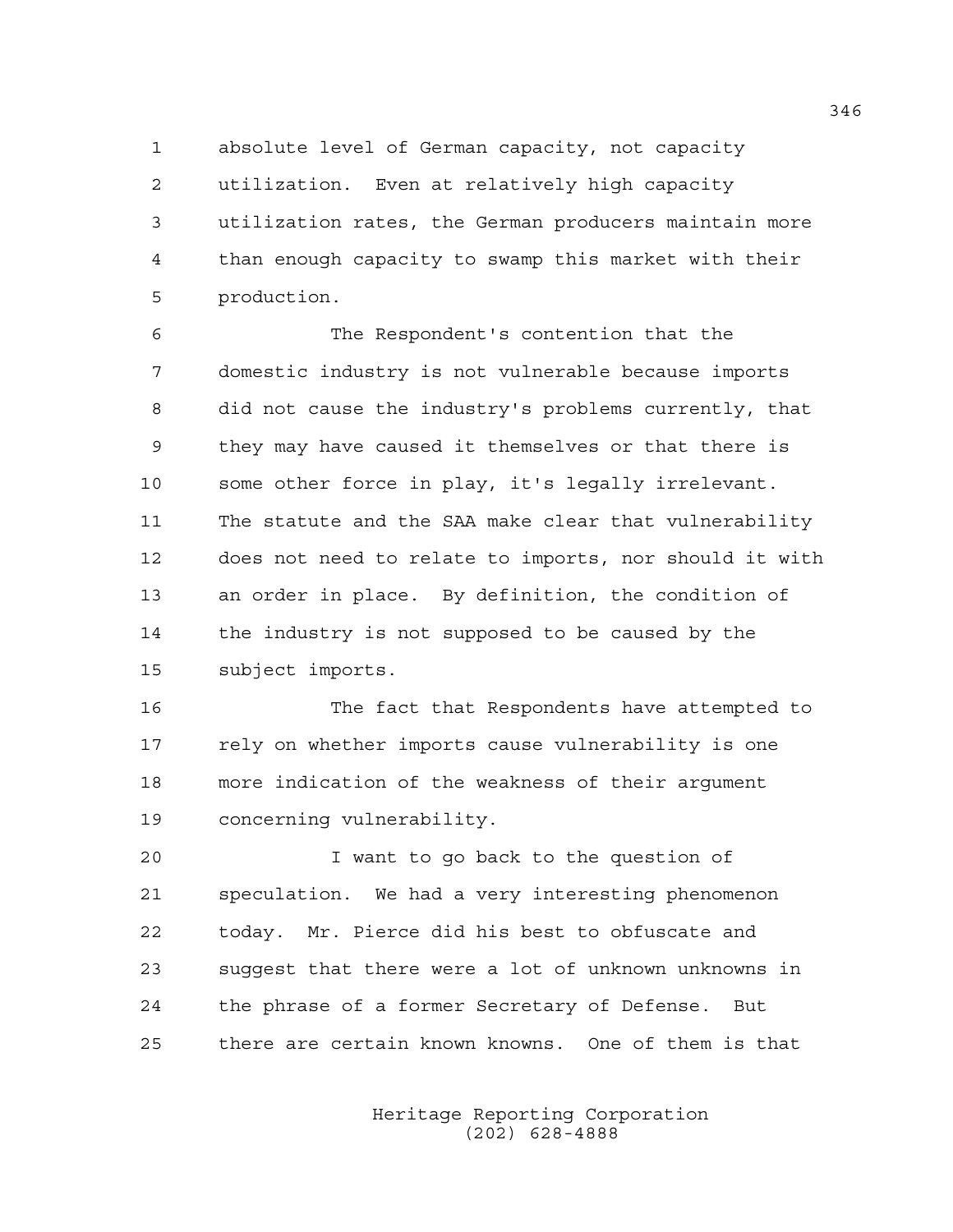1 this mill will be sold. That has been clearly stated 2 and admitted to by one of the witnesses for 3 ThyssenKrupp today.

4 Another known known is that that sale will 5 take place by the end of their current fiscal year, 6 which will be September 2013. There is no speculation 7 about either one of those. Yes, Armageddon could take 8 place. There could be tsunami, all these things that 9 Mr. Cameron was talking about earlier could happen.

10 But those are the statements that the 11 Respondent's witnesses have admitted to. The only 12 issue that is uncertain is who is going to be the 13 buyer. But you know what? That's not something you 14 need to trouble yourself with. The one thing we know 15 is that ThyssenKrupp will not be the buyer. They're 16 the seller. And the entire argument by Thyssen Krupp 17 is that, having this Alabama mill, it changes 18 everything. And therefore, we can control our 19 imports. We've got veto authority.

20 Their brief says here, on page 39, "Cutting 21 across and swamping all other considerations is the 22 fact that ThyssenKrupp, the largest Germany CORE 23 producer responsible for most -- all subject imports 24 over the past five years, is now a significant member 25 of the domestic industry.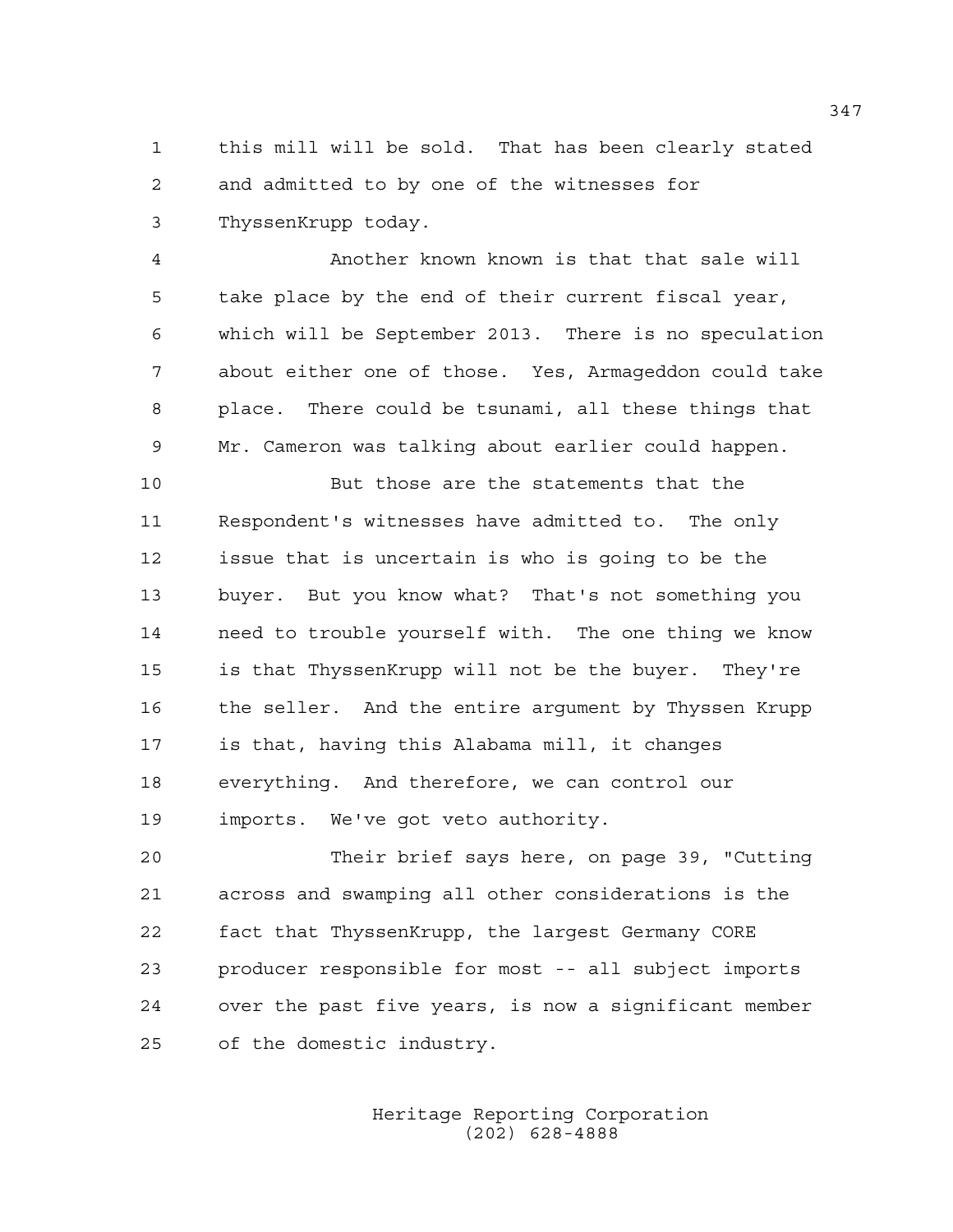1 Well, that won't be the case in the 2 reasonably foreseeable future. They're going to be 3 out of that position by September of this year. So 4 they will no longer have veto authority. Imports from 5 Germany can't come in unrestrained by their position 6 as a domestic producer. This is an industry that is 7 vulnerable. It is in a bad position in terms of its 8 finances, and it's facing threats from imports from 9 Europe, which is in a bad condition, and Asia, which 10 has oversupplied. 11 We urge you to continue these orders. Thank 12 you. 13 CHAIRMAN WILLIAMSON: Thank you. 14 (Pause) 15 CHAIRMAN WILLIAMSON: Mr. Cameron or Mr. 16 Pierce, you can begin when you're ready. 17 MR. CAMERON: Let me start. I've got some 18 overall things, and I know that Ken has some specifics 19 with respect to ThyssenKrupp. 20 We just heard -- apparently I am supposedly 21 a believer in the 800-ship Navy. Actually, I remember 22 that dialogue in the recent election. I actually 23 thought that the President had a good point on that. 24 And actually, that's the reason that it is relevant 25 because just as the 800-ship Navy is not the same as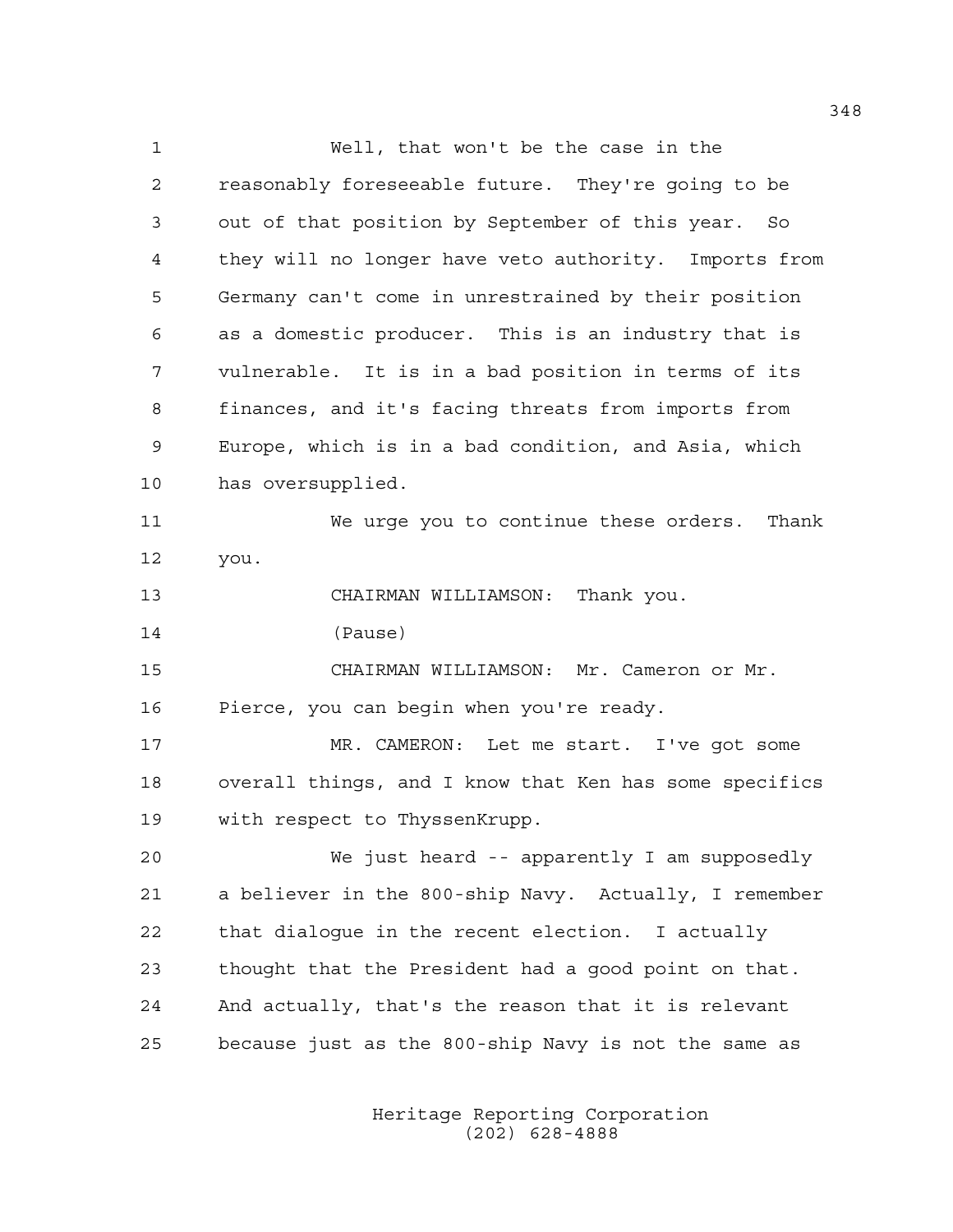1 what we're talking about now, so it is that the 2 condition of this industry in 1992 or 1991 is really 3 not really the point today. And yet that actually is 4 relevant to this Commission as a legal matter.

5 As Commissioner Broadbent has been asking 6 these questions -- and she's right. And why is she 7 asking the questions? Is it just because she's 8 curious? No. Actually, I believe it's because the 9 statute asks that you look at what was the condition 10 of this industry at the time of the order, and what is 11 the condition now. And the reality is that it's quite 12 different, and therefore it is relevant, and the age 13 of the order is relevant. And yet the fact that it is 14 20 years in existence is relevant. And the idea that 15 they need another 5 years because 20 years wasn't long 16 enough is relevant.

17 Secondly, it was just pointed out by Mr. 18 Rosenthal that, you know, the issue of discernible 19 adverse impact is what will happen, not what has 20 happened. Well, there are two ways to look at this, 21 or a couple of ways to look at it. One is that what 22 has happened under the order is actually relevant to 23 looking forward. It doesn't mean that it's 24 definitive. It doesn't mean that it answers all the 25 questions. But it answers quite a few of the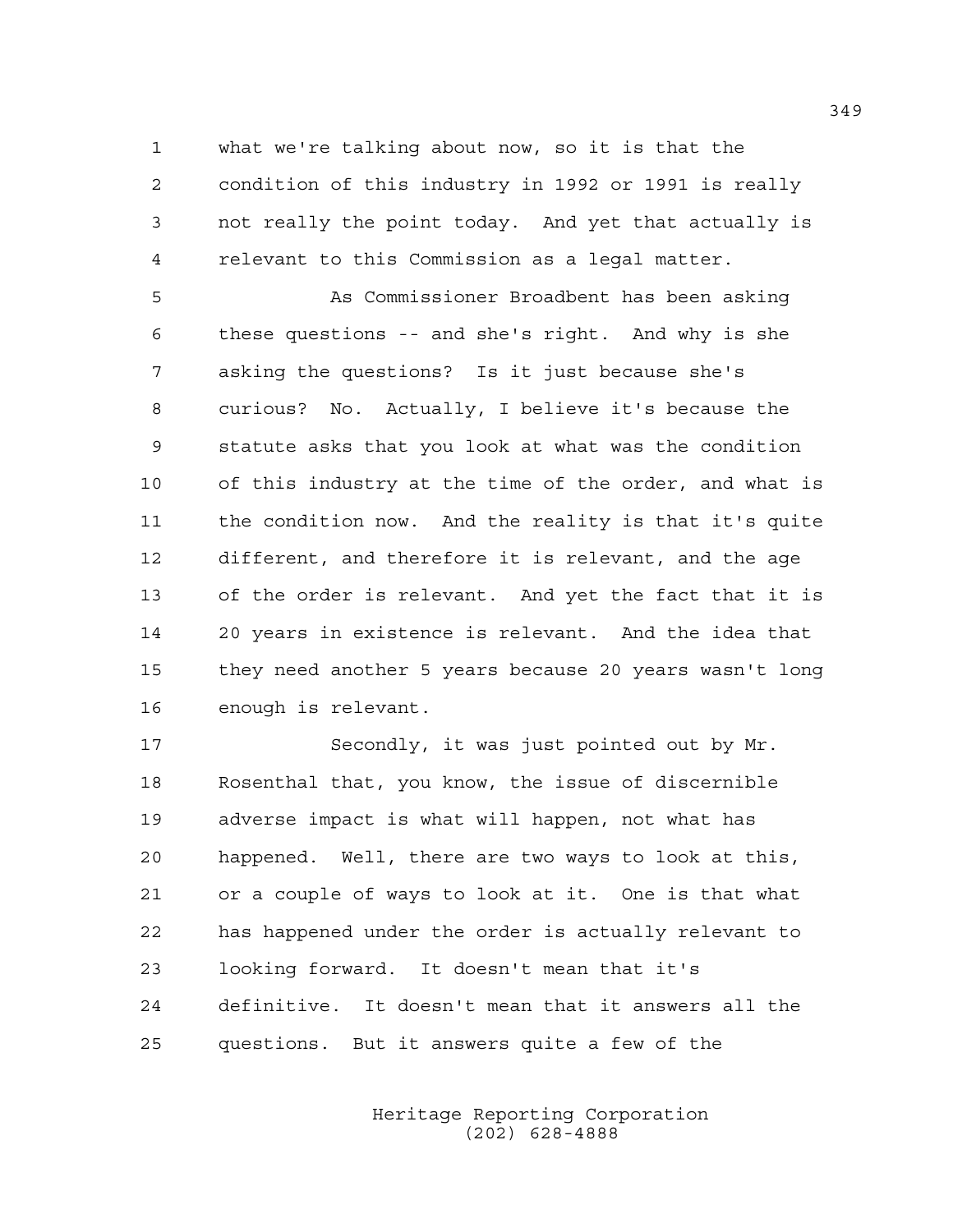1 questions because for one thing, it is useful to know. 2 And to the extent that the orders have not had a 3 significant effect on the volumes from Korea, it is 4 relevant to the issue of so do you expect that there 5 would be a big change if the orders are lifted.

6 And our answer to that question is, well, 7 actually, no, we wouldn't. And evidence that we 8 pointed out this morning in the introduction and 9 Commissioner Pinkert asked the Petitioners, all right, 10 and the question was, well, Mr. Cameron said that if 11 you look at what happened after they took away the 12 order five years ago, that actually imports declined. 13 Do you agree with that statement?

14 The domestic industry panel started out 15 saying, well, no. I mean, actually, look at imports 16 from Canada. They increased. Now, it was 17 subsequently pointed out by the panel that, well, of 18 course, the imports from Canada are controlled by U.S. 19 producers, U.S. Steel and ArcelorMittal. So it is not 20 quite an answer to suggest that the fact that imports 21 from Canada may have increased because the domestic 22 industry itself decided that it was in their interest 23 to supply from Canada rather than from their U.S. 24 mills that they apparently aren't running at full 25 capacity, for whatever reason, that somehow that is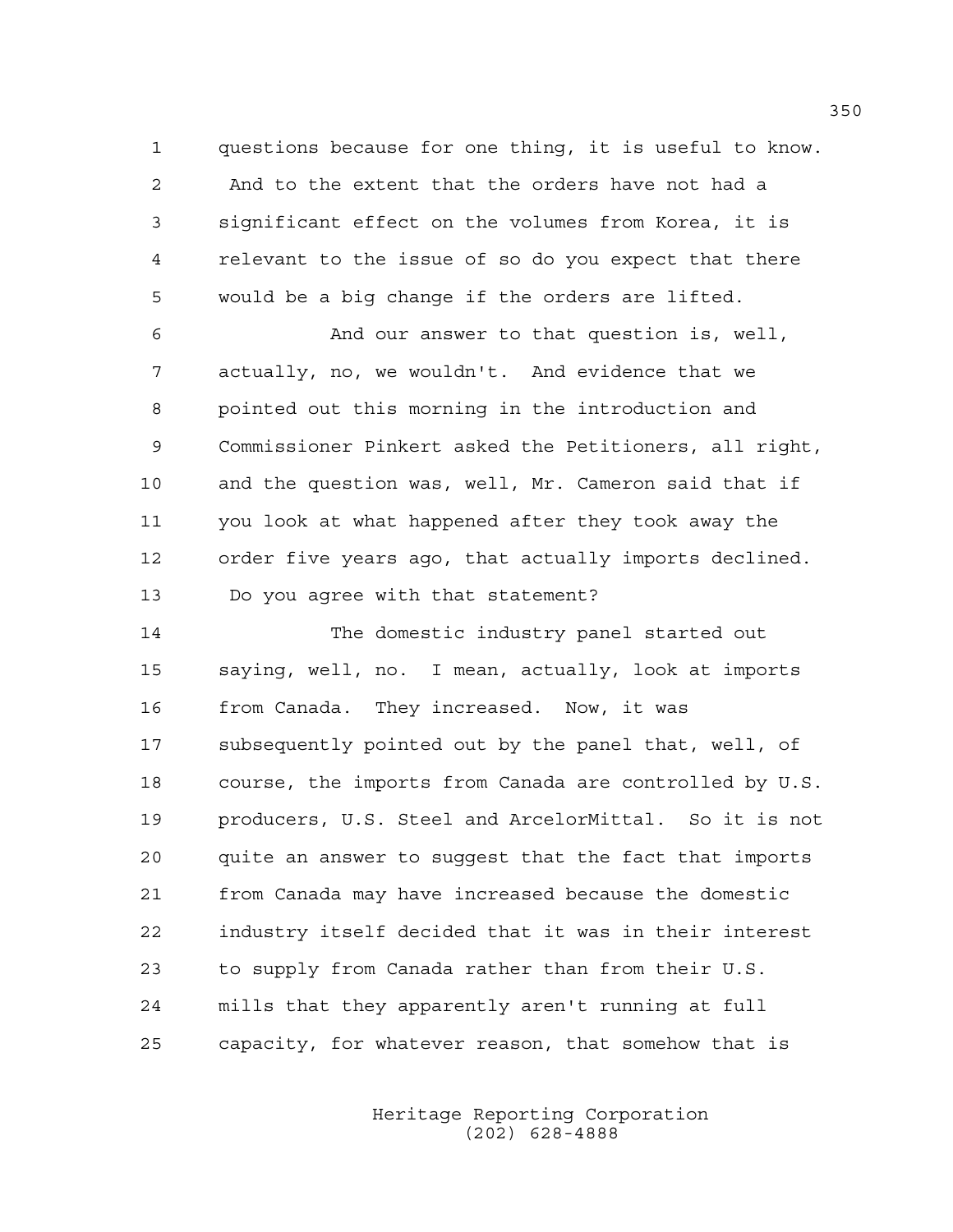1 contradicting my statement. I think the answer to 2 that is self-evident. It's not.

3 So what else did they point out? Well, they 4 then pointed out to the OCTG order. That's 5 interesting. Do you think that the conditions of 6 competition in oil country tubular goods is different 7 from the conditions of competition in this industry? 8 I would suggest that it is. Do you think that 9 removing 2 million tons of Chinese OCTG from the 10 market right after the revocations might have had some 11 impact on the rest of the market? I think maybe it 12 did.

13 Number three, they aren't the same 14 producers, and they're not the same product. So 15 exactly how is that legally relevant to this decision, 16 and how does that somehow contradict the observation 17 under this order of what these Petitioners said five 18 years ago if this cataclysmic occurrence were to occur 19 and you were to remove the orders? And the answer is 20 nothing happened. Why? Because what was happening 21 under the orders was relevant to what is going on.

22 So I think that most of the other things 23 that -- I think that we've covered most of the other 24 things. I just want to reemphasize one more thing, 25 and that is this issue of raw material integration,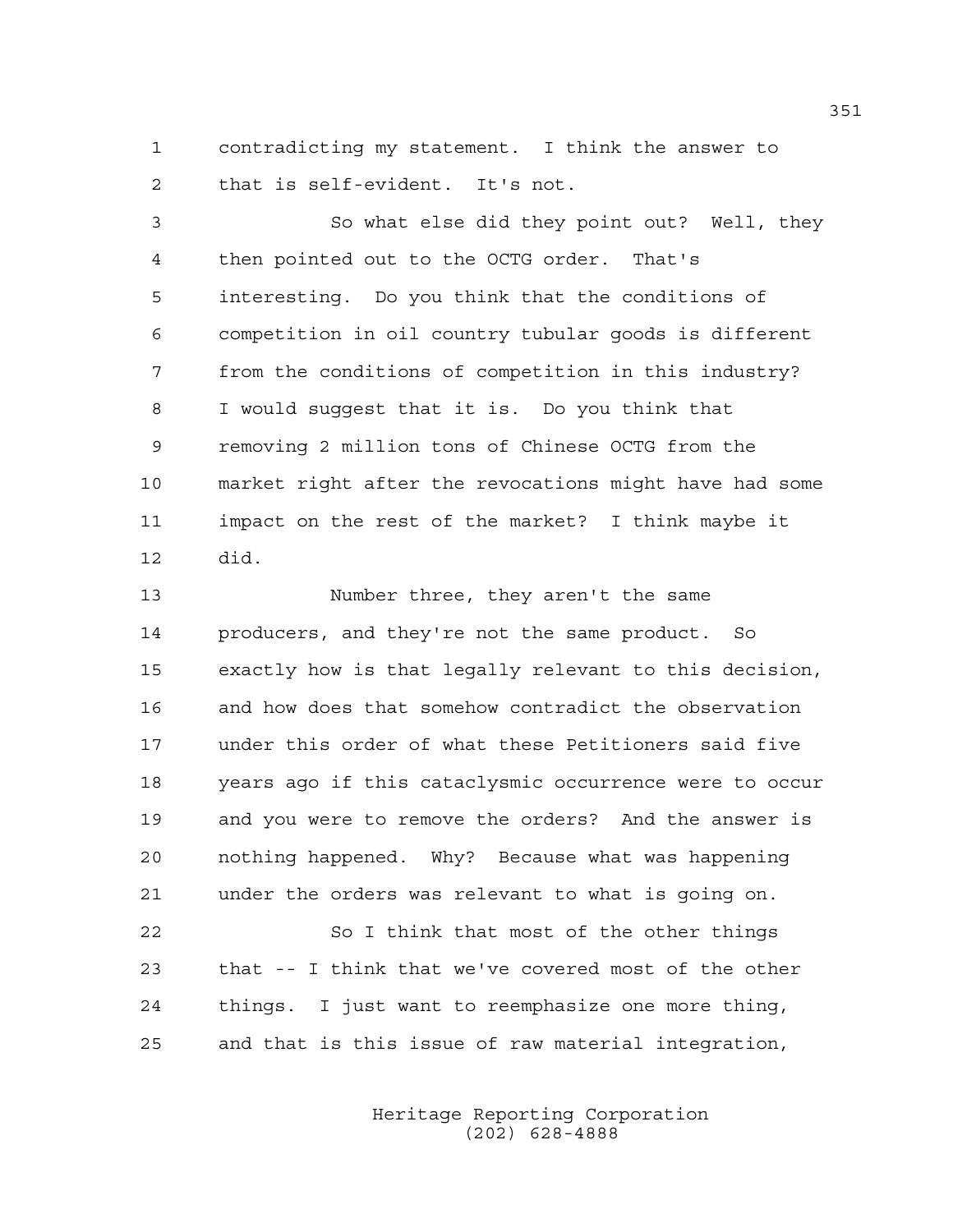1 again just to make sure that this point isn't lost. I 2 was rather surprised this morning to hear the domestic 3 industry back peddle from the -- I mean, it's not even 4 a controversial statement, that the reason that they 5 are vertically integrating their raw material supplies 6 is to insulate them from raw material volatility.

7 You don't have to look any further than the 8 brief submitted by U.S. Steel in which they admit this 9 and say, but, you know, there are other people that 10 are actually paying market prices, and you can see 11 what the market prices are. Again, the fact that they 12 are making a statement at this hearing that it doesn't 13 have any impact doesn't make it so. And I would 14 suggest to you that the statements that they have made 15 in their 10Ks with respect to the benefits that they 16 expect to receive and the importance of the vertical 17 integration of raw material supply, and why that is 18 making them more competitive and more able to 19 withstand the volatility in the marketplace is much 20 more persuasive and much more credible than the 21 statements that they are making in response to 22 Commission questions when they're thinking, oh, my 23 goodness, if that's true, maybe we're not vulnerable, 24 and maybe they'll revoke the order.

25 I mean, let's get a little credibility here.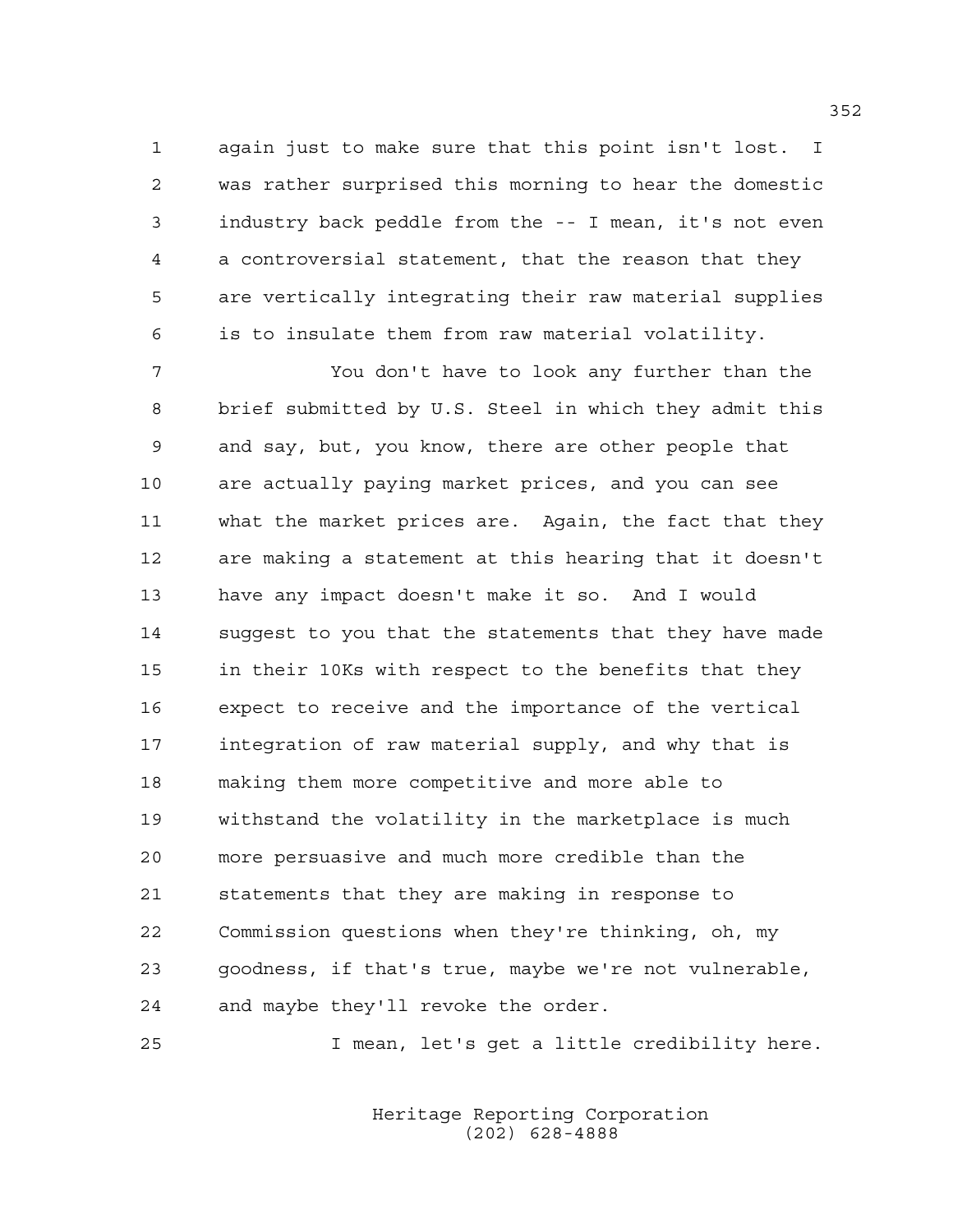1 That's all I've got to say.

| 2  | MR. PIERCE: Thank you. The outcome of the              |
|----|--------------------------------------------------------|
| 3  | German order doesn't turn on, shouldn't turn on, how   |
| 4  | you view the sale of the mill in Alabama. The two      |
| 5  | countries are cumulated. There is no grounds for       |
| 6  | finding the likelihood of material injury, or more     |
| 7  | likely material injury, from revocation if they're     |
| 8  | cumulated.                                             |
| 9  | If they're not cumulated because of no                 |
| 10 | discernible adverse impact, or there is no discernible |
| 11 | adverse impact, I think you have to find with respect  |
| 12 | to Germany.                                            |
| 13 | As to Petitioner's guesswork, as to the                |
| 14 | point that you think the future of the Alabama mill is |
| 15 | dispositive, it is guesswork. We have on the record    |
| 16 | -- we have given you the public statements by          |
| 17 | ThyssenKrupp AG about the divestiture of the mill.     |
| 18 | That is their intentions. That is their aspirations.   |
| 19 | What is going to turn out is all yet to be             |
| 20 | determined, whether it's with respect to any aspect of |
| 21 | that mill or the sale or the form it takes. There is   |
| 22 | also the question of Brazil.                           |
| 23 | So I think you have a lot of speculation               |
| 24 | there, and you can't just assume, as Petitioners say,  |

 Heritage Reporting Corporation (202) 628-4888

25 well, that mill is going to be gone, and then make the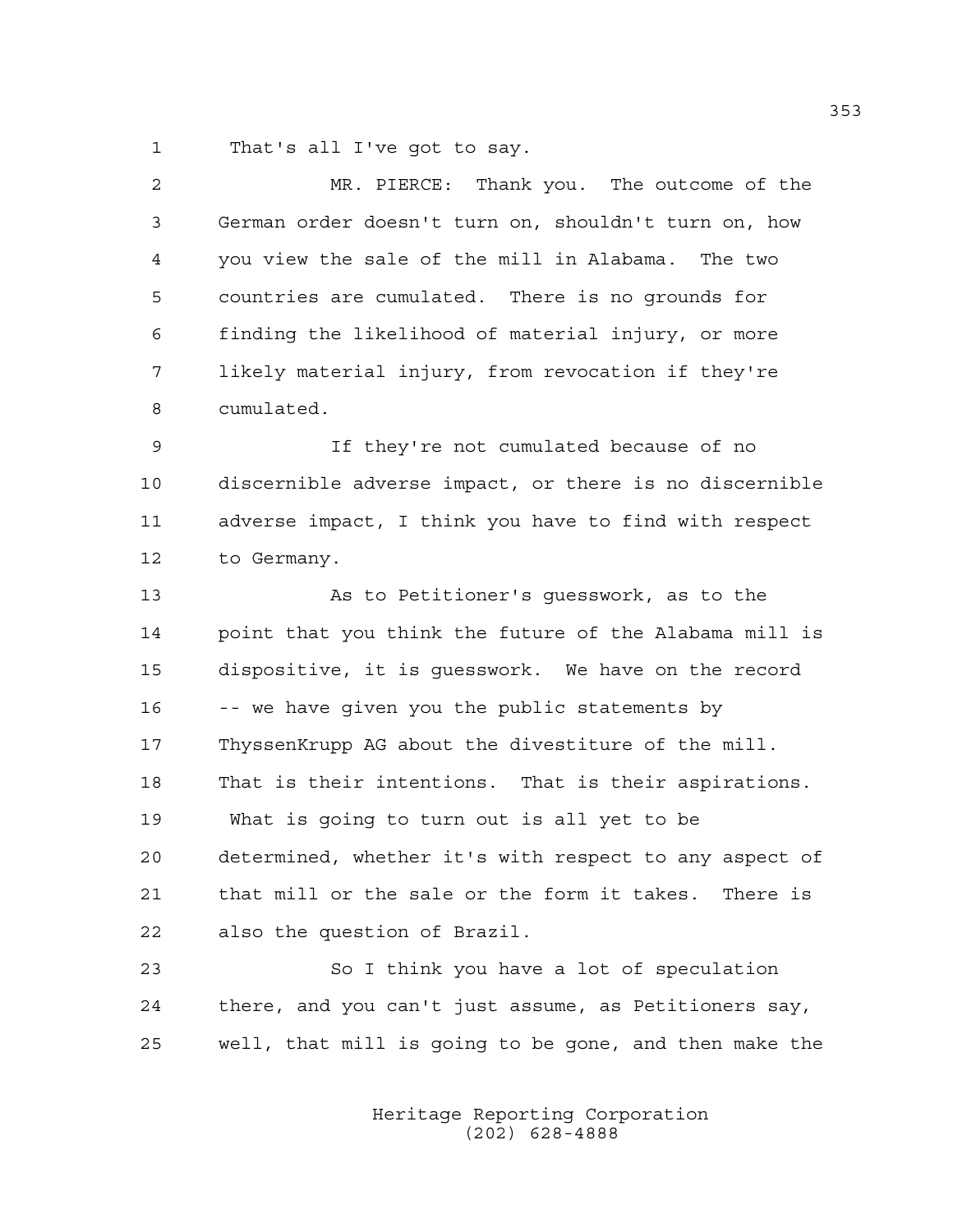1 next giant leap, well, if that mill is gone, then 2 Germany is going to flood the U.S. market, when there 3 is no evidence to indicating that whatsoever. 4 So with that, I won't belabor the point with 5 you. But obviously your determination has to be based 6 on evidence. It has to be a likely finding and cannot 7 be based on Petitioner's speculation. Thank you. 8 MR. CAMERON: Thanks very much for 9 -- actually, for your patience and for taking the time 10 to understand the record and to ask questions. We 11 actually appreciate it, and we appreciate your 12 patience. Thanks. 13 CHAIRMAN WILLIAMSON: Okay. Thank you. And 14 we appreciate all of the testimony today, and we 15 appreciate all of the witnesses who came from near and 16 far to testify. Posthearing briefs, statements 17 responsive to questions and requests of the Commission 18 and corrections to the transcript must be filed by 19 January 18, 2013. Closing of the record and final 20 release of data to parties is February 6, 2013. Final 21 comments, February 8, 2013. And with that, this 22 hearing is adjourned. Thank you. 23 (Whereupon, at 6:10 p.m., the hearing in the 24 above-entitled matter was adjourned.)

> Heritage Reporting Corporation (202) 628-4888

25 //